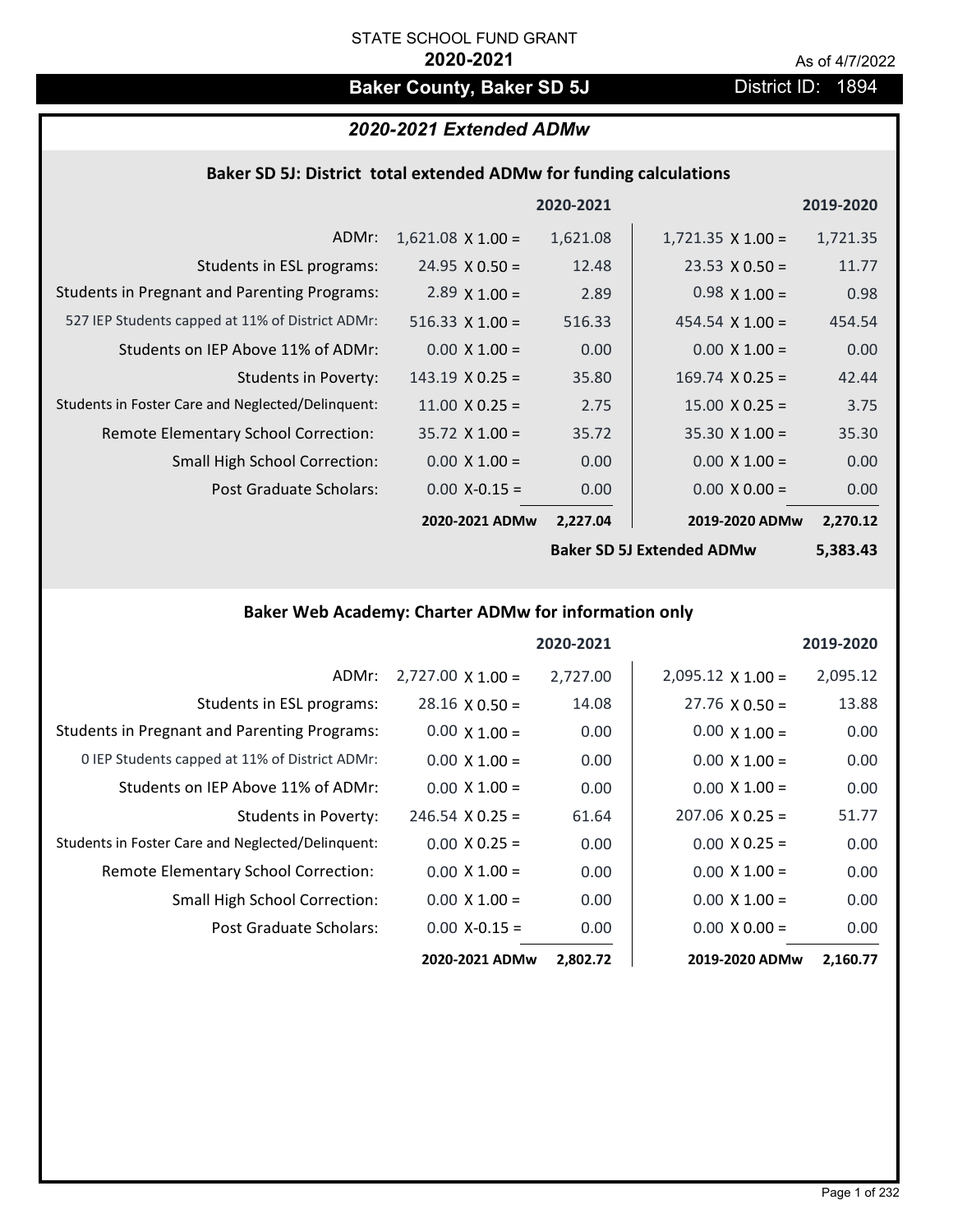# **Baker Early College: Charter ADMw for information only**

|                                                     |                        | 2020-2021 |                        | 2019-2020 |
|-----------------------------------------------------|------------------------|-----------|------------------------|-----------|
| ADMr:                                               | $345.85 \times 1.00 =$ | 345.85    | $315.71 \times 1.00 =$ | 315.71    |
| Students in ESL programs:                           | $0.00 \times 0.50 =$   | 0.00      | $0.00 \times 0.50 =$   | 0.00      |
| <b>Students in Pregnant and Parenting Programs:</b> | $0.00 \times 1.00 =$   | 0.00      | $0.00 \times 1.00 =$   | 0.00      |
| 0 IEP Students capped at 11% of District ADMr:      | $0.00 \times 1.00 =$   | 0.00      | $0.00 \times 1.00 =$   | 0.00      |
| Students on IEP Above 11% of ADMr:                  | $0.00 \times 1.00 =$   | 0.00      | $0.00 \times 1.00 =$   | 0.00      |
| <b>Students in Poverty:</b>                         | $31.27 \times 0.25 =$  | 7.82      | $31.20 \times 0.25 =$  | 7.80      |
| Students in Foster Care and Neglected/Delinguent:   | $0.00 \times 0.25 =$   | 0.00      | $0.00 \times 0.25 =$   | 0.00      |
| Remote Elementary School Correction:                | $0.00 \times 1.00 =$   | 0.00      | $0.00 \times 1.00 =$   | 0.00      |
| <b>Small High School Correction:</b>                | $0.00 \times 1.00 =$   | 0.00      | $0.00 \times 1.00 =$   | 0.00      |
| Post Graduate Scholars:                             | $0.00 X - 0.15 =$      | 0.00      | $0.00 \times 0.00 =$   | 0.00      |
|                                                     | 2020-2021 ADMw         | 353.67    | 2019-2020 ADMw         | 323.51    |

# **Oregon International School: Charter ADMw for information only**

|                                                     |                      | 2020-2021 |                      | 2019-2020 |
|-----------------------------------------------------|----------------------|-----------|----------------------|-----------|
| ADMr:                                               | $0.00 \times 1.00 =$ | 0.00      | $0.00 \times 1.00 =$ | 0.00      |
| Students in ESL programs:                           | $0.00 \times 0.50 =$ | 0.00      | $0.00 \times 0.50 =$ | 0.00      |
| <b>Students in Pregnant and Parenting Programs:</b> | $0.00 \times 1.00 =$ | 0.00      | $0.00 \times 1.00 =$ | 0.00      |
| 0 IEP Students capped at 11% of District ADMr:      | $0.00 \times 1.00 =$ | 0.00      | $0.00 \times 1.00 =$ | 0.00      |
| Students on IEP Above 11% of ADMr:                  | $0.00 \times 1.00 =$ | 0.00      | $0.00 \times 1.00 =$ | 0.00      |
| Students in Poverty:                                | $0.00 \times 0.25 =$ | 0.00      | $0.00 \times 0.25 =$ | 0.00      |
| Students in Foster Care and Neglected/Delinquent:   | $0.00 \times 0.25 =$ | 0.00      | $0.00 \times 0.25 =$ | 0.00      |
| Remote Elementary School Correction:                | $0.00 X 1.00 =$      | 0.00      | $0.00 \times 1.00 =$ | 0.00      |
| Small High School Correction:                       | $0.00 \times 1.00 =$ | 0.00      | $0.00 \times 1.00 =$ | 0.00      |
| Post Graduate Scholars:                             | $0.00$ X-0.15 =      | 0.00      | $0.00 \times 0.00 =$ | 0.00      |
|                                                     | 2020-2021 ADMw       | 0.00      | 2019-2020 ADMw       | 0.00      |

**Baker SD 5J Extended ADMw 5,383.43**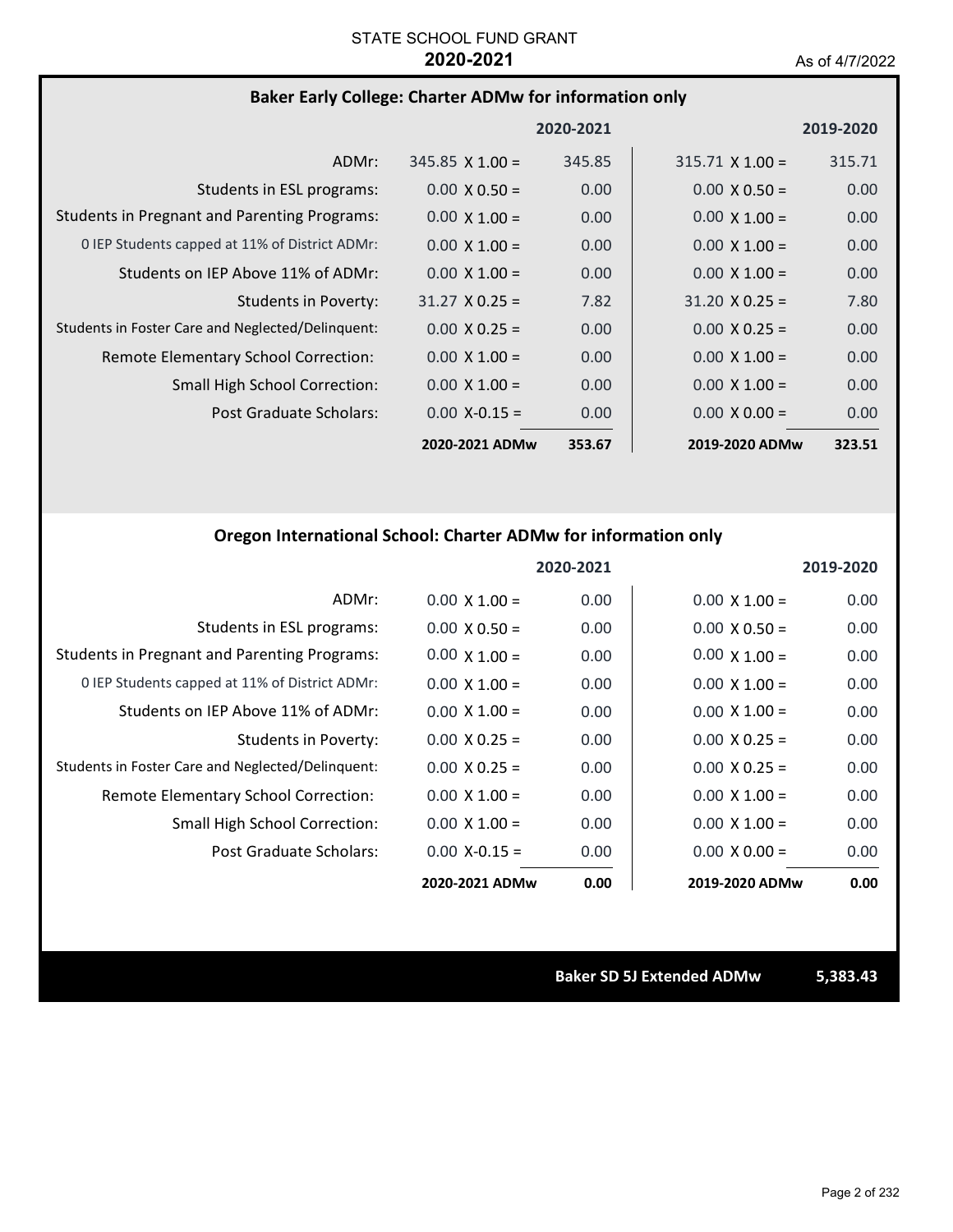# Baker County, Huntington SD 16J **District ID: 1895**

# *2020-2021 Extended ADMw*

### **Huntington SD 16J: District total extended ADMw for funding calculations**

|                                                     |                      | 2020-2021 |                      | 2019-2020 |
|-----------------------------------------------------|----------------------|-----------|----------------------|-----------|
| ADMr:                                               | $0.00 \times 1.00 =$ | 0.00      | $0.00 \times 1.00 =$ | 0.00      |
| Students in ESL programs:                           | $0.00 \times 0.50 =$ | 0.00      | $0.00 \times 0.50 =$ | 0.00      |
| <b>Students in Pregnant and Parenting Programs:</b> | $0.00 \times 1.00 =$ | 0.00      | $0.00 \times 1.00 =$ | 0.00      |
| 4 IEP Students capped at 11% of District ADMr:      | 4.00 $\times$ 1.00 = | 4.00      | $5.00 \times 1.00 =$ | 5.00      |
| Students on IEP Above 11% of ADMr:                  | $0.00 \times 1.00 =$ | 0.00      | $0.00 \times 1.00 =$ | 0.00      |
| Students in Poverty:                                | $-0.63$ X 0.25 =     | $-0.16$   | $0.00 \times 0.25 =$ | 0.00      |
| Students in Foster Care and Neglected/Delinquent:   | $0.00 \times 0.25 =$ | 0.00      | $0.00 \times 0.25 =$ | 0.00      |
| Remote Elementary School Correction:                | $0.00 \times 1.00 =$ | 0.00      | $0.00 \times 1.00 =$ | 0.00      |
| <b>Small High School Correction:</b>                | $0.00 \times 1.00 =$ | 0.00      | $0.00 \times 1.00 =$ | 0.00      |
| Post Graduate Scholars:                             | $0.00$ X-0.15 =      | 0.00      | $0.00 \times 0.00 =$ | 0.00      |
|                                                     | 2020-2021 ADMw       | 3.84      | 2019-2020 ADMw       | 5.00      |
|                                                     |                      |           |                      |           |

**Huntington SD 16J Extended ADMw**

**210.00**

# **Huntington School: Charter ADMw for information only**

|                                                     |                       | 2020-2021 |                       | 2019-2020 |
|-----------------------------------------------------|-----------------------|-----------|-----------------------|-----------|
| ADMr:                                               | $85.04$ X 1.00 =      | 85.04     | $98.34 \times 1.00 =$ | 98.34     |
| Students in ESL programs:                           | $0.00 \times 0.50 =$  | 0.00      | $0.00 \times 0.50 =$  | 0.00      |
| <b>Students in Pregnant and Parenting Programs:</b> | $0.00 \times 1.00 =$  | 0.00      | $0.00 \times 1.00 =$  | 0.00      |
| 0 IEP Students capped at 11% of District ADMr:      | $0.00 \times 1.00 =$  | 0.00      | $0.00 \times 1.00 =$  | 0.00      |
| Students on IEP Above 11% of ADMr:                  | $0.00 \times 1.00 =$  | 0.00      | $0.00 \times 1.00 =$  | 0.00      |
| Students in Poverty:                                | $13.63$ X 0.25 =      | 3.41      | $16.00 \times 0.25 =$ | 4.00      |
| Students in Foster Care and Neglected/Delinquent:   | $0.00 \times 0.25 =$  | 0.00      | $0.00 \times 0.25 =$  | 0.00      |
| Remote Elementary School Correction:                | $46.71 \times 1.00 =$ | 46.71     | $52.20 \times 1.00 =$ | 52.20     |
| <b>Small High School Correction:</b>                | $50.46$ X 1.00 =      | 50.46     | $50.46 \times 1.00 =$ | 50.46     |
| Post Graduate Scholars:                             | $0.00$ X-0.15 =       | 0.00      | $0.00 \times 0.00 =$  | 0.00      |
|                                                     | 2020-2021 ADMw        | 185.62    | 2019-2020 ADMw        | 205.00    |

**Huntington SD 16J Extended ADMw 210.00**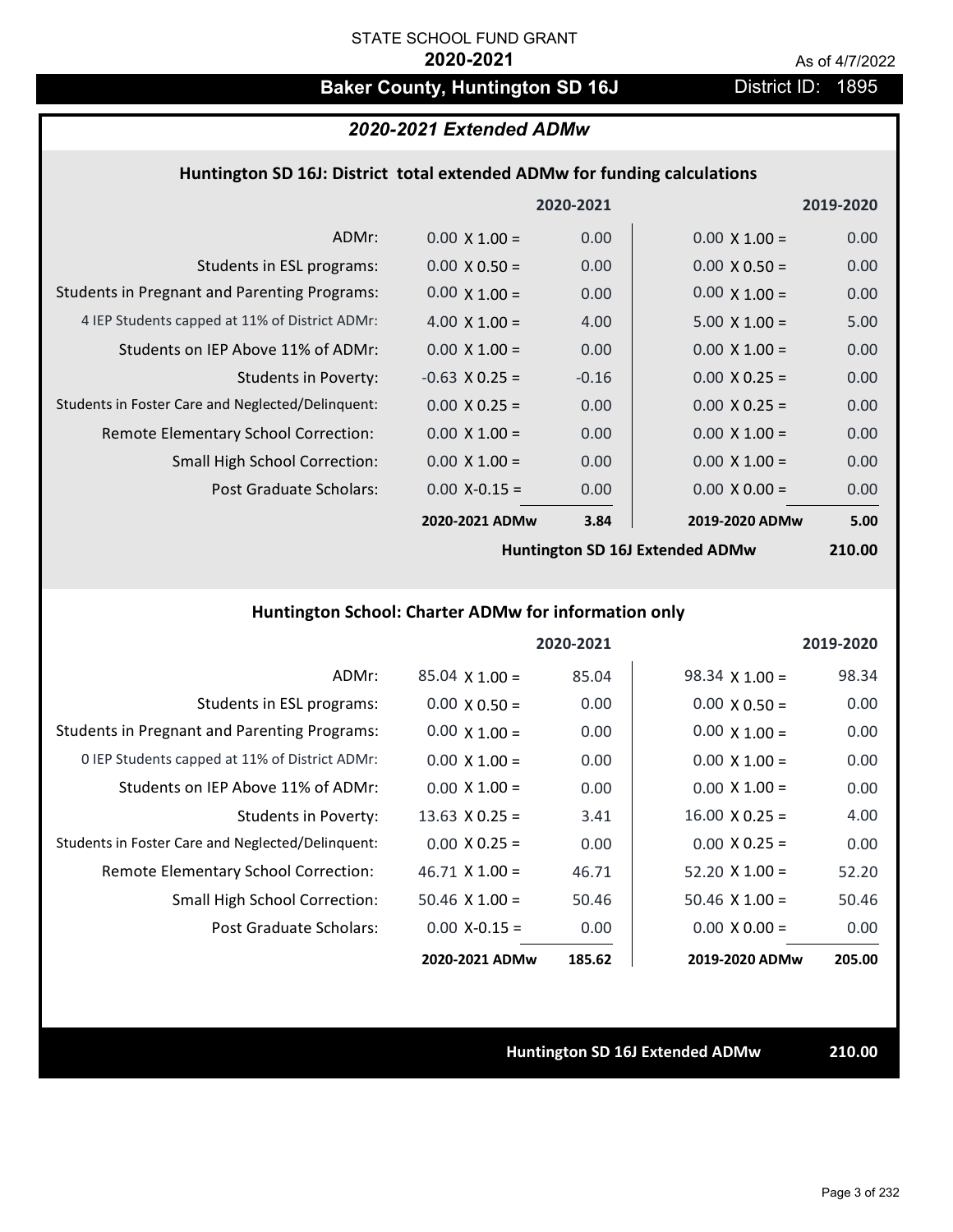# Baker County, Burnt River SD 30J District ID: 1896

## *2020-2021 Extended ADMw*

### **Burnt River SD 30J: District total extended ADMw for funding calculations**

|                                                     |                      | 2020-2021 |                      | 2019-2020 |
|-----------------------------------------------------|----------------------|-----------|----------------------|-----------|
| ADMr:                                               | $0.00 \times 1.00 =$ | 0.00      | $0.00 \times 1.00 =$ | 0.00      |
| Students in ESL programs:                           | $0.00 \times 0.50 =$ | 0.00      | $0.00 \times 0.50 =$ | 0.00      |
| <b>Students in Pregnant and Parenting Programs:</b> | $0.00 \times 1.00 =$ | 0.00      | $0.00 \times 1.00 =$ | 0.00      |
| 5 IEP Students capped at 11% of District ADMr:      | $3.38 \times 1.00 =$ | 3.38      | 4.40 $\times$ 1.00 = | 4.40      |
| Students on IEP Above 11% of ADMr:                  | $0.50 \times 1.00 =$ | 0.50      | $0.50 \times 1.00 =$ | 0.50      |
| Students in Poverty:                                | $0.00 \times 0.25 =$ | 0.00      | $0.00 \times 0.25 =$ | 0.00      |
| Students in Foster Care and Neglected/Delinquent:   | $0.00 \times 0.25 =$ | 0.00      | $0.00 \times 0.25 =$ | 0.00      |
| Remote Elementary School Correction:                | $0.00 \times 1.00 =$ | 0.00      | $0.00 \times 1.00 =$ | 0.00      |
| <b>Small High School Correction:</b>                | $0.00 \times 1.00 =$ | 0.00      | $0.00 \times 1.00 =$ | 0.00      |
| Post Graduate Scholars:                             | $0.00$ X-0.15 =      | 0.00      | $0.00 \times 0.00 =$ | 0.00      |
|                                                     | 2020-2021 ADMw       | 3.88      | 2019-2020 ADMw       | 4.90      |

**Burnt River SD 30J Extended ADMw**

**122.39**

## **Burnt River School: Charter ADMw for information only**

|                                                     |                       | 2020-2021 |                       | 2019-2020 |
|-----------------------------------------------------|-----------------------|-----------|-----------------------|-----------|
| ADMr:                                               | $30.73 \times 1.00 =$ | 30.73     | $39.99 \times 1.00 =$ | 39.99     |
| Students in ESL programs:                           | $0.00 \times 0.50 =$  | 0.00      | $0.00 \times 0.50 =$  | 0.00      |
| <b>Students in Pregnant and Parenting Programs:</b> | $0.00 \times 1.00 =$  | 0.00      | $0.00 \times 1.00 =$  | 0.00      |
| 0 IEP Students capped at 11% of District ADMr:      | $0.00 \times 1.00 =$  | 0.00      | $0.00 \times 1.00 =$  | 0.00      |
| Students on IEP Above 11% of ADMr:                  | $0.00 \times 1.00 =$  | 0.00      | $0.00 \times 1.00 =$  | 0.00      |
| Students in Poverty:                                | $3.84$ X 0.25 =       | 0.96      | $6.00 \times 0.25 =$  | 1.50      |
| Students in Foster Care and Neglected/Delinquent:   | $0.00 \times 0.25 =$  | 0.00      | $0.00 \times 0.25 =$  | 0.00      |
| Remote Elementary School Correction:                | $25.54 \times 1.00 =$ | 25.54     | $25.54 \times 1.00 =$ | 25.54     |
| <b>Small High School Correction:</b>                | $50.46$ X 1.00 =      | 50.46     | $50.46 \times 1.00 =$ | 50.46     |
| Post Graduate Scholars:                             | $0.00 X - 0.15 =$     | 0.00      | $0.00 \times 0.00 =$  | 0.00      |
|                                                     | 2020-2021 ADMw        | 107.69    | 2019-2020 ADMw        | 117.49    |

#### **Burnt River SD 30J Extended ADMw 122.39**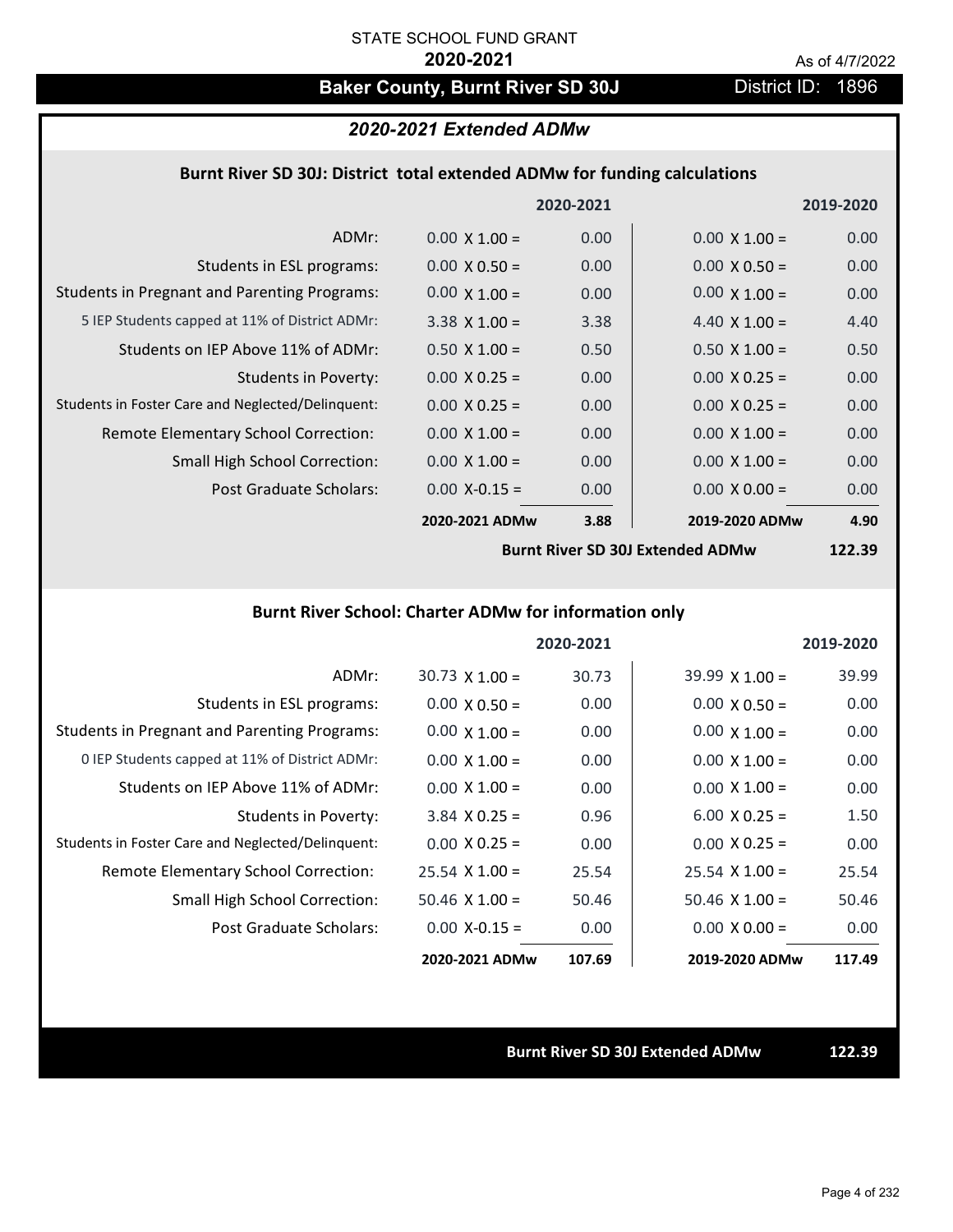# **Baker County, Pine Eagle SD 61** District ID: 1897

# *2020-2021 Extended ADMw*

### **Pine Eagle SD 61: District total extended ADMw for funding calculations**

|                                                     |                       | 2020-2021 |                       | 2019-2020 |
|-----------------------------------------------------|-----------------------|-----------|-----------------------|-----------|
| ADMr:                                               | $0.00 \times 1.00 =$  | 0.00      | $0.00 \times 1.00 =$  | 0.00      |
| Students in ESL programs:                           | $0.00 \times 0.50 =$  | 0.00      | $0.00 \times 0.50 =$  | 0.00      |
| <b>Students in Pregnant and Parenting Programs:</b> | $0.00 \times 1.00 =$  | 0.00      | $0.00 \times 1.00 =$  | 0.00      |
| 27 IEP Students capped at 11% of District ADMr:     | $20.96 \times 1.00 =$ | 20.96     | $24.22 \times 1.00 =$ | 24.22     |
| Students on IEP Above 11% of ADMr:                  | $0.10 \times 1.00 =$  | 0.10      | $0.10 \times 1.00 =$  | 0.10      |
| <b>Students in Poverty:</b>                         | $0.00 \times 0.25 =$  | 0.00      | $0.00 \times 0.25 =$  | 0.00      |
| Students in Foster Care and Neglected/Delinquent:   | 4.00 $X$ 0.25 =       | 1.00      | $1.00 \times 0.25 =$  | 0.25      |
| Remote Elementary School Correction:                | $0.00 \times 1.00 =$  | 0.00      | $0.00 \times 1.00 =$  | 0.00      |
| <b>Small High School Correction:</b>                | $0.00 \times 1.00 =$  | 0.00      | $0.00 \times 1.00 =$  | 0.00      |
| Post Graduate Scholars:                             | $0.00$ X-0.15 =       | 0.00      | $0.00 \times 0.00 =$  | 0.00      |
|                                                     | 2020-2021 ADMw        | 22.06     | 2019-2020 ADMw        | 24.57     |
|                                                     |                       |           |                       |           |

**Pine Eagle SD 61 Extended ADMw**

**373.82**

# **Pine Eagle Charter School: Charter ADMw for information only**

|                                                     |                       | 2020-2021 |                       | 2019-2020 |
|-----------------------------------------------------|-----------------------|-----------|-----------------------|-----------|
| ADMr:                                               | 190.53 $X$ 1.00 =     | 190.53    | $220.18$ X 1.00 =     | 220.18    |
| Students in ESL programs:                           | $0.99 \times 0.50 =$  | 0.50      | $2.00 \times 0.50 =$  | 1.00      |
| <b>Students in Pregnant and Parenting Programs:</b> | $0.00 \times 1.00 =$  | 0.00      | $0.00 \times 1.00 =$  | 0.00      |
| 0 IEP Students capped at 11% of District ADMr:      | $0.00 \times 1.00 =$  | 0.00      | $0.00 \times 1.00 =$  | 0.00      |
| Students on IEP Above 11% of ADMr:                  | $0.00 \times 1.00 =$  | 0.00      | $0.00 \times 1.00 =$  | 0.00      |
| Students in Poverty:                                | 42.77 $X$ 0.25 =      | 10.69     | $32.00 \times 0.25 =$ | 8.00      |
| Students in Foster Care and Neglected/Delinquent:   | $0.00 \times 0.25 =$  | 0.00      | $0.00 \times 0.25 =$  | 0.00      |
| Remote Elementary School Correction:                | $71.43 \times 1.00 =$ | 71.43     | $67.24 \times 1.00 =$ | 67.24     |
| <b>Small High School Correction:</b>                | $52.28$ X 1.00 =      | 52.28     | 52.83 $\times$ 1.00 = | 52.83     |
| Post Graduate Scholars:                             | $0.00 X - 0.15 =$     | 0.00      | $0.00 \times 0.00 =$  | 0.00      |
|                                                     | 2020-2021 ADMw        | 325.43    | 2019-2020 ADMw        | 349.25    |

**Pine Eagle SD 61 Extended ADMw 373.82**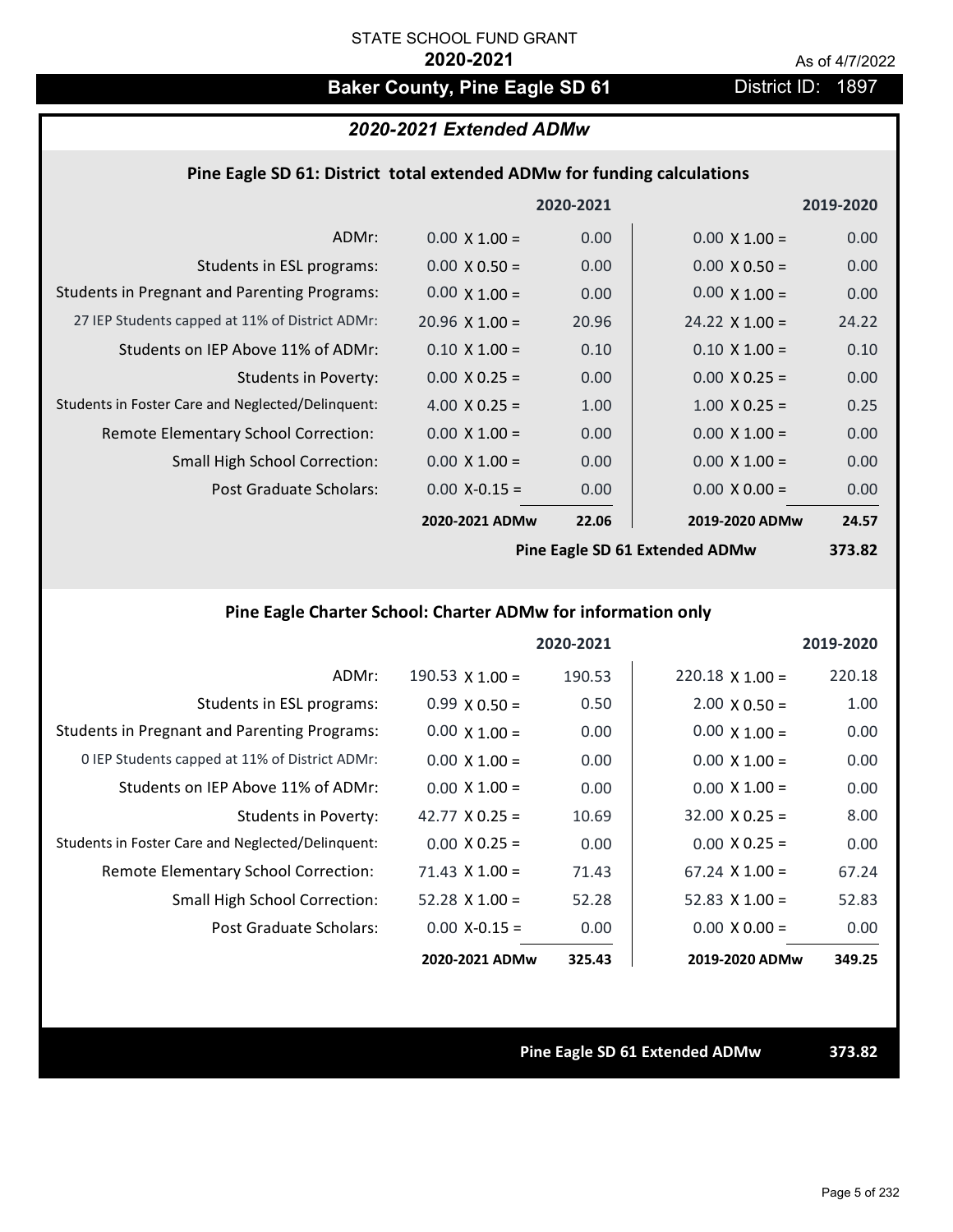# **Benton County, Monroe SD 1J** District ID: 1898

# *2020-2021 Extended ADMw*

## **Monroe SD 1J: District total extended ADMw for funding calculations**

|                                                     |                        | 2020-2021 |                                   | 2019-2020 |
|-----------------------------------------------------|------------------------|-----------|-----------------------------------|-----------|
| ADMr:                                               | $350.51 \times 1.00 =$ | 350.51    | $348.32 \times 1.00 =$            | 348.32    |
| Students in ESL programs:                           | $31.46 \times 0.50 =$  | 15.73     | $31.60 \times 0.50 =$             | 15.80     |
| <b>Students in Pregnant and Parenting Programs:</b> | $0.00 \times 1.00 =$   | 0.00      | $0.00 \times 1.00 =$              | 0.00      |
| 47 IEP Students capped at 11% of District ADMr:     | $38.56 \times 1.00 =$  | 38.56     | $38.32 \times 1.00 =$             | 38.32     |
| Students on IEP Above 11% of ADMr:                  | $2.20 \times 1.00 =$   | 2.20      | $2.20 \times 1.00 =$              | 2.20      |
| <b>Students in Poverty:</b>                         | $75.54 \times 0.25 =$  | 18.89     | 42.54 $X$ 0.25 =                  | 10.64     |
| Students in Foster Care and Neglected/Delinquent:   | $2.00 \times 0.25 =$   | 0.50      | $1.00 \times 0.25 =$              | 0.25      |
| Remote Elementary School Correction:                | $0.00 \times 1.00 =$   | 0.00      | $0.00 \times 1.00 =$              | 0.00      |
| <b>Small High School Correction:</b>                | $80.68$ X 1.00 =       | 80.68     | $77.34 \times 1.00 =$             | 77.34     |
| Post Graduate Scholars:                             | $0.00$ X-0.15 =        | 0.00      | $0.00 \times 0.00 =$              | 0.00      |
|                                                     | 2020-2021 ADMw         | 507.06    | 2019-2020 ADMw                    | 492.86    |
|                                                     |                        |           | <b>Monroe SD 1J Extended ADMw</b> | 507.06    |
|                                                     |                        |           |                                   |           |
|                                                     |                        |           | <b>Monroe SD 1J Extended ADMw</b> | 507.06    |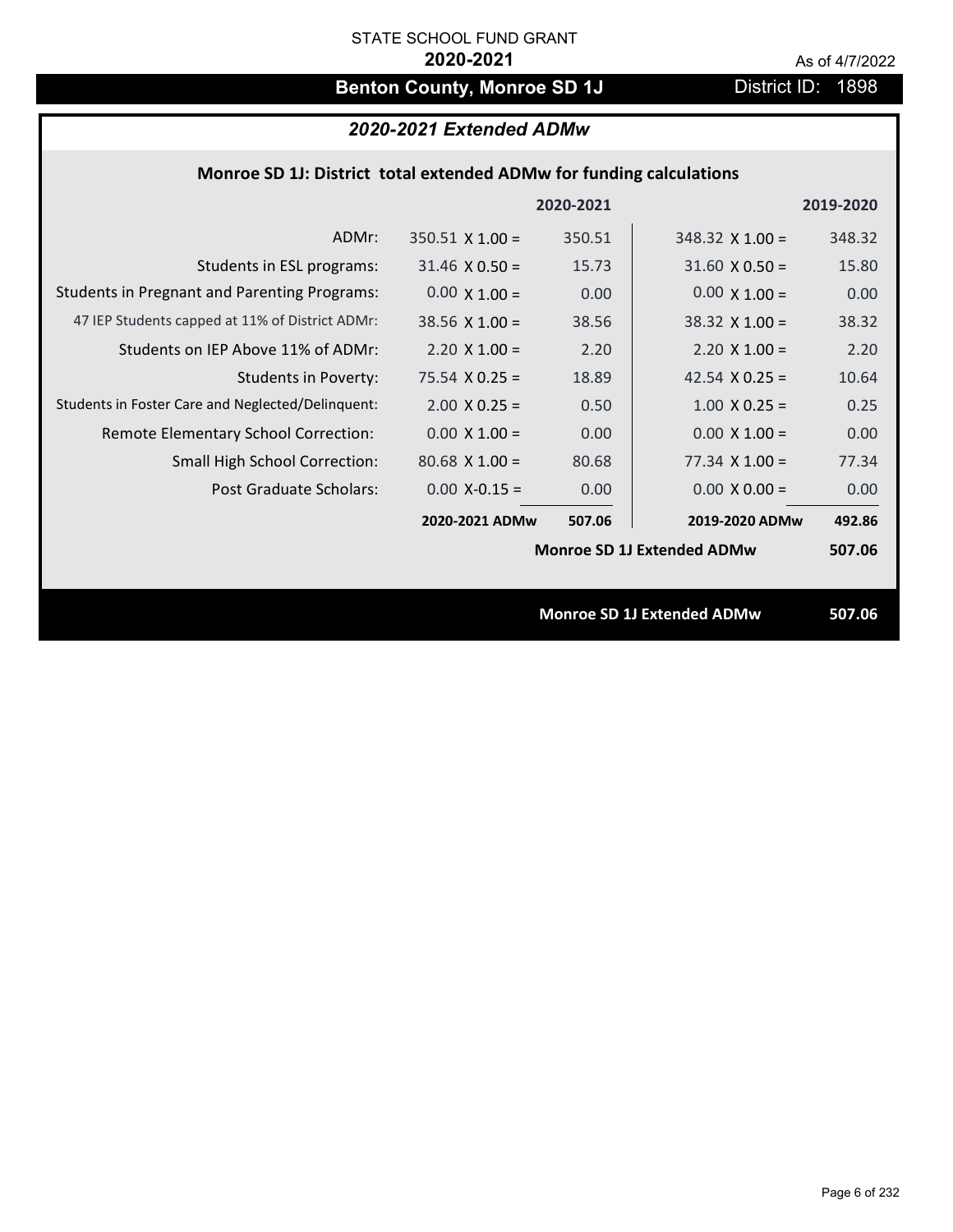# **Benton County, Alsea SD 7J** District ID: 1899

## *2020-2021 Extended ADMw*

|  |  |  | Alsea SD 7J: District total extended ADMw for funding calculations |
|--|--|--|--------------------------------------------------------------------|
|--|--|--|--------------------------------------------------------------------|

|                                                     |                       | 2020-2021 |                           | 2019-2020 |
|-----------------------------------------------------|-----------------------|-----------|---------------------------|-----------|
| ADMr:                                               | $0.00 \times 1.00 =$  | 0.00      | $0.00 \times 1.00 =$      | 0.00      |
| Students in ESL programs:                           | $0.00 \times 0.50 =$  | 0.00      | $0.00 \times 0.50 =$      | 0.00      |
| <b>Students in Pregnant and Parenting Programs:</b> | $0.00 \times 1.00 =$  | 0.00      | $0.00 \times 1.00 =$      | 0.00      |
| 98 IEP Students capped at 11% of District ADMr:     | $85.81 \times 1.00 =$ | 85.81     | $28.37 \times 1.00 =$     | 28.37     |
| Students on IEP Above 11% of ADMr:                  | $2.20 \times 1.00 =$  | 2.20      | $2.20 \times 1.00 =$      | 2.20      |
| <b>Students in Poverty:</b>                         | $-6.03$ X 0.25 =      | $-1.51$   | $0.00 \times 0.25 =$      | 0.00      |
| Students in Foster Care and Neglected/Delinquent:   | $2.00 \times 0.25 =$  | 0.50      | $0.00 \times 0.25 =$      | 0.00      |
| Remote Elementary School Correction:                | $0.00 \times 1.00 =$  | 0.00      | $0.00 \times 1.00 =$      | 0.00      |
| <b>Small High School Correction:</b>                | $0.00 \times 1.00 =$  | 0.00      | $0.00 \times 1.00 =$      | 0.00      |
| <b>Post Graduate Scholars:</b>                      | $0.00$ X-0.15 =       | 0.00      | $0.00 \times 0.00 =$      | 0.00      |
|                                                     | 2020-2021 ADMw        | 87.00     | 2019-2020 ADMw            | 30.57     |
|                                                     |                       |           | Alcos SD 71 Extanded ADMW | QG1 12    |

**Alsea SD 7J Extended ADMw**

**961.43**

# **Alsea Charter School: Charter ADMw for information only**

|                                                     |                       | 2020-2021 |                        | 2019-2020 |
|-----------------------------------------------------|-----------------------|-----------|------------------------|-----------|
| ADMr:                                               | 780.07 $X$ 1.00 =     | 780.07    | $257.87 \times 1.00 =$ | 257.87    |
| Students in ESL programs:                           | $0.95 \times 0.50 =$  | 0.48      | $0.00 \times 0.50 =$   | 0.00      |
| <b>Students in Pregnant and Parenting Programs:</b> | $0.30 \times 1.00 =$  | 0.30      | $0.00 \times 1.00 =$   | 0.00      |
| 0 IEP Students capped at 11% of District ADMr:      | $0.00 \times 1.00 =$  | 0.00      | $0.00 \times 1.00 =$   | 0.00      |
| Students on IEP Above 11% of ADMr:                  | $0.00 \times 1.00 =$  | 0.00      | $0.00 \times 1.00 =$   | 0.00      |
| Students in Poverty:                                | $31.03 \times 0.25 =$ | 7.76      | $18.00 \times 0.25 =$  | 4.50      |
| Students in Foster Care and Neglected/Delinquent:   | $0.00 \times 0.25 =$  | 0.00      | $0.00 \times 0.25 =$   | 0.00      |
| Remote Elementary School Correction:                | $0.00 \times 1.00 =$  | 0.00      | $70.63 \times 1.00 =$  | 70.63     |
| <b>Small High School Correction:</b>                | $85.83$ X 1.00 =      | 85.83     | $79.54 \times 1.00 =$  | 79.54     |
| Post Graduate Scholars:                             | $0.00 X - 0.15 =$     | 0.00      | $0.00 \times 0.00 =$   | 0.00      |
|                                                     | 2020-2021 ADMw        | 874.43    | 2019-2020 ADMw         | 412.54    |

**Alsea SD 7J Extended ADMw 961.43**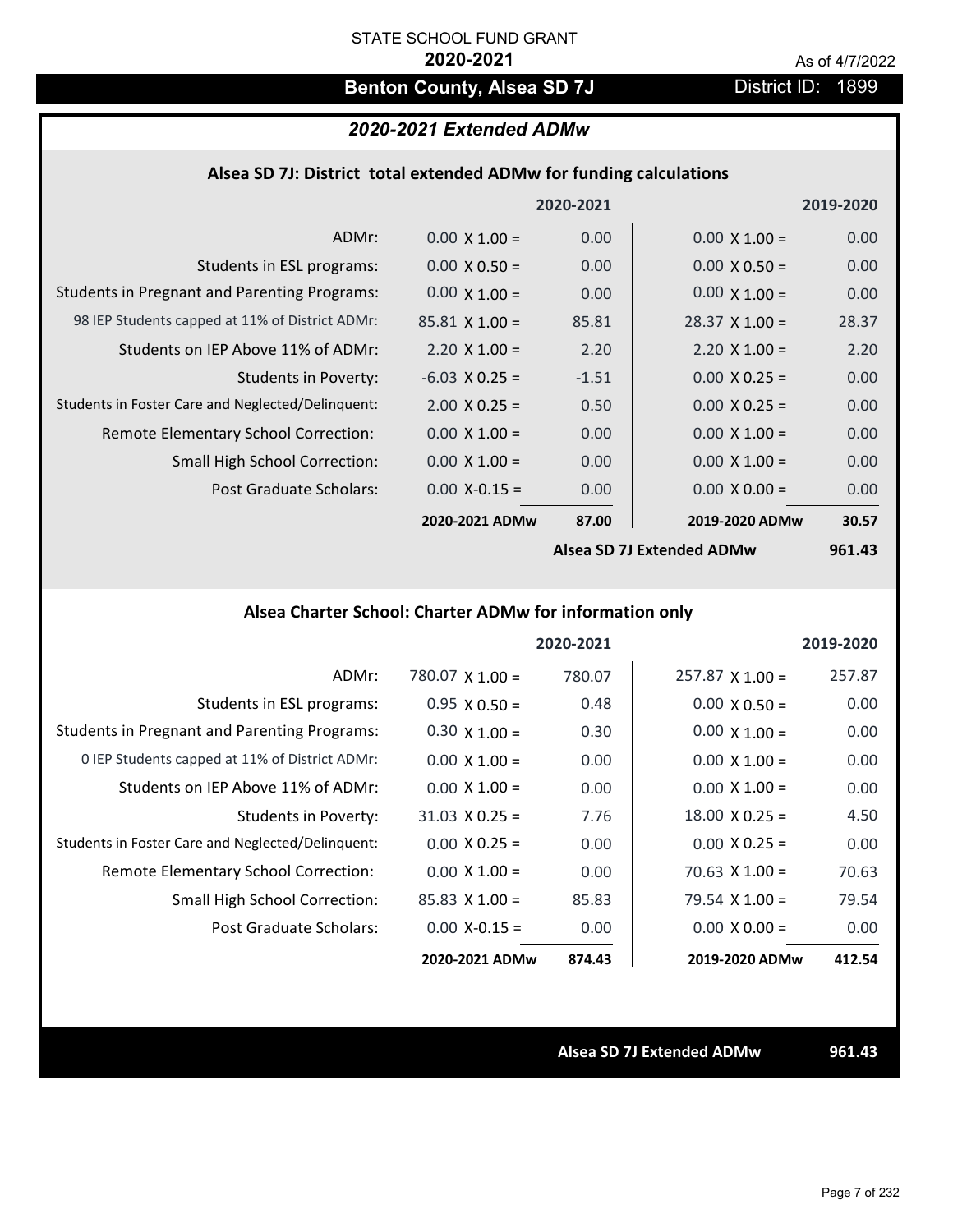# **Benton County, Philomath SD 17J** District ID: 1900

# *2020-2021 Extended ADMw*

### **Philomath SD 17J: District total extended ADMw for funding calculations**

|                                                     |                          | 2020-2021 |                          | 2019-2020 |
|-----------------------------------------------------|--------------------------|-----------|--------------------------|-----------|
| ADMr:                                               | $1,312.08 \times 1.00 =$ | 1,312.08  | $1,436.30 \times 1.00 =$ | 1,436.30  |
| Students in ESL programs:                           | $15.06 \times 0.50 =$    | 7.53      | $14.26 \times 0.50 =$    | 7.13      |
| <b>Students in Pregnant and Parenting Programs:</b> | $0.00 \times 1.00 =$     | 0.00      | $0.00 \times 1.00 =$     | 0.00      |
| 149 IEP Students capped at 11% of District ADMr:    | $149.00 \times 1.00 =$   | 149.00    | $164.00 \times 1.00 =$   | 164.00    |
| Students on IEP Above 11% of ADMr:                  | $0.00 \times 1.00 =$     | 0.00      | $0.00 \times 1.00 =$     | 0.00      |
| <b>Students in Poverty:</b>                         | $105.52 \times 0.25 =$   | 26.38     | $120.81$ X 0.25 =        | 30.20     |
| Students in Foster Care and Neglected/Delinguent:   | $0.00 \times 0.25 =$     | 0.00      | $6.00 \times 0.25 =$     | 1.50      |
| Remote Elementary School Correction:                | $19.21 \times 1.00 =$    | 19.21     | $19.21 \times 1.00 =$    | 19.21     |
| <b>Small High School Correction:</b>                | $0.00 \times 1.00 =$     | 0.00      | $0.00 \times 1.00 =$     | 0.00      |
| Post Graduate Scholars:                             | $0.22$ X-0.15 =          | $-0.06$   | $2.67$ X 0.00 =          | $-0.67$   |
|                                                     | 2020-2021 ADMw           | 1,514.15  | 2019-2020 ADMw           | 1,657.68  |

**Philomath SD 17J Extended ADMw**

**1,935.78**

# **Kings Valley Charter School: Charter ADMw for information only**

|                                                     |                        | 2020-2021 |                        | 2019-2020 |
|-----------------------------------------------------|------------------------|-----------|------------------------|-----------|
| ADMr:                                               | $200.71 \times 1.00 =$ | 200.71    | $204.40 \times 1.00 =$ | 204.40    |
| Students in ESL programs:                           | $0.10 \times 0.50 =$   | 0.05      | $1.00 \times 0.50 =$   | 0.50      |
| <b>Students in Pregnant and Parenting Programs:</b> | $0.00 \times 1.00 =$   | 0.00      | $0.00 \times 1.00 =$   | 0.00      |
| 0 IEP Students capped at 11% of District ADMr:      | $0.00 \times 1.00 =$   | 0.00      | $0.00 \times 1.00 =$   | 0.00      |
| Students on IEP Above 11% of ADMr:                  | $0.00 \times 1.00 =$   | 0.00      | $0.00 \times 1.00 =$   | 0.00      |
| Students in Poverty:                                | $16.14 \times 0.25 =$  | 4.04      | $17.19 \times 0.25 =$  | 4.30      |
| Students in Foster Care and Neglected/Delinquent:   | $0.00 \times 0.25 =$   | 0.00      | $0.00 \times 0.25 =$   | 0.00      |
| Remote Elementary School Correction:                | $68.08 \times 1.00 =$  | 68.08     | $68.91 \times 1.00 =$  | 68.91     |
| <b>Small High School Correction:</b>                | $0.00 \times 1.00 =$   | 0.00      | $0.00 \times 1.00 =$   | 0.00      |
| Post Graduate Scholars:                             | $0.00$ X-0.15 =        | 0.00      | $0.00 \times 0.00 =$   | 0.00      |
|                                                     | 2020-2021 ADMw         | 272.88    | 2019-2020 ADMw         | 278.11    |

**Philomath SD 17J Extended ADMw 1,935.78**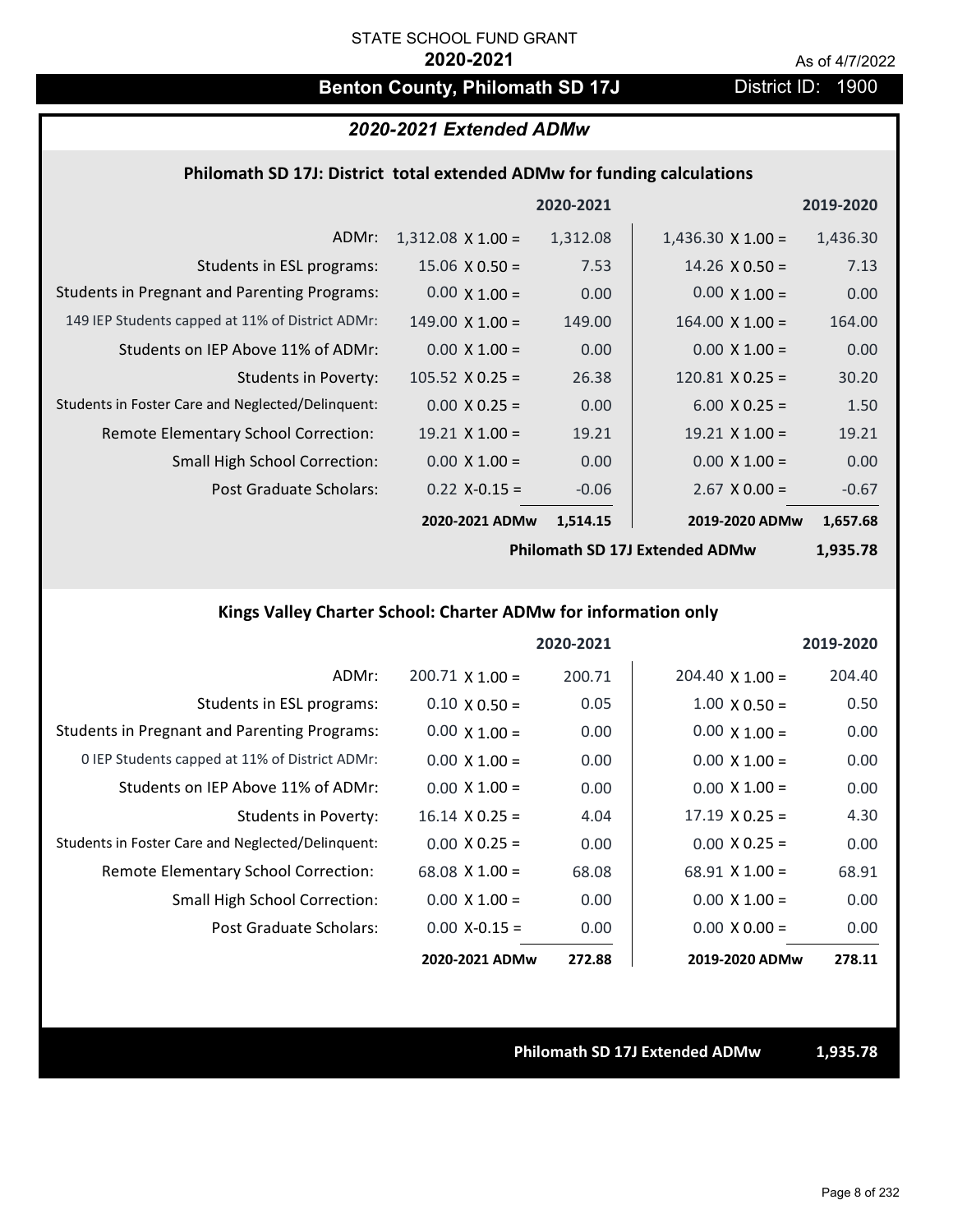# **Benton County, Corvallis SD 509J** District ID: 1901

# *2020-2021 Extended ADMw*

### **Corvallis SD 509J: District total extended ADMw for funding calculations**

|                                                     |                                        | 2020-2021 |                          | 2019-2020 |
|-----------------------------------------------------|----------------------------------------|-----------|--------------------------|-----------|
| ADMr:                                               | 6,236.85 $\times$ 1.00 =               | 6,236.85  | 6,538.84 $\times$ 1.00 = | 6,538.84  |
| Students in ESL programs:                           | 480.55 $X$ 0.50 =                      | 240.28    | 470.73 $\times$ 0.50 =   | 235.37    |
| <b>Students in Pregnant and Parenting Programs:</b> | $0.27 \times 1.00 =$                   | 0.27      | $1.24 \times 1.00 =$     | 1.24      |
| 689 IEP Students capped at 11% of District ADMr:    | 689.00 $\times$ 1.00 =                 | 689.00    | 679.00 $\times$ 1.00 =   | 679.00    |
| Students on IEP Above 11% of ADMr:                  | $0.00 \times 1.00 =$                   | 0.00      | $0.00 \times 1.00 =$     | 0.00      |
| Students in Poverty:                                | $729.24 \times 0.25 =$                 | 182.31    | $706.22 \times 0.25 =$   | 176.56    |
| Students in Foster Care and Neglected/Delinquent:   | $32.00 \times 0.25 =$                  | 8.00      | $30.00 \times 0.25 =$    | 7.50      |
| Remote Elementary School Correction:                | $0.00 \times 1.00 =$                   | 0.00      | $0.00 \times 1.00 =$     | 0.00      |
| <b>Small High School Correction:</b>                | $0.00 \times 1.00 =$                   | 0.00      | $0.00 \times 1.00 =$     | 0.00      |
| Post Graduate Scholars:                             | $5.28$ X-0.15 =                        | $-1.32$   | $7.00 \times 0.00 =$     | $-1.75$   |
|                                                     | 2020-2021 ADMw                         | 7,355.39  | 2019-2020 ADMw           | 7,636.75  |
|                                                     | <b>Corvallis SD 509J Extended ADMw</b> |           |                          | 7,769.37  |

# **Inavale Community Partners dba Muddy Creek Charter School : Charter ADMw for information only**

|                                                     |                       | 2020-2021 |                        | 2019-2020 |
|-----------------------------------------------------|-----------------------|-----------|------------------------|-----------|
| ADMr:                                               | 113.59 $X$ 1.00 =     | 113.59    | $120.19 \times 1.00 =$ | 120.19    |
| Students in ESL programs:                           | $0.95 \times 0.50 =$  | 0.48      | $1.00 \times 0.50 =$   | 0.50      |
| <b>Students in Pregnant and Parenting Programs:</b> | $0.00 \times 1.00 =$  | 0.00      | $0.00 \times 1.00 =$   | 0.00      |
| 0 IEP Students capped at 11% of District ADMr:      | $0.00 \times 1.00 =$  | 0.00      | $0.00 \times 1.00 =$   | 0.00      |
| Students on IEP Above 11% of ADMr:                  | $0.00 \times 1.00 =$  | 0.00      | $0.00 \times 1.00 =$   | 0.00      |
| Students in Poverty:                                | $13.28 \times 0.25 =$ | 3.32      | $13.04 \times 0.25 =$  | 3.26      |
| Students in Foster Care and Neglected/Delinquent:   | $0.00 \times 0.25 =$  | 0.00      | $0.00 \times 0.25 =$   | 0.00      |
| Remote Elementary School Correction:                | $9.39 \times 1.00 =$  | 9.39      | $8.67$ X $1.00 =$      | 8.67      |
| <b>Small High School Correction:</b>                | $0.00 \times 1.00 =$  | 0.00      | $0.00 \times 1.00 =$   | 0.00      |
| Post Graduate Scholars:                             | $0.00 X - 0.15 =$     | 0.00      | $0.00 \times 0.00 =$   | 0.00      |
|                                                     | 2020-2021 ADMw        | 126.78    | 2019-2020 ADMw         | 132.62    |

**Corvallis SD 509J Extended ADMw 7,769.37**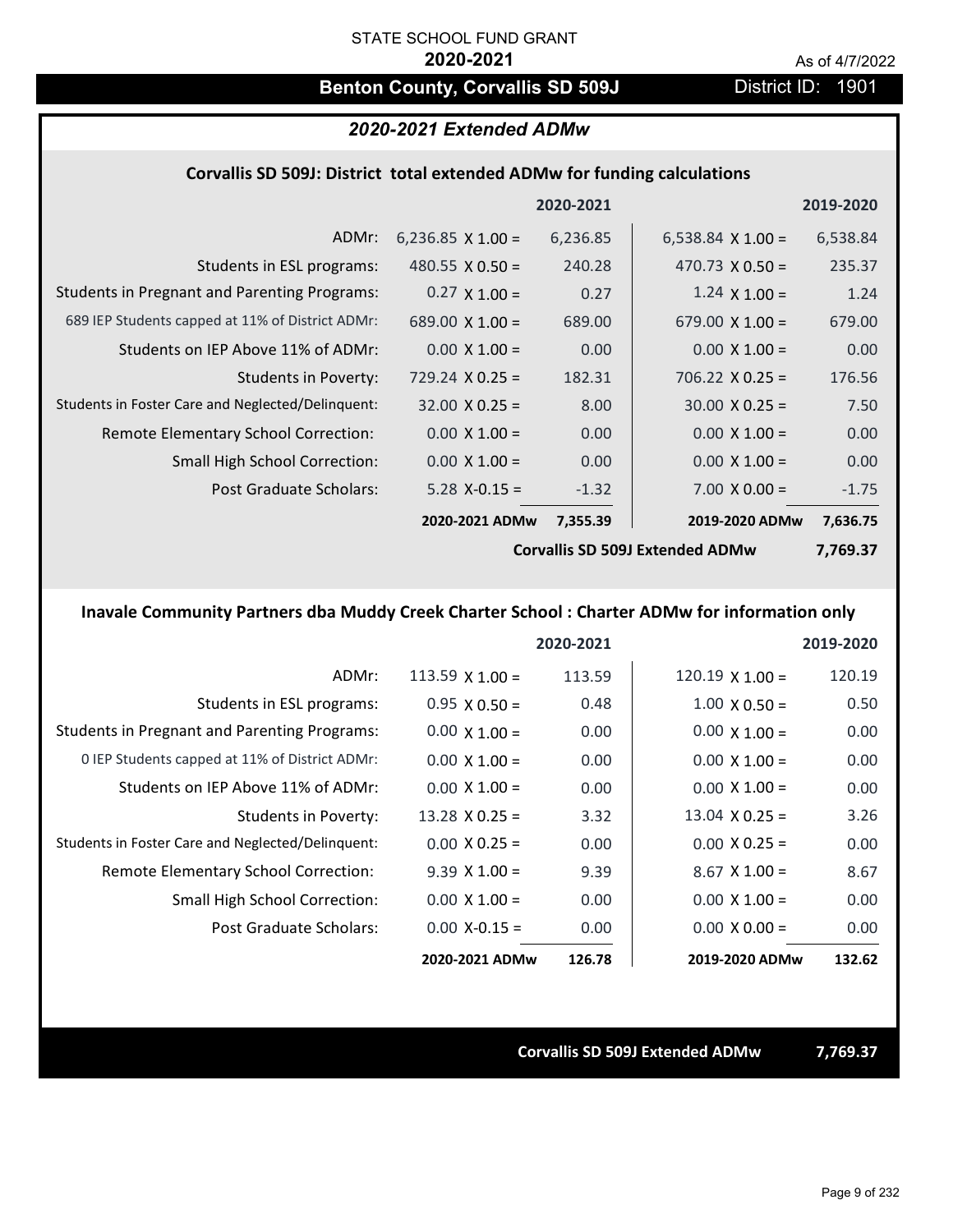# **Clackamas County, West Linn-Wilsonville SD 3J** District ID: 1922

### *2020-2021 Extended ADMw*

### **West Linn‐Wilsonville SD 3J: District total extended ADMw for funding calculations**

|                                                     |                          | 2020-2021 |                          | 2019-2020 |
|-----------------------------------------------------|--------------------------|-----------|--------------------------|-----------|
| ADMr:                                               | $9,136.93 \times 1.00 =$ | 9,136.93  | $9,640.85 \times 1.00 =$ | 9,640.85  |
| Students in ESL programs:                           | $364.74 \times 0.50 =$   | 182.37    | $339.88 \times 0.50 =$   | 169.94    |
| <b>Students in Pregnant and Parenting Programs:</b> | $1.00 \times 1.00 =$     | 1.00      | $1.23 \times 1.00 =$     | 1.23      |
| 1044 IEP Students capped at 11% of District ADMr:   | $1,017.05 \times 1.00 =$ | 1,017.05  | $1,072.37 \times 1.00 =$ | 1,072.37  |
| Students on IEP Above 11% of ADMr:                  | $5.60 \times 1.00 =$     | 5.60      | $5.60 \times 1.00 =$     | 5.60      |
| Students in Poverty:                                | $367.62$ X 0.25 =        | 91.91     | 458.86 $X$ 0.25 =        | 114.72    |
| Students in Foster Care and Neglected/Delinquent:   | $17.00 \times 0.25 =$    | 4.25      | $22.00 \times 0.25 =$    | 5.50      |
| Remote Elementary School Correction:                | $0.00 \times 1.00 =$     | 0.00      | $0.00 \times 1.00 =$     | 0.00      |
| <b>Small High School Correction:</b>                | $0.00 \times 1.00 =$     | 0.00      | $0.00 \times 1.00 =$     | 0.00      |
| Post Graduate Scholars:                             | $0.00$ X-0.15 =          | 0.00      | $0.00 \times 0.00 =$     | 0.00      |
|                                                     | 2020-2021 ADMw           | 10,439.11 | 2019-2020 ADMw           | 11,010.20 |

**West Linn‐Wilsonville SD 3J Extended ADMw**

**11,119.44**

### **Three Rivers Charter School: Charter ADMw for information only**

|                                                     |                      | 2020-2021 |                        | 2019-2020 |
|-----------------------------------------------------|----------------------|-----------|------------------------|-----------|
| ADMr:                                               | 109.02 $X$ 1.00 =    | 109.02    | $107.95 \times 1.00 =$ | 107.95    |
| Students in ESL programs:                           | $0.00 \times 0.50 =$ | 0.00      | $0.00 \times 0.50 =$   | 0.00      |
| <b>Students in Pregnant and Parenting Programs:</b> | $0.00 \times 1.00 =$ | 0.00      | $0.00 \times 1.00 =$   | 0.00      |
| 0 IEP Students capped at 11% of District ADMr:      | $0.00 \times 1.00 =$ | 0.00      | $0.00 \times 1.00 =$   | 0.00      |
| Students on IEP Above 11% of ADMr:                  | $0.00 \times 1.00 =$ | 0.00      | $0.00 \times 1.00 =$   | 0.00      |
| Students in Poverty:                                | 4.38 $X$ 0.25 =      | 1.10      | $5.14 \times 0.25 =$   | 1.29      |
| Students in Foster Care and Neglected/Delinquent:   | $0.00 \times 0.25 =$ | 0.00      | $0.00 \times 0.25 =$   | 0.00      |
| Remote Elementary School Correction:                | $0.00 \times 1.00 =$ | 0.00      | $0.00 \times 1.00 =$   | 0.00      |
| <b>Small High School Correction:</b>                | $0.00 \times 1.00 =$ | 0.00      | $0.00 \times 1.00 =$   | 0.00      |
| Post Graduate Scholars:                             | $0.00 X - 0.15 =$    | 0.00      | $0.00 \times 0.00 =$   | 0.00      |
|                                                     | 2020-2021 ADMw       | 110.12    | 2019-2020 ADMw         | 109.24    |

**West Linn‐Wilsonville SD 3J Extended ADMw 11,119.44**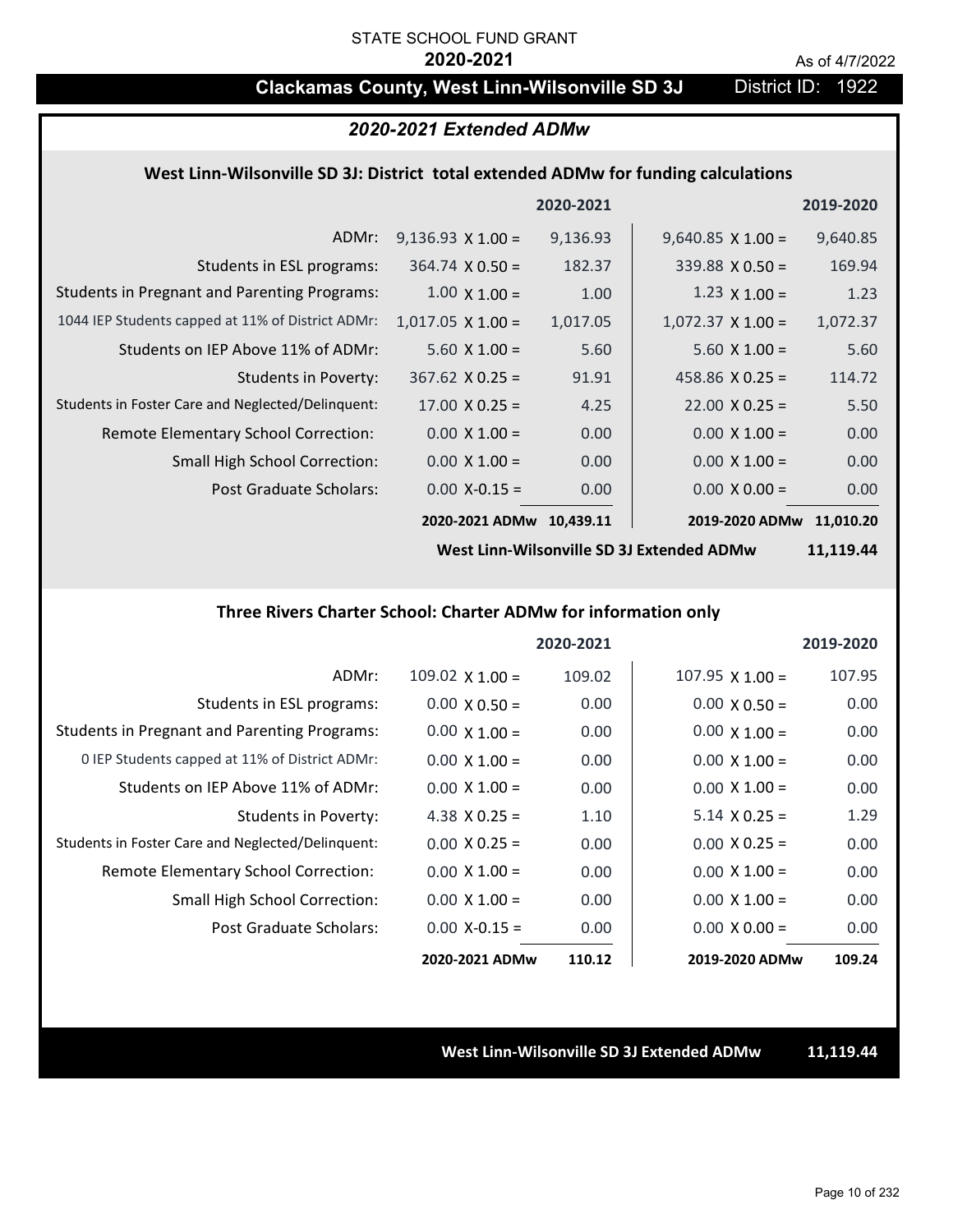# **Clackamas County, Lake Oswego SD 7J District ID: 1923**

## *2020-2021 Extended ADMw*

### **Lake Oswego SD 7J: District total extended ADMw for funding calculations**

|                                                     |                          | 2020-2021 |                          | 2019-2020 |
|-----------------------------------------------------|--------------------------|-----------|--------------------------|-----------|
| ADMr:                                               | $6,724.80 \times 1.00 =$ | 6,724.80  | $7,052.53 \times 1.00 =$ | 7,052.53  |
| Students in ESL programs:                           | $150.57 \times 0.50 =$   | 75.29     | $173.03 \times 0.50 =$   | 86.52     |
| <b>Students in Pregnant and Parenting Programs:</b> | $0.00 \times 1.00 =$     | 0.00      | $0.44 \times 1.00 =$     | 0.44      |
| 689 IEP Students capped at 11% of District ADMr:    | 689.00 $\times$ 1.00 =   | 689.00    | $684.00 \times 1.00 =$   | 684.00    |
| Students on IEP Above 11% of ADMr:                  | $0.00 \times 1.00 =$     | 0.00      | $0.00 \times 1.00 =$     | 0.00      |
| Students in Poverty:                                | $179.11 \times 0.25 =$   | 44.78     | $228.77 \times 0.25 =$   | 57.19     |
| Students in Foster Care and Neglected/Delinquent:   | $6.00 \times 0.25 =$     | 1.50      | $10.00 \times 0.25 =$    | 2.50      |
| Remote Elementary School Correction:                | $0.00 \times 1.00 =$     | 0.00      | $0.00 \times 1.00 =$     | 0.00      |
| <b>Small High School Correction:</b>                | $0.00 \times 1.00 =$     | 0.00      | $0.00 \times 1.00 =$     | 0.00      |
| Post Graduate Scholars:                             | $0.00$ X-0.15 =          | 0.00      | $0.00 \times 0.00 =$     | 0.00      |
|                                                     | 2020-2021 ADMw           | 7,535.36  | 2019-2020 ADMw           | 7,883.18  |

**Lake Oswego SD 7J Extended ADMw**

**7,899.79**

## **Harmony Academy: Charter ADMw for information only**

|                                                     |                       | 2020-2021 |                       | 2019-2020 |
|-----------------------------------------------------|-----------------------|-----------|-----------------------|-----------|
| ADMr:                                               | $26.81 \times 1.00 =$ | 26.81     | $16.48 \times 1.00 =$ | 16.48     |
| Students in ESL programs:                           | $0.00 \times 0.50 =$  | 0.00      | $0.00 \times 0.50 =$  | 0.00      |
| <b>Students in Pregnant and Parenting Programs:</b> | $1.33 \times 1.00 =$  | 1.33      | $0.00 \times 1.00 =$  | 0.00      |
| 0 IEP Students capped at 11% of District ADMr:      | $0.00 \times 1.00 =$  | 0.00      | $0.00 \times 1.00 =$  | 0.00      |
| Students on IEP Above 11% of ADMr:                  | $0.00 \times 1.00 =$  | 0.00      | $0.00 \times 1.00 =$  | 0.00      |
| Students in Poverty:                                | $0.71 \times 0.25 =$  | 0.18      | $0.53 \times 0.25 =$  | 0.13      |
| Students in Foster Care and Neglected/Delinquent:   | $0.00 \times 0.25 =$  | 0.00      | $0.00 \times 0.25 =$  | 0.00      |
| Remote Elementary School Correction:                | $0.00 \times 1.00 =$  | 0.00      | $0.00 \times 1.00 =$  | 0.00      |
| <b>Small High School Correction:</b>                | $0.00 \times 1.00 =$  | 0.00      | $0.00 \times 1.00 =$  | 0.00      |
| Post Graduate Scholars:                             | $0.00 X - 0.15 =$     | 0.00      | $0.00 \times 0.00 =$  | 0.00      |
|                                                     | 2020-2021 ADMw        | 28.32     | 2019-2020 ADMw        | 16.61     |

**Lake Oswego SD 7J Extended ADMw 7,899.79**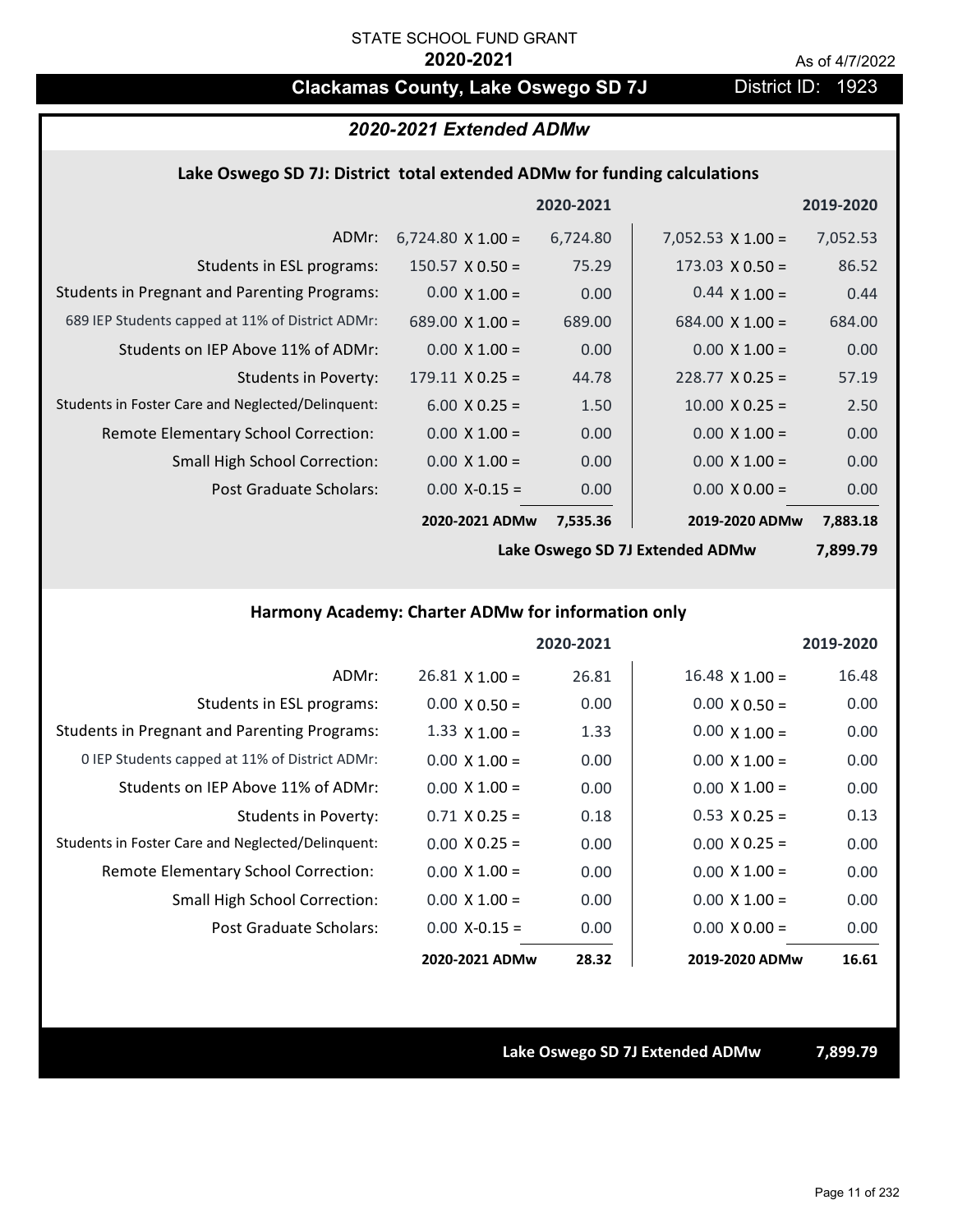# **Clackamas County, North Clackamas SD 12** District ID: 1924

# *2020-2021 Extended ADMw*

### **North Clackamas SD 12: District total extended ADMw for funding calculations**

|                                                     |                                 | 2020-2021 |                           | 2019-2020 |
|-----------------------------------------------------|---------------------------------|-----------|---------------------------|-----------|
|                                                     | ADMr: $14,501.10 \times 1.00 =$ | 14,501.10 | $15,864.17 \times 1.00 =$ | 15,864.17 |
| Students in ESL programs:                           | $1,558.05 \times 0.50 =$        | 779.03    | $1,595.42 \times 0.50 =$  | 797.71    |
| <b>Students in Pregnant and Parenting Programs:</b> | 5.28 $\times$ 1.00 =            | 5.28      | $3.63 \times 1.00 =$      | 3.63      |
| 2699 IEP Students capped at 11% of District ADMr:   | $1,741.66 \times 1.00 =$        | 1,741.66  | $1,883.13 \times 1.00 =$  | 1,883.13  |
| Students on IEP Above 11% of ADMr:                  | $359.80$ X 1.00 =               | 359.80    | $359.80 \times 1.00 =$    | 359.80    |
| <b>Students in Poverty:</b>                         | $1,049.53 \times 0.25 =$        | 262.38    | $1,315.97$ X 0.25 =       | 328.99    |
| Students in Foster Care and Neglected/Delinquent:   | $59.00 \times 0.25 =$           | 14.75     | $58.00 \times 0.25 =$     | 14.50     |
| Remote Elementary School Correction:                | $0.00 \times 1.00 =$            | 0.00      | $0.00 \times 1.00 =$      | 0.00      |
| <b>Small High School Correction:</b>                | $0.00 \times 1.00 =$            | 0.00      | $0.00 \times 1.00 =$      | 0.00      |
| Post Graduate Scholars:                             | $0.00$ X-0.15 =                 | 0.00      | $0.00 \times 0.00 =$      | 0.00      |
|                                                     | 2020-2021 ADMw                  | 17.664.00 | 2019-2020 ADMw            | 19.251.93 |

**North Clackamas SD 12 Extended ADMw**

**20,554.31**

# **Clackamas Web Academy: Charter ADMw for information only**

|                                                     |                        | 2020-2021 |                        | 2019-2020 |
|-----------------------------------------------------|------------------------|-----------|------------------------|-----------|
| ADMr:                                               | $568.08 \times 1.00 =$ | 568.08    | 450.59 $\times$ 1.00 = | 450.59    |
| Students in ESL programs:                           | $17.59 \times 0.50 =$  | 8.80      | $21.11 \times 0.50 =$  | 10.56     |
| <b>Students in Pregnant and Parenting Programs:</b> | $0.00 \times 1.00 =$   | 0.00      | $0.00 \times 1.00 =$   | 0.00      |
| 0 IEP Students capped at 11% of District ADMr:      | $0.00 \times 1.00 =$   | 0.00      | $0.00 \times 1.00 =$   | 0.00      |
| Students on IEP Above 11% of ADMr:                  | $0.00 \times 1.00 =$   | 0.00      | $0.00 \times 1.00 =$   | 0.00      |
| Students in Poverty:                                | $41.12 \times 0.25 =$  | 10.28     | $37.62 \times 0.25 =$  | 9.41      |
| Students in Foster Care and Neglected/Delinquent:   | $0.00 \times 0.25 =$   | 0.00      | $0.00 \times 0.25 =$   | 0.00      |
| Remote Elementary School Correction:                | $0.00 \times 1.00 =$   | 0.00      | $0.00 \times 1.00 =$   | 0.00      |
| <b>Small High School Correction:</b>                | $0.00 \times 1.00 =$   | 0.00      | $0.00 \times 1.00 =$   | 0.00      |
| Post Graduate Scholars:                             | $0.00 X - 0.15 =$      | 0.00      | $0.00 \times 0.00 =$   | 0.00      |
|                                                     | 2020-2021 ADMw         | 587.16    | 2019-2020 ADMw         | 470.55    |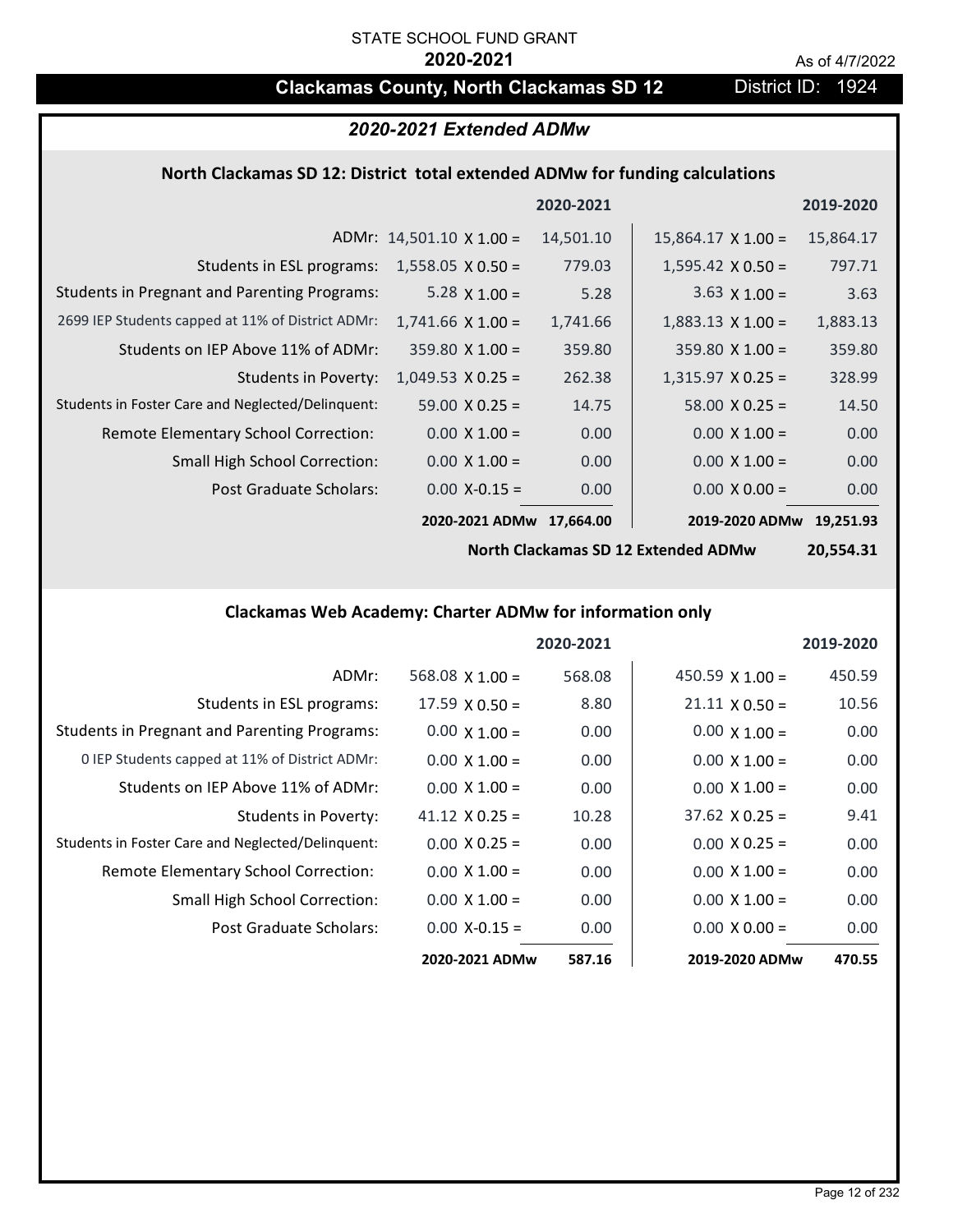## **Clackamas Middle College: Charter ADMw for information only**

|                                                     |                        | 2020-2021 |                        | 2019-2020 |
|-----------------------------------------------------|------------------------|-----------|------------------------|-----------|
| ADMr:                                               | $259.56 \times 1.00 =$ | 259.56    | $289.20 \times 1.00 =$ | 289.20    |
| Students in ESL programs:                           | $6.95 \times 0.50 =$   | 3.48      | $6.00 \times 0.50 =$   | 3.00      |
| <b>Students in Pregnant and Parenting Programs:</b> | $0.00 \times 1.00 =$   | 0.00      | $0.00 \times 1.00 =$   | 0.00      |
| 0 IEP Students capped at 11% of District ADMr:      | $0.00 \times 1.00 =$   | 0.00      | $0.00 \times 1.00 =$   | 0.00      |
| Students on IEP Above 11% of ADMr:                  | $0.00 \times 1.00 =$   | 0.00      | $0.00 \times 1.00 =$   | 0.00      |
| Students in Poverty:                                | $18.79 \times 0.25 =$  | 4.70      | $24.14 \times 0.25 =$  | 6.04      |
| Students in Foster Care and Neglected/Delinquent:   | $0.00 \times 0.25 =$   | 0.00      | $0.00 \times 0.25 =$   | 0.00      |
| Remote Elementary School Correction:                | $0.00 \times 1.00 =$   | 0.00      | $0.00 \times 1.00 =$   | 0.00      |
| Small High School Correction:                       | $0.00 \times 1.00 =$   | 0.00      | $0.00 \times 1.00 =$   | 0.00      |
| Post Graduate Scholars:                             | $0.00 X - 0.15 =$      | 0.00      | $0.00 \times 0.00 =$   | 0.00      |
|                                                     | 2020-2021 ADMw         | 267.73    | 2019-2020 ADMw         | 298.24    |

# **Milwaukie Academy of the Arts: Charter ADMw for information only**

|                                                     |                        | 2020-2021 |                        | 2019-2020 |
|-----------------------------------------------------|------------------------|-----------|------------------------|-----------|
| ADMr:                                               | $278.56 \times 1.00 =$ | 278.56    | $294.33 \times 1.00 =$ | 294.33    |
| Students in ESL programs:                           | $1.00 \times 0.50 =$   | 0.50      | $2.21 \times 0.50 =$   | 1.11      |
| <b>Students in Pregnant and Parenting Programs:</b> | $0.00 \times 1.00 =$   | 0.00      | $0.00 \times 1.00 =$   | 0.00      |
| 0 IEP Students capped at 11% of District ADMr:      | $0.00 \times 1.00 =$   | 0.00      | $0.00 \times 1.00 =$   | 0.00      |
| Students on IEP Above 11% of ADMr:                  | $0.00 \times 1.00 =$   | 0.00      | $0.00 \times 1.00 =$   | 0.00      |
| <b>Students in Poverty:</b>                         | $20.16 \times 0.25 =$  | 5.04      | $24.57 \times 0.25 =$  | 6.14      |
| Students in Foster Care and Neglected/Delinquent:   | $0.00 \times 0.25 =$   | 0.00      | $0.00 \times 0.25 =$   | 0.00      |
| Remote Elementary School Correction:                | $0.00 \times 1.00 =$   | 0.00      | $0.00 \times 1.00 =$   | 0.00      |
| <b>Small High School Correction:</b>                | $0.00 \times 1.00 =$   | 0.00      | $0.00 \times 1.00 =$   | 0.00      |
| Post Graduate Scholars:                             | $0.00$ X-0.15 =        | 0.00      | $0.00 \times 0.00 =$   | 0.00      |
|                                                     | 2020-2021 ADMw         | 284.10    | 2019-2020 ADMw         | 301.58    |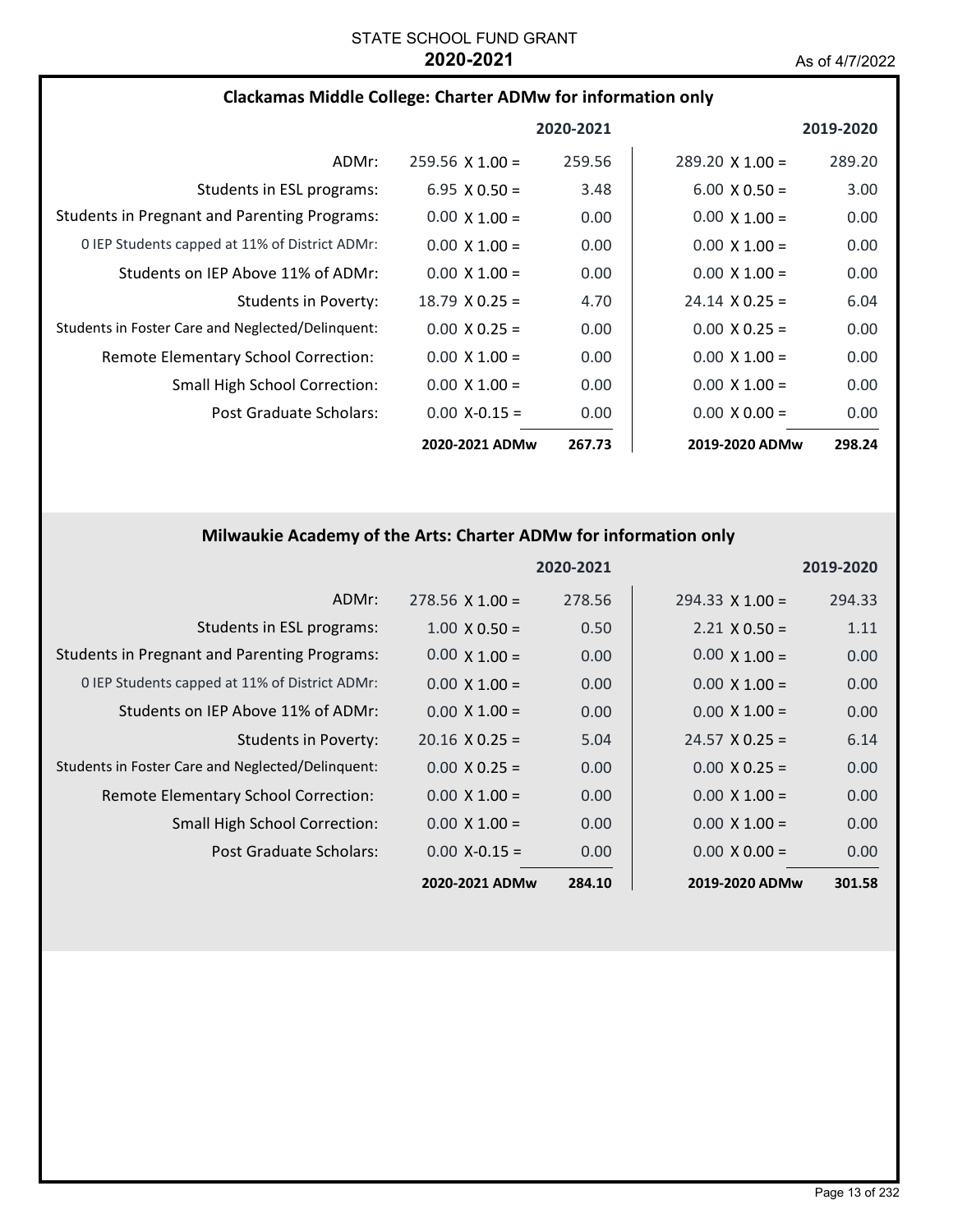## **Cascade Heights Public Charter School: Charter ADMw for information only**

|                                                     |                        | 2020-2021 |                        | 2019-2020 |
|-----------------------------------------------------|------------------------|-----------|------------------------|-----------|
| ADMr:                                               | $225.98 \times 1.00 =$ | 225.98    | $221.03 \times 1.00 =$ | 221.03    |
| Students in ESL programs:                           | $16.00 \times 0.50 =$  | 8.00      | 12.76 $\times$ 0.50 =  | 6.38      |
| <b>Students in Pregnant and Parenting Programs:</b> | $0.00 \times 1.00 =$   | 0.00      | $0.00 \times 1.00 =$   | 0.00      |
| 0 IEP Students capped at 11% of District ADMr:      | $0.00 \times 1.00 =$   | 0.00      | $0.00 \times 1.00 =$   | 0.00      |
| Students on IEP Above 11% of ADMr:                  | $0.00 \times 1.00 =$   | 0.00      | $0.00 \times 1.00 =$   | 0.00      |
| Students in Poverty:                                | $16.36 \times 0.25 =$  | 4.09      | $18.45 \times 0.25 =$  | 4.61      |
| Students in Foster Care and Neglected/Delinguent:   | $0.00 \times 0.25 =$   | 0.00      | $0.00 \times 0.25 =$   | 0.00      |
| Remote Elementary School Correction:                | $0.00 \times 1.00 =$   | 0.00      | $0.00 \times 1.00 =$   | 0.00      |
| <b>Small High School Correction:</b>                | $0.00 \times 1.00 =$   | 0.00      | $0.00 \times 1.00 =$   | 0.00      |
| Post Graduate Scholars:                             | $0.00 X - 0.15 =$      | 0.00      | $0.00 \times 0.00 =$   | 0.00      |
|                                                     | 2020-2021 ADMw         | 238.07    | 2019-2020 ADMw         | 232.02    |

**North Clackamas SD 12 Extended ADMw 20,554.31**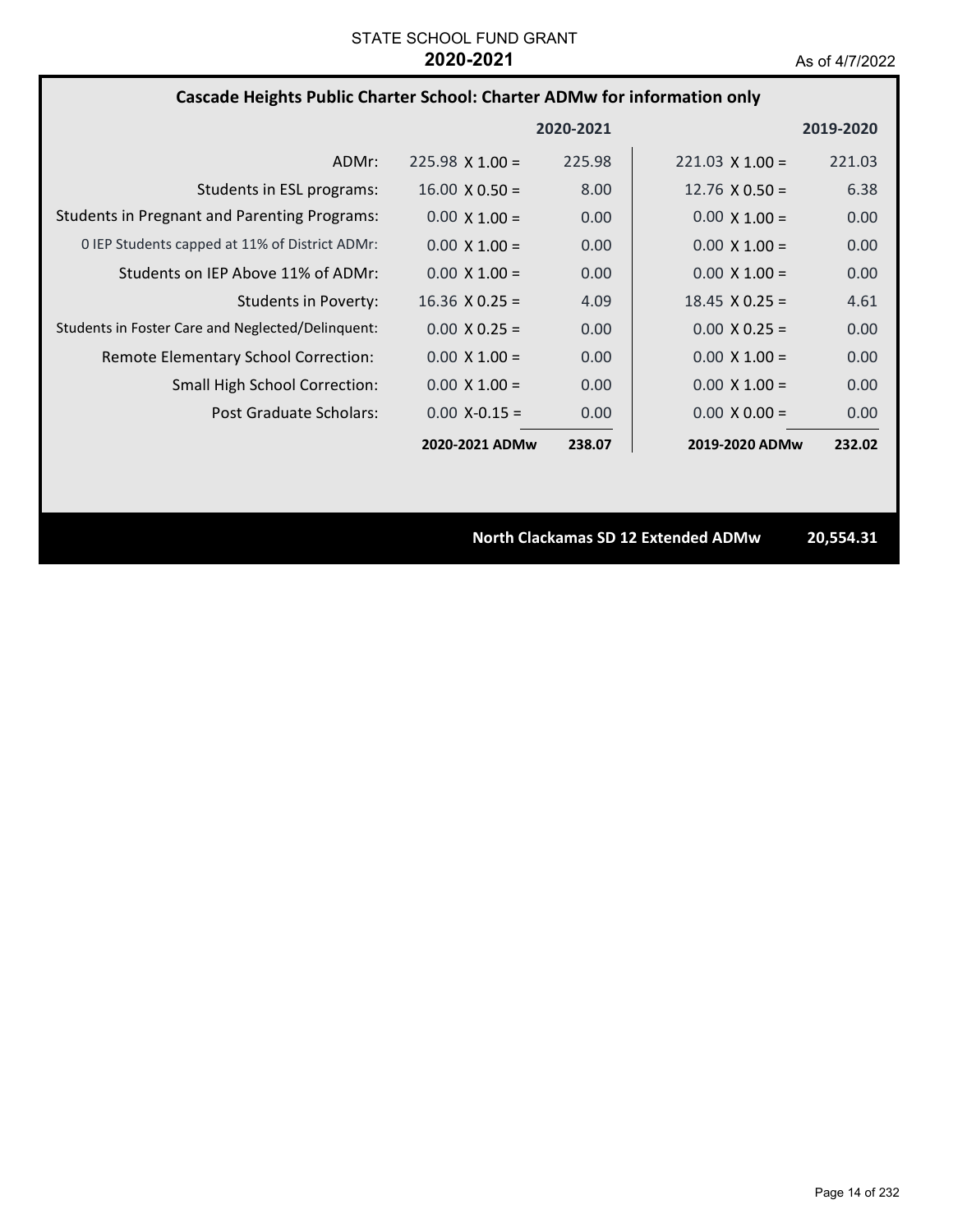# **Clackamas County, Molalla River SD 35** District ID: 1925

# *2020-2021 Extended ADMw*

### **Molalla River SD 35: District total extended ADMw for funding calculations**

|                                                     |                          | 2020-2021 |                          | 2019-2020 |
|-----------------------------------------------------|--------------------------|-----------|--------------------------|-----------|
| ADMr:                                               | $2,197.75 \times 1.00 =$ | 2,197.75  | $2,441.99 \times 1.00 =$ | 2,441.99  |
| Students in ESL programs:                           | $179.12 \times 0.50 =$   | 89.56     | $169.35 \times 0.50 =$   | 84.68     |
| <b>Students in Pregnant and Parenting Programs:</b> | $0.00 \times 1.00 =$     | 0.00      | $0.00 \times 1.00 =$     | 0.00      |
| 387 IEP Students capped at 11% of District ADMr:    | $272.98 \times 1.00 =$   | 272.98    | $302.58 \times 1.00 =$   | 302.58    |
| Students on IEP Above 11% of ADMr:                  | $37.80 \times 1.00 =$    | 37.80     | $37.80 \times 1.00 =$    | 37.80     |
| <b>Students in Poverty:</b>                         | $175.85 \times 0.25 =$   | 43.96     | $250.37 \times 0.25 =$   | 62.59     |
| Students in Foster Care and Neglected/Delinquent:   | $12.00 \times 0.25 =$    | 3.00      | $19.00 \times 0.25 =$    | 4.75      |
| Remote Elementary School Correction:                | $0.00 \times 1.00 =$     | 0.00      | $0.00 \times 1.00 =$     | 0.00      |
| <b>Small High School Correction:</b>                | $0.00 \times 1.00 =$     | 0.00      | $0.00 \times 1.00 =$     | 0.00      |
| Post Graduate Scholars:                             | $0.00$ X-0.15 =          | 0.00      | $0.00 \times 0.00 =$     | 0.00      |
|                                                     | 2020-2021 ADMw           | 2,645.05  | 2019-2020 ADMw           | 2,934.39  |

**Molalla River SD 35 Extended ADMw**

**3,253.13**

# **Molalla River Academy: Charter ADMw for information only**

|                                                     |                        | 2020-2021 |                        | 2019-2020 |
|-----------------------------------------------------|------------------------|-----------|------------------------|-----------|
| ADMr:                                               | $207.96 \times 1.00 =$ | 207.96    | $217.51 \times 1.00 =$ | 217.51    |
| Students in ESL programs:                           | $1.00 \times 0.50 =$   | 0.50      | $1.00 \times 0.50 =$   | 0.50      |
| <b>Students in Pregnant and Parenting Programs:</b> | $0.00 \times 1.00 =$   | 0.00      | $0.00 \times 1.00 =$   | 0.00      |
| 0 IEP Students capped at 11% of District ADMr:      | $0.00 \times 1.00 =$   | 0.00      | $0.00 \times 1.00 =$   | 0.00      |
| Students on IEP Above 11% of ADMr:                  | $0.00 \times 1.00 =$   | 0.00      | $0.00 \times 1.00 =$   | 0.00      |
| Students in Poverty:                                | $16.64$ X 0.25 =       | 4.16      | $22.58 \times 0.25 =$  | 5.65      |
| Students in Foster Care and Neglected/Delinquent:   | $0.00 \times 0.25 =$   | 0.00      | $0.00 \times 0.25 =$   | 0.00      |
| Remote Elementary School Correction:                | $0.00 \times 1.00 =$   | 0.00      | $0.00 \times 1.00 =$   | 0.00      |
| <b>Small High School Correction:</b>                | $0.00 \times 1.00 =$   | 0.00      | $0.00 \times 1.00 =$   | 0.00      |
| Post Graduate Scholars:                             | $0.00$ X-0.15 =        | 0.00      | $0.00 \times 0.00 =$   | 0.00      |
|                                                     | 2020-2021 ADMw         | 212.62    | 2019-2020 ADMw         | 223.66    |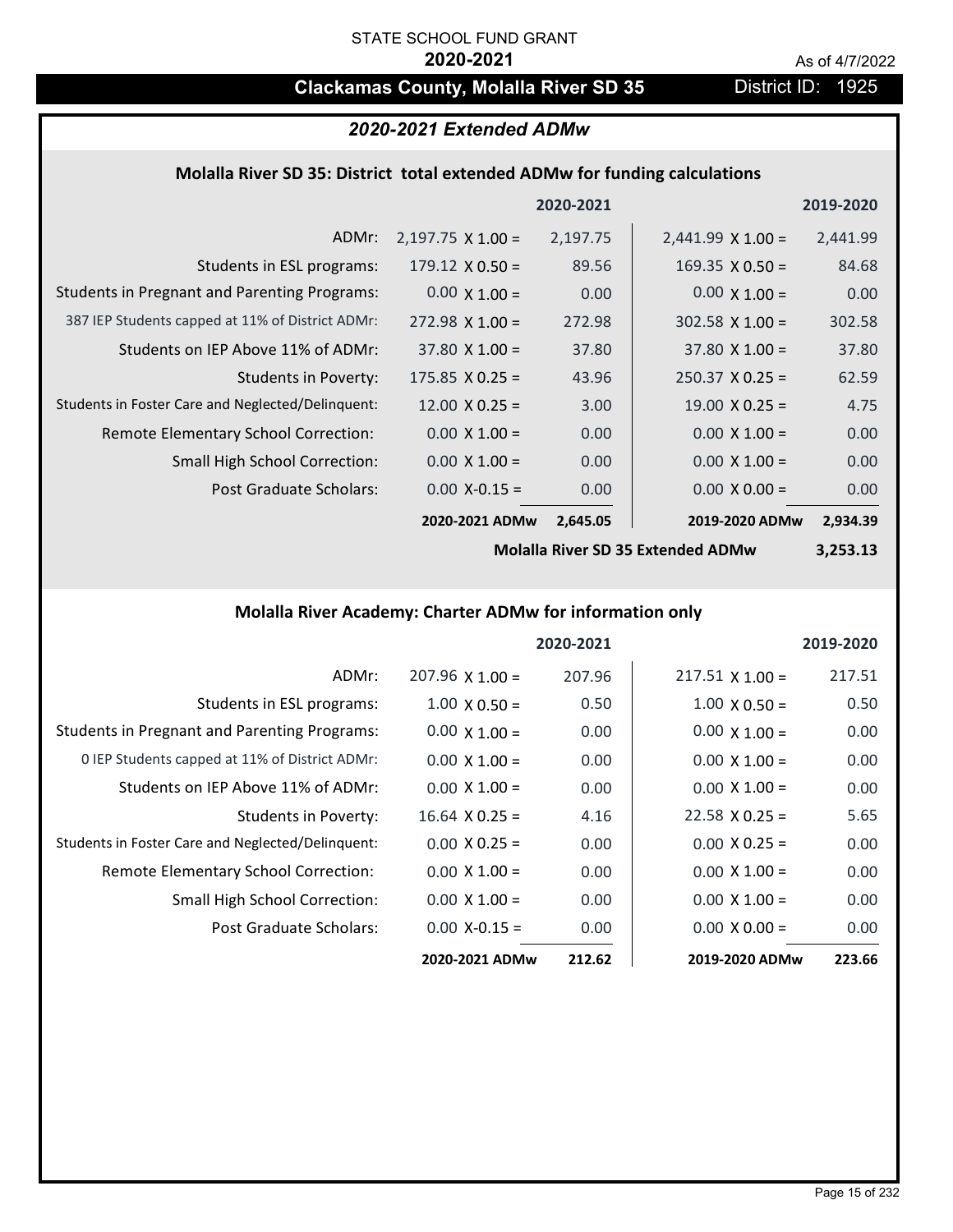# **Renaissance Public Academy: Charter ADMw for information only**

|                                                     |                       | 2020-2021 |                       | 2019-2020 |
|-----------------------------------------------------|-----------------------|-----------|-----------------------|-----------|
| ADMr:                                               | $75.91 \times 1.00 =$ | 75.91     | $91.23 \times 1.00 =$ | 91.23     |
| Students in ESL programs:                           | 4.96 $\times$ 0.50 =  | 2.48      | $2.97 \times 0.50 =$  | 1.49      |
| <b>Students in Pregnant and Parenting Programs:</b> | $0.00 \times 1.00 =$  | 0.00      | $0.00 \times 1.00 =$  | 0.00      |
| 0 IEP Students capped at 11% of District ADMr:      | $0.00 \times 1.00 =$  | 0.00      | $0.00 \times 1.00 =$  | 0.00      |
| Students on IEP Above 11% of ADMr:                  | $0.00 \times 1.00 =$  | 0.00      | $0.00 \times 1.00 =$  | 0.00      |
| Students in Poverty:                                | $6.07 \times 0.25 =$  | 1.52      | $9.47 \times 0.25 =$  | 2.37      |
| Students in Foster Care and Neglected/Delinquent:   | $0.00 \times 0.25 =$  | 0.00      | $0.00 \times 0.25 =$  | 0.00      |
| Remote Elementary School Correction:                | $0.00 \times 1.00 =$  | 0.00      | $0.00 \times 1.00 =$  | 0.00      |
| <b>Small High School Correction:</b>                | $0.00 \times 1.00 =$  | 0.00      | $0.00 \times 1.00 =$  | 0.00      |
| Post Graduate Scholars:                             | $0.00 X - 0.15 =$     | 0.00      | $0.00 \times 0.00 =$  | 0.00      |
|                                                     | 2020-2021 ADMw        | 79.91     | 2019-2020 ADMw        | 95.08     |

**Molalla River SD 35 Extended ADMw 3,253.13**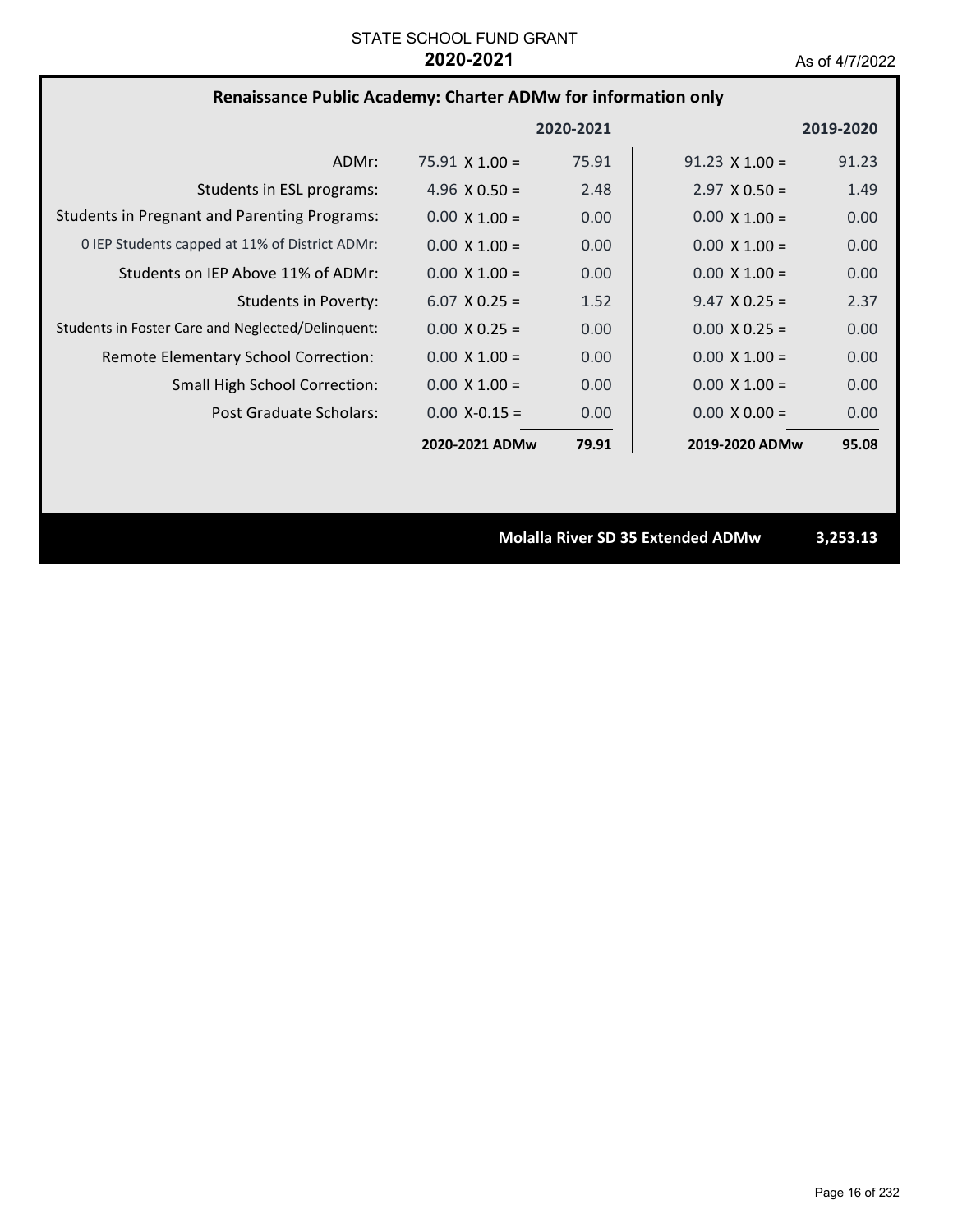# **Clackamas County, Oregon Trail SD 46** District ID: 1926

### *2020-2021 Extended ADMw*

### **Oregon Trail SD 46: District total extended ADMw for funding calculations**

|                                                     |                          | 2020-2021 |                          | 2019-2020 |
|-----------------------------------------------------|--------------------------|-----------|--------------------------|-----------|
| ADMr:                                               | $3,979.85 \times 1.00 =$ | 3,979.85  | 4,166.44 $\times$ 1.00 = | 4,166.44  |
| Students in ESL programs:                           | $215.65 \times 0.50 =$   | 107.83    | $186.69 \times 0.50 =$   | 93.35     |
| <b>Students in Pregnant and Parenting Programs:</b> | $0.00 \times 1.00 =$     | 0.00      | $0.49 \times 1.00 =$     | 0.49      |
| 591 IEP Students capped at 11% of District ADMr:    | $471.03 \times 1.00 =$   | 471.03    | 495.92 $\times$ 1.00 =   | 495.92    |
| Students on IEP Above 11% of ADMr:                  | $31.10 \times 1.00 =$    | 31.10     | $31.10 \times 1.00 =$    | 31.10     |
| Students in Poverty:                                | $309.02 \times 0.25 =$   | 77.26     | $294.98 \times 0.25 =$   | 73.75     |
| Students in Foster Care and Neglected/Delinquent:   | $10.00 \times 0.25 =$    | 2.50      | $16.00 \times 0.25 =$    | 4.00      |
| Remote Elementary School Correction:                | $0.00 \times 1.00 =$     | 0.00      | $0.00 \times 1.00 =$     | 0.00      |
| <b>Small High School Correction:</b>                | $0.00 \times 1.00 =$     | 0.00      | $0.00 \times 1.00 =$     | 0.00      |
| <b>Post Graduate Scholars:</b>                      | $0.00$ X-0.15 =          | 0.00      | $0.00 \times 0.00 =$     | 0.00      |
|                                                     | 2020-2021 ADMw           | 4,669.56  | 2019-2020 ADMw           | 4,865.04  |

**Oregon Trail SD 46 Extended ADMw**

**5,213.46**

## **Oregon Trail Academy: Charter ADMw for information only**

|                                                     |                       | 2020-2021 |                        | 2019-2020 |
|-----------------------------------------------------|-----------------------|-----------|------------------------|-----------|
| ADMr:                                               | $302.20$ X 1.00 =     | 302.20    | $341.88 \times 1.00 =$ | 341.88    |
| Students in ESL programs:                           | $1.04 \times 0.50 =$  | 0.52      | $0.48 \times 0.50 =$   | 0.24      |
| <b>Students in Pregnant and Parenting Programs:</b> | $0.00 \times 1.00 =$  | 0.00      | $0.00 \times 1.00 =$   | 0.00      |
| 0 IEP Students capped at 11% of District ADMr:      | $0.00 \times 1.00 =$  | 0.00      | $0.00 \times 1.00 =$   | 0.00      |
| Students on IEP Above 11% of ADMr:                  | $0.00 \times 1.00 =$  | 0.00      | $0.00 \times 1.00 =$   | 0.00      |
| Students in Poverty:                                | $22.19 \times 0.25 =$ | 5.55      | $25.23 \times 0.25 =$  | 6.31      |
| Students in Foster Care and Neglected/Delinquent:   | $0.00 \times 0.25 =$  | 0.00      | $0.00 \times 0.25 =$   | 0.00      |
| Remote Elementary School Correction:                | $0.00 \times 1.00 =$  | 0.00      | $0.00 \times 1.00 =$   | 0.00      |
| <b>Small High School Correction:</b>                | $0.00 \times 1.00 =$  | 0.00      | $0.00 \times 1.00 =$   | 0.00      |
| Post Graduate Scholars:                             | $0.00 X - 0.15 =$     | 0.00      | $0.00 \times 0.00 =$   | 0.00      |
|                                                     | 2020-2021 ADMw        | 308.27    | 2019-2020 ADMw         | 348.43    |

## **Oregon Trail SD 46 Extended ADMw 5,213.46**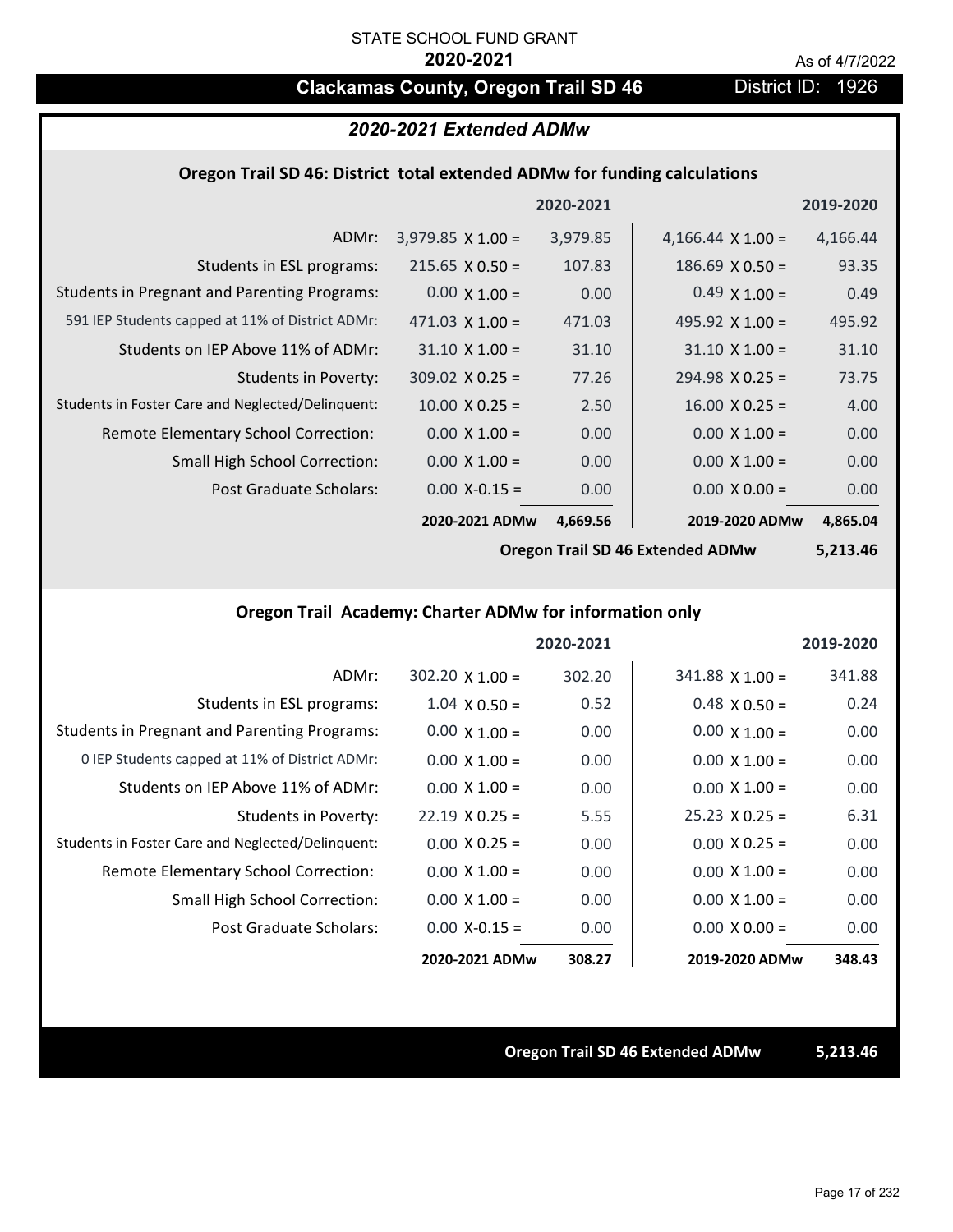# **Clackamas County, Colton SD 53** District ID: 1927

# *2020-2021 Extended ADMw*

## **Colton SD 53: District total extended ADMw for funding calculations**

|                                                     |                        | 2020-2021 |                                   | 2019-2020 |
|-----------------------------------------------------|------------------------|-----------|-----------------------------------|-----------|
| ADMr:                                               | 496.42 $\times$ 1.00 = | 496.42    | $583.27 \times 1.00 =$            | 583.27    |
| Students in ESL programs:                           | $0.00 \times 0.50 =$   | 0.00      | $5.87 \times 0.50 =$              | 2.94      |
| <b>Students in Pregnant and Parenting Programs:</b> | $0.00 \times 1.00 =$   | 0.00      | $0.00 \times 1.00 =$              | 0.00      |
| 71 IEP Students capped at 11% of District ADMr:     | $54.61 \times 1.00 =$  | 54.61     | $64.16 \times 1.00 =$             | 64.16     |
| Students on IEP Above 11% of ADMr:                  | $3.40 \times 1.00 =$   | 3.40      | $3.40 \times 1.00 =$              | 3.40      |
| <b>Students in Poverty:</b>                         | $32.22 \times 0.25 =$  | 8.06      | 40.73 $X$ 0.25 =                  | 10.18     |
| Students in Foster Care and Neglected/Delinquent:   | $5.00 \times 0.25 =$   | 1.25      | $6.00 X 0.25 =$                   | 1.50      |
| Remote Elementary School Correction:                | $0.00 \times 1.00 =$   | 0.00      | $0.00 \times 1.00 =$              | 0.00      |
| <b>Small High School Correction:</b>                | $88.58$ X 1.00 =       | 88.58     | $87.70 \times 1.00 =$             | 87.70     |
| Post Graduate Scholars:                             | $0.00$ X-0.15 =        | 0.00      | $0.00 \times 0.00 =$              | 0.00      |
|                                                     | 2020-2021 ADMw         | 652.31    | 2019-2020 ADMw                    | 753.15    |
|                                                     |                        |           | <b>Colton SD 53 Extended ADMw</b> | 753.15    |
|                                                     |                        |           |                                   |           |
|                                                     |                        |           | <b>Colton SD 53 Extended ADMw</b> | 753.15    |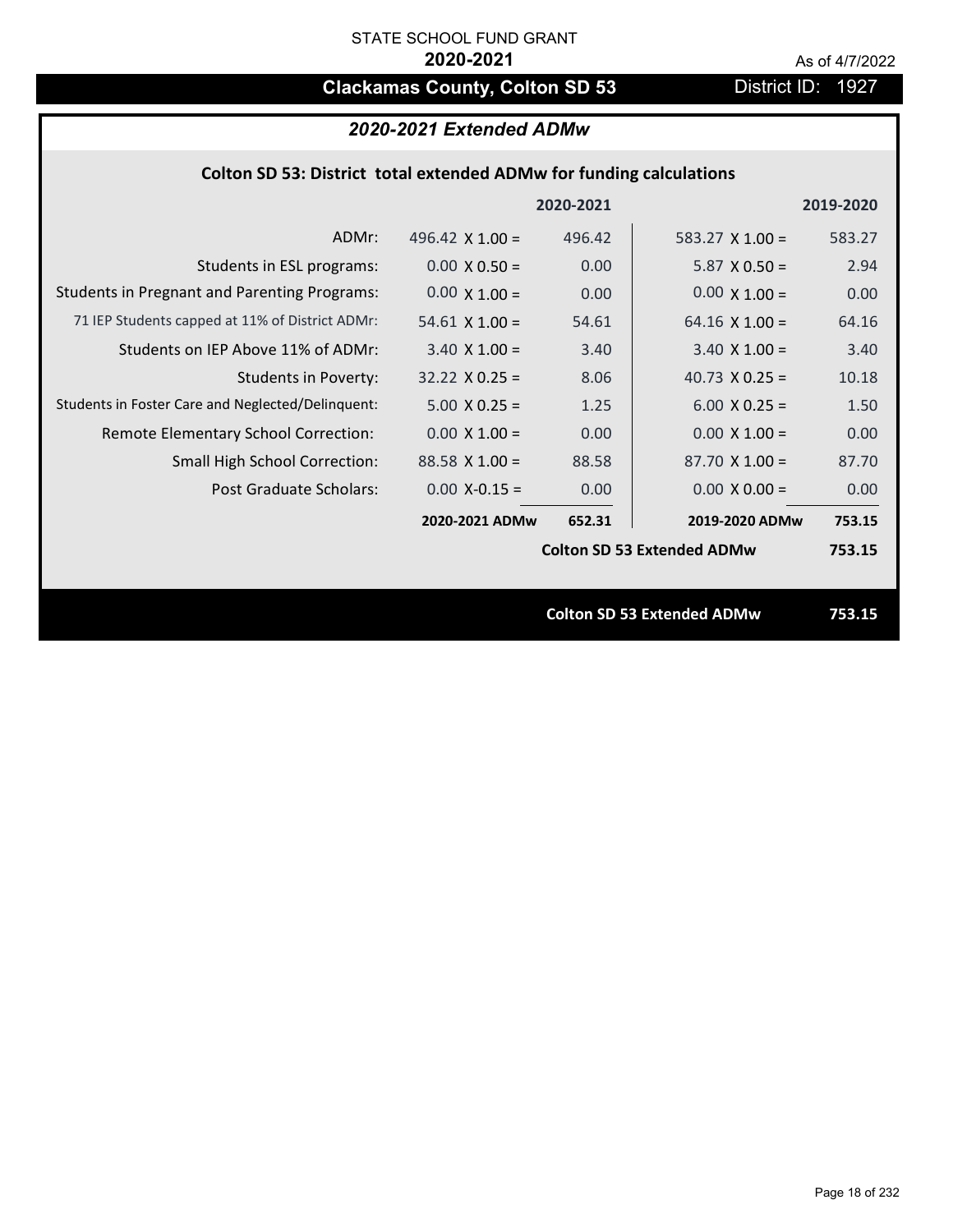# **Clackamas County, Oregon City SD 62** District ID: 1928

# *2020-2021 Extended ADMw*

### **Oregon City SD 62: District total extended ADMw for funding calculations**

|                                                     |                          | 2020-2021 |                          | 2019-2020 |
|-----------------------------------------------------|--------------------------|-----------|--------------------------|-----------|
| ADMr:                                               | $6,340.34 \times 1.00 =$ | 6,340.34  | 6,938.59 $\times$ 1.00 = | 6,938.59  |
| Students in ESL programs:                           | $322.55 \times 0.50 =$   | 161.28    | $320.99 \times 0.50 =$   | 160.50    |
| <b>Students in Pregnant and Parenting Programs:</b> | $0.00 \times 1.00 =$     | 0.00      | $0.09 \times 1.00 =$     | 0.09      |
| 1180 IEP Students capped at 11% of District ADMr:   | $809.53 \times 1.00 =$   | 809.53    | $873.33 \times 1.00 =$   | 873.33    |
| Students on IEP Above 11% of ADMr:                  | $180.30 \times 1.00 =$   | 180.30    | $180.30 \times 1.00 =$   | 180.30    |
| <b>Students in Poverty:</b>                         | $372.77 \times 0.25 =$   | 93.19     | 492.16 $X$ 0.25 =        | 123.04    |
| Students in Foster Care and Neglected/Delinquent:   | $35.00 \times 0.25 =$    | 8.75      | $35.00 \times 0.25 =$    | 8.75      |
| Remote Elementary School Correction:                | $0.00 \times 1.00 =$     | 0.00      | $0.00 \times 1.00 =$     | 0.00      |
| <b>Small High School Correction:</b>                | $0.00 \times 1.00 =$     | 0.00      | $0.00 \times 1.00 =$     | 0.00      |
| Post Graduate Scholars:                             | $0.00 X - 0.15 =$        | 0.00      | $0.00 \times 0.00 =$     | 0.00      |
|                                                     | 2020-2021 ADMw           | 7,593.39  | 2019-2020 ADMw           | 8,284.59  |

**Oregon City SD 62 Extended ADMw**

**9,305.99**

# **Oregon City Service Learning Academy: Charter ADMw for information only**

|                                                     |                        | 2020-2021 |                       | 2019-2020 |
|-----------------------------------------------------|------------------------|-----------|-----------------------|-----------|
| ADMr:                                               | $161.61 \times 1.00 =$ | 161.61    | $161.39$ X $1.00 =$   | 161.39    |
| Students in ESL programs:                           | 4.66 $\times$ 0.50 =   | 2.33      | 4.26 $\times$ 0.50 =  | 2.13      |
| <b>Students in Pregnant and Parenting Programs:</b> | $0.00 \times 1.00 =$   | 0.00      | $0.00 \times 1.00 =$  | 0.00      |
| 0 IEP Students capped at 11% of District ADMr:      | $0.00 \times 1.00 =$   | 0.00      | $0.00 \times 1.00 =$  | 0.00      |
| Students on IEP Above 11% of ADMr:                  | $0.00 \times 1.00 =$   | 0.00      | $0.00 \times 1.00 =$  | 0.00      |
| Students in Poverty:                                | $9.50 \times 0.25 =$   | 2.38      | $11.57 \times 0.25 =$ | 2.89      |
| Students in Foster Care and Neglected/Delinquent:   | $0.00 \times 0.25 =$   | 0.00      | $0.00 \times 0.25 =$  | 0.00      |
| Remote Elementary School Correction:                | $0.00 \times 1.00 =$   | 0.00      | $0.00 \times 1.00 =$  | 0.00      |
| <b>Small High School Correction:</b>                | $0.00 \times 1.00 =$   | 0.00      | $0.00 \times 1.00 =$  | 0.00      |
| Post Graduate Scholars:                             | $0.00 X - 0.15 =$      | 0.00      | $0.00 \times 0.00 =$  | 0.00      |
|                                                     | 2020-2021 ADMw         | 166.32    | 2019-2020 ADMw        | 166.41    |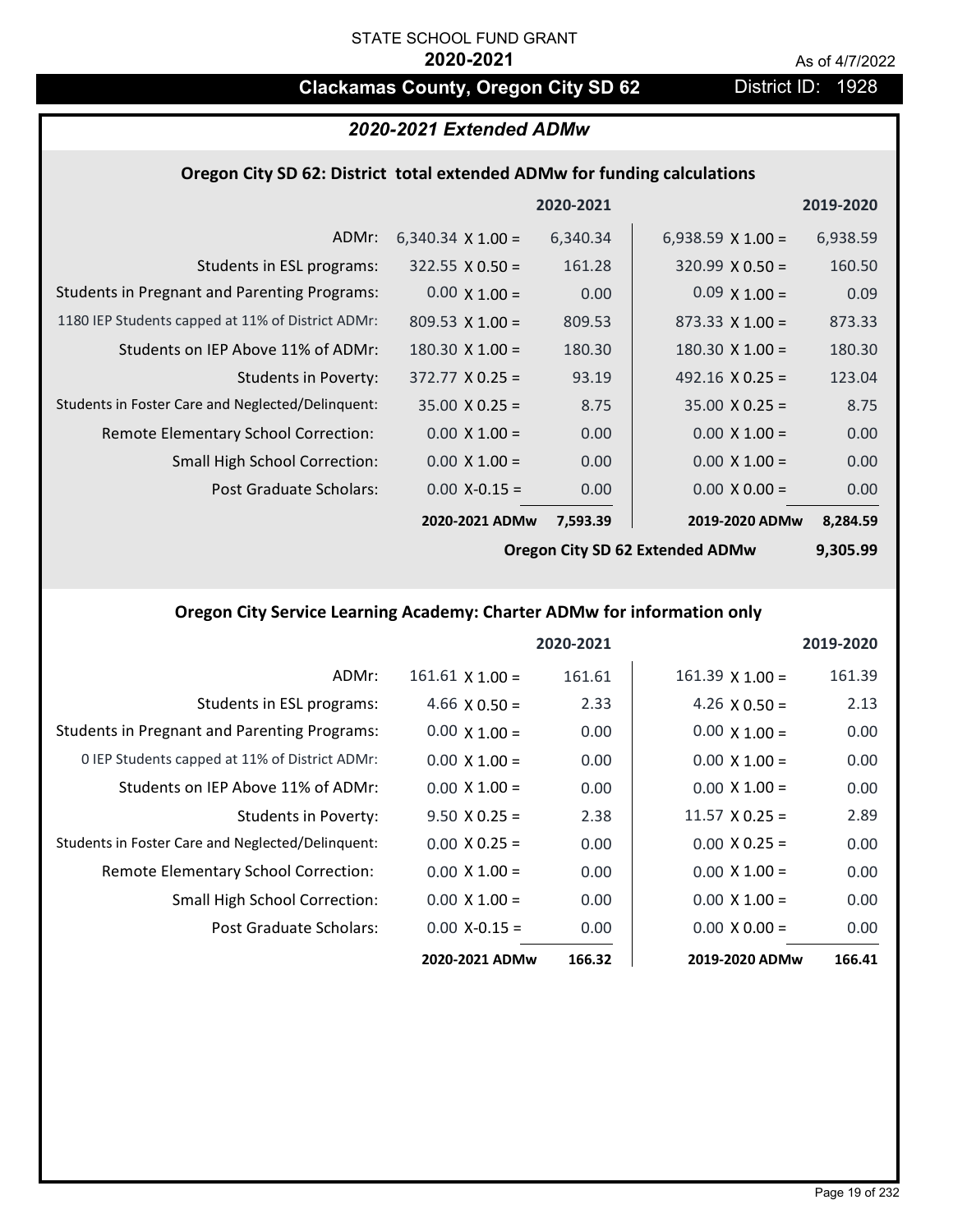| Springwater Environmental Sciences School: Charter ADMw for information only |                       |           |                        |           |
|------------------------------------------------------------------------------|-----------------------|-----------|------------------------|-----------|
|                                                                              |                       | 2020-2021 |                        | 2019-2020 |
| ADMr:                                                                        | 197.33 $X$ 1.00 =     | 197.33    | $196.27 \times 1.00 =$ | 196.27    |
| Students in ESL programs:                                                    | $0.97 \times 0.50 =$  | 0.49      | $0.14 \times 0.50 =$   | 0.07      |
| <b>Students in Pregnant and Parenting Programs:</b>                          | $0.00 \times 1.00 =$  | 0.00      | $0.00 \times 1.00 =$   | 0.00      |
| 0 IEP Students capped at 11% of District ADMr:                               | $0.00 \times 1.00 =$  | 0.00      | $0.00 \times 1.00 =$   | 0.00      |
| Students on IEP Above 11% of ADMr:                                           | $0.00 \times 1.00 =$  | 0.00      | $0.00 \times 1.00 =$   | 0.00      |
| Students in Poverty:                                                         | 11.60 $\times$ 0.25 = | 2.90      | $14.07 \times 0.25 =$  | 3.52      |
| Students in Foster Care and Neglected/Delinquent:                            | $0.00 \times 0.25 =$  | 0.00      | $0.00 \times 0.25 =$   | 0.00      |
| Remote Elementary School Correction:                                         | $0.00 \times 1.00 =$  | 0.00      | $0.00 \times 1.00 =$   | 0.00      |
| <b>Small High School Correction:</b>                                         | $0.00 \times 1.00 =$  | 0.00      | $0.00 \times 1.00 =$   | 0.00      |
| Post Graduate Scholars:                                                      | $0.00$ X-0.15 =       | 0.00      | $0.00 \times 0.00 =$   | 0.00      |
|                                                                              | 2020-2021 ADMw        | 200.72    | 2019-2020 ADMw         | 199.86    |

# **Alliance Charter Academy: Charter ADMw for information only**

|                                                     |                        | 2020-2021 |                       | 2019-2020 |
|-----------------------------------------------------|------------------------|-----------|-----------------------|-----------|
| ADMr:                                               | $388.46 \times 1.00 =$ | 388.46    | $382.12$ X 1.00 =     | 382.12    |
| Students in ESL programs:                           | $0.00 \times 0.50 =$   | 0.00      | $0.00 \times 0.50 =$  | 0.00      |
| <b>Students in Pregnant and Parenting Programs:</b> | $0.00 \times 1.00 =$   | 0.00      | $0.00 \times 1.00 =$  | 0.00      |
| 0 IEP Students capped at 11% of District ADMr:      | $0.00 \times 1.00 =$   | 0.00      | $0.00 \times 1.00 =$  | 0.00      |
| Students on IEP Above 11% of ADMr:                  | $0.00 \times 1.00 =$   | 0.00      | $0.00 \times 1.00 =$  | 0.00      |
| <b>Students in Poverty:</b>                         | $22.84 \times 0.25 =$  | 5.71      | $27.39 \times 0.25 =$ | 6.85      |
| Students in Foster Care and Neglected/Delinquent:   | $0.00 \times 0.25 =$   | 0.00      | $0.00 \times 0.25 =$  | 0.00      |
| Remote Elementary School Correction:                | $0.00 \times 1.00 =$   | 0.00      | $0.00 \times 1.00 =$  | 0.00      |
| <b>Small High School Correction:</b>                | $0.00 \times 1.00 =$   | 0.00      | $0.00 \times 1.00 =$  | 0.00      |
| Post Graduate Scholars:                             | $0.00$ X-0.15 =        | 0.00      | $0.00 \times 0.00 =$  | 0.00      |
|                                                     | 2020-2021 ADMw         | 394.17    | 2019-2020 ADMw        | 388.97    |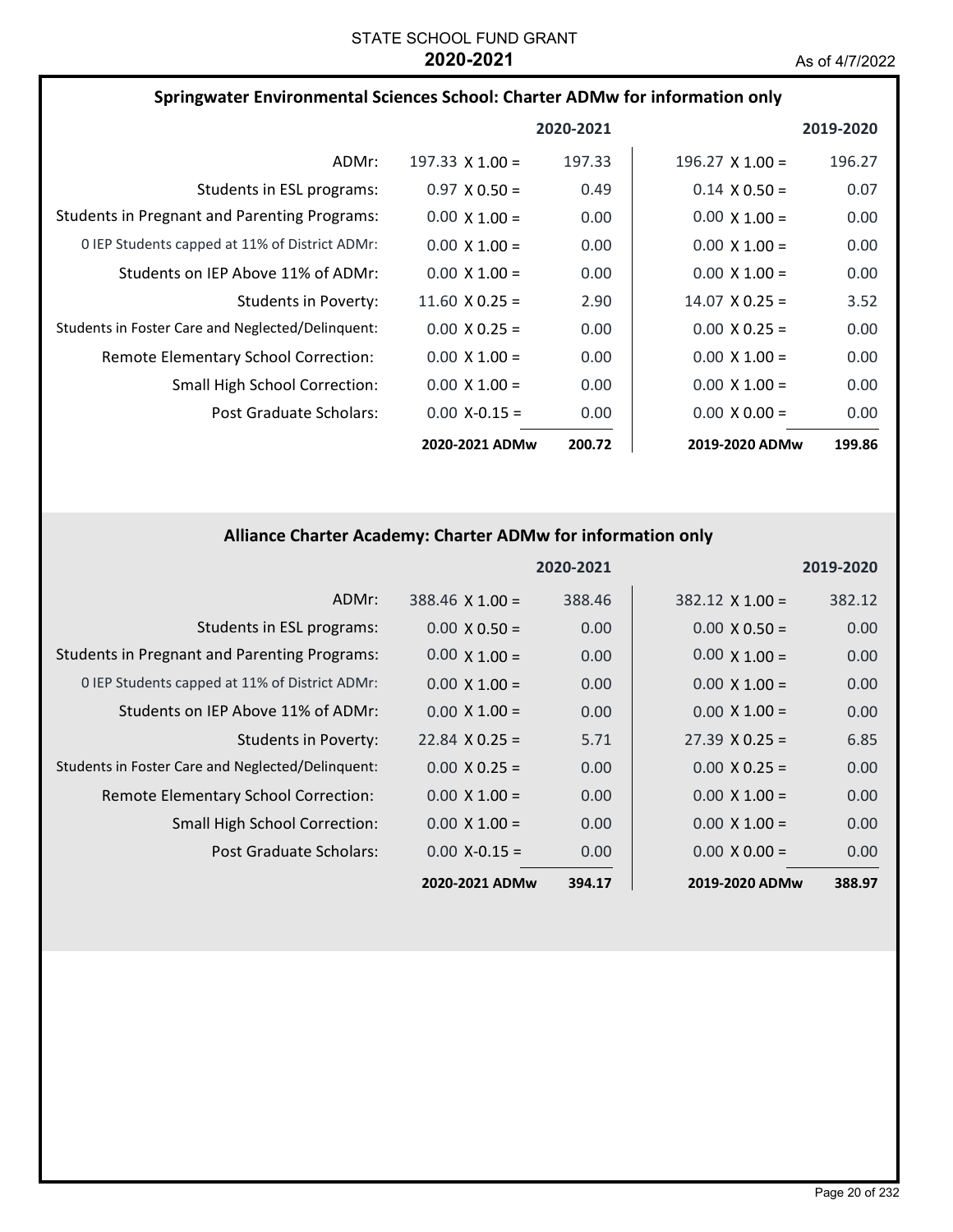# **Clackamas Academy of Industrial Sciences: Charter ADMw for information only**

|                                                     |                        | 2020-2021         |                        | 2019-2020 |
|-----------------------------------------------------|------------------------|-------------------|------------------------|-----------|
| ADMr:                                               | $271.62 \times 1.00 =$ | 271.62            | $260.98 \times 1.00 =$ | 260.98    |
| Students in ESL programs:                           | $1.00 \times 0.50 =$   | 0.50              | $1.00 \times 0.50 =$   | 0.50      |
| <b>Students in Pregnant and Parenting Programs:</b> | $0.00 \times 1.00 =$   | 0.00              | $0.00 \times 1.00 =$   | 0.00      |
| 0 IEP Students capped at 11% of District ADMr:      | $0.00 \times 1.00 =$   | 0.00              | $0.00 \times 1.00 =$   | 0.00      |
| Students on IEP Above 11% of ADMr:                  | $0.00 \times 1.00 =$   | 0.00 <sub>1</sub> | $0.00 \times 1.00 =$   | 0.00      |
| Students in Poverty:                                | $15.97 \times 0.25 =$  | 3.99              | $18.71 \times 0.25 =$  | 4.68      |
| Students in Foster Care and Neglected/Delinquent:   | $0.00 \times 0.25 =$   | 0.00              | $0.00 \times 0.25 =$   | 0.00      |
| Remote Elementary School Correction:                | $0.00 \times 1.00 =$   | 0.00              | $0.00 \times 1.00 =$   | 0.00      |
| <b>Small High School Correction:</b>                | $0.00 \times 1.00 =$   | 0.00              | $0.00 \times 1.00 =$   | 0.00      |
| Post Graduate Scholars:                             | $0.00 X - 0.15 =$      | 0.00              | $0.00 \times 0.00 =$   | 0.00      |
|                                                     | 2020-2021 ADMw         | 276.11            | 2019-2020 ADMw         | 266.16    |

**Oregon City SD 62 Extended ADMw 9,305.99**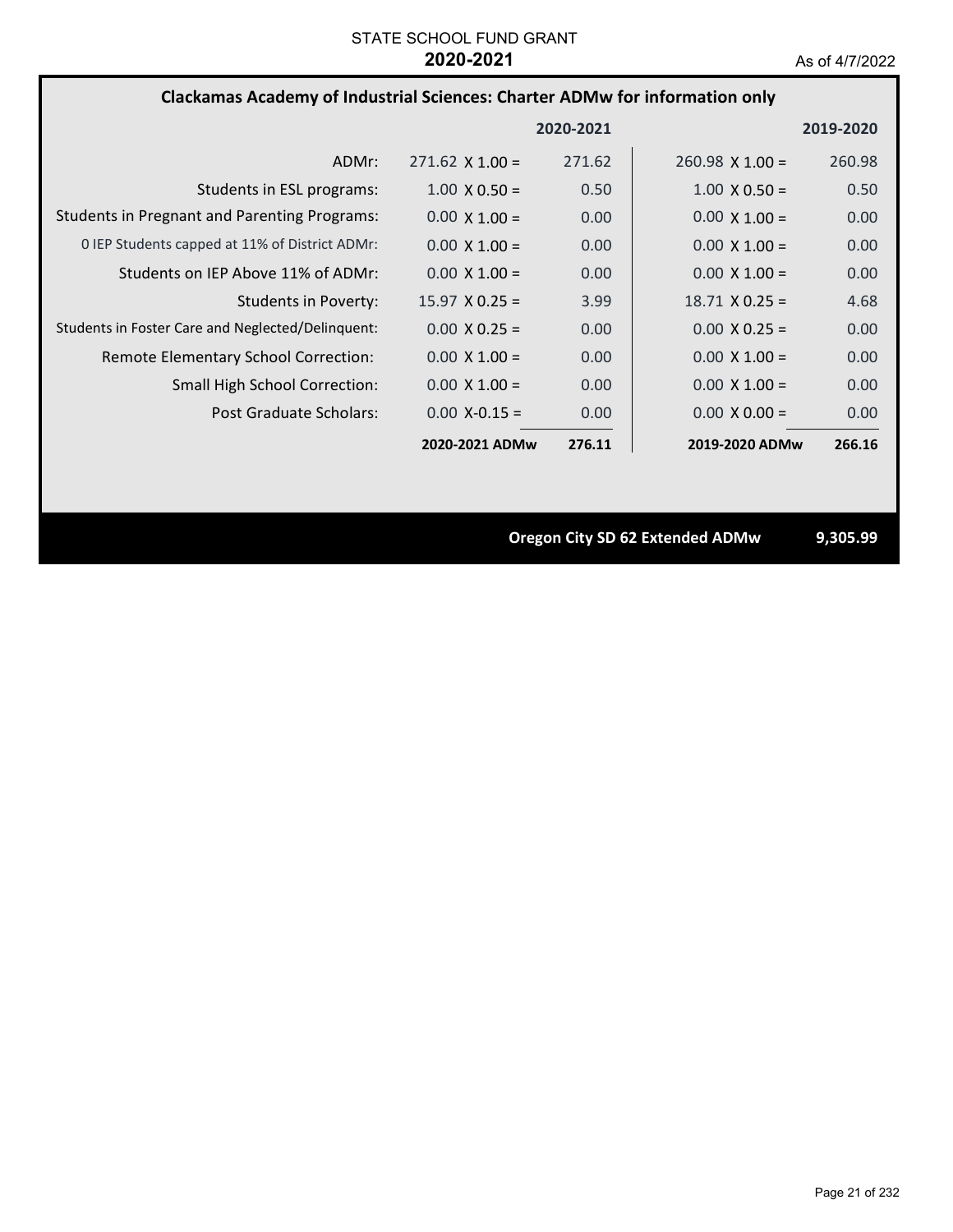# **Clackamas County, Canby SD 86** District ID: 1929

# *2020-2021 Extended ADMw*

## **Canby SD 86: District total extended ADMw for funding calculations**

|                                                     |                          | 2020-2021 |                                  | 2019-2020 |
|-----------------------------------------------------|--------------------------|-----------|----------------------------------|-----------|
| ADMr:                                               | 4,063.59 $\times$ 1.00 = | 4,063.59  | 4,593.59 $\times$ 1.00 =         | 4,593.59  |
| Students in ESL programs:                           | $515.17 \times 0.50 =$   | 257.59    | $541.77 \times 0.50 =$           | 270.89    |
| <b>Students in Pregnant and Parenting Programs:</b> | $0.00 \times 1.00 =$     | 0.00      | $1.54 \times 1.00 =$             | 1.54      |
| 570 IEP Students capped at 11% of District ADMr:    | 446.99 $\times$ 1.00 =   | 446.99    | $505.29 \times 1.00 =$           | 505.29    |
| Students on IEP Above 11% of ADMr:                  | $17.10 \times 1.00 =$    | 17.10     | $17.10 \times 1.00 =$            | 17.10     |
| <b>Students in Poverty:</b>                         | $279.42$ X 0.25 =        | 69.86     | 420.75 $X$ 0.25 =                | 105.19    |
| Students in Foster Care and Neglected/Delinquent:   | $32.00 \times 0.25 =$    | 8.00      | $33.00 \times 0.25 =$            | 8.25      |
| Remote Elementary School Correction:                | $0.00 \times 1.00 =$     | 0.00      | $0.00 \times 1.00 =$             | 0.00      |
| <b>Small High School Correction:</b>                | $0.00 \times 1.00 =$     | 0.00      | $0.00 \times 1.00 =$             | 0.00      |
| Post Graduate Scholars:                             | $0.00$ X-0.15 =          | 0.00      | $0.00 \times 0.00 =$             | 0.00      |
|                                                     | 2020-2021 ADMw           | 4,863.12  | 2019-2020 ADMw                   | 5,501.85  |
|                                                     |                          |           | <b>Canby SD 86 Extended ADMw</b> | 5,501.85  |
|                                                     |                          |           |                                  |           |
|                                                     |                          |           | <b>Canby SD 86 Extended ADMw</b> | 5,501.85  |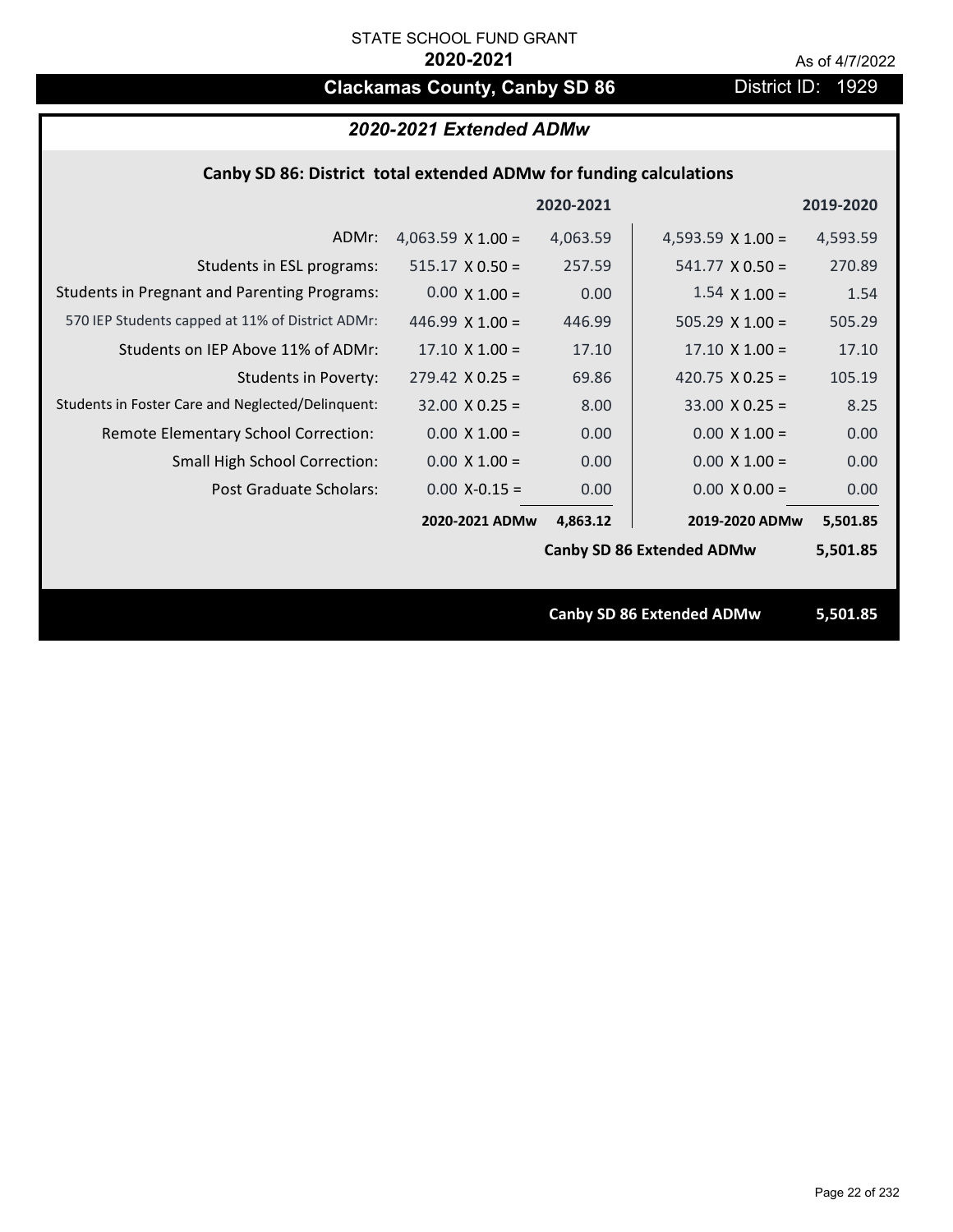# **Clackamas County, Estacada SD 108** District ID: 1930

# *2020-2021 Extended ADMw*

# **Estacada SD 108: District total extended ADMw for funding calculations**

|                                                     |                          | 2020-2021 |                          | 2019-2020 |
|-----------------------------------------------------|--------------------------|-----------|--------------------------|-----------|
| ADMr:                                               | $1,739.99 \times 1.00 =$ | 1,739.99  | $1,715.21 \times 1.00 =$ | 1,715.21  |
| Students in ESL programs:                           | $95.43 \times 0.50 =$    | 47.72     | $97.08 \times 0.50 =$    | 48.54     |
| <b>Students in Pregnant and Parenting Programs:</b> | $0.00 \times 1.00 =$     | 0.00      | $0.00 \times 1.00 =$     | 0.00      |
| 335 IEP Students capped at 11% of District ADMr:    | $335.00 \times 1.00 =$   | 335.00    | $322.00 \times 1.00 =$   | 322.00    |
| Students on IEP Above 11% of ADMr:                  | $0.00 \times 1.00 =$     | 0.00      | $0.00 \times 1.00 =$     | 0.00      |
| Students in Poverty:                                | $91.43 \times 0.25 =$    | 22.86     | $95.81$ X 0.25 =         | 23.95     |
| Students in Foster Care and Neglected/Delinquent:   | $6.00 \times 0.25 =$     | 1.50      | $8.00 \times 0.25 =$     | 2.00      |
| Remote Elementary School Correction:                | $0.00 \times 1.00 =$     | 0.00      | $0.00 \times 1.00 =$     | 0.00      |
| <b>Small High School Correction:</b>                | $0.00 \times 1.00 =$     | 0.00      | $0.00 \times 1.00 =$     | 0.00      |
| Post Graduate Scholars:                             | $0.00$ X-0.15 =          | 0.00      | $0.00 \times 0.00 =$     | 0.00      |
|                                                     | 2020-2021 ADMw           | 2,147.06  | 2019-2020 ADMw           | 2,111.70  |

**Estacada SD 108 Extended ADMw**

**3,555.84**

# **Summit Learning Charter: Charter ADMw for information only**

|                                                     |                       | 2020-2021 |                       | 2019-2020 |
|-----------------------------------------------------|-----------------------|-----------|-----------------------|-----------|
| ADMr:                                               | $1,383.66$ X $1.00 =$ | 1,383.66  | $1,162.28$ X $1.00 =$ | 1,162.28  |
| Students in ESL programs:                           | $14.95 \times 0.50 =$ | 7.48      | $14.03 \times 0.50 =$ | 7.02      |
| <b>Students in Pregnant and Parenting Programs:</b> | $0.00 \times 1.00 =$  | 0.00      | $0.00 \times 1.00 =$  | 0.00      |
| 0 IEP Students capped at 11% of District ADMr:      | $0.00 \times 1.00 =$  | 0.00      | $0.00 \times 1.00 =$  | 0.00      |
| Students on IEP Above 11% of ADMr:                  | $0.00 \times 1.00 =$  | 0.00      | $0.00 \times 1.00 =$  | 0.00      |
| Students in Poverty:                                | $70.57 \times 0.25 =$ | 17.64     | $64.97$ X 0.25 =      | 16.24     |
| Students in Foster Care and Neglected/Delinquent:   | $0.00 \times 0.25 =$  | 0.00      | $0.00 \times 0.25 =$  | 0.00      |
| Remote Elementary School Correction:                | $0.00 \times 1.00 =$  | 0.00      | $0.00 \times 1.00 =$  | 0.00      |
| <b>Small High School Correction:</b>                | $0.00 \times 1.00 =$  | 0.00      | $0.00 \times 1.00 =$  | 0.00      |
| Post Graduate Scholars:                             | $0.00$ X-0.15 =       | 0.00      | $0.00 \times 0.00 =$  | 0.00      |
|                                                     | 2020-2021 ADMw        | 1,408.78  | 2019-2020 ADMw        | 1,185.54  |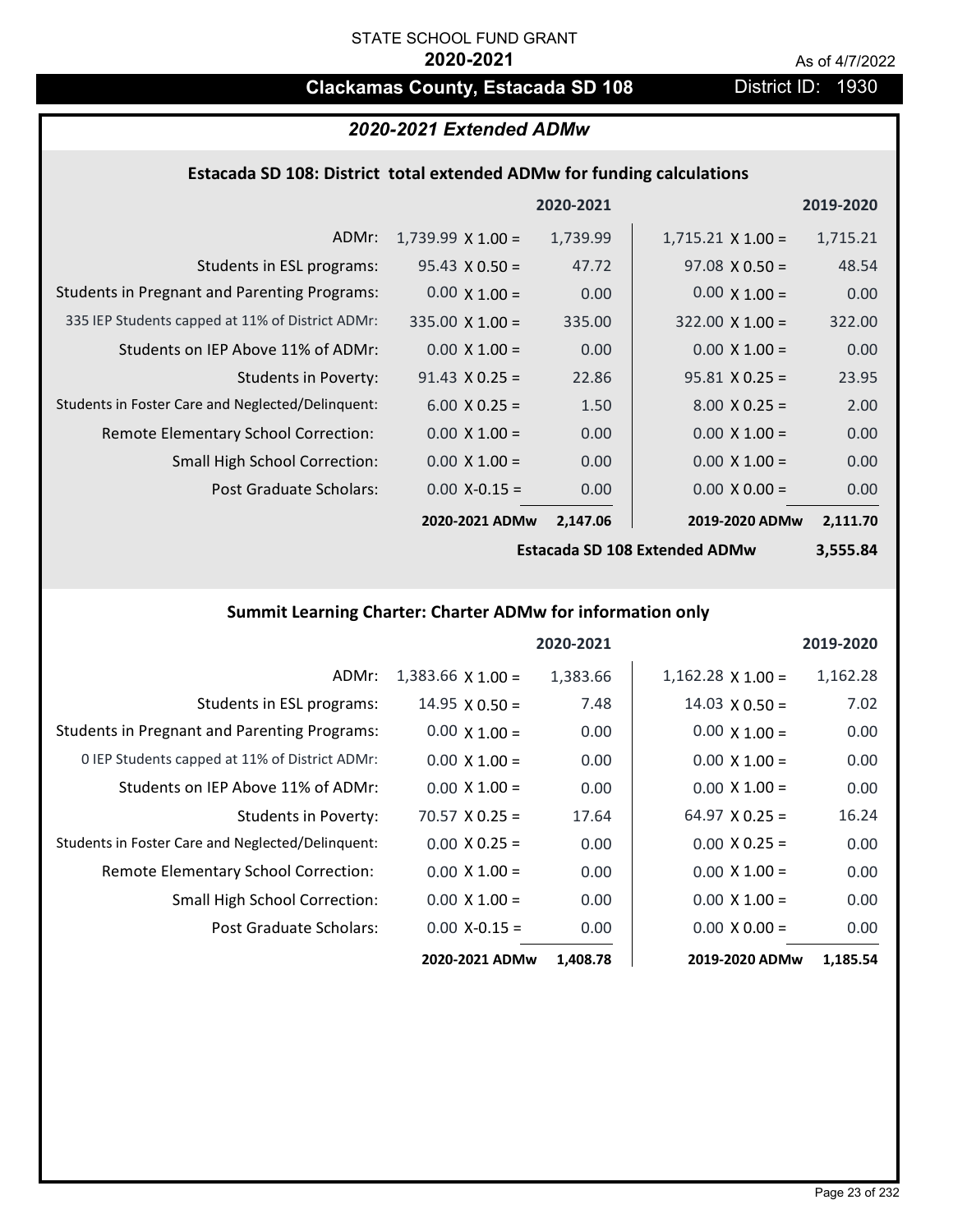# **Summit Community College High School: Charter ADMw for information only**

|                                                     |                      | 2020-2021         |                       | 2019-2020 |
|-----------------------------------------------------|----------------------|-------------------|-----------------------|-----------|
| ADMr:                                               | $0.00 \times 1.00 =$ | 0.00              | $57.59 \times 1.00 =$ | 57.59     |
| Students in ESL programs:                           | $0.00 \times 0.50 =$ | 0.00              | $1.00 \times 0.50 =$  | 0.50      |
| <b>Students in Pregnant and Parenting Programs:</b> | $0.00 \times 1.00 =$ | 0.00              | $0.00 \times 1.00 =$  | 0.00      |
| 0 IEP Students capped at 11% of District ADMr:      | $0.00 \times 1.00 =$ | 0.00              | $0.00 \times 1.00 =$  | 0.00      |
| Students on IEP Above 11% of ADMr:                  | $0.00 \times 1.00 =$ | 0.00              | $0.00 \times 1.00 =$  | 0.00      |
| Students in Poverty:                                | $0.00 \times 0.25 =$ | 0.00              | $3.22 \times 0.25 =$  | 0.81      |
| Students in Foster Care and Neglected/Delinquent:   | $0.00 \times 0.25 =$ | 0.00              | $0.00 \times 0.25 =$  | 0.00      |
| Remote Elementary School Correction:                | $0.00 \times 1.00 =$ | 0.00              | $0.00 \times 1.00 =$  | 0.00      |
| <b>Small High School Correction:</b>                | $0.00 \times 1.00 =$ | 0.00              | $0.00 \times 1.00 =$  | 0.00      |
| Post Graduate Scholars:                             | $0.00$ X-0.15 =      | 0.00 <sub>1</sub> | $0.00 \times 0.00 =$  | 0.00      |
|                                                     | 2020-2021 ADMw       | 0.00              | 2019-2020 ADMw        | 0.00      |

**Estacada SD 108 Extended ADMw 3,555.84**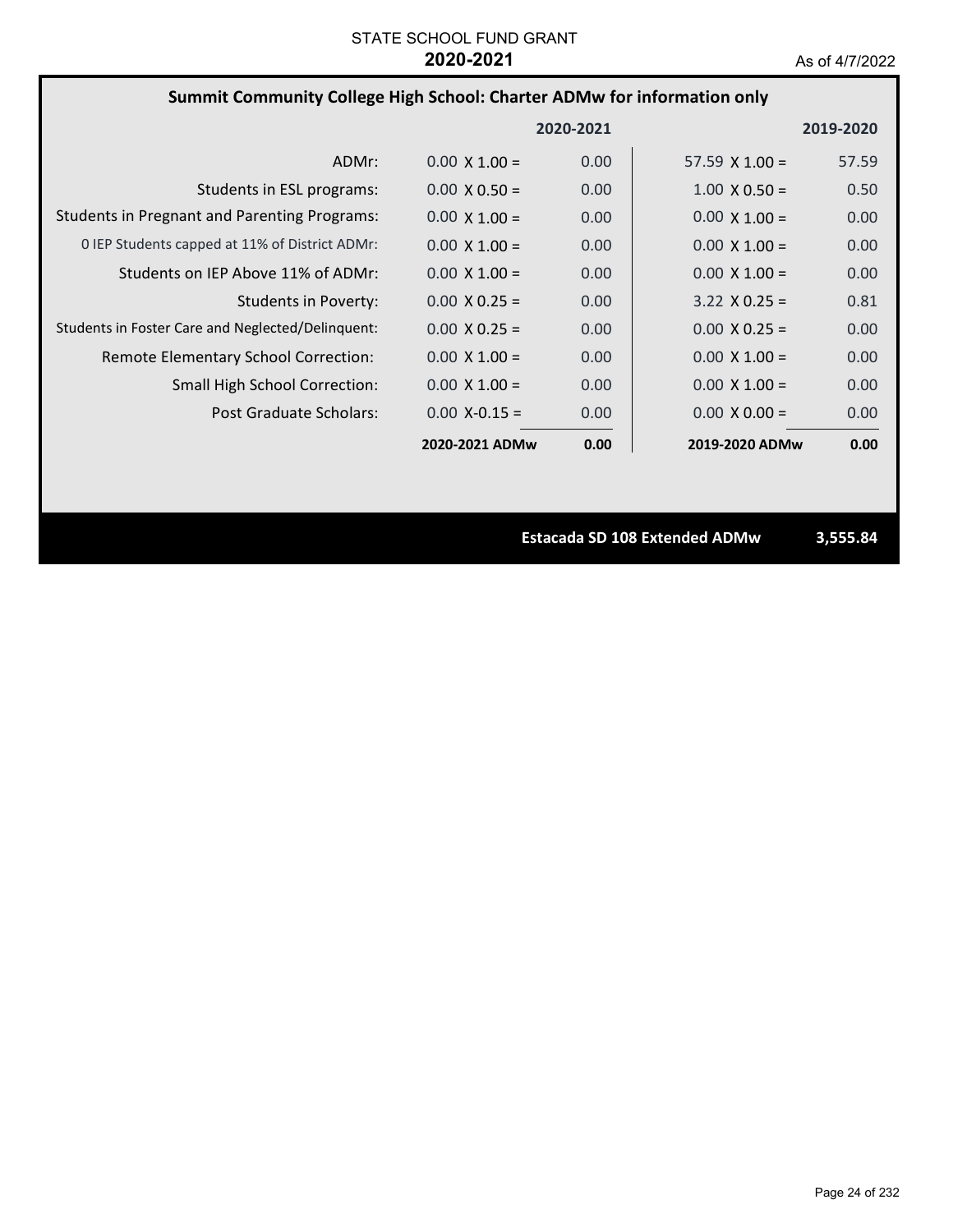# **Clackamas County, Gladstone SD 115** District ID: 1931

| 2020-2021 Extended ADMw                                                 |                          |          |                                       |          |  |
|-------------------------------------------------------------------------|--------------------------|----------|---------------------------------------|----------|--|
| Gladstone SD 115: District total extended ADMw for funding calculations |                          |          |                                       |          |  |
| 2020-2021<br>2019-2020                                                  |                          |          |                                       |          |  |
| ADMr:                                                                   | $1,798.08 \times 1.00 =$ | 1,798.08 | $1,922.94 \times 1.00 =$              | 1,922.94 |  |
| Students in ESL programs:                                               | $88.51 \times 0.50 =$    | 44.26    | $87.72 \times 0.50 =$                 | 43.86    |  |
| <b>Students in Pregnant and Parenting Programs:</b>                     | $1.00 \times 1.00 =$     | 1.00     | $0.00 \times 1.00 =$                  | 0.00     |  |
| 267 IEP Students capped at 11% of District ADMr:                        | $197.79 \times 1.00 =$   | 197.79   | $211.52 \times 1.00 =$                | 211.52   |  |
| Students on IEP Above 11% of ADMr:                                      | $16.70$ X $1.00 =$       | 16.70    | $16.70 X 1.00 =$                      | 16.70    |  |
| <b>Students in Poverty:</b>                                             | $226.04$ X 0.25 =        | 56.51    | $290.87$ X 0.25 =                     | 72.72    |  |
| Students in Foster Care and Neglected/Delinquent:                       | $1.00 \times 0.25 =$     | 0.25     | $9.00 X 0.25 =$                       | 2.25     |  |
| Remote Elementary School Correction:                                    | $0.00 \times 1.00 =$     | 0.00     | $0.00 \times 1.00 =$                  | 0.00     |  |
| <b>Small High School Correction:</b>                                    | $0.00 \times 1.00 =$     | 0.00     | $0.00 \times 1.00 =$                  | 0.00     |  |
| Post Graduate Scholars:                                                 | $0.00$ X-0.15 =          | 0.00     | $0.00 X 0.00 =$                       | 0.00     |  |
|                                                                         | 2020-2021 ADMw           | 2,114.58 | 2019-2020 ADMw                        | 2,269.99 |  |
|                                                                         |                          |          | <b>Gladstone SD 115 Extended ADMw</b> | 2,269.99 |  |
|                                                                         |                          |          |                                       |          |  |
|                                                                         |                          |          | <b>Gladstone SD 115 Extended ADMw</b> | 2,269.99 |  |
|                                                                         |                          |          |                                       |          |  |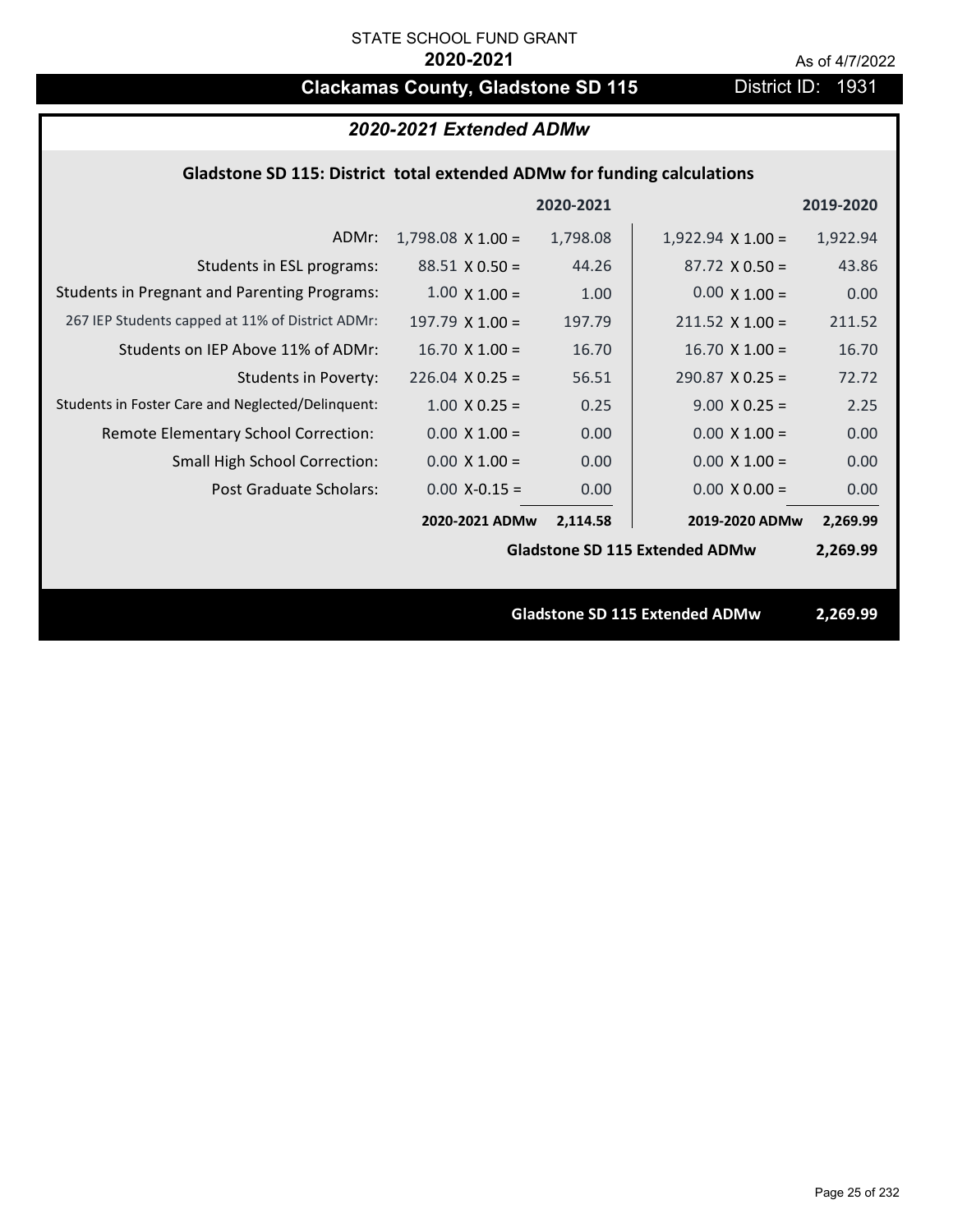# **Clatsop County, Astoria SD 1** District ID: 1933

|                                                     |                          | 2020-2021 |                                   | 2019-2020 |  |
|-----------------------------------------------------|--------------------------|-----------|-----------------------------------|-----------|--|
| ADMr:                                               | $1,781.82 \times 1.00 =$ | 1,781.82  | $1,865.67$ X $1.00 =$             | 1,865.67  |  |
| Students in ESL programs:                           | $99.56 \times 0.50 =$    | 49.78     | $95.95 \times 0.50 =$             | 47.98     |  |
| <b>Students in Pregnant and Parenting Programs:</b> | $1.00 \times 1.00 =$     | 1.00      | $1.85 \times 1.00 =$              | 1.85      |  |
| 239 IEP Students capped at 11% of District ADMr:    | $196.00 \times 1.00 =$   | 196.00    | $205.22 \times 1.00 =$            | 205.22    |  |
| Students on IEP Above 11% of ADMr:                  | $9.40 \times 1.00 =$     | 9.40      | $9.40$ X $1.00 =$                 | 9.40      |  |
| <b>Students in Poverty:</b>                         | $249.94$ X 0.25 =        | 62.49     | $259.15 \times 0.25 =$            | 64.79     |  |
| Students in Foster Care and Neglected/Delinquent:   | $10.00 \times 0.25 =$    | 2.50      | $12.00 \times 0.25 =$             | 3.00      |  |
| Remote Elementary School Correction:                | $0.00 \times 1.00 =$     | 0.00      | $0.00 \times 1.00 =$              | 0.00      |  |
| <b>Small High School Correction:</b>                | $0.00 \times 1.00 =$     | 0.00      | $0.00 \times 1.00 =$              | 0.00      |  |
| Post Graduate Scholars:                             | $0.00$ X-0.15 =          | 0.00      | $0.00 \times 0.00 =$              | 0.00      |  |
|                                                     | 2020-2021 ADMw           | 2,102.99  | 2019-2020 ADMw                    | 2,197.91  |  |
|                                                     |                          |           | <b>Astoria SD 1 Extended ADMw</b> | 2,197.91  |  |
|                                                     |                          |           |                                   |           |  |
|                                                     |                          |           | <b>Astoria SD 1 Extended ADMw</b> | 2,197.91  |  |
|                                                     |                          |           |                                   |           |  |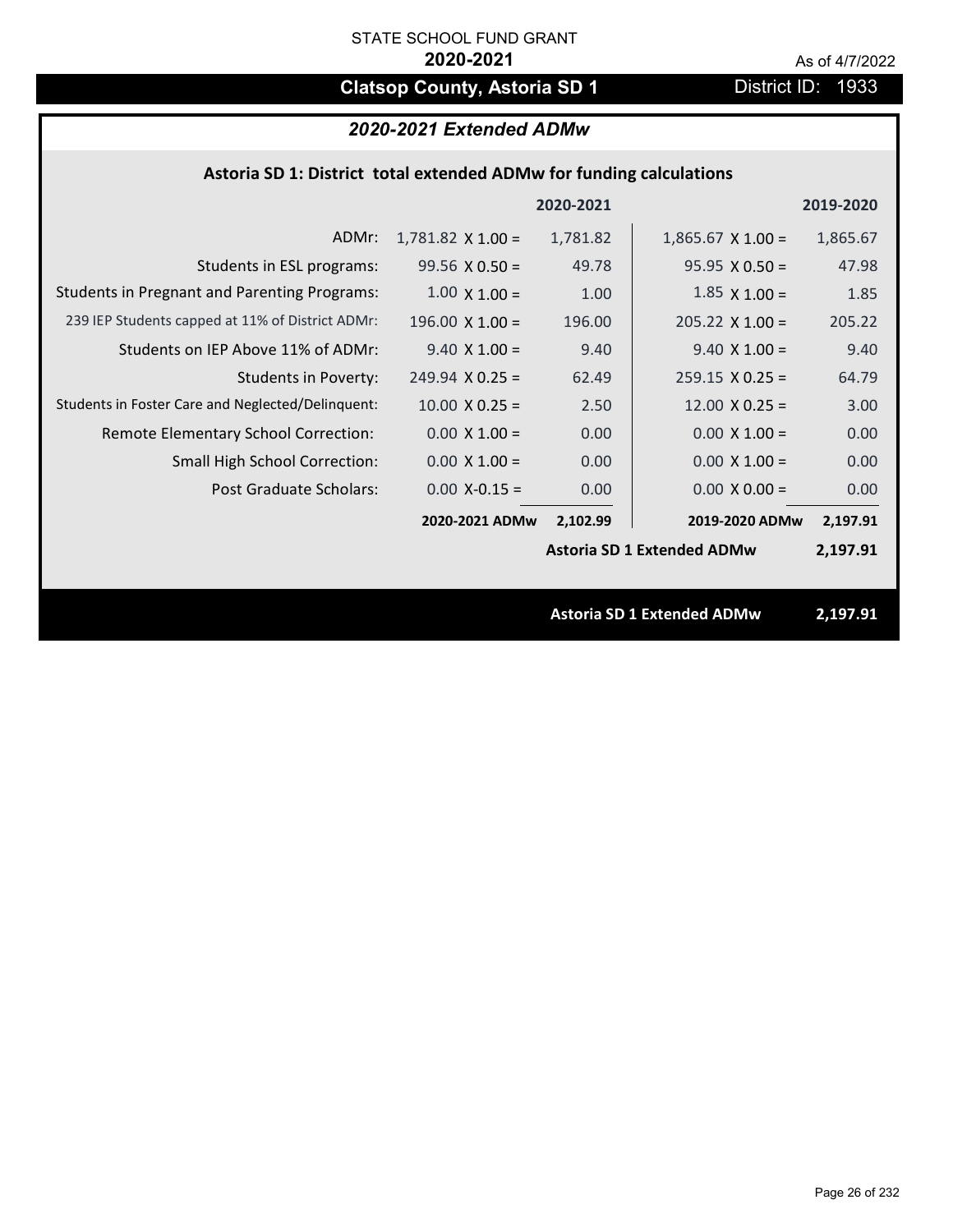# **Clatsop County, Knappa SD 4** District ID: 2262

| 2020-2021 Extended ADMw |  |  |
|-------------------------|--|--|
|-------------------------|--|--|

|                                                     |                        | 2020-2021 |                                  | 2019-2020 |
|-----------------------------------------------------|------------------------|-----------|----------------------------------|-----------|
| ADMr:                                               | 484.32 $\times$ 1.00 = | 484.32    | 496.43 $\times$ 1.00 =           | 496.43    |
| Students in ESL programs:                           | $5.50 \times 0.50 =$   | 2.75      | $6.47 \times 0.50 =$             | 3.24      |
| <b>Students in Pregnant and Parenting Programs:</b> | $0.00 \times 1.00 =$   | 0.00      | $0.00 \times 1.00 =$             | 0.00      |
| 88 IEP Students capped at 11% of District ADMr:     | 53.28 $\times$ 1.00 =  | 53.28     | $54.61 \times 1.00 =$            | 54.61     |
| Students on IEP Above 11% of ADMr:                  | 13.40 $\times$ 1.00 =  | 13.40     | 13.40 $X$ 1.00 =                 | 13.40     |
| <b>Students in Poverty:</b>                         | 43.31 $X$ 0.25 =       | 10.83     | $60.26$ X 0.25 =                 | 15.07     |
| Students in Foster Care and Neglected/Delinquent:   | $2.00 \times 0.25 =$   | 0.50      | $5.00 \times 0.25 =$             | 1.25      |
| Remote Elementary School Correction:                | $0.00 \times 1.00 =$   | 0.00      | $0.00 \times 1.00 =$             | 0.00      |
| <b>Small High School Correction:</b>                | $85.45 \times 1.00 =$  | 85.45     | $84.88 \times 1.00 =$            | 84.88     |
| Post Graduate Scholars:                             | $0.00$ X-0.15 =        | 0.00      | $0.00 \times 0.00 =$             | 0.00      |
|                                                     | 2020-2021 ADMw         | 650.52    | 2019-2020 ADMw                   | 668.87    |
|                                                     |                        |           | Knappa SD 4 Extended ADMw        | 668.87    |
|                                                     |                        |           |                                  |           |
|                                                     |                        |           | <b>Knappa SD 4 Extended ADMw</b> | 668.87    |
|                                                     |                        |           |                                  |           |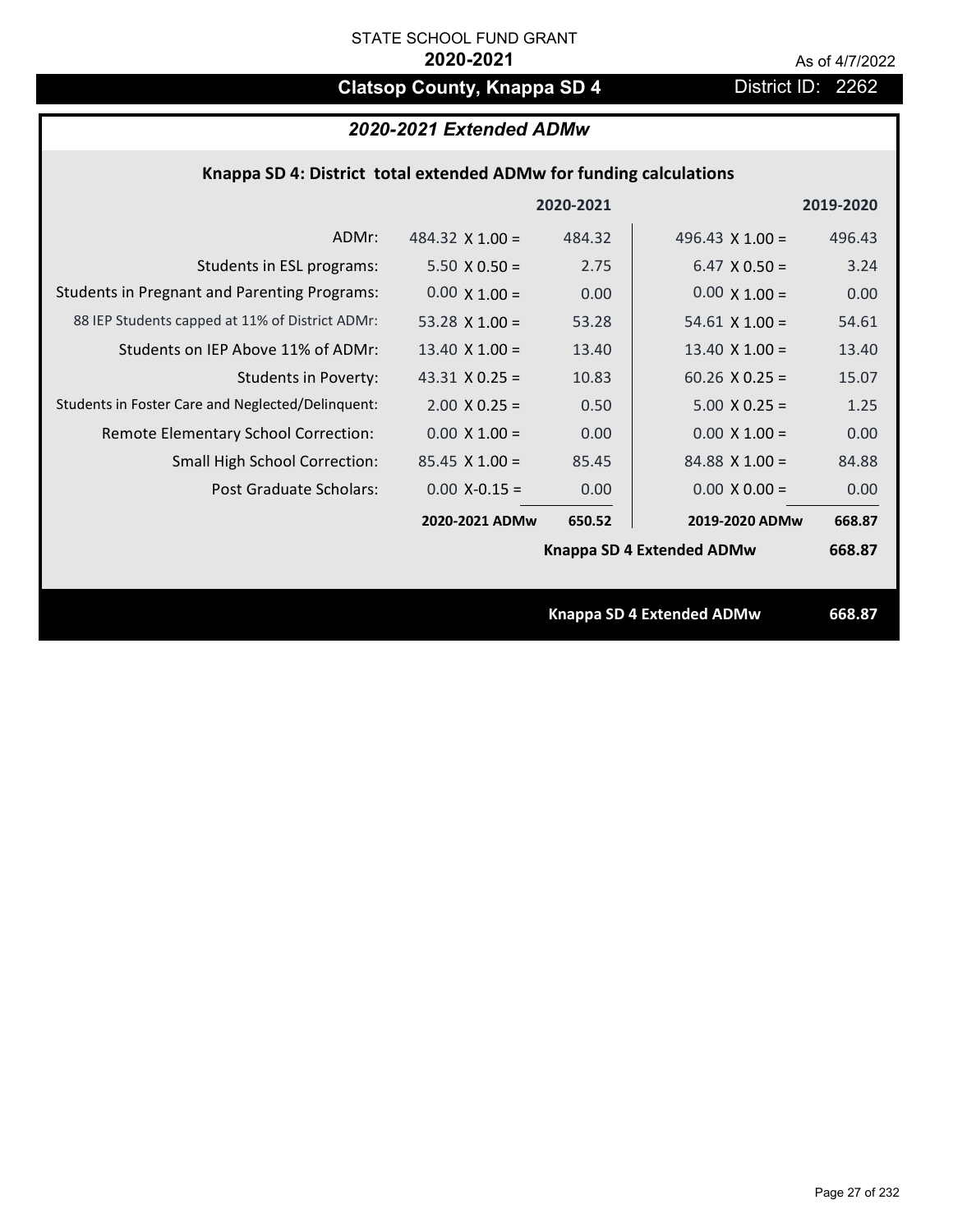# **Clatsop County, Jewell SD 8** District ID: 1934

# *2020-2021 Extended ADMw*

| Jewell SD 8: District total extended ADMw for funding calculations |                                                                                                                                                                                                                                                                                                                                           |                        |                                                                      |  |  |
|--------------------------------------------------------------------|-------------------------------------------------------------------------------------------------------------------------------------------------------------------------------------------------------------------------------------------------------------------------------------------------------------------------------------------|------------------------|----------------------------------------------------------------------|--|--|
|                                                                    |                                                                                                                                                                                                                                                                                                                                           |                        | 2019-2020                                                            |  |  |
| $103.33 \times 1.00 =$                                             | 103.33                                                                                                                                                                                                                                                                                                                                    | $148.00 \times 1.00 =$ | 148.00                                                               |  |  |
| $0.00 \times 0.50 =$                                               | 0.00                                                                                                                                                                                                                                                                                                                                      | $0.00 \times 0.50 =$   | 0.00                                                                 |  |  |
| $0.00 \times 1.00 =$                                               | 0.00                                                                                                                                                                                                                                                                                                                                      | $0.00 \times 1.00 =$   | 0.00                                                                 |  |  |
| $11.37 \times 1.00 =$                                              | 11.37                                                                                                                                                                                                                                                                                                                                     | $16.28$ X $1.00 =$     | 16.28                                                                |  |  |
| $8.70$ X $1.00 =$                                                  | 8.70                                                                                                                                                                                                                                                                                                                                      | $8.70 X 1.00 =$        | 8.70                                                                 |  |  |
| $30.19 \times 0.25 =$                                              | 7.55                                                                                                                                                                                                                                                                                                                                      | 40.29 $X$ 0.25 =       | 10.07                                                                |  |  |
| $0.00 \times 0.25 =$                                               | 0.00                                                                                                                                                                                                                                                                                                                                      | $2.00 X 0.25 =$        | 0.50                                                                 |  |  |
| $60.74$ X $1.00 =$                                                 | 60.74                                                                                                                                                                                                                                                                                                                                     | $71.00 \times 1.00 =$  | 71.00                                                                |  |  |
| $50.46$ X $1.00 =$                                                 | 50.46                                                                                                                                                                                                                                                                                                                                     | $50.46$ X $1.00 =$     | 50.46                                                                |  |  |
| $0.00$ X-0.15 =                                                    | 0.00                                                                                                                                                                                                                                                                                                                                      | $0.00 X 0.00 =$        | 0.00                                                                 |  |  |
| 2020-2021 ADMw                                                     | 242.14                                                                                                                                                                                                                                                                                                                                    | 2019-2020 ADMw         | 305.01                                                               |  |  |
|                                                                    |                                                                                                                                                                                                                                                                                                                                           |                        | 305.01                                                               |  |  |
|                                                                    |                                                                                                                                                                                                                                                                                                                                           |                        | 305.01                                                               |  |  |
|                                                                    | ADMr:<br>Students in ESL programs:<br><b>Students in Pregnant and Parenting Programs:</b><br>21 IEP Students capped at 11% of District ADMr:<br>Students on IEP Above 11% of ADMr:<br><b>Students in Poverty:</b><br>Students in Foster Care and Neglected/Delinquent:<br><b>Small High School Correction:</b><br>Post Graduate Scholars: | 2020-2021              | <b>Jewell SD 8 Extended ADMw</b><br><b>Jewell SD 8 Extended ADMw</b> |  |  |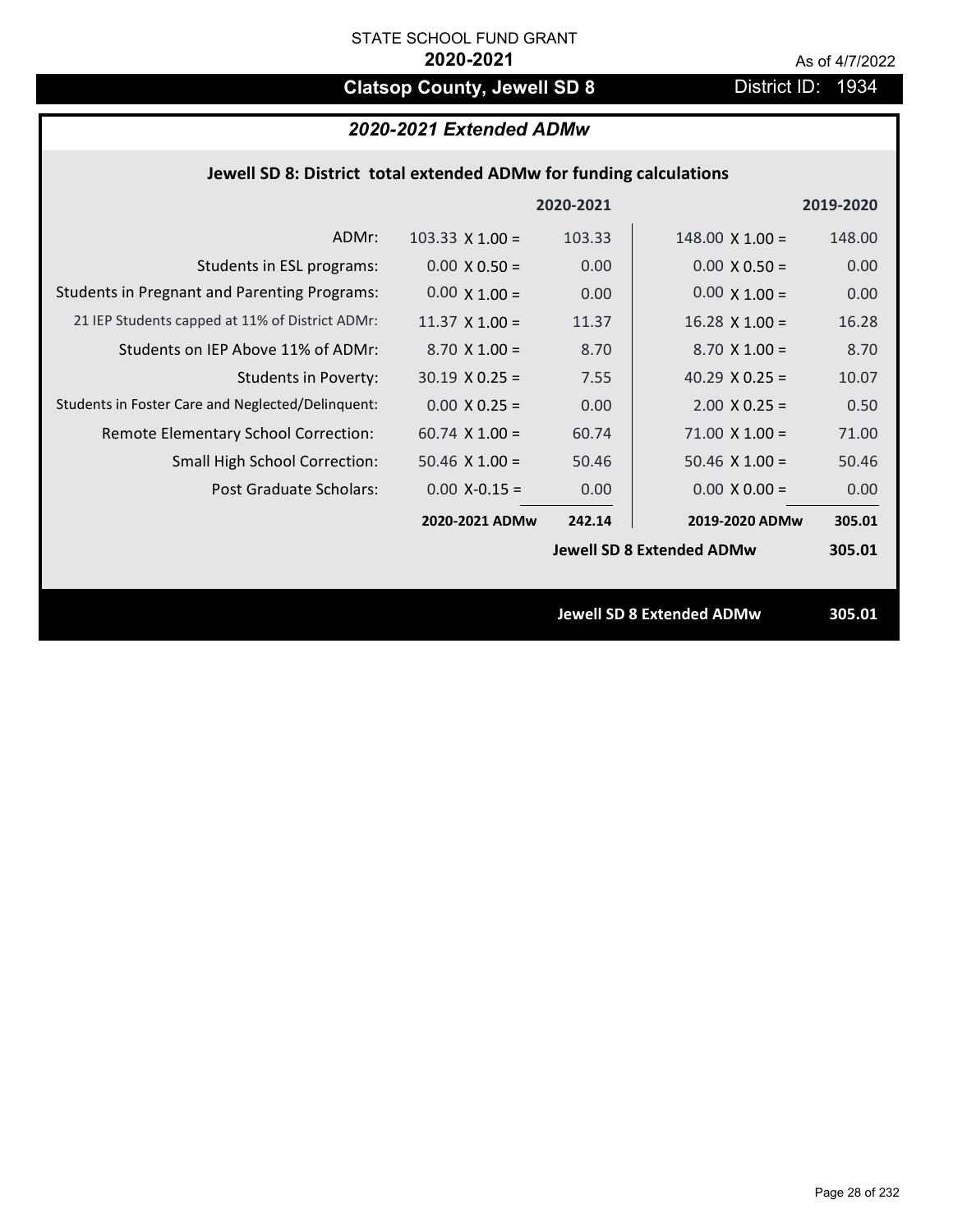# **Clatsop County, Seaside SD 10** District ID: 1935

## *2020-2021 Extended ADMw*

### **Seaside SD 10: District total extended ADMw for funding calculations**

|                                                     |                          | 2020-2021 |                          | 2019-2020 |
|-----------------------------------------------------|--------------------------|-----------|--------------------------|-----------|
| ADMr:                                               | $1,463.95 \times 1.00 =$ | 1,463.95  | $1,565.94 \times 1.00 =$ | 1,565.94  |
| Students in ESL programs:                           | $146.68 \times 0.50 =$   | 73.34     | $140.39 \times 0.50 =$   | 70.20     |
| <b>Students in Pregnant and Parenting Programs:</b> | $0.00 \times 1.00 =$     | 0.00      | $0.00 \times 1.00 =$     | 0.00      |
| 234 IEP Students capped at 11% of District ADMr:    | $165.63 \times 1.00 =$   | 165.63    | $177.09 \times 1.00 =$   | 177.09    |
| Students on IEP Above 11% of ADMr:                  | $23.40 \times 1.00 =$    | 23.40     | $23.40 \times 1.00 =$    | 23.40     |
| Students in Poverty:                                | $197.44 \times 0.25 =$   | 49.36     | $257.59 \times 0.25 =$   | 64.40     |
| Students in Foster Care and Neglected/Delinquent:   | $6.00 \times 0.25 =$     | 1.50      | $11.00 \times 0.25 =$    | 2.75      |
| Remote Elementary School Correction:                | $0.00 \times 1.00 =$     | 0.00      | $0.00 \times 1.00 =$     | 0.00      |
| <b>Small High School Correction:</b>                | $0.00 \times 1.00 =$     | 0.00      | $0.00 \times 1.00 =$     | 0.00      |
| Post Graduate Scholars:                             | $0.00 X - 0.15 =$        | 0.00      | $0.00 \times 0.00 =$     | 0.00      |
|                                                     | 2020-2021 ADMw           | 1,777.18  | 2019-2020 ADMw           | 1,903.78  |
|                                                     |                          |           |                          |           |

**Seaside SD 10 Extended ADMw**

**1,953.35**

## **The Cannon Beach Academy: Charter ADMw for information only**

|                                                     |                       | 2020-2021 |                       | 2019-2020 |
|-----------------------------------------------------|-----------------------|-----------|-----------------------|-----------|
| ADMr:                                               | 41.77 $\times$ 1.00 = | 41.77     | $44.01 \times 1.00 =$ | 44.01     |
| Students in ESL programs:                           | $7.51 \times 0.50 =$  | 3.76      | $7.51 \times 0.50 =$  | 3.76      |
| <b>Students in Pregnant and Parenting Programs:</b> | $0.00 \times 1.00 =$  | 0.00      | $0.00 \times 1.00 =$  | 0.00      |
| 0 IEP Students capped at 11% of District ADMr:      | $0.00 \times 1.00 =$  | 0.00      | $0.00 \times 1.00 =$  | 0.00      |
| Students on IEP Above 11% of ADMr:                  | $0.00 \times 1.00 =$  | 0.00      | $0.00 \times 1.00 =$  | 0.00      |
| Students in Poverty:                                | $5.63 \times 0.25 =$  | 1.41      | $7.25 \times 0.25 =$  | 1.81      |
| Students in Foster Care and Neglected/Delinquent:   | $0.00 \times 0.25 =$  | 0.00      | $0.00 \times 0.25 =$  | 0.00      |
| Remote Elementary School Correction:                | $0.00 \times 1.00 =$  | 0.00      | $0.00 \times 1.00 =$  | 0.00      |
| <b>Small High School Correction:</b>                | $0.00 \times 1.00 =$  | 0.00      | $0.00 \times 1.00 =$  | 0.00      |
| Post Graduate Scholars:                             | $0.00 X - 0.15 =$     | 0.00      | $0.00 \times 0.00 =$  | 0.00      |
|                                                     | 2020-2021 ADMw        | 46.93     | 2019-2020 ADMw        | 49.58     |

**Seaside SD 10 Extended ADMw 1,953.35**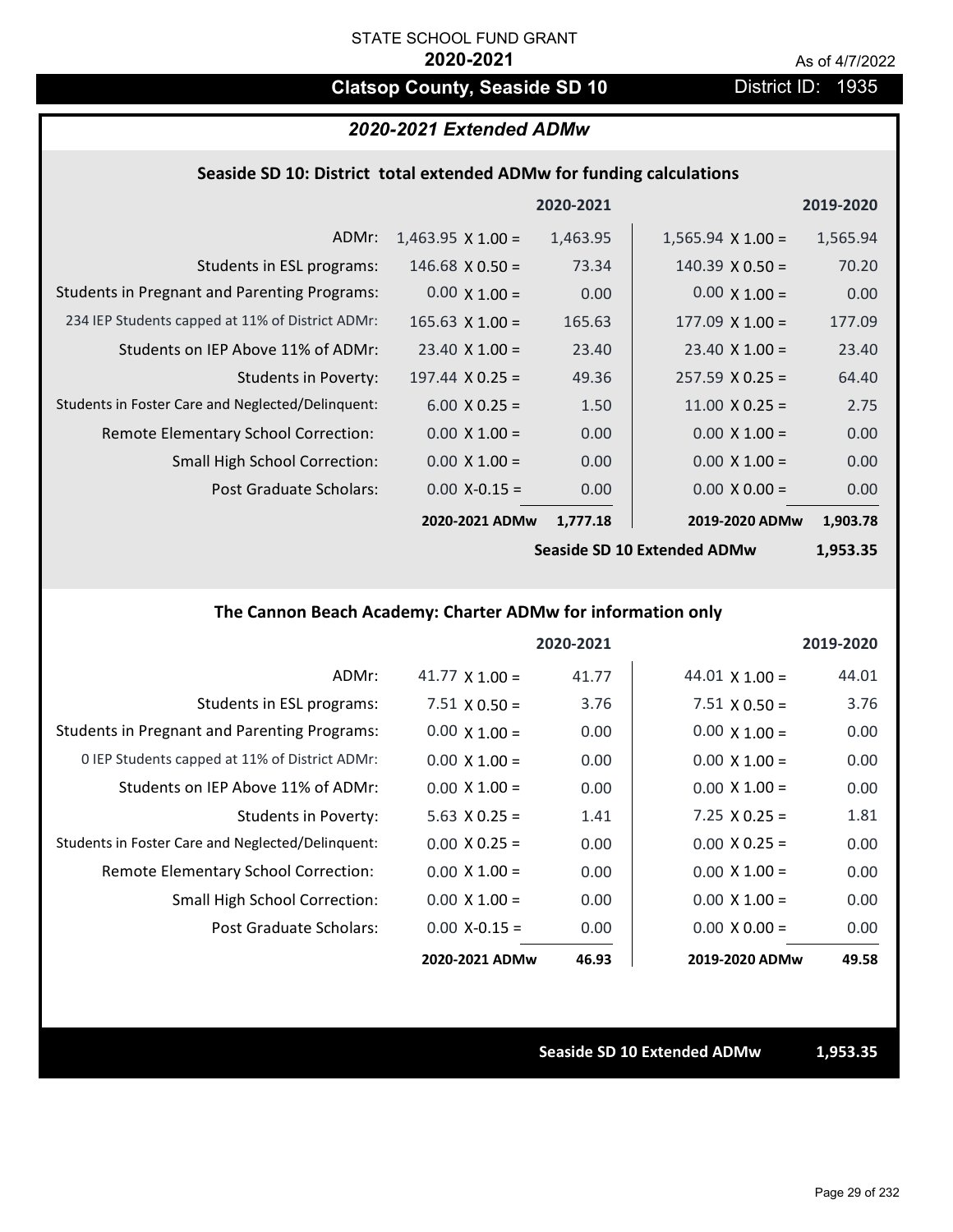# **Clatsop County, Warrenton-Hammond SD 30** District ID: 1936

# *2020-2021 Extended ADMw*

## **Warrenton‐Hammond SD 30: District total extended ADMw for funding calculations**

|                                                     |                        | 2020-2021 |                                              | 2019-2020 |
|-----------------------------------------------------|------------------------|-----------|----------------------------------------------|-----------|
| ADMr:                                               | $867.51 \times 1.00 =$ | 867.51    | $1,018.65$ X $1.00 =$                        | 1,018.65  |
| Students in ESL programs:                           | $29.12 \times 0.50 =$  | 14.56     | $23.66 \times 0.50 =$                        | 11.83     |
| <b>Students in Pregnant and Parenting Programs:</b> | $0.00 \times 1.00 =$   | 0.00      | $0.00 \times 1.00 =$                         | 0.00      |
| 142 IEP Students capped at 11% of District ADMr:    | $95.43 \times 1.00 =$  | 95.43     | 112.05 $\times$ 1.00 =                       | 112.05    |
| Students on IEP Above 11% of ADMr:                  | $16.90 \times 1.00 =$  | 16.90     | $16.90 \times 1.00 =$                        | 16.90     |
| <b>Students in Poverty:</b>                         | $105.00 \times 0.25 =$ | 26.25     | $137.00 \times 0.25 =$                       | 34.25     |
| Students in Foster Care and Neglected/Delinquent:   | $3.00 \times 0.25 =$   | 0.75      | $5.00 \times 0.25 =$                         | 1.25      |
| Remote Elementary School Correction:                | $0.00 \times 1.00 =$   | 0.00      | $0.00 \times 1.00 =$                         | 0.00      |
| <b>Small High School Correction:</b>                | 69.88 $X$ 1.00 =       | 69.88     | $68.26$ X 1.00 =                             | 68.26     |
| Post Graduate Scholars:                             | $0.00$ X-0.15 =        | 0.00      | $0.00 \times 0.00 =$                         | 0.00      |
|                                                     | 2020-2021 ADMw         | 1,091.28  | 2019-2020 ADMw                               | 1,263.19  |
|                                                     |                        |           | Warrenton-Hammond SD 30 Extended ADMw        | 1,263.19  |
|                                                     |                        |           |                                              |           |
|                                                     |                        |           | <b>Warrenton-Hammond SD 30 Extended ADMw</b> | 1,263.19  |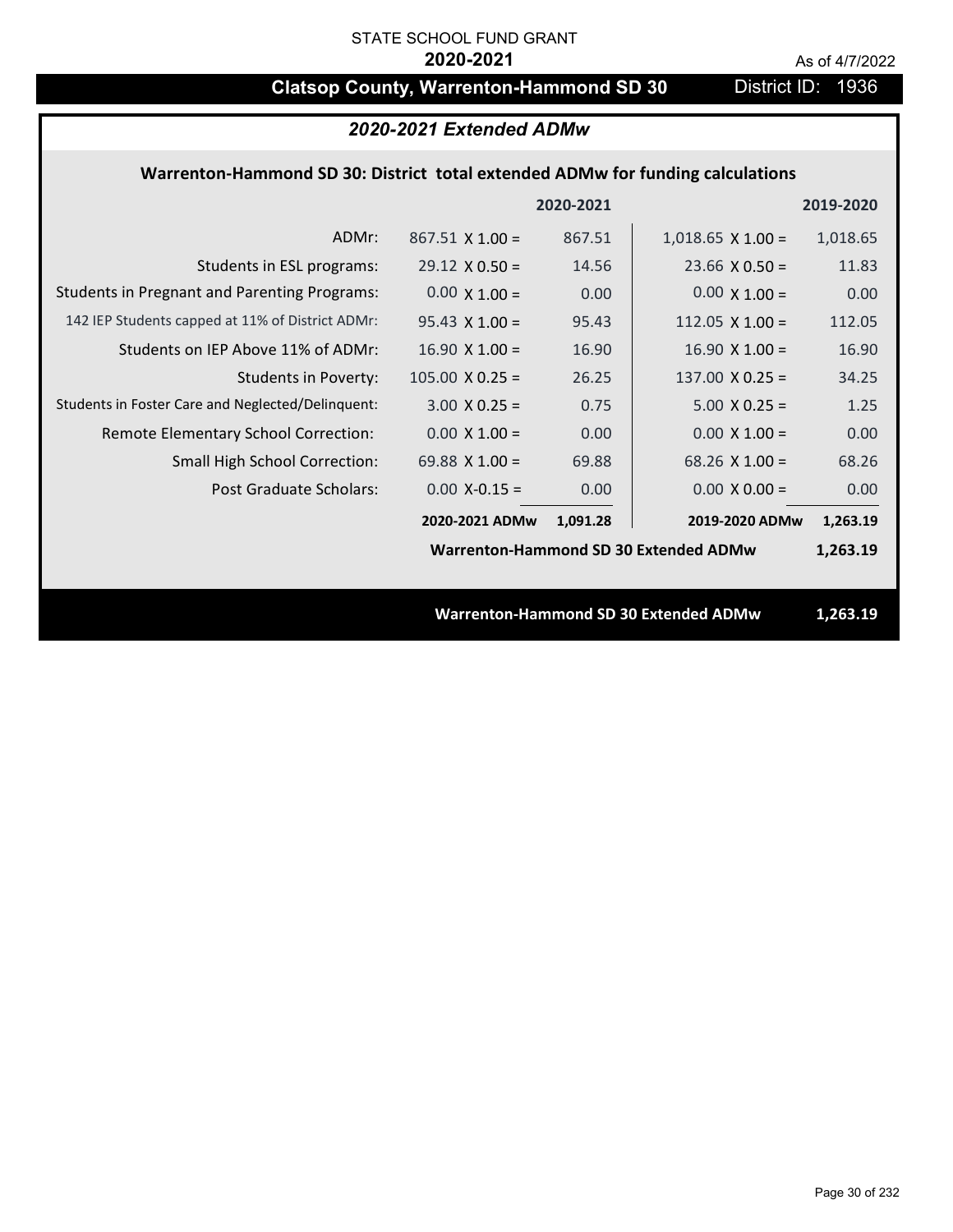# **Columbia County, Scappoose SD 1J** District ID: 1944

# *2020-2021 Extended ADMw*

### **Scappoose SD 1J: District total extended ADMw for funding calculations**

|                                                     |                          | 2020-2021 |                          | 2019-2020 |
|-----------------------------------------------------|--------------------------|-----------|--------------------------|-----------|
| ADMr:                                               | $1,786.77 \times 1.00 =$ | 1,786.77  | $2,112.43 \times 1.00 =$ | 2,112.43  |
| Students in ESL programs:                           | $34.41 \times 0.50 =$    | 17.21     | $30.88 \times 0.50 =$    | 15.44     |
| <b>Students in Pregnant and Parenting Programs:</b> | $0.00 \times 1.00 =$     | 0.00      | $0.00 \times 1.00 =$     | 0.00      |
| 307 IEP Students capped at 11% of District ADMr:    | $228.54 \times 1.00 =$   | 228.54    | $263.69$ X 1.00 =        | 263.69    |
| Students on IEP Above 11% of ADMr:                  | $16.60 \times 1.00 =$    | 16.60     | $16.60 \times 1.00 =$    | 16.60     |
| <b>Students in Poverty:</b>                         | 133.54 $X$ 0.25 =        | 33.39     | $160.38 \times 0.25 =$   | 40.10     |
| Students in Foster Care and Neglected/Delinquent:   | $6.00 \times 0.25 =$     | 1.50      | $12.00 \times 0.25 =$    | 3.00      |
| Remote Elementary School Correction:                | $0.00 \times 1.00 =$     | 0.00      | $0.00 \times 1.00 =$     | 0.00      |
| <b>Small High School Correction:</b>                | $0.00 \times 1.00 =$     | 0.00      | $0.00 \times 1.00 =$     | 0.00      |
| Post Graduate Scholars:                             | $0.00$ X-0.15 =          | 0.00      | $0.00 \times 0.00 =$     | 0.00      |
|                                                     | 2020-2021 ADMw           | 2,084.00  | 2019-2020 ADMw           | 2,451.26  |

**Scappoose SD 1J Extended ADMw**

**2,780.93**

# **South Columbia Family School: Charter ADMw for information only**

|                                                     |                       | 2020-2021 |                       | 2019-2020 |
|-----------------------------------------------------|-----------------------|-----------|-----------------------|-----------|
| ADMr:                                               | $74.93 \times 1.00 =$ | 74.93     | $71.18 \times 1.00 =$ | 71.18     |
| Students in ESL programs:                           | $0.00 \times 0.50 =$  | 0.00      | $0.00 \times 0.50 =$  | 0.00      |
| <b>Students in Pregnant and Parenting Programs:</b> | $0.00 \times 1.00 =$  | 0.00      | $0.00 \times 1.00 =$  | 0.00      |
| 0 IEP Students capped at 11% of District ADMr:      | $0.00 \times 1.00 =$  | 0.00      | $0.00 \times 1.00 =$  | 0.00      |
| Students on IEP Above 11% of ADMr:                  | $0.00 \times 1.00 =$  | 0.00      | $0.00 \times 1.00 =$  | 0.00      |
| Students in Poverty:                                | $5.60 \times 0.25 =$  | 1.40      | $5.40 \times 0.25 =$  | 1.35      |
| Students in Foster Care and Neglected/Delinquent:   | $0.00 \times 0.25 =$  | 0.00      | $0.00 \times 0.25 =$  | 0.00      |
| Remote Elementary School Correction:                | $0.00 \times 1.00 =$  | 0.00      | $0.00 \times 1.00 =$  | 0.00      |
| <b>Small High School Correction:</b>                | $0.00 \times 1.00 =$  | 0.00      | $0.00 \times 1.00 =$  | 0.00      |
| Post Graduate Scholars:                             | $0.00$ X-0.15 =       | 0.00      | $0.00 \times 0.00 =$  | 0.00      |
|                                                     | 2020-2021 ADMw        | 76.33     | 2019-2020 ADMw        | 72.53     |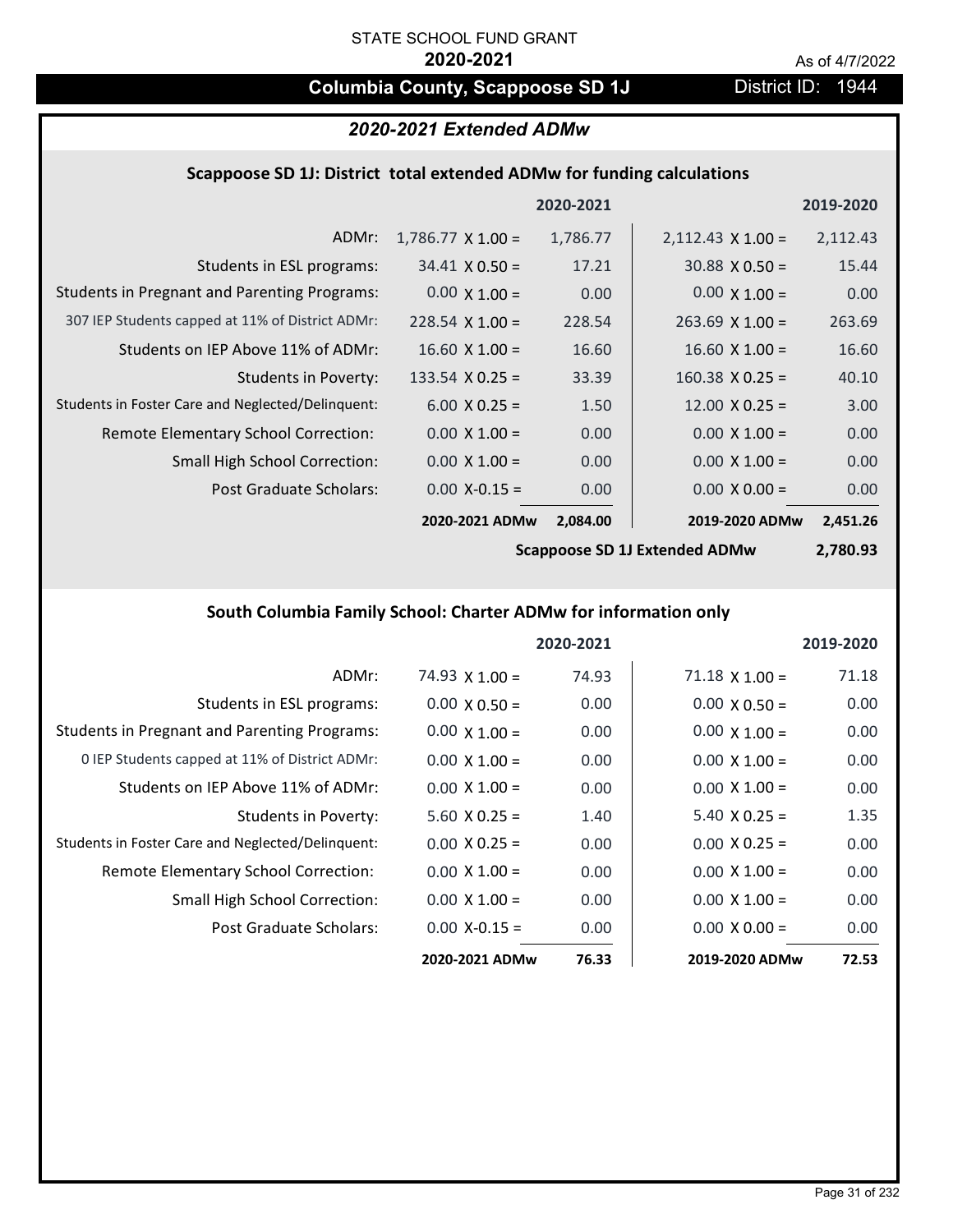# **Sauvie Island School: Charter ADMw for information only**

|                                                     |                        | 2020-2021 |                        | 2019-2020 |
|-----------------------------------------------------|------------------------|-----------|------------------------|-----------|
| ADMr:                                               | $215.92 \times 1.00 =$ | 215.92    | $213.60 \times 1.00 =$ | 213.60    |
| Students in ESL programs:                           | $6.00 \times 0.50 =$   | 3.00      | $5.79 \times 0.50 =$   | 2.90      |
| <b>Students in Pregnant and Parenting Programs:</b> | $0.00 \times 1.00 =$   | 0.00      | $0.00 \times 1.00 =$   | 0.00      |
| 0 IEP Students capped at 11% of District ADMr:      | $0.00 \times 1.00 =$   | 0.00      | $0.00 \times 1.00 =$   | 0.00      |
| Students on IEP Above 11% of ADMr:                  | $0.00 \times 1.00 =$   | 0.00      | $0.00 \times 1.00 =$   | 0.00      |
| <b>Students in Poverty:</b>                         | $16.14 \times 0.25 =$  | 4.04      | $16.22 \times 0.25 =$  | 4.06      |
| Students in Foster Care and Neglected/Delinquent:   | $0.00 \times 0.25 =$   | 0.00      | $0.00 \times 0.25 =$   | 0.00      |
| Remote Elementary School Correction:                | $35.06 \times 1.00 =$  | 35.06     | $36.59 \times 1.00 =$  | 36.59     |
| <b>Small High School Correction:</b>                | $0.00 \times 1.00 =$   | 0.00      | $0.00 \times 1.00 =$   | 0.00      |
| Post Graduate Scholars:                             | $0.00 X - 0.15 =$      | 0.00      | $0.00 \times 0.00 =$   | 0.00      |
|                                                     | 2020-2021 ADMw         | 258.02    | 2019-2020 ADMw         | 257.14    |

**Scappoose SD 1J Extended ADMw 2,780.93**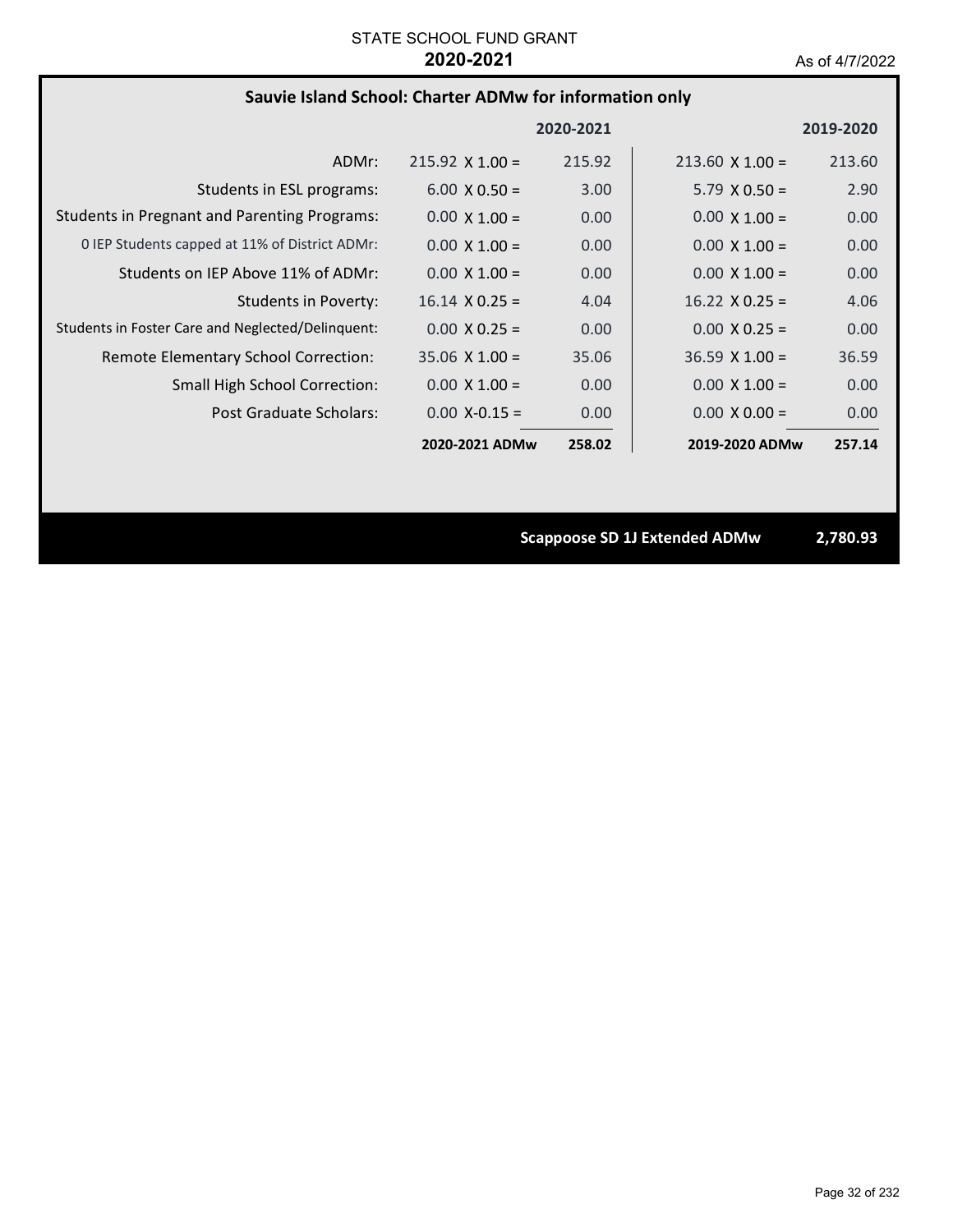# **Columbia County, Clatskanie SD 6J** District ID: 1945

| 2020-2021 Extended ADMw                                                 |                        |           |                        |           |
|-------------------------------------------------------------------------|------------------------|-----------|------------------------|-----------|
| Clatskanie SD 6J: District total extended ADMw for funding calculations |                        |           |                        |           |
|                                                                         |                        | 2020-2021 |                        | 2019-2020 |
| ADMr:                                                                   | 642.56 $\times$ 1.00 = | 642.56    | $705.79 \times 1.00 =$ | 705.79    |
| Students in ESL programs:                                               | $3.15 \times 0.50 =$   | 1.58      | $1.42 \times 0.50 =$   | 0.71      |
| <b>Students in Pregnant and Parenting Programs:</b>                     | $0.00 \times 1.00 =$   | 0.00      | $0.00 \times 1.00 =$   | 0.00      |
| 144 IEP Students capped at 11% of District ADMr:                        | 70.68 $\times$ 1.00 =  | 70.68     | 77.64 $\times$ 1.00 =  | 77.64     |
| Students on IEP Above 11% of ADMr:                                      | $34.10 \times 1.00 =$  | 34.10     | $34.10 \times 1.00 =$  | 34.10     |
| <b>Students in Poverty:</b>                                             | $97.71 \times 0.25 =$  | 24.43     | $84.73 \times 0.25 =$  | 21.18     |
| Students in Foster Care and Neglected/Delinquent:                       | $6.00 \times 0.25 =$   | 1.50      | $1.00 \times 0.25 =$   | 0.25      |
| Remote Elementary School Correction:                                    | $0.00 \times 1.00 =$   | 0.00      | $0.00 \times 1.00 =$   | 0.00      |
| <b>Small High School Correction:</b>                                    | $88.36 \times 1.00 =$  | 88.36     | $82.89 \times 1.00 =$  | 82.89     |
| Post Graduate Scholars:                                                 | $0.00 X - 0.15 =$      | 0.00      | $0.00 \times 0.00 =$   | 0.00      |

**Clatskanie SD 6J Extended ADMw**

**863.20 922.56 2020‐2021 ADMw 2019‐2020 ADMw**

**Clatskanie SD 6J Extended ADMw 922.56**

**922.56**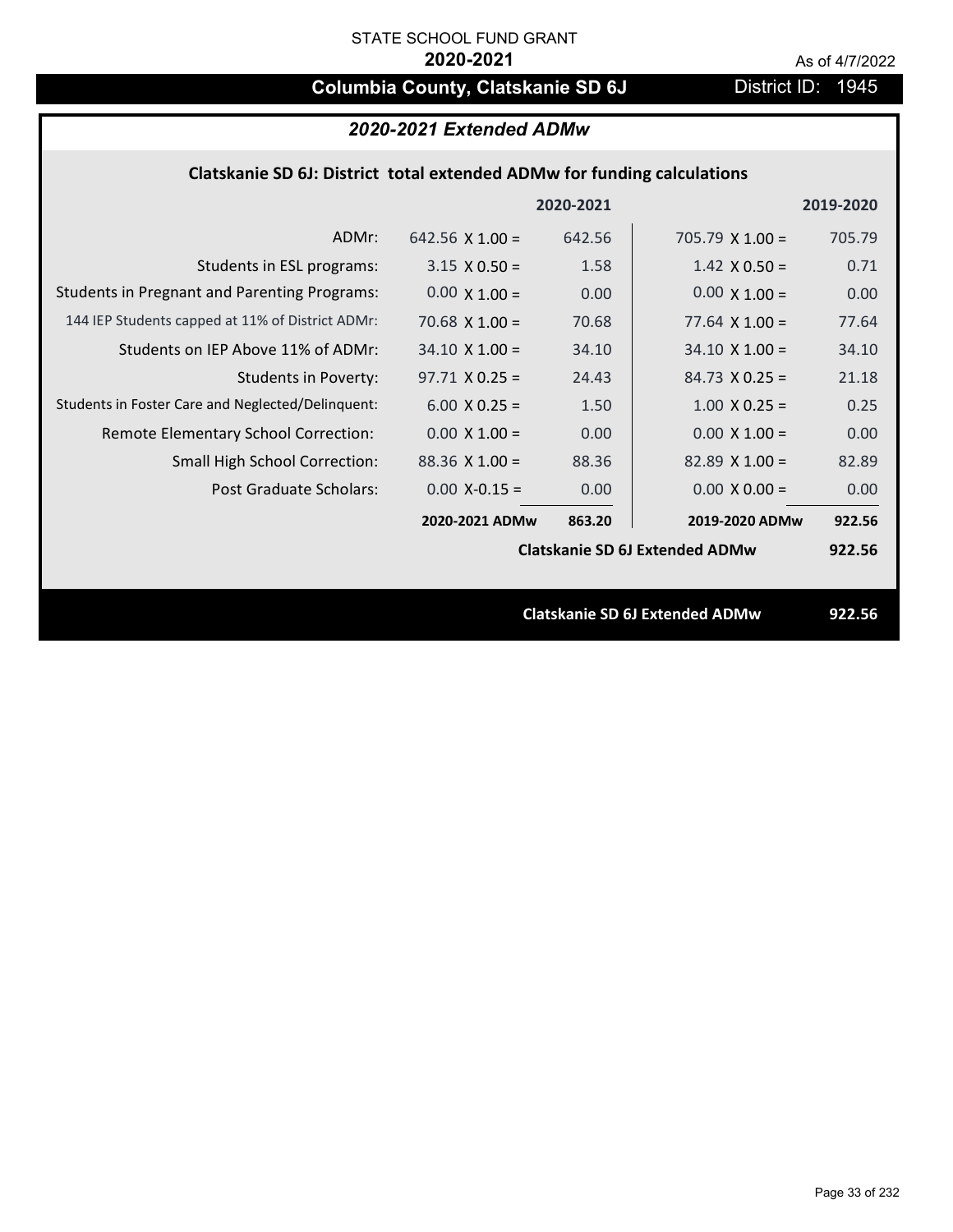# **Columbia County, Rainier SD 13** District ID: 1946

# *2020-2021 Extended ADMw*

### **Rainier SD 13: District total extended ADMw for funding calculations**

|                                                     |                        | 2020-2021 |                        | 2019-2020 |
|-----------------------------------------------------|------------------------|-----------|------------------------|-----------|
| ADMr:                                               | $687.24 \times 1.00 =$ | 687.24    | $856.46 \times 1.00 =$ | 856.46    |
| Students in ESL programs:                           | $11.13 \times 0.50 =$  | 5.57      | $12.00 \times 0.50 =$  | 6.00      |
| <b>Students in Pregnant and Parenting Programs:</b> | $0.00 \times 1.00 =$   | 0.00      | $0.00 \times 1.00 =$   | 0.00      |
| 143 IEP Students capped at 11% of District ADMr:    | $75.60 \times 1.00 =$  | 75.60     | $99.30 \times 1.00 =$  | 99.30     |
| Students on IEP Above 11% of ADMr:                  | $29.60 \times 1.00 =$  | 29.60     | $29.60 \times 1.00 =$  | 29.60     |
| <b>Students in Poverty:</b>                         | $82.68 \times 0.25 =$  | 20.67     | $129.46 \times 0.25 =$ | 32.37     |
| Students in Foster Care and Neglected/Delinquent:   | $5.00 \times 0.25 =$   | 1.25      | $5.00 \times 0.25 =$   | 1.25      |
| Remote Elementary School Correction:                | $0.00 \times 1.00 =$   | 0.00      | $0.00 \times 1.00 =$   | 0.00      |
| <b>Small High School Correction:</b>                | $0.00 \times 1.00 =$   | 0.00      | $0.00 \times 1.00 =$   | 0.00      |
| Post Graduate Scholars:                             | $0.00$ X-0.15 =        | 0.00      | $0.00 \times 0.00 =$   | 0.00      |
|                                                     | 2020-2021 ADMw         | 819.92    | 2019-2020 ADMw         | 1,024.98  |

**Rainier SD 13 Extended ADMw**

**1,026.74**

# **North Columbia Academy: Charter ADMw for information only**

|                                                     |                      | 2020-2021 |                       | 2019-2020 |
|-----------------------------------------------------|----------------------|-----------|-----------------------|-----------|
| ADMr:                                               | $0.00 \times 1.00 =$ | 0.00      | $46.28 \times 1.00 =$ | 46.28     |
| Students in ESL programs:                           | $0.00 \times 0.50 =$ | 0.00      | $0.00 \times 0.50 =$  | 0.00      |
| <b>Students in Pregnant and Parenting Programs:</b> | $0.00 \times 1.00 =$ | 0.00      | $0.00 \times 1.00 =$  | 0.00      |
| 0 IEP Students capped at 11% of District ADMr:      | $0.00 \times 1.00 =$ | 0.00      | $0.00 \times 1.00 =$  | 0.00      |
| Students on IEP Above 11% of ADMr:                  | $0.00 \times 1.00 =$ | 0.00      | $0.00 \times 1.00 =$  | 0.00      |
| Students in Poverty:                                | $0.00 \times 0.25 =$ | 0.00      | $7.04 \times 0.25 =$  | 1.76      |
| Students in Foster Care and Neglected/Delinquent:   | $0.00 \times 0.25 =$ | 0.00      | $0.00 \times 0.25 =$  | 0.00      |
| Remote Elementary School Correction:                | $0.00 \times 1.00 =$ | 0.00      | $0.00 \times 1.00 =$  | 0.00      |
| <b>Small High School Correction:</b>                | $0.00 \times 1.00 =$ | 0.00      | $0.00 \times 1.00 =$  | 0.00      |
| Post Graduate Scholars:                             | $0.00 X - 0.15 =$    | 0.00      | $0.00 \times 0.00 =$  | 0.00      |
|                                                     | 2020-2021 ADMw       | 0.00      | 2019-2020 ADMw        | 0.00      |

**Rainier SD 13 Extended ADMw 1,026.74**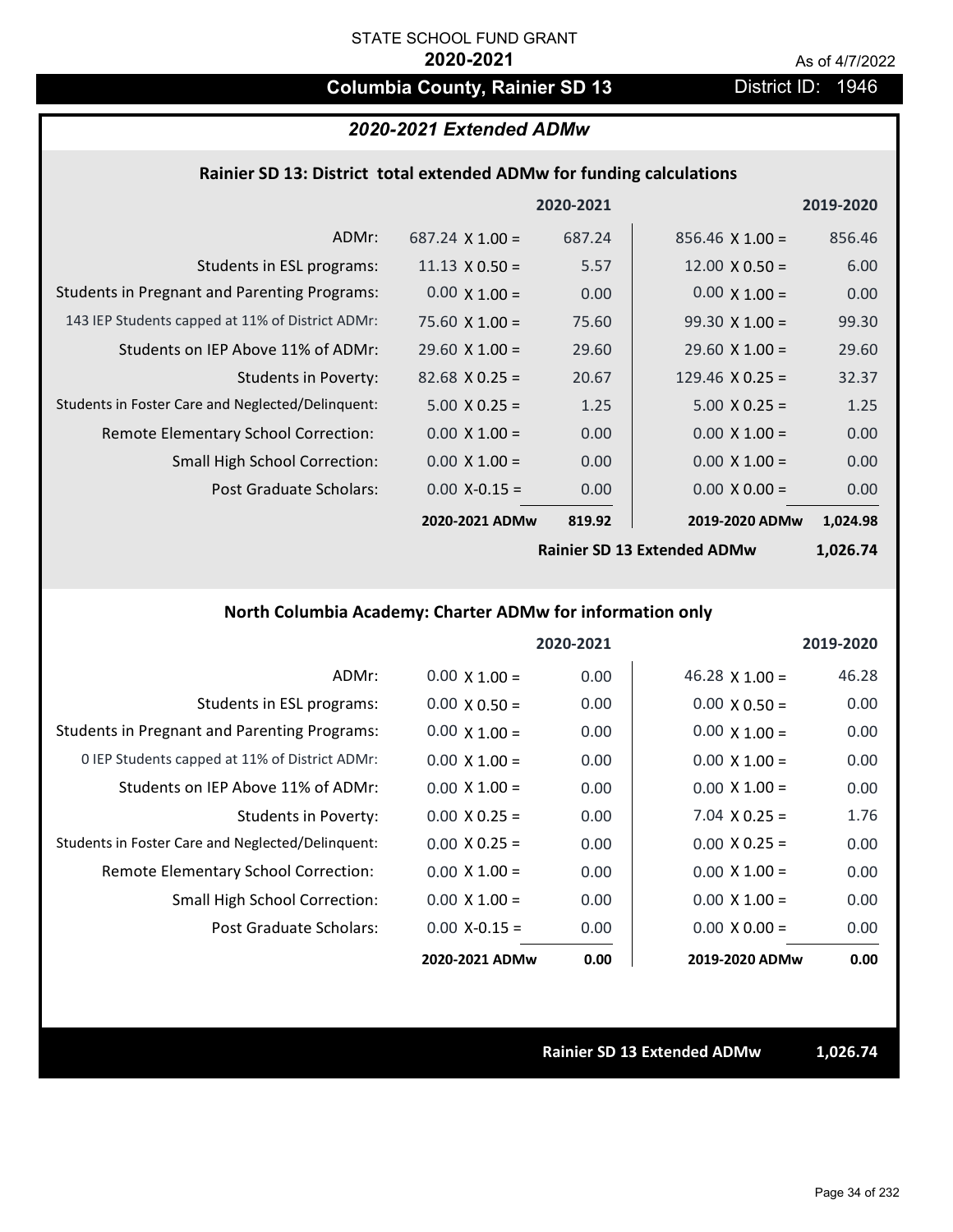# **Columbia County, Vernonia SD 47J** District ID: 1947

## **Vernonia SD 47J: District total extended ADMw for funding calculations**

|                                                     |                               | 2020-2021 |                        | 2019-2020 |  |
|-----------------------------------------------------|-------------------------------|-----------|------------------------|-----------|--|
| ADMr:                                               | 540.82 $\times$ 1.00 =        | 540.82    | $562.47 \times 1.00 =$ | 562.47    |  |
| Students in ESL programs:                           | $3.00 \times 0.50 =$          | 1.50      | $3.00 \times 0.50 =$   | 1.50      |  |
| <b>Students in Pregnant and Parenting Programs:</b> | $0.00 \times 1.00 =$          | 0.00      | $0.00 \times 1.00 =$   | 0.00      |  |
| 82 IEP Students capped at 11% of District ADMr:     | 59.49 $\times$ 1.00 =         | 59.49     | 61.87 $\times$ 1.00 =  | 61.87     |  |
| Students on IEP Above 11% of ADMr:                  | $22.60 \times 1.00 =$         | 22.60     | $22.60$ X $1.00 =$     | 22.60     |  |
| <b>Students in Poverty:</b>                         | $77.86$ X 0.25 =              | 19.47     | 79.74 $X$ 0.25 =       | 19.94     |  |
| Students in Foster Care and Neglected/Delinquent:   | $3.00 \times 0.25 =$          | 0.75      | $2.00 \times 0.25 =$   | 0.50      |  |
| Remote Elementary School Correction:                | $24.13 \times 1.00 =$         | 24.13     | $35.72 \times 1.00 =$  | 35.72     |  |
| <b>Small High School Correction:</b>                | $88.32 \times 1.00 =$         | 88.32     | $88.81 \times 1.00 =$  | 88.81     |  |
| Post Graduate Scholars:                             | $0.00$ X-0.15 =               | 0.00      | $0.00 \times 0.00 =$   | 0.00      |  |
|                                                     | 2020-2021 ADMw                | 757.08    | 2019-2020 ADMw         | 793.41    |  |
|                                                     | Vernonia SD 47J Extended ADMw |           |                        | 793.41    |  |
|                                                     |                               |           |                        |           |  |
|                                                     | Vernonia SD 47J Extended ADMw |           |                        |           |  |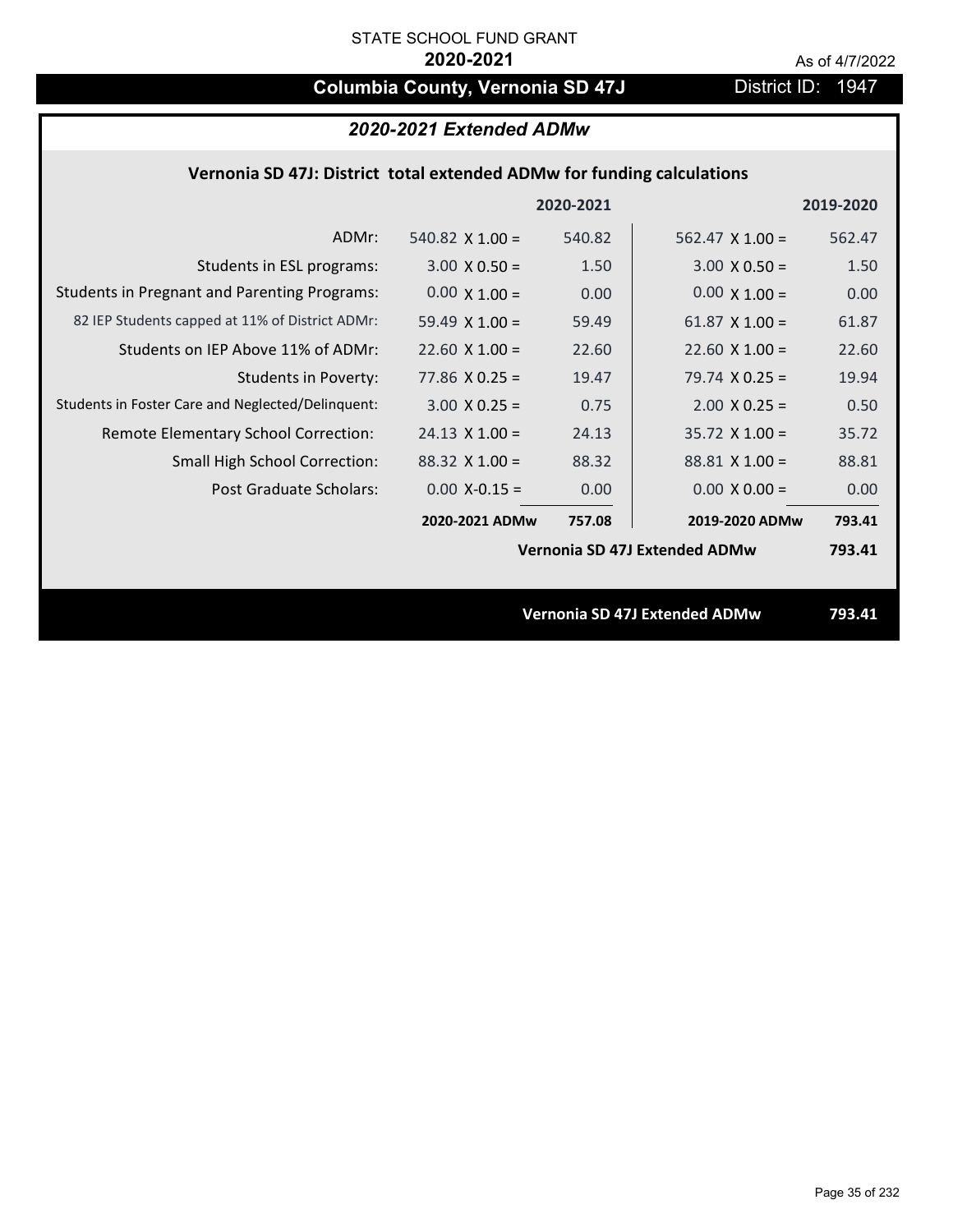# **Columbia County, St Helens SD 502** District ID: 1948

# *2020-2021 Extended ADMw*

### **St Helens SD 502: District total extended ADMw for funding calculations**

|                                                     |                          | 2020-2021 |                          | 2019-2020 |
|-----------------------------------------------------|--------------------------|-----------|--------------------------|-----------|
| ADMr:                                               | $2,440.74 \times 1.00 =$ | 2,440.74  | $2,593.10 \times 1.00 =$ | 2,593.10  |
| Students in ESL programs:                           | $33.18 \times 0.50 =$    | 16.59     | $45.32 \times 0.50 =$    | 22.66     |
| <b>Students in Pregnant and Parenting Programs:</b> | $0.00 \times 1.00 =$     | 0.00      | $0.00 \times 1.00 =$     | 0.00      |
| 431 IEP Students capped at 11% of District ADMr:    | $290.16 \times 1.00 =$   | 290.16    | $306.44 \times 1.00 =$   | 306.44    |
| Students on IEP Above 11% of ADMr:                  | $52.10 \times 1.00 =$    | 52.10     | $52.10 \times 1.00 =$    | 52.10     |
| Students in Poverty:                                | $242.43 \times 0.25 =$   | 60.61     | $308.80 \times 0.25 =$   | 77.20     |
| Students in Foster Care and Neglected/Delinquent:   | $32.00 \times 0.25 =$    | 8.00      | $34.00 \times 0.25 =$    | 8.50      |
| Remote Elementary School Correction:                | $0.00 \times 1.00 =$     | 0.00      | $0.00 \times 1.00 =$     | 0.00      |
| <b>Small High School Correction:</b>                | $0.00 \times 1.00 =$     | 0.00      | $0.00 \times 1.00 =$     | 0.00      |
| <b>Post Graduate Scholars:</b>                      | $0.00$ X-0.15 =          | 0.00      | $0.00 \times 0.00 =$     | 0.00      |
|                                                     | 2020-2021 ADMw           | 2,868.20  | 2019-2020 ADMw           | 3,060.00  |

**St Helens SD 502 Extended ADMw**

**3,259.52**

### **St Helens Arthur Academy: Charter ADMw for information only**

|                                                     |                       | 2020-2021 |                       | 2019-2020 |
|-----------------------------------------------------|-----------------------|-----------|-----------------------|-----------|
| ADMr:                                               | $197.08$ X $1.00 =$   | 197.08    | 192.72 $X$ 1.00 =     | 192.72    |
| Students in ESL programs:                           | $2.00 \times 0.50 =$  | 1.00      | $2.00 \times 0.50 =$  | 1.00      |
| <b>Students in Pregnant and Parenting Programs:</b> | $0.00 \times 1.00 =$  | 0.00      | $0.00 \times 1.00 =$  | 0.00      |
| 0 IEP Students capped at 11% of District ADMr:      | $0.00 \times 1.00 =$  | 0.00      | $0.00 \times 1.00 =$  | 0.00      |
| Students on IEP Above 11% of ADMr:                  | $0.00 \times 1.00 =$  | 0.00      | $0.00 \times 1.00 =$  | 0.00      |
| Students in Poverty:                                | $19.57 \times 0.25 =$ | 4.89      | $23.21 \times 0.25 =$ | 5.80      |
| Students in Foster Care and Neglected/Delinquent:   | $0.00 \times 0.25 =$  | 0.00      | $0.00 \times 0.25 =$  | 0.00      |
| Remote Elementary School Correction:                | $0.00 \times 1.00 =$  | 0.00      | $0.00 \times 1.00 =$  | 0.00      |
| <b>Small High School Correction:</b>                | $0.00 \times 1.00 =$  | 0.00      | $0.00 \times 1.00 =$  | 0.00      |
| Post Graduate Scholars:                             | $0.00 X - 0.15 =$     | 0.00      | $0.00 \times 0.00 =$  | 0.00      |
|                                                     | 2020-2021 ADMw        | 202.97    | 2019-2020 ADMw        | 199.52    |

**St Helens SD 502 Extended ADMw 3,259.52**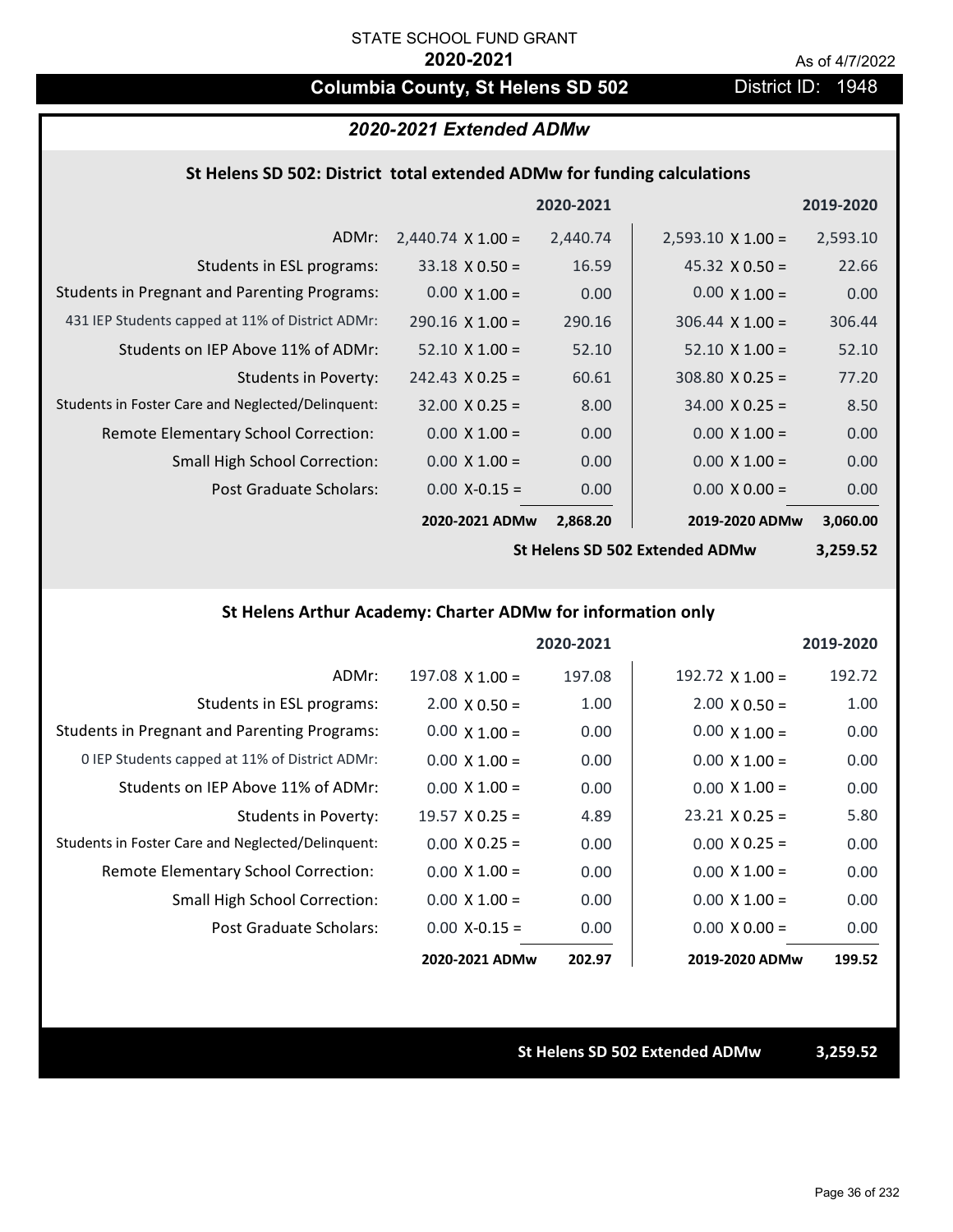# **Coos County, Coquille SD 8** District ID: 1964

## *2020-2021 Extended ADMw*

## **Coquille SD 8: District total extended ADMw for funding calculations**

|                                                     |                          | 2020-2021 |                                    | 2019-2020 |
|-----------------------------------------------------|--------------------------|-----------|------------------------------------|-----------|
| ADMr:                                               | $1,367.08 \times 1.00 =$ | 1,367.08  | $1,268.18 \times 1.00 =$           | 1,268.18  |
| Students in ESL programs:                           | $27.43 \times 0.50 =$    | 13.72     | $19.02 \times 0.50 =$              | 9.51      |
| <b>Students in Pregnant and Parenting Programs:</b> | $8.56 \times 1.00 =$     | 8.56      | 6.68 $\times$ 1.00 =               | 6.68      |
| 198 IEP Students capped at 11% of District ADMr:    | $150.38 \times 1.00 =$   | 150.38    | 139.50 $X$ 1.00 =                  | 139.50    |
| Students on IEP Above 11% of ADMr:                  | 4.30 $X$ 1.00 =          | 4.30      | 4.30 $X$ 1.00 =                    | 4.30      |
| <b>Students in Poverty:</b>                         | $180.00 \times 0.25 =$   | 45.00     | $181.00 \times 0.25 =$             | 45.25     |
| Students in Foster Care and Neglected/Delinquent:   | $11.00 \times 0.25 =$    | 2.75      | $18.00 \times 0.25 =$              | 4.50      |
| Remote Elementary School Correction:                | $0.00 \times 1.00 =$     | 0.00      | $0.00 \times 1.00 =$               | 0.00      |
| <b>Small High School Correction:</b>                | $81.95$ X $1.00 =$       | 81.95     | $81.36$ X $1.00 =$                 | 81.36     |
| Post Graduate Scholars:                             | $0.00$ X-0.15 =          | 0.00      | $0.00 \times 0.00 =$               | 0.00      |
|                                                     | 2020-2021 ADMw           | 1,673.73  | 2019-2020 ADMw                     | 1,559.28  |
|                                                     |                          |           | <b>Coquille SD 8 Extended ADMw</b> | 1,673.73  |
|                                                     |                          |           |                                    |           |
|                                                     |                          |           | <b>Coquille SD 8 Extended ADMw</b> | 1,673.73  |
|                                                     |                          |           |                                    |           |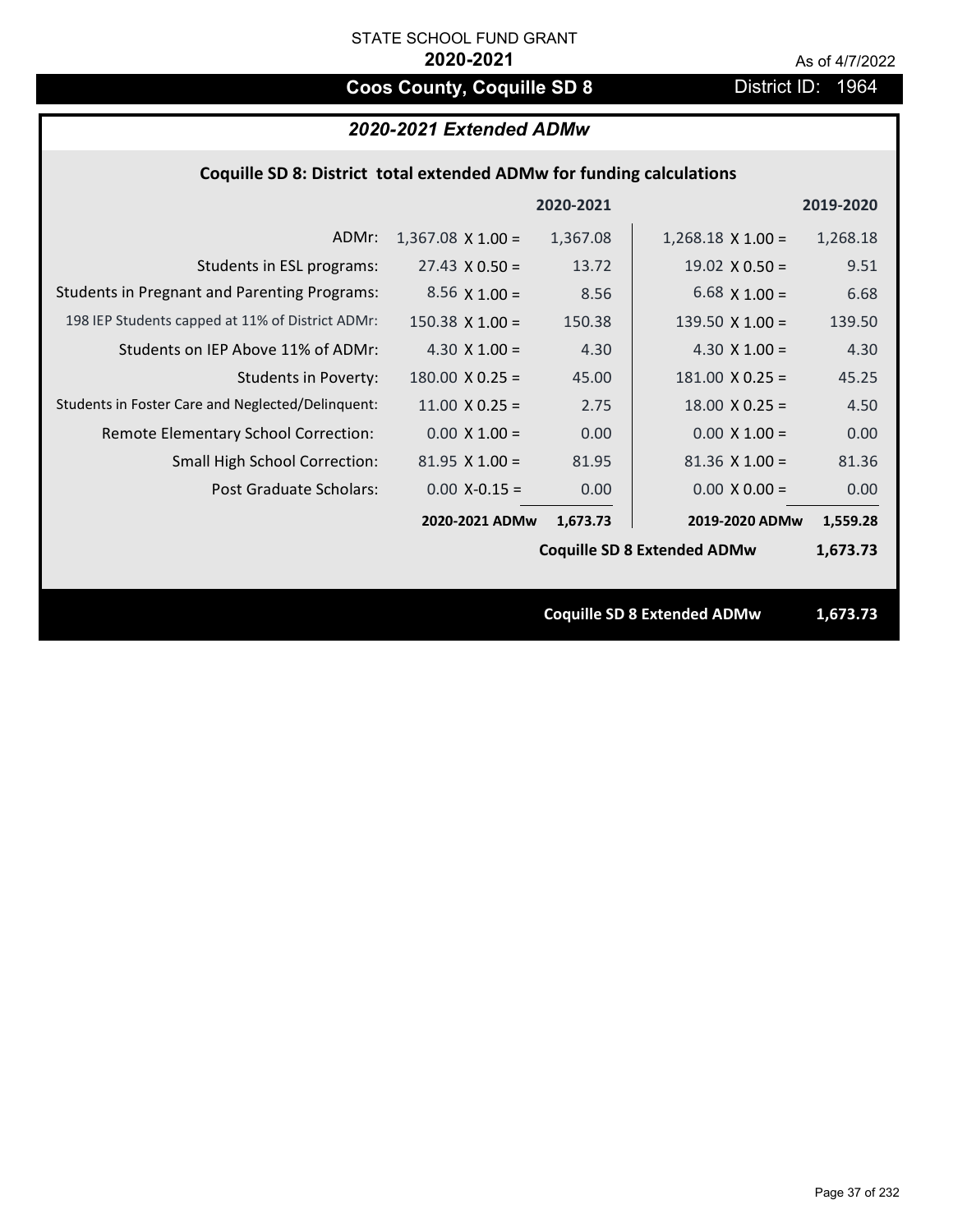# **Coos County, Coos Bay SD 9** District ID: 1965

# *2020-2021 Extended ADMw*

#### **Coos Bay SD 9: District total extended ADMw for funding calculations**

|                                                     |                          | 2020-2021 |                          | 2019-2020 |
|-----------------------------------------------------|--------------------------|-----------|--------------------------|-----------|
| ADMr:                                               | $2,730.52 \times 1.00 =$ | 2,730.52  | $2,952.29 \times 1.00 =$ | 2,952.29  |
| Students in ESL programs:                           | $45.14 \times 0.50 =$    | 22.57     | $32.82 \times 0.50 =$    | 16.41     |
| <b>Students in Pregnant and Parenting Programs:</b> | $0.00 \times 1.00 =$     | 0.00      | $1.00 \times 1.00 =$     | 1.00      |
| 477 IEP Students capped at 11% of District ADMr:    | $329.98 \times 1.00 =$   | 329.98    | $356.13 \times 1.00 =$   | 356.13    |
| Students on IEP Above 11% of ADMr:                  | $51.20 \times 1.00 =$    | 51.20     | $51.20 \times 1.00 =$    | 51.20     |
| <b>Students in Poverty:</b>                         | 599.52 $\times$ 0.25 =   | 149.88    | $669.63 \times 0.25 =$   | 167.41    |
| Students in Foster Care and Neglected/Delinquent:   | $36.00 \times 0.25 =$    | 9.00      | 45.00 $X$ 0.25 =         | 11.25     |
| Remote Elementary School Correction:                | $0.00 \times 1.00 =$     | 0.00      | $0.00 \times 1.00 =$     | 0.00      |
| <b>Small High School Correction:</b>                | $0.00 \times 1.00 =$     | 0.00      | $0.00 \times 1.00 =$     | 0.00      |
| Post Graduate Scholars:                             | $0.00 X - 0.15 =$        | 0.00      | $0.00 \times 0.00 =$     | 0.00      |
|                                                     | 2020-2021 ADMw           | 3,293.15  | 2019-2020 ADMw           | 3,555.69  |

**Coos Bay SD 9 Extended ADMw**

# **3,857.26**

# **Lighthouse Charter School: Charter ADMw for information only**

|                                                     |                       | 2020-2021 |                      | 2019-2020 |
|-----------------------------------------------------|-----------------------|-----------|----------------------|-----------|
| ADMr:                                               | $211.73$ X 1.00 =     | 211.73    | $219.35$ X 1.00 =    | 219.35    |
| Students in ESL programs:                           | $0.00 \times 0.50 =$  | 0.00      | $0.00 \times 0.50 =$ | 0.00      |
| <b>Students in Pregnant and Parenting Programs:</b> | $0.00 \times 1.00 =$  | 0.00      | $0.00 \times 1.00 =$ | 0.00      |
| 0 IEP Students capped at 11% of District ADMr:      | $0.00 \times 1.00 =$  | 0.00      | $0.00 \times 1.00 =$ | 0.00      |
| Students on IEP Above 11% of ADMr:                  | $0.00 \times 1.00 =$  | 0.00      | $0.00 \times 1.00 =$ | 0.00      |
| Students in Poverty:                                | $46.49 \times 0.25 =$ | 11.62     | $50.04$ X 0.25 =     | 12.51     |
| Students in Foster Care and Neglected/Delinquent:   | $0.00 \times 0.25 =$  | 0.00      | $0.00 \times 0.25 =$ | 0.00      |
| Remote Elementary School Correction:                | $0.00 \times 1.00 =$  | 0.00      | $0.00 \times 1.00 =$ | 0.00      |
| <b>Small High School Correction:</b>                | $0.00 \times 1.00 =$  | 0.00      | $0.00 \times 1.00 =$ | 0.00      |
| Post Graduate Scholars:                             | $0.00$ X-0.15 =       | 0.00      | $0.00 \times 0.00 =$ | 0.00      |
|                                                     | 2020-2021 ADMw        | 223.35    | 2019-2020 ADMw       | 231.86    |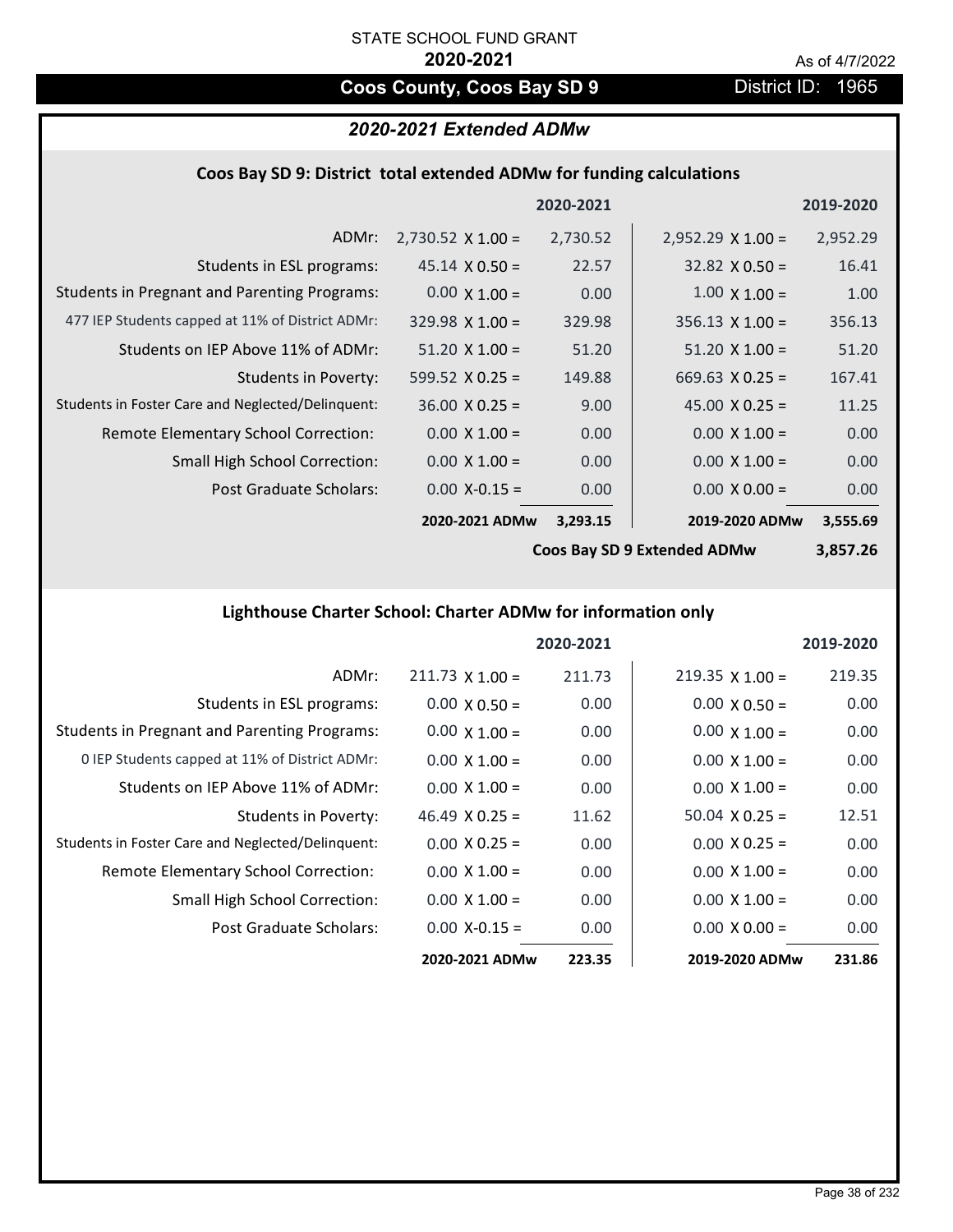### **Resource Link Charter School: Charter ADMw for information only**

|                                                     |                       | 2020-2021 |                       | 2019-2020 |
|-----------------------------------------------------|-----------------------|-----------|-----------------------|-----------|
| ADMr:                                               | $57.58 \times 1.00 =$ | 57.58     | $65.95 \times 1.00 =$ | 65.95     |
| Students in ESL programs:                           | $0.00 \times 0.50 =$  | 0.00      | $0.00 \times 0.50 =$  | 0.00      |
| <b>Students in Pregnant and Parenting Programs:</b> | $0.00 \times 1.00 =$  | 0.00      | $0.00 \times 1.00 =$  | 0.00      |
| 0 IEP Students capped at 11% of District ADMr:      | $0.00 \times 1.00 =$  | 0.00      | $0.00 \times 1.00 =$  | 0.00      |
| Students on IEP Above 11% of ADMr:                  | $0.00 \times 1.00 =$  | 0.00      | $0.00 \times 1.00 =$  | 0.00      |
| Students in Poverty:                                | $12.64 \times 0.25 =$ | 3.16      | $15.05 \times 0.25 =$ | 3.76      |
| Students in Foster Care and Neglected/Delinquent:   | $0.00 \times 0.25 =$  | 0.00      | $0.00 \times 0.25 =$  | 0.00      |
| Remote Elementary School Correction:                | $0.00 \times 1.00 =$  | 0.00      | $0.00 \times 1.00 =$  | 0.00      |
| <b>Small High School Correction:</b>                | $0.00 \times 1.00 =$  | 0.00      | $0.00 \times 1.00 =$  | 0.00      |
| Post Graduate Scholars:                             | $0.00 X - 0.15 =$     | 0.00      | $0.00 \times 0.00 =$  | 0.00      |
|                                                     | 2020-2021 ADMw        | 60.74     | 2019-2020 ADMw        | 69.71     |

**Coos Bay SD 9 Extended ADMw 3,857.26**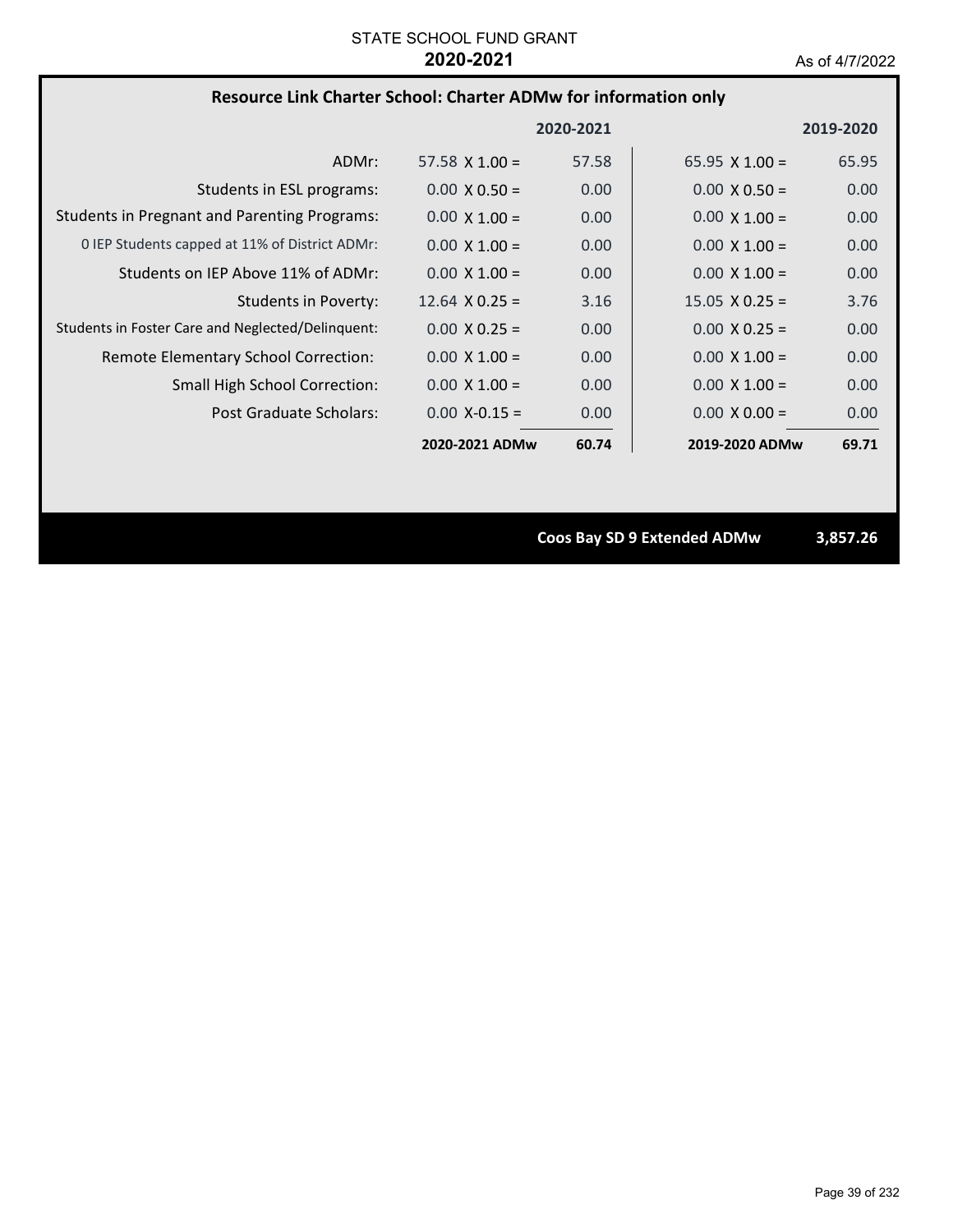# **Coos County, North Bend SD 13** District ID: 1966

### *2020-2021 Extended ADMw*

### **North Bend SD 13: District total extended ADMw for funding calculations**

|                                                     |                          | 2020-2021 |                          | 2019-2020 |
|-----------------------------------------------------|--------------------------|-----------|--------------------------|-----------|
| ADMr:                                               | $2,181.08 \times 1.00 =$ | 2,181.08  | $2,235.01 \times 1.00 =$ | 2,235.01  |
| Students in ESL programs:                           | $31.36 \times 0.50 =$    | 15.68     | $32.38 \times 0.50 =$    | 16.19     |
| <b>Students in Pregnant and Parenting Programs:</b> | $0.00 \times 1.00 =$     | 0.00      | $0.00 \times 1.00 =$     | 0.00      |
| 700 IEP Students capped at 11% of District ADMr:    | $572.78 \times 1.00 =$   | 572.78    | 460.62 $\times$ 1.00 =   | 460.62    |
| Students on IEP Above 11% of ADMr:                  | $30.70 \times 1.00 =$    | 30.70     | $30.70 \times 1.00 =$    | 30.70     |
| Students in Poverty:                                | $151.39 \times 0.25 =$   | 37.85     | $218.35 \times 0.25 =$   | 54.59     |
| Students in Foster Care and Neglected/Delinquent:   | $19.00 \times 0.25 =$    | 4.75      | $31.00 \times 0.25 =$    | 7.75      |
| Remote Elementary School Correction:                | $0.00 \times 1.00 =$     | 0.00      | $0.00 \times 1.00 =$     | 0.00      |
| <b>Small High School Correction:</b>                | $0.00 \times 1.00 =$     | 0.00      | $0.00 \times 1.00 =$     | 0.00      |
| Post Graduate Scholars:                             | $0.00$ X-0.15 =          | 0.00      | $0.00 \times 0.00 =$     | 0.00      |
|                                                     | 2020-2021 ADMw           | 2,842.84  | 2019-2020 ADMw           | 2,804.86  |

**North Bend SD 13 Extended ADMw**

**5,940.64**

# **Oregon Virtual Academy: Charter ADMw for information only**

|                                                     |                          | 2020-2021 |                          | 2019-2020 |
|-----------------------------------------------------|--------------------------|-----------|--------------------------|-----------|
| ADMr:                                               | $3,025.99 \times 1.00 =$ | 3,025.99  | $1,952.46 \times 1.00 =$ | 1,952.46  |
| Students in ESL programs:                           | $46.83 \times 0.50 =$    | 23.42     | $16.74 \times 0.50 =$    | 8.37      |
| <b>Students in Pregnant and Parenting Programs:</b> | $0.00 \times 1.00 =$     | 0.00      | $0.00 \times 1.00 =$     | 0.00      |
| 0 IEP Students capped at 11% of District ADMr:      | $0.00 \times 1.00 =$     | 0.00      | $0.00 \times 1.00 =$     | 0.00      |
| Students on IEP Above 11% of ADMr:                  | $0.00 \times 1.00 =$     | 0.00      | $0.00 \times 1.00 =$     | 0.00      |
| Students in Poverty:                                | $193.61 \times 0.25 =$   | 48.40     | $190.65 \times 0.25 =$   | 47.66     |
| Students in Foster Care and Neglected/Delinquent:   | $0.00 \times 0.25 =$     | 0.00      | $0.00 \times 0.25 =$     | 0.00      |
| Remote Elementary School Correction:                | $0.00 \times 1.00 =$     | 0.00      | $0.00 \times 1.00 =$     | 0.00      |
| <b>Small High School Correction:</b>                | $0.00 \times 1.00 =$     | 0.00      | $0.00 \times 1.00 =$     | 0.00      |
| Post Graduate Scholars:                             | $0.00$ X-0.15 =          | 0.00      | $0.00 \times 0.00 =$     | 0.00      |
|                                                     | 2020-2021 ADMw           | 3,097.81  | 2019-2020 ADMw           | 2,008.49  |

#### **North Bend SD 13 Extended ADMw 5,940.64**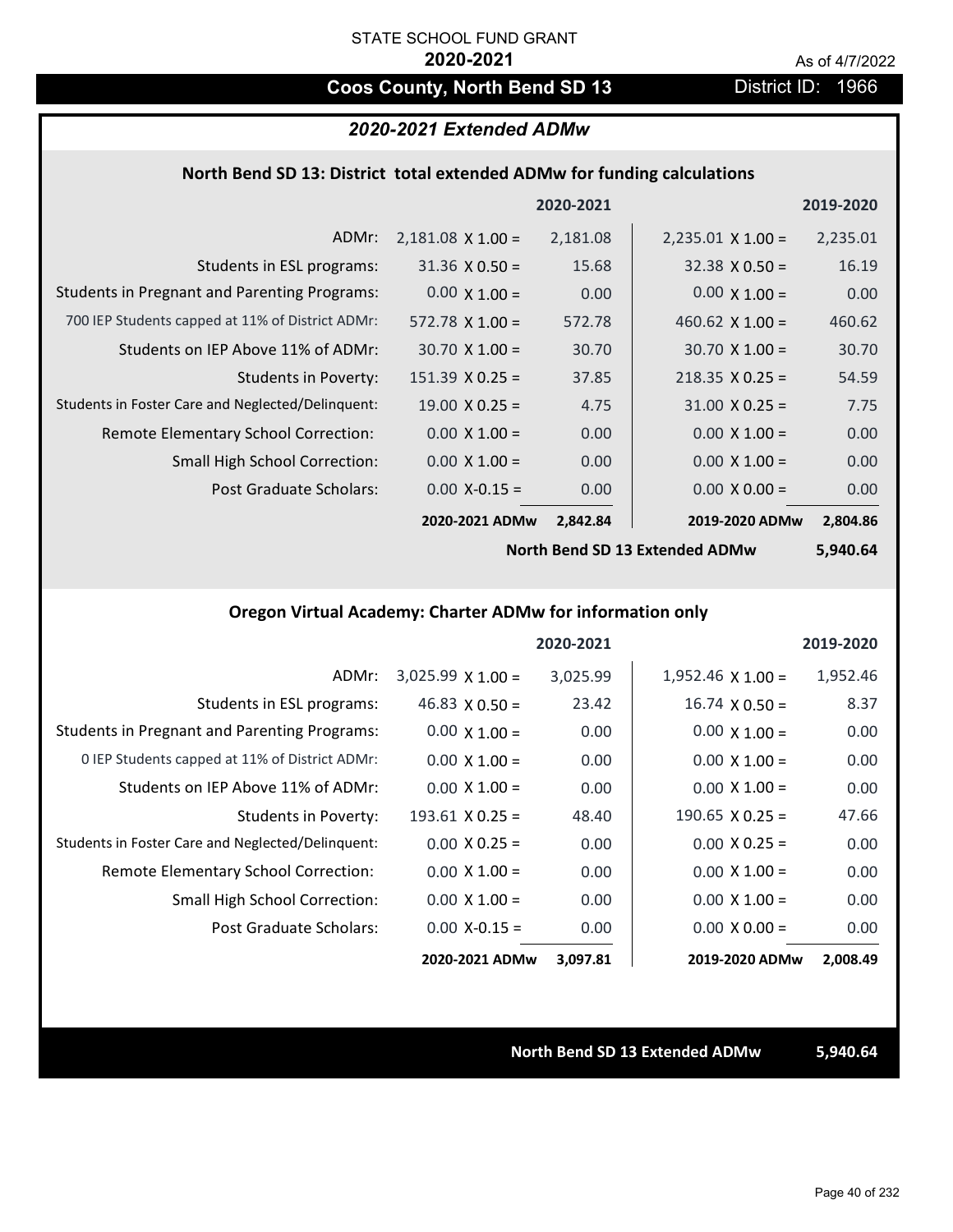# **Coos County, Powers SD 31** District ID: 1967

# *2020-2021 Extended ADMw*

|                                                     |                       | 2020-2021 |                                   | 2019-2020 |
|-----------------------------------------------------|-----------------------|-----------|-----------------------------------|-----------|
| ADMr:                                               | 126.82 $X$ 1.00 =     | 126.82    | $112.16 \times 1.00 =$            | 112.16    |
| Students in ESL programs:                           | $0.00 \times 0.50 =$  | 0.00      | $0.00 \times 0.50 =$              | 0.00      |
| <b>Students in Pregnant and Parenting Programs:</b> | $0.00 \times 1.00 =$  | 0.00      | $0.00 \times 1.00 =$              | 0.00      |
| 21 IEP Students capped at 11% of District ADMr:     | 13.95 $X$ 1.00 =      | 13.95     | 12.34 $\times$ 1.00 =             | 12.34     |
| Students on IEP Above 11% of ADMr:                  | $0.00 \times 1.00 =$  | 0.00      | $0.00 \times 1.00 =$              | 0.00      |
| Students in Poverty:                                | $36.00 \times 0.25 =$ | 9.00      | $24.17 \times 0.25 =$             | 6.04      |
| Students in Foster Care and Neglected/Delinquent:   | $1.00 \times 0.25 =$  | 0.25      | $3.00 \times 0.25 =$              | 0.75      |
| Remote Elementary School Correction:                | $52.60$ X $1.00 =$    | 52.60     | 50.92 $X$ 1.00 =                  | 50.92     |
| <b>Small High School Correction:</b>                | $50.46 \times 1.00 =$ | 50.46     | $50.46 \times 1.00 =$             | 50.46     |
| Post Graduate Scholars:                             | $0.00$ X-0.15 =       | 0.00      | $0.00 \times 0.00 =$              | 0.00      |
|                                                     | 2020-2021 ADMw        | 253.08    | 2019-2020 ADMw                    | 232.67    |
|                                                     |                       |           | <b>Powers SD 31 Extended ADMw</b> | 253.08    |
|                                                     |                       |           |                                   |           |
|                                                     |                       |           | <b>Powers SD 31 Extended ADMw</b> | 253.08    |
|                                                     |                       |           |                                   |           |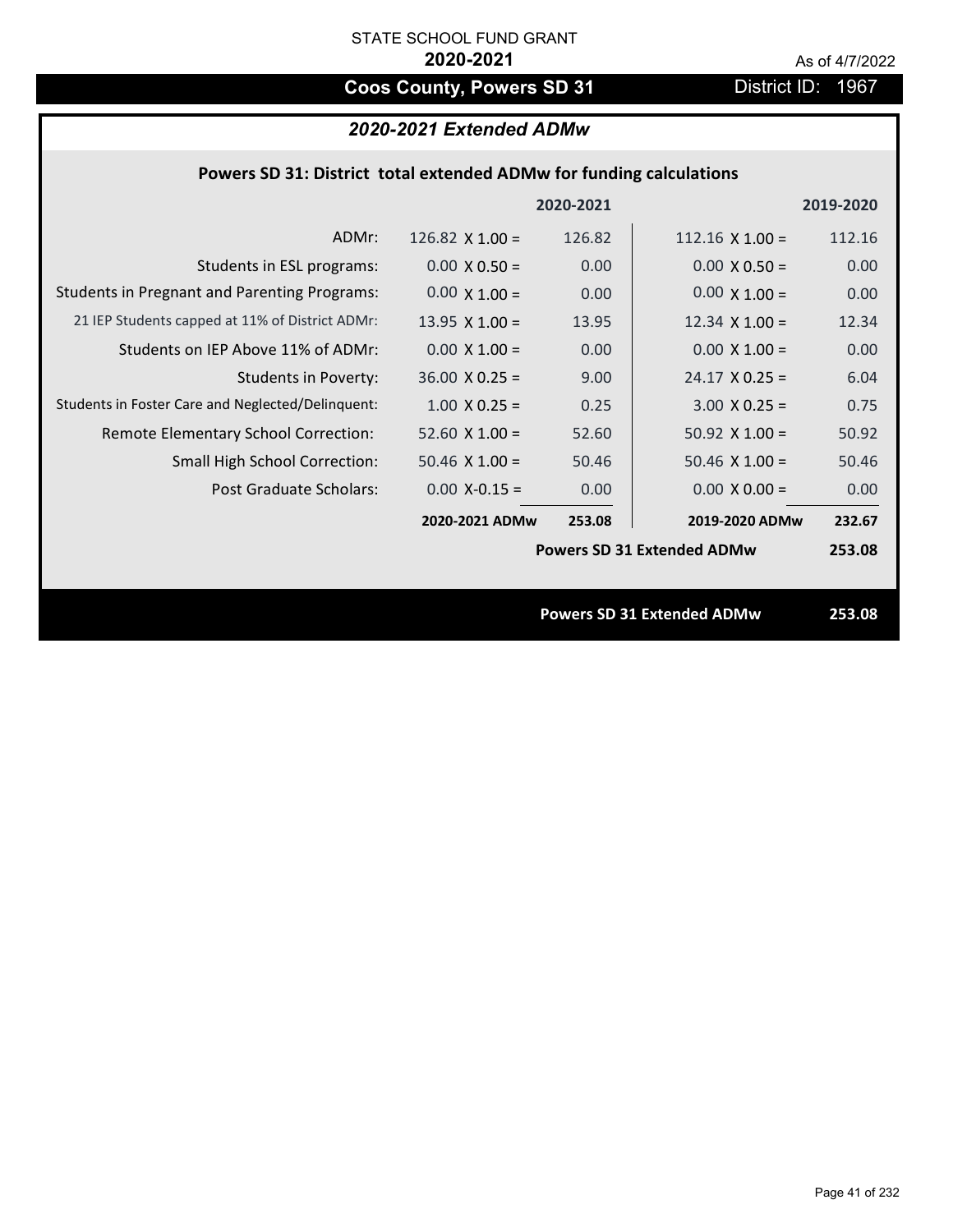# **Coos County, Myrtle Point SD 41** District ID: 1968

# *2020-2021 Extended ADMw*

### **Myrtle Point SD 41: District total extended ADMw for funding calculations**

|                                                     |                        | 2020-2021 |                                         | 2019-2020 |
|-----------------------------------------------------|------------------------|-----------|-----------------------------------------|-----------|
| ADMr:                                               | 484.90 $\times$ 1.00 = | 484.90    | $510.08 \times 1.00 =$                  | 510.08    |
| Students in ESL programs:                           | 5.88 $X$ 0.50 =        | 2.94      | $6.00 \times 0.50 =$                    | 3.00      |
| <b>Students in Pregnant and Parenting Programs:</b> | $0.00 \times 1.00 =$   | 0.00      | $0.00 \times 1.00 =$                    | 0.00      |
| 71 IEP Students capped at 11% of District ADMr:     | 53.34 $\times$ 1.00 =  | 53.34     | $56.11 \times 1.00 =$                   | 56.11     |
| Students on IEP Above 11% of ADMr:                  | $5.20 X 1.00 =$        | 5.20      | $5.20 X 1.00 =$                         | 5.20      |
| <b>Students in Poverty:</b>                         | $82.73 \times 0.25 =$  | 20.68     | 127.02 $X$ 0.25 =                       | 31.76     |
| Students in Foster Care and Neglected/Delinquent:   | $2.00 \times 0.25 =$   | 0.50      | $11.00 \times 0.25 =$                   | 2.75      |
| Remote Elementary School Correction:                | $0.00 \times 1.00 =$   | 0.00      | $0.00 \times 1.00 =$                    | 0.00      |
| <b>Small High School Correction:</b>                | $82.97$ X $1.00 =$     | 82.97     | $82.57$ X 1.00 =                        | 82.57     |
| Post Graduate Scholars:                             | $0.00$ X-0.15 =        | 0.00      | $0.00 \times 0.00 =$                    | 0.00      |
|                                                     | 2020-2021 ADMw         | 650.53    | 2019-2020 ADMw                          | 691.46    |
|                                                     |                        |           | Myrtle Point SD 41 Extended ADMw        | 691.46    |
|                                                     |                        |           |                                         |           |
|                                                     |                        |           | <b>Myrtle Point SD 41 Extended ADMw</b> | 691.46    |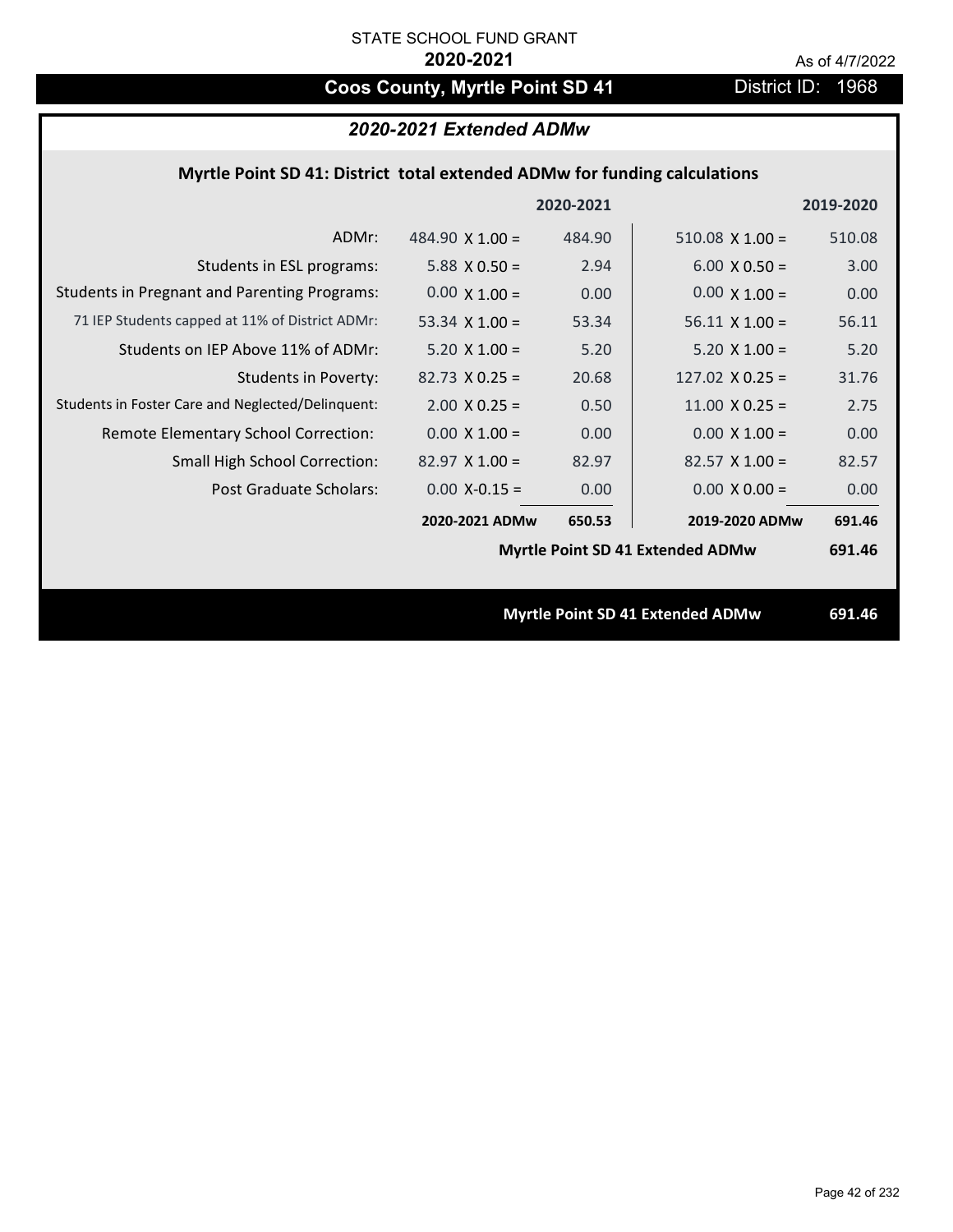# **Coos County, Bandon SD 54** District ID: 1969

# *2020-2021 Extended ADMw*

|  |  | Bandon SD 54: District total extended ADMw for funding calculations |
|--|--|---------------------------------------------------------------------|
|--|--|---------------------------------------------------------------------|

|                                                     |                        | 2020-2021 |                                   | 2019-2020 |
|-----------------------------------------------------|------------------------|-----------|-----------------------------------|-----------|
| ADMr:                                               | $606.91 \times 1.00 =$ | 606.91    | 655.99 $X$ 1.00 =                 | 655.99    |
| Students in ESL programs:                           | $3.80 \times 0.50 =$   | 1.90      | 5.32 $X$ 0.50 =                   | 2.66      |
| <b>Students in Pregnant and Parenting Programs:</b> | $0.00 \times 1.00 =$   | 0.00      | $0.00 \times 1.00 =$              | 0.00      |
| 91 IEP Students capped at 11% of District ADMr:     | 66.76 $X$ 1.00 =       | 66.76     | $72.16 \times 1.00 =$             | 72.16     |
| Students on IEP Above 11% of ADMr:                  | $9.10 \times 1.00 =$   | 9.10      | $9.10 \times 1.00 =$              | 9.10      |
| <b>Students in Poverty:</b>                         | $102.61$ X 0.25 =      | 25.65     | $140.69$ X 0.25 =                 | 35.17     |
| Students in Foster Care and Neglected/Delinquent:   | $5.00 \times 0.25 =$   | 1.25      | $9.00 \times 0.25 =$              | 2.25      |
| Remote Elementary School Correction:                | $0.00 \times 1.00 =$   | 0.00      | $0.00 \times 1.00 =$              | 0.00      |
| <b>Small High School Correction:</b>                | $87.49 \times 1.00 =$  | 87.49     | $87.70 \times 1.00 =$             | 87.70     |
| Post Graduate Scholars:                             | $0.00$ X-0.15 =        | 0.00      | $0.00 X 0.00 =$                   | 0.00      |
|                                                     | 2020-2021 ADMw         | 799.06    | 2019-2020 ADMw                    | 865.03    |
|                                                     |                        |           | <b>Bandon SD 54 Extended ADMw</b> | 865.03    |
|                                                     |                        |           |                                   |           |
|                                                     |                        |           | <b>Bandon SD 54 Extended ADMw</b> | 865.03    |
|                                                     |                        |           |                                   |           |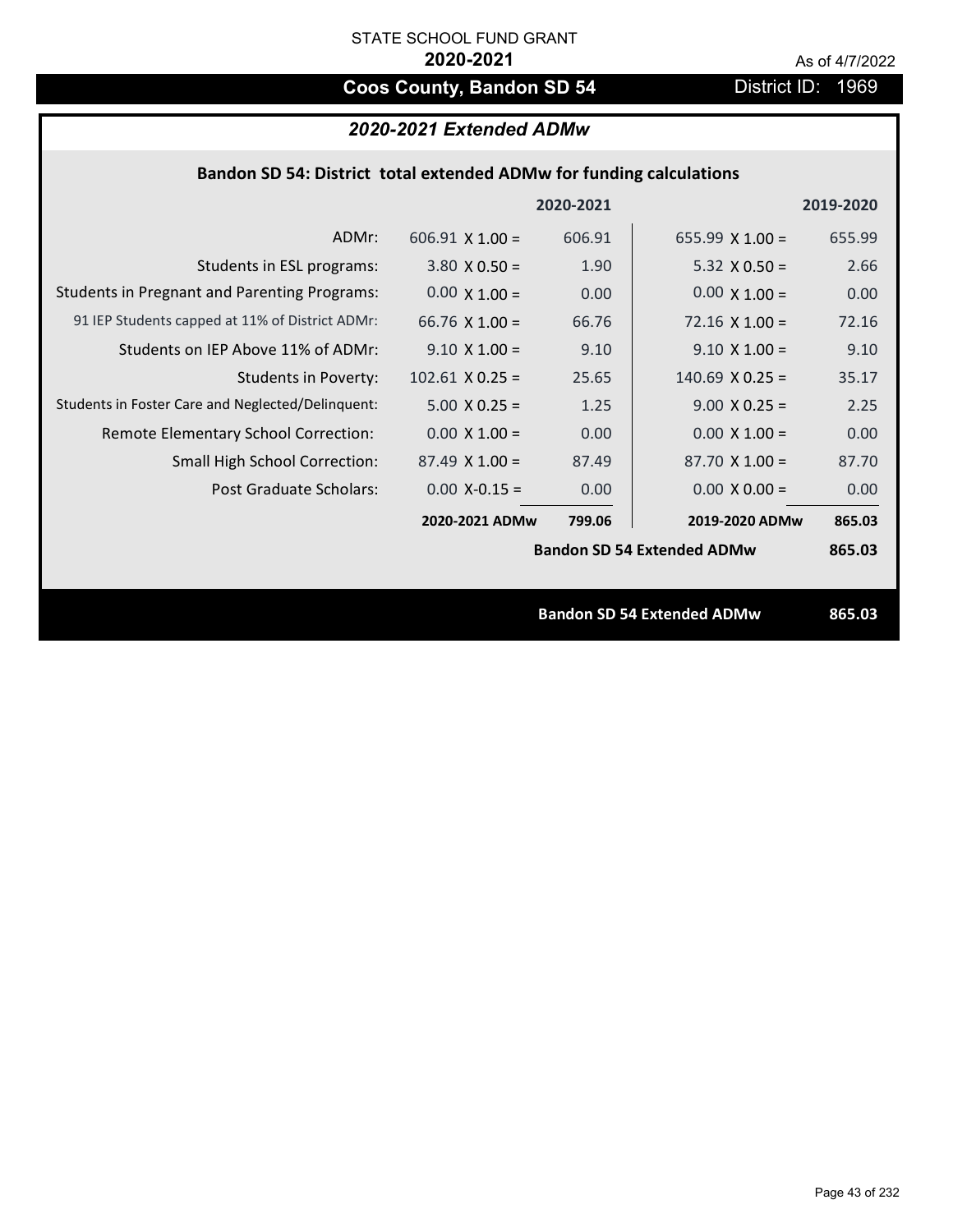# **Crook County, Crook County SD District ID: 1970**

# *2020-2021 Extended ADMw*

#### **Crook County SD: District total extended ADMw for funding calculations**

|                                                     |                          | 2020-2021 |                          | 2019-2020 |
|-----------------------------------------------------|--------------------------|-----------|--------------------------|-----------|
| ADMr:                                               | $2,774.50 \times 1.00 =$ | 2,774.50  | $2,807.11 \times 1.00 =$ | 2,807.11  |
| Students in ESL programs:                           | $82.58 \times 0.50 =$    | 41.29     | $85.48 \times 0.50 =$    | 42.74     |
| <b>Students in Pregnant and Parenting Programs:</b> | $2.99 \times 1.00 =$     | 2.99      | $1.52 \times 1.00 =$     | 1.52      |
| 440 IEP Students capped at 11% of District ADMr:    | $328.43 \times 1.00 =$   | 328.43    | $332.08 \times 1.00 =$   | 332.08    |
| Students on IEP Above 11% of ADMr:                  | $10.50 \times 1.00 =$    | 10.50     | $10.50 \times 1.00 =$    | 10.50     |
| <b>Students in Poverty:</b>                         | 434.42 $X$ 0.25 =        | 108.61    | 473.65 $X$ 0.25 =        | 118.41    |
| Students in Foster Care and Neglected/Delinquent:   | $16.00 \times 0.25 =$    | 4.00      | $24.00 \times 0.25 =$    | 6.00      |
| Remote Elementary School Correction:                | $51.08 \times 1.00 =$    | 51.08     | $51.08 \times 1.00 =$    | 51.08     |
| <b>Small High School Correction:</b>                | $0.00 \times 1.00 =$     | 0.00      | $0.00 \times 1.00 =$     | 0.00      |
| Post Graduate Scholars:                             | $0.00$ X-0.15 =          | 0.00      | $0.00 \times 0.00 =$     | 0.00      |
|                                                     | 2020-2021 ADMw           | 3,321.39  | 2019-2020 ADMw           | 3,369.44  |

**Crook County SD Extended ADMw**

**3,609.83**

# **Powell Butte Community Charter School: Charter ADMw for information only**

|                                                     |                       | 2020-2021 |                        | 2019-2020 |
|-----------------------------------------------------|-----------------------|-----------|------------------------|-----------|
| ADMr:                                               | $211.22$ X 1.00 =     | 211.22    | $211.76 \times 1.00 =$ | 211.76    |
| Students in ESL programs:                           | $2.00 \times 0.50 =$  | 1.00      | $2.00 \times 0.50 =$   | 1.00      |
| <b>Students in Pregnant and Parenting Programs:</b> | $0.00 \times 1.00 =$  | 0.00      | $0.00 \times 1.00 =$   | 0.00      |
| 0 IEP Students capped at 11% of District ADMr:      | $0.00 \times 1.00 =$  | 0.00      | $0.00 \times 1.00 =$   | 0.00      |
| Students on IEP Above 11% of ADMr:                  | $0.00 \times 1.00 =$  | 0.00      | $0.00 \times 1.00 =$   | 0.00      |
| Students in Poverty:                                | $33.07 \times 0.25 =$ | 8.27      | $35.98 \times 0.25 =$  | 9.00      |
| Students in Foster Care and Neglected/Delinquent:   | $0.00 \times 0.25 =$  | 0.00      | $0.00 \times 0.25 =$   | 0.00      |
| Remote Elementary School Correction:                | $19.38 \times 1.00 =$ | 19.38     | $18.64$ X $1.00 =$     | 18.64     |
| <b>Small High School Correction:</b>                | $0.00 \times 1.00 =$  | 0.00      | $0.00 \times 1.00 =$   | 0.00      |
| Post Graduate Scholars:                             | $0.00 X - 0.15 =$     | 0.00      | $0.00 \times 0.00 =$   | 0.00      |
|                                                     | 2020-2021 ADMw        | 239.87    | 2019-2020 ADMw         | 240.40    |

**Crook County SD Extended ADMw 3,609.83**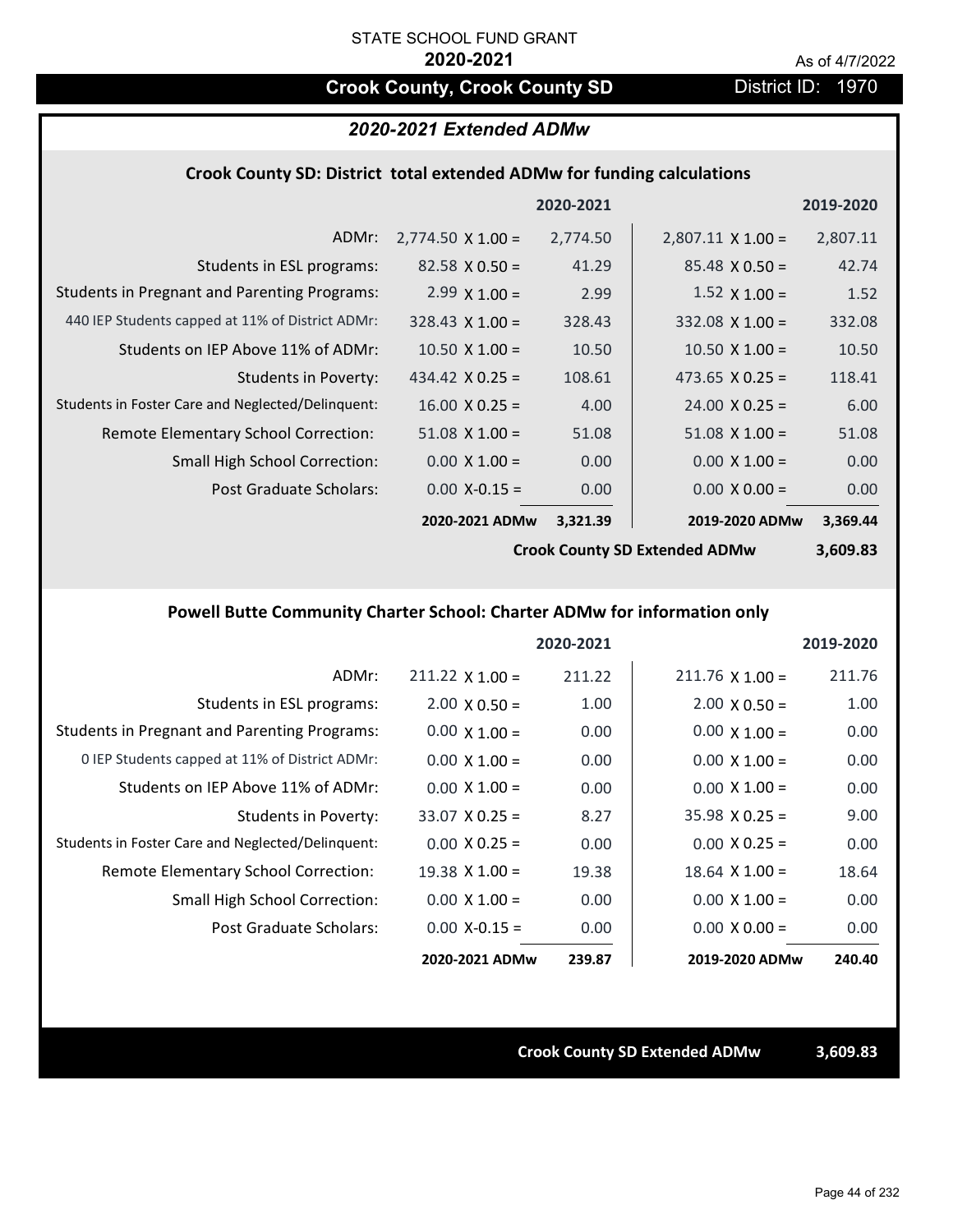# **Curry County, Central Curry SD 1** District ID: 1972

## *2020-2021 Extended ADMw*

## **Central Curry SD 1: District total extended ADMw for funding calculations**

|                                                     |                       | 2020-2021 |                                         | 2019-2020 |
|-----------------------------------------------------|-----------------------|-----------|-----------------------------------------|-----------|
| ADMr:                                               | 438.93 $X$ 1.00 =     | 438.93    | $471.24$ X $1.00 =$                     | 471.24    |
| Students in ESL programs:                           | $1.99 \times 0.50 =$  | 1.00      | $2.00 \times 0.50 =$                    | 1.00      |
| <b>Students in Pregnant and Parenting Programs:</b> | $0.00 \times 1.00 =$  | 0.00      | $0.00 \times 1.00 =$                    | 0.00      |
| 55 IEP Students capped at 11% of District ADMr:     | 48.28 $\times$ 1.00 = | 48.28     | $51.84 \times 1.00 =$                   | 51.84     |
| Students on IEP Above 11% of ADMr:                  | $0.20 \times 1.00 =$  | 0.20      | $0.20 \times 1.00 =$                    | 0.20      |
| <b>Students in Poverty:</b>                         | $56.10 \times 0.25 =$ | 14.03     | $55.80 X 0.25 =$                        | 13.95     |
| Students in Foster Care and Neglected/Delinquent:   | $0.00 \times 0.25 =$  | 0.00      | $2.00$ X 0.25 =                         | 0.50      |
| Remote Elementary School Correction:                | $0.00 \times 1.00 =$  | 0.00      | $0.00 \times 1.00 =$                    | 0.00      |
| <b>Small High School Correction:</b>                | $84.89$ X 1.00 =      | 84.89     | $86.39$ X 1.00 =                        | 86.39     |
| <b>Post Graduate Scholars:</b>                      | $0.00$ X-0.15 =       | 0.00      | $0.00 \times 0.00 =$                    | 0.00      |
|                                                     | 2020-2021 ADMw        | 587.32    | 2019-2020 ADMw                          | 625.12    |
|                                                     |                       |           | <b>Central Curry SD 1 Extended ADMw</b> | 625.12    |
|                                                     |                       |           |                                         |           |
|                                                     |                       |           | <b>Central Curry SD 1 Extended ADMw</b> | 625.12    |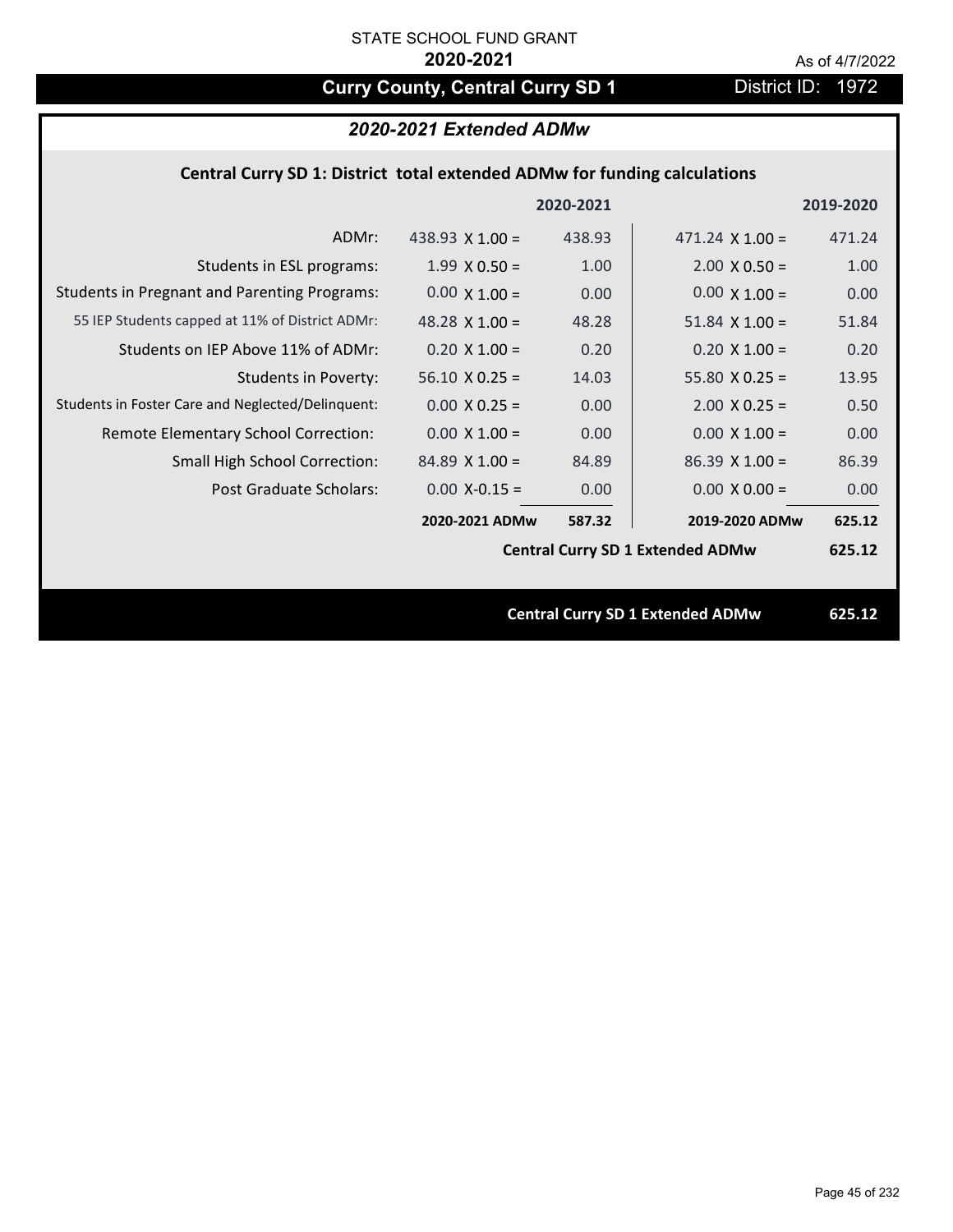# **Curry County, Port Orford-Langlois SD 2CJ** District ID: 1973

| 2020-2021 Extended ADMw |  |
|-------------------------|--|
|-------------------------|--|

## **Port Orford‐Langlois SD 2CJ: District total extended ADMw for funding calculations**

|                                                     |                        | 2020-2021 |                                           | 2019-2020 |
|-----------------------------------------------------|------------------------|-----------|-------------------------------------------|-----------|
| ADMr:                                               | $194.40 \times 1.00 =$ | 194.40    | $226.96 \times 1.00 =$                    | 226.96    |
| Students in ESL programs:                           | $0.00 \times 0.50 =$   | 0.00      | $0.00 \times 0.50 =$                      | 0.00      |
| <b>Students in Pregnant and Parenting Programs:</b> | $0.00 \times 1.00 =$   | 0.00      | $0.00 \times 1.00 =$                      | 0.00      |
| 21 IEP Students capped at 11% of District ADMr:     | $21.00 \times 1.00 =$  | 21.00     | $24.97 \times 1.00 =$                     | 24.97     |
| Students on IEP Above 11% of ADMr:                  | $0.00 \times 1.00 =$   | 0.00      | $0.00$ X $1.00 =$                         | 0.00      |
| <b>Students in Poverty:</b>                         | $62.11 \times 0.25 =$  | 15.53     | $89.50 \times 0.25 =$                     | 22.38     |
| Students in Foster Care and Neglected/Delinquent:   | $2.00 \times 0.25 =$   | 0.50      | 4.00 $X$ 0.25 =                           | 1.00      |
| Remote Elementary School Correction:                | 69.86 $X$ 1.00 =       | 69.86     | $58.24$ X 1.00 =                          | 58.24     |
| <b>Small High School Correction:</b>                | $50.46$ X $1.00 =$     | 50.46     | $50.46$ X $1.00 =$                        | 50.46     |
| Post Graduate Scholars:                             | $0.00$ X-0.15 =        | 0.00      | $0.00 \times 0.00 =$                      | 0.00      |
|                                                     | 2020-2021 ADMw         | 351.75    | 2019-2020 ADMw                            | 384.00    |
|                                                     |                        |           | Port Orford-Langlois SD 2CJ Extended ADMw | 384.00    |
|                                                     |                        |           |                                           |           |
|                                                     |                        |           | Port Orford-Langlois SD 2CJ Extended ADMw | 384.00    |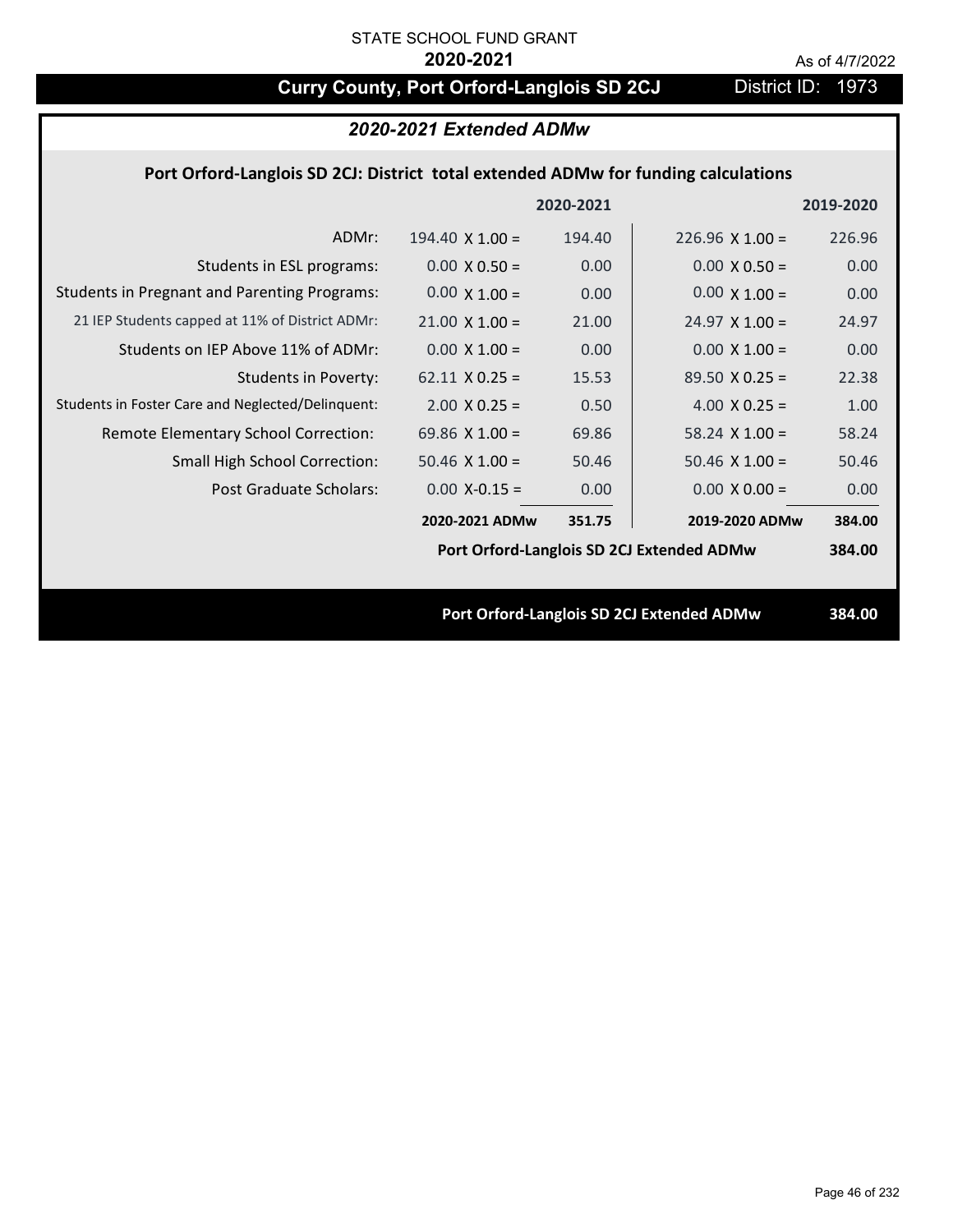# **Curry County, Brookings-Harbor SD 17C** District ID: 1974

| 2020-2021 Extended ADMw                                                        |                          |           |                                              |           |  |
|--------------------------------------------------------------------------------|--------------------------|-----------|----------------------------------------------|-----------|--|
| Brookings-Harbor SD 17C: District total extended ADMw for funding calculations |                          |           |                                              |           |  |
|                                                                                |                          | 2020-2021 |                                              | 2019-2020 |  |
| ADMr:                                                                          | $1,389.13 \times 1.00 =$ | 1,389.13  | $1,516.99 \times 1.00 =$                     | 1,516.99  |  |
| Students in ESL programs:                                                      | $34.87 \times 0.50 =$    | 17.44     | $26.77 \times 0.50 =$                        | 13.39     |  |
| <b>Students in Pregnant and Parenting Programs:</b>                            | $0.00 \times 1.00 =$     | 0.00      | $0.00 \times 1.00 =$                         | 0.00      |  |
| 225 IEP Students capped at 11% of District ADMr:                               | $152.80 \times 1.00 =$   | 152.80    | $166.87$ X 1.00 =                            | 166.87    |  |
| Students on IEP Above 11% of ADMr:                                             | $13.80 \times 1.00 =$    | 13.80     | 13.80 $X$ 1.00 =                             | 13.80     |  |
| <b>Students in Poverty:</b>                                                    | $270.90 \times 0.25 =$   | 67.73     | $318.08$ X 0.25 =                            | 79.52     |  |
| Students in Foster Care and Neglected/Delinquent:                              | $13.00 \times 0.25 =$    | 3.25      | $14.00 \times 0.25 =$                        | 3.50      |  |
| Remote Elementary School Correction:                                           | $0.00 \times 1.00 =$     | 0.00      | $0.00 \times 1.00 =$                         | 0.00      |  |
| <b>Small High School Correction:</b>                                           | $0.00 \times 1.00 =$     | 0.00      | $0.00 \times 1.00 =$                         | 0.00      |  |
| Post Graduate Scholars:                                                        | $0.00$ X-0.15 =          | 0.00      | $0.00 X 0.00 =$                              | 0.00      |  |
|                                                                                | 2020-2021 ADMw           | 1.644.14  | 2019-2020 ADMw                               | 1,794.06  |  |
|                                                                                |                          |           | <b>Brookings-Harbor SD 17C Extended ADMw</b> | 1,794.06  |  |
|                                                                                |                          |           |                                              |           |  |
| <b>Brookings-Harbor SD 17C Extended ADMw</b>                                   |                          |           |                                              | 1,794.06  |  |
|                                                                                |                          |           |                                              |           |  |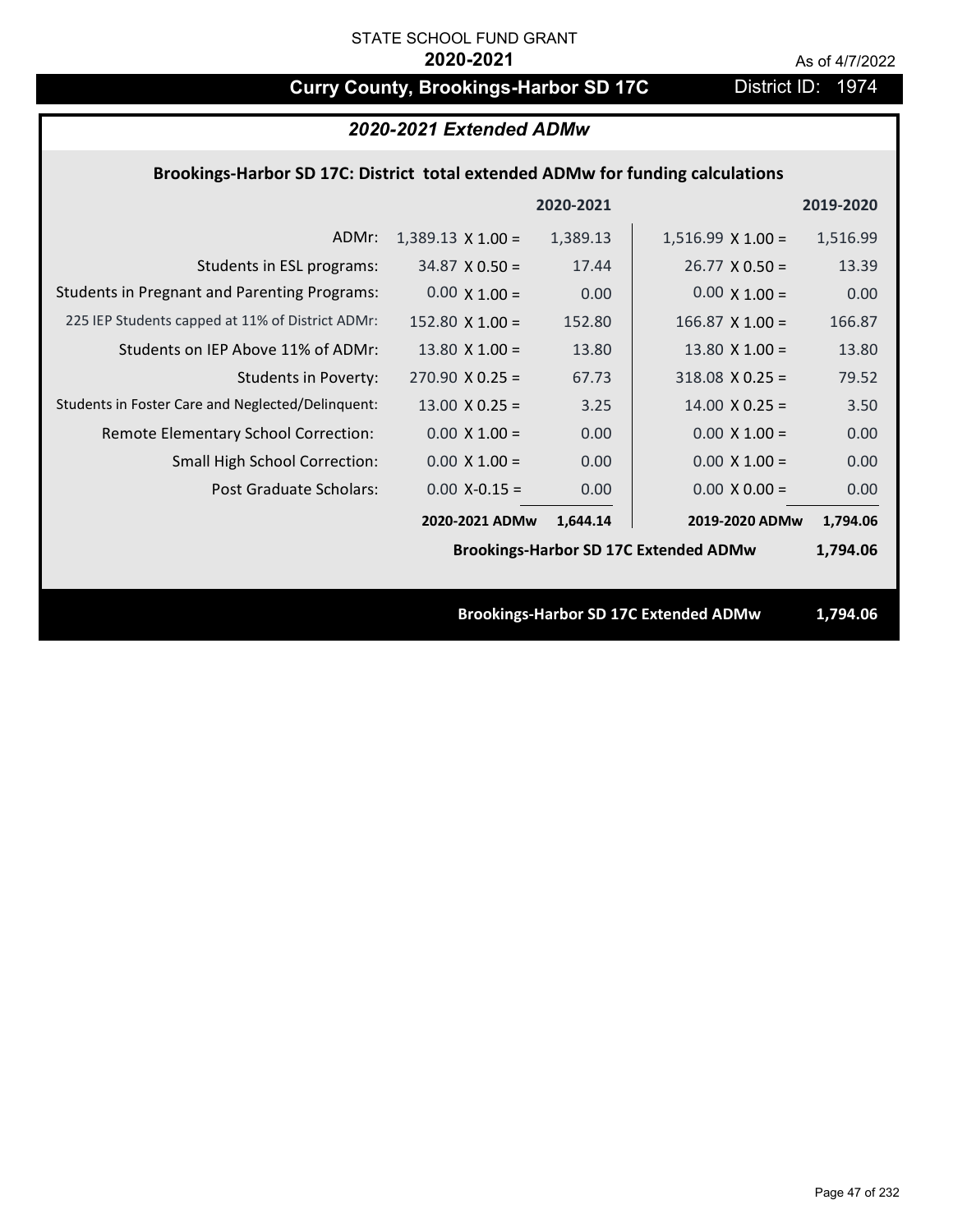# STATE SCHOOL FUND GRANT

#### **2020-2021** As of 4/7/2022

# **Deschutes County, Bend-LaPine Administrative SD 1** District ID: 1976

## *2020-2021 Extended ADMw*

### **Bend‐LaPine Administrative SD 1: District total extended ADMw for funding calculations**

|                                                     |                                 | 2020-2021 |                           | 2019-2020 |
|-----------------------------------------------------|---------------------------------|-----------|---------------------------|-----------|
|                                                     | ADMr: $16,896.92 \times 1.00 =$ | 16,896.92 | $18,108.17 \times 1.00 =$ | 18,108.17 |
| Students in ESL programs:                           | 637.89 $\times$ 0.50 =          | 318.95    | $652.27 \times 0.50 =$    | 326.14    |
| <b>Students in Pregnant and Parenting Programs:</b> | $1.26 \times 1.00 =$            | 1.26      | 4.43 $\times$ 1.00 =      | 4.43      |
| 1791 IEP Students capped at 11% of District ADMr:   | $1,791.00 \times 1.00 =$        | 1,791.00  | $1,857.00 \times 1.00 =$  | 1,857.00  |
| Students on IEP Above 11% of ADMr:                  | $0.00 \times 1.00 =$            | 0.00      | $0.00 \times 1.00 =$      | 0.00      |
| <b>Students in Poverty:</b>                         | $1,795.35 \times 0.25 =$        | 448.84    | $1,745.07 \times 0.25 =$  | 436.27    |
| Students in Foster Care and Neglected/Delinquent:   | $99.00 \times 0.25 =$           | 24.75     | $88.00 \times 0.25 =$     | 22.00     |
| Remote Elementary School Correction:                | $0.00 \times 1.00 =$            | 0.00      | $0.00 \times 1.00 =$      | 0.00      |
| <b>Small High School Correction:</b>                | $0.00 \times 1.00 =$            | 0.00      | $0.00 \times 1.00 =$      | 0.00      |
| Post Graduate Scholars:                             | $0.00 X - 0.15 =$               | 0.00      | $0.00 \times 0.00 =$      | 0.00      |
|                                                     | 2020-2021 ADMw                  | 19.481.71 | 2019-2020 ADMw            | 20.754.00 |

**Bend‐LaPine Administrative SD 1 Extended ADMw**

**21,118.87**

#### **Bend International School: Charter ADMw for information only**

|                                                     |                       | 2020-2021 |                        | 2019-2020 |
|-----------------------------------------------------|-----------------------|-----------|------------------------|-----------|
| ADMr:                                               | $215.74$ X 1.00 =     | 215.74    | $198.72 \times 1.00 =$ | 198.72    |
| Students in ESL programs:                           | $7.05 \times 0.50 =$  | 3.53      | $5.92 \times 0.50 =$   | 2.96      |
| <b>Students in Pregnant and Parenting Programs:</b> | $0.00 \times 1.00 =$  | 0.00      | $0.00 \times 1.00 =$   | 0.00      |
| 0 IEP Students capped at 11% of District ADMr:      | $0.00 \times 1.00 =$  | 0.00      | $0.00 \times 1.00 =$   | 0.00      |
| Students on IEP Above 11% of ADMr:                  | $0.00 \times 1.00 =$  | 0.00      | $0.00 \times 1.00 =$   | 0.00      |
| Students in Poverty:                                | $22.92 \times 0.25 =$ | 5.73      | $19.21 \times 0.25 =$  | 4.80      |
| Students in Foster Care and Neglected/Delinquent:   | $0.00 \times 0.25 =$  | 0.00      | $0.00 \times 0.25 =$   | 0.00      |
| Remote Elementary School Correction:                | $0.00 \times 1.00 =$  | 0.00      | $0.00 \times 1.00 =$   | 0.00      |
| <b>Small High School Correction:</b>                | $0.00 \times 1.00 =$  | 0.00      | $0.00 \times 1.00 =$   | 0.00      |
| Post Graduate Scholars:                             | $0.00 X - 0.15 =$     | 0.00      | $0.00 \times 0.00 =$   | 0.00      |
|                                                     | 2020-2021 ADMw        | 225.00    | 2019-2020 ADMw         | 206.48    |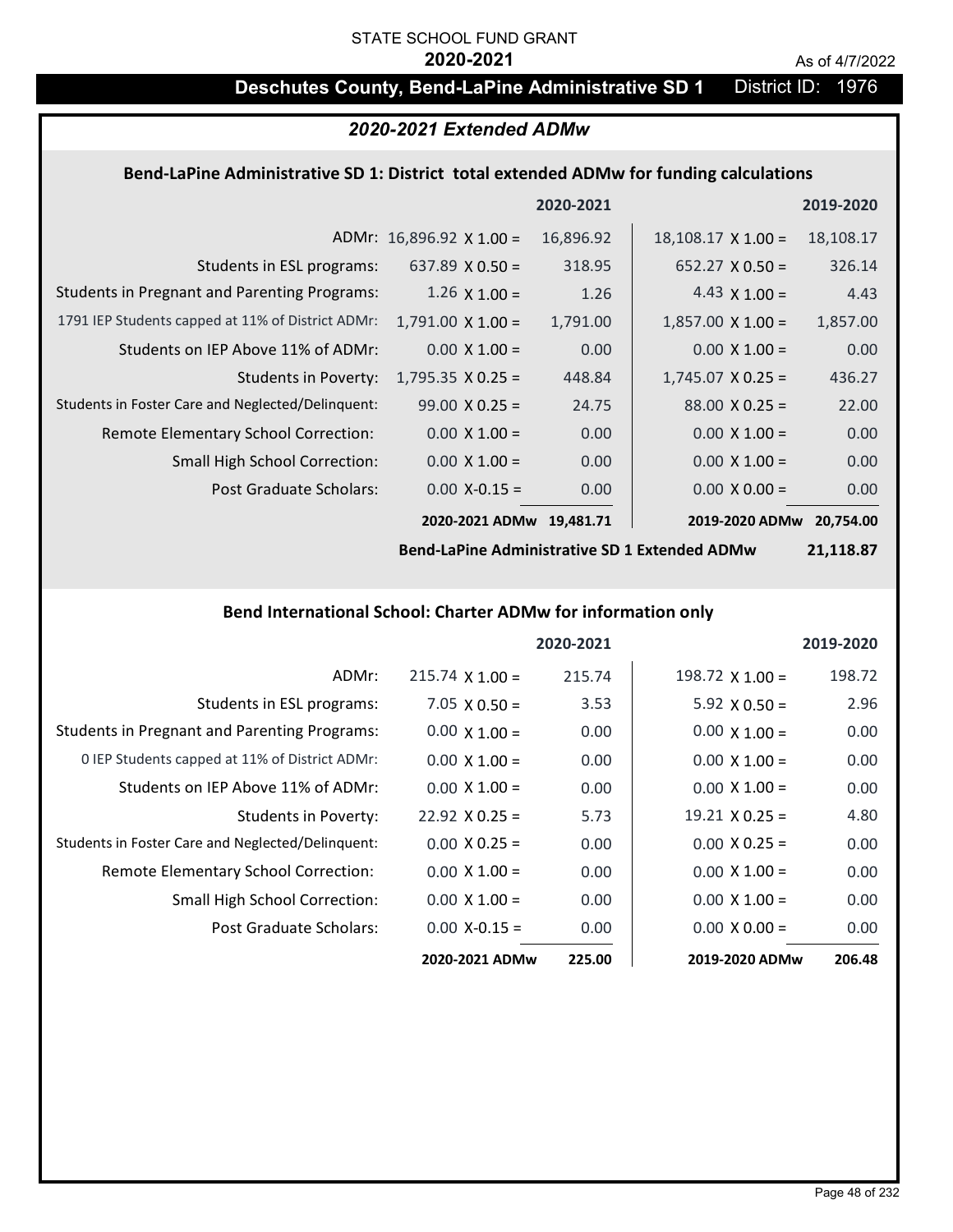# **Desert Sky Montessori: Charter ADMw for information only**

|                                                     |                        | 2020-2021 |                        | 2019-2020 |
|-----------------------------------------------------|------------------------|-----------|------------------------|-----------|
| ADMr:                                               | $158.28 \times 1.00 =$ | 158.28    | 152.90 $\times$ 1.00 = | 152.90    |
| Students in ESL programs:                           | 4.37 $\times$ 0.50 =   | 2.19      | $3.58 \times 0.50 =$   | 1.79      |
| <b>Students in Pregnant and Parenting Programs:</b> | $0.00 \times 1.00 =$   | 0.00      | $0.00 \times 1.00 =$   | 0.00      |
| 0 IEP Students capped at 11% of District ADMr:      | $0.00 \times 1.00 =$   | 0.00      | $0.00 \times 1.00 =$   | 0.00      |
| Students on IEP Above 11% of ADMr:                  | $0.00 \times 1.00 =$   | 0.00      | $0.00 \times 1.00 =$   | 0.00      |
| Students in Poverty:                                | $16.82 \times 0.25 =$  | 4.21      | $14.78 \times 0.25 =$  | 3.70      |
| Students in Foster Care and Neglected/Delinquent:   | $0.00 \times 0.25 =$   | 0.00      | $0.00 \times 0.25 =$   | 0.00      |
| Remote Elementary School Correction:                | $0.00 \times 1.00 =$   | 0.00      | $0.00 \times 1.00 =$   | 0.00      |
| <b>Small High School Correction:</b>                | $0.00 \times 1.00 =$   | 0.00      | $0.00 \times 1.00 =$   | 0.00      |
| Post Graduate Scholars:                             | $0.00 X - 0.15 =$      | 0.00      | $0.00 \times 0.00 =$   | 0.00      |
|                                                     | 2020-2021 ADMw         | 164.67    | 2019-2020 ADMw         | 158.39    |

**Bend‐LaPine Administrative SD 1 Extended ADMw 21,118.87**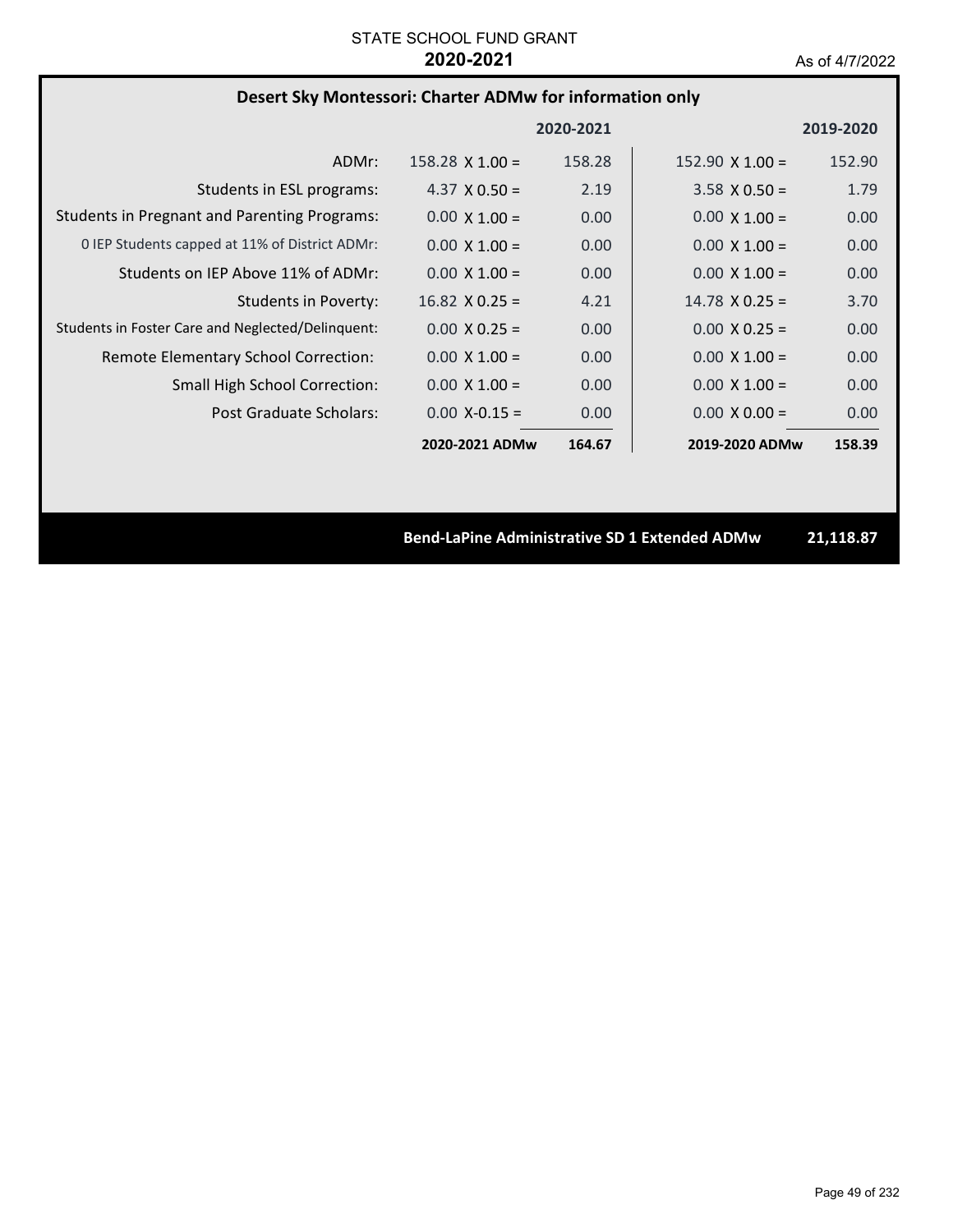# **Deschutes County, Redmond SD 2J District ID: 1977**

# *2020-2021 Extended ADMw*

### **Redmond SD 2J: District total extended ADMw for funding calculations**

|                                                     |                          | 2020-2021 |                          | 2019-2020 |
|-----------------------------------------------------|--------------------------|-----------|--------------------------|-----------|
| ADMr:                                               | $6,043.84 \times 1.00 =$ | 6,043.84  | $6,434.71 \times 1.00 =$ | 6,434.71  |
| Students in ESL programs:                           | $322.04 \times 0.50 =$   | 161.02    | $306.49 \times 0.50 =$   | 153.25    |
| <b>Students in Pregnant and Parenting Programs:</b> | $1.11 \times 1.00 =$     | 1.11      | $1.08 \times 1.00 =$     | 1.08      |
| 897 IEP Students capped at 11% of District ADMr:    | 764.04 $\times$ 1.00 =   | 764.04    | $805.61 \times 1.00 =$   | 805.61    |
| Students on IEP Above 11% of ADMr:                  | $35.60 \times 1.00 =$    | 35.60     | $35.60$ X $1.00 =$       | 35.60     |
| <b>Students in Poverty:</b>                         | 670.39 $X$ 0.25 =        | 167.60    | 689.96 $X$ 0.25 =        | 172.49    |
| Students in Foster Care and Neglected/Delinquent:   | $29.00 \times 0.25 =$    | 7.25      | $33.00 \times 0.25 =$    | 8.25      |
| Remote Elementary School Correction:                | $0.00 \times 1.00 =$     | 0.00      | $0.00 \times 1.00 =$     | 0.00      |
| <b>Small High School Correction:</b>                | $0.00 \times 1.00 =$     | 0.00      | $0.00 \times 1.00 =$     | 0.00      |
| Post Graduate Scholars:                             | $0.00$ X-0.15 =          | 0.00      | $0.00 X 0.00 =$          | 0.00      |
|                                                     | 2020-2021 ADMw           | 7,180.45  | 2019-2020 ADMw           | 7,610.98  |
|                                                     |                          |           |                          |           |

**Redmond SD 2J Extended ADMw**

**8,526.05**

## **Redmond Proficiency Academy: Charter ADMw for information only**

|                                                     |                        | 2020-2021 |                       | 2019-2020 |
|-----------------------------------------------------|------------------------|-----------|-----------------------|-----------|
| ADMr:                                               | $901.95$ X 1.00 =      | 901.95    | 888.98 X 1.00 =       | 888.98    |
| Students in ESL programs:                           | $6.23 \times 0.50 =$   | 3.12      | $3.74 \times 0.50 =$  | 1.87      |
| <b>Students in Pregnant and Parenting Programs:</b> | $0.00 \times 1.00 =$   | 0.00      | $0.00 \times 1.00 =$  | 0.00      |
| 0 IEP Students capped at 11% of District ADMr:      | $0.00 \times 1.00 =$   | 0.00      | $0.00 \times 1.00 =$  | 0.00      |
| Students on IEP Above 11% of ADMr:                  | $0.00 \times 1.00 =$   | 0.00      | $0.00 \times 1.00 =$  | 0.00      |
| Students in Poverty:                                | $100.05 \times 0.25 =$ | 25.01     | $96.86 \times 0.25 =$ | 24.22     |
| Students in Foster Care and Neglected/Delinquent:   | $0.00 \times 0.25 =$   | 0.00      | $0.00 \times 0.25 =$  | 0.00      |
| Remote Elementary School Correction:                | $0.00 \times 1.00 =$   | 0.00      | $0.00 \times 1.00 =$  | 0.00      |
| <b>Small High School Correction:</b>                | $0.00 \times 1.00 =$   | 0.00      | $0.00 \times 1.00 =$  | 0.00      |
| Post Graduate Scholars:                             | $0.00 X - 0.15 =$      | 0.00      | $0.00 \times 0.00 =$  | 0.00      |
|                                                     | 2020-2021 ADMw         | 930.08    | 2019-2020 ADMw        | 915.07    |

**Redmond SD 2J Extended ADMw 8,526.05**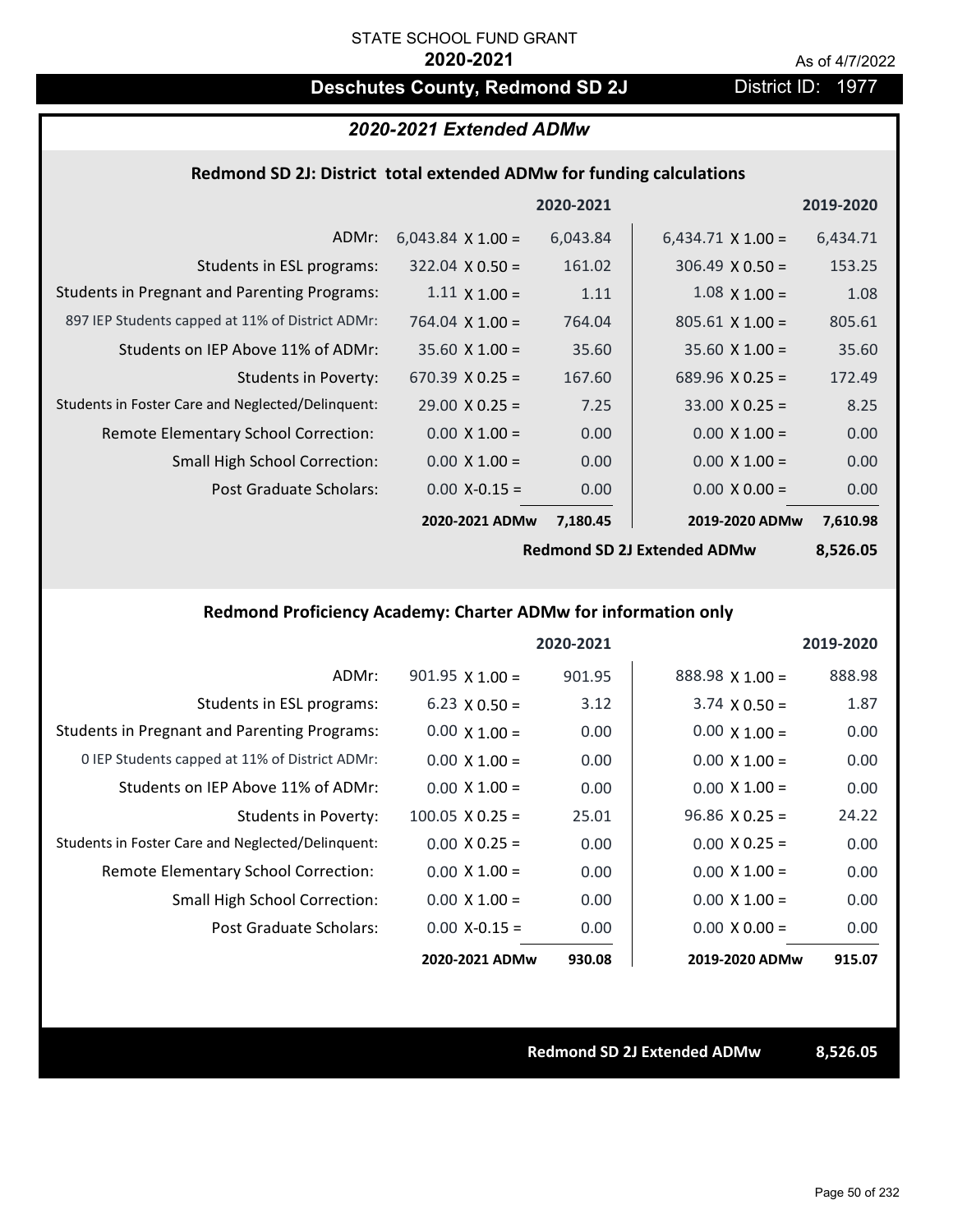# **Deschutes County, Sisters SD 6** District ID: 1978

# *2020-2021 Extended ADMw*

### **Sisters SD 6: District total extended ADMw for funding calculations**

|                                                     |                        | 2020-2021 |                                   | 2019-2020 |
|-----------------------------------------------------|------------------------|-----------|-----------------------------------|-----------|
| ADMr:                                               | $1,096.08$ X 1.00 =    | 1,096.08  | $1,105.18 \times 1.00 =$          | 1,105.18  |
| Students in ESL programs:                           | $19.58 \times 0.50 =$  | 9.79      | $17.80 \times 0.50 =$             | 8.90      |
| <b>Students in Pregnant and Parenting Programs:</b> | $0.00 \times 1.00 =$   | 0.00      | $0.00 \times 1.00 =$              | 0.00      |
| 115 IEP Students capped at 11% of District ADMr:    | $115.00 \times 1.00 =$ | 115.00    | $112.00 \times 1.00 =$            | 112.00    |
| Students on IEP Above 11% of ADMr:                  | $0.00 \times 1.00 =$   | 0.00      | $0.00 \times 1.00 =$              | 0.00      |
| <b>Students in Poverty:</b>                         | $78.40 \times 0.25 =$  | 19.60     | $56.95 \times 0.25 =$             | 14.24     |
| Students in Foster Care and Neglected/Delinquent:   | $3.00 \times 0.25 =$   | 0.75      | $9.00 \times 0.25 =$              | 2.25      |
| Remote Elementary School Correction:                | $0.00 \times 1.00 =$   | 0.00      | $0.00 \times 1.00 =$              | 0.00      |
| <b>Small High School Correction:</b>                | $0.00 \times 1.00 =$   | 0.00      | $0.00 \times 1.00 =$              | 0.00      |
| Post Graduate Scholars:                             | $0.00$ X-0.15 =        | 0.00      | $0.00 \times 0.00 =$              | 0.00      |
|                                                     | 2020-2021 ADMw         | 1,241.22  | 2019-2020 ADMw                    | 1,242.57  |
|                                                     |                        |           | <b>Sisters SD 6 Extended ADMw</b> | 1,242.57  |
|                                                     |                        |           |                                   |           |
|                                                     |                        |           | <b>Sisters SD 6 Extended ADMw</b> | 1,242.57  |
|                                                     |                        |           |                                   |           |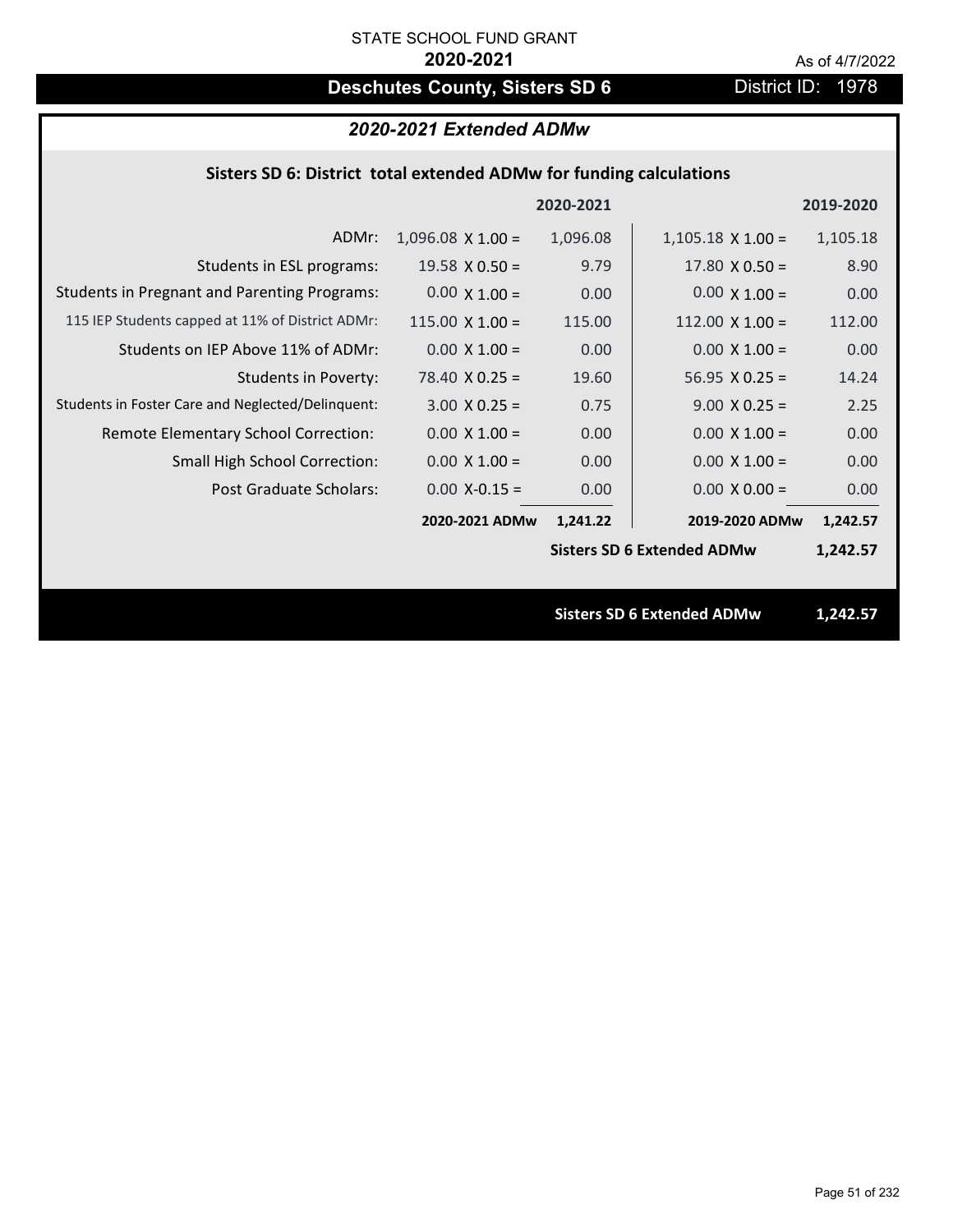# **Douglas County, Oakland SD 1** District ID: 1990

# *2020-2021 Extended ADMw*

### **Oakland SD 1: District total extended ADMw for funding calculations**

|                                                     |                        | 2020-2021 |                                   | 2019-2020 |
|-----------------------------------------------------|------------------------|-----------|-----------------------------------|-----------|
| ADMr:                                               | 560.79 $\times$ 1.00 = | 560.79    | 632.89 $\times$ 1.00 =            | 632.89    |
| Students in ESL programs:                           | $2.98 \times 0.50 =$   | 1.49      | $0.46 \times 0.50 =$              | 0.23      |
| <b>Students in Pregnant and Parenting Programs:</b> | $0.00 \times 1.00 =$   | 0.00      | $0.00 \times 1.00 =$              | 0.00      |
| 76 IEP Students capped at 11% of District ADMr:     | 61.69 $\times$ 1.00 =  | 61.69     | 69.62 $\times$ 1.00 =             | 69.62     |
| Students on IEP Above 11% of ADMr:                  | $0.00 \times 1.00 =$   | 0.00      | $0.00 \times 1.00 =$              | 0.00      |
| Students in Poverty:                                | $87.00 \times 0.25 =$  | 21.75     | 118.00 $X$ 0.25 =                 | 29.50     |
| Students in Foster Care and Neglected/Delinquent:   | $9.00 \times 0.25 =$   | 2.25      | $7.00 \times 0.25 =$              | 1.75      |
| Remote Elementary School Correction:                | $0.00 \times 1.00 =$   | 0.00      | $0.00 \times 1.00 =$              | 0.00      |
| <b>Small High School Correction:</b>                | $87.54 \times 1.00 =$  | 87.54     | $82.07 \times 1.00 =$             | 82.07     |
| Post Graduate Scholars:                             | $0.00$ X-0.15 =        | 0.00      | $0.00 \times 0.00 =$              | 0.00      |
|                                                     | 2020-2021 ADMw         | 735.51    | 2019-2020 ADMw                    | 816.06    |
|                                                     |                        |           | <b>Oakland SD 1 Extended ADMw</b> | 816.06    |
|                                                     |                        |           |                                   |           |
|                                                     |                        |           | <b>Oakland SD 1 Extended ADMw</b> | 816.06    |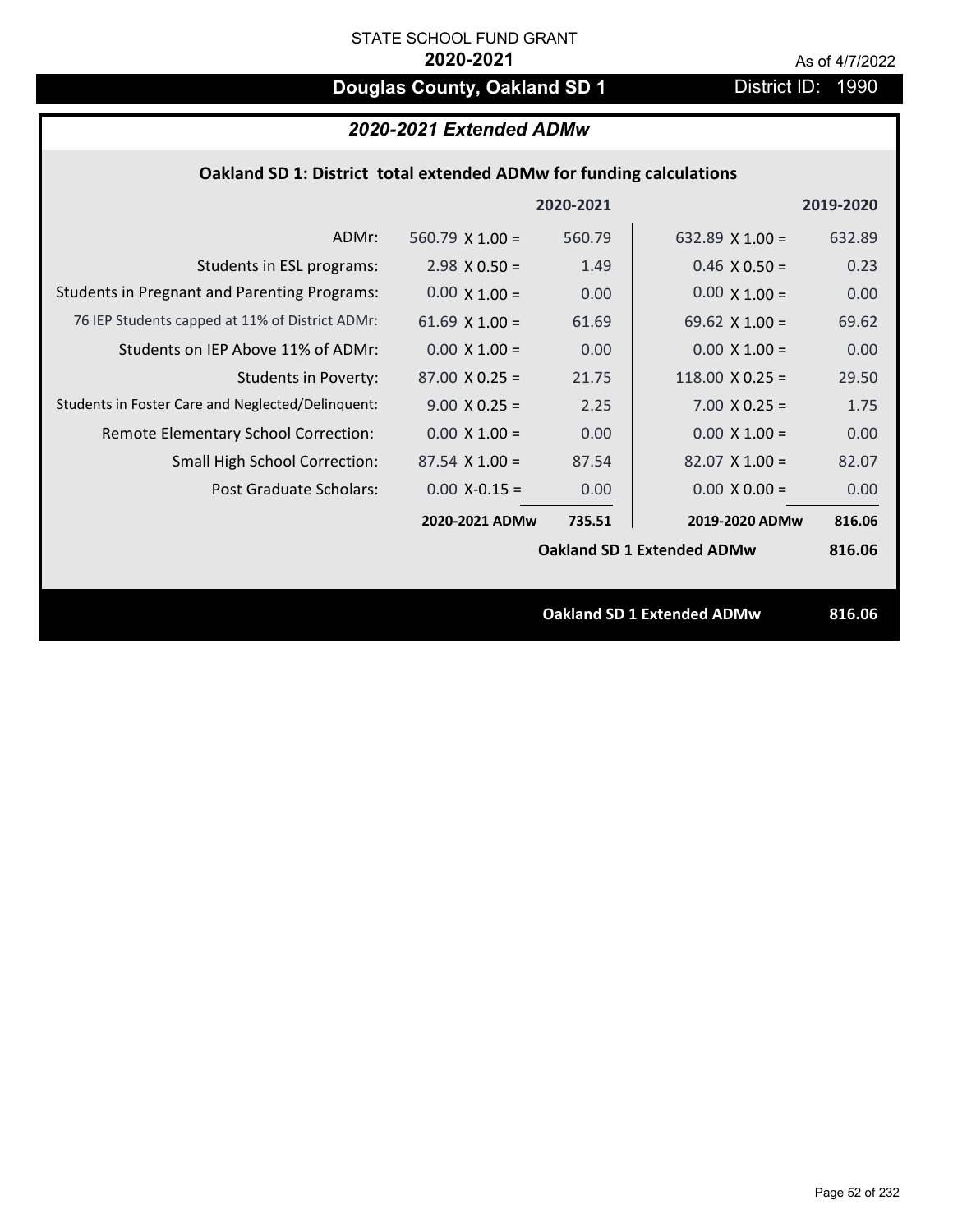# **Douglas County, Douglas County SD 4** District ID: 1991

## *2020-2021 Extended ADMw*

### **Douglas County SD 4: District total extended ADMw for funding calculations**

|                                                     |                          | 2020-2021 |                          | 2019-2020 |
|-----------------------------------------------------|--------------------------|-----------|--------------------------|-----------|
| ADMr:                                               | $5,300.10 \times 1.00 =$ | 5,300.10  | $5,783.88 \times 1.00 =$ | 5,783.88  |
| Students in ESL programs:                           | $37.99 \times 0.50 =$    | 19.00     | $34.39 \times 0.50 =$    | 17.20     |
| <b>Students in Pregnant and Parenting Programs:</b> | 2.40 $\times$ 1.00 =     | 2.40      | 3.96 $\times$ 1.00 =     | 3.96      |
| 682 IEP Students capped at 11% of District ADMr:    | $605.24 \times 1.00 =$   | 605.24    | $656.50 \times 1.00 =$   | 656.50    |
| Students on IEP Above 11% of ADMr:                  | $7.40 \times 1.00 =$     | 7.40      | 7.40 $X$ 1.00 =          | 7.40      |
| <b>Students in Poverty:</b>                         | 690.88 $X$ 0.25 =        | 172.72    | $891.34 \times 0.25 =$   | 222.84    |
| Students in Foster Care and Neglected/Delinquent:   | $105.00 \times 0.25 =$   | 26.25     | $113.00 \times 0.25 =$   | 28.25     |
| Remote Elementary School Correction:                | $0.00 \times 1.00 =$     | 0.00      | $0.00 \times 1.00 =$     | 0.00      |
| <b>Small High School Correction:</b>                | $0.00 \times 1.00 =$     | 0.00      | $0.00 \times 1.00 =$     | 0.00      |
| Post Graduate Scholars:                             | $0.00 X - 0.15 =$        | 0.00      | $0.00 \times 0.00 =$     | 0.00      |
|                                                     | 2020-2021 ADMw           | 6,133.10  | 2019-2020 ADMw           | 6,720.02  |

**Douglas County SD 4 Extended ADMw**

**6,915.77**

#### **Phoenix School: Charter ADMw for information only**

|                                                     |                       | 2020-2021 |                       | 2019-2020 |
|-----------------------------------------------------|-----------------------|-----------|-----------------------|-----------|
| ADMr:                                               | $202.06$ X 1.00 =     | 202.06    | $184.28$ X $1.00 =$   | 184.28    |
| Students in ESL programs:                           | $0.00 \times 0.50 =$  | 0.00      | $0.00 \times 0.50 =$  | 0.00      |
| <b>Students in Pregnant and Parenting Programs:</b> | 7.54 $\times$ 1.00 =  | 7.54      | 4.27 $\times$ 1.00 =  | 4.27      |
| 0 IEP Students capped at 11% of District ADMr:      | $0.00 \times 1.00 =$  | 0.00      | $0.00 \times 1.00 =$  | 0.00      |
| Students on IEP Above 11% of ADMr:                  | $0.00 \times 1.00 =$  | 0.00      | $0.00 \times 1.00 =$  | 0.00      |
| Students in Poverty:                                | $26.34 \times 0.25 =$ | 6.59      | $28.79 \times 0.25 =$ | 7.20      |
| Students in Foster Care and Neglected/Delinquent:   | $0.00 \times 0.25 =$  | 0.00      | $0.00 \times 0.25 =$  | 0.00      |
| Remote Elementary School Correction:                | $0.00 \times 1.00 =$  | 0.00      | $0.00 \times 1.00 =$  | 0.00      |
| <b>Small High School Correction:</b>                | $0.00 \times 1.00 =$  | 0.00      | $0.00 \times 1.00 =$  | 0.00      |
| Post Graduate Scholars:                             | $0.00$ X-0.15 =       | 0.00      | $0.00 \times 0.00 =$  | 0.00      |
|                                                     | 2020-2021 ADMw        | 216.19    | 2019-2020 ADMw        | 195.75    |

### **Douglas County SD 4 Extended ADMw 6,915.77**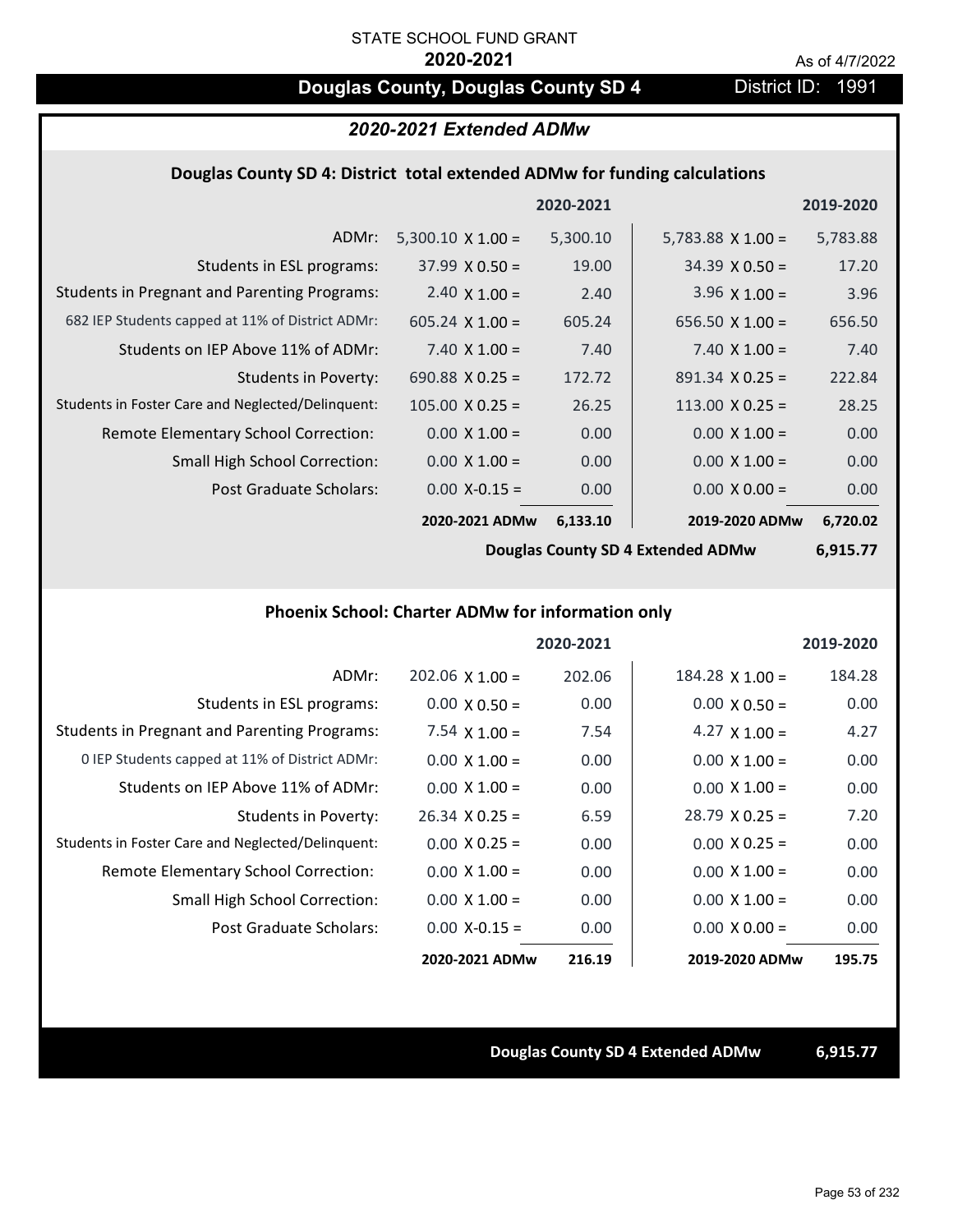# **Douglas County, Glide SD 12** District ID: 1992

# *2020-2021 Extended ADMw*

| Glide SD 12: District total extended ADMw for funding calculations |                        |           |                                  |           |  |
|--------------------------------------------------------------------|------------------------|-----------|----------------------------------|-----------|--|
|                                                                    |                        | 2020-2021 |                                  | 2019-2020 |  |
| ADMr:                                                              | $691.16 \times 1.00 =$ | 691.16    | $752.39 \times 1.00 =$           | 752.39    |  |
| Students in ESL programs:                                          | $2.97 \times 0.50 =$   | 1.49      | $3.00 \times 0.50 =$             | 1.50      |  |
| <b>Students in Pregnant and Parenting Programs:</b>                | $0.00 \times 1.00 =$   | 0.00      | $0.00 \times 1.00 =$             | 0.00      |  |
| 101 IEP Students capped at 11% of District ADMr:                   | $76.03 \times 1.00 =$  | 76.03     | $82.76 \times 1.00 =$            | 82.76     |  |
| Students on IEP Above 11% of ADMr:                                 | $1.50 \times 1.00 =$   | 1.50      | $1.50 \times 1.00 =$             | 1.50      |  |
| <b>Students in Poverty:</b>                                        | $143.83 \times 0.25 =$ | 35.96     | $153.00 \times 0.25 =$           | 38.25     |  |
| Students in Foster Care and Neglected/Delinquent:                  | 4.00 $X$ 0.25 =        | 1.00      | $7.00 \times 0.25 =$             | 1.75      |  |
| Remote Elementary School Correction:                               | $0.00 \times 1.00 =$   | 0.00      | $0.00 \times 1.00 =$             | 0.00      |  |
| Small High School Correction:                                      | $87.45$ X 1.00 =       | 87.45     | $85.38$ X 1.00 =                 | 85.38     |  |
| Post Graduate Scholars:                                            | $0.00$ X-0.15 =        | 0.00      | $0.00 \times 0.00 =$             | 0.00      |  |
|                                                                    | 2020-2021 ADMw         | 894.58    | 2019-2020 ADMw                   | 963.53    |  |
|                                                                    |                        |           | <b>Glide SD 12 Extended ADMw</b> | 963.53    |  |
|                                                                    |                        |           |                                  |           |  |
|                                                                    |                        |           | Glide SD 12 Extended ADMw        | 963.53    |  |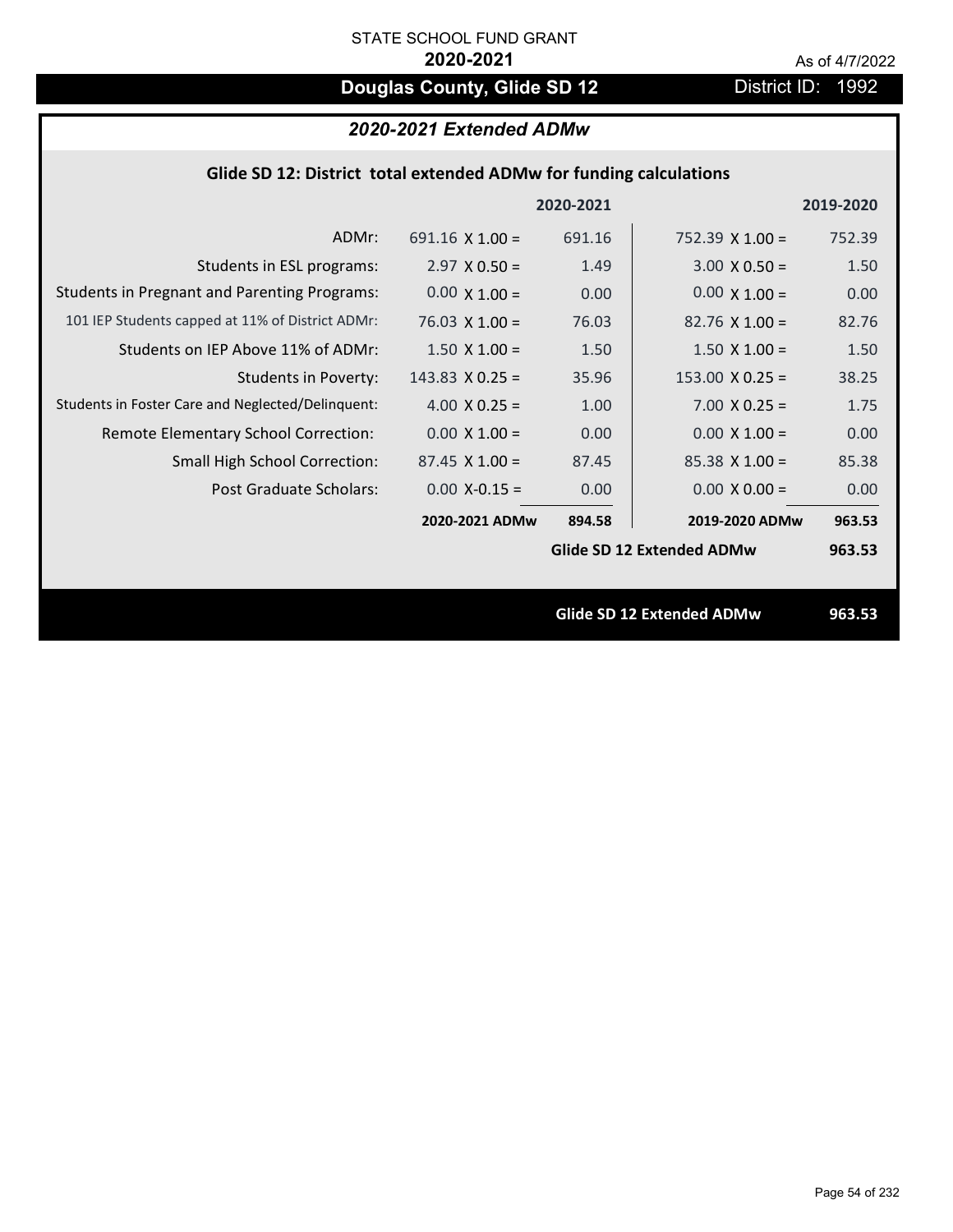# **Douglas County, Douglas County SD 15** District ID: 1993

## *2020-2021 Extended ADMw*

#### **Douglas County SD 15: District total extended ADMw for funding calculations**

|                                                     |                       | 2020-2021 |                       | 2019-2020 |
|-----------------------------------------------------|-----------------------|-----------|-----------------------|-----------|
| ADMr:                                               | $0.00 \times 1.00 =$  | 0.00      | $0.00 \times 1.00 =$  | 0.00      |
| Students in ESL programs:                           | $0.00 \times 0.50 =$  | 0.00      | $0.00 \times 0.50 =$  | 0.00      |
| <b>Students in Pregnant and Parenting Programs:</b> | $0.00 \times 1.00 =$  | 0.00      | $0.00 \times 1.00 =$  | 0.00      |
| 39 IEP Students capped at 11% of District ADMr:     | $21.89 \times 1.00 =$ | 21.89     | $22.19 \times 1.00 =$ | 22.19     |
| Students on IEP Above 11% of ADMr:                  | $1.20 \times 1.00 =$  | 1.20      | $1.20 \times 1.00 =$  | 1.20      |
| <b>Students in Poverty:</b>                         | $0.51 \times 0.25 =$  | 0.13      | $0.00 \times 0.25 =$  | 0.00      |
| Students in Foster Care and Neglected/Delinquent:   | $1.00 \times 0.25 =$  | 0.25      | $2.00 \times 0.25 =$  | 0.50      |
| Remote Elementary School Correction:                | $0.00 \times 1.00 =$  | 0.00      | $0.00 \times 1.00 =$  | 0.00      |
| <b>Small High School Correction:</b>                | $0.00 \times 1.00 =$  | 0.00      | $0.00 \times 1.00 =$  | 0.00      |
| Post Graduate Scholars:                             | $0.00$ X-0.15 =       | 0.00      | $0.00 X 0.00 =$       | 0.00      |
|                                                     | 2020-2021 ADMw        | 23.47     | 2019-2020 ADMw        | 23.89     |
|                                                     |                       |           |                       |           |

**Douglas County SD 15 Extended ADMw**

# **366.06**

# **Days Creek Charter School: Charter ADMw for information only**

|                                                     |                       | 2020-2021 |                        | 2019-2020 |
|-----------------------------------------------------|-----------------------|-----------|------------------------|-----------|
| ADMr:                                               | 199.03 $X$ 1.00 =     | 199.03    | $201.71 \times 1.00 =$ | 201.71    |
| Students in ESL programs:                           | $1.00 \times 0.50 =$  | 0.50      | $1.00 \times 0.50 =$   | 0.50      |
| <b>Students in Pregnant and Parenting Programs:</b> | $0.00 \times 1.00 =$  | 0.00      | $0.00 \times 1.00 =$   | 0.00      |
| 0 IEP Students capped at 11% of District ADMr:      | $0.00 \times 1.00 =$  | 0.00      | $0.00 \times 1.00 =$   | 0.00      |
| Students on IEP Above 11% of ADMr:                  | $0.00 \times 1.00 =$  | 0.00      | $0.00 \times 1.00 =$   | 0.00      |
| Students in Poverty:                                | $33.49 \times 0.25 =$ | 8.37      | $35.00 \times 0.25 =$  | 8.75      |
| Students in Foster Care and Neglected/Delinquent:   | $0.00 \times 0.25 =$  | 0.00      | $0.00 \times 0.25 =$   | 0.00      |
| Remote Elementary School Correction:                | $71.10 \times 1.00 =$ | 71.10     | $71.43 \times 1.00 =$  | 71.43     |
| <b>Small High School Correction:</b>                | 63.59 $X$ 1.00 =      | 63.59     | $59.21 \times 1.00 =$  | 59.21     |
| Post Graduate Scholars:                             | $0.00 X - 0.15 =$     | 0.00      | $0.00 \times 0.00 =$   | 0.00      |
|                                                     | 2020-2021 ADMw        | 342.59    | 2019-2020 ADMw         | 341.60    |

#### **Douglas County SD 15 Extended ADMw 366.06**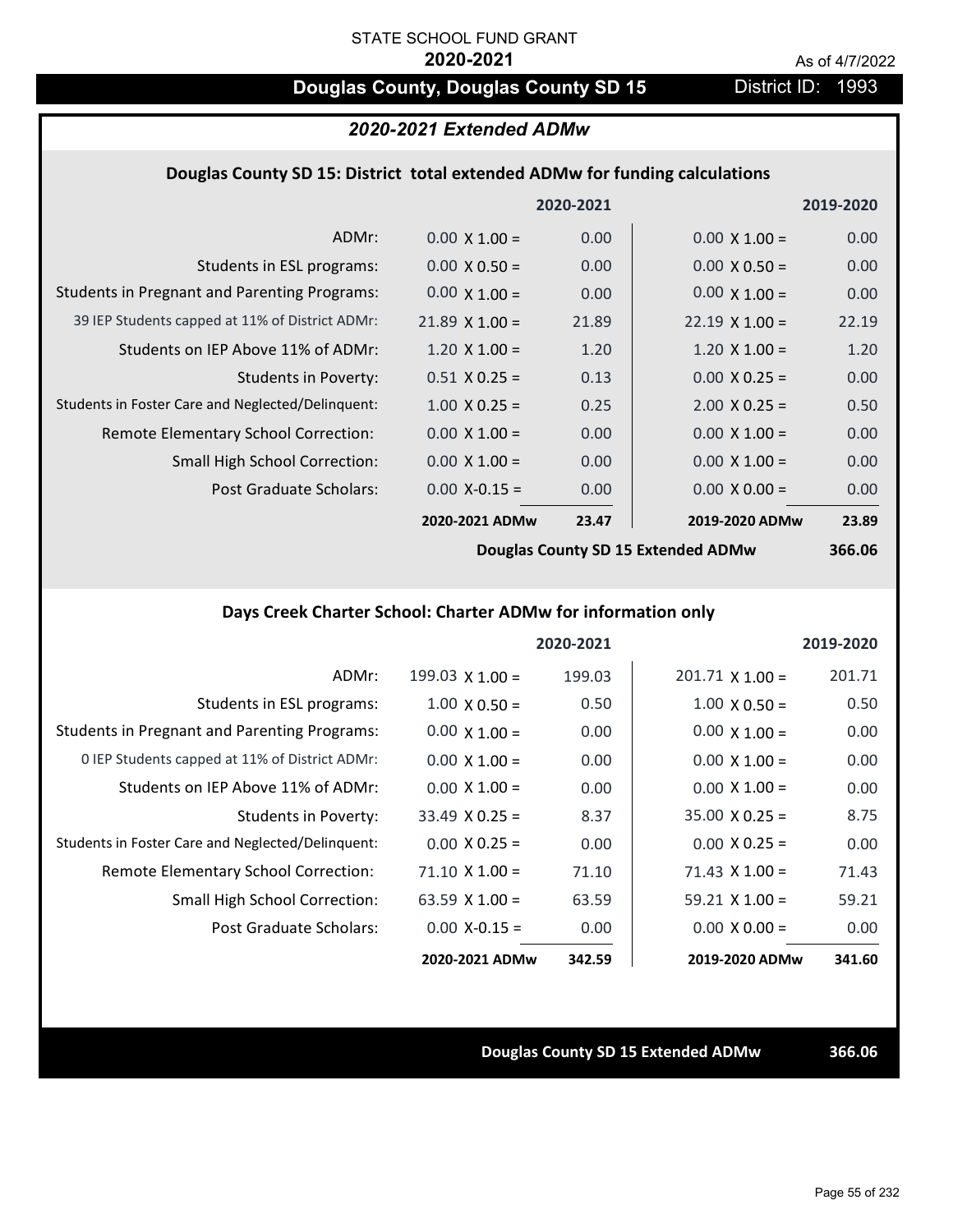# **Douglas County, South Umpqua SD 19** District ID: 1994

| 2020-2021 Extended ADMw                                                   |                          |           |                                  |           |
|---------------------------------------------------------------------------|--------------------------|-----------|----------------------------------|-----------|
| South Umpqua SD 19: District total extended ADMw for funding calculations |                          |           |                                  |           |
|                                                                           |                          | 2020-2021 |                                  | 2019-2020 |
| ADMr:                                                                     | $1,394.03 \times 1.00 =$ | 1,394.03  | $1,498.86 \times 1.00 =$         | 1,498.86  |
| Students in ESL programs:                                                 | $3.53 \times 0.50 =$     | 1.77      | $4.00 \times 0.50 =$             | 2.00      |
| <b>Students in Pregnant and Parenting Programs:</b>                       | $0.00 \times 1.00 =$     | 0.00      | $0.00 \times 1.00 =$             | 0.00      |
| 252 IEP Students capped at 11% of District ADMr:                          | $153.34 \times 1.00 =$   | 153.34    | $164.87$ X 1.00 =                | 164.87    |
| Students on IEP Above 11% of ADMr:                                        | $23.70$ X 1.00 =         | 23.70     | $23.70$ X 1.00 =                 | 23.70     |
| <b>Students in Poverty:</b>                                               | $242.47$ X 0.25 =        | 60.62     | $332.38$ X 0.25 =                | 83.10     |
| Students in Foster Care and Neglected/Delinquent:                         | $21.00 \times 0.25 =$    | 5.25      | $24.00 \times 0.25 =$            | 6.00      |
| Remote Elementary School Correction:                                      | $0.00 \times 1.00 =$     | 0.00      | $0.00 \times 1.00 =$             | 0.00      |
| <b>Small High School Correction:</b>                                      | $0.00 \times 1.00 =$     | 0.00      | $0.00 X 1.00 =$                  | 0.00      |
| <b>Post Graduate Scholars:</b>                                            | $0.00$ X-0.15 =          | 0.00      | $0.00 \times 0.00 =$             | 0.00      |
|                                                                           | 2020-2021 ADMw           | 1,638.71  | 2019-2020 ADMw                   | 1,778.53  |
|                                                                           |                          |           | South Umpqua SD 19 Extended ADMw | 1,778.53  |
|                                                                           |                          |           |                                  |           |
|                                                                           |                          |           | South Umpqua SD 19 Extended ADMw | 1,778.53  |
|                                                                           |                          |           |                                  |           |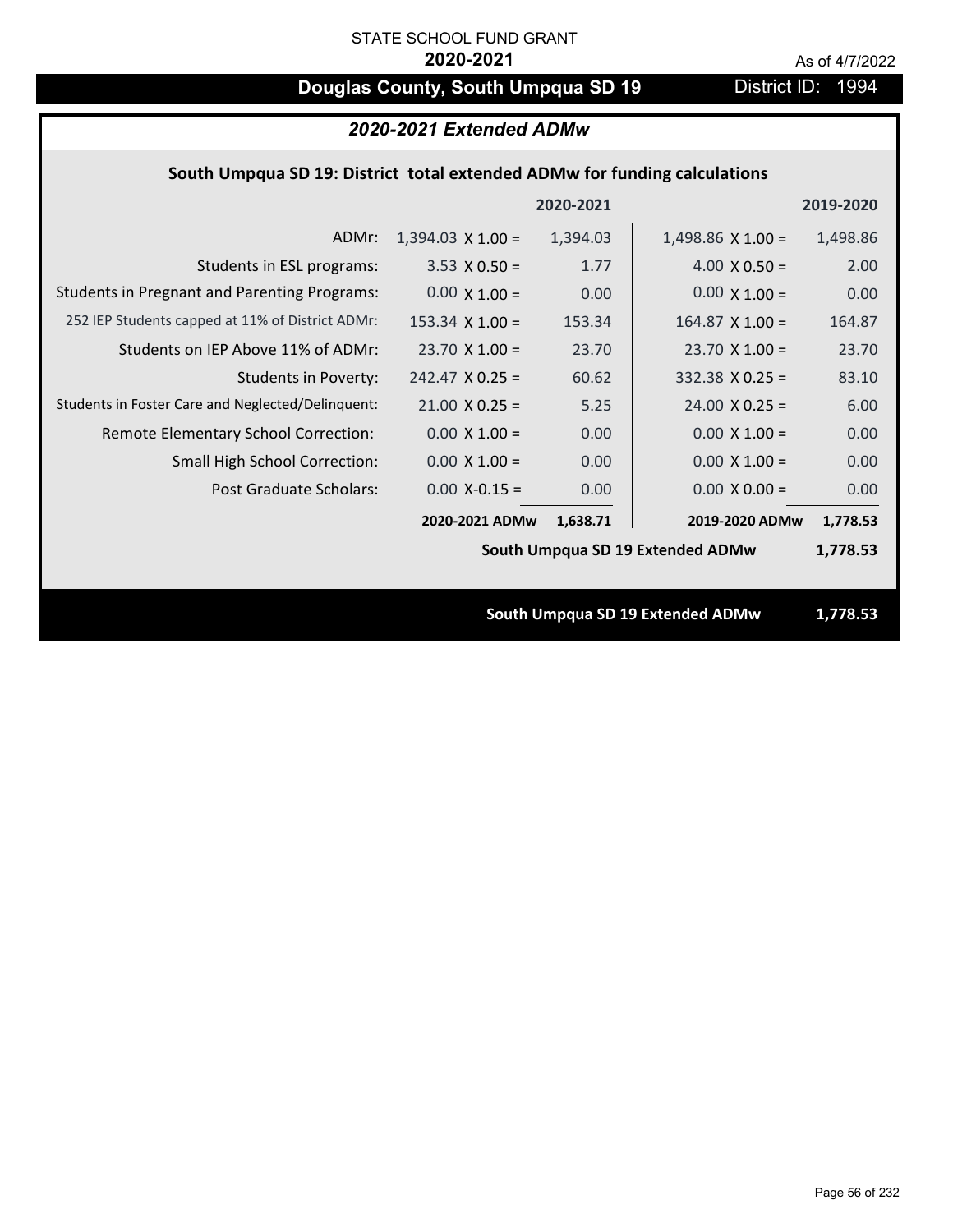# **Douglas County, Camas Valley SD 21J** District ID: 1995

## *2020-2021 Extended ADMw*

#### **Camas Valley SD 21J: District total extended ADMw for funding calculations**

|                                                     |                       | 2020-2021 |                       | 2019-2020 |
|-----------------------------------------------------|-----------------------|-----------|-----------------------|-----------|
| ADMr:                                               | $0.00 \times 1.00 =$  | 0.00      | $0.00 \times 1.00 =$  | 0.00      |
| Students in ESL programs:                           | $0.00 \times 0.50 =$  | 0.00      | $0.00 \times 0.50 =$  | 0.00      |
| <b>Students in Pregnant and Parenting Programs:</b> | $0.00 \times 1.00 =$  | 0.00      | $0.00 \times 1.00 =$  | 0.00      |
| 40 IEP Students capped at 11% of District ADMr:     | $24.50 \times 1.00 =$ | 24.50     | $22.89 \times 1.00 =$ | 22.89     |
| Students on IEP Above 11% of ADMr:                  | $1.90 \times 1.00 =$  | 1.90      | $1.90 \times 1.00 =$  | 1.90      |
| <b>Students in Poverty:</b>                         | $0.13 \times 0.25 =$  | 0.03      | $0.00 \times 0.25 =$  | 0.00      |
| Students in Foster Care and Neglected/Delinquent:   | $2.00 \times 0.25 =$  | 0.50      | $2.00 \times 0.25 =$  | 0.50      |
| Remote Elementary School Correction:                | $0.00 \times 1.00 =$  | 0.00      | $0.00 \times 1.00 =$  | 0.00      |
| <b>Small High School Correction:</b>                | $0.00 \times 1.00 =$  | 0.00      | $0.00 \times 1.00 =$  | 0.00      |
| Post Graduate Scholars:                             | $0.00$ X-0.15 =       | 0.00      | $0.00 \times 0.00 =$  | 0.00      |
|                                                     | 2020-2021 ADMw        | 26.93     | 2019-2020 ADMw        | 25.29     |
|                                                     |                       |           |                       |           |

**Camas Valley SD 21J Extended ADMw**

**374.26**

# **Camas Valley School: Charter ADMw for information only**

|                                                     |                       | 2020-2021 |                        | 2019-2020 |
|-----------------------------------------------------|-----------------------|-----------|------------------------|-----------|
| ADMr:                                               | $222.74$ X 1.00 =     | 222.74    | $208.06 \times 1.00 =$ | 208.06    |
| Students in ESL programs:                           | $0.00 \times 0.50 =$  | 0.00      | $0.00 \times 0.50 =$   | 0.00      |
| <b>Students in Pregnant and Parenting Programs:</b> | $0.00 \times 1.00 =$  | 0.00      | $0.00 \times 1.00 =$   | 0.00      |
| 0 IEP Students capped at 11% of District ADMr:      | $0.00 \times 1.00 =$  | 0.00      | $0.00 \times 1.00 =$   | 0.00      |
| Students on IEP Above 11% of ADMr:                  | $0.00 \times 1.00 =$  | 0.00      | $0.00 \times 1.00 =$   | 0.00      |
| Students in Poverty:                                | $22.87$ X 0.25 =      | 5.72      | $24.00 \times 0.25 =$  | 6.00      |
| Students in Foster Care and Neglected/Delinquent:   | $0.00 \times 0.25 =$  | 0.00      | $0.00 \times 0.25 =$   | 0.00      |
| Remote Elementary School Correction:                | $66.36 \times 1.00 =$ | 66.36     | $68.04 \times 1.00 =$  | 68.04     |
| <b>Small High School Correction:</b>                | $52.51$ X 1.00 =      | 52.51     | $50.46 \times 1.00 =$  | 50.46     |
| Post Graduate Scholars:                             | $0.00$ X-0.15 =       | 0.00      | $0.00 \times 0.00 =$   | 0.00      |
|                                                     | 2020-2021 ADMw        | 347.33    | 2019-2020 ADMw         | 332.56    |

### **Camas Valley SD 21J Extended ADMw 374.26**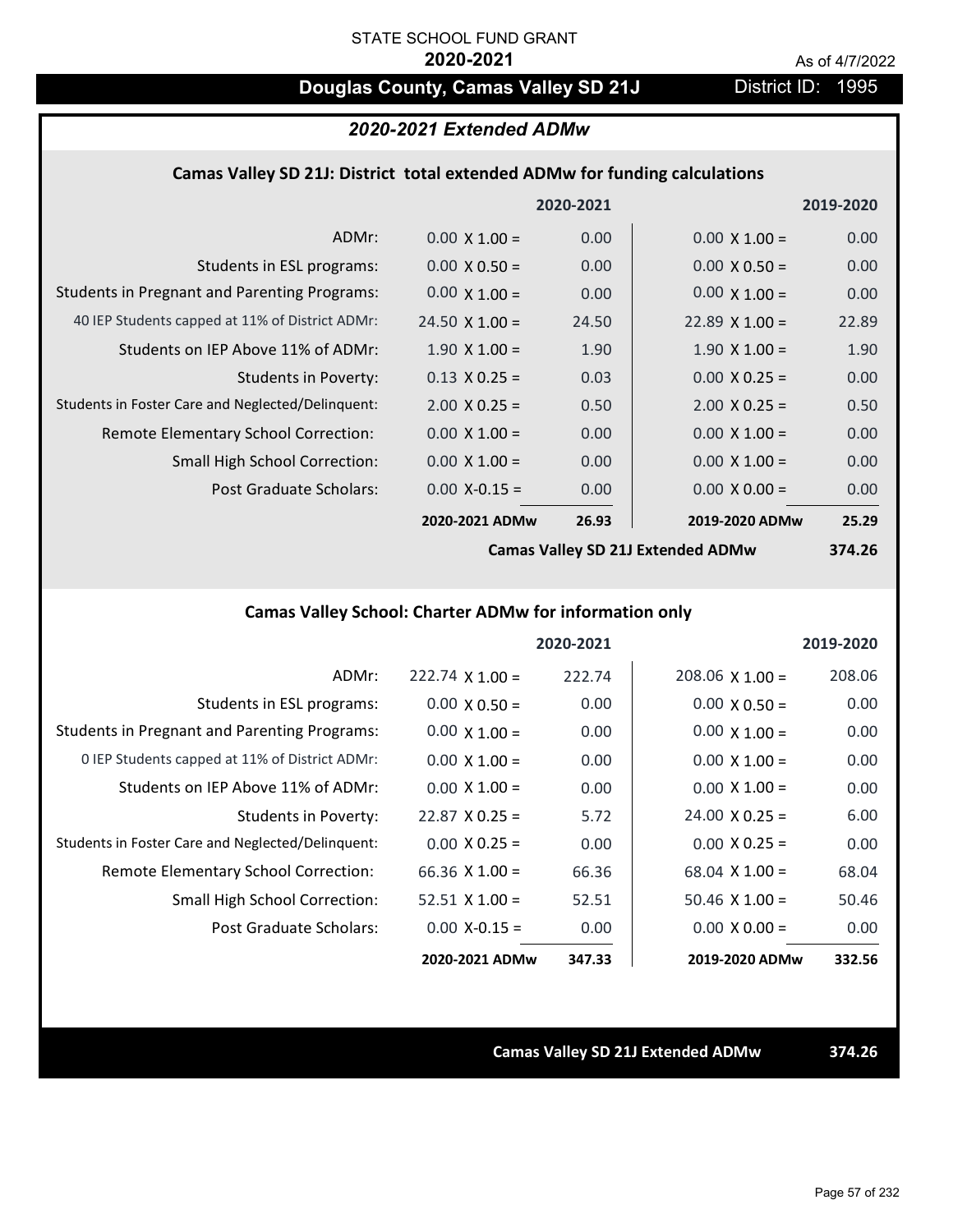# **Douglas County, North Douglas SD 22** District ID: 1996

| 2020-2021 Extended ADMw                                                    |                        |           |                                          |           |  |
|----------------------------------------------------------------------------|------------------------|-----------|------------------------------------------|-----------|--|
| North Douglas SD 22: District total extended ADMw for funding calculations |                        |           |                                          |           |  |
|                                                                            |                        | 2020-2021 |                                          | 2019-2020 |  |
| ADMr:                                                                      | $320.75 \times 1.00 =$ | 320.75    | $318.51$ X 1.00 =                        | 318.51    |  |
| Students in ESL programs:                                                  | $3.00 \times 0.50 =$   | 1.50      | $3.00 \times 0.50 =$                     | 1.50      |  |
| <b>Students in Pregnant and Parenting Programs:</b>                        | $0.00 \times 1.00 =$   | 0.00      | $0.00 \times 1.00 =$                     | 0.00      |  |
| 39 IEP Students capped at 11% of District ADMr:                            | $35.28 \times 1.00 =$  | 35.28     | $35.04 \times 1.00 =$                    | 35.04     |  |
| Students on IEP Above 11% of ADMr:                                         | $0.80$ X 1.00 =        | 0.80      | $0.80$ X 1.00 =                          | 0.80      |  |
| <b>Students in Poverty:</b>                                                | $31.20 \times 0.25 =$  | 7.80      | 42.31 $X$ 0.25 =                         | 10.58     |  |
| Students in Foster Care and Neglected/Delinquent:                          | $5.00 X 0.25 =$        | 1.25      | $5.00 \times 0.25 =$                     | 1.25      |  |
| Remote Elementary School Correction:                                       | $21.73$ X $1.00 =$     | 21.73     | $25.16 \times 1.00 =$                    | 25.16     |  |
| Small High School Correction:                                              | $67.68$ X 1.00 =       | 67.68     | 69.33 $X$ 1.00 =                         | 69.33     |  |
| Post Graduate Scholars:                                                    | $0.00$ X-0.15 =        | 0.00      | $0.00 \times 0.00 =$                     | 0.00      |  |
|                                                                            | 2020-2021 ADMw         | 456.79    | 2019-2020 ADMw                           | 462.16    |  |
|                                                                            |                        |           | <b>North Douglas SD 22 Extended ADMw</b> | 462.16    |  |
|                                                                            |                        |           |                                          |           |  |
|                                                                            |                        |           | <b>North Douglas SD 22 Extended ADMw</b> | 462.16    |  |
|                                                                            |                        |           |                                          |           |  |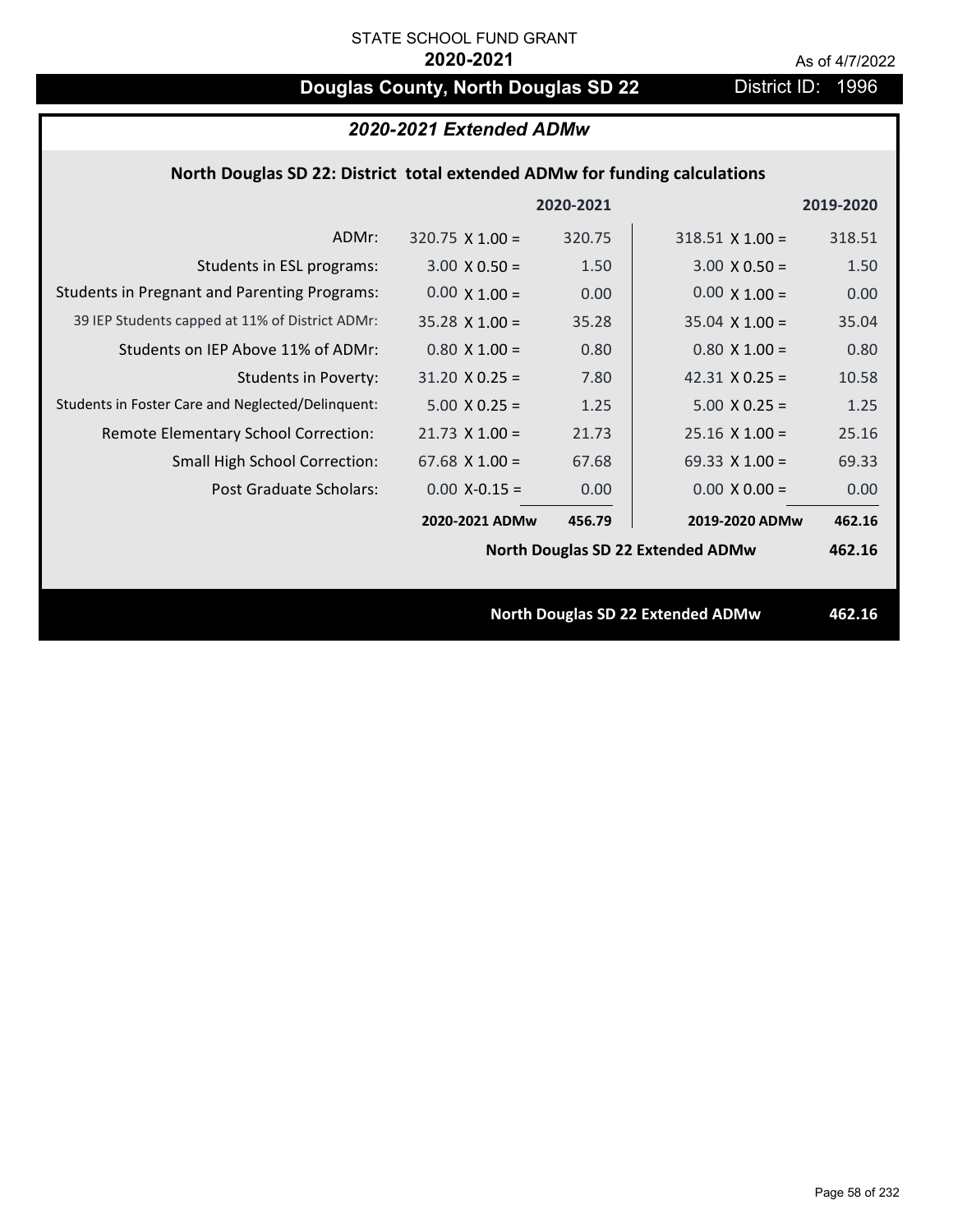# **Douglas County, Yoncalla SD 32** District ID: 1997

| 2020-2021 Extended ADMw |
|-------------------------|
|-------------------------|

|  | Yoncalla SD 32: District total extended ADMw for funding calculations |  |
|--|-----------------------------------------------------------------------|--|
|--|-----------------------------------------------------------------------|--|

|                                                     |                        | 2020-2021 |                                     | 2019-2020 |
|-----------------------------------------------------|------------------------|-----------|-------------------------------------|-----------|
| ADMr:                                               | $248.35 \times 1.00 =$ | 248.35    | $256.84 \times 1.00 =$              | 256.84    |
| Students in ESL programs:                           | $0.00 \times 0.50 =$   | 0.00      | $2.00 \times 0.50 =$                | 1.00      |
| <b>Students in Pregnant and Parenting Programs:</b> | $0.00 \times 1.00 =$   | 0.00      | $1.00 \times 1.00 =$                | 1.00      |
| 35 IEP Students capped at 11% of District ADMr:     | $27.32 \times 1.00 =$  | 27.32     | $28.25 \times 1.00 =$               | 28.25     |
| Students on IEP Above 11% of ADMr:                  | $3.50 \times 1.00 =$   | 3.50      | $3.50 \times 1.00 =$                | 3.50      |
| <b>Students in Poverty:</b>                         | 40.52 $X$ 0.25 =       | 10.13     | 53.68 $X$ 0.25 =                    | 13.42     |
| Students in Foster Care and Neglected/Delinquent:   | $2.00 \times 0.25 =$   | 0.50      | $3.00 \times 0.25 =$                | 0.75      |
| Remote Elementary School Correction:                | $70.57$ X 1.00 =       | 70.57     | 70.65 $X$ 1.00 =                    | 70.65     |
| <b>Small High School Correction:</b>                | $75.95 \times 1.00 =$  | 75.95     | $81.08 \times 1.00 =$               | 81.08     |
| Post Graduate Scholars:                             | $0.00$ X-0.15 =        | 0.00      | $0.00 \times 0.00 =$                | 0.00      |
|                                                     | 2020-2021 ADMw         | 436.32    | 2019-2020 ADMw                      | 456.49    |
|                                                     |                        |           | Yoncalla SD 32 Extended ADMw        | 456.49    |
|                                                     |                        |           |                                     |           |
|                                                     |                        |           | <b>Yoncalla SD 32 Extended ADMw</b> | 456.49    |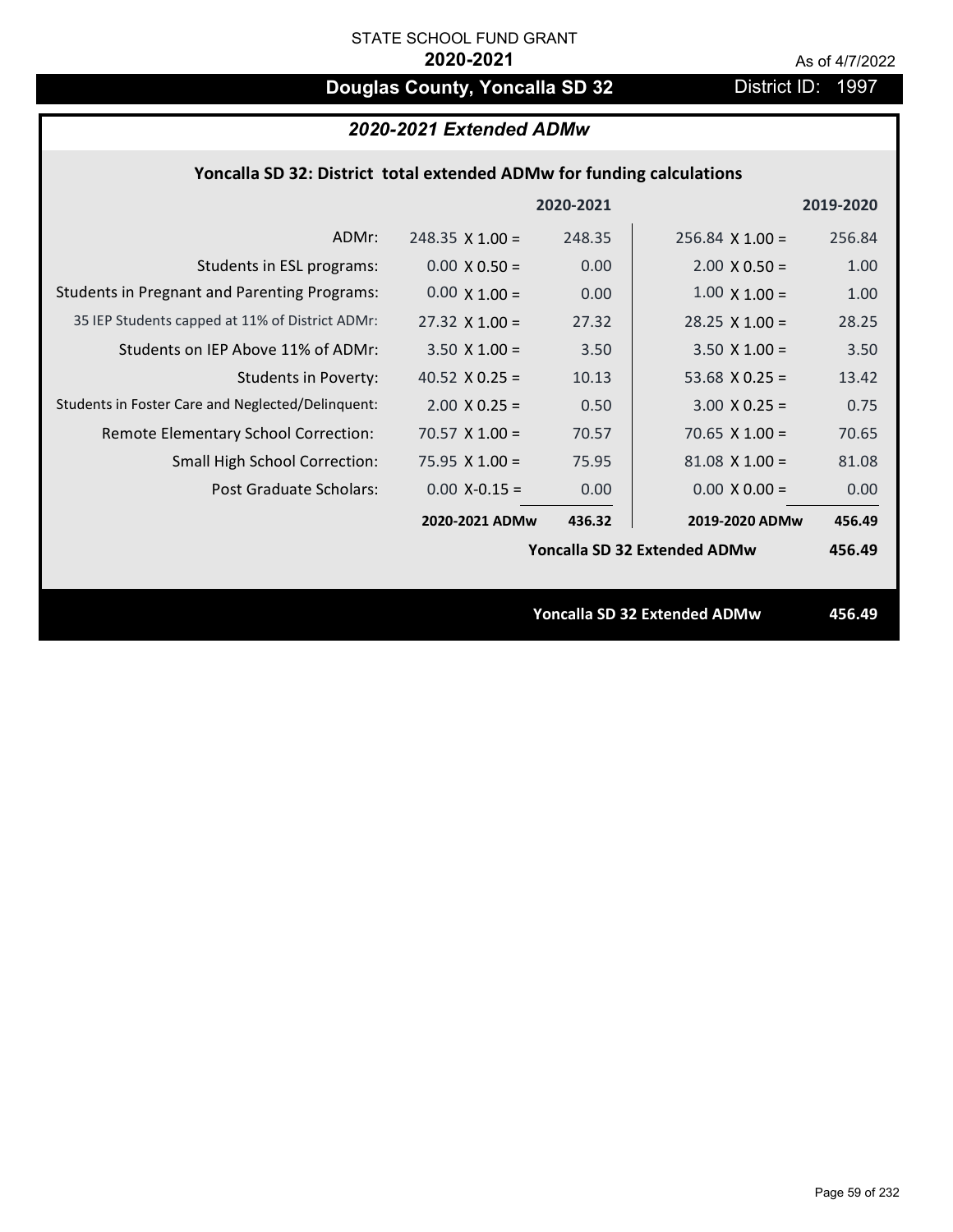# **Douglas County, Elkton SD 34** District ID: 1998

### *2020-2021 Extended ADMw*

### **Elkton SD 34: District total extended ADMw for funding calculations**

|                                                     |                       | 2020-2021 |                            | 2019-2020 |
|-----------------------------------------------------|-----------------------|-----------|----------------------------|-----------|
| ADMr:                                               | $0.00 \times 1.00 =$  | 0.00      | $0.00 \times 1.00 =$       | 0.00      |
| Students in ESL programs:                           | $0.00 \times 0.50 =$  | 0.00      | $0.00 \times 0.50 =$       | 0.00      |
| <b>Students in Pregnant and Parenting Programs:</b> | $0.00 \times 1.00 =$  | 0.00      | $0.00 \times 1.00 =$       | 0.00      |
| 19 IEP Students capped at 11% of District ADMr:     | $19.00 \times 1.00 =$ | 19.00     | $22.00 \times 1.00 =$      | 22.00     |
| Students on IEP Above 11% of ADMr:                  | $0.00 \times 1.00 =$  | 0.00      | $0.00 \times 1.00 =$       | 0.00      |
| <b>Students in Poverty:</b>                         | $0.10 \times 0.25 =$  | 0.03      | $0.00 \times 0.25 =$       | 0.00      |
| Students in Foster Care and Neglected/Delinquent:   | 4.00 $X$ 0.25 =       | 1.00      | $2.00 \times 0.25 =$       | 0.50      |
| Remote Elementary School Correction:                | $0.00 \times 1.00 =$  | 0.00      | $0.00 \times 1.00 =$       | 0.00      |
| <b>Small High School Correction:</b>                | $0.00 \times 1.00 =$  | 0.00      | $0.00 \times 1.00 =$       | 0.00      |
| Post Graduate Scholars:                             | $0.00$ X-0.15 =       | 0.00      | $0.00 \times 0.00 =$       | 0.00      |
|                                                     | 2020-2021 ADMw        | 20.03     | 2019-2020 ADMw             | 22.50     |
|                                                     |                       |           | Ellton CD 24 Extended ADMW | רד דמכ    |

**Elkton SD 34 Extended ADMw**

**397.72**

# **Elkton Charter School: Charter ADMw for information only**

|                                                     |                       | 2020-2021 |                       | 2019-2020 |
|-----------------------------------------------------|-----------------------|-----------|-----------------------|-----------|
| ADMr:                                               | $225.81$ X 1.00 =     | 225.81    | $232.78$ X 1.00 =     | 232.78    |
| Students in ESL programs:                           | $0.00 \times 0.50 =$  | 0.00      | $0.00 \times 0.50 =$  | 0.00      |
| <b>Students in Pregnant and Parenting Programs:</b> | $0.00 \times 1.00 =$  | 0.00      | $0.00 \times 1.00 =$  | 0.00      |
| 0 IEP Students capped at 11% of District ADMr:      | $0.00 \times 1.00 =$  | 0.00      | $0.00 \times 1.00 =$  | 0.00      |
| Students on IEP Above 11% of ADMr:                  | $0.00 \times 1.00 =$  | 0.00      | $0.00 \times 1.00 =$  | 0.00      |
| Students in Poverty:                                | $24.90 \times 0.25 =$ | 6.23      | $29.00 \times 0.25 =$ | 7.25      |
| Students in Foster Care and Neglected/Delinquent:   | $0.00 \times 0.25 =$  | 0.00      | $0.00 \times 0.25 =$  | 0.00      |
| Remote Elementary School Correction:                | $70.75 \times 1.00 =$ | 70.75     | $69.44 \times 1.00 =$ | 69.44     |
| <b>Small High School Correction:</b>                | 66.57 $X$ 1.00 =      | 66.57     | $65.75 \times 1.00 =$ | 65.75     |
| Post Graduate Scholars:                             | $0.00 X - 0.15 =$     | 0.00      | $0.00 \times 0.00 =$  | 0.00      |
|                                                     | 2020-2021 ADMw        | 369.36    | 2019-2020 ADMw        | 375.22    |

**Elkton SD 34 Extended ADMw 397.72**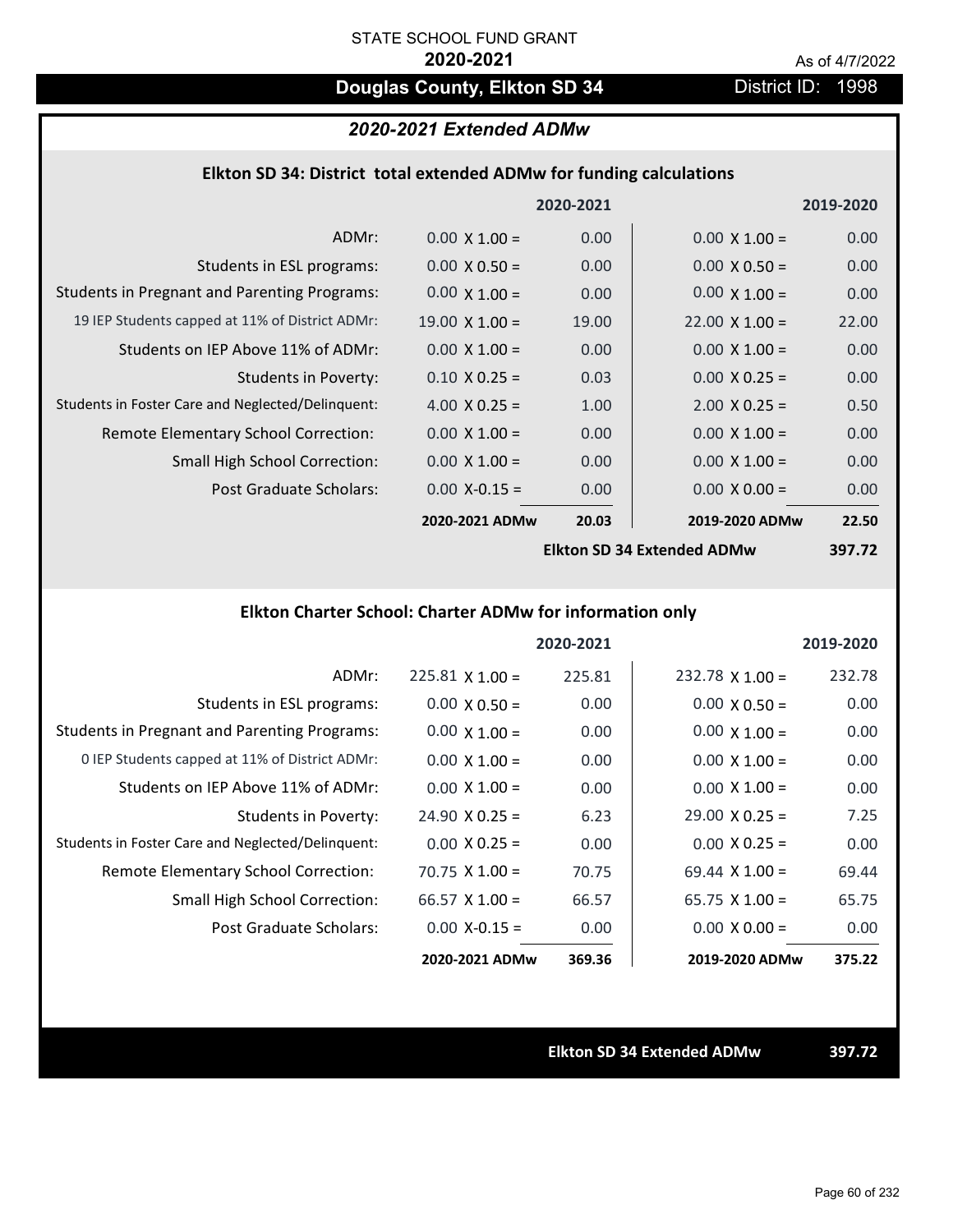# **Douglas County, Riddle SD 70** District ID: 1999

|                                                     |                        | 2020-2021 |                                   | 2019-2020 |
|-----------------------------------------------------|------------------------|-----------|-----------------------------------|-----------|
| ADMr:                                               | $376.96 \times 1.00 =$ | 376.96    | 390.97 $X$ 1.00 =                 | 390.97    |
| Students in ESL programs:                           | $0.00 \times 0.50 =$   | 0.00      | $0.00 \times 0.50 =$              | 0.00      |
| <b>Students in Pregnant and Parenting Programs:</b> | $0.00 \times 1.00 =$   | 0.00      | $0.00 \times 1.00 =$              | 0.00      |
| 71 IEP Students capped at 11% of District ADMr:     | 41.47 $\times$ 1.00 =  | 41.47     | 43.01 $\times$ 1.00 =             | 43.01     |
| Students on IEP Above 11% of ADMr:                  | $5.50 \times 1.00 =$   | 5.50      | $5.50 \times 1.00 =$              | 5.50      |
| <b>Students in Poverty:</b>                         | $85.00 \times 0.25 =$  | 21.25     | $98.00 \times 0.25 =$             | 24.50     |
| Students in Foster Care and Neglected/Delinquent:   | $8.00 \times 0.25 =$   | 2.00      | $8.00 \times 0.25 =$              | 2.00      |
| Remote Elementary School Correction:                | $0.00 X 1.00 =$        | 0.00      | $0.00 \times 1.00 =$              | 0.00      |
| <b>Small High School Correction:</b>                | 74.35 $X$ 1.00 =       | 74.35     | $73.12 \times 1.00 =$             | 73.12     |
| Post Graduate Scholars:                             | $0.00$ X-0.15 =        | 0.00      | $0.00 \times 0.00 =$              | 0.00      |
|                                                     | 2020-2021 ADMw         | 521.53    | 2019-2020 ADMw                    | 539.10    |
|                                                     |                        |           | <b>Riddle SD 70 Extended ADMw</b> | 539.10    |
|                                                     |                        |           |                                   |           |
|                                                     |                        |           | Riddle SD 70 Extended ADMw        | 539.10    |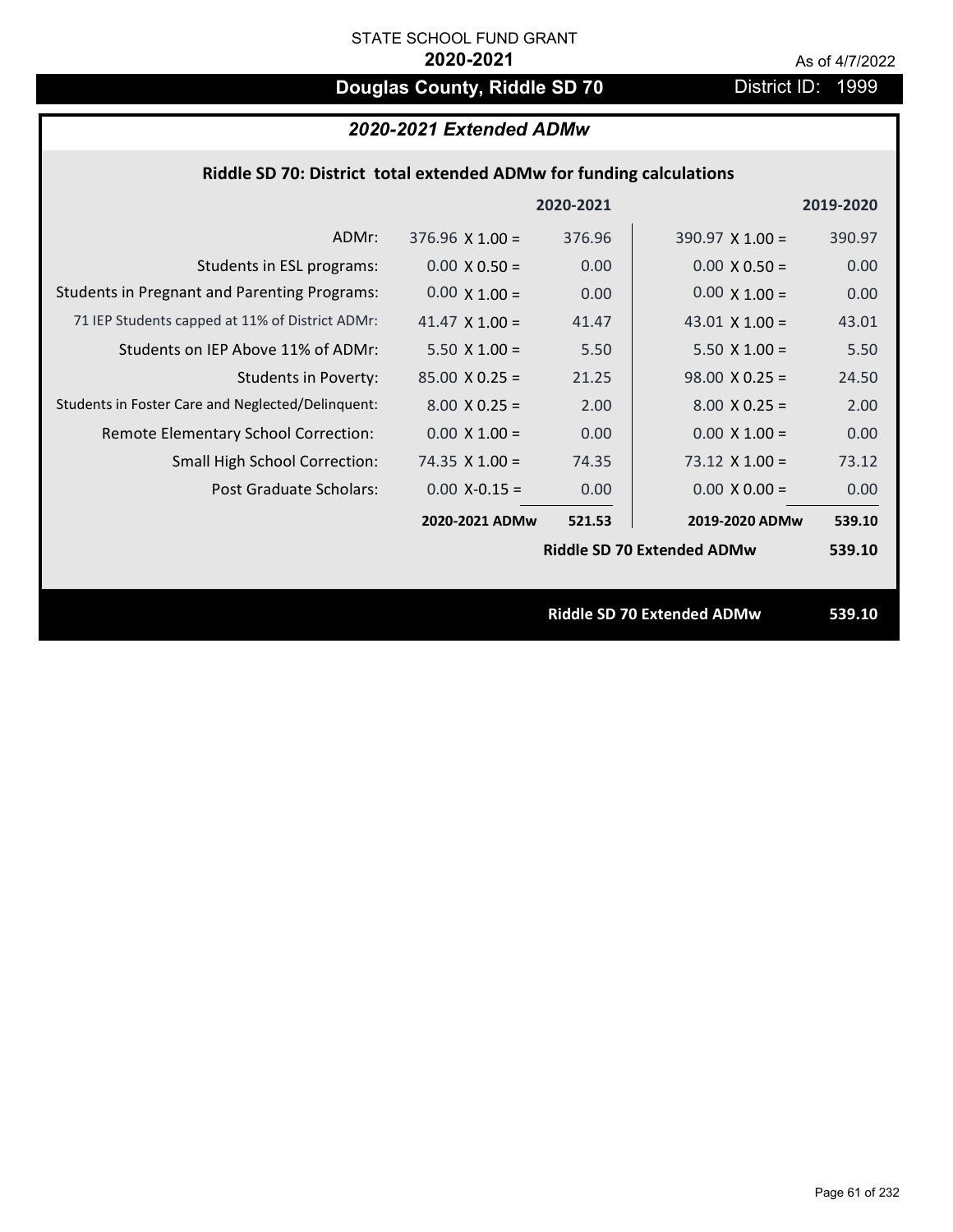# **Douglas County, Glendale SD 77** District ID: 2000

## *2020-2021 Extended ADMw*

#### **Glendale SD 77: District total extended ADMw for funding calculations**

|                                                     |                        | 2020-2021 |                        | 2019-2020 |
|-----------------------------------------------------|------------------------|-----------|------------------------|-----------|
| ADMr:                                               | $199.20 \times 1.00 =$ | 199.20    | $189.07 \times 1.00 =$ | 189.07    |
| Students in ESL programs:                           | $1.49 \times 0.50 =$   | 0.75      | $2.00 \times 0.50 =$   | 1.00      |
| <b>Students in Pregnant and Parenting Programs:</b> | $0.00 \times 1.00 =$   | 0.00      | $0.00 \times 1.00 =$   | 0.00      |
| 49 IEP Students capped at 11% of District ADMr:     | $32.06 \times 1.00 =$  | 32.06     | $31.19 \times 1.00 =$  | 31.19     |
| Students on IEP Above 11% of ADMr:                  | $10.10 \times 1.00 =$  | 10.10     | $10.10 \times 1.00 =$  | 10.10     |
| <b>Students in Poverty:</b>                         | 47.73 $X$ 0.25 =       | 11.93     | $31.09 \times 0.25 =$  | 7.77      |
| Students in Foster Care and Neglected/Delinquent:   | $7.00 \times 0.25 =$   | 1.75      | $3.00 \times 0.25 =$   | 0.75      |
| Remote Elementary School Correction:                | 47.98 $\times$ 1.00 =  | 47.98     | $50.00 \times 1.00 =$  | 50.00     |
| <b>Small High School Correction:</b>                | $0.00 \times 1.00 =$   | 0.00      | $0.00 \times 1.00 =$   | 0.00      |
| Post Graduate Scholars:                             | $0.00$ X-0.15 =        | 0.00      | $0.00 \times 0.00 =$   | 0.00      |
|                                                     | 2020-2021 ADMw         | 303.76    | 2019-2020 ADMw         | 289.88    |
|                                                     |                        | .         |                        |           |

**Glendale SD 77 Extended ADMw**

**470.45**

# **Glendale Community Charter School: Charter ADMw for information only**

|                                                     |                       | 2020-2021 |                       | 2019-2020 |
|-----------------------------------------------------|-----------------------|-----------|-----------------------|-----------|
| ADMr:                                               | $92.22 \times 1.00 =$ | 92.22     | $94.44 \times 1.00 =$ | 94.44     |
| Students in ESL programs:                           | $0.00 \times 0.50 =$  | 0.00      | $0.00 \times 0.50 =$  | 0.00      |
| <b>Students in Pregnant and Parenting Programs:</b> | $0.00 \times 1.00 =$  | 0.00      | $0.00 \times 1.00 =$  | 0.00      |
| 0 IEP Students capped at 11% of District ADMr:      | $0.00 \times 1.00 =$  | 0.00      | $0.00 \times 1.00 =$  | 0.00      |
| Students on IEP Above 11% of ADMr:                  | $0.00 \times 1.00 =$  | 0.00      | $0.00 \times 1.00 =$  | 0.00      |
| Students in Poverty:                                | $22.10 \times 0.25 =$ | 5.53      | $16.27 \times 0.25 =$ | 4.07      |
| Students in Foster Care and Neglected/Delinquent:   | $0.00 \times 0.25 =$  | 0.00      | $0.00 \times 0.25 =$  | 0.00      |
| Remote Elementary School Correction:                | $0.00 \times 1.00 =$  | 0.00      | $0.00 \times 1.00 =$  | 0.00      |
| <b>Small High School Correction:</b>                | $68.94 \times 1.00 =$ | 68.94     | $71.35 \times 1.00 =$ | 71.35     |
| Post Graduate Scholars:                             | $0.00$ X-0.15 =       | 0.00      | $0.00 \times 0.00 =$  | 0.00      |
|                                                     | 2020-2021 ADMw        | 166.69    | 2019-2020 ADMw        | 169.86    |

**Glendale SD 77 Extended ADMw 470.45**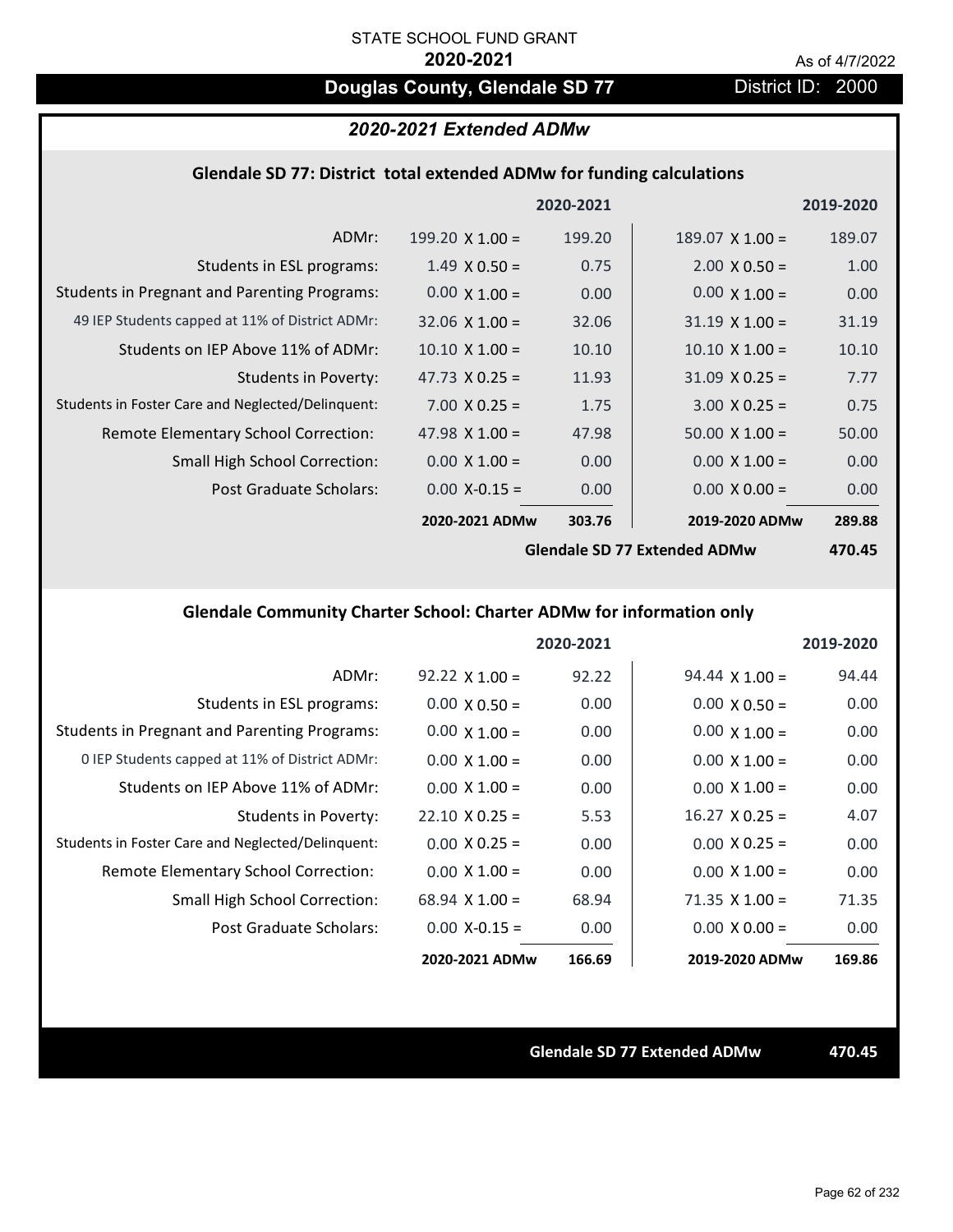# **Douglas County, Reedsport SD 105** District ID: 2001

### *2020-2021 Extended ADMw*

### **Reedsport SD 105: District total extended ADMw for funding calculations**

|                                                     |                        | 2020-2021 |                       | 2019-2020 |
|-----------------------------------------------------|------------------------|-----------|-----------------------|-----------|
| ADMr:                                               | $322.39 \times 1.00 =$ | 322.39    | $348.69$ X 1.00 =     | 348.69    |
| Students in ESL programs:                           | $0.00 \times 0.50 =$   | 0.00      | $6.55 \times 0.50 =$  | 3.28      |
| <b>Students in Pregnant and Parenting Programs:</b> | $0.00 \times 1.00 =$   | 0.00      | $0.00 \times 1.00 =$  | 0.00      |
| 103 IEP Students capped at 11% of District ADMr:    | 64.37 $X$ 1.00 =       | 64.37     | $67.09 \times 1.00 =$ | 67.09     |
| Students on IEP Above 11% of ADMr:                  | $35.40 \times 1.00 =$  | 35.40     | $35.40 \times 1.00 =$ | 35.40     |
| <b>Students in Poverty:</b>                         | $62.69 \times 0.25 =$  | 15.67     | $81.01 \times 0.25 =$ | 20.25     |
| Students in Foster Care and Neglected/Delinquent:   | $3.00 \times 0.25 =$   | 0.75      | $2.00 \times 0.25 =$  | 0.50      |
| Remote Elementary School Correction:                | $0.00 \times 1.00 =$   | 0.00      | $0.00 \times 1.00 =$  | 0.00      |
| <b>Small High School Correction:</b>                | $0.00 \times 1.00 =$   | 0.00      | $0.00 \times 1.00 =$  | 0.00      |
| Post Graduate Scholars:                             | $0.00$ X-0.15 =        | 0.00      | $0.00 \times 0.00 =$  | 0.00      |
|                                                     | 2020-2021 ADMw         | 438.58    | 2019-2020 ADMw        | 475.21    |
|                                                     |                        |           |                       |           |

**Reedsport SD 105 Extended ADMw**

**841.73**

## **Reedsport Community Charter School: Charter ADMw for information only**

|                                                     |                       | 2020-2021 |                        | 2019-2020 |
|-----------------------------------------------------|-----------------------|-----------|------------------------|-----------|
| ADMr:                                               | $262.80$ X 1.00 =     | 262.80    | $261.25 \times 1.00 =$ | 261.25    |
| Students in ESL programs:                           | $0.00 \times 0.50 =$  | 0.00      | $1.97 \times 0.50 =$   | 0.99      |
| <b>Students in Pregnant and Parenting Programs:</b> | $0.00 \times 1.00 =$  | 0.00      | $0.00 \times 1.00 =$   | 0.00      |
| 0 IEP Students capped at 11% of District ADMr:      | $0.00 \times 1.00 =$  | 0.00      | $0.00 \times 1.00 =$   | 0.00      |
| Students on IEP Above 11% of ADMr:                  | $0.00 \times 1.00 =$  | 0.00      | $0.00 \times 1.00 =$   | 0.00      |
| Students in Poverty:                                | $51.10 \times 0.25 =$ | 12.78     | $62.51 \times 0.25 =$  | 15.63     |
| Students in Foster Care and Neglected/Delinquent:   | $0.00 \times 0.25 =$  | 0.00      | $0.00 \times 0.25 =$   | 0.00      |
| Remote Elementary School Correction:                | $0.00 \times 1.00 =$  | 0.00      | $0.00 \times 1.00 =$   | 0.00      |
| <b>Small High School Correction:</b>                | $88.41 \times 1.00 =$ | 88.41     | $88.66 \times 1.00 =$  | 88.66     |
| Post Graduate Scholars:                             | $0.00$ X-0.15 =       | 0.00      | $0.00 \times 0.00 =$   | 0.00      |
|                                                     | 2020-2021 ADMw        | 363.99    | 2019-2020 ADMw         | 366.52    |

#### **Reedsport SD 105 Extended ADMw 841.73**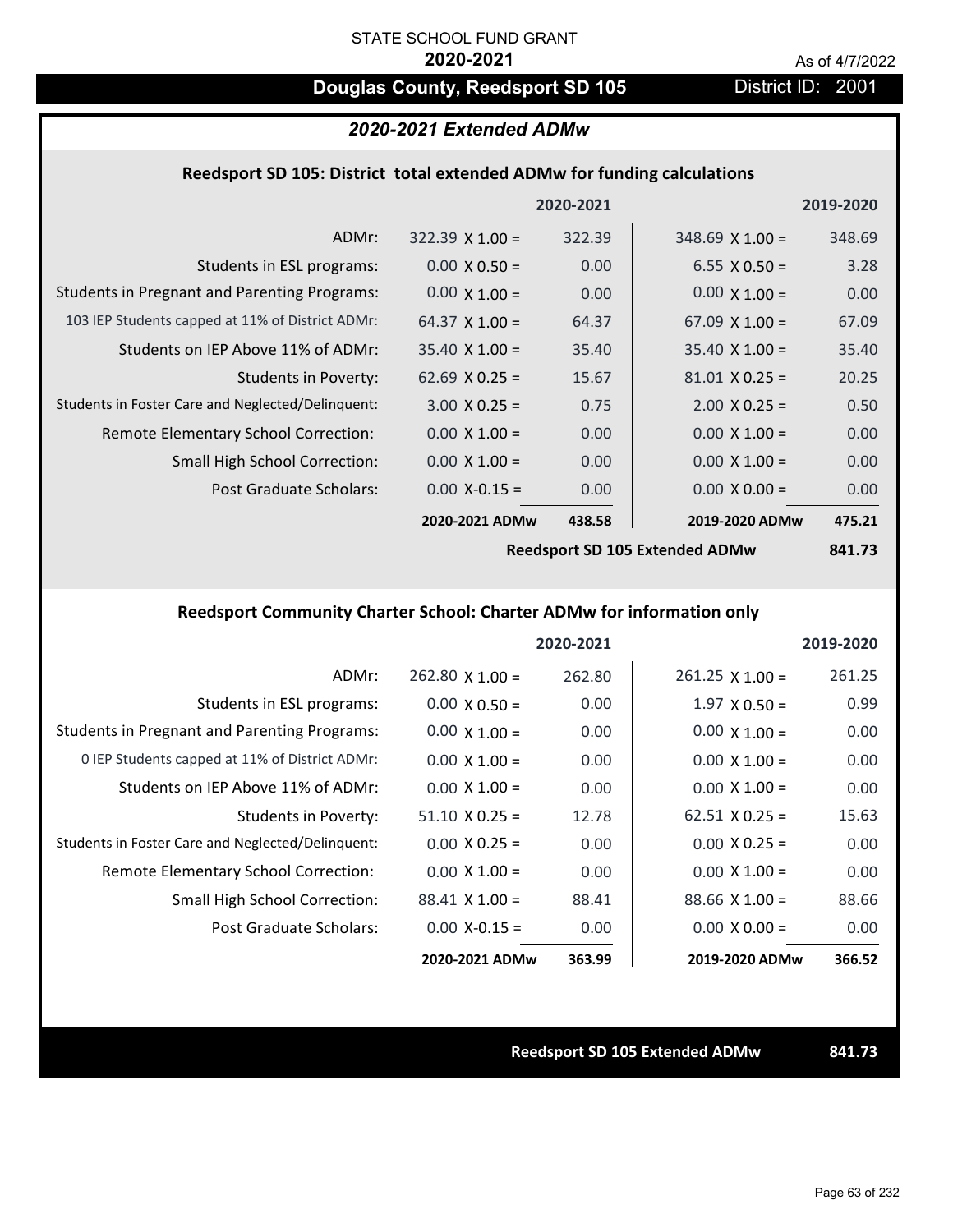# **Douglas County, Winston-Dillard SD 116** District ID: 2002

|                                                                               | 2020-2021 Extended ADMw  |           |                                             |           |
|-------------------------------------------------------------------------------|--------------------------|-----------|---------------------------------------------|-----------|
| Winston-Dillard SD 116: District total extended ADMw for funding calculations |                          |           |                                             |           |
|                                                                               |                          | 2020-2021 |                                             | 2019-2020 |
| ADMr:                                                                         | $1,257.53 \times 1.00 =$ | 1,257.53  | $1,378.05 \times 1.00 =$                    | 1,378.05  |
| Students in ESL programs:                                                     | $6.18 \times 0.50 =$     | 3.09      | $6.37 \times 0.50 =$                        | 3.19      |
| <b>Students in Pregnant and Parenting Programs:</b>                           | $0.00 \times 1.00 =$     | 0.00      | $0.00 \times 1.00 =$                        | 0.00      |
| 192 IEP Students capped at 11% of District ADMr:                              | 138.33 $X$ 1.00 =        | 138.33    | $151.59 \times 1.00 =$                      | 151.59    |
| Students on IEP Above 11% of ADMr:                                            | $7.90 \times 1.00 =$     | 7.90      | 7.90 $X$ 1.00 =                             | 7.90      |
| <b>Students in Poverty:</b>                                                   | $177.36$ X 0.25 =        | 44.34     | $283.15 \times 0.25 =$                      | 70.79     |
| Students in Foster Care and Neglected/Delinquent:                             | $21.00 \times 0.25 =$    | 5.25      | $19.00 \times 0.25 =$                       | 4.75      |
| Remote Elementary School Correction:                                          | $0.00 \times 1.00 =$     | 0.00      | $0.00 \times 1.00 =$                        | 0.00      |
| <b>Small High School Correction:</b>                                          | $0.00 \times 1.00 =$     | 0.00      | $0.00 \times 1.00 =$                        | 0.00      |
| <b>Post Graduate Scholars:</b>                                                | $0.00$ X-0.15 =          | 0.00      | $0.00 \times 0.00 =$                        | 0.00      |
|                                                                               | 2020-2021 ADMw           | 1,456.44  | 2019-2020 ADMw                              | 1,616.26  |
|                                                                               |                          |           | Winston-Dillard SD 116 Extended ADMw        | 1,616.26  |
|                                                                               |                          |           |                                             |           |
|                                                                               |                          |           | <b>Winston-Dillard SD 116 Extended ADMw</b> | 1,616.26  |
|                                                                               |                          |           |                                             |           |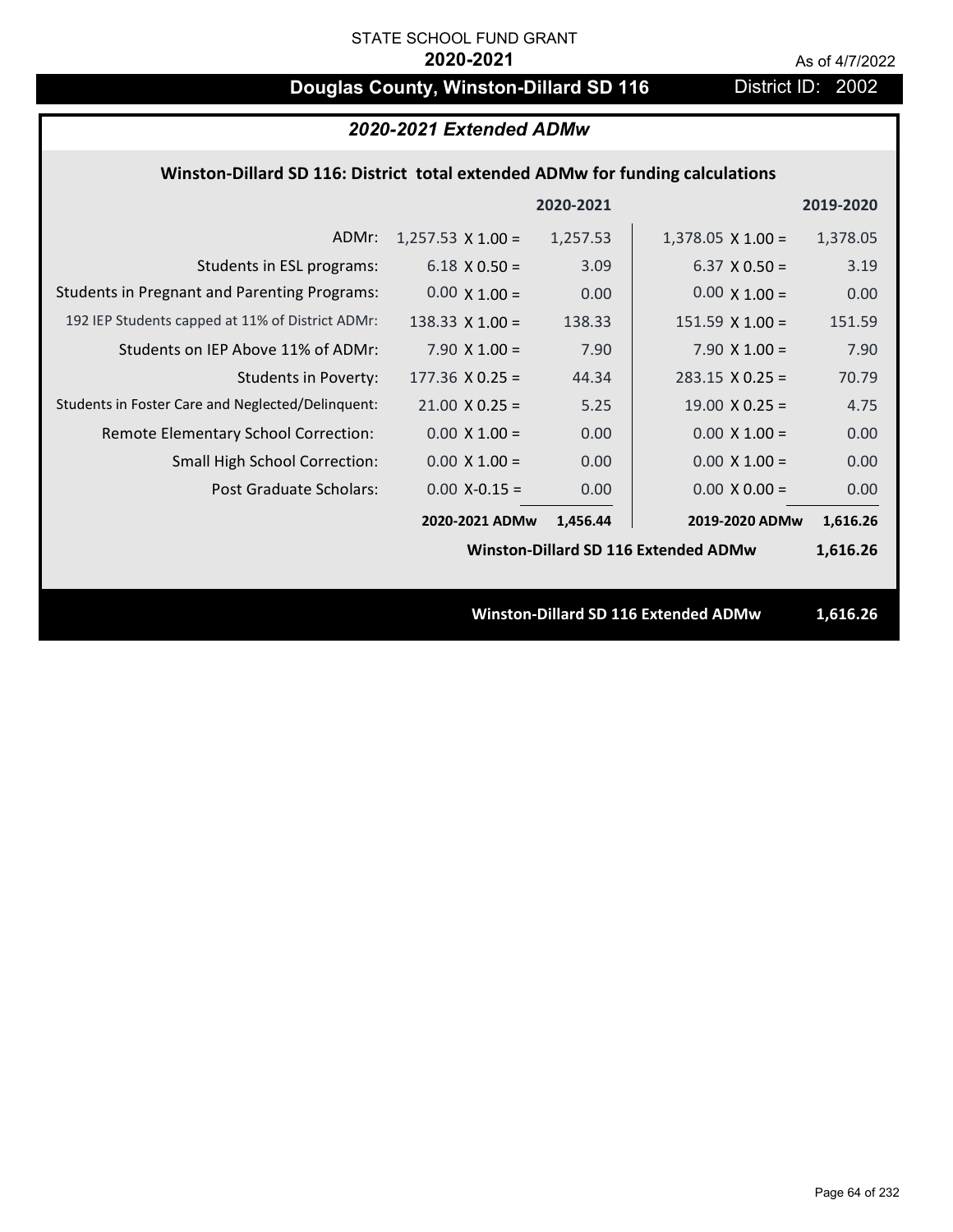# **Douglas County, Sutherlin SD 130** District ID: 2003

# *2020-2021 Extended ADMw*

### **Sutherlin SD 130: District total extended ADMw for funding calculations**

|                                                     |                          | 2020-2021 |                                       | 2019-2020 |
|-----------------------------------------------------|--------------------------|-----------|---------------------------------------|-----------|
| ADMr:                                               | $1,332.38 \times 1.00 =$ | 1,332.38  | $1,386.12 \times 1.00 =$              | 1,386.12  |
| Students in ESL programs:                           | $31.36 \times 0.50 =$    | 15.68     | $26.57 \times 0.50 =$                 | 13.29     |
| <b>Students in Pregnant and Parenting Programs:</b> | $1.35 \times 1.00 =$     | 1.35      | $0.45 \times 1.00 =$                  | 0.45      |
| 179 IEP Students capped at 11% of District ADMr:    | $146.56 \times 1.00 =$   | 146.56    | $152.47 \times 1.00 =$                | 152.47    |
| Students on IEP Above 11% of ADMr:                  | $2.60$ X $1.00 =$        | 2.60      | $2.60$ X $1.00 =$                     | 2.60      |
| <b>Students in Poverty:</b>                         | $205.12 \times 0.25 =$   | 51.28     | $231.02$ X 0.25 =                     | 57.76     |
| Students in Foster Care and Neglected/Delinquent:   | $15.00 \times 0.25 =$    | 3.75      | $19.00 \times 0.25 =$                 | 4.75      |
| Remote Elementary School Correction:                | $0.00 \times 1.00 =$     | 0.00      | $0.00 \times 1.00 =$                  | 0.00      |
| <b>Small High School Correction:</b>                | $0.00 \times 1.00 =$     | 0.00      | $0.00 \times 1.00 =$                  | 0.00      |
| Post Graduate Scholars:                             | $0.00$ X-0.15 =          | 0.00      | $0.00 \times 0.00 =$                  | 0.00      |
|                                                     | 2020-2021 ADMw           | 1,553.60  | 2019-2020 ADMw                        | 1,617.43  |
|                                                     |                          |           | <b>Sutherlin SD 130 Extended ADMw</b> | 1,617.43  |
|                                                     |                          |           |                                       |           |
|                                                     |                          |           | <b>Sutherlin SD 130 Extended ADMw</b> | 1,617.43  |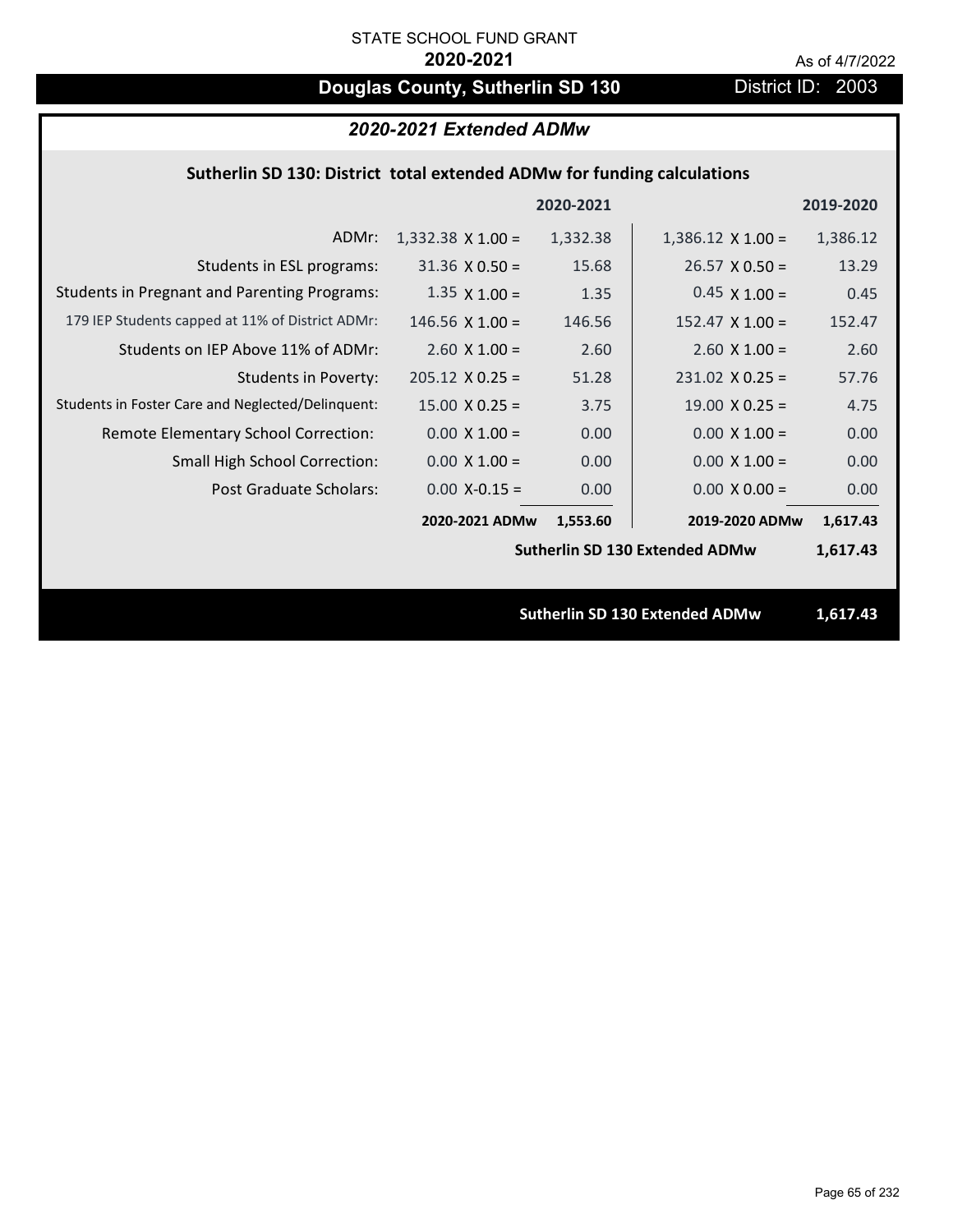# Gilliam County, Arlington SD 3 District ID: 2005

# *2020-2021 Extended ADMw*

### **Arlington SD 3: District total extended ADMw for funding calculations**

|                                                     |                       | 2020-2021 |                              | 2019-2020 |
|-----------------------------------------------------|-----------------------|-----------|------------------------------|-----------|
| ADMr:                                               | $0.00 \times 1.00 =$  | 0.00      | $0.00 \times 1.00 =$         | 0.00      |
| Students in ESL programs:                           | $0.00 \times 0.50 =$  | 0.00      | $0.00 \times 0.50 =$         | 0.00      |
| <b>Students in Pregnant and Parenting Programs:</b> | $0.00 \times 1.00 =$  | 0.00      | $0.00 \times 1.00 =$         | 0.00      |
| 24 IEP Students capped at 11% of District ADMr:     | $17.84 \times 1.00 =$ | 17.84     | $18.94 \times 1.00 =$        | 18.94     |
| Students on IEP Above 11% of ADMr:                  | $0.40 \times 1.00 =$  | 0.40      | $0.40 \times 1.00 =$         | 0.40      |
| <b>Students in Poverty:</b>                         | $0.07 \times 0.25 =$  | 0.02      | $0.00 \times 0.25 =$         | 0.00      |
| Students in Foster Care and Neglected/Delinquent:   | $1.00 \times 0.25 =$  | 0.25      | $2.00 \times 0.25 =$         | 0.50      |
| Remote Elementary School Correction:                | $0.00 \times 1.00 =$  | 0.00      | $0.00 \times 1.00 =$         | 0.00      |
| <b>Small High School Correction:</b>                | $0.00 \times 1.00 =$  | 0.00      | $0.00 \times 1.00 =$         | 0.00      |
| Post Graduate Scholars:                             | $0.00$ X-0.15 =       | 0.00      | $0.00 \times 0.00 =$         | 0.00      |
|                                                     | 2020-2021 ADMw        | 18.51     | 2019-2020 ADMw               | 19.84     |
|                                                     |                       |           | Arlington SD 3 Extended ADMw | 320 Q7    |

**Arlington SD 3 Extended ADMw**

**320.97**

# **Arlington Community Charter School: Charter ADMw for information only**

|                                                     |                        | 2020-2021 |                        | 2019-2020 |
|-----------------------------------------------------|------------------------|-----------|------------------------|-----------|
| ADMr:                                               | $162.17 \times 1.00 =$ | 162.17    | $172.22 \times 1.00 =$ | 172.22    |
| Students in ESL programs:                           | $0.00 \times 0.50 =$   | 0.00      | $0.00 \times 0.50 =$   | 0.00      |
| <b>Students in Pregnant and Parenting Programs:</b> | $0.00 \times 1.00 =$   | 0.00      | $0.00 \times 1.00 =$   | 0.00      |
| 0 IEP Students capped at 11% of District ADMr:      | $0.00 \times 1.00 =$   | 0.00      | $0.00 \times 1.00 =$   | 0.00      |
| Students on IEP Above 11% of ADMr:                  | $0.00 \times 1.00 =$   | 0.00      | $0.00 \times 1.00 =$   | 0.00      |
| Students in Poverty:                                | $28.93 \times 0.25 =$  | 7.23      | $29.00 \times 0.25 =$  | 7.25      |
| Students in Foster Care and Neglected/Delinquent:   | $0.00 \times 0.25 =$   | 0.00      | $0.00 \times 0.25 =$   | 0.00      |
| Remote Elementary School Correction:                | $69.03 \times 1.00 =$  | 69.03     | $71.20 \times 1.00 =$  | 71.20     |
| <b>Small High School Correction:</b>                | $50.46 \times 1.00 =$  | 50.46     | $50.46 \times 1.00 =$  | 50.46     |
| Post Graduate Scholars:                             | $0.00 X - 0.15 =$      | 0.00      | $0.00 \times 0.00 =$   | 0.00      |
|                                                     | 2020-2021 ADMw         | 288.89    | 2019-2020 ADMw         | 301.13    |

**Arlington SD 3 Extended ADMw 320.97**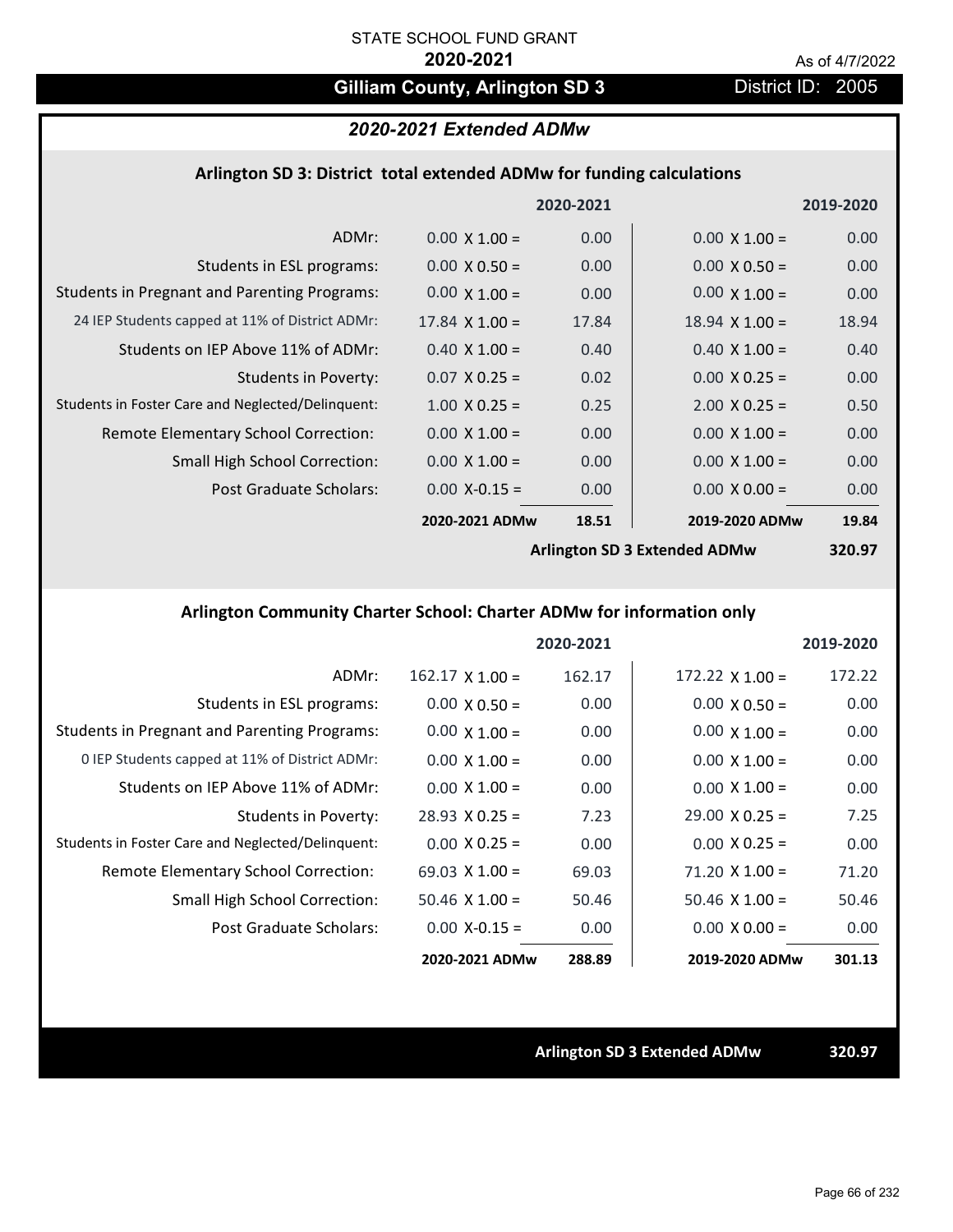# Gilliam County, Condon SD 25J District ID: 2006

| Condon SD 25J: District total extended ADMw for funding calculations |  |  |  |  |
|----------------------------------------------------------------------|--|--|--|--|
|----------------------------------------------------------------------|--|--|--|--|

|                                                     |                       | 2020-2021 |                                    | 2019-2020 |
|-----------------------------------------------------|-----------------------|-----------|------------------------------------|-----------|
| ADMr:                                               | $136.18$ X $1.00 =$   | 136.18    | $138.10 \times 1.00 =$             | 138.10    |
| Students in ESL programs:                           | $0.00 \times 0.50 =$  | 0.00      | $0.00 \times 0.50 =$               | 0.00      |
| <b>Students in Pregnant and Parenting Programs:</b> | $0.00 \times 1.00 =$  | 0.00      | $0.00 \times 1.00 =$               | 0.00      |
| 17 IEP Students capped at 11% of District ADMr:     | $14.98 \times 1.00 =$ | 14.98     | $15.19 \times 1.00 =$              | 15.19     |
| Students on IEP Above 11% of ADMr:                  | $0.40 \times 1.00 =$  | 0.40      | $0.40$ X $1.00 =$                  | 0.40      |
| <b>Students in Poverty:</b>                         | $9.46$ X 0.25 =       | 2.37      | $10.48$ X 0.25 =                   | 2.62      |
| Students in Foster Care and Neglected/Delinquent:   | $0.00 \times 0.25 =$  | 0.00      | $0.00 \times 0.25 =$               | 0.00      |
| Remote Elementary School Correction:                | $68.61$ X 1.00 =      | 68.61     | 69.08 $X$ 1.00 =                   | 69.08     |
| <b>Small High School Correction:</b>                | $50.46$ X $1.00 =$    | 50.46     | $50.46 \times 1.00 =$              | 50.46     |
| Post Graduate Scholars:                             | $0.00$ X-0.15 =       | 0.00      | $0.00 \times 0.00 =$               | 0.00      |
|                                                     | 2020-2021 ADMw        | 272.99    | 2019-2020 ADMw                     | 275.85    |
|                                                     |                       |           | <b>Condon SD 25J Extended ADMw</b> | 275.85    |
|                                                     |                       |           |                                    |           |
|                                                     |                       |           | <b>Condon SD 25J Extended ADMw</b> | 275.85    |
|                                                     |                       |           |                                    |           |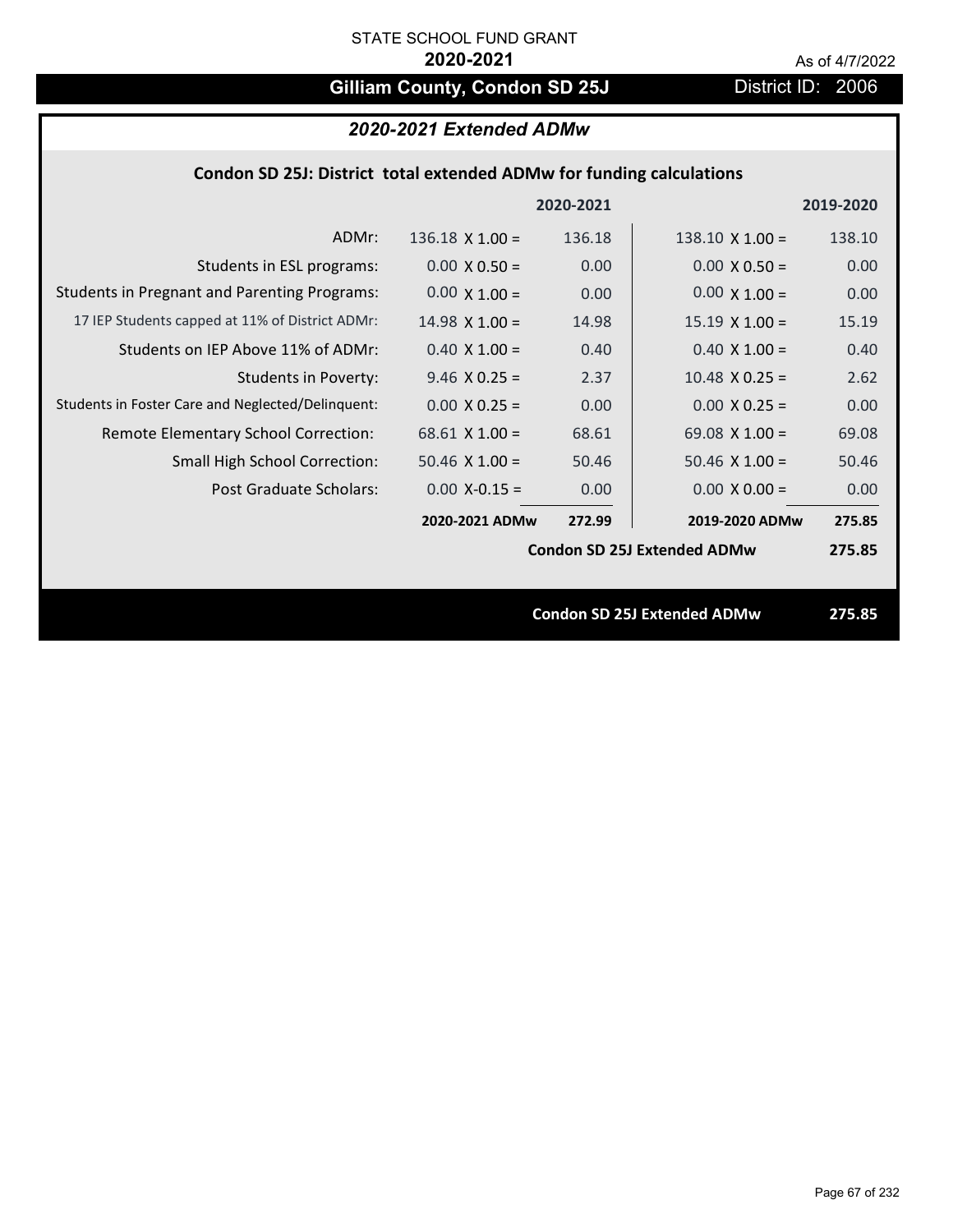# Grant County, John Day SD 3 District ID: 2008

# *2020-2021 Extended ADMw*

| John Day SD 3: District total extended ADMw for funding calculations |  |  |  |
|----------------------------------------------------------------------|--|--|--|
|----------------------------------------------------------------------|--|--|--|

|                                                     |                        | 2020-2021 |                                    | 2019-2020 |
|-----------------------------------------------------|------------------------|-----------|------------------------------------|-----------|
| ADMr:                                               | $527.45 \times 1.00 =$ | 527.45    | 582.94 $X$ 1.00 =                  | 582.94    |
| Students in ESL programs:                           | $5.00 \times 0.50 =$   | 2.50      | $5.00 \times 0.50 =$               | 2.50      |
| <b>Students in Pregnant and Parenting Programs:</b> | $0.00 \times 1.00 =$   | 0.00      | $0.00 \times 1.00 =$               | 0.00      |
| 89 IEP Students capped at 11% of District ADMr:     | 58.02 $\times$ 1.00 =  | 58.02     | 64.12 $\times$ 1.00 =              | 64.12     |
| Students on IEP Above 11% of ADMr:                  | 6.80 $X$ 1.00 =        | 6.80      | 6.80 $X$ 1.00 =                    | 6.80      |
| <b>Students in Poverty:</b>                         | $83.15 \times 0.25 =$  | 20.79     | $88.57$ X 0.25 =                   | 22.14     |
| Students in Foster Care and Neglected/Delinquent:   | 4.00 $X$ 0.25 =        | 1.00      | $7.00 \times 0.25 =$               | 1.75      |
| Remote Elementary School Correction:                | $24.73 \times 1.00 =$  | 24.73     | $24.73 \times 1.00 =$              | 24.73     |
| <b>Small High School Correction:</b>                | $87.52$ X 1.00 =       | 87.52     | $88.76$ X 1.00 =                   | 88.76     |
| Post Graduate Scholars:                             | $0.00$ X-0.15 =        | 0.00      | $0.00 \times 0.00 =$               | 0.00      |
|                                                     | 2020-2021 ADMw         | 728.81    | 2019-2020 ADMw                     | 793.75    |
|                                                     |                        |           | John Day SD 3 Extended ADMw        | 793.75    |
|                                                     |                        |           |                                    |           |
|                                                     |                        |           | <b>John Day SD 3 Extended ADMw</b> | 793.75    |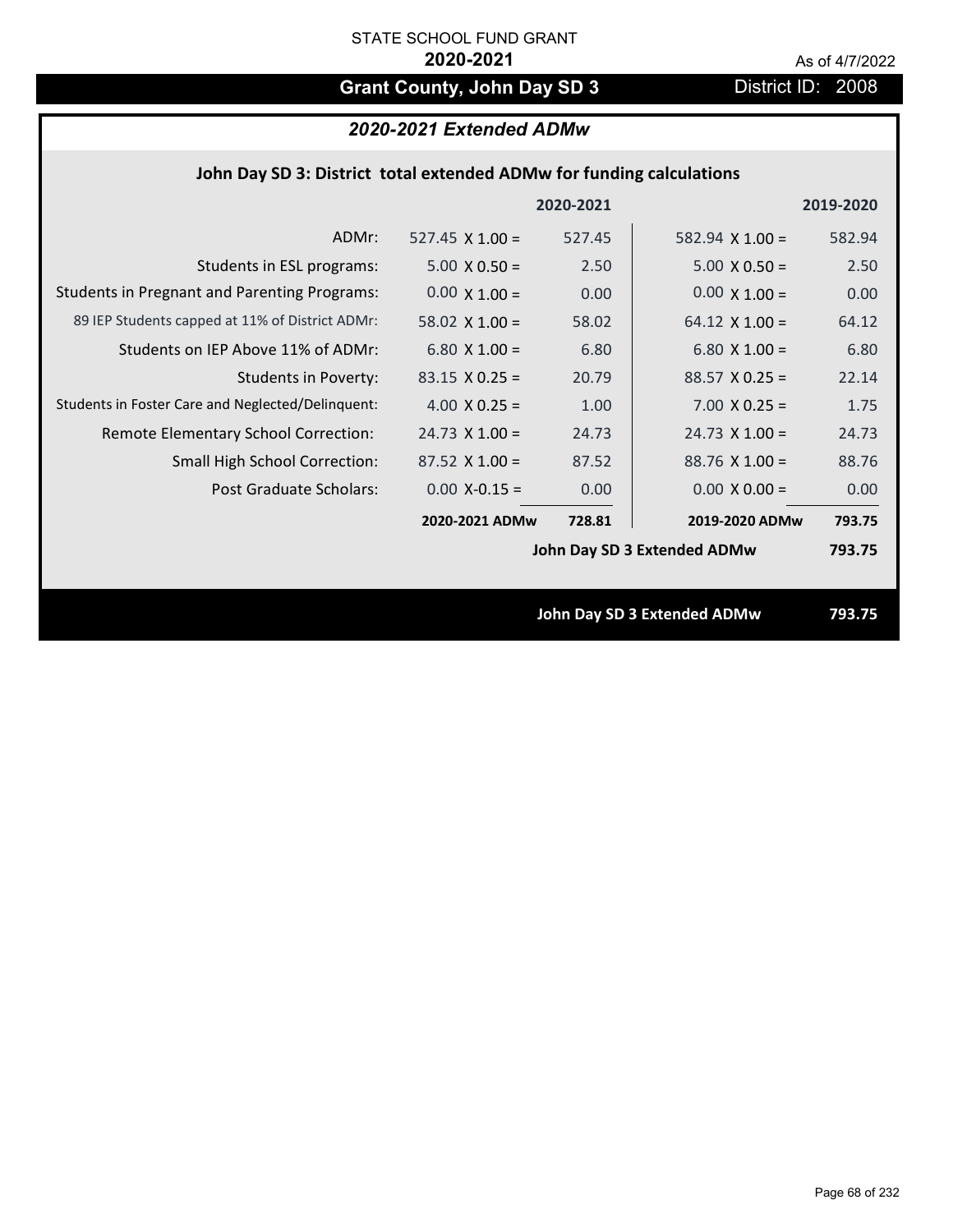# Grant County, Prairie City SD 4 District ID: 2009

# *2020-2021 Extended ADMw*

### **Prairie City SD 4: District total extended ADMw for funding calculations**

|                                                     |                        | 2020-2021 |                        | 2019-2020 |
|-----------------------------------------------------|------------------------|-----------|------------------------|-----------|
| ADMr:                                               | $181.77 \times 1.00 =$ | 181.77    | $172.25 \times 1.00 =$ | 172.25    |
| Students in ESL programs:                           | $0.00 \times 0.50 =$   | 0.00      | $0.00 \times 0.50 =$   | 0.00      |
| <b>Students in Pregnant and Parenting Programs:</b> | $0.00 \times 1.00 =$   | 0.00      | $0.00 \times 1.00 =$   | 0.00      |
| 31 IEP Students capped at 11% of District ADMr:     | $23.59 \times 1.00 =$  | 23.59     | $18.95 \times 1.00 =$  | 18.95     |
| Students on IEP Above 11% of ADMr:                  | $1.80 \times 1.00 =$   | 1.80      | $1.80$ X $1.00 =$      | 1.80      |
| Students in Poverty:                                | $31.87 \times 0.25 =$  | 7.97      | $34.00 \times 0.25 =$  | 8.50      |
| Students in Foster Care and Neglected/Delinquent:   | $1.00 \times 0.25 =$   | 0.25      | $0.00 \times 0.25 =$   | 0.00      |
| Remote Elementary School Correction:                | $71.38 \times 1.00 =$  | 71.38     | $71.06 \times 1.00 =$  | 71.06     |
| <b>Small High School Correction:</b>                | $50.46 \times 1.00 =$  | 50.46     | $50.46 \times 1.00 =$  | 50.46     |
| Post Graduate Scholars:                             | $0.00$ X-0.15 =        | 0.00      | $0.00 \times 0.00 =$   | 0.00      |
|                                                     | 2020-2021 ADMw         | 337.21    | 2019-2020 ADMw         | 323.02    |
|                                                     |                        |           |                        |           |

**Prairie City SD 4 Extended ADMw**

**371.66**

## **Oregon Connections Academy: Charter ADMw for information only**

|                                                     |                      | 2020-2021 |                      | 2019-2020 |
|-----------------------------------------------------|----------------------|-----------|----------------------|-----------|
| ADMr:                                               | $32.66$ X $1.00 =$   | 32.66     | $0.00 \times 1.00 =$ | 0.00      |
| Students in ESL programs:                           | $0.00 \times 0.50 =$ | 0.00      | $0.00 \times 0.50 =$ | 0.00      |
| <b>Students in Pregnant and Parenting Programs:</b> | $0.00 \times 1.00 =$ | 0.00      | $0.00 \times 1.00 =$ | 0.00      |
| 0 IEP Students capped at 11% of District ADMr:      | $0.00 \times 1.00 =$ | 0.00      | $0.00 \times 1.00 =$ | 0.00      |
| Students on IEP Above 11% of ADMr:                  | $0.00 \times 1.00 =$ | 0.00      | $0.00 \times 1.00 =$ | 0.00      |
| Students in Poverty:                                | $7.13 \times 0.25 =$ | 1.78      | $0.00 \times 0.25 =$ | 0.00      |
| Students in Foster Care and Neglected/Delinquent:   | $0.00 \times 0.25 =$ | 0.00      | $0.00 \times 0.25 =$ | 0.00      |
| Remote Elementary School Correction:                | $0.00 \times 1.00 =$ | 0.00      | $0.00 \times 1.00 =$ | 0.00      |
| Small High School Correction:                       | $0.00 \times 1.00 =$ | 0.00      | $0.00 \times 1.00 =$ | 0.00      |
| Post Graduate Scholars:                             | $0.00 X - 0.15 =$    | 0.00      | $0.00 \times 0.00 =$ | 0.00      |
|                                                     | 2020-2021 ADMw       | 34.44     | 2019-2020 ADMw       | 0.00      |

**Prairie City SD 4 Extended ADMw 371.66**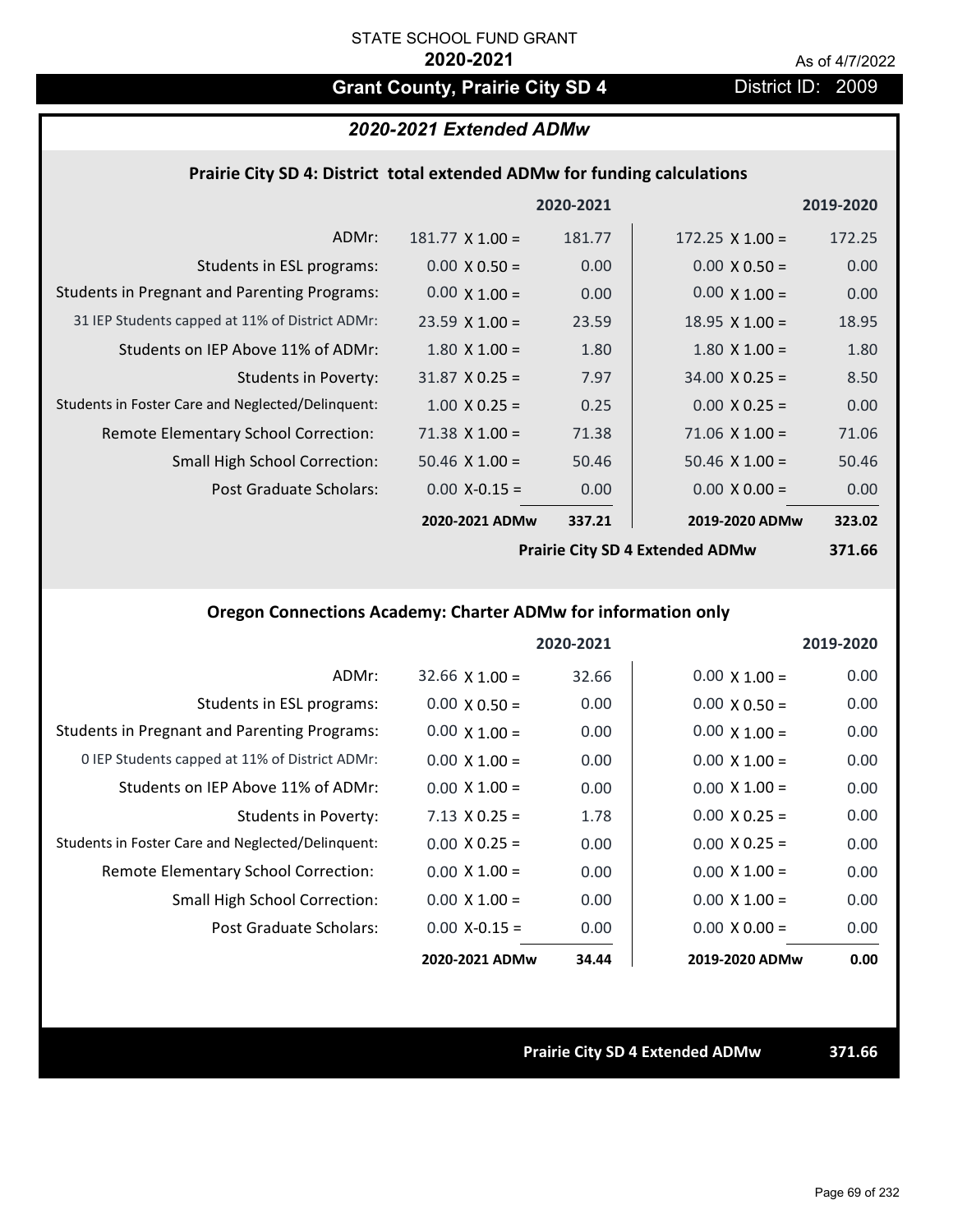# Grant County, Monument SD 8 District ID: 2010

# *2020-2021 Extended ADMw*

## **Monument SD 8: District total extended ADMw for funding calculations**

|                                                     |                       | 2020-2021 |                                    | 2019-2020 |
|-----------------------------------------------------|-----------------------|-----------|------------------------------------|-----------|
| ADMr:                                               | 44.06 $\times$ 1.00 = | 44.06     | 49.49 $\times$ 1.00 =              | 49.49     |
| Students in ESL programs:                           | $1.15 \times 0.50 =$  | 0.58      | $4.00 \times 0.50 =$               | 2.00      |
| <b>Students in Pregnant and Parenting Programs:</b> | $0.00 \times 1.00 =$  | 0.00      | $0.00 \times 1.00 =$               | 0.00      |
| 7 IEP Students capped at 11% of District ADMr:      | 4.85 $\times$ 1.00 =  | 4.85      | $5.44 \times 1.00 =$               | 5.44      |
| Students on IEP Above 11% of ADMr:                  | $0.30 \times 1.00 =$  | 0.30      | $0.30 \times 1.00 =$               | 0.30      |
| <b>Students in Poverty:</b>                         | $7.23 \times 0.25 =$  | 1.81      | 7.89 $X$ 0.25 =                    | 1.97      |
| Students in Foster Care and Neglected/Delinquent:   | $0.00 \times 0.25 =$  | 0.00      | $0.00 X 0.25 =$                    | 0.00      |
| Remote Elementary School Correction:                | $31.26 \times 1.00 =$ | 31.26     | $30.53$ X 1.00 =                   | 30.53     |
| <b>Small High School Correction:</b>                | $50.46 \times 1.00 =$ | 50.46     | $50.46 \times 1.00 =$              | 50.46     |
| Post Graduate Scholars:                             | $0.00$ X-0.15 =       | 0.00      | $0.00 \times 0.00 =$               | 0.00      |
|                                                     | 2020-2021 ADMw        | 133.31    | 2019-2020 ADMw                     | 140.20    |
|                                                     |                       |           | <b>Monument SD 8 Extended ADMw</b> | 140.20    |
|                                                     |                       |           |                                    |           |
|                                                     |                       |           | <b>Monument SD 8 Extended ADMw</b> | 140.20    |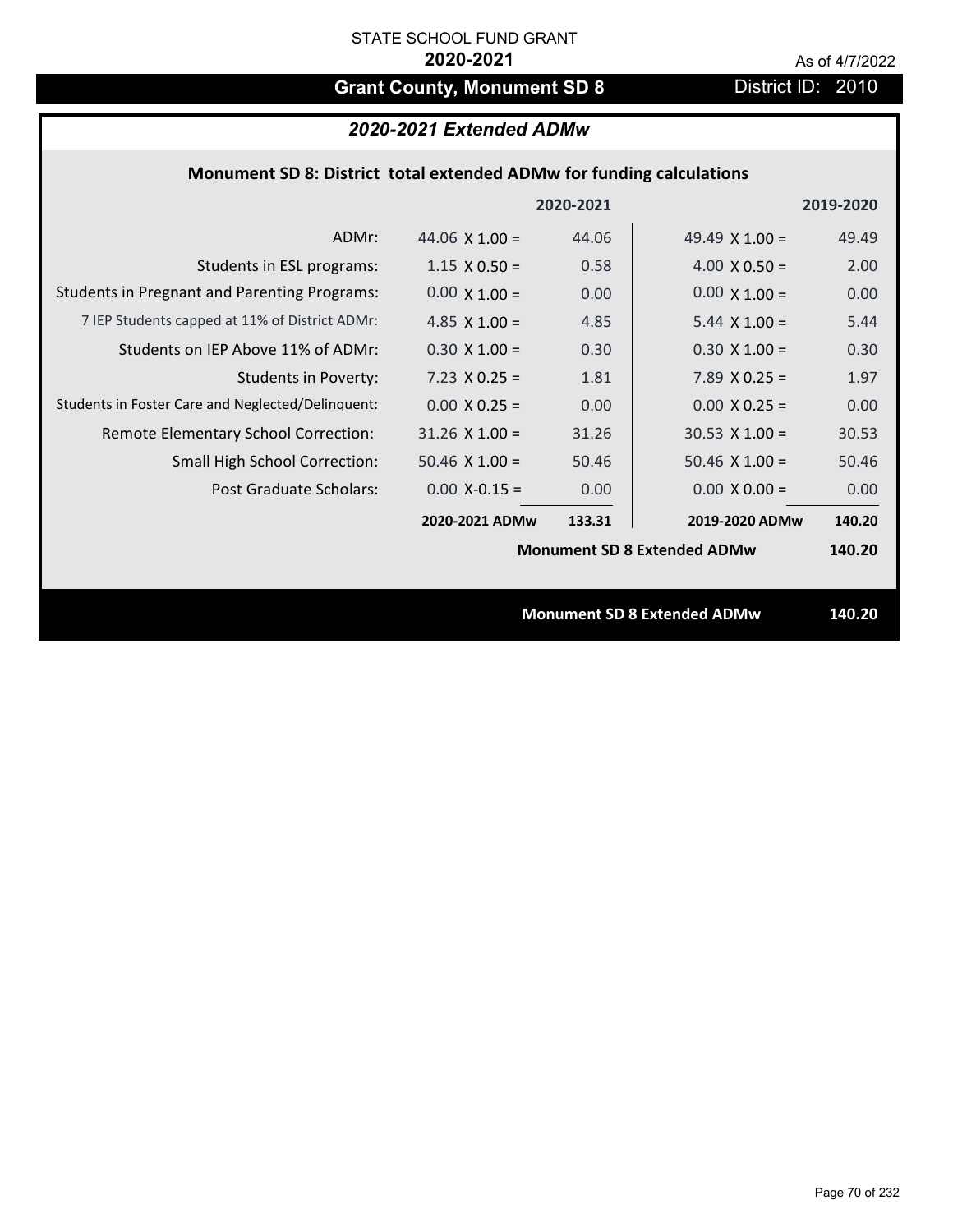# Grant County, Dayville SD 16J **District ID: 2011**

# *2020-2021 Extended ADMw*

## **Dayville SD 16J: District total extended ADMw for funding calculations**

|                                                     |                       | 2020-2021 |                               | 2019-2020 |
|-----------------------------------------------------|-----------------------|-----------|-------------------------------|-----------|
| ADMr:                                               | 59.13 $\times$ 1.00 = | 59.13     | 53.89 $\times$ 1.00 =         | 53.89     |
| Students in ESL programs:                           | $0.00 \times 0.50 =$  | 0.00      | $0.00 \times 0.50 =$          | 0.00      |
| <b>Students in Pregnant and Parenting Programs:</b> | $0.00 \times 1.00 =$  | 0.00      | $0.00 \times 1.00 =$          | 0.00      |
| 8 IEP Students capped at 11% of District ADMr:      | $6.50 \times 1.00 =$  | 6.50      | 5.93 $X$ 1.00 =               | 5.93      |
| Students on IEP Above 11% of ADMr:                  | $1.40 \times 1.00 =$  | 1.40      | $1.40 \times 1.00 =$          | 1.40      |
| <b>Students in Poverty:</b>                         | $10.00 \times 0.25 =$ | 2.50      | $9.00 \times 0.25 =$          | 2.25      |
| Students in Foster Care and Neglected/Delinquent:   | $1.00 \times 0.25 =$  | 0.25      | $0.00 \times 0.25 =$          | 0.00      |
| Remote Elementary School Correction:                | $36.24$ X $1.00 =$    | 36.24     | $35.64$ X $1.00 =$            | 35.64     |
| <b>Small High School Correction:</b>                | $50.46 \times 1.00 =$ | 50.46     | $50.46 \times 1.00 =$         | 50.46     |
| Post Graduate Scholars:                             | $0.00$ X-0.15 =       | 0.00      | $0.00 \times 0.00 =$          | 0.00      |
|                                                     | 2020-2021 ADMw        | 156.48    | 2019-2020 ADMw                | 149.57    |
|                                                     |                       |           | Dayville SD 16J Extended ADMw | 156.48    |
|                                                     |                       |           |                               |           |
|                                                     |                       |           | Dayville SD 16J Extended ADMw | 156.48    |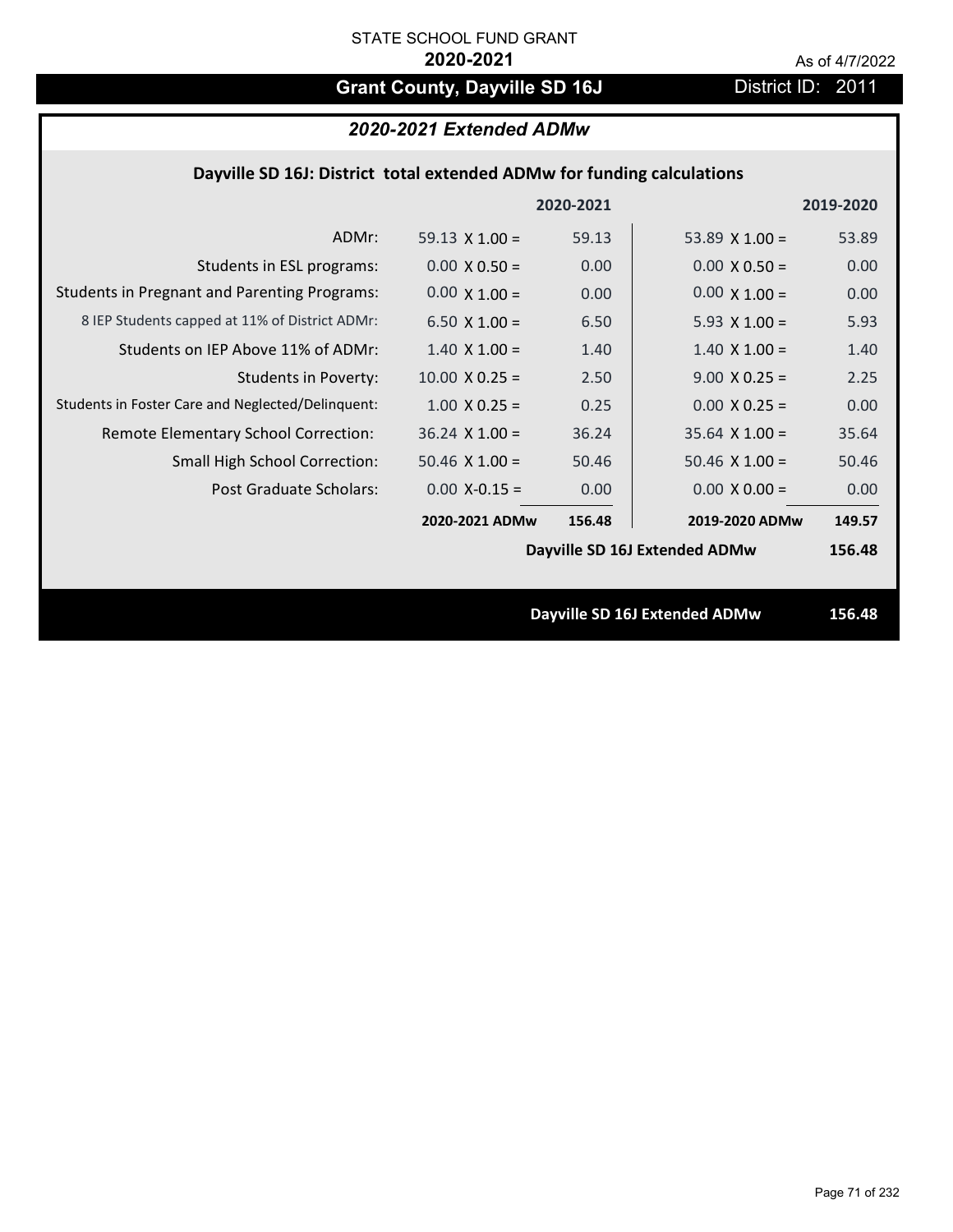# Grant County, Long Creek SD 17 District ID: 2012

# *2020-2021 Extended ADMw*

### **Long Creek SD 17: District total extended ADMw for funding calculations**

|                                                     |                       | 2020-2021 |                                | 2019-2020 |
|-----------------------------------------------------|-----------------------|-----------|--------------------------------|-----------|
| ADMr:                                               | $36.52 \times 1.00 =$ | 36.52     | $38.31$ X 1.00 =               | 38.31     |
| Students in ESL programs:                           | $0.00 \times 0.50 =$  | 0.00      | $0.00 \times 0.50 =$           | 0.00      |
| <b>Students in Pregnant and Parenting Programs:</b> | $0.00 \times 1.00 =$  | 0.00      | $0.00 \times 1.00 =$           | 0.00      |
| 3 IEP Students capped at 11% of District ADMr:      | $3.00 \times 1.00 =$  | 3.00      | $3.00 \times 1.00 =$           | 3.00      |
| Students on IEP Above 11% of ADMr:                  | $0.00 \times 1.00 =$  | 0.00      | $0.00 \times 1.00 =$           | 0.00      |
| <b>Students in Poverty:</b>                         | $14.76$ X 0.25 =      | 3.69      | $18.36$ X 0.25 =               | 4.59      |
| Students in Foster Care and Neglected/Delinquent:   | $0.00 \times 0.25 =$  | 0.00      | $0.00 \times 0.25 =$           | 0.00      |
| Remote Elementary School Correction:                | $25.54$ X 1.00 =      | 25.54     | $25.54 \times 1.00 =$          | 25.54     |
| <b>Small High School Correction:</b>                | $50.46$ X $1.00 =$    | 50.46     | $50.46 \times 1.00 =$          | 50.46     |
| Post Graduate Scholars:                             | $0.00 X - 0.15 =$     | 0.00      | $0.00 \times 0.00 =$           | 0.00      |
|                                                     | 2020-2021 ADMw        | 119.21    | 2019-2020 ADMw                 | 121.90    |
|                                                     |                       |           | Long Creek SD 17 Extended ADMw | 121.90    |
|                                                     |                       |           |                                |           |
|                                                     |                       |           | Long Creek SD 17 Extended ADMw | 121.90    |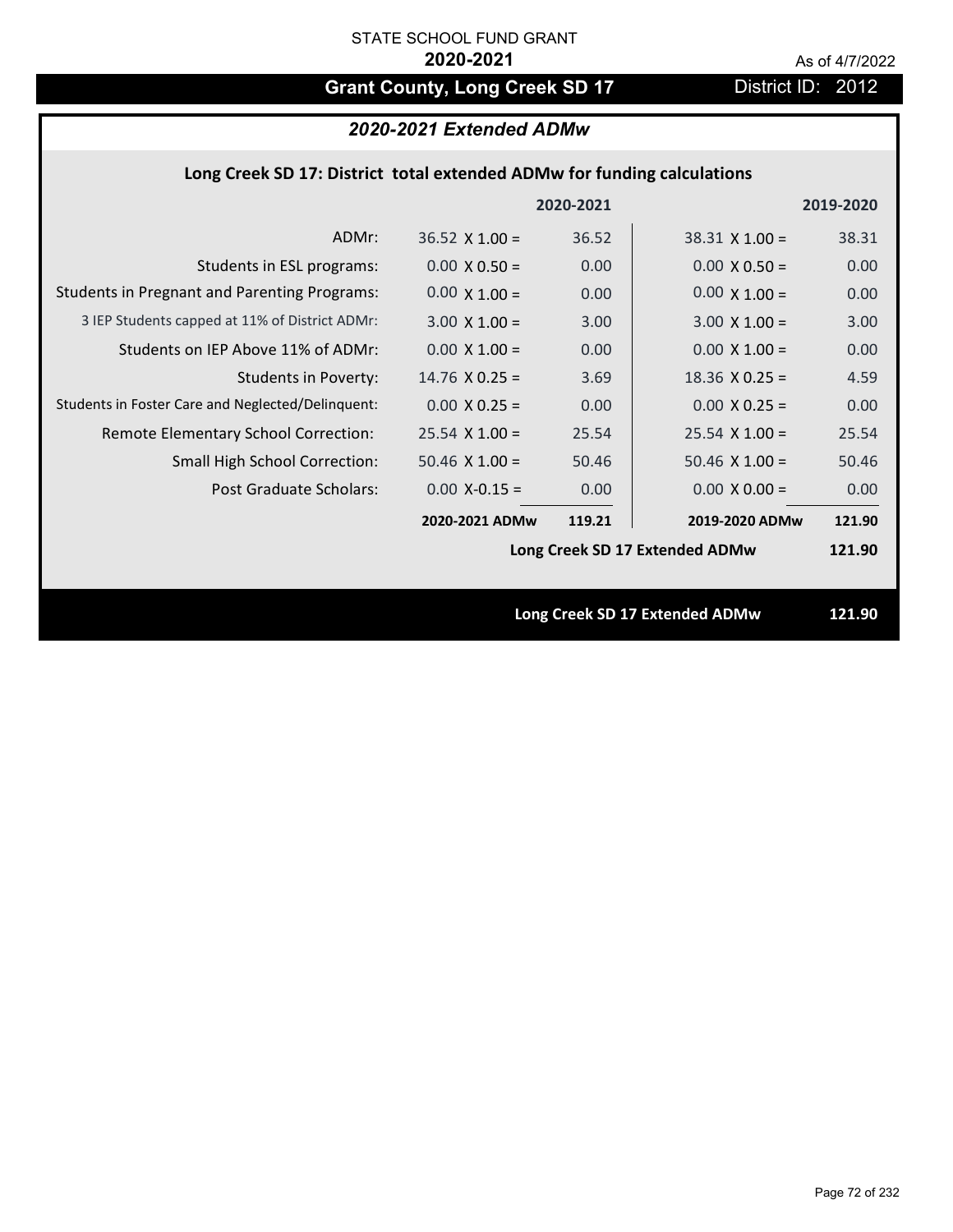# Harney County, Harney County SD 3 District ID: 2014

## *2020-2021 Extended ADMw*

## **Harney County SD 3: District total extended ADMw for funding calculations**

|                                                     |                        | 2020-2021 |                                         | 2019-2020 |
|-----------------------------------------------------|------------------------|-----------|-----------------------------------------|-----------|
| ADMr:                                               | 734.71 $\times$ 1.00 = | 734.71    | $829.18 \times 1.00 =$                  | 829.18    |
| Students in ESL programs:                           | 4.99 $X$ 0.50 =        | 2.50      | $2.00 \times 0.50 =$                    | 1.00      |
| <b>Students in Pregnant and Parenting Programs:</b> | $0.00 \times 1.00 =$   | 0.00      | $0.00 \times 1.00 =$                    | 0.00      |
| 106 IEP Students capped at 11% of District ADMr:    | $80.82$ X 1.00 =       | 80.82     | $91.21$ X $1.00 =$                      | 91.21     |
| Students on IEP Above 11% of ADMr:                  | $3.50 \times 1.00 =$   | 3.50      | $3.50 \times 1.00 =$                    | 3.50      |
| <b>Students in Poverty:</b>                         | $104.22 \times 0.25 =$ | 26.06     | $172.34 \times 0.25 =$                  | 43.09     |
| Students in Foster Care and Neglected/Delinquent:   | $12.00 \times 0.25 =$  | 3.00      | $19.00 \times 0.25 =$                   | 4.75      |
| Remote Elementary School Correction:                | $0.00 \times 1.00 =$   | 0.00      | $0.00 \times 1.00 =$                    | 0.00      |
| <b>Small High School Correction:</b>                | $82.35 \times 1.00 =$  | 82.35     | $81.00 \times 1.00 =$                   | 81.00     |
| Post Graduate Scholars:                             | $0.00$ X-0.15 =        | 0.00      | $0.00 \times 0.00 =$                    | 0.00      |
|                                                     | 2020-2021 ADMw         | 932.93    | 2019-2020 ADMw                          | 1,053.72  |
|                                                     |                        |           | <b>Harney County SD 3 Extended ADMw</b> | 1,053.72  |
|                                                     |                        |           |                                         |           |
|                                                     |                        |           | <b>Harney County SD 3 Extended ADMw</b> | 1,053.72  |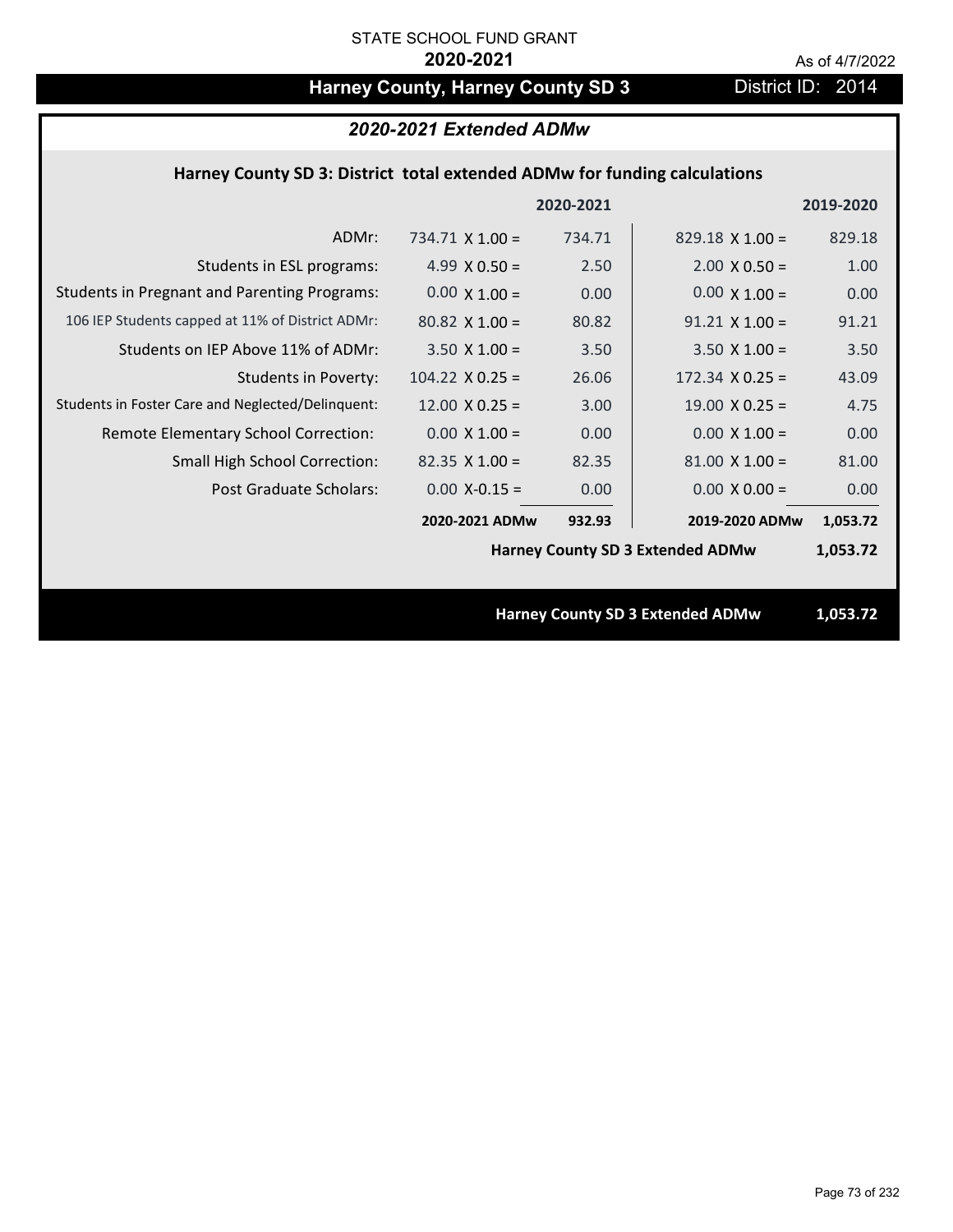## Harney County, Harney County SD 4 District ID: 2015

## *2020-2021 Extended ADMw*

### **Harney County SD 4: District total extended ADMw for funding calculations**

|                                                     |                       | 2020-2021 |                        | 2019-2020 |
|-----------------------------------------------------|-----------------------|-----------|------------------------|-----------|
| ADMr:                                               | 142.95 $X$ 1.00 =     | 142.95    | $123.13 \times 1.00 =$ | 123.13    |
| Students in ESL programs:                           | $3.00 \times 0.50 =$  | 1.50      | $3.00 \times 0.50 =$   | 1.50      |
| <b>Students in Pregnant and Parenting Programs:</b> | $0.00 \times 1.00 =$  | 0.00      | $0.00 \times 1.00 =$   | 0.00      |
| 67 IEP Students capped at 11% of District ADMr:     | $67.00 \times 1.00 =$ | 67.00     | $54.00 \times 1.00 =$  | 54.00     |
| Students on IEP Above 11% of ADMr:                  | $0.00 \times 1.00 =$  | 0.00      | $0.00 \times 1.00 =$   | 0.00      |
| <b>Students in Poverty:</b>                         | 4.69 $X$ 0.25 =       | 1.17      | $3.30 \times 0.25 =$   | 0.83      |
| Students in Foster Care and Neglected/Delinquent:   | $0.00 \times 0.25 =$  | 0.00      | $3.00 \times 0.25 =$   | 0.75      |
| Remote Elementary School Correction:                | $70.15 \times 1.00 =$ | 70.15     | $71.41 \times 1.00 =$  | 71.41     |
| <b>Small High School Correction:</b>                | $0.00 \times 1.00 =$  | 0.00      | $0.00 \times 1.00 =$   | 0.00      |
| Post Graduate Scholars:                             | $0.00$ X-0.15 =       | 0.00      | $0.00 \times 0.00 =$   | 0.00      |
|                                                     | 2020-2021 ADMw        | 282.77    | 2019-2020 ADMw         | 251.62    |

**Harney County SD 4 Extended ADMw**

**922.14**

## **Oregon Family School: Charter ADMw for information only**

|                                                     |                       | 2020-2021 |                       | 2019-2020 |
|-----------------------------------------------------|-----------------------|-----------|-----------------------|-----------|
| ADMr:                                               | 634.04 $X$ 1.00 =     | 634.04    | 474.92 $X$ 1.00 =     | 474.92    |
| Students in ESL programs:                           | $0.00 \times 0.50 =$  | 0.00      | $0.00 \times 0.50 =$  | 0.00      |
| <b>Students in Pregnant and Parenting Programs:</b> | $0.00 \times 1.00 =$  | 0.00      | $0.00 \times 1.00 =$  | 0.00      |
| 0 IEP Students capped at 11% of District ADMr:      | $0.00 \times 1.00 =$  | 0.00      | $0.00 \times 1.00 =$  | 0.00      |
| Students on IEP Above 11% of ADMr:                  | $0.00 \times 1.00 =$  | 0.00      | $0.00 \times 1.00 =$  | 0.00      |
| Students in Poverty:                                | $21.31 \times 0.25 =$ | 5.33      | $12.70 \times 0.25 =$ | 3.18      |
| Students in Foster Care and Neglected/Delinquent:   | $0.00 \times 0.25 =$  | 0.00      | $0.00 \times 0.25 =$  | 0.00      |
| Remote Elementary School Correction:                | $0.00 \times 1.00 =$  | 0.00      | $0.00 \times 1.00 =$  | 0.00      |
| <b>Small High School Correction:</b>                | $0.00 \times 1.00 =$  | 0.00      | $0.00 \times 1.00 =$  | 0.00      |
| Post Graduate Scholars:                             | $0.00 X - 0.15 =$     | 0.00      | $0.00 \times 0.00 =$  | 0.00      |
|                                                     | 2020-2021 ADMw        | 639.37    | 2019-2020 ADMw        | 478.10    |

## **Harney County SD 4 Extended ADMw 922.14**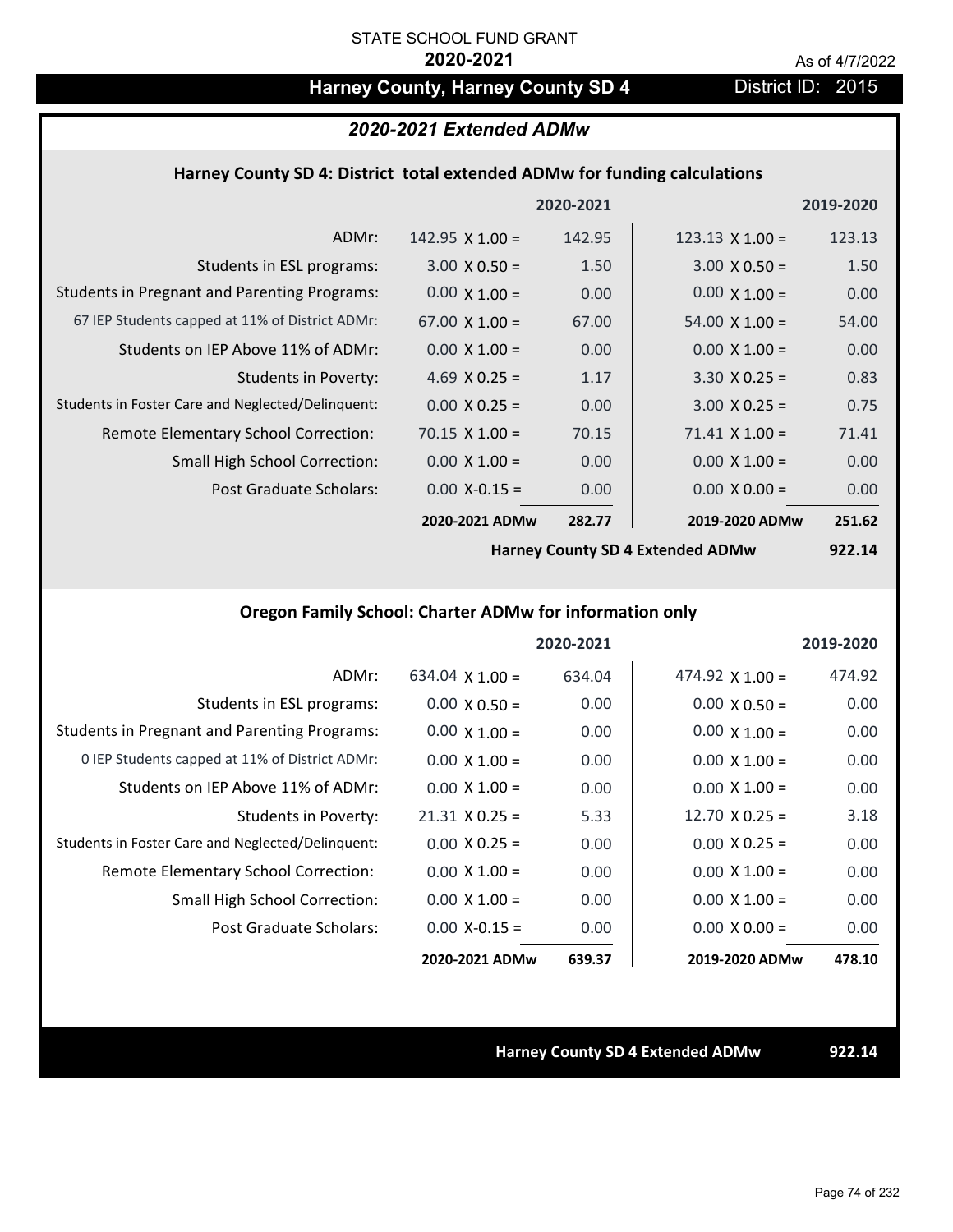# Harney County, Pine Creek SD 5 District ID: 2016

|  | 2020-2021 Extended ADMw |
|--|-------------------------|
|--|-------------------------|

|  | Pine Creek SD 5: District total extended ADMw for funding calculations |
|--|------------------------------------------------------------------------|
|--|------------------------------------------------------------------------|

|                                                     |                       | 2020-2021         |                                      | 2019-2020 |
|-----------------------------------------------------|-----------------------|-------------------|--------------------------------------|-----------|
| ADMr:                                               | $3.96 \times 1.00 =$  | 3.96              | $3.49 \times 1.00 =$                 | 3.49      |
| Students in ESL programs:                           | $0.00 \times 0.50 =$  | 0.00 <sub>1</sub> | $0.00 \times 0.50 =$                 | 0.00      |
| <b>Students in Pregnant and Parenting Programs:</b> | $0.00 \times 1.00 =$  | 0.00 <sub>1</sub> | $0.00 \times 1.00 =$                 | 0.00      |
| 0 IEP Students capped at 11% of District ADMr:      | $0.00 \times 1.00 =$  | 0.00 <sub>1</sub> | $0.00 \times 1.00 =$                 | 0.00      |
| Students on IEP Above 11% of ADMr:                  | $0.00 \times 1.00 =$  | 0.00              | $0.00 \times 1.00 =$                 | 0.00      |
| <b>Students in Poverty:</b>                         | $2.00 \times 0.25 =$  | 0.50              | $1.41 \times 0.25 =$                 | 0.35      |
| Students in Foster Care and Neglected/Delinquent:   | $0.00 \times 0.25 =$  | 0.00 <sub>1</sub> | $0.00 X 0.25 =$                      | 0.00      |
| Remote Elementary School Correction:                | $25.54 \times 1.00 =$ | 25.54             | $25.54 \times 1.00 =$                | 25.54     |
| <b>Small High School Correction:</b>                | $0.00 \times 1.00 =$  | 0.00 <sub>1</sub> | $0.00 \times 1.00 =$                 | 0.00      |
| Post Graduate Scholars:                             | $0.00$ X-0.15 =       | 0.00              | $0.00 \times 0.00 =$                 | 0.00      |
|                                                     | 2020-2021 ADMw        | 30.00             | 2019-2020 ADMw                       | 29.38     |
|                                                     |                       |                   | <b>Pine Creek SD 5 Extended ADMw</b> | 30.00     |
|                                                     |                       |                   |                                      |           |
|                                                     |                       |                   | <b>Pine Creek SD 5 Extended ADMw</b> | 30.00     |
|                                                     |                       |                   |                                      |           |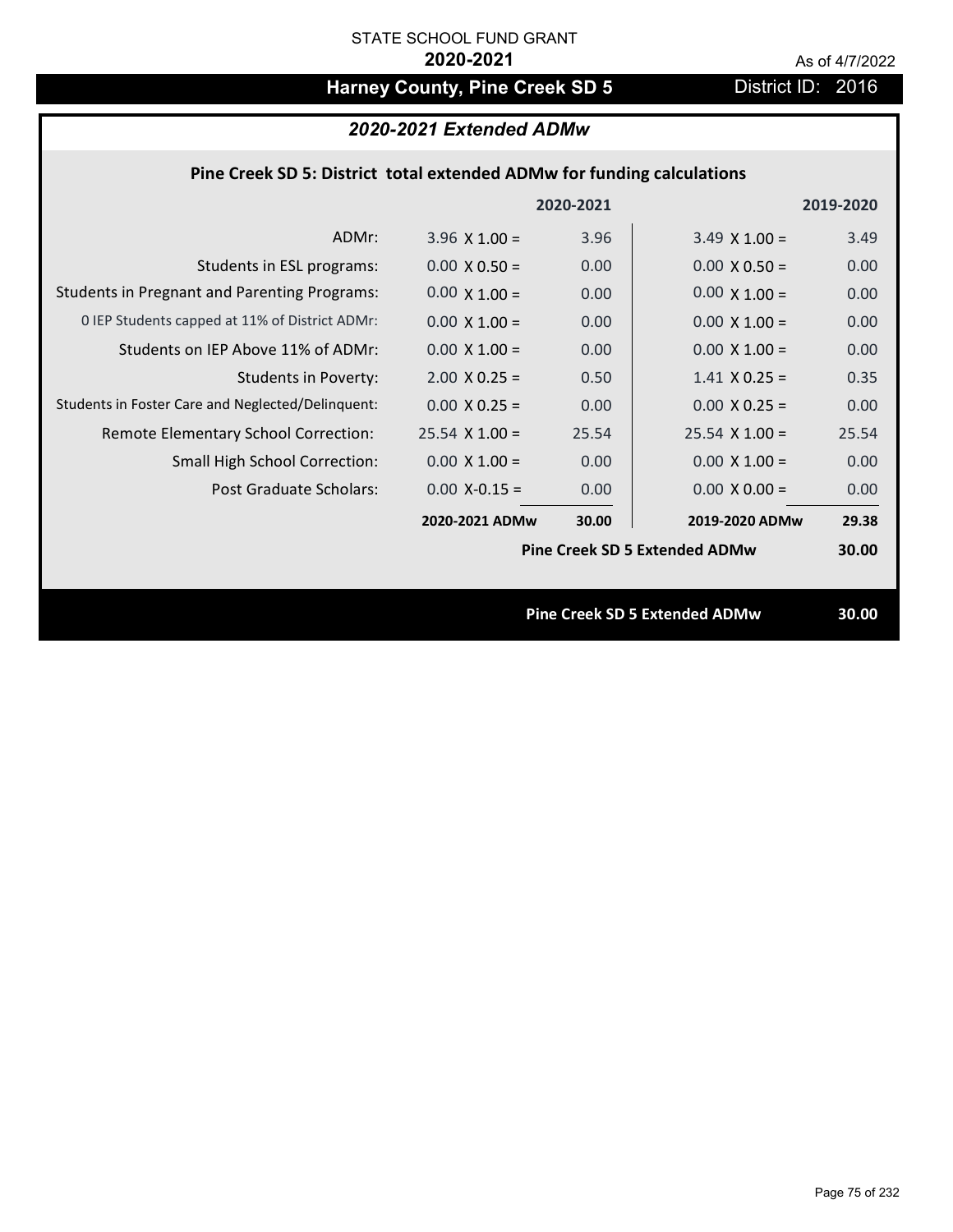# Harney County, Diamond SD 7 District ID: 2017

| 2020-2021 Extended ADMw |  |  |
|-------------------------|--|--|
|-------------------------|--|--|

## **Diamond SD 7: District total extended ADMw for funding calculations**

|                                                     |                      | 2020-2021 |                                   | 2019-2020 |
|-----------------------------------------------------|----------------------|-----------|-----------------------------------|-----------|
| ADMr:                                               | $3.66 \times 1.00 =$ | 3.66      | $3.60 \times 1.00 =$              | 3.60      |
| Students in ESL programs:                           | $0.00 \times 0.50 =$ | 0.00      | $0.00 \times 0.50 =$              | 0.00      |
| <b>Students in Pregnant and Parenting Programs:</b> | $0.00 \times 1.00 =$ | 0.00      | $0.00 \times 1.00 =$              | 0.00      |
| 0 IEP Students capped at 11% of District ADMr:      | $0.00 \times 1.00 =$ | 0.00      | $0.00 \times 1.00 =$              | 0.00      |
| Students on IEP Above 11% of ADMr:                  | $0.00 \times 1.00 =$ | 0.00      | $0.00 \times 1.00 =$              | 0.00      |
| Students in Poverty:                                | $0.54$ X 0.25 =      | 0.14      | $0.86$ X 0.25 =                   | 0.22      |
| Students in Foster Care and Neglected/Delinquent:   | $0.00 \times 0.25 =$ | 0.00      | $0.00 \times 0.25 =$              | 0.00      |
| Remote Elementary School Correction:                | $25.54$ X 1.00 =     | 25.54     | $25.54 \times 1.00 =$             | 25.54     |
| <b>Small High School Correction:</b>                | $0.00 \times 1.00 =$ | 0.00      | $0.00 \times 1.00 =$              | 0.00      |
| Post Graduate Scholars:                             | $0.00$ X-0.15 =      | 0.00      | $0.00 \times 0.00 =$              | 0.00      |
|                                                     | 2020-2021 ADMw       | 29.34     | 2019-2020 ADMw                    | 29.36     |
|                                                     |                      |           | Diamond SD 7 Extended ADMw        | 29.36     |
|                                                     |                      |           |                                   |           |
|                                                     |                      |           | <b>Diamond SD 7 Extended ADMw</b> | 29.36     |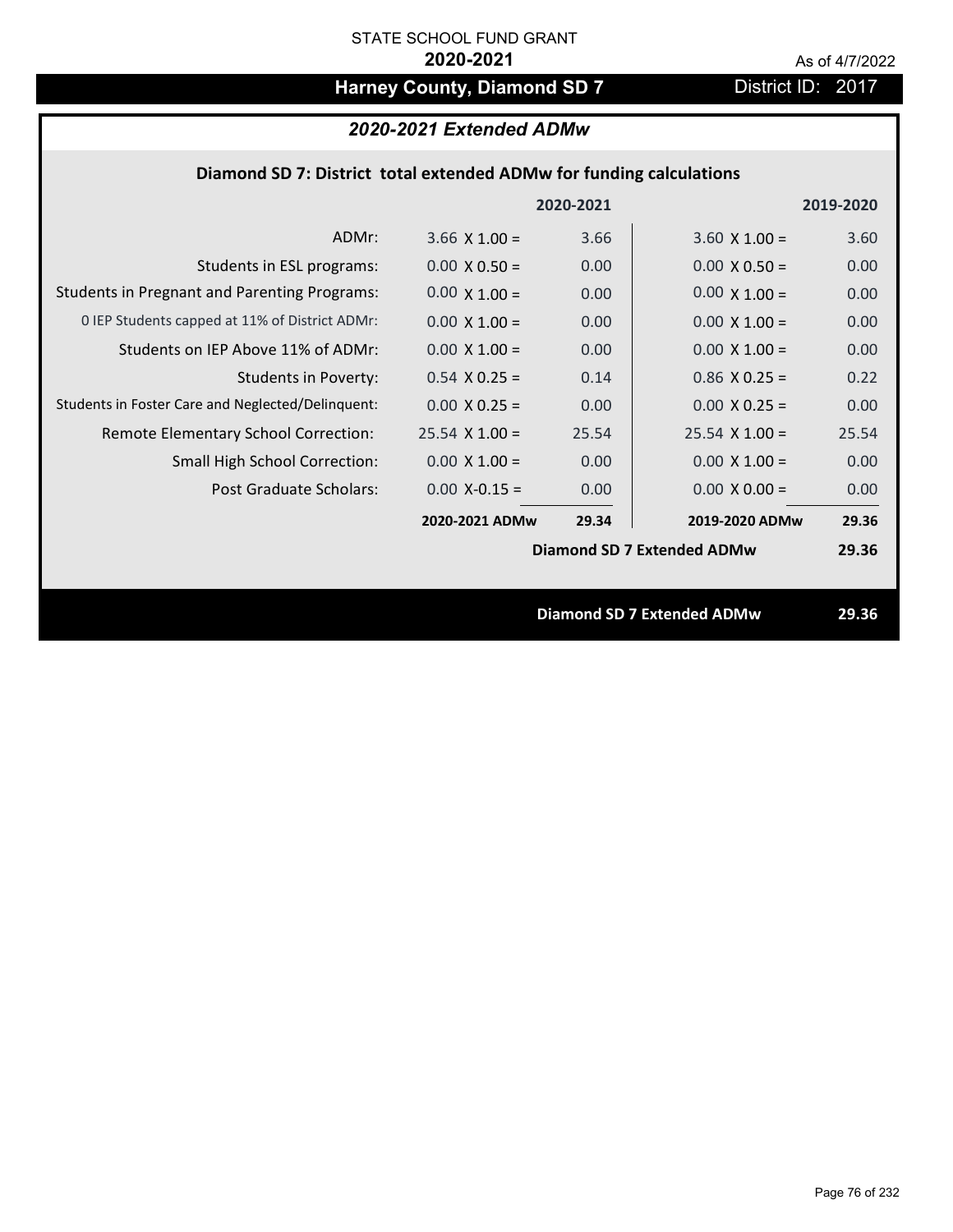# Harney County, Suntex SD 10 District ID: 2018

## *2020-2021 Extended ADMw*

## **Suntex SD 10: District total extended ADMw for funding calculations**

|                                                     |                      | 2020-2021 |                                   | 2019-2020 |
|-----------------------------------------------------|----------------------|-----------|-----------------------------------|-----------|
| ADMr:                                               | $1.81 \times 1.00 =$ | 1.81      | $3.11 \times 1.00 =$              | 3.11      |
| Students in ESL programs:                           | $0.00 \times 0.50 =$ | 0.00      | $0.00 \times 0.50 =$              | 0.00      |
| <b>Students in Pregnant and Parenting Programs:</b> | $0.00 \times 1.00 =$ | 0.00      | $0.00 \times 1.00 =$              | 0.00      |
| 1 IEP Students capped at 11% of District ADMr:      | $0.22 \times 1.00 =$ | 0.22      | $0.38 \times 1.00 =$              | 0.38      |
| Students on IEP Above 11% of ADMr:                  | $0.50 \times 1.00 =$ | 0.50      | $0.50$ X 1.00 =                   | 0.50      |
| <b>Students in Poverty:</b>                         | $0.37$ X 0.25 =      | 0.09      | $0.63$ X 0.25 =                   | 0.16      |
| Students in Foster Care and Neglected/Delinquent:   | $0.00 \times 0.25 =$ | 0.00      | $0.00 \times 0.25 =$              | 0.00      |
| Remote Elementary School Correction:                | $25.54$ X 1.00 =     | 25.54     | $25.54$ X 1.00 =                  | 25.54     |
| <b>Small High School Correction:</b>                | $0.00 \times 1.00 =$ | 0.00      | $0.00 \times 1.00 =$              | 0.00      |
| Post Graduate Scholars:                             | $0.00$ X-0.15 =      | 0.00      | $0.00 \times 0.00 =$              | 0.00      |
|                                                     | 2020-2021 ADMw       | 28.16     | 2019-2020 ADMw                    | 29.69     |
|                                                     |                      |           | <b>Suntex SD 10 Extended ADMw</b> | 29.69     |
|                                                     |                      |           |                                   |           |
|                                                     |                      |           | <b>Suntex SD 10 Extended ADMw</b> | 29.69     |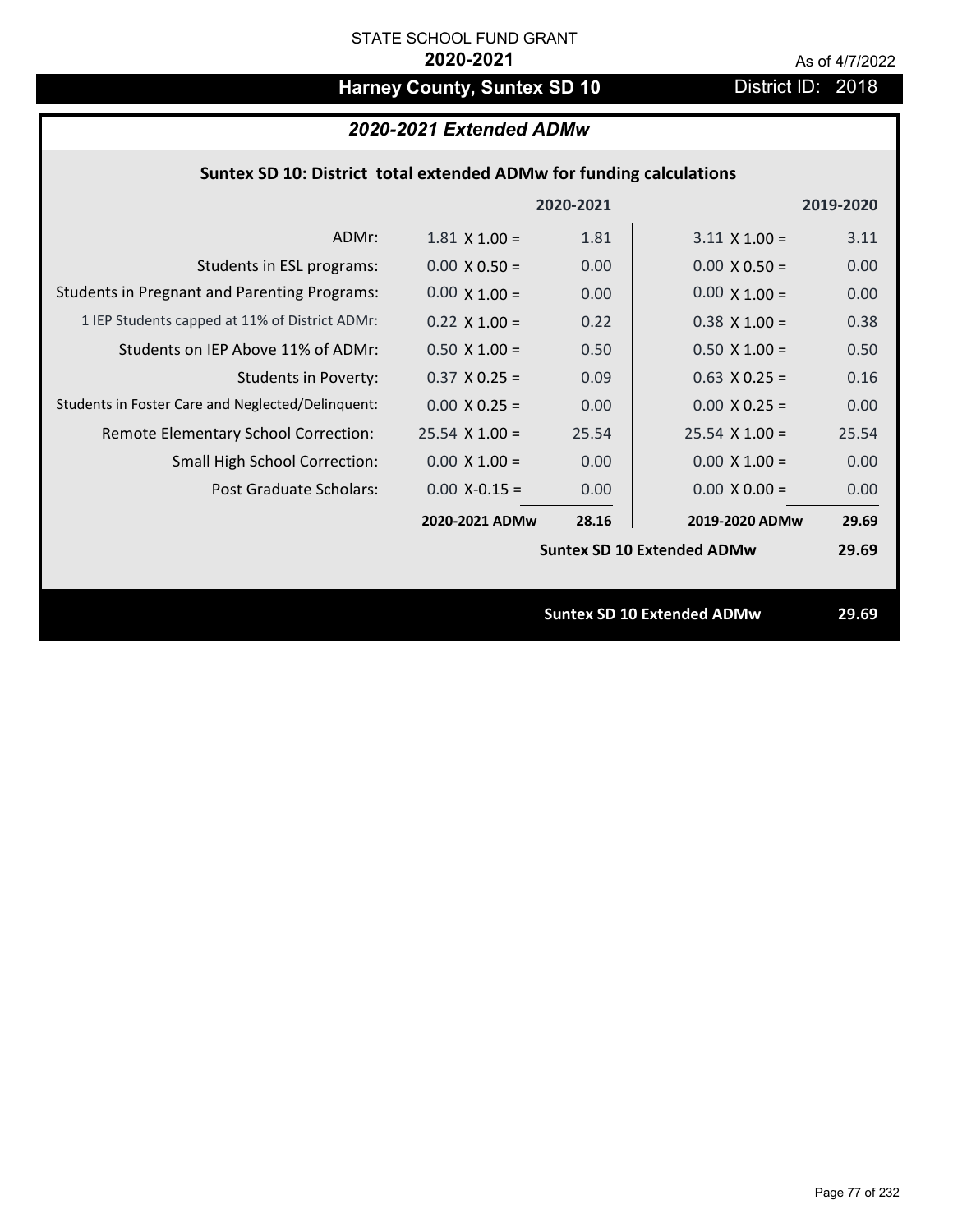# Harney County, Drewsey SD 13 District ID: 2019

### *2020-2021 Extended ADMw*

## **Drewsey SD 13: District total extended ADMw for funding calculations**

|                                                     |                      | 2020-2021 |                                    | 2019-2020 |
|-----------------------------------------------------|----------------------|-----------|------------------------------------|-----------|
| ADMr:                                               | $7.02 \times 1.00 =$ | 7.02      | $5.07 \times 1.00 =$               | 5.07      |
| Students in ESL programs:                           | $0.00 \times 0.50 =$ | 0.00      | $0.00 \times 0.50 =$               | 0.00      |
| <b>Students in Pregnant and Parenting Programs:</b> | $0.00 \times 1.00 =$ | 0.00      | $0.00 \times 1.00 =$               | 0.00      |
| 1 IEP Students capped at 11% of District ADMr:      | $0.86$ X 1.00 =      | 0.86      | $0.62$ X 1.00 =                    | 0.62      |
| Students on IEP Above 11% of ADMr:                  | $0.20 \times 1.00 =$ | 0.20      | $0.20$ X $1.00 =$                  | 0.20      |
| <b>Students in Poverty:</b>                         | $0.52$ X $0.25 =$    | 0.13      | $0.75$ X 0.25 =                    | 0.19      |
| Students in Foster Care and Neglected/Delinquent:   | $0.00 \times 0.25 =$ | 0.00      | $0.00 \times 0.25 =$               | 0.00      |
| Remote Elementary School Correction:                | $25.54$ X 1.00 =     | 25.54     | $25.54 \times 1.00 =$              | 25.54     |
| <b>Small High School Correction:</b>                | $0.00 \times 1.00 =$ | 0.00      | $0.00 \times 1.00 =$               | 0.00      |
| Post Graduate Scholars:                             | $0.00$ X-0.15 =      | 0.00      | $0.00 \times 0.00 =$               | 0.00      |
|                                                     | 2020-2021 ADMw       | 33.75     | 2019-2020 ADMw                     | 31.62     |
|                                                     |                      |           | <b>Drewsey SD 13 Extended ADMw</b> | 33.75     |
|                                                     |                      |           |                                    |           |
|                                                     |                      |           | <b>Drewsey SD 13 Extended ADMw</b> | 33.75     |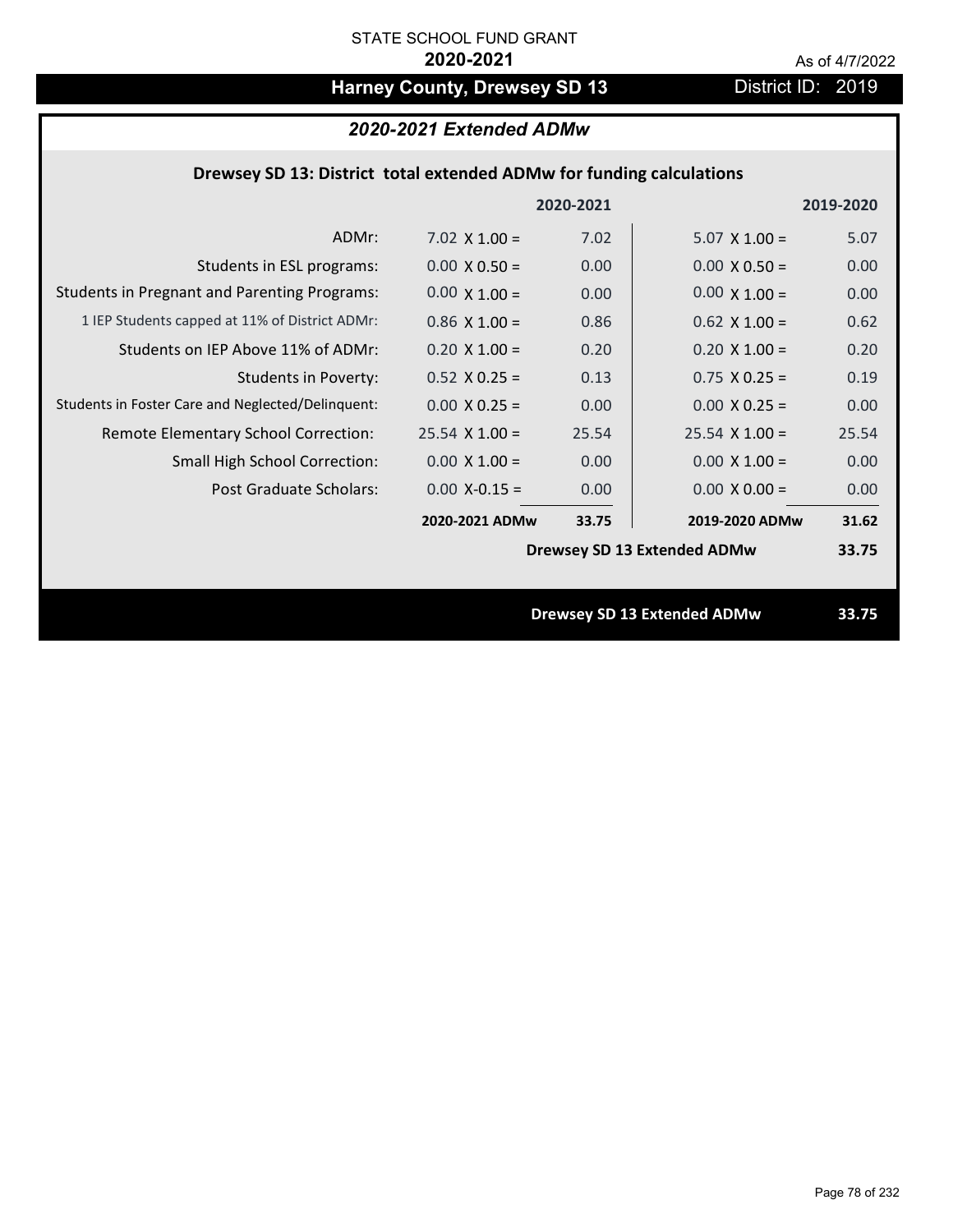# Harney County, Frenchglen SD 16 District ID: 2020

## *2020-2021 Extended ADMw*

## **Frenchglen SD 16: District total extended ADMw for funding calculations**

|                                                     |                      | 2020-2021 |                                | 2019-2020 |
|-----------------------------------------------------|----------------------|-----------|--------------------------------|-----------|
| ADMr:                                               | $8.69 \times 1.00 =$ | 8.69      | $2.69$ X 1.00 =                | 2.69      |
| Students in ESL programs:                           | $0.00 \times 0.50 =$ | 0.00      | $0.00 \times 0.50 =$           | 0.00      |
| <b>Students in Pregnant and Parenting Programs:</b> | $0.00 \times 1.00 =$ | 0.00      | $0.00 \times 1.00 =$           | 0.00      |
| 1 IEP Students capped at 11% of District ADMr:      | $0.96 \times 1.00 =$ | 0.96      | $0.30 \times 1.00 =$           | 0.30      |
| Students on IEP Above 11% of ADMr:                  | $0.40$ X $1.00 =$    | 0.40      | $0.40$ X $1.00 =$              | 0.40      |
| <b>Students in Poverty:</b>                         | $2.67$ X 0.25 =      | 0.67      | $0.62$ X $0.25 =$              | 0.16      |
| Students in Foster Care and Neglected/Delinquent:   | $2.00 \times 0.25 =$ | 0.50      | $0.00 X 0.25 =$                | 0.00      |
| Remote Elementary School Correction:                | $25.54$ X 1.00 =     | 25.54     | $25.54$ X 1.00 =               | 25.54     |
| <b>Small High School Correction:</b>                | $0.00 \times 1.00 =$ | 0.00      | $0.00 \times 1.00 =$           | 0.00      |
| Post Graduate Scholars:                             | $0.00$ X-0.15 =      | 0.00      | $0.00 \times 0.00 =$           | 0.00      |
|                                                     | 2020-2021 ADMw       | 36.75     | 2019-2020 ADMw                 | 29.08     |
|                                                     |                      |           | Frenchglen SD 16 Extended ADMw | 36.75     |
|                                                     |                      |           |                                |           |
|                                                     |                      |           | Frenchglen SD 16 Extended ADMw | 36.75     |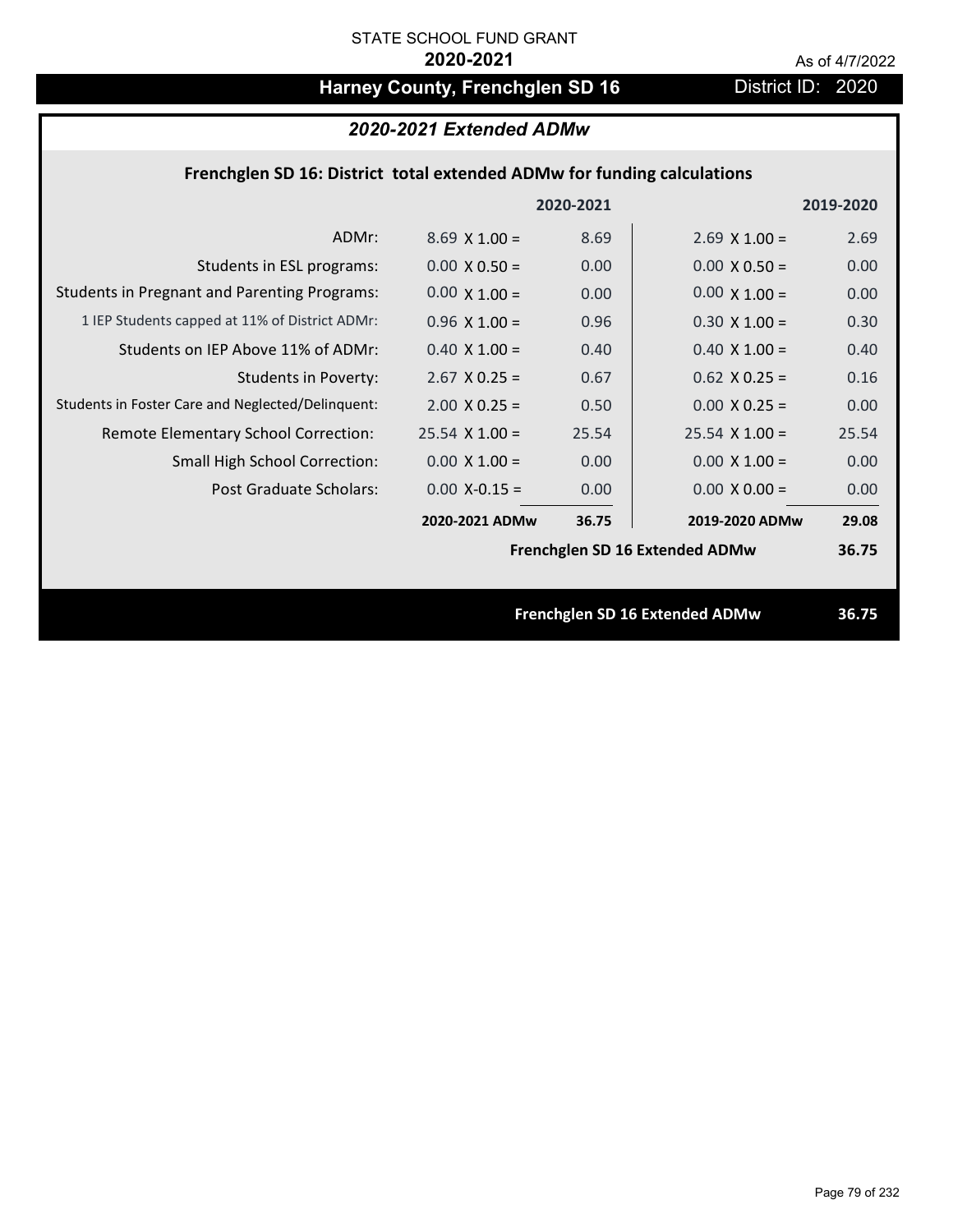# Harney County, Double O SD 28 District ID: 2021

|  | 2020-2021 Extended ADMw |
|--|-------------------------|
|--|-------------------------|

## **Double O SD 28: District total extended ADMw for funding calculations**

|                                                     |                      | 2020-2021 |                              | 2019-2020 |
|-----------------------------------------------------|----------------------|-----------|------------------------------|-----------|
| ADMr:                                               | 4.85 $\times$ 1.00 = | 4.85      | 6.30 $\times$ 1.00 =         | 6.30      |
| Students in ESL programs:                           | $0.00 \times 0.50 =$ | 0.00      | $0.00 \times 0.50 =$         | 0.00      |
| <b>Students in Pregnant and Parenting Programs:</b> | $0.00 \times 1.00 =$ | 0.00      | $0.00 \times 1.00 =$         | 0.00      |
| 1 IEP Students capped at 11% of District ADMr:      | $0.59 \times 1.00 =$ | 0.59      | $0.77 \times 1.00 =$         | 0.77      |
| Students on IEP Above 11% of ADMr:                  | $0.10 \times 1.00 =$ | 0.10      | $0.10 \times 1.00 =$         | 0.10      |
| <b>Students in Poverty:</b>                         | $1.00 \times 0.25 =$ | 0.25      | $1.00 \times 0.25 =$         | 0.25      |
| Students in Foster Care and Neglected/Delinquent:   | $0.00 \times 0.25 =$ | 0.00      | $0.00 \times 0.25 =$         | 0.00      |
| Remote Elementary School Correction:                | $25.54$ X 1.00 =     | 25.54     | $25.54 \times 1.00 =$        | 25.54     |
| <b>Small High School Correction:</b>                | $0.00 \times 1.00 =$ | 0.00      | $0.00 \times 1.00 =$         | 0.00      |
| Post Graduate Scholars:                             | $0.00$ X-0.15 =      | 0.00      | $0.00 \times 0.00 =$         | 0.00      |
|                                                     | 2020-2021 ADMw       | 31.33     | 2019-2020 ADMw               | 32.96     |
|                                                     |                      |           | Double O SD 28 Extended ADMw | 32.96     |
|                                                     |                      |           |                              |           |
|                                                     |                      |           | Double O SD 28 Extended ADMw | 32.96     |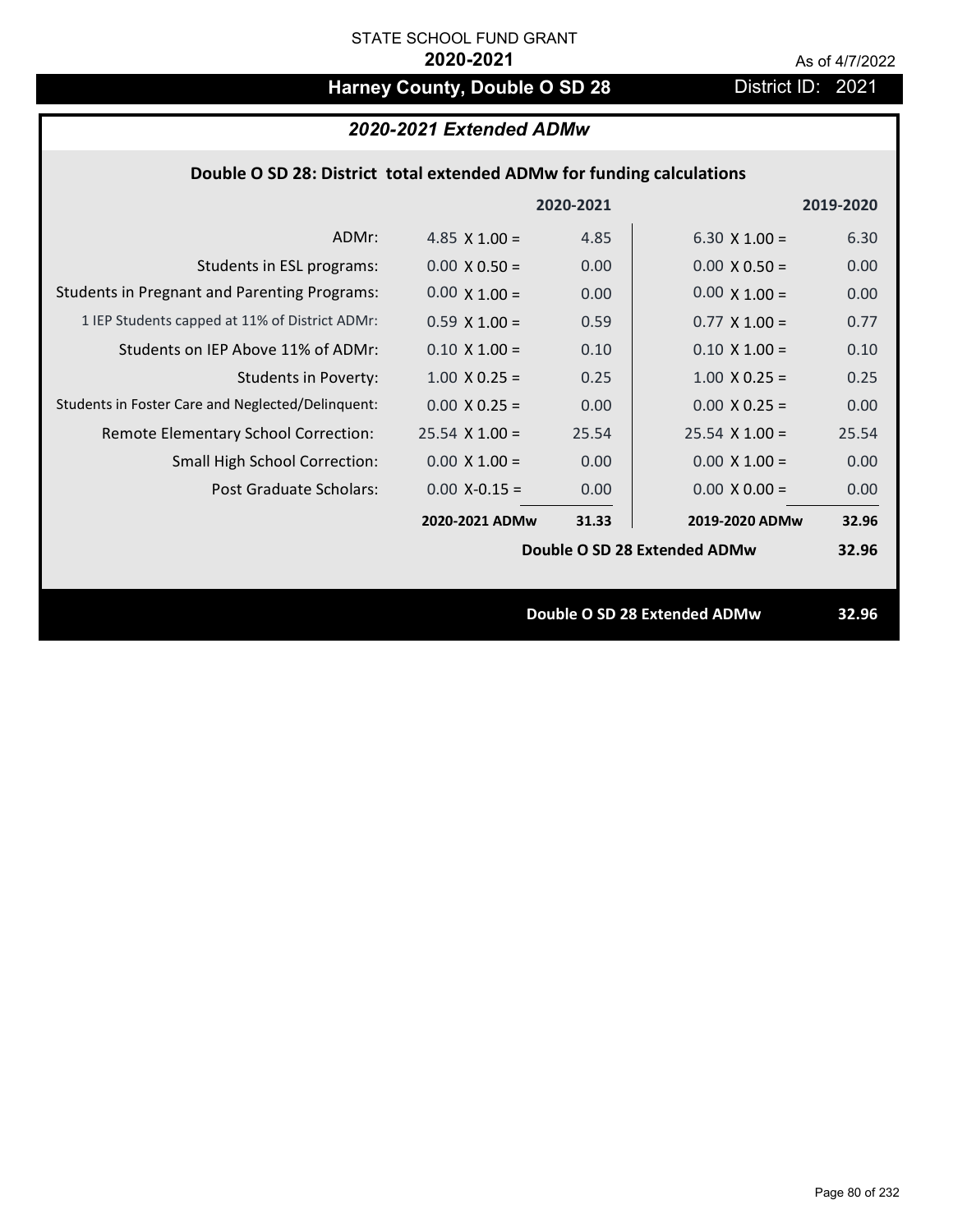# Harney County, South Harney SD 33 District ID: 2022

## **South Harney SD 33: District total extended ADMw for funding calculations**

|                                                     |                       | 2020-2021 |                                  | 2019-2020 |
|-----------------------------------------------------|-----------------------|-----------|----------------------------------|-----------|
| ADMr:                                               | 13.53 $\times$ 1.00 = | 13.53     | $13.01 \times 1.00 =$            | 13.01     |
| Students in ESL programs:                           | $0.00 \times 0.50 =$  | 0.00      | $0.00 \times 0.50 =$             | 0.00      |
| <b>Students in Pregnant and Parenting Programs:</b> | $0.00 \times 1.00 =$  | 0.00      | $0.00 \times 1.00 =$             | 0.00      |
| 3 IEP Students capped at 11% of District ADMr:      | $1.65 \times 1.00 =$  | 1.65      | $1.59 \times 1.00 =$             | 1.59      |
| Students on IEP Above 11% of ADMr:                  | $0.20$ X $1.00 =$     | 0.20      | $0.20$ X $1.00 =$                | 0.20      |
| <b>Students in Poverty:</b>                         | $0.94$ X 0.25 =       | 0.24      | $1.81$ X 0.25 =                  | 0.45      |
| Students in Foster Care and Neglected/Delinquent:   | $0.00 \times 0.25 =$  | 0.00      | $0.00 \times 0.25 =$             | 0.00      |
| Remote Elementary School Correction:                | $25.54$ X 1.00 =      | 25.54     | $25.54 \times 1.00 =$            | 25.54     |
| <b>Small High School Correction:</b>                | $0.00 \times 1.00 =$  | 0.00      | $0.00 \times 1.00 =$             | 0.00      |
| Post Graduate Scholars:                             | $0.00$ X-0.15 =       | 0.00      | $0.00 \times 0.00 =$             | 0.00      |
|                                                     | 2020-2021 ADMw        | 41.16     | 2019-2020 ADMw                   | 40.79     |
|                                                     |                       |           | South Harney SD 33 Extended ADMw | 41.16     |
|                                                     |                       |           |                                  |           |
|                                                     |                       |           | South Harney SD 33 Extended ADMw | 41.16     |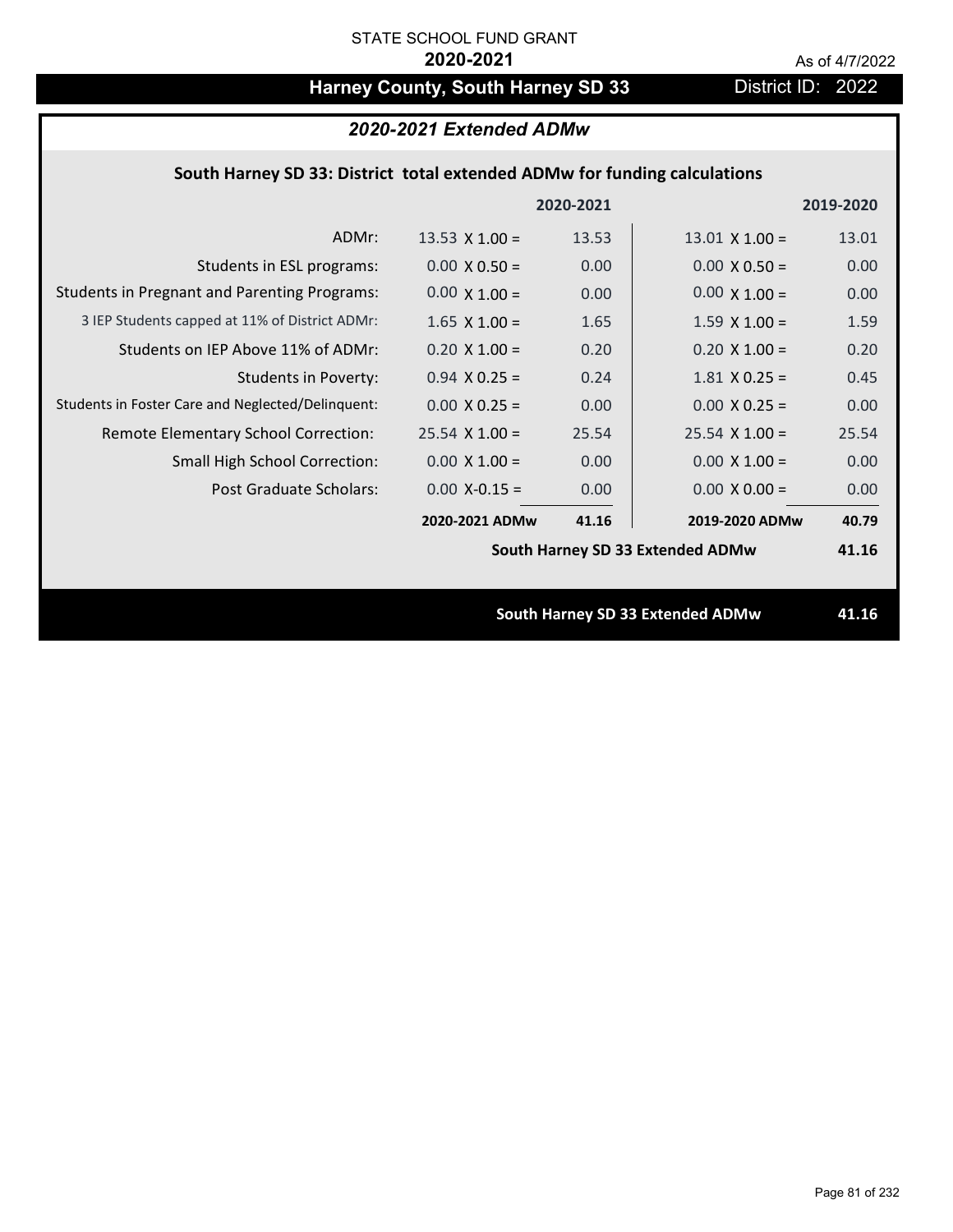## Harney County, Harney County Union High SD 1J District ID: 2023

## *2020-2021 Extended ADMw*

### **Harney County Union High SD 1J: District total extended ADMw for funding calculations**

|                                                     |                       | 2020-2021         |                       | 2019-2020 |
|-----------------------------------------------------|-----------------------|-------------------|-----------------------|-----------|
| ADMr:                                               | $79.98 \times 1.00 =$ | 79.98             | $84.61 \times 1.00 =$ | 84.61     |
| Students in ESL programs:                           | $0.00 \times 0.50 =$  | 0.00              | $0.00 \times 0.50 =$  | 0.00      |
| <b>Students in Pregnant and Parenting Programs:</b> | $0.00 \times 1.00 =$  | 0.00              | $0.00 \times 1.00 =$  | 0.00      |
| 77 IEP Students capped at 11% of District ADMr:     | $77.00 \times 1.00 =$ | 77.00             | $39.00 \times 1.00 =$ | 39.00     |
| Students on IEP Above 11% of ADMr:                  | $0.00 \times 1.00 =$  | 0.00              | $0.00 \times 1.00 =$  | 0.00      |
| Students in Poverty:                                | $1.65 \times 0.25 =$  | 0.41              | $1.96 \times 0.25 =$  | 0.49      |
| Students in Foster Care and Neglected/Delinquent:   | $0.00 \times 0.25 =$  | 0.00              | $1.00 \times 0.25 =$  | 0.25      |
| Remote Elementary School Correction:                | $0.00 \times 1.00 =$  | 0.00              | $0.00 \times 1.00 =$  | 0.00      |
| <b>Small High School Correction:</b>                | 62.62 $\times$ 1.00 = | 62.62             | $65.64 \times 1.00 =$ | 65.64     |
| Post Graduate Scholars:                             | $0.00 X - 0.15 =$     | 0.00 <sub>1</sub> | $0.00 \times 0.00 =$  | 0.00      |
|                                                     | 2020-2021 ADMw        | 220.01            | 2019-2020 ADMw        | 189.99    |

**Harney County Union High SD 1J Extended ADMw**

**1,299.34**

### **Silvies River Charter School: Charter ADMw for information only**

|                                                     |                          | 2020-2021 |                        | 2019-2020 |
|-----------------------------------------------------|--------------------------|-----------|------------------------|-----------|
| ADMr:                                               | $1,070.74 \times 1.00 =$ | 1,070.74  | $563.99 \times 1.00 =$ | 563.99    |
| Students in ESL programs:                           | $0.00 \times 0.50 =$     | 0.00      | $0.00 \times 0.50 =$   | 0.00      |
| <b>Students in Pregnant and Parenting Programs:</b> | $0.00 \times 1.00 =$     | 0.00      | $0.00 \times 1.00 =$   | 0.00      |
| 0 IEP Students capped at 11% of District ADMr:      | $0.00 \times 1.00 =$     | 0.00      | $0.00 \times 1.00 =$   | 0.00      |
| Students on IEP Above 11% of ADMr:                  | $0.00 \times 1.00 =$     | 0.00      | $0.00 \times 1.00 =$   | 0.00      |
| Students in Poverty:                                | $34.35 \times 0.25 =$    | 8.59      | $13.04 \times 0.25 =$  | 3.26      |
| Students in Foster Care and Neglected/Delinquent:   | $0.00 \times 0.25 =$     | 0.00      | $0.00 \times 0.25 =$   | 0.00      |
| Remote Elementary School Correction:                | $0.00 \times 1.00 =$     | 0.00      | $0.00 \times 1.00 =$   | 0.00      |
| <b>Small High School Correction:</b>                | $0.00 \times 1.00 =$     | 0.00      | $0.00 \times 1.00 =$   | 0.00      |
| Post Graduate Scholars:                             | $0.00$ X-0.15 =          | 0.00      | $0.00 \times 0.00 =$   | 0.00      |
|                                                     | 2020-2021 ADMw           | 1,079.33  | 2019-2020 ADMw         | 567.25    |

**Harney County Union High SD 1J Extended ADMw 1,299.34**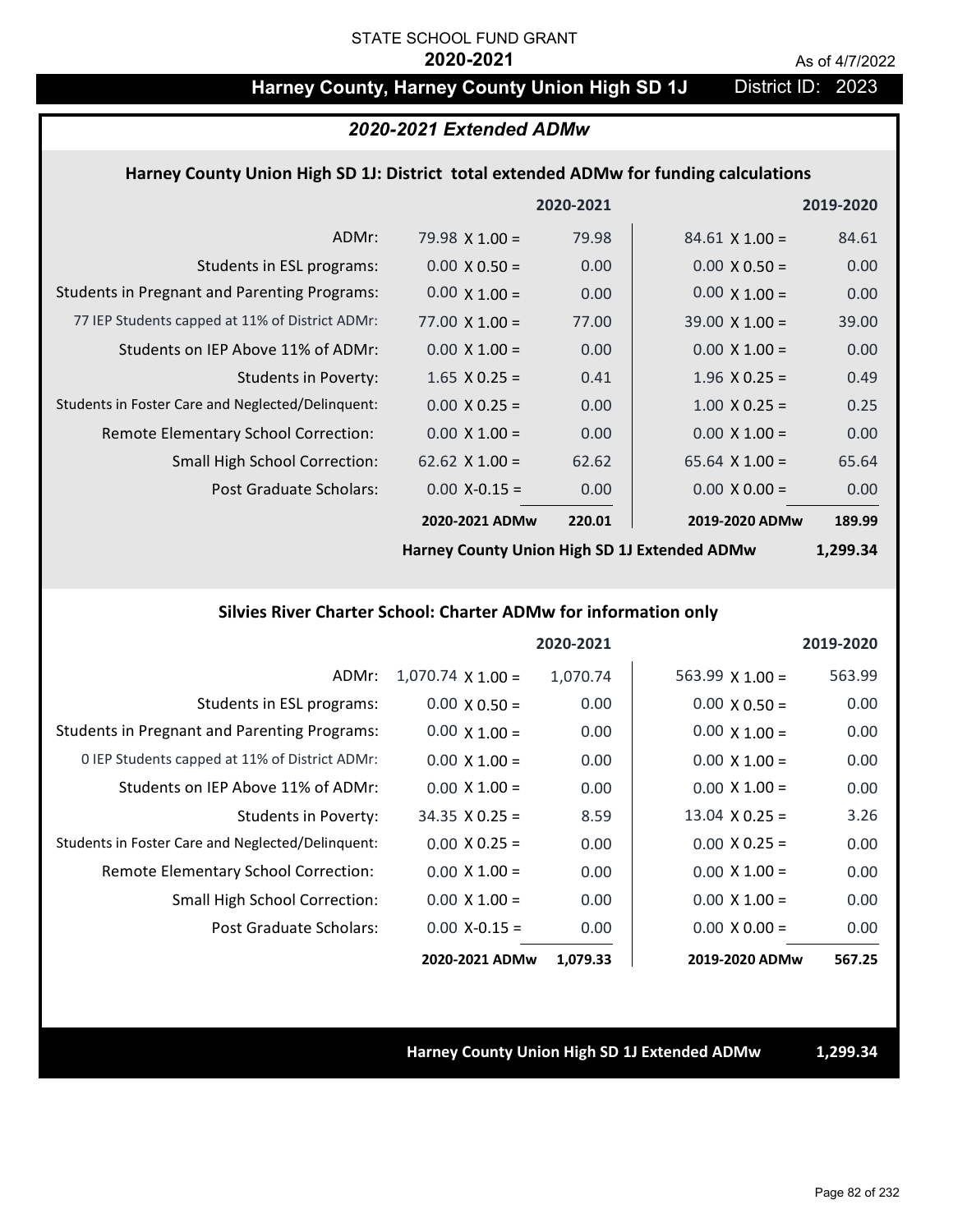# Hood River County, Hood River County SD District ID: 2024

| 2020-2021 Extended ADMw                                                     |                          |           |                                           |           |  |  |
|-----------------------------------------------------------------------------|--------------------------|-----------|-------------------------------------------|-----------|--|--|
| Hood River County SD: District total extended ADMw for funding calculations |                          |           |                                           |           |  |  |
|                                                                             |                          | 2020-2021 |                                           | 2019-2020 |  |  |
| ADMr:                                                                       | $3,771.44 \times 1.00 =$ | 3,771.44  | 4,003.28 $\times$ 1.00 =                  | 4,003.28  |  |  |
| Students in ESL programs:                                                   | $762.16 \times 0.50 =$   | 381.08    | $771.57 \times 0.50 =$                    | 385.79    |  |  |
| <b>Students in Pregnant and Parenting Programs:</b>                         | 4.59 $\times$ 1.00 =     | 4.59      | $2.07 \times 1.00 =$                      | 2.07      |  |  |
| 450 IEP Students capped at 11% of District ADMr:                            | 414.86 $\times$ 1.00 =   | 414.86    | 440.36 $\times$ 1.00 =                    | 440.36    |  |  |
| Students on IEP Above 11% of ADMr:                                          | $2.90 \times 1.00 =$     | 2.90      | $2.90 \times 1.00 =$                      | 2.90      |  |  |
| <b>Students in Poverty:</b>                                                 | 422.13 $X$ 0.25 =        | 105.53    | $514.23 \times 0.25 =$                    | 128.56    |  |  |
| Students in Foster Care and Neglected/Delinquent:                           | $16.00 \times 0.25 =$    | 4.00      | $18.00 \times 0.25 =$                     | 4.50      |  |  |
| Remote Elementary School Correction:                                        | 44.93 $X$ 1.00 =         | 44.93     | $45.77 \times 1.00 =$                     | 45.77     |  |  |
| Small High School Correction:                                               | $0.00 \times 1.00 =$     | 0.00      | $0.00 \times 1.00 =$                      | 0.00      |  |  |
| <b>Post Graduate Scholars:</b>                                              | $0.00$ X-0.15 =          | 0.00      | $0.00 \times 0.00 =$                      | 0.00      |  |  |
|                                                                             | 2020-2021 ADMw           | 4,729.33  | 2019-2020 ADMw                            | 5,013.22  |  |  |
|                                                                             |                          |           | <b>Hood River County SD Extended ADMw</b> | 5,013.22  |  |  |
|                                                                             |                          |           |                                           |           |  |  |
|                                                                             |                          |           | <b>Hood River County SD Extended ADMw</b> | 5,013.22  |  |  |
|                                                                             |                          |           |                                           |           |  |  |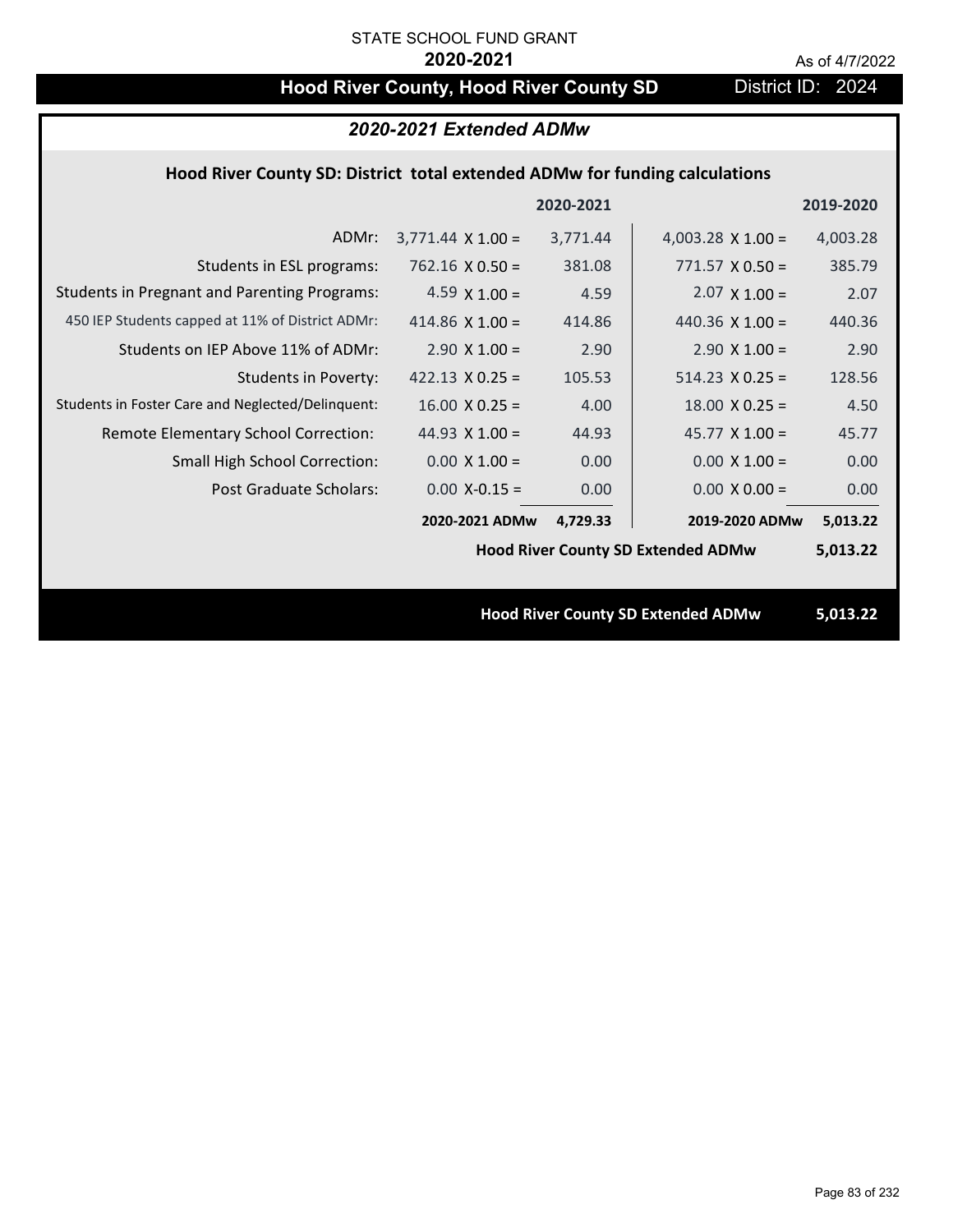## **Jackson County, Phoenix-Talent SD 4** District ID: 2039

## *2020-2021 Extended ADMw*

## **Phoenix‐Talent SD 4: District total extended ADMw for funding calculations**

|                                                     |                          | 2020-2021 |                          | 2019-2020 |
|-----------------------------------------------------|--------------------------|-----------|--------------------------|-----------|
| ADMr:                                               | $2,318.06 \times 1.00 =$ | 2,318.06  | $2,501.13 \times 1.00 =$ | 2,501.13  |
| Students in ESL programs:                           | $285.19 \times 0.50 =$   | 142.60    | $304.31 \times 0.50 =$   | 152.16    |
| <b>Students in Pregnant and Parenting Programs:</b> | $0.08 \times 1.00 =$     | 0.08      | $0.00 \times 1.00 =$     | 0.00      |
| 369 IEP Students capped at 11% of District ADMr:    | $263.54 \times 1.00 =$   | 263.54    | $284.85 \times 1.00 =$   | 284.85    |
| Students on IEP Above 11% of ADMr:                  | 48.50 $\times$ 1.00 =    | 48.50     | 48.50 $\times$ 1.00 =    | 48.50     |
| Students in Poverty:                                | $386.35 \times 0.25 =$   | 96.59     | $595.59 \times 0.25 =$   | 148.90    |
| Students in Foster Care and Neglected/Delinquent:   | $12.00 \times 0.25 =$    | 3.00      | $17.00 \times 0.25 =$    | 4.25      |
| Remote Elementary School Correction:                | $0.00 \times 1.00 =$     | 0.00      | $0.00 \times 1.00 =$     | 0.00      |
| <b>Small High School Correction:</b>                | $0.00 \times 1.00 =$     | 0.00      | $0.00 \times 1.00 =$     | 0.00      |
| <b>Post Graduate Scholars:</b>                      | $0.00$ X-0.15 =          | 0.00      | $0.00 \times 0.00 =$     | 0.00      |
|                                                     | 2020-2021 ADMw           | 2,872.37  | 2019-2020 ADMw           | 3,139.79  |

**Phoenix‐Talent SD 4 Extended ADMw**

**3,233.75**

## **Armadillo Technical Institute: Charter ADMw for information only**

|                                                     |                       | 2020-2021 |                       | 2019-2020 |
|-----------------------------------------------------|-----------------------|-----------|-----------------------|-----------|
| ADMr:                                               | $77.79$ X 1.00 =      | 77.79     | $88.44 \times 1.00 =$ | 88.44     |
| Students in ESL programs:                           | $0.31 \times 0.50 =$  | 0.16      | $0.51 \times 0.50 =$  | 0.26      |
| <b>Students in Pregnant and Parenting Programs:</b> | $0.00 \times 1.00 =$  | 0.00      | $0.00 \times 1.00 =$  | 0.00      |
| 0 IEP Students capped at 11% of District ADMr:      | $0.00 \times 1.00 =$  | 0.00      | $0.00 \times 1.00 =$  | 0.00      |
| Students on IEP Above 11% of ADMr:                  | $0.00 \times 1.00 =$  | 0.00      | $0.00 \times 1.00 =$  | 0.00      |
| Students in Poverty:                                | 12.96 $\times$ 0.25 = | 3.24      | $21.08 \times 0.25 =$ | 5.27      |
| Students in Foster Care and Neglected/Delinquent:   | $0.00 \times 0.25 =$  | 0.00      | $0.00 \times 0.25 =$  | 0.00      |
| Remote Elementary School Correction:                | $0.00 \times 1.00 =$  | 0.00      | $0.00 \times 1.00 =$  | 0.00      |
| Small High School Correction:                       | $0.00 \times 1.00 =$  | 0.00      | $0.00 \times 1.00 =$  | 0.00      |
| Post Graduate Scholars:                             | $0.00 X - 0.15 =$     | 0.00      | $0.00 \times 0.00 =$  | 0.00      |
|                                                     | 2020-2021 ADMw        | 81.19     | 2019-2020 ADMw        | 93.97     |

**Phoenix‐Talent SD 4 Extended ADMw 3,233.75**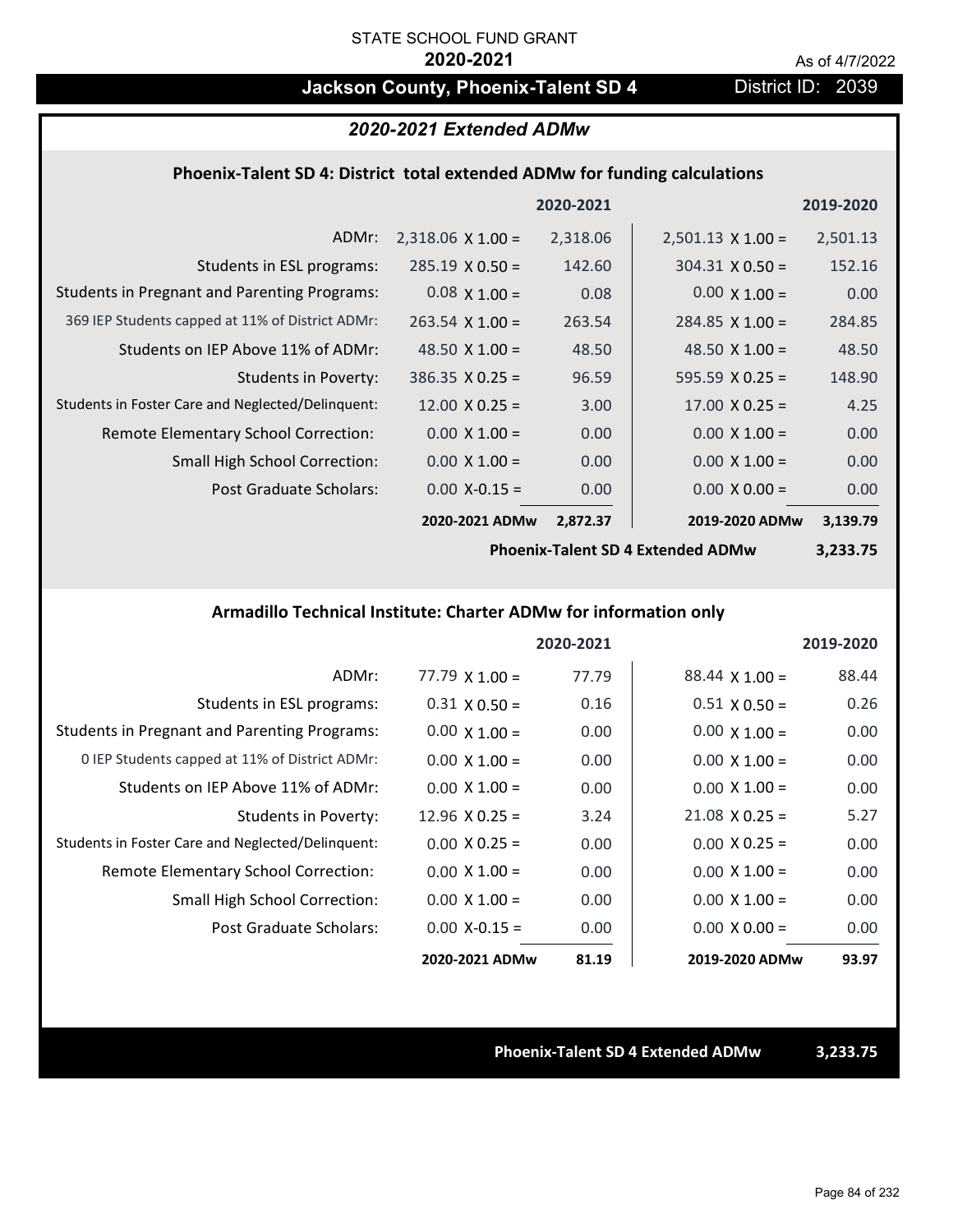# **Jackson County, Ashland SD 5** District ID: 2041

## *2020-2021 Extended ADMw*

## **Ashland SD 5: District total extended ADMw for funding calculations**

|                                                     |                          | 2020-2021 |                                   | 2019-2020 |
|-----------------------------------------------------|--------------------------|-----------|-----------------------------------|-----------|
| ADMr:                                               | $2,492.83 \times 1.00 =$ | 2,492.83  | $2,796.76 \times 1.00 =$          | 2,796.76  |
| Students in ESL programs:                           | $33.38 \times 0.50 =$    | 16.69     | $34.25 \times 0.50 =$             | 17.13     |
| <b>Students in Pregnant and Parenting Programs:</b> | $0.00 \times 1.00 =$     | 0.00      | $0.00 \times 1.00 =$              | 0.00      |
| 309 IEP Students capped at 11% of District ADMr:    | $274.21 \times 1.00 =$   | 274.21    | $307.64 \times 1.00 =$            | 307.64    |
| Students on IEP Above 11% of ADMr:                  | $3.20 \times 1.00 =$     | 3.20      | $3.20 \times 1.00 =$              | 3.20      |
| Students in Poverty:                                | 444.84 $X$ 0.25 =        | 111.21    | $577.56$ X 0.25 =                 | 144.39    |
| Students in Foster Care and Neglected/Delinquent:   | 4.00 $X$ 0.25 =          | 1.00      | $7.00 \times 0.25 =$              | 1.75      |
| Remote Elementary School Correction:                | $0.00 \times 1.00 =$     | 0.00      | $0.00 \times 1.00 =$              | 0.00      |
| <b>Small High School Correction:</b>                | $0.00 \times 1.00 =$     | 0.00      | $0.00 \times 1.00 =$              | 0.00      |
| Post Graduate Scholars:                             | $0.00$ X-0.15 =          | 0.00      | $0.00 \times 0.00 =$              | 0.00      |
|                                                     | 2020-2021 ADMw           | 2,899.14  | 2019-2020 ADMw                    | 3,270.87  |
|                                                     |                          |           | <b>Ashland SD 5 Extended ADMw</b> | 3,270.87  |
|                                                     |                          |           |                                   |           |
|                                                     |                          |           | <b>Ashland SD 5 Extended ADMw</b> | 3,270.87  |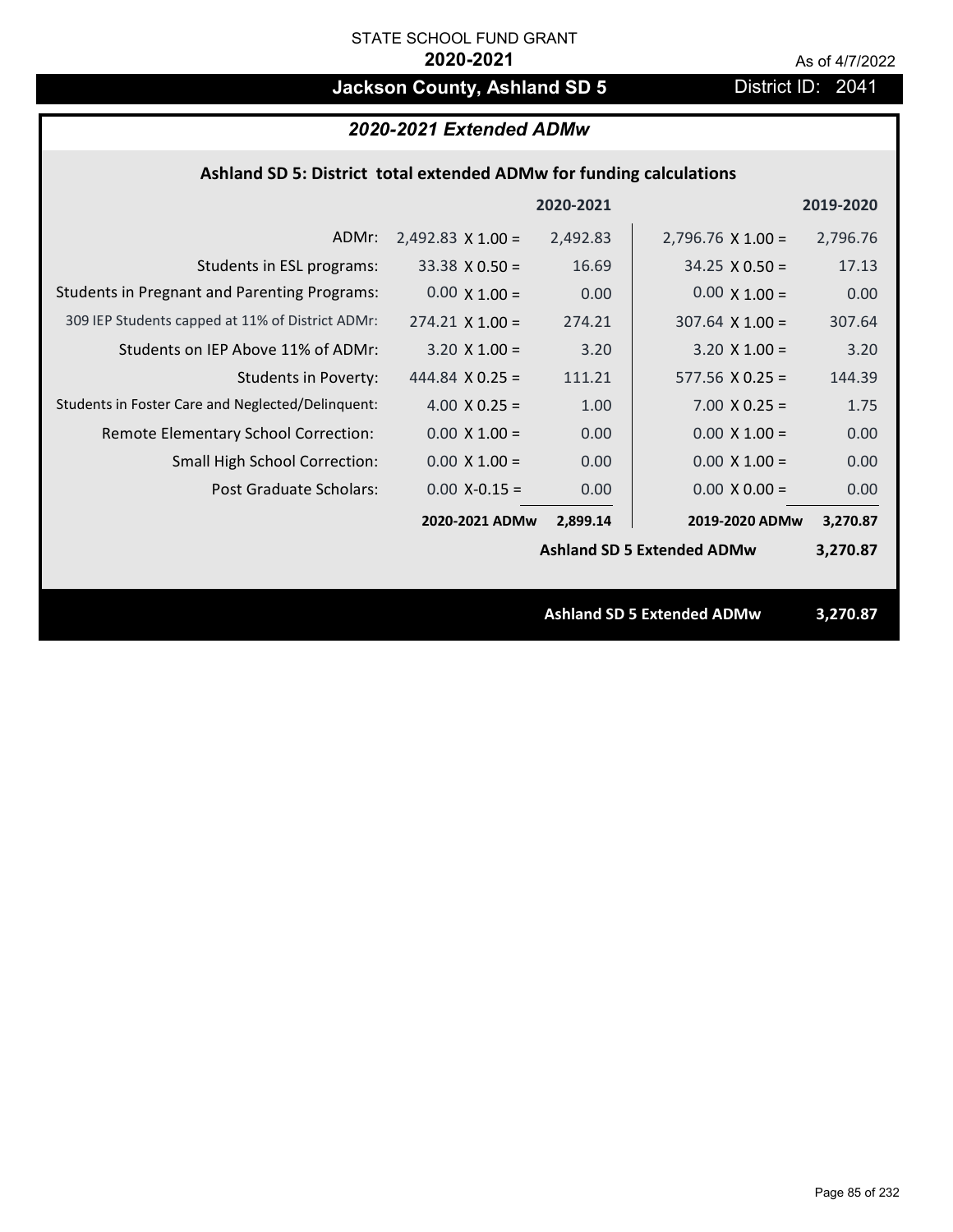# **Jackson County, Central Point SD 6** District ID: 2042

## *2020-2021 Extended ADMw*

## **Central Point SD 6: District total extended ADMw for funding calculations**

| 2020-2021<br>2019-2020                                                                               |                                                     |
|------------------------------------------------------------------------------------------------------|-----------------------------------------------------|
| $4,707.18 \times 1.00 =$<br>4,707.18<br>4,808.89 $\times$ 1.00 =<br>4,808.89<br>ADMr:                |                                                     |
| 97.46<br>81.48<br>Students in ESL programs:<br>$162.95 \times 0.50 =$<br>$194.92 \times 0.50 =$      |                                                     |
| $0.00 \times 1.00 =$<br>$0.00 \times 1.00 =$<br>0.00<br>0.00                                         | <b>Students in Pregnant and Parenting Programs:</b> |
| $517.79 \times 1.00 =$<br>517.79<br>528.98 $X$ 1.00 =<br>528.98                                      | 673 IEP Students capped at 11% of District ADMr:    |
| Students on IEP Above 11% of ADMr:<br>$0.00 \times 1.00 =$<br>$0.00 \times 1.00 =$<br>0.00<br>0.00   |                                                     |
| <b>Students in Poverty:</b><br>$676.95 \times 0.25 =$<br>$675.57$ X 0.25 =<br>169.24<br>168.89       |                                                     |
| $32.00 \times 0.25 =$<br>$25.00 \times 0.25 =$<br>8.00<br>6.25                                       | Students in Foster Care and Neglected/Delinquent:   |
| Remote Elementary School Correction:<br>$0.00 \times 1.00 =$<br>0.00<br>$0.00 \times 1.00 =$<br>0.00 |                                                     |
| <b>Small High School Correction:</b><br>$0.00 \times 1.00 =$<br>0.00<br>$0.00 \times 1.00 =$<br>0.00 |                                                     |
| Post Graduate Scholars:<br>$0.00$ X-0.15 =<br>0.00<br>$0.00 \times 0.00 =$<br>0.00                   |                                                     |
| 2020-2021 ADMw<br>2019-2020 ADMw<br>5,499.67<br>5,594.49                                             |                                                     |
| <b>Central Point SD 6 Extended ADMw</b><br>5,594.49                                                  |                                                     |
|                                                                                                      |                                                     |
| <b>Central Point SD 6 Extended ADMw</b><br>5,594.49                                                  |                                                     |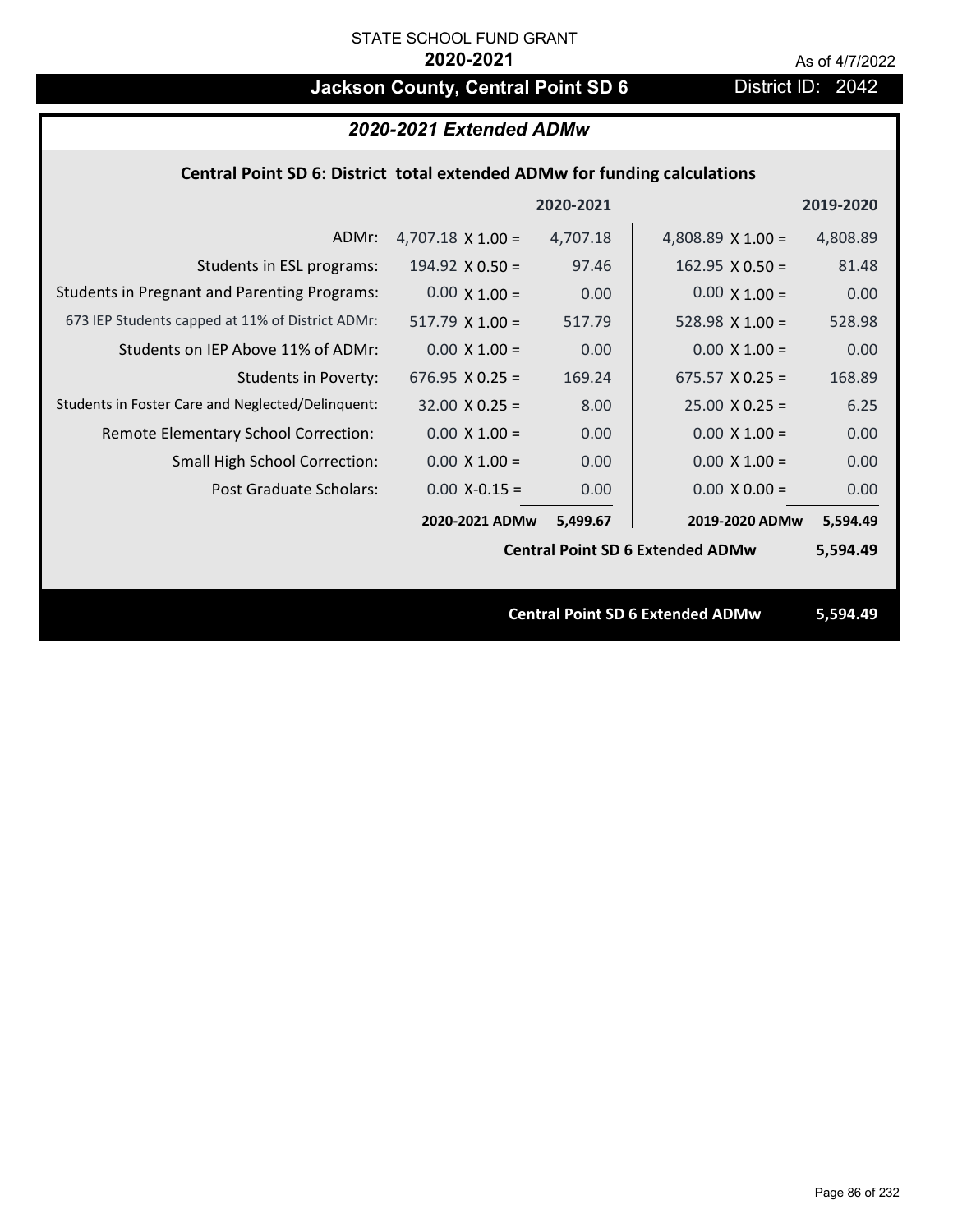## **Jackson County, Eagle Point SD 9 District ID: 2043**

## *2020-2021 Extended ADMw*

## **Eagle Point SD 9: District total extended ADMw for funding calculations**

|                                                     |                          | 2020-2021 |                          | 2019-2020 |
|-----------------------------------------------------|--------------------------|-----------|--------------------------|-----------|
| ADMr:                                               | $3,695.70 \times 1.00 =$ | 3,695.70  | $3,783.52 \times 1.00 =$ | 3,783.52  |
| Students in ESL programs:                           | $369.06 \times 0.50 =$   | 184.53    | $359.44 \times 0.50 =$   | 179.72    |
| <b>Students in Pregnant and Parenting Programs:</b> | $0.00 \times 1.00 =$     | 0.00      | $0.00 \times 1.00 =$     | 0.00      |
| 552 IEP Students capped at 11% of District ADMr:    | 447.74 $\times$ 1.00 =   | 447.74    | $451.03 \times 1.00 =$   | 451.03    |
| Students on IEP Above 11% of ADMr:                  | $3.00 \times 1.00 =$     | 3.00      | $3.00 \times 1.00 =$     | 3.00      |
| <b>Students in Poverty:</b>                         | 634.54 $X$ 0.25 =        | 158.64    | $663.73 \times 0.25 =$   | 165.93    |
| Students in Foster Care and Neglected/Delinquent:   | $34.00 \times 0.25 =$    | 8.50      | 41.00 $X$ 0.25 =         | 10.25     |
| Remote Elementary School Correction:                | $31.74 \times 1.00 =$    | 31.74     | $38.43 \times 1.00 =$    | 38.43     |
| <b>Small High School Correction:</b>                | $0.00 \times 1.00 =$     | 0.00      | $0.00 \times 1.00 =$     | 0.00      |
| Post Graduate Scholars:                             | $0.00$ X-0.15 =          | 0.00      | $0.00 \times 0.00 =$     | 0.00      |
|                                                     | 2020-2021 ADMw           | 4,529.85  | 2019-2020 ADMw           | 4,631.88  |

**Eagle Point SD 9 Extended ADMw**

**4,962.71**

## **Crater Lake Academy: Charter ADMw for information only**

|                                                     |                        | 2020-2021 |                        | 2019-2020 |
|-----------------------------------------------------|------------------------|-----------|------------------------|-----------|
| ADMr:                                               | $327.97 \times 1.00 =$ | 327.97    | $316.77 \times 1.00 =$ | 316.77    |
| Students in ESL programs:                           | $0.00 \times 0.50 =$   | 0.00      | $0.01 \times 0.50 =$   | 0.01      |
| <b>Students in Pregnant and Parenting Programs:</b> | $0.00 \times 1.00 =$   | 0.00      | $0.00 \times 1.00 =$   | 0.00      |
| 0 IEP Students capped at 11% of District ADMr:      | $0.00 \times 1.00 =$   | 0.00      | $0.00 \times 1.00 =$   | 0.00      |
| Students on IEP Above 11% of ADMr:                  | $0.00 \times 1.00 =$   | 0.00      | $0.00 \times 1.00 =$   | 0.00      |
| Students in Poverty:                                | $56.31 \times 0.25 =$  | 14.08     | $56.21 \times 0.25 =$  | 14.05     |
| Students in Foster Care and Neglected/Delinquent:   | $0.00 \times 0.25 =$   | 0.00      | $0.00 \times 0.25 =$   | 0.00      |
| Remote Elementary School Correction:                | $0.00 \times 1.00 =$   | 0.00      | $0.00 \times 1.00 =$   | 0.00      |
| <b>Small High School Correction:</b>                | $0.00 \times 1.00 =$   | 0.00      | $0.00 \times 1.00 =$   | 0.00      |
| Post Graduate Scholars:                             | $0.00 X - 0.15 =$      | 0.00      | $0.00 \times 0.00 =$   | 0.00      |
|                                                     | 2020-2021 ADMw         | 342.05    | 2019-2020 ADMw         | 330.83    |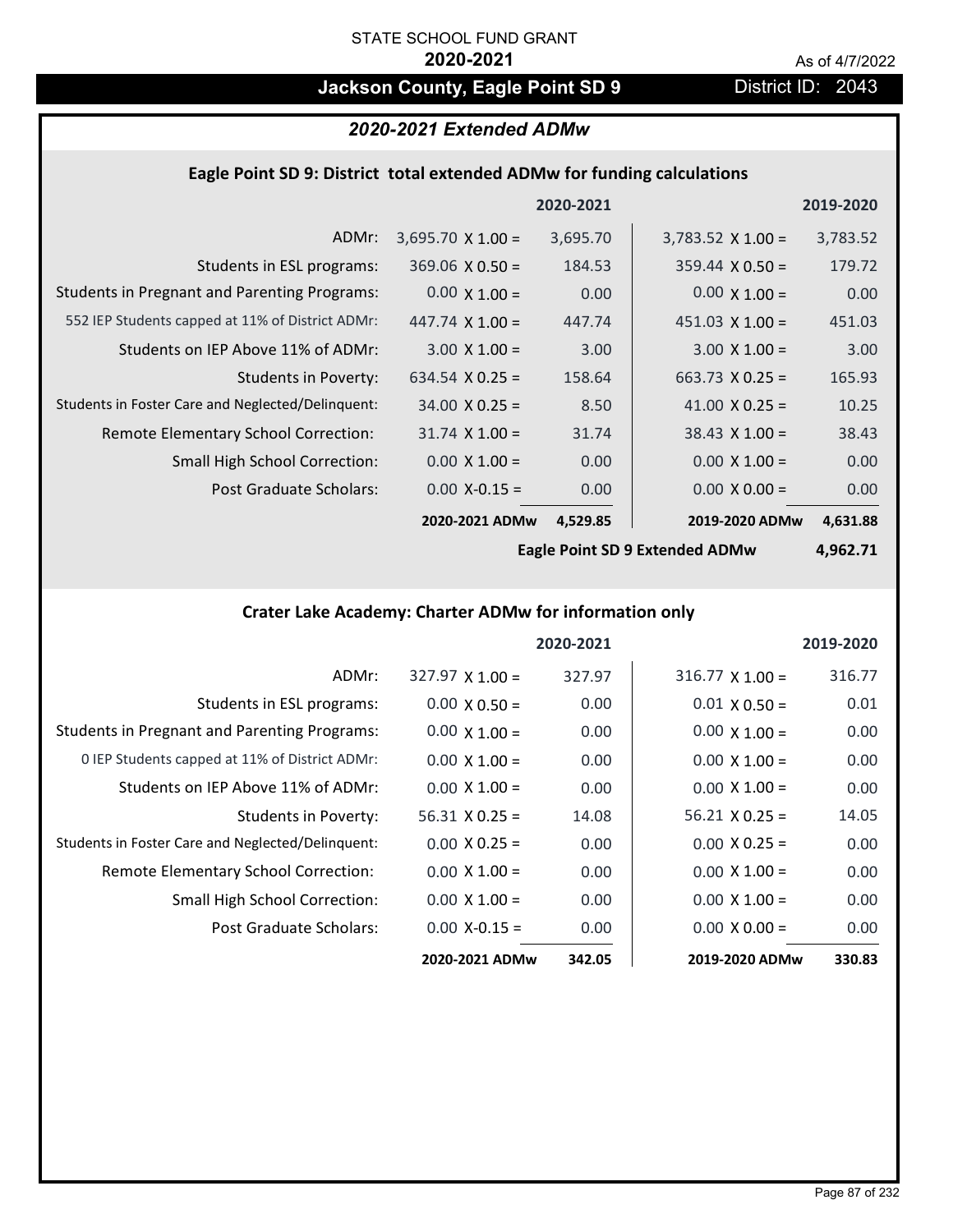## **Kids Unlimited Academy White City: Charter ADMw for information only**

|                                                     |                       | 2020-2021 |                      | 2019-2020 |
|-----------------------------------------------------|-----------------------|-----------|----------------------|-----------|
| ADMr:                                               | $46.71 \times 1.00 =$ | 46.71     | $0.00 \times 1.00 =$ | 0.00      |
| Students in ESL programs:                           | $16.59 \times 0.50 =$ | 8.30      | $0.00 \times 0.50 =$ | 0.00      |
| <b>Students in Pregnant and Parenting Programs:</b> | $0.00 \times 1.00 =$  | 0.00      | $0.00 \times 1.00 =$ | 0.00      |
| 0 IEP Students capped at 11% of District ADMr:      | $0.00 \times 1.00 =$  | 0.00      | $0.00 \times 1.00 =$ | 0.00      |
| Students on IEP Above 11% of ADMr:                  | $0.00 \times 1.00 =$  | 0.00      | $0.00 \times 1.00 =$ | 0.00      |
| Students in Poverty:                                | $8.02 \times 0.25 =$  | 2.01      | $0.00 \times 0.25 =$ | 0.00      |
| Students in Foster Care and Neglected/Delinquent:   | $0.00 \times 0.25 =$  | 0.00      | $0.00 \times 0.25 =$ | 0.00      |
| Remote Elementary School Correction:                | $0.00 \times 1.00 =$  | 0.00      | $0.00 \times 1.00 =$ | 0.00      |
| <b>Small High School Correction:</b>                | $0.00 \times 1.00 =$  | 0.00      | $0.00 \times 1.00 =$ | 0.00      |
| Post Graduate Scholars:                             | $0.00 X - 0.15 =$     | 0.00      | $0.00 \times 0.00 =$ | 0.00      |
|                                                     | 2020-2021 ADMw        | 57.01     | 2019-2020 ADMw       | 0.00      |

**Eagle Point SD 9 Extended ADMw 4,962.71**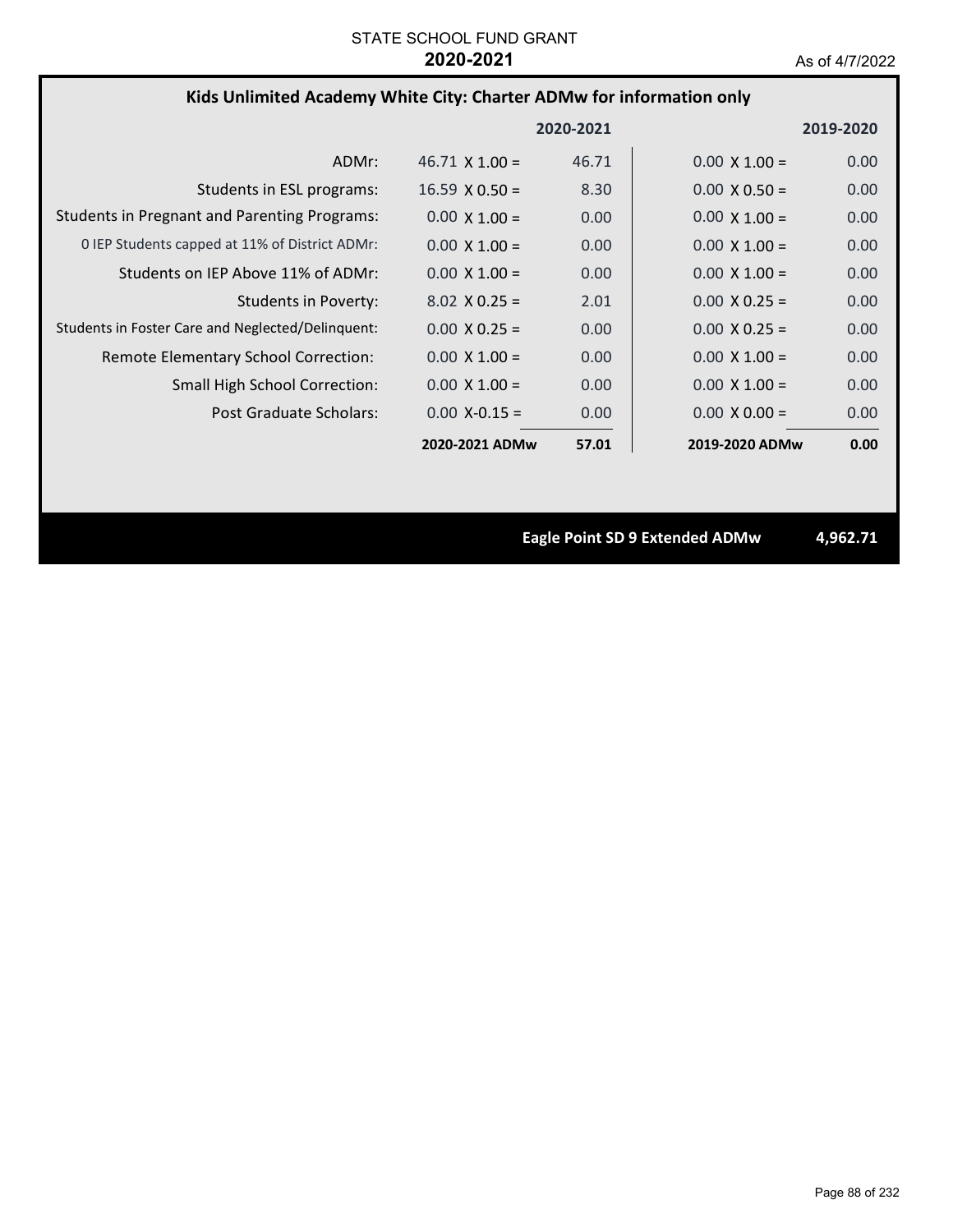## Jackson County, Rogue River SD 35 District ID: 2044

## *2020-2021 Extended ADMw*

## **Rogue River SD 35: District total extended ADMw for funding calculations**

|                                                     |                        | 2020-2021 |                        | 2019-2020 |
|-----------------------------------------------------|------------------------|-----------|------------------------|-----------|
| ADMr:                                               | $861.89$ X 1.00 =      | 861.89    | $902.42 \times 1.00 =$ | 902.42    |
| Students in ESL programs:                           | 4.68 $\times$ 0.50 =   | 2.34      | $3.58 \times 0.50 =$   | 1.79      |
| <b>Students in Pregnant and Parenting Programs:</b> | $2.57 \times 1.00 =$   | 2.57      | $0.00 \times 1.00 =$   | 0.00      |
| 153 IEP Students capped at 11% of District ADMr:    | $117.40 \times 1.00 =$ | 117.40    | 119.74 $\times$ 1.00 = | 119.74    |
| Students on IEP Above 11% of ADMr:                  | $25.10 \times 1.00 =$  | 25.10     | $25.10 \times 1.00 =$  | 25.10     |
| Students in Poverty:                                | $149.99 \times 0.25 =$ | 37.50     | $147.50 \times 0.25 =$ | 36.88     |
| Students in Foster Care and Neglected/Delinquent:   | 4.00 $X$ 0.25 =        | 1.00      | $10.00$ X 0.25 =       | 2.50      |
| Remote Elementary School Correction:                | $0.00 \times 1.00 =$   | 0.00      | $0.00 \times 1.00 =$   | 0.00      |
| <b>Small High School Correction:</b>                | $86.60 \times 1.00 =$  | 86.60     | 79.86 $X$ 1.00 =       | 79.86     |
| Post Graduate Scholars:                             | $0.00$ X-0.15 =        | 0.00      | $0.00 \times 0.00 =$   | 0.00      |
|                                                     | 2020-2021 ADMw         | 1,134.40  | 2019-2020 ADMw         | 1,168.29  |
|                                                     |                        |           |                        |           |

**Rogue River SD 35 Extended ADMw**

**1,362.07**

## **Rivers Edge Academy Charter School: Charter ADMw for information only**

|                                                     |                        | 2020-2021 |                        | 2019-2020 |
|-----------------------------------------------------|------------------------|-----------|------------------------|-----------|
| ADMr:                                               | $205.42 \times 1.00 =$ | 205.42    | $186.17 \times 1.00 =$ | 186.17    |
| Students in ESL programs:                           | $0.00 \times 0.50 =$   | 0.00      | $0.00 \times 0.50 =$   | 0.00      |
| <b>Students in Pregnant and Parenting Programs:</b> | $0.00 \times 1.00 =$   | 0.00      | $0.00 \times 1.00 =$   | 0.00      |
| 0 IEP Students capped at 11% of District ADMr:      | $0.00 \times 1.00 =$   | 0.00      | $0.00 \times 1.00 =$   | 0.00      |
| Students on IEP Above 11% of ADMr:                  | $0.00 \times 1.00 =$   | 0.00      | $0.00 \times 1.00 =$   | 0.00      |
| Students in Poverty:                                | $35.75 \times 0.25 =$  | 8.94      | $30.43 \times 0.25 =$  | 7.61      |
| Students in Foster Care and Neglected/Delinquent:   | $0.00 \times 0.25 =$   | 0.00      | $0.00 \times 0.25 =$   | 0.00      |
| Remote Elementary School Correction:                | $0.00 \times 1.00 =$   | 0.00      | $0.00 \times 1.00 =$   | 0.00      |
| <b>Small High School Correction:</b>                | $0.00 \times 1.00 =$   | 0.00      | $0.00 \times 1.00 =$   | 0.00      |
| Post Graduate Scholars:                             | $0.00 X - 0.15 =$      | 0.00      | $0.00 \times 0.00 =$   | 0.00      |
|                                                     | 2020-2021 ADMw         | 214.36    | 2019-2020 ADMw         | 193.78    |

### **Rogue River SD 35 Extended ADMw 1,362.07**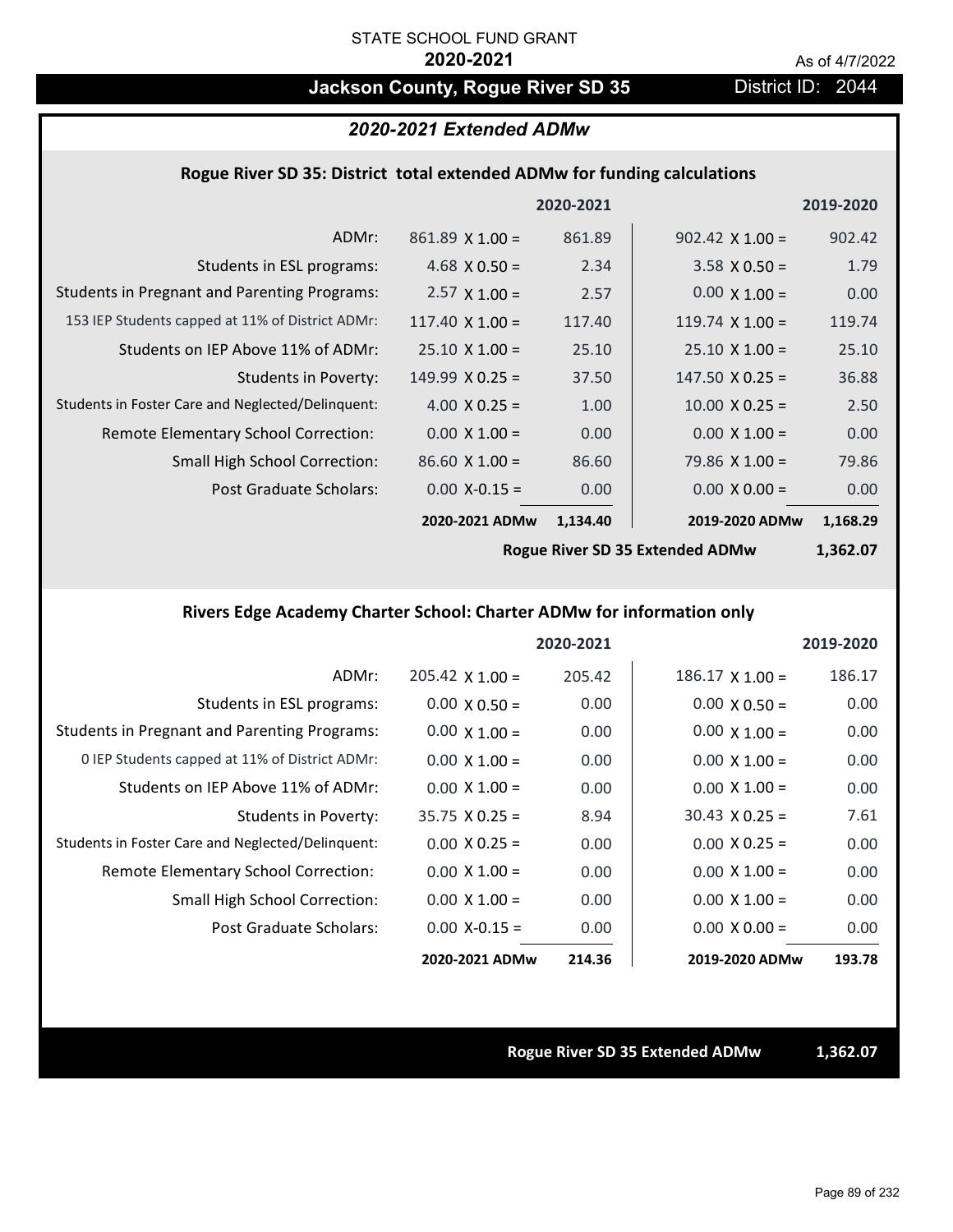## **Jackson County, Prospect SD 59** District ID: 2045

## *2020-2021 Extended ADMw*

## **Prospect SD 59: District total extended ADMw for funding calculations**

|                                                     |                       | 2020-2021 |                                        | 2019-2020 |
|-----------------------------------------------------|-----------------------|-----------|----------------------------------------|-----------|
| ADMr:                                               | $0.00 \times 1.00 =$  | 0.00      | $0.00 \times 1.00 =$                   | 0.00      |
| Students in ESL programs:                           | $0.00 \times 0.50 =$  | 0.00      | $0.00 \times 0.50 =$                   | 0.00      |
| <b>Students in Pregnant and Parenting Programs:</b> | $0.00 \times 1.00 =$  | 0.00      | $0.00 \times 1.00 =$                   | 0.00      |
| 29 IEP Students capped at 11% of District ADMr:     | $22.23 \times 1.00 =$ | 22.23     | $23.16 \times 1.00 =$                  | 23.16     |
| Students on IEP Above 11% of ADMr:                  | $0.20 \times 1.00 =$  | 0.20      | $0.20 \times 1.00 =$                   | 0.20      |
| <b>Students in Poverty:</b>                         | $-0.72$ X 0.25 =      | $-0.18$   | $0.00 \times 0.25 =$                   | 0.00      |
| Students in Foster Care and Neglected/Delinquent:   | $5.00 \times 0.25 =$  | 1.25      | $1.00 \times 0.25 =$                   | 0.25      |
| Remote Elementary School Correction:                | $0.00 \times 1.00 =$  | 0.00      | $0.00 \times 1.00 =$                   | 0.00      |
| <b>Small High School Correction:</b>                | $0.00 \times 1.00 =$  | 0.00      | $0.00 \times 1.00 =$                   | 0.00      |
| Post Graduate Scholars:                             | $0.00$ X-0.15 =       | 0.00      | $0.00 X 0.00 =$                        | 0.00      |
|                                                     | 2020-2021 ADMw        | 23.50     | 2019-2020 ADMw                         | 23.61     |
|                                                     |                       |           | <b>Dreamest CD FO Evisualed ADMust</b> | 252.20    |

**Prospect SD 59 Extended ADMw**

**362.39**

## **Prospect Charter School: Charter ADMw for information only**

|                                                     |                        | 2020-2021 |                       | 2019-2020 |
|-----------------------------------------------------|------------------------|-----------|-----------------------|-----------|
| ADMr:                                               | $202.10 \times 1.00 =$ | 202.10    | $210.58$ X 1.00 =     | 210.58    |
| Students in ESL programs:                           | $0.00 \times 0.50 =$   | 0.00      | $0.00 \times 0.50 =$  | 0.00      |
| <b>Students in Pregnant and Parenting Programs:</b> | $0.00 \times 1.00 =$   | 0.00      | $0.00 \times 1.00 =$  | 0.00      |
| 0 IEP Students capped at 11% of District ADMr:      | $0.00 \times 1.00 =$   | 0.00      | $0.00 \times 1.00 =$  | 0.00      |
| Students on IEP Above 11% of ADMr:                  | $0.00 \times 1.00 =$   | 0.00      | $0.00 \times 1.00 =$  | 0.00      |
| Students in Poverty:                                | $32.72 \times 0.25 =$  | 8.18      | $27.00 \times 0.25 =$ | 6.75      |
| Students in Foster Care and Neglected/Delinquent:   | $0.00 \times 0.25 =$   | 0.00      | $0.00 \times 0.25 =$  | 0.00      |
| <b>Remote Elementary School Correction:</b>         | $70.83 \times 1.00 =$  | 70.83     | $68.79 \times 1.00 =$ | 68.79     |
| <b>Small High School Correction:</b>                | 53.36 $X$ 1.00 =       | 53.36     | $52.66 \times 1.00 =$ | 52.66     |
| Post Graduate Scholars:                             | $0.00 X - 0.15 =$      | 0.00      | $0.00 \times 0.00 =$  | 0.00      |
|                                                     | 2020-2021 ADMw         | 334.47    | 2019-2020 ADMw        | 338.78    |

**Prospect SD 59 Extended ADMw 362.39**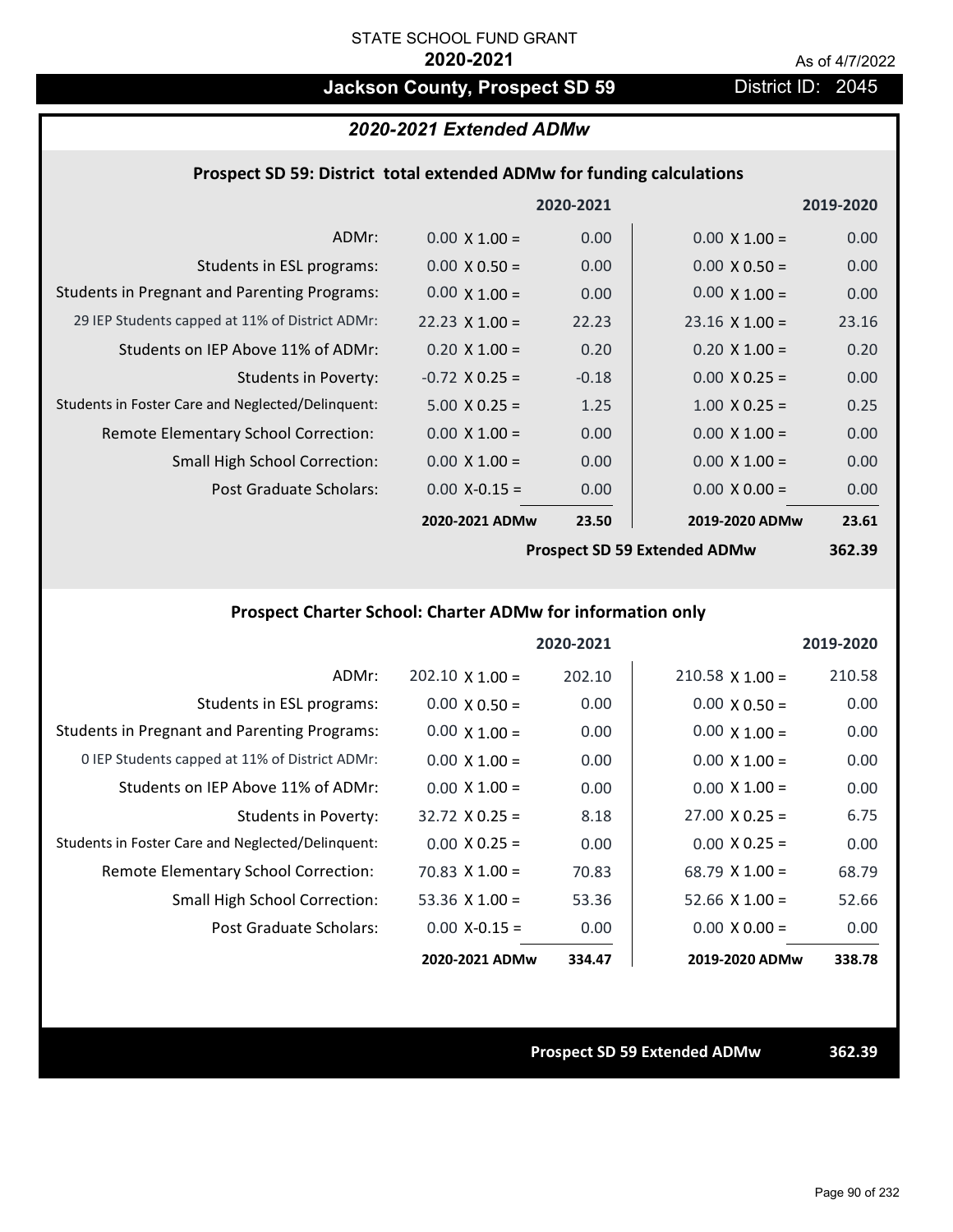# **Jackson County, Butte Falls SD 91** District ID: 2046

## *2020-2021 Extended ADMw*

## **Butte Falls SD 91: District total extended ADMw for funding calculations**

|                                                     |                       | 2020-2021 |                       | 2019-2020 |
|-----------------------------------------------------|-----------------------|-----------|-----------------------|-----------|
| ADMr:                                               | $0.00 \times 1.00 =$  | 0.00      | $0.00 \times 1.00 =$  | 0.00      |
| Students in ESL programs:                           | $0.00 \times 0.50 =$  | 0.00      | $0.00 \times 0.50 =$  | 0.00      |
| <b>Students in Pregnant and Parenting Programs:</b> | $0.00 \times 1.00 =$  | 0.00      | $0.00 \times 1.00 =$  | 0.00      |
| 47 IEP Students capped at 11% of District ADMr:     | $25.31 \times 1.00 =$ | 25.31     | $24.02 \times 1.00 =$ | 24.02     |
| Students on IEP Above 11% of ADMr:                  | 13.50 $\times$ 1.00 = | 13.50     | $13.50$ X $1.00 =$    | 13.50     |
| <b>Students in Poverty:</b>                         | $-0.81$ X 0.25 =      | $-0.20$   | $0.00 \times 0.25 =$  | 0.00      |
| Students in Foster Care and Neglected/Delinquent:   | $2.00 \times 0.25 =$  | 0.50      | $5.00 X 0.25 =$       | 1.25      |
| Remote Elementary School Correction:                | $0.00 \times 1.00 =$  | 0.00      | $0.00 \times 1.00 =$  | 0.00      |
| <b>Small High School Correction:</b>                | $0.00 \times 1.00 =$  | 0.00      | $0.00 \times 1.00 =$  | 0.00      |
| Post Graduate Scholars:                             | $0.00$ X-0.15 =       | 0.00      | $0.00 \times 0.00 =$  | 0.00      |
|                                                     | 2020-2021 ADMw        | 39.11     | 2019-2020 ADMw        | 38.77     |
|                                                     |                       |           |                       |           |

**Butte Falls SD 91 Extended ADMw**

**400.80**

## **Butte Falls Charter School: Charter ADMw for information only**

|                                                     |                        | 2020-2021 |                        | 2019-2020 |
|-----------------------------------------------------|------------------------|-----------|------------------------|-----------|
| ADMr:                                               | $230.12 \times 1.00 =$ | 230.12    | $218.32 \times 1.00 =$ | 218.32    |
| Students in ESL programs:                           | $1.00 \times 0.50 =$   | 0.50      | $0.00 \times 0.50 =$   | 0.00      |
| <b>Students in Pregnant and Parenting Programs:</b> | $0.00 \times 1.00 =$   | 0.00      | $0.00 \times 1.00 =$   | 0.00      |
| 0 IEP Students capped at 11% of District ADMr:      | $0.00 \times 1.00 =$   | 0.00      | $0.00 \times 1.00 =$   | 0.00      |
| Students on IEP Above 11% of ADMr:                  | $0.00 \times 1.00 =$   | 0.00      | $0.00 \times 1.00 =$   | 0.00      |
| Students in Poverty:                                | $35.81 \times 0.25 =$  | 8.95      | 43.00 $\times$ 0.25 =  | 10.75     |
| Students in Foster Care and Neglected/Delinquent:   | $0.00 \times 0.25 =$   | 0.00      | $0.00 \times 0.25 =$   | 0.00      |
| Remote Elementary School Correction:                | 65.89 $X$ 1.00 =       | 65.89     | $66.40 \times 1.00 =$  | 66.40     |
| <b>Small High School Correction:</b>                | 56.23 $X$ 1.00 =       | 56.23     | $50.64 \times 1.00 =$  | 50.64     |
| Post Graduate Scholars:                             | $0.00$ X-0.15 =        | 0.00      | $0.00 \times 0.00 =$   | 0.00      |
|                                                     | 2020-2021 ADMw         | 361.69    | 2019-2020 ADMw         | 346.11    |

**Butte Falls SD 91 Extended ADMw 400.80**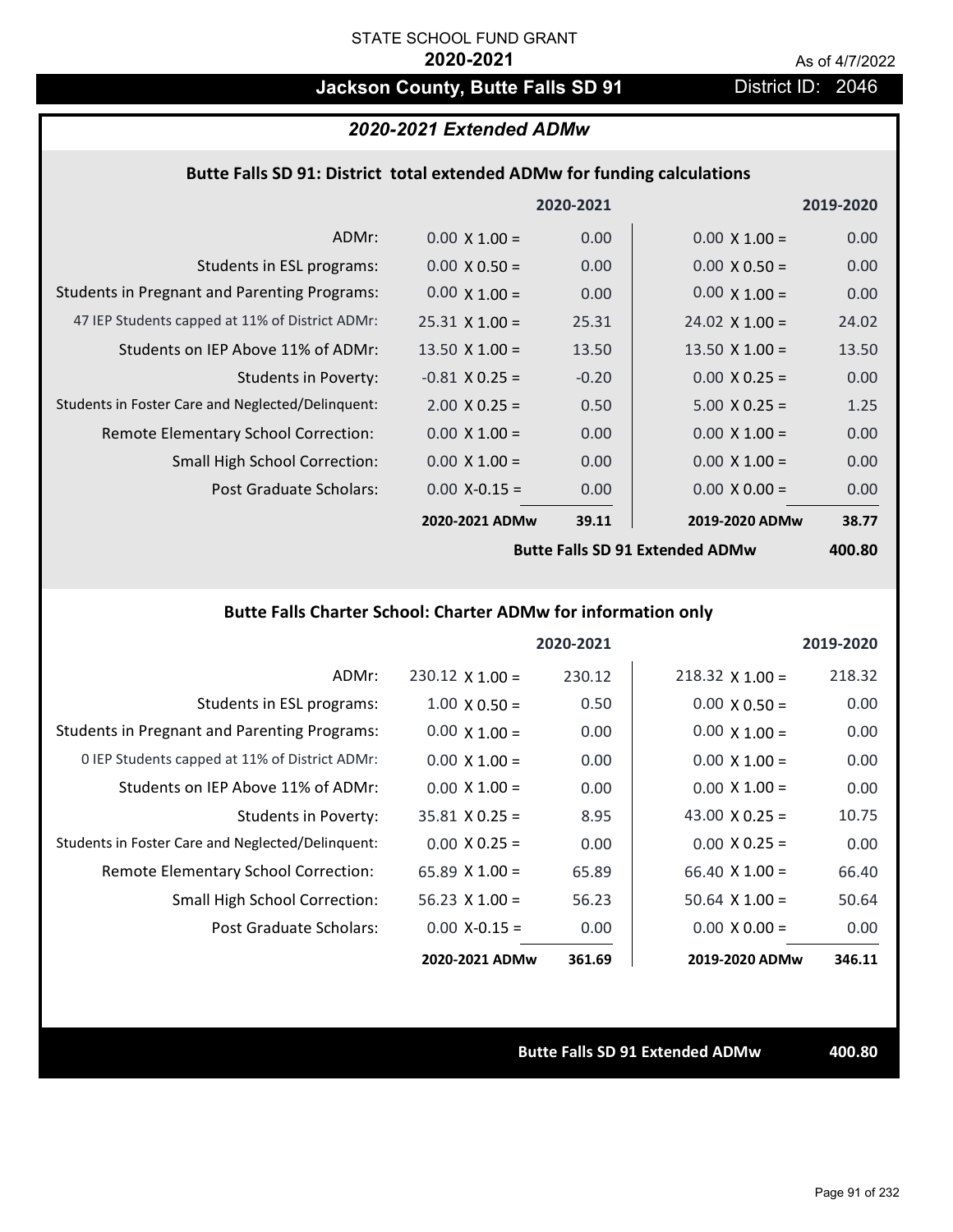# Jackson County, Pinehurst SD 94 District ID: 2047

| 2020-2021 Extended ADMw                                                |                       |           |                                      |           |
|------------------------------------------------------------------------|-----------------------|-----------|--------------------------------------|-----------|
| Pinehurst SD 94: District total extended ADMw for funding calculations |                       |           |                                      |           |
|                                                                        |                       | 2020-2021 |                                      | 2019-2020 |
| ADMr:                                                                  | $23.77 \times 1.00 =$ | 23.77     | $14.98 \times 1.00 =$                | 14.98     |
| Students in ESL programs:                                              | $0.00 \times 0.50 =$  | 0.00      | $0.00 \times 0.50 =$                 | 0.00      |
| <b>Students in Pregnant and Parenting Programs:</b>                    | $0.00 \times 1.00 =$  | 0.00      | $0.00 \times 1.00 =$                 | 0.00      |
| 6 IEP Students capped at 11% of District ADMr:                         | $2.61$ X $1.00 =$     | 2.61      | $1.65$ X $1.00 =$                    | 1.65      |
| Students on IEP Above 11% of ADMr:                                     | $0.80 X 1.00 =$       | 0.80      | $0.80$ X $1.00 =$                    | 0.80      |
| <b>Students in Poverty:</b>                                            | $3.28$ X 0.25 =       | 0.82      | $2.58$ X 0.25 =                      | 0.65      |
| Students in Foster Care and Neglected/Delinquent:                      | $0.00 X 0.25 =$       | 0.00      | $0.00 X 0.25 =$                      | 0.00      |
| Remote Elementary School Correction:                                   | $25.54$ X 1.00 =      | 25.54     | $25.54$ X $1.00 =$                   | 25.54     |
| Small High School Correction:                                          | $0.00 \times 1.00 =$  | 0.00      | $0.00 \times 1.00 =$                 | 0.00      |
| Post Graduate Scholars:                                                | $0.00$ X-0.15 =       | 0.00      | $0.00 \times 0.00 =$                 | 0.00      |
|                                                                        | 2020-2021 ADMw        | 53.54     | 2019-2020 ADMw                       | 43.61     |
|                                                                        |                       |           | <b>Pinehurst SD 94 Extended ADMw</b> | 53.54     |
|                                                                        |                       |           |                                      |           |

**Pinehurst SD 94 Extended ADMw 53.54**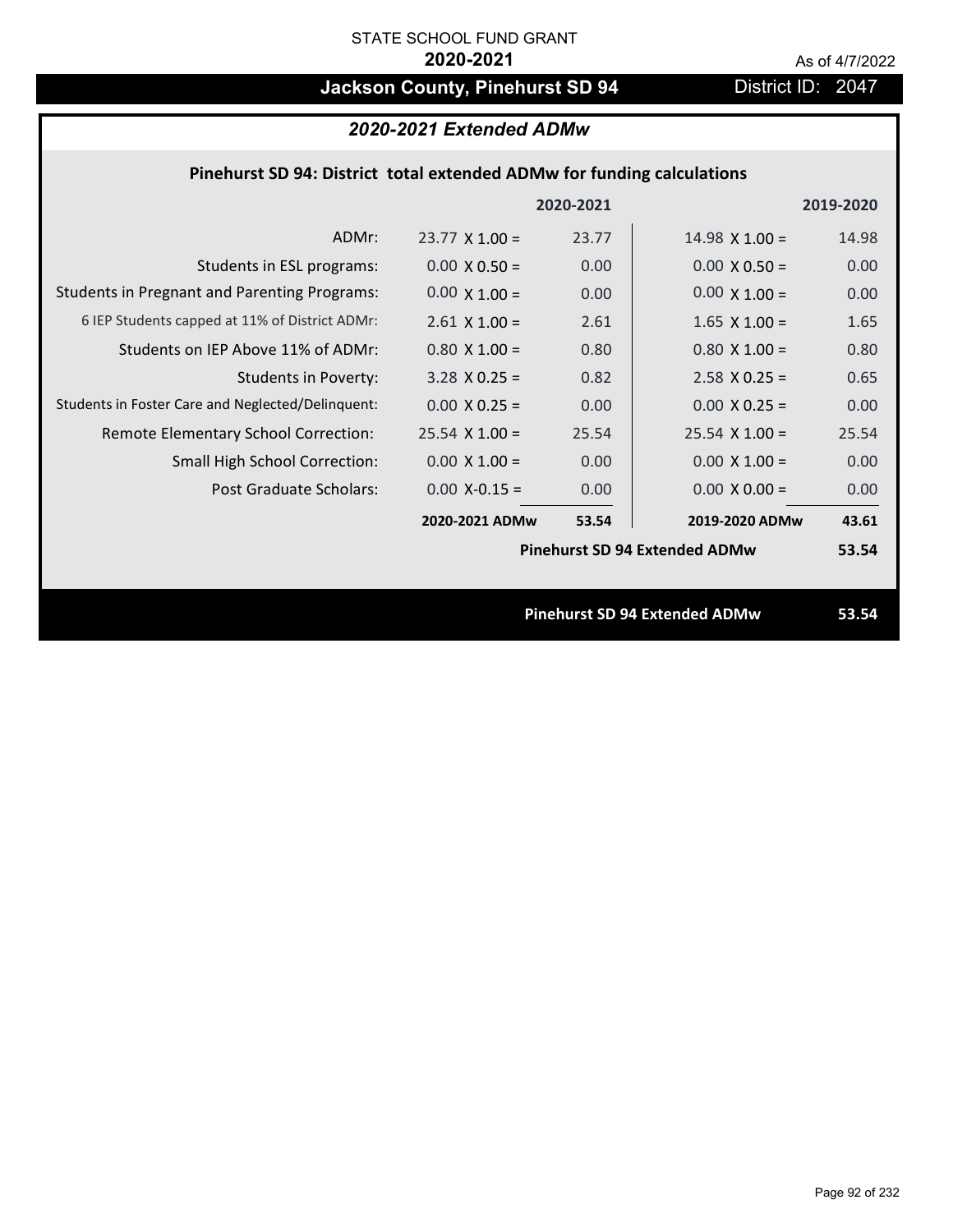## **Jackson County, Medford SD 549C** District ID: 2048

## *2020-2021 Extended ADMw*

## **Medford SD 549C: District total extended ADMw for funding calculations**

|                                                     |                                 | 2020-2021 |                           | 2019-2020 |
|-----------------------------------------------------|---------------------------------|-----------|---------------------------|-----------|
|                                                     | ADMr: $11,872.82 \times 1.00 =$ | 11,872.82 | $12,570.68 \times 1.00 =$ | 12,570.68 |
| Students in ESL programs:                           | $799.19 \times 0.50 =$          | 399.60    | $757.82 \times 0.50 =$    | 378.91    |
| <b>Students in Pregnant and Parenting Programs:</b> | 7.54 $\times$ 1.00 =            | 7.54      | 4.48 $\times$ 1.00 =      | 4.48      |
| 2116 IEP Students capped at 11% of District ADMr:   | $1,512.92 \times 1.00 =$        | 1,512.92  | $1,577.79 \times 1.00 =$  | 1,577.79  |
| Students on IEP Above 11% of ADMr:                  | $139.50 \times 1.00 =$          | 139.50    | 139.50 $X$ 1.00 =         | 139.50    |
| <b>Students in Poverty:</b>                         | $1,937.99 \times 0.25 =$        | 484.50    | $2,392.79$ X 0.25 =       | 598.20    |
| Students in Foster Care and Neglected/Delinquent:   | $134.00 \times 0.25 =$          | 33.50     | $163.00 \times 0.25 =$    | 40.75     |
| Remote Elementary School Correction:                | 11.93 $\times$ 1.00 =           | 11.93     | 4.23 $X$ 1.00 =           | 4.23      |
| <b>Small High School Correction:</b>                | $0.00 \times 1.00 =$            | 0.00      | $0.00 \times 1.00 =$      | 0.00      |
| Post Graduate Scholars:                             | $0.00 X - 0.15 =$               | 0.00      | $0.00 \times 0.00 =$      | 0.00      |
|                                                     | 2020-2021 ADMw                  | 14.462.30 | 2019-2020 ADMw 15,314.54  |           |

**Medford SD 549C Extended ADMw**

**17,265.84**

## **Madrone Trail Public Charter School: Charter ADMw for information only**

|                                                     |                        | 2020-2021 |                        | 2019-2020 |
|-----------------------------------------------------|------------------------|-----------|------------------------|-----------|
| ADMr:                                               | $227.67 \times 1.00 =$ | 227.67    | $227.99 \times 1.00 =$ | 227.99    |
| Students in ESL programs:                           | $1.00 \times 0.50 =$   | 0.50      | $1.96 \times 0.50 =$   | 0.98      |
| <b>Students in Pregnant and Parenting Programs:</b> | $0.00 \times 1.00 =$   | 0.00      | $0.00 \times 1.00 =$   | 0.00      |
| 0 IEP Students capped at 11% of District ADMr:      | $0.00 \times 1.00 =$   | 0.00      | $0.00 \times 1.00 =$   | 0.00      |
| Students on IEP Above 11% of ADMr:                  | $0.00 \times 1.00 =$   | 0.00      | $0.00 \times 1.00 =$   | 0.00      |
| Students in Poverty:                                | $37.16 \times 0.25 =$  | 9.29      | 43.76 $\times$ 0.25 =  | 10.94     |
| Students in Foster Care and Neglected/Delinquent:   | $0.00 \times 0.25 =$   | 0.00      | $0.00 \times 0.25 =$   | 0.00      |
| Remote Elementary School Correction:                | $0.00 \times 1.00 =$   | 0.00      | $0.00 \times 1.00 =$   | 0.00      |
| Small High School Correction:                       | $0.00 \times 1.00 =$   | 0.00      | $0.00 \times 1.00 =$   | 0.00      |
| Post Graduate Scholars:                             | $0.00 X - 0.15 =$      | 0.00      | $0.00 \times 0.00 =$   | 0.00      |
|                                                     | 2020-2021 ADMw         | 237.46    | 2019-2020 ADMw         | 239.91    |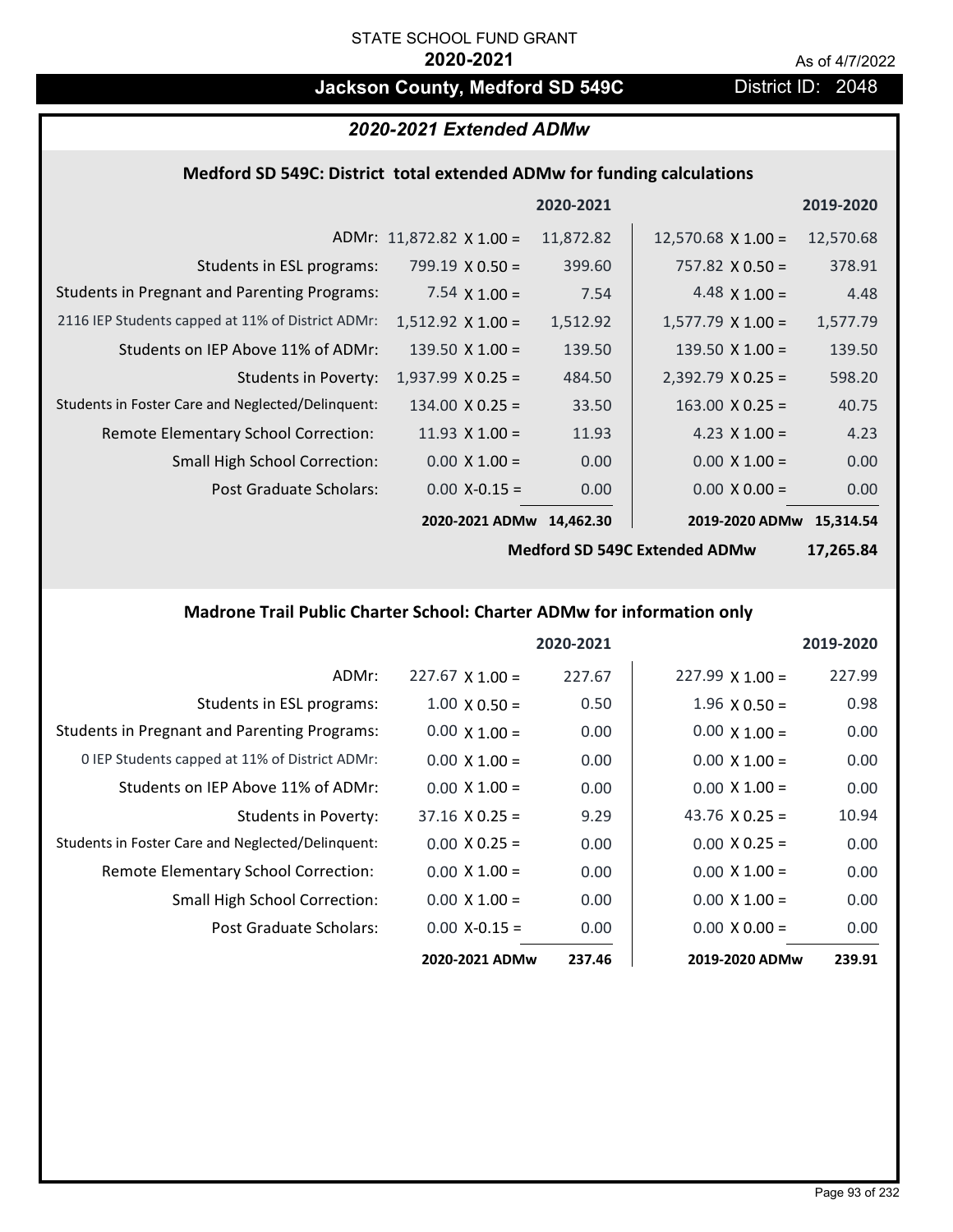|  |  | Logos Public Charter School: Charter ADMw for information only |  |
|--|--|----------------------------------------------------------------|--|
|--|--|----------------------------------------------------------------|--|

|                                                     |                          | 2020-2021 |                        | 2019-2020 |
|-----------------------------------------------------|--------------------------|-----------|------------------------|-----------|
| ADMr:                                               | $1,055.33 \times 1.00 =$ | 1,055.33  | $966.60 \times 1.00 =$ | 966.60    |
| Students in ESL programs:                           | $5.13 \times 0.50 =$     | 2.57      | $0.81 \times 0.50 =$   | 0.41      |
| <b>Students in Pregnant and Parenting Programs:</b> | $0.00 \times 1.00 =$     | 0.00      | $0.91 \times 1.00 =$   | 0.91      |
| 0 IEP Students capped at 11% of District ADMr:      | $0.00 \times 1.00 =$     | 0.00      | $0.00 \times 1.00 =$   | 0.00      |
| Students on IEP Above 11% of ADMr:                  | $0.00 \times 1.00 =$     | 0.00      | $0.00 \times 1.00 =$   | 0.00      |
| Students in Poverty:                                | $172.26 \times 0.25 =$   | 43.07     | $185.51 \times 0.25 =$ | 46.38     |
| Students in Foster Care and Neglected/Delinquent:   | $0.00 \times 0.25 =$     | 0.00      | $0.00 \times 0.25 =$   | 0.00      |
| Remote Elementary School Correction:                | $0.00 \times 1.00 =$     | 0.00      | $0.00 \times 1.00 =$   | 0.00      |
| <b>Small High School Correction:</b>                | $0.00 \times 1.00 =$     | 0.00      | $0.00 \times 1.00 =$   | 0.00      |
| Post Graduate Scholars:                             | $0.00$ X-0.15 =          | 0.00      | $0.00 \times 0.00 =$   | 0.00      |
|                                                     | 2020-2021 ADMw           | 1,100.96  | 2019-2020 ADMw         | 1,014.29  |

## **Kids Unlimited Academy: Charter ADMw for information only**

|                                                     |                        | 2020-2021 |                        | 2019-2020 |
|-----------------------------------------------------|------------------------|-----------|------------------------|-----------|
| ADMr:                                               | 480.56 $X$ 1.00 =      | 480.56    | $462.87$ X 1.00 =      | 462.87    |
| Students in ESL programs:                           | $182.43 \times 0.50 =$ | 91.22     | $182.18 \times 0.50 =$ | 91.09     |
| <b>Students in Pregnant and Parenting Programs:</b> | $0.00 \times 1.00 =$   | 0.00      | $0.00 \times 1.00 =$   | 0.00      |
| 0 IEP Students capped at 11% of District ADMr:      | $0.00 \times 1.00 =$   | 0.00      | $0.00 \times 1.00 =$   | 0.00      |
| Students on IEP Above 11% of ADMr:                  | $0.00 \times 1.00 =$   | 0.00      | $0.00 \times 1.00 =$   | 0.00      |
| <b>Students in Poverty:</b>                         | $78.44 \times 0.25 =$  | 19.61     | $88.83 \times 0.25 =$  | 22.21     |
| Students in Foster Care and Neglected/Delinquent:   | $0.00 \times 0.25 =$   | 0.00      | $0.00 \times 0.25 =$   | 0.00      |
| Remote Elementary School Correction:                | $0.00 \times 1.00 =$   | 0.00      | $0.00 \times 1.00 =$   | 0.00      |
| <b>Small High School Correction:</b>                | $0.00 \times 1.00 =$   | 0.00      | $0.00 \times 1.00 =$   | 0.00      |
| Post Graduate Scholars:                             | $0.00$ X-0.15 =        | 0.00      | $0.00 \times 0.00 =$   | 0.00      |
|                                                     | 2020-2021 ADMw         | 591.39    | 2019-2020 ADMw         | 576.17    |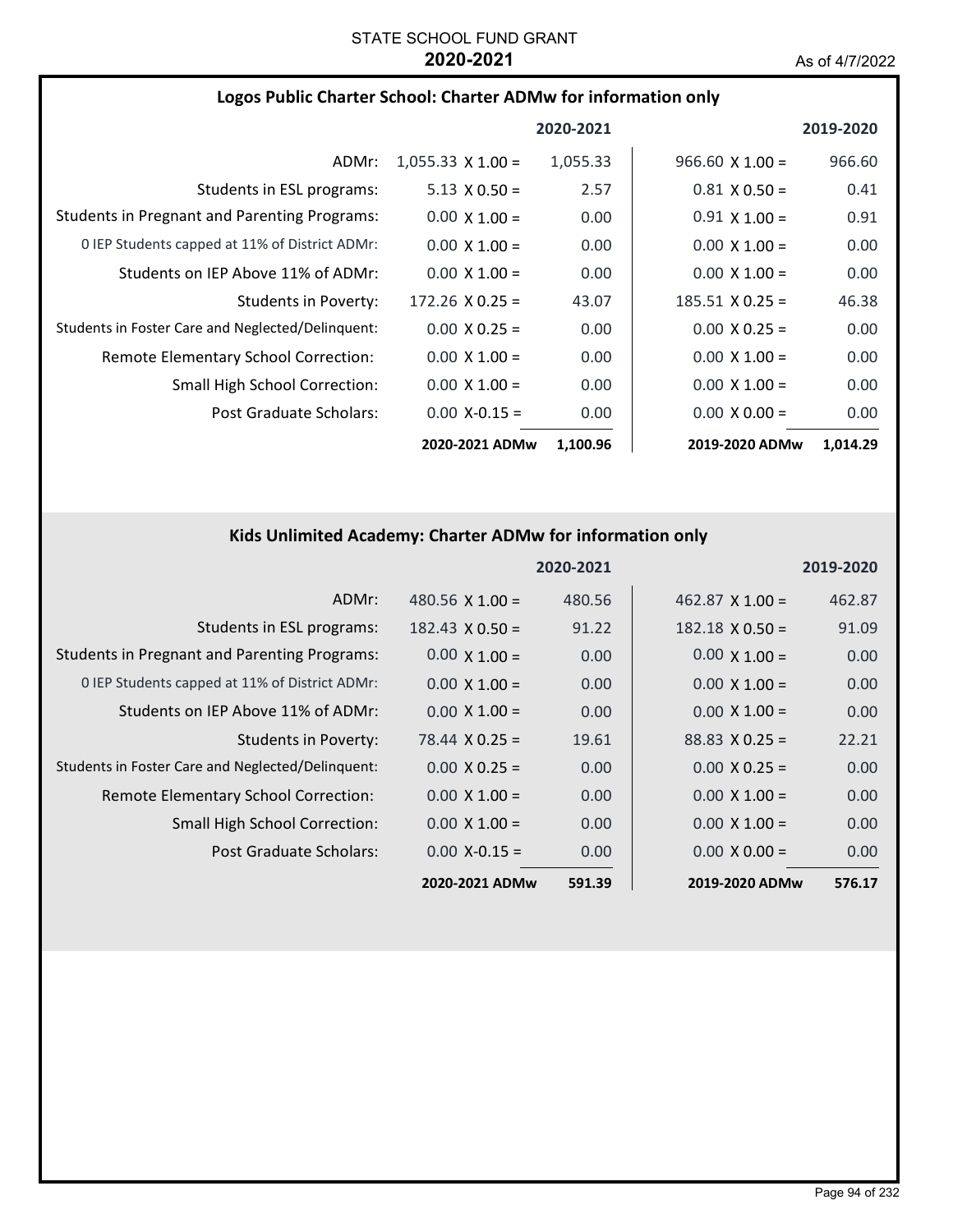## **The Valley School of Southern Oregon: Charter ADMw for information only**

|                                                     |                        | 2020-2021         |                        | 2019-2020 |
|-----------------------------------------------------|------------------------|-------------------|------------------------|-----------|
| ADMr:                                               | $117.44 \times 1.00 =$ | 117.44            | $115.40 \times 1.00 =$ | 115.40    |
| Students in ESL programs:                           | $0.00 \times 0.50 =$   | 0.00              | $0.00 \times 0.50 =$   | 0.00      |
| <b>Students in Pregnant and Parenting Programs:</b> | $0.00 \times 1.00 =$   | 0.00              | $0.00 \times 1.00 =$   | 0.00      |
| 0 IEP Students capped at 11% of District ADMr:      | $0.00 \times 1.00 =$   | 0.00              | $0.00 \times 1.00 =$   | 0.00      |
| Students on IEP Above 11% of ADMr:                  | $0.00 \times 1.00 =$   | 0.00              | $0.00 \times 1.00 =$   | 0.00      |
| Students in Poverty:                                | $19.17 \times 0.25 =$  | 4.79              | $22.15 \times 0.25 =$  | 5.54      |
| Students in Foster Care and Neglected/Delinquent:   | $0.00 \times 0.25 =$   | 0.00              | $0.00 \times 0.25 =$   | 0.00      |
| Remote Elementary School Correction:                | $0.00 \times 1.00 =$   | 0.00 <sub>1</sub> | $0.00 \times 1.00 =$   | 0.00      |
| <b>Small High School Correction:</b>                | $0.00 \times 1.00 =$   | 0.00              | $0.00 \times 1.00 =$   | 0.00      |
| Post Graduate Scholars:                             | $0.00 X - 0.15 =$      | 0.00              | $0.00 \times 0.00 =$   | 0.00      |
|                                                     | 2020-2021 ADMw         | 122.23            | 2019-2020 ADMw         | 120.94    |

**Medford SD 549C Extended ADMw 17,265.84**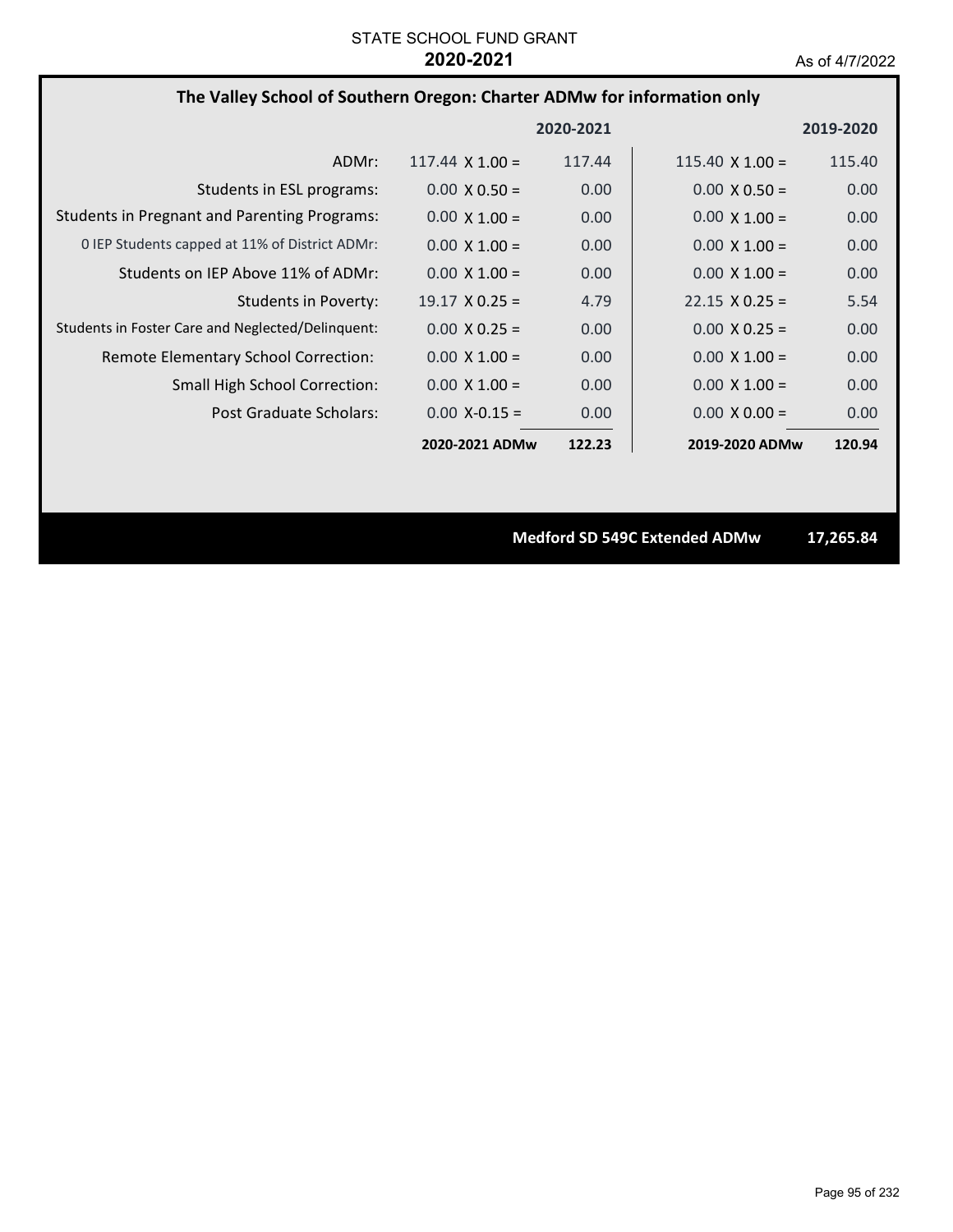# **Jefferson County, Culver SD 4** District ID: 2050

|                                                                           | 2020-2021 Extended ADMw |           |                                  |           |  |
|---------------------------------------------------------------------------|-------------------------|-----------|----------------------------------|-----------|--|
| <b>Culver SD 4: District total extended ADMw for funding calculations</b> |                         |           |                                  |           |  |
|                                                                           |                         | 2020-2021 |                                  | 2019-2020 |  |
| ADMr:                                                                     | $643.10 \times 1.00 =$  | 643.10    | 687.09 $\times$ 1.00 =           | 687.09    |  |
| Students in ESL programs:                                                 | 61.96 $\times$ 0.50 =   | 30.98     | 56.22 $\times$ 0.50 =            | 28.11     |  |
| <b>Students in Pregnant and Parenting Programs:</b>                       | $0.00 \times 1.00 =$    | 0.00      | $0.00 \times 1.00 =$             | 0.00      |  |
| 111 IEP Students capped at 11% of District ADMr:                          | 70.74 $\times$ 1.00 =   | 70.74     | $75.58 \times 1.00 =$            | 75.58     |  |
| Students on IEP Above 11% of ADMr:                                        | $4.00 \times 1.00 =$    | 4.00      | 4.00 $X$ 1.00 =                  | 4.00      |  |
| <b>Students in Poverty:</b>                                               | $107.50$ X 0.25 =       | 26.88     | $102.00 \times 0.25 =$           | 25.50     |  |
| Students in Foster Care and Neglected/Delinquent:                         | $3.00 X 0.25 =$         | 0.75      | $7.00 X 0.25 =$                  | 1.75      |  |
| Remote Elementary School Correction:                                      | $0.00 \times 1.00 =$    | 0.00      | $0.00 \times 1.00 =$             | 0.00      |  |
| <b>Small High School Correction:</b>                                      | $87.20 \times 1.00 =$   | 87.20     | $87.51 \times 1.00 =$            | 87.51     |  |
| <b>Post Graduate Scholars:</b>                                            | $0.00$ X-0.15 =         | 0.00      | $0.00 \times 0.00 =$             | 0.00      |  |
|                                                                           | 2020-2021 ADMw          | 863.65    | 2019-2020 ADMw                   | 909.54    |  |
|                                                                           |                         |           | <b>Culver SD 4 Extended ADMw</b> | 909.54    |  |
|                                                                           |                         |           |                                  |           |  |
|                                                                           |                         |           | <b>Culver SD 4 Extended ADMw</b> | 909.54    |  |
|                                                                           |                         |           |                                  |           |  |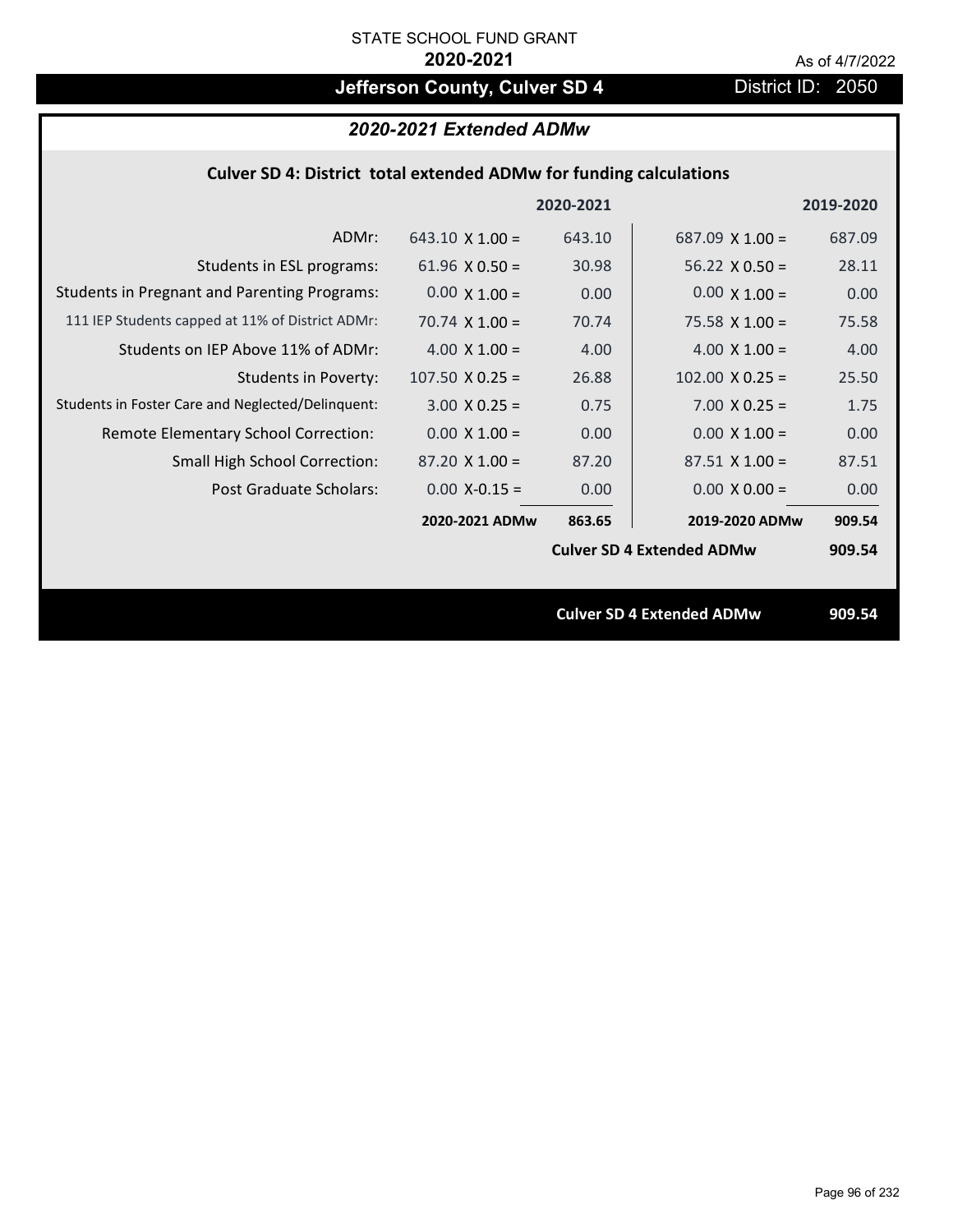# **Jefferson County, Ashwood SD 8** District ID: 2051

| 2020-2021 Extended ADMw |  |
|-------------------------|--|
|-------------------------|--|

## **Ashwood SD 8: District total extended ADMw for funding calculations**

|                                                     |                       | 2020-2021 |                                   | 2019-2020 |
|-----------------------------------------------------|-----------------------|-----------|-----------------------------------|-----------|
| ADMr:                                               | $12.00 \times 1.00 =$ | 12.00     | $7.00 \times 1.00 =$              | 7.00      |
| Students in ESL programs:                           | $0.00 \times 0.50 =$  | 0.00      | $0.00 \times 0.50 =$              | 0.00      |
| <b>Students in Pregnant and Parenting Programs:</b> | $0.00 \times 1.00 =$  | 0.00      | $0.00 \times 1.00 =$              | 0.00      |
| 0 IEP Students capped at 11% of District ADMr:      | $0.00 \times 1.00 =$  | 0.00      | $0.00 \times 1.00 =$              | 0.00      |
| Students on IEP Above 11% of ADMr:                  | $0.00 \times 1.00 =$  | 0.00      | $0.00 \times 1.00 =$              | 0.00      |
| <b>Students in Poverty:</b>                         | $3.00 \times 0.25 =$  | 0.75      | $1.56$ X 0.25 =                   | 0.39      |
| Students in Foster Care and Neglected/Delinquent:   | $0.00 \times 0.25 =$  | 0.00      | $0.00 \times 0.25 =$              | 0.00      |
| Remote Elementary School Correction:                | $25.54$ X 1.00 =      | 25.54     | $25.54$ X 1.00 =                  | 25.54     |
| <b>Small High School Correction:</b>                | $0.00 \times 1.00 =$  | 0.00      | $0.00 \times 1.00 =$              | 0.00      |
| Post Graduate Scholars:                             | $0.00$ X-0.15 =       | 0.00      | $0.00 \times 0.00 =$              | 0.00      |
|                                                     | 2020-2021 ADMw        | 38.29     | 2019-2020 ADMw                    | 32.93     |
|                                                     |                       |           | <b>Ashwood SD 8 Extended ADMw</b> | 38.29     |
|                                                     |                       |           |                                   |           |
|                                                     |                       |           | <b>Ashwood SD 8 Extended ADMw</b> | 38.29     |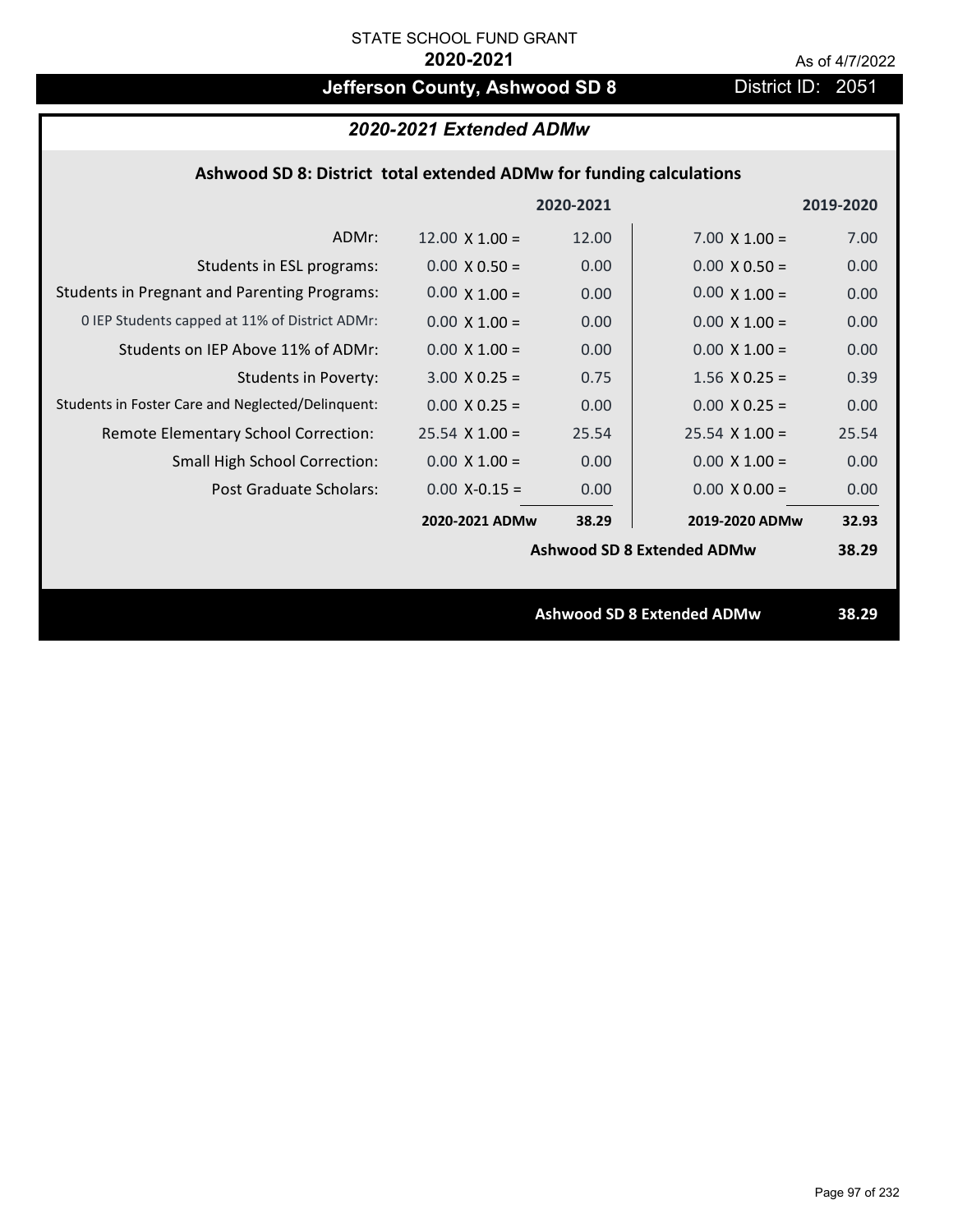# **Jefferson County, Black Butte SD 41** District ID: 2052

| 2020-2021 Extended ADMw                                                  |                       |           |                                        |           |  |  |
|--------------------------------------------------------------------------|-----------------------|-----------|----------------------------------------|-----------|--|--|
| Black Butte SD 41: District total extended ADMw for funding calculations |                       |           |                                        |           |  |  |
|                                                                          |                       | 2020-2021 |                                        | 2019-2020 |  |  |
| ADMr:                                                                    | $29.04 \times 1.00 =$ | 29.04     | $25.65 \times 1.00 =$                  | 25.65     |  |  |
| Students in ESL programs:                                                | $0.00 \times 0.50 =$  | 0.00      | $0.00 \times 0.50 =$                   | 0.00      |  |  |
| <b>Students in Pregnant and Parenting Programs:</b>                      | $0.00 \times 1.00 =$  | 0.00      | $0.00 \times 1.00 =$                   | 0.00      |  |  |
| 3 IEP Students capped at 11% of District ADMr:                           | $3.00 \times 1.00 =$  | 3.00      | 2.82 $\times$ 1.00 =                   | 2.82      |  |  |
| Students on IEP Above 11% of ADMr:                                       | $0.00 \times 1.00 =$  | 0.00      | $0.00 \times 1.00 =$                   | 0.00      |  |  |
| <b>Students in Poverty:</b>                                              | $3.00 \times 0.25 =$  | 0.75      | $2.75 \times 0.25 =$                   | 0.69      |  |  |
| Students in Foster Care and Neglected/Delinquent:                        | $0.00 \times 0.25 =$  | 0.00      | $3.00 \times 0.25 =$                   | 0.75      |  |  |
| Remote Elementary School Correction:                                     | $25.54$ X 1.00 =      | 25.54     | $27.20 \times 1.00 =$                  | 27.20     |  |  |
| Small High School Correction:                                            | $0.00 \times 1.00 =$  | 0.00      | $0.00 \times 1.00 =$                   | 0.00      |  |  |
| Post Graduate Scholars:                                                  | $0.00$ X-0.15 =       | 0.00      | $0.00 \times 0.00 =$                   | 0.00      |  |  |
|                                                                          | 2020-2021 ADMw        | 58.33     | 2019-2020 ADMw                         | 57.11     |  |  |
|                                                                          |                       |           | <b>Black Butte SD 41 Extended ADMw</b> | 58.33     |  |  |
|                                                                          |                       |           |                                        |           |  |  |
|                                                                          |                       |           | <b>Black Butte SD 41 Extended ADMw</b> | 58.33     |  |  |
|                                                                          |                       |           |                                        |           |  |  |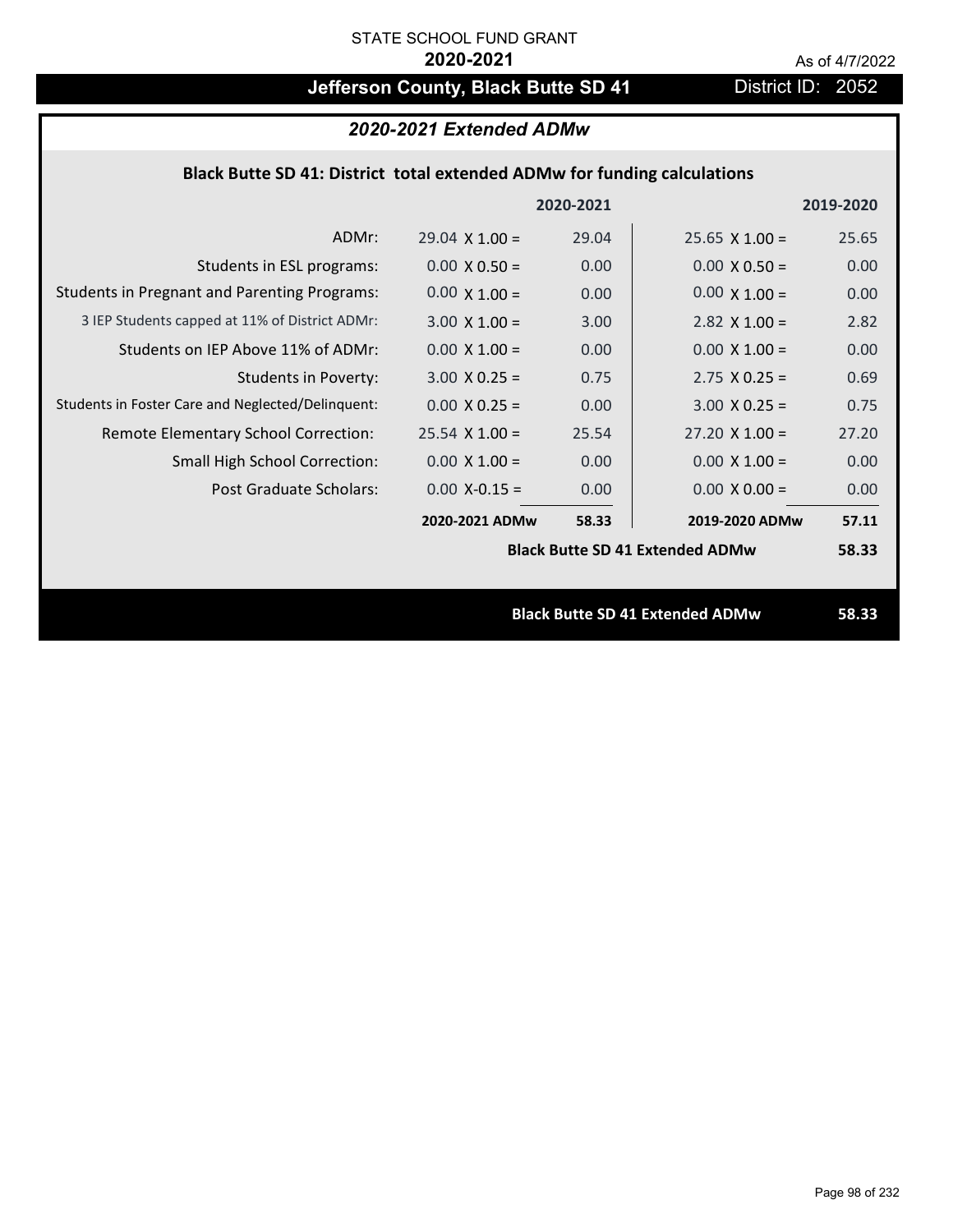# **Jefferson County, Jefferson County SD 509J** District ID: 2053

|                                                                                 | 2020-2021 Extended ADMw  |           |                                        |           |  |
|---------------------------------------------------------------------------------|--------------------------|-----------|----------------------------------------|-----------|--|
| Jefferson County SD 509J: District total extended ADMw for funding calculations |                          |           |                                        |           |  |
|                                                                                 |                          | 2020-2021 |                                        | 2019-2020 |  |
| ADMr:                                                                           | $2,776.39 \times 1.00 =$ | 2,776.39  | $2,838.68$ X 1.00 =                    | 2,838.68  |  |
| Students in ESL programs:                                                       | $560.41 \times 0.50 =$   | 280.21    | 622.57 $\times$ 0.50 =                 | 311.29    |  |
| <b>Students in Pregnant and Parenting Programs:</b>                             | $8.28 \times 1.00 =$     | 8.28      | 13.28 $\times$ 1.00 =                  | 13.28     |  |
| 492 IEP Students capped at 11% of District ADMr:                                | $305.40 \times 1.00 =$   | 305.40    | $312.25 \times 1.00 =$                 | 312.25    |  |
| Students on IEP Above 11% of ADMr:                                              | $72.70$ X $1.00 =$       | 72.70     | $72.70$ X $1.00 =$                     | 72.70     |  |
| <b>Students in Poverty:</b>                                                     | $600.53$ X 0.25 =        | 150.13    | $617.71 \times 0.25 =$                 | 154.43    |  |
| Students in Foster Care and Neglected/Delinquent:                               | $38.00 \times 0.25 =$    | 9.50      | $35.00 \times 0.25 =$                  | 8.75      |  |
| Remote Elementary School Correction:                                            | $25.54$ X 1.00 =         | 25.54     | $25.54$ X 1.00 =                       | 25.54     |  |
| Small High School Correction:                                                   | $0.00 \times 1.00 =$     | 0.00      | $0.00 \times 1.00 =$                   | 0.00      |  |
| <b>Post Graduate Scholars:</b>                                                  | $0.00$ X-0.15 =          | 0.00      | $0.00 \times 0.00 =$                   | 0.00      |  |
|                                                                                 | 2020-2021 ADMw           | 3,628.15  | 2019-2020 ADMw                         | 3,736.92  |  |
|                                                                                 |                          |           | Jefferson County SD 509J Extended ADMw | 3,736.92  |  |
|                                                                                 |                          |           |                                        |           |  |
|                                                                                 |                          |           | Jefferson County SD 509J Extended ADMw | 3,736.92  |  |
|                                                                                 |                          |           |                                        |           |  |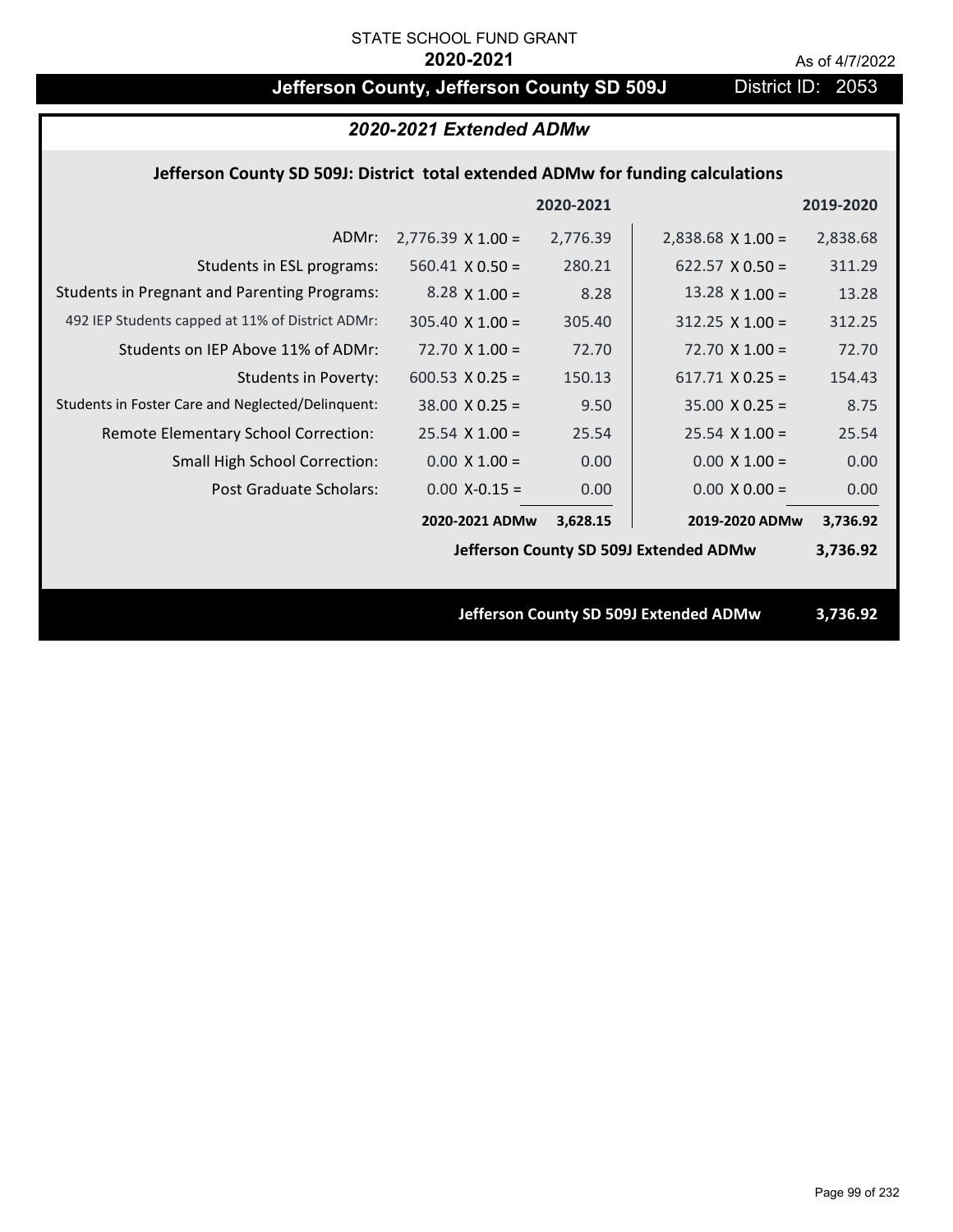# **Josephine County, Grants Pass SD 7** District ID: 2054

## *2020-2021 Extended ADMw*

## **Grants Pass SD 7: District total extended ADMw for funding calculations**

|                                                     |                          | 2020-2021 |                                       | 2019-2020 |
|-----------------------------------------------------|--------------------------|-----------|---------------------------------------|-----------|
| ADMr:                                               | $5,605.75 \times 1.00 =$ | 5,605.75  | $6,128.02 \times 1.00 =$              | 6,128.02  |
| Students in ESL programs:                           | 69.96 $\times$ 0.50 =    | 34.98     | $74.31 \times 0.50 =$                 | 37.16     |
| <b>Students in Pregnant and Parenting Programs:</b> | $14.59 \times 1.00 =$    | 14.59     | $3.36 \times 1.00 =$                  | 3.36      |
| 748 IEP Students capped at 11% of District ADMr:    | 616.63 $X$ 1.00 =        | 616.63    | $674.08 \times 1.00 =$                | 674.08    |
| Students on IEP Above 11% of ADMr:                  | $12.10 \times 1.00 =$    | 12.10     | $12.10 \times 1.00 =$                 | 12.10     |
| <b>Students in Poverty:</b>                         | $941.89$ X 0.25 =        | 235.47    | $1,171.48$ X 0.25 =                   | 292.87    |
| Students in Foster Care and Neglected/Delinquent:   | $50.00 \times 0.25 =$    | 12.50     | $56.00 \times 0.25 =$                 | 14.00     |
| Remote Elementary School Correction:                | $0.00 \times 1.00 =$     | 0.00      | $0.00 \times 1.00 =$                  | 0.00      |
| <b>Small High School Correction:</b>                | $0.00 \times 1.00 =$     | 0.00      | $0.00 \times 1.00 =$                  | 0.00      |
| Post Graduate Scholars:                             | $0.00$ X-0.15 =          | 0.00      | $0.00 \times 0.00 =$                  | 0.00      |
|                                                     | 2020-2021 ADMw           | 6,532.03  | 2019-2020 ADMw                        | 7,161.59  |
|                                                     |                          |           | <b>Grants Pass SD 7 Extended ADMw</b> | 7,161.59  |
|                                                     |                          |           |                                       |           |
|                                                     |                          |           | <b>Grants Pass SD 7 Extended ADMw</b> | 7,161.59  |

Page 100 of 232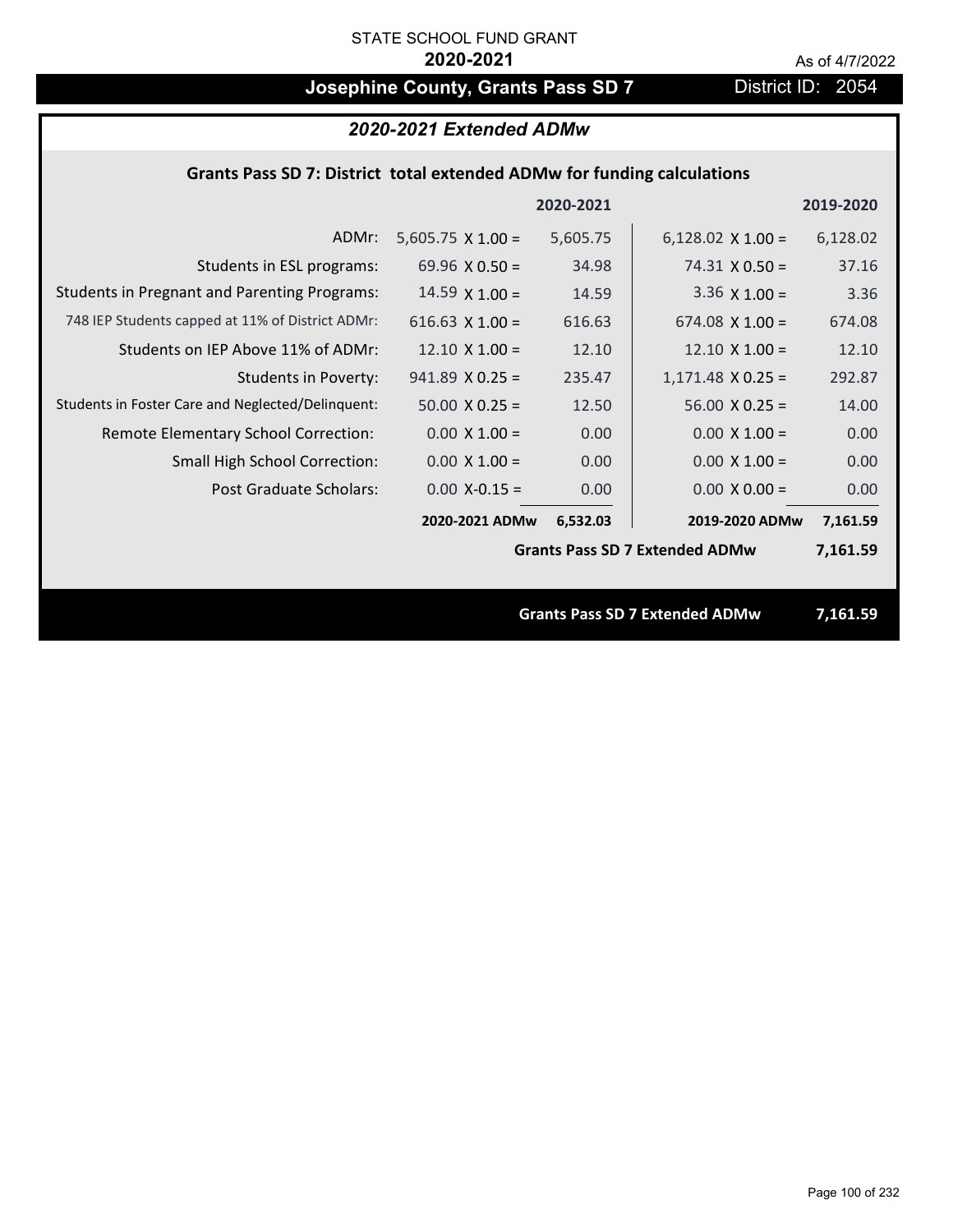## **Josephine County, Three Rivers/Josephine County SD** District ID: 2055

## *2020-2021 Extended ADMw*

## **Three Rivers/Josephine County SD: District total extended ADMw for funding calculations**

|                                                     |                          | 2020-2021 |                          | 2019-2020 |
|-----------------------------------------------------|--------------------------|-----------|--------------------------|-----------|
| ADMr:                                               | $4,050.51 \times 1.00 =$ | 4,050.51  | 4,480.94 $\times$ 1.00 = | 4,480.94  |
| Students in ESL programs:                           | $65.35 \times 0.50 =$    | 32.68     | $55.87 \times 0.50 =$    | 27.94     |
| <b>Students in Pregnant and Parenting Programs:</b> | $0.70 \times 1.00 =$     | 0.70      | $3.44 \times 1.00 =$     | 3.44      |
| 539 IEP Students capped at 11% of District ADMr:    | 488.83 $\times$ 1.00 =   | 488.83    | $523.16 \times 1.00 =$   | 523.16    |
| Students on IEP Above 11% of ADMr:                  | 11.50 $X$ 1.00 =         | 11.50     | 11.50 $X$ 1.00 =         | 11.50     |
| <b>Students in Poverty:</b>                         | $900.31 \times 0.25 =$   | 225.08    | $1,095.09 \times 0.25 =$ | 273.77    |
| Students in Foster Care and Neglected/Delinquent:   | $58.00 \times 0.25 =$    | 14.50     | $58.00 \times 0.25 =$    | 14.50     |
| Remote Elementary School Correction:                | $108.06 \times 1.00 =$   | 108.06    | $111.60 \times 1.00 =$   | 111.60    |
| <b>Small High School Correction:</b>                | $0.00 \times 1.00 =$     | 0.00      | $0.00 \times 1.00 =$     | 0.00      |
| Post Graduate Scholars:                             | $0.00$ X-0.15 =          | 0.00      | $0.00 \times 0.00 =$     | 0.00      |
|                                                     | 2020-2021 ADMw           | 4,931.85  | 2019-2020 ADMw           | 5,446.84  |

**Three Rivers/Josephine County SD Extended ADMw**

**5,781.04**

## **Sunny Wolf Charter School: Charter ADMw for information only**

|                                                     |                       | 2020-2021 |                       | 2019-2020 |
|-----------------------------------------------------|-----------------------|-----------|-----------------------|-----------|
| ADMr:                                               | $114.80$ X $1.00 =$   | 114.80    | 112.49 $X$ 1.00 =     | 112.49    |
| Students in ESL programs:                           | $0.00 \times 0.50 =$  | 0.00      | $0.00 \times 0.50 =$  | 0.00      |
| <b>Students in Pregnant and Parenting Programs:</b> | $0.00 \times 1.00 =$  | 0.00      | $0.00 \times 1.00 =$  | 0.00      |
| 0 IEP Students capped at 11% of District ADMr:      | $0.00 \times 1.00 =$  | 0.00      | $0.00 \times 1.00 =$  | 0.00      |
| Students on IEP Above 11% of ADMr:                  | $0.00 \times 1.00 =$  | 0.00      | $0.00 \times 1.00 =$  | 0.00      |
| Students in Poverty:                                | $25.52 \times 0.25 =$ | 6.38      | $27.81 \times 0.25 =$ | 6.95      |
| Students in Foster Care and Neglected/Delinquent:   | $0.00 \times 0.25 =$  | 0.00      | $0.00 \times 0.25 =$  | 0.00      |
| Remote Elementary School Correction:                | 53.93 $\times$ 1.00 = | 53.93     | 41.67 $\times$ 1.00 = | 41.67     |
| <b>Small High School Correction:</b>                | $0.00 \times 1.00 =$  | 0.00      | $0.00 \times 1.00 =$  | 0.00      |
| Post Graduate Scholars:                             | $0.00 X - 0.15 =$     | 0.00      | $0.00 \times 0.00 =$  | 0.00      |
|                                                     | 2020-2021 ADMw        | 175.11    | 2019-2020 ADMw        | 161.11    |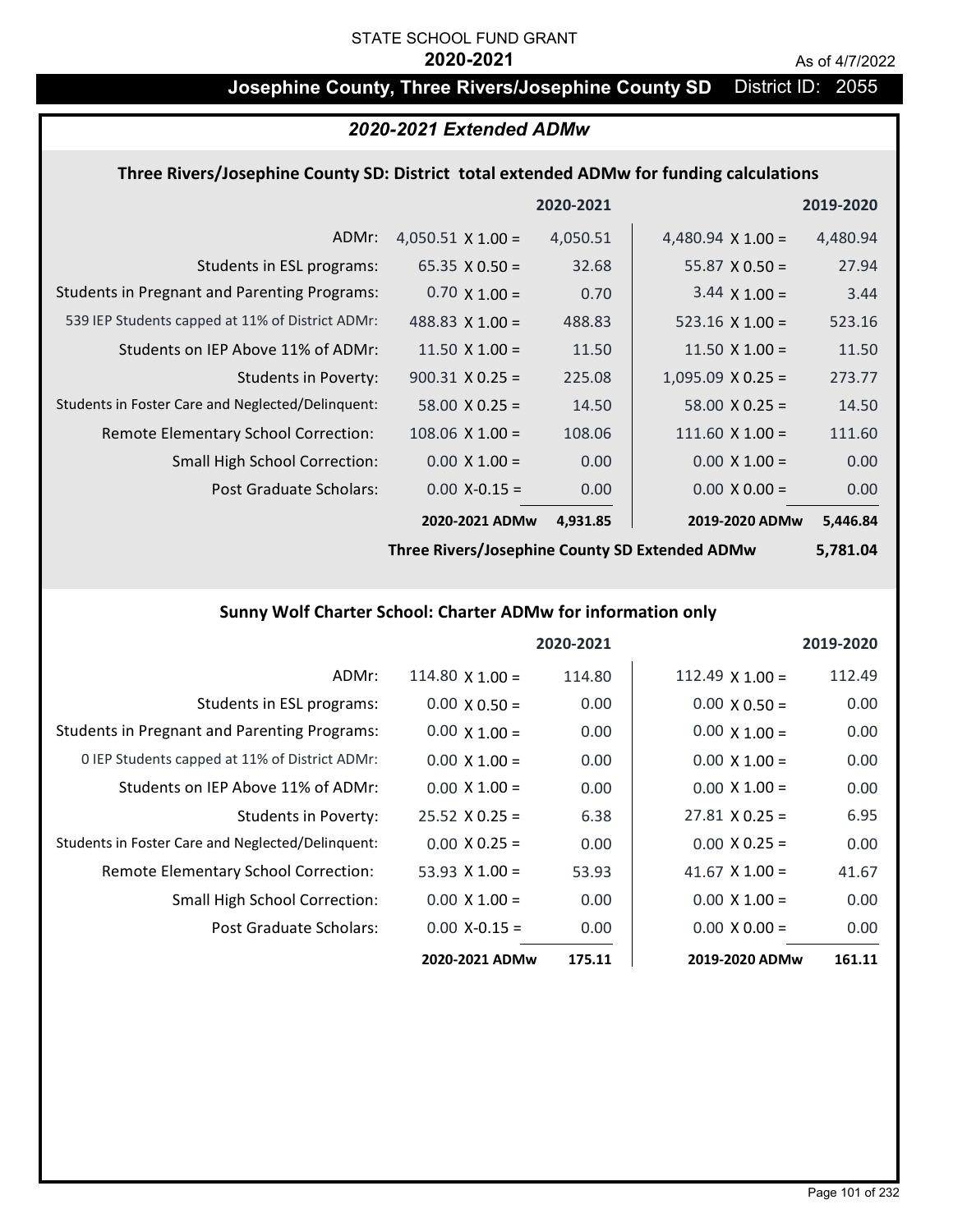|                                                     |                        | 2020-2021 |                        | 2019-2020 |
|-----------------------------------------------------|------------------------|-----------|------------------------|-----------|
| ADMr:                                               | $153.62 \times 1.00 =$ | 153.62    | $162.54 \times 1.00 =$ | 162.54    |
| Students in ESL programs:                           | $1.00 \times 0.50 =$   | 0.50      | $1.00 \times 0.50 =$   | 0.50      |
| <b>Students in Pregnant and Parenting Programs:</b> | $0.00 \times 1.00 =$   | 0.00      | $0.00 \times 1.00 =$   | 0.00      |
| 0 IEP Students capped at 11% of District ADMr:      | $0.00 \times 1.00 =$   | 0.00      | $0.00 \times 1.00 =$   | 0.00      |
| Students on IEP Above 11% of ADMr:                  | $0.00 \times 1.00 =$   | 0.00      | $0.00 \times 1.00 =$   | 0.00      |
| Students in Poverty:                                | $34.15 \times 0.25 =$  | 8.54      | 40.18 $\times$ 0.25 =  | 10.05     |
| Students in Foster Care and Neglected/Delinquent:   | $0.00 \times 0.25 =$   | 0.00      | $0.00 \times 0.25 =$   | 0.00      |
| Remote Elementary School Correction:                | $0.00 \times 1.00 =$   | 0.00      | $0.00 \times 1.00 =$   | 0.00      |
| <b>Small High School Correction:</b>                | $0.00 \times 1.00 =$   | 0.00      | $0.00 \times 1.00 =$   | 0.00      |
| Post Graduate Scholars:                             | $0.00$ X-0.15 =        | 0.00      | $0.00 \times 0.00 =$   | 0.00      |
|                                                     | 2020-2021 ADMw         | 162.66    | 2019-2020 ADMw         | 173.09    |

## **Southern Oregon Success Academy: Charter ADMw for information only**

|                                                     |                        | 2020-2021 |                      | 2019-2020 |
|-----------------------------------------------------|------------------------|-----------|----------------------|-----------|
| ADMr:                                               | $124.96 \times 1.00 =$ | 124.96    | $0.00 \times 1.00 =$ | 0.00      |
| Students in ESL programs:                           | $0.00 \times 0.50 =$   | 0.00      | $0.00 \times 0.50 =$ | 0.00      |
| <b>Students in Pregnant and Parenting Programs:</b> | $1.16 \times 1.00 =$   | 1.16      | $0.00 \times 1.00 =$ | 0.00      |
| 0 IEP Students capped at 11% of District ADMr:      | $0.00 \times 1.00 =$   | 0.00      | $0.00 \times 1.00 =$ | 0.00      |
| Students on IEP Above 11% of ADMr:                  | $0.00 \times 1.00 =$   | 0.00      | $0.00 \times 1.00 =$ | 0.00      |
| Students in Poverty:                                | $27.78 \times 0.25 =$  | 6.95      | $0.00 \times 0.25 =$ | 0.00      |
| Students in Foster Care and Neglected/Delinquent:   | $0.00 \times 0.25 =$   | 0.00      | $0.00 \times 0.25 =$ | 0.00      |
| Remote Elementary School Correction:                | $0.00 \times 1.00 =$   | 0.00      | $0.00 \times 1.00 =$ | 0.00      |
| Small High School Correction:                       | $0.00 \times 1.00 =$   | 0.00      | $0.00 \times 1.00 =$ | 0.00      |
| Post Graduate Scholars:                             | $0.00 X - 0.15 =$      | 0.00      | $0.00 \times 0.00 =$ | 0.00      |
|                                                     | 2020-2021 ADMw         | 133.07    | 2019-2020 ADMw       | 0.00      |

## **Three Rivers/Josephine County SD Extended ADMw 5,781.04**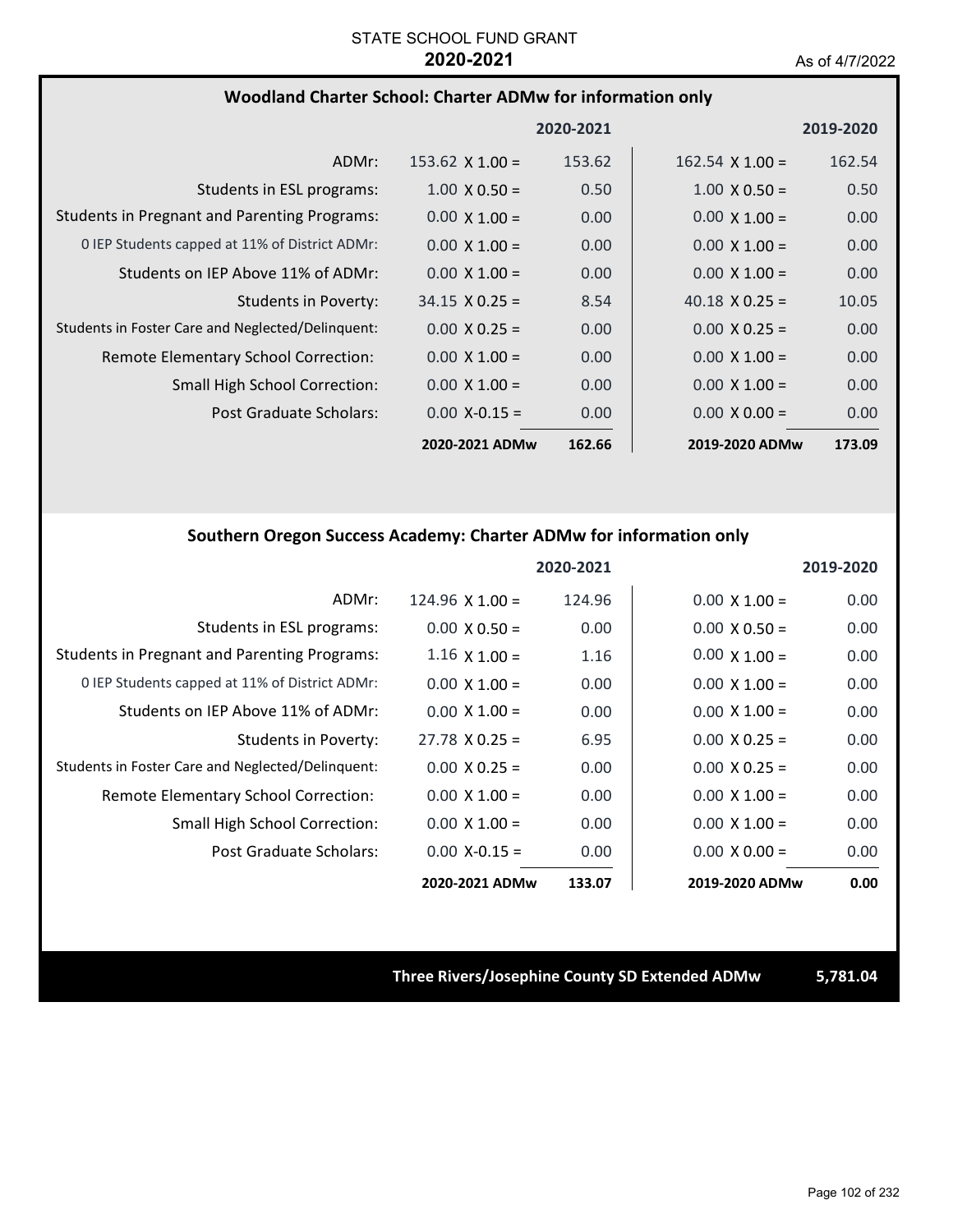## **Klamath County, Klamath Falls City Schools District ID: 2056**

## *2020-2021 Extended ADMw*

## **Klamath Falls City Schools: District total extended ADMw for funding calculations**

|                                                     |                          | 2020-2021 |                          | 2019-2020 |
|-----------------------------------------------------|--------------------------|-----------|--------------------------|-----------|
| ADMr:                                               | $2,567.82 \times 1.00 =$ | 2,567.82  | $2,734.24 \times 1.00 =$ | 2,734.24  |
| Students in ESL programs:                           | 116.86 $X$ 0.50 =        | 58.43     | $109.72 \times 0.50 =$   | 54.86     |
| <b>Students in Pregnant and Parenting Programs:</b> | 2.22 $\times$ 1.00 =     | 2.22      | 4.68 $\times$ 1.00 =     | 4.68      |
| 445 IEP Students capped at 11% of District ADMr:    | $301.26 \times 1.00 =$   | 301.26    | $320.55 \times 1.00 =$   | 320.55    |
| Students on IEP Above 11% of ADMr:                  | $13.20 \times 1.00 =$    | 13.20     | 13.20 $X$ 1.00 =         | 13.20     |
| <b>Students in Poverty:</b>                         | $606.62$ $X$ 0.25 =      | 151.66    | $794.62 \times 0.25 =$   | 198.66    |
| Students in Foster Care and Neglected/Delinquent:   | $52.00 \times 0.25 =$    | 13.00     | $63.00 \times 0.25 =$    | 15.75     |
| Remote Elementary School Correction:                | $0.00 \times 1.00 =$     | 0.00      | $0.00 \times 1.00 =$     | 0.00      |
| <b>Small High School Correction:</b>                | $0.00 \times 1.00 =$     | 0.00      | $0.00 \times 1.00 =$     | 0.00      |
| Post Graduate Scholars:                             | $0.00 X - 0.15 =$        | 0.00      | $0.00 \times 0.00 =$     | 0.00      |
|                                                     | 2020-2021 ADMw           | 3,107.59  | 2019-2020 ADMw           | 3,341.93  |

**Klamath Falls City Schools Extended ADMw**

**3,534.87**

## **EagleRidge High School: Charter ADMw for information only**

|                                                     |                        | 2020-2021 |                        | 2019-2020 |
|-----------------------------------------------------|------------------------|-----------|------------------------|-----------|
| ADMr:                                               | $170.94 \times 1.00 =$ | 170.94    | $179.81 \times 1.00 =$ | 179.81    |
| Students in ESL programs:                           | $0.00 \times 0.50 =$   | 0.00      | $0.00 \times 0.50 =$   | 0.00      |
| <b>Students in Pregnant and Parenting Programs:</b> | $0.95 \times 1.00 =$   | 0.95      | $0.00 \times 1.00 =$   | 0.00      |
| 0 IEP Students capped at 11% of District ADMr:      | $0.00 \times 1.00 =$   | 0.00      | $0.00 \times 1.00 =$   | 0.00      |
| Students on IEP Above 11% of ADMr:                  | $0.00 \times 1.00 =$   | 0.00      | $0.00 \times 1.00 =$   | 0.00      |
| Students in Poverty:                                | 40.38 $\times$ 0.25 =  | 10.10     | $52.53 \times 0.25 =$  | 13.13     |
| Students in Foster Care and Neglected/Delinquent:   | $0.00 \times 0.25 =$   | 0.00      | $0.00 \times 0.25 =$   | 0.00      |
| Remote Elementary School Correction:                | $0.00 \times 1.00 =$   | 0.00      | $0.00 \times 1.00 =$   | 0.00      |
| <b>Small High School Correction:</b>                | $0.00 \times 1.00 =$   | 0.00      | $0.00 \times 1.00 =$   | 0.00      |
| Post Graduate Scholars:                             | $0.00 X - 0.15 =$      | 0.00      | $0.00 \times 0.00 =$   | 0.00      |
|                                                     | 2020-2021 ADMw         | 181.99    | 2019-2020 ADMw         | 192.94    |

**Klamath Falls City Schools Extended ADMw 3,534.87**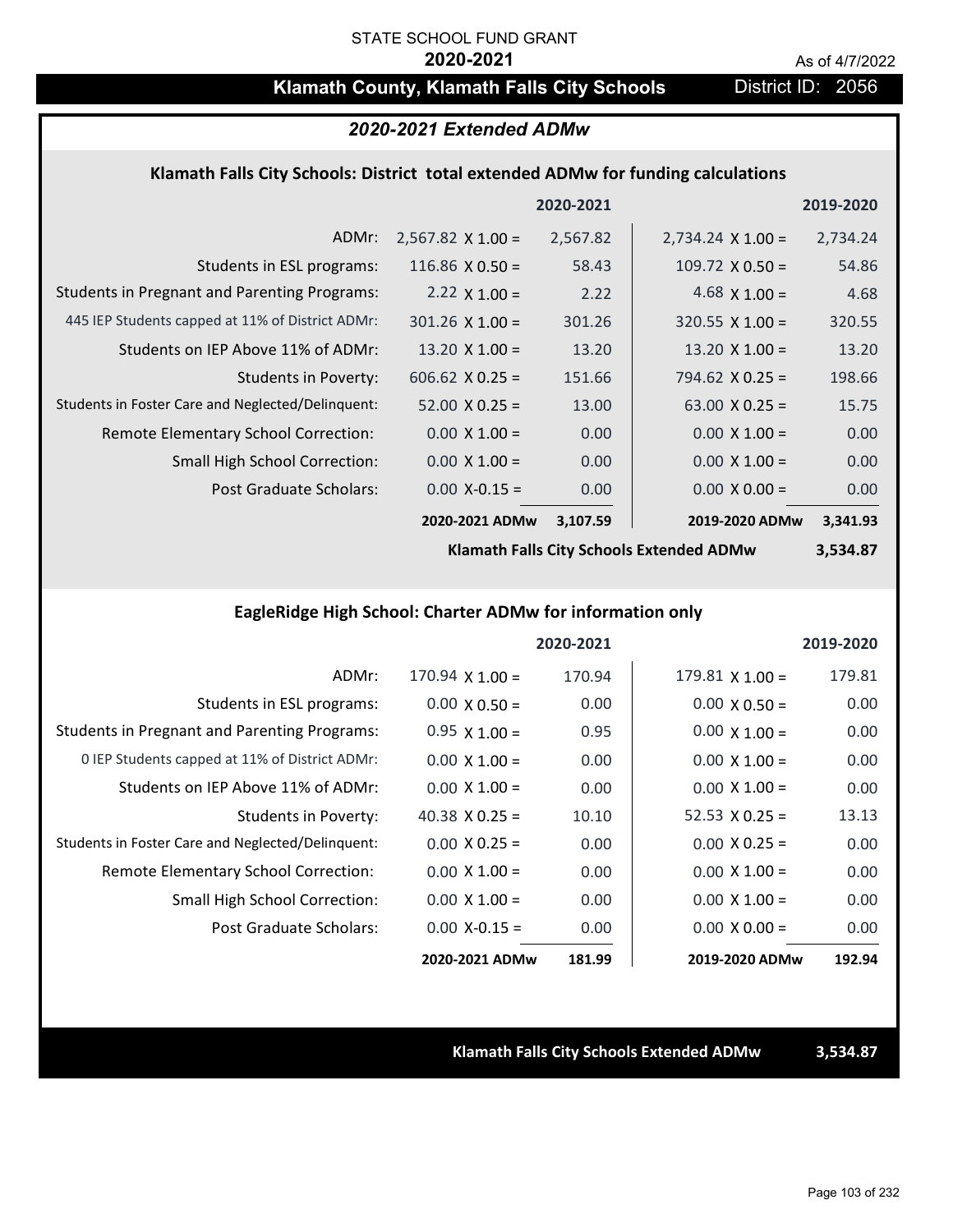## **Klamath County, Klamath County SD** District ID: 2057

## *2020-2021 Extended ADMw*

### **Klamath County SD: District total extended ADMw for funding calculations**

|                                                     |                          | 2020-2021 |                          | 2019-2020 |
|-----------------------------------------------------|--------------------------|-----------|--------------------------|-----------|
| ADMr:                                               | $6,811.00 \times 1.00 =$ | 6,811.00  | $6,716.00 \times 1.00 =$ | 6,716.00  |
| Students in ESL programs:                           | $260.86 \times 0.50 =$   | 130.43    | $254.38 \times 0.50 =$   | 127.19    |
| <b>Students in Pregnant and Parenting Programs:</b> | $3.17 \times 1.00 =$     | 3.17      | $5.74 \times 1.00 =$     | 5.74      |
| 969 IEP Students capped at 11% of District ADMr:    | $749.21$ X 1.00 =        | 749.21    | $744.13 \times 1.00 =$   | 744.13    |
| Students on IEP Above 11% of ADMr:                  | $14.40 \times 1.00 =$    | 14.40     | $14.40 \times 1.00 =$    | 14.40     |
| <b>Students in Poverty:</b>                         | $1,360.81$ X 0.25 =      | 340.20    | $1,505.26$ X 0.25 =      | 376.32    |
| Students in Foster Care and Neglected/Delinquent:   | 44.00 $\times$ 0.25 =    | 11.00     | $39.00 \times 0.25 =$    | 9.75      |
| <b>Remote Elementary School Correction:</b>         | $175.18 \times 1.00 =$   | 175.18    | $153.24 \times 1.00 =$   | 153.24    |
| <b>Small High School Correction:</b>                | $276.45$ X 1.00 =        | 276.45    | $272.09 \times 1.00 =$   | 272.09    |
| Post Graduate Scholars:                             | $0.00$ X-0.15 =          | 0.00      | $0.00 \times 0.00 =$     | 0.00      |
|                                                     | 2020-2021 ADMw           | 8,511.04  | 2019-2020 ADMw           | 8,418.86  |

**Klamath County SD Extended ADMw**

**8,511.04**

## **Sage Community School: Charter ADMw for information only**

|                                                     |                      | 2020-2021 |                       | 2019-2020 |
|-----------------------------------------------------|----------------------|-----------|-----------------------|-----------|
| ADMr:                                               | $0.00 \times 1.00 =$ | 0.00      | 48.86 $\times$ 1.00 = | 48.86     |
| Students in ESL programs:                           | $0.00 \times 0.50 =$ | 0.00      | $0.00 \times 0.50 =$  | 0.00      |
| <b>Students in Pregnant and Parenting Programs:</b> | $0.00 \times 1.00 =$ | 0.00      | $0.00 \times 1.00 =$  | 0.00      |
| 0 IEP Students capped at 11% of District ADMr:      | $0.00 \times 1.00 =$ | 0.00      | $0.00 \times 1.00 =$  | 0.00      |
| Students on IEP Above 11% of ADMr:                  | $0.00 \times 1.00 =$ | 0.00      | $0.00 \times 1.00 =$  | 0.00      |
| Students in Poverty:                                | $0.00 \times 0.25 =$ | 0.00      | $10.98 \times 0.25 =$ | 2.75      |
| Students in Foster Care and Neglected/Delinquent:   | $0.00 \times 0.25 =$ | 0.00      | $0.00 \times 0.25 =$  | 0.00      |
| Remote Elementary School Correction:                | $0.00 \times 1.00 =$ | 0.00      | $0.00 \times 1.00 =$  | 0.00      |
| <b>Small High School Correction:</b>                | $0.00 \times 1.00 =$ | 0.00      | $0.00 \times 1.00 =$  | 0.00      |
| Post Graduate Scholars:                             | $0.00 X - 0.15 =$    | 0.00      | $0.00 \times 0.00 =$  | 0.00      |
|                                                     | 2020-2021 ADMw       | 0.00      | 2019-2020 ADMw        | 0.00      |

**Klamath County SD Extended ADMw 8,511.04**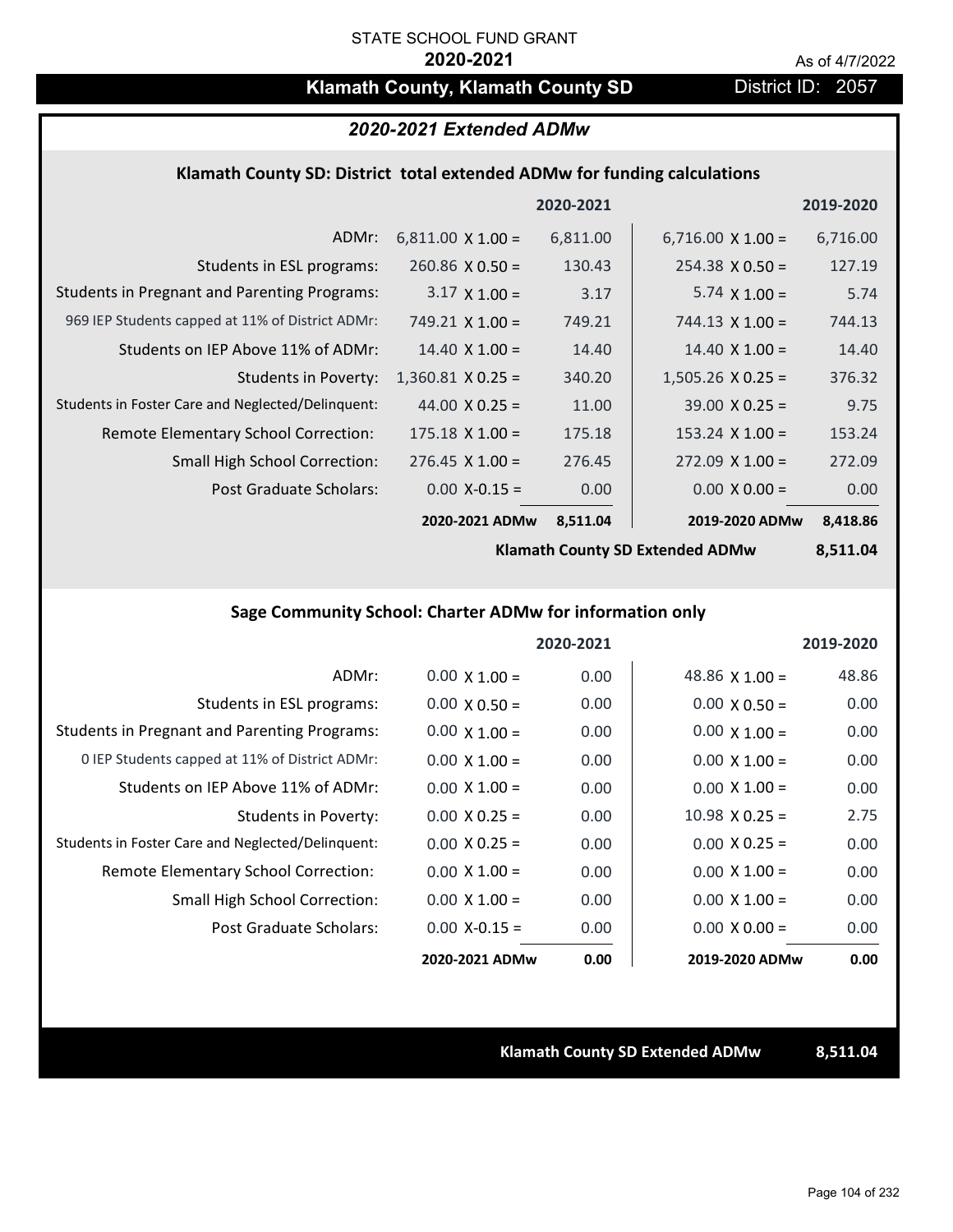# Lake County, Lake County SD 7 **District ID: 2059**

## *2020-2021 Extended ADMw*

## **Lake County SD 7: District total extended ADMw for funding calculations**

|                                                     |                        | 2020-2021 |                                       | 2019-2020 |
|-----------------------------------------------------|------------------------|-----------|---------------------------------------|-----------|
| ADMr:                                               | $713.27 \times 1.00 =$ | 713.27    | $726.58 \times 1.00 =$                | 726.58    |
| Students in ESL programs:                           | $34.44 \times 0.50 =$  | 17.22     | $37.43 \times 0.50 =$                 | 18.72     |
| <b>Students in Pregnant and Parenting Programs:</b> | $0.12 \times 1.00 =$   | 0.12      | $0.00 \times 1.00 =$                  | 0.00      |
| 100 IEP Students capped at 11% of District ADMr:    | 78.46 $\times$ 1.00 =  | 78.46     | 79.92 $\times$ 1.00 =                 | 79.92     |
| Students on IEP Above 11% of ADMr:                  | $1.80$ X $1.00 =$      | 1.80      | $1.80$ X $1.00 =$                     | 1.80      |
| <b>Students in Poverty:</b>                         | $175.00 \times 0.25 =$ | 43.75     | $146.00 \times 0.25 =$                | 36.50     |
| Students in Foster Care and Neglected/Delinquent:   | $7.00 \times 0.25 =$   | 1.75      | $14.00 \times 0.25 =$                 | 3.50      |
| Remote Elementary School Correction:                | $36.62$ X 1.00 =       | 36.62     | 42.79 $\times$ 1.00 =                 | 42.79     |
| <b>Small High School Correction:</b>                | $83.79$ X 1.00 =       | 83.79     | $84.59$ X 1.00 =                      | 84.59     |
| Post Graduate Scholars:                             | $0.00$ X-0.15 =        | 0.00      | $0.00 \times 0.00 =$                  | 0.00      |
|                                                     | 2020-2021 ADMw         | 976.78    | 2019-2020 ADMw                        | 994.40    |
|                                                     |                        |           | Lake County SD 7 Extended ADMw        | 994.40    |
|                                                     |                        |           |                                       |           |
|                                                     |                        |           | <b>Lake County SD 7 Extended ADMw</b> | 994.40    |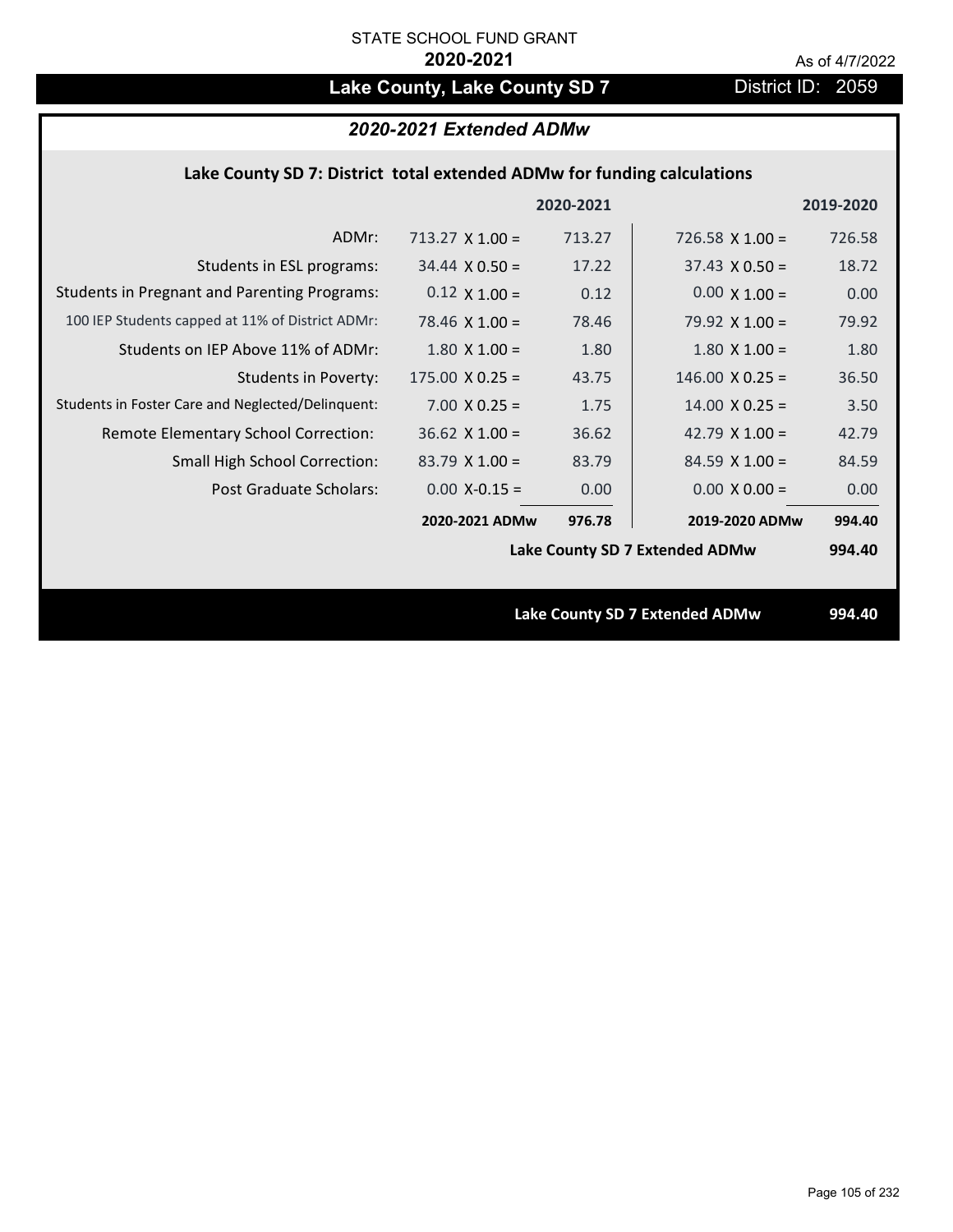# Lake County, Paisley SD 11 District ID: 2060

## *2020-2021 Extended ADMw*

## **Paisley SD 11: District total extended ADMw for funding calculations**

|                                                     |                       | 2020-2021 |                             | 2019-2020 |
|-----------------------------------------------------|-----------------------|-----------|-----------------------------|-----------|
| ADMr:                                               | $0.00 \times 1.00 =$  | 0.00      | $0.00 \times 1.00 =$        | 0.00      |
| Students in ESL programs:                           | $0.00 \times 0.50 =$  | 0.00      | $0.00 \times 0.50 =$        | 0.00      |
| <b>Students in Pregnant and Parenting Programs:</b> | $0.00 \times 1.00 =$  | 0.00      | $0.00 \times 1.00 =$        | 0.00      |
| 28 IEP Students capped at 11% of District ADMr:     | $21.17 \times 1.00 =$ | 21.17     | $22.22 \times 1.00 =$       | 22.22     |
| Students on IEP Above 11% of ADMr:                  | $0.30 \times 1.00 =$  | 0.30      | $0.30 \times 1.00 =$        | 0.30      |
| <b>Students in Poverty:</b>                         | $0.19 \times 0.25 =$  | 0.05      | $0.00 \times 0.25 =$        | 0.00      |
| Students in Foster Care and Neglected/Delinquent:   | $0.00 \times 0.25 =$  | 0.00      | $1.00 \times 0.25 =$        | 0.25      |
| Remote Elementary School Correction:                | $0.00 \times 1.00 =$  | 0.00      | $0.00 \times 1.00 =$        | 0.00      |
| <b>Small High School Correction:</b>                | $0.00 \times 1.00 =$  | 0.00      | $0.00 \times 1.00 =$        | 0.00      |
| Post Graduate Scholars:                             | $0.00$ X-0.15 =       | 0.00      | $0.00 \times 0.00 =$        | 0.00      |
|                                                     | 2020-2021 ADMw        | 21.51     | 2019-2020 ADMw              | 22.77     |
|                                                     |                       |           | Paisley SD 11 Extended ADMw | 337 56    |

**Paisley SD 11 Extended ADMw**

**337.56**

## **Paisley School: Charter ADMw for information only**

|                                                     |                       | 2020-2021 |                        | 2019-2020 |
|-----------------------------------------------------|-----------------------|-----------|------------------------|-----------|
| ADMr:                                               | 192.42 $X$ 1.00 =     | 192.42    | $202.00 \times 1.00 =$ | 202.00    |
| Students in ESL programs:                           | $0.00 \times 0.50 =$  | 0.00      | $0.00 \times 0.50 =$   | 0.00      |
| <b>Students in Pregnant and Parenting Programs:</b> | $0.00 \times 1.00 =$  | 0.00      | $0.00 \times 1.00 =$   | 0.00      |
| 0 IEP Students capped at 11% of District ADMr:      | $0.00 \times 1.00 =$  | 0.00      | $0.00 \times 1.00 =$   | 0.00      |
| Students on IEP Above 11% of ADMr:                  | $0.00 \times 1.00 =$  | 0.00      | $0.00 \times 1.00 =$   | 0.00      |
| Students in Poverty:                                | $12.81 \times 0.25 =$ | 3.20      | $14.00 \times 0.25 =$  | 3.50      |
| Students in Foster Care and Neglected/Delinquent:   | $0.00 \times 0.25 =$  | 0.00      | $0.00 \times 0.25 =$   | 0.00      |
| Remote Elementary School Correction:                | $60.35 \times 1.00 =$ | 60.35     | 58.83 $\times$ 1.00 =  | 58.83     |
| <b>Small High School Correction:</b>                | $50.46$ X 1.00 =      | 50.46     | $50.46 \times 1.00 =$  | 50.46     |
| Post Graduate Scholars:                             | $0.00 X - 0.15 =$     | 0.00      | $0.00 \times 0.00 =$   | 0.00      |
|                                                     | 2020-2021 ADMw        | 306.43    | 2019-2020 ADMw         | 314.79    |

**Paisley SD 11 Extended ADMw 337.56**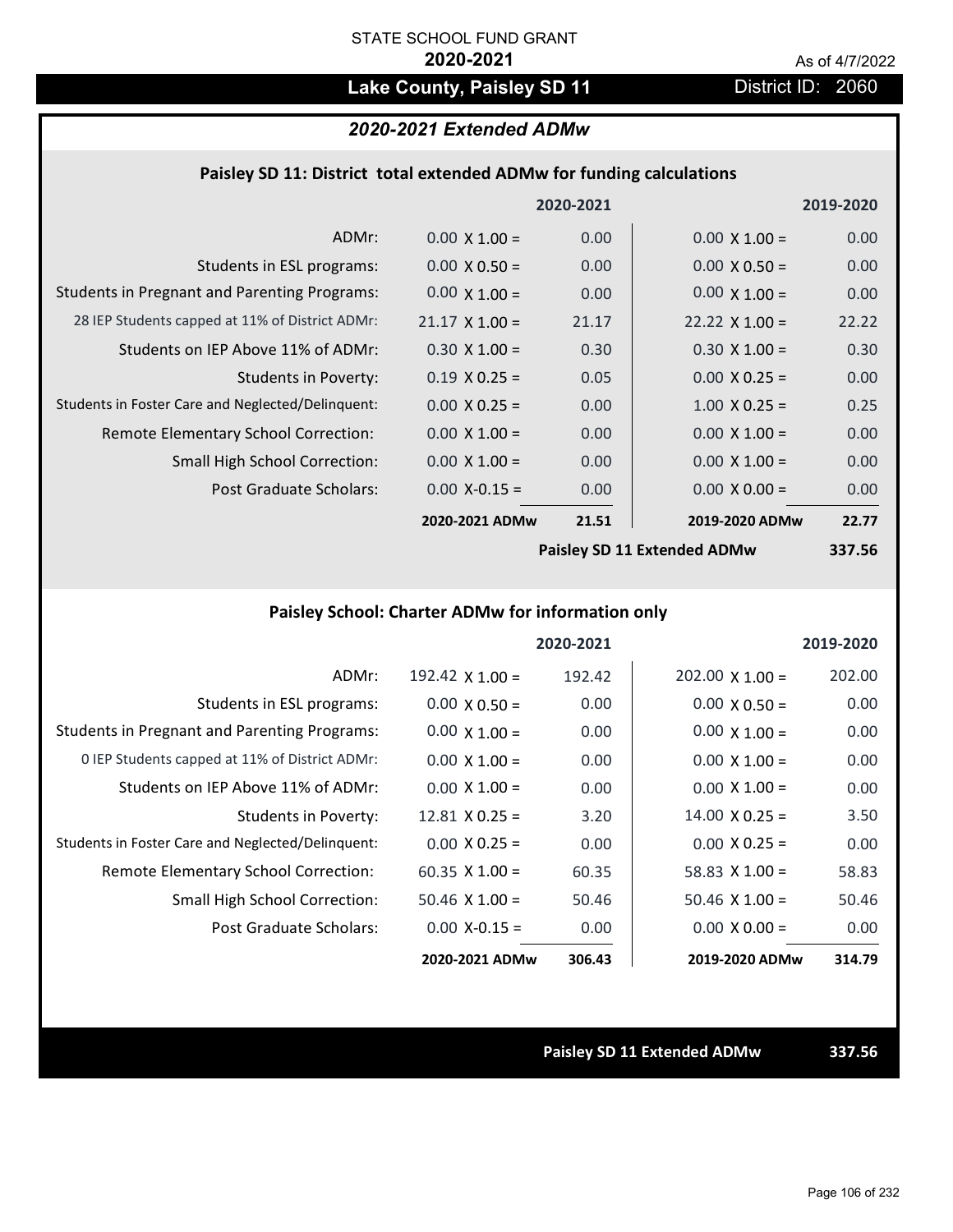# Lake County, North Lake SD 14 District ID: 2061

## *2020-2021 Extended ADMw*

## **North Lake SD 14: District total extended ADMw for funding calculations**

|                                                     |                        | 2020-2021 |                                       | 2019-2020 |
|-----------------------------------------------------|------------------------|-----------|---------------------------------------|-----------|
| ADMr:                                               | $236.29 \times 1.00 =$ | 236.29    | $222.15 \times 1.00 =$                | 222.15    |
| Students in ESL programs:                           | $0.00 \times 0.50 =$   | 0.00      | $0.00 \times 0.50 =$                  | 0.00      |
| <b>Students in Pregnant and Parenting Programs:</b> | $0.00 \times 1.00 =$   | 0.00      | $0.00 \times 1.00 =$                  | 0.00      |
| 53 IEP Students capped at 11% of District ADMr:     | $25.99 \times 1.00 =$  | 25.99     | $24.44 \times 1.00 =$                 | 24.44     |
| Students on IEP Above 11% of ADMr:                  | 11.70 $X$ 1.00 =       | 11.70     | 11.70 $X$ 1.00 =                      | 11.70     |
| Students in Poverty:                                | $36.01$ X 0.25 =       | 9.00      | 43.29 $X$ 0.25 =                      | 10.82     |
| Students in Foster Care and Neglected/Delinquent:   | $3.00 \times 0.25 =$   | 0.75      | $3.00 \times 0.25 =$                  | 0.75      |
| Remote Elementary School Correction:                | 66.98 $X$ 1.00 =       | 66.98     | $70.27 \times 1.00 =$                 | 70.27     |
| <b>Small High School Correction:</b>                | $61.97 \times 1.00 =$  | 61.97     | 63.50 $X$ 1.00 =                      | 63.50     |
| Post Graduate Scholars:                             | $0.00$ X-0.15 =        | 0.00      | $0.00 \times 0.00 =$                  | 0.00      |
|                                                     | 2020-2021 ADMw         | 412.68    | 2019-2020 ADMw                        | 403.63    |
|                                                     |                        |           | North Lake SD 14 Extended ADMw        | 412.68    |
|                                                     |                        |           |                                       |           |
|                                                     |                        |           | <b>North Lake SD 14 Extended ADMw</b> | 412.68    |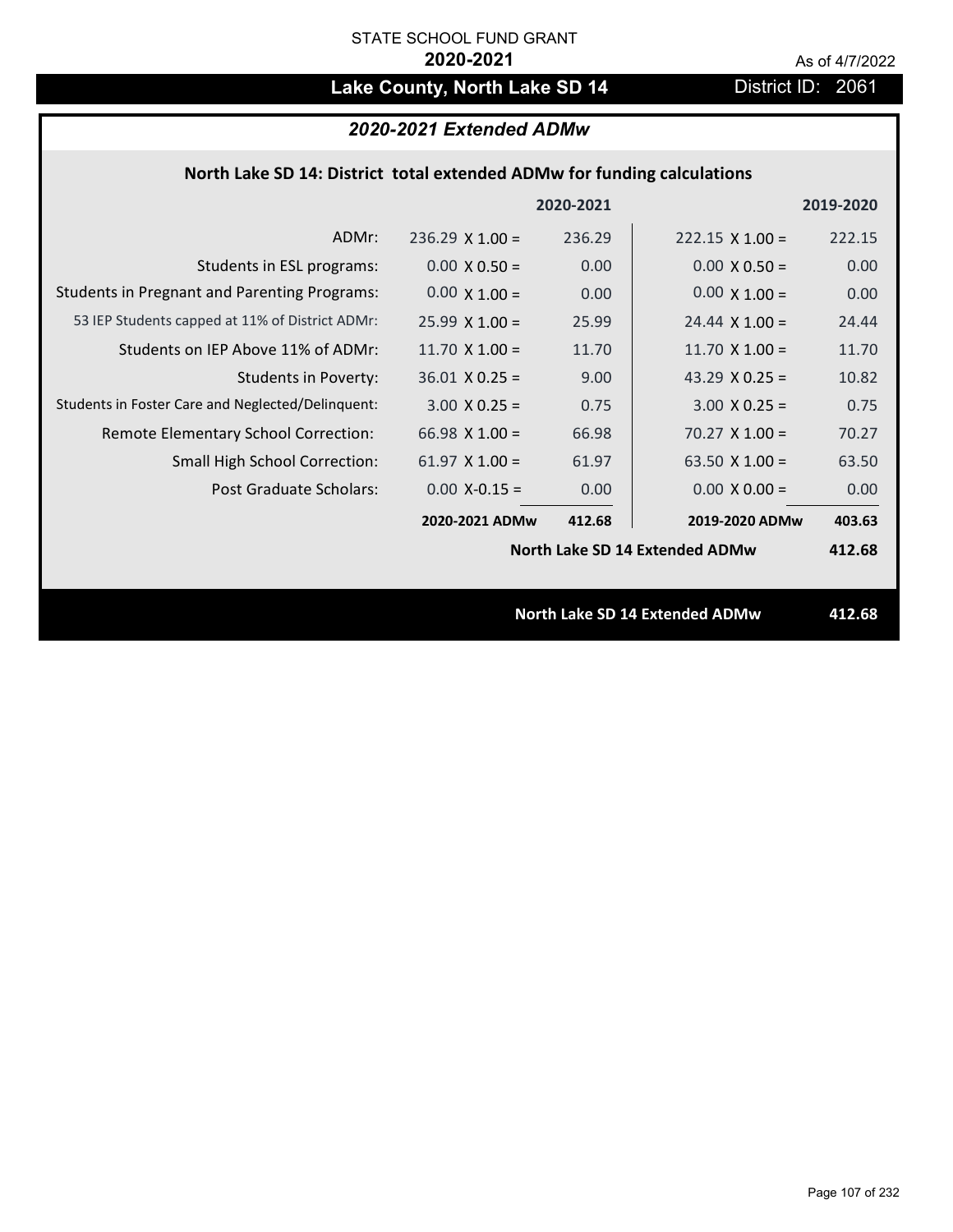# Lake County, Plush SD 18 **District ID: 2062**

1.00  $\cdots$ 

## *2020-2021 Extended ADMw*

| Plush SD 18: District total extended ADMw for funding calculations |                       |           |                      |           |
|--------------------------------------------------------------------|-----------------------|-----------|----------------------|-----------|
|                                                                    |                       | 2020-2021 |                      | 2019-2020 |
| ADMr:                                                              | $11.39 \times 1.00 =$ | 11.39     | $9.81 \times 1.00 =$ | 9.81      |
| Students in ESL programs:                                          | $0.00 \times 0.50 =$  | 0.00      | $0.00 \times 0.50 =$ | 0.00      |
| <b>Students in Pregnant and Parenting Programs:</b>                | $0.00 \times 1.00 =$  | 0.00      | $0.00 \times 1.00 =$ | 0.00      |

|                                                   |                       |       | <b>Plush SD 18 Extended ADMw</b> | 40.28 |
|---------------------------------------------------|-----------------------|-------|----------------------------------|-------|
|                                                   | 2020-2021 ADMw        | 40.28 | 2019-2020 ADMw                   | 38.78 |
| Post Graduate Scholars:                           | $0.00 X - 0.15 =$     | 0.00  | $0.00 \times 0.00 =$             | 0.00  |
| <b>Small High School Correction:</b>              | $0.00 \times 1.00 =$  | 0.00  | $0.00 \times 1.00 =$             | 0.00  |
| Remote Elementary School Correction:              | $25.54 \times 1.00 =$ | 25.54 | $25.54 \times 1.00 =$            | 25.54 |
| Students in Foster Care and Neglected/Delinguent: | $0.00 \times 0.25 =$  | 0.00  | $0.00 \times 0.25 =$             | 0.00  |
| <b>Students in Poverty:</b>                       | $2.00 \times 0.25 =$  | 0.50  | $3.00 \times 0.25 =$             | 0.75  |
| Students on IEP Above 11% of ADMr:                | $1.60 \times 1.00 =$  | 1.60  | $1.60 \times 1.00 =$             | 1.60  |
| 4 IEP Students capped at 11% of District ADMr:    | $1.25 \times 1.00 =$  | 1.25  | $1.08 \times 1.00 =$             | 1.08  |

**Plush SD 18 Extended ADMw 40.28**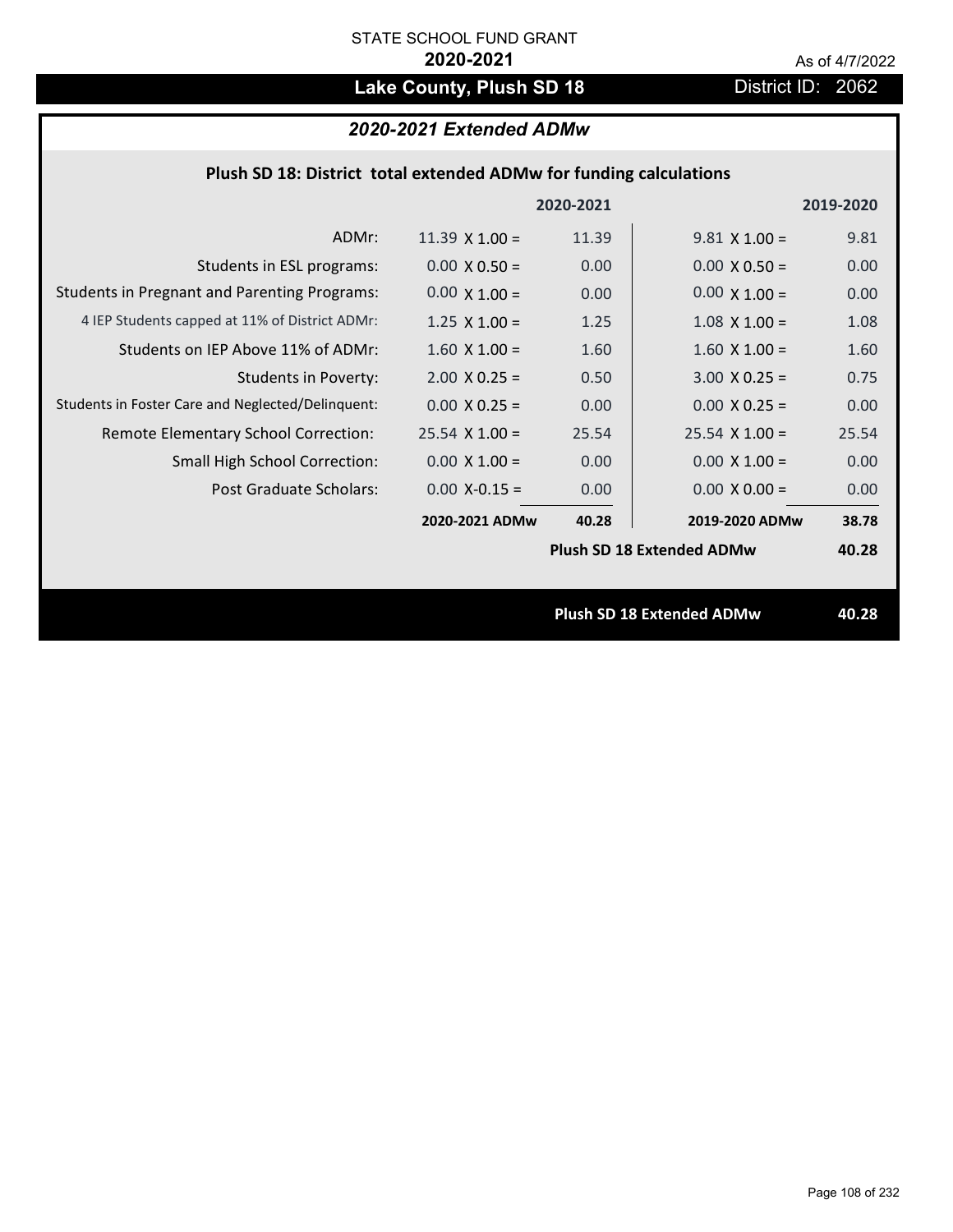# Lake County, Adel SD 21 District ID: 2063

# *2020-2021 Extended ADMw*

|  |  | Adel SD 21: District total extended ADMw for funding calculations |  |
|--|--|-------------------------------------------------------------------|--|
|--|--|-------------------------------------------------------------------|--|

|                                                     |                       | 2020-2021 |                                 | 2019-2020 |
|-----------------------------------------------------|-----------------------|-----------|---------------------------------|-----------|
| ADMr:                                               | $19.44 \times 1.00 =$ | 19.44     | $11.53 \times 1.00 =$           | 11.53     |
| Students in ESL programs:                           | $0.00 \times 0.50 =$  | 0.00      | $0.00 \times 0.50 =$            | 0.00      |
| <b>Students in Pregnant and Parenting Programs:</b> | $0.00 \times 1.00 =$  | 0.00      | $0.00 \times 1.00 =$            | 0.00      |
| 5 IEP Students capped at 11% of District ADMr:      | $2.14 \times 1.00 =$  | 2.14      | $1.27 \times 1.00 =$            | 1.27      |
| Students on IEP Above 11% of ADMr:                  | $1.10 \times 1.00 =$  | 1.10      | $1.10 \times 1.00 =$            | 1.10      |
| Students in Poverty:                                | $2.00 \times 0.25 =$  | 0.50      | $1.77 \times 0.25 =$            | 0.44      |
| Students in Foster Care and Neglected/Delinquent:   | $0.00 \times 0.25 =$  | 0.00      | $0.00 X 0.25 =$                 | 0.00      |
| Remote Elementary School Correction:                | $23.29$ X 1.00 =      | 23.29     | $23.29 \times 1.00 =$           | 23.29     |
| <b>Small High School Correction:</b>                | $0.00 \times 1.00 =$  | 0.00      | $0.00 \times 1.00 =$            | 0.00      |
| Post Graduate Scholars:                             | $0.00$ X-0.15 =       | 0.00      | $0.00 \times 0.00 =$            | 0.00      |
|                                                     | 2020-2021 ADMw        | 46.47     | 2019-2020 ADMw                  | 37.63     |
|                                                     |                       |           | <b>Adel SD 21 Extended ADMw</b> | 46.47     |
|                                                     |                       |           |                                 |           |
|                                                     |                       |           | <b>Adel SD 21 Extended ADMw</b> | 46.47     |
|                                                     |                       |           |                                 |           |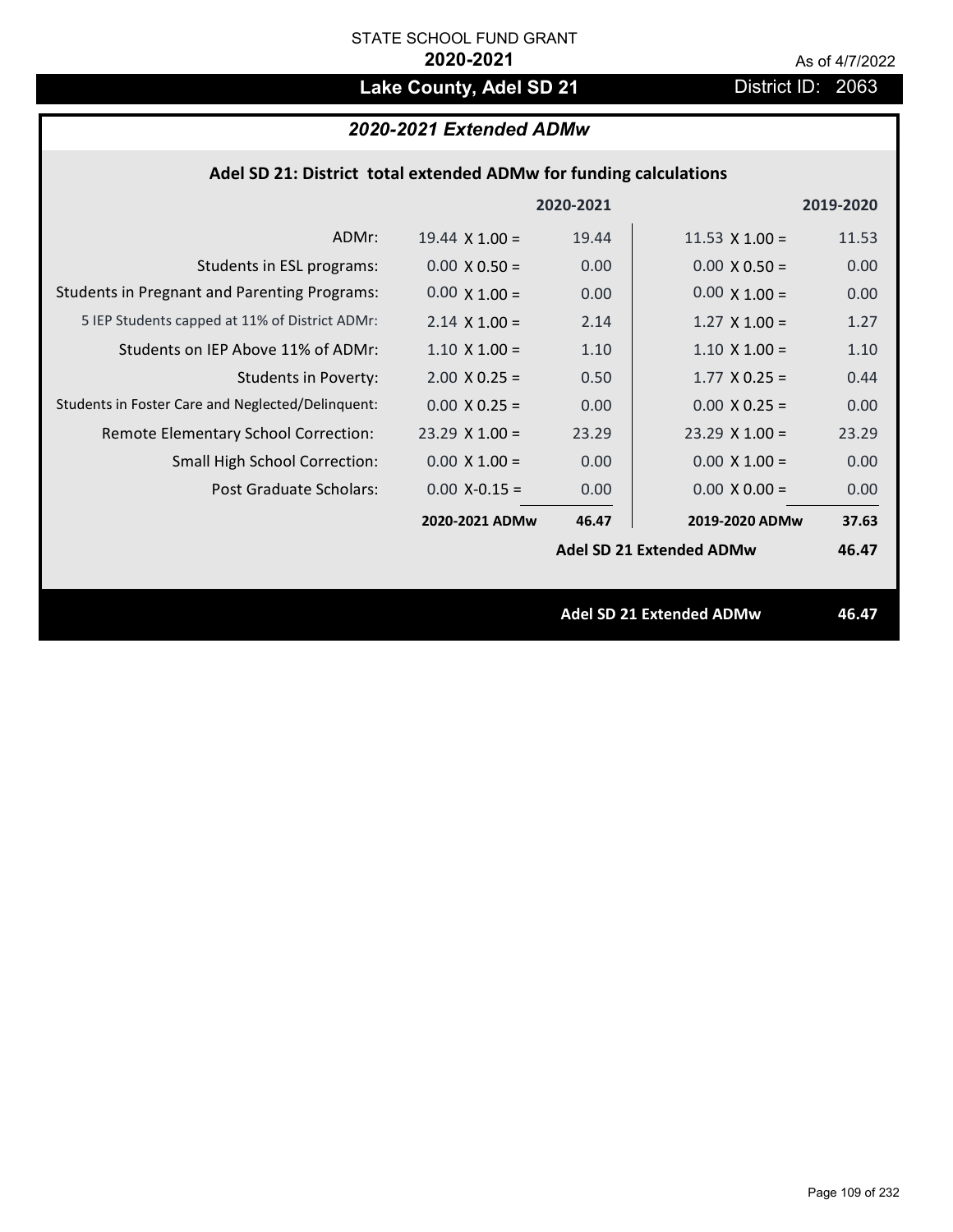# Lane County, Pleasant Hill SD 1 District ID: 2081

# *2020-2021 Extended ADMw*

## **Pleasant Hill SD 1: District total extended ADMw for funding calculations**

|                                                     |                        | 2020-2021 |                                         | 2019-2020 |
|-----------------------------------------------------|------------------------|-----------|-----------------------------------------|-----------|
| ADMr:                                               | $998.30 \times 1.00 =$ | 998.30    | $1,027.60 \times 1.00 =$                | 1,027.60  |
| Students in ESL programs:                           | $0.97 \times 0.50 =$   | 0.49      | $0.00 \times 0.50 =$                    | 0.00      |
| <b>Students in Pregnant and Parenting Programs:</b> | $0.00 \times 1.00 =$   | 0.00      | $0.00 \times 1.00 =$                    | 0.00      |
| 155 IEP Students capped at 11% of District ADMr:    | $109.81$ X $1.00 =$    | 109.81    | 113.04 $X$ 1.00 =                       | 113.04    |
| Students on IEP Above 11% of ADMr:                  | 4.70 $X$ 1.00 =        | 4.70      | 4.70 $X$ 1.00 =                         | 4.70      |
| <b>Students in Poverty:</b>                         | $109.00 \times 0.25 =$ | 27.25     | $172.00 \times 0.25 =$                  | 43.00     |
| Students in Foster Care and Neglected/Delinquent:   | 4.00 $X$ 0.25 =        | 1.00      | $7.00 \times 0.25 =$                    | 1.75      |
| Remote Elementary School Correction:                | $0.00 \times 1.00 =$   | 0.00      | $0.00 \times 1.00 =$                    | 0.00      |
| <b>Small High School Correction:</b>                | $24.34$ X 1.00 =       | 24.34     | $27.33 \times 1.00 =$                   | 27.33     |
| Post Graduate Scholars:                             | $0.00$ X-0.15 =        | 0.00      | $0.00 \times 0.00 =$                    | 0.00      |
|                                                     | 2020-2021 ADMw         | 1,165.89  | 2019-2020 ADMw                          | 1,217.42  |
|                                                     |                        |           | <b>Pleasant Hill SD 1 Extended ADMw</b> | 1,217.42  |
|                                                     |                        |           |                                         |           |
|                                                     |                        |           | <b>Pleasant Hill SD 1 Extended ADMw</b> | 1,217.42  |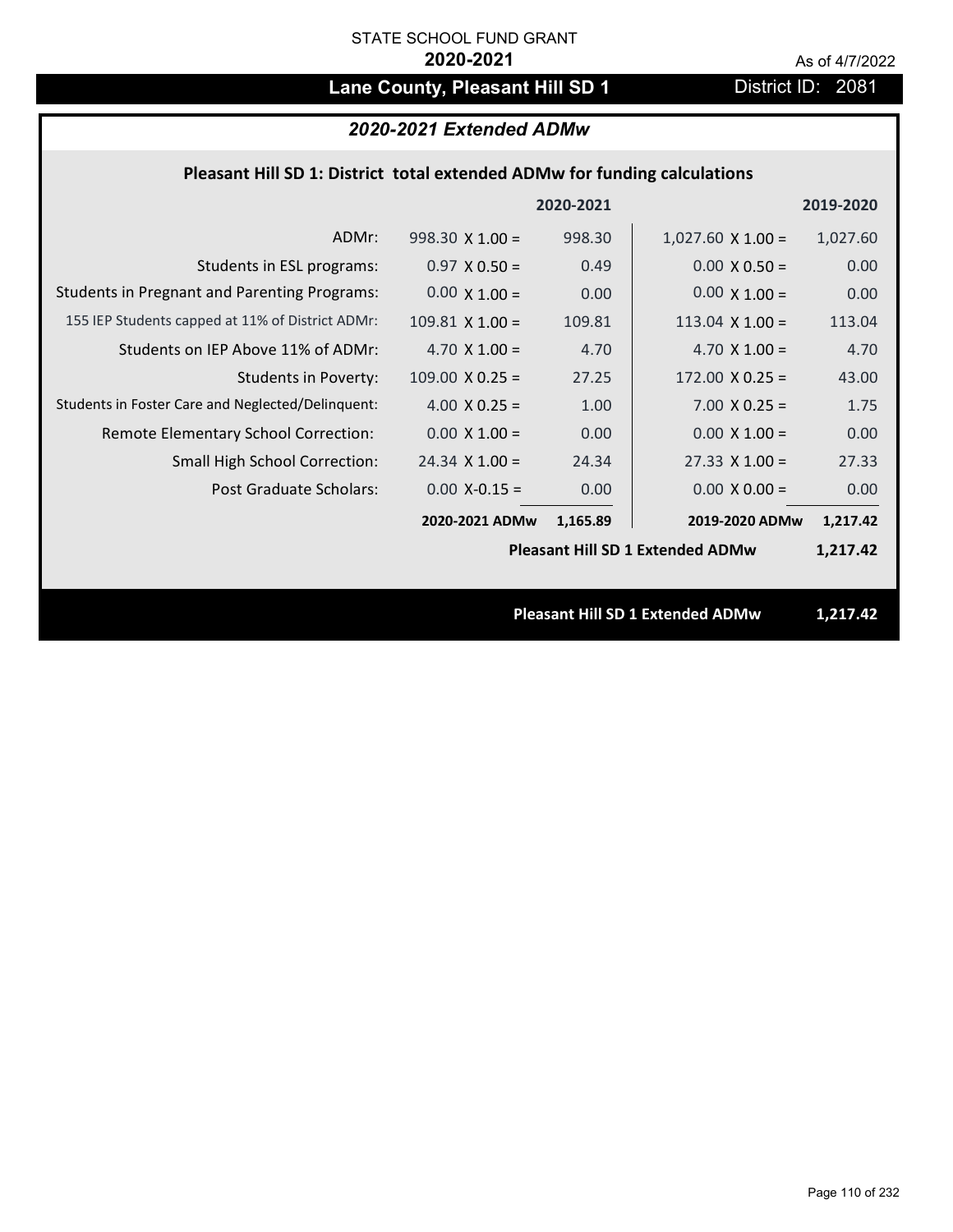# Lane County, Eugene SD 4J **District ID: 2082**

# *2020-2021 Extended ADMw*

# **Eugene SD 4J: District total extended ADMw for funding calculations**

|                                                     |                                 | 2020-2021 |                           | 2019-2020 |
|-----------------------------------------------------|---------------------------------|-----------|---------------------------|-----------|
|                                                     | ADMr: $15,613.04 \times 1.00 =$ | 15,613.04 | $16,262.78 \times 1.00 =$ | 16,262.78 |
| Students in ESL programs:                           | 493.67 $\times$ 0.50 =          | 246.84    | $518.61 \times 0.50 =$    | 259.31    |
| <b>Students in Pregnant and Parenting Programs:</b> | $16.53 \times 1.00 =$           | 16.53     | 13.97 $\times$ 1.00 =     | 13.97     |
| 2283 IEP Students capped at 11% of District ADMr:   | $1,809.65$ X $1.00 =$           | 1,809.65  | $1,880.32 \times 1.00 =$  | 1,880.32  |
| Students on IEP Above 11% of ADMr:                  | $77.60 \times 1.00 =$           | 77.60     | 77.60 $X$ 1.00 =          | 77.60     |
| <b>Students in Poverty:</b>                         | $1,697.02$ X 0.25 =             | 424.26    | $2,637.56$ X 0.25 =       | 659.39    |
| Students in Foster Care and Neglected/Delinquent:   | $106.00 \times 0.25 =$          | 26.50     | $133.00 \times 0.25 =$    | 33.25     |
| Remote Elementary School Correction:                | $0.00 \times 1.00 =$            | 0.00      | $0.00 \times 1.00 =$      | 0.00      |
| <b>Small High School Correction:</b>                | $0.00 \times 1.00 =$            | 0.00      | $0.00 \times 1.00 =$      | 0.00      |
| Post Graduate Scholars:                             | $0.00$ X-0.15 =                 | 0.00      | $0.00 \times 0.00 =$      | 0.00      |
|                                                     | 2020-2021 ADMw                  | 18.214.41 | 2019-2020 ADMw            | 19.186.61 |

**Eugene SD 4J Extended ADMw**

**20,052.40**

# **Coburg Community Charter School: Charter ADMw for information only**

|                                                     |                        | 2020-2021 |                        | 2019-2020 |
|-----------------------------------------------------|------------------------|-----------|------------------------|-----------|
| ADMr:                                               | $223.34 \times 1.00 =$ | 223.34    | $221.96 \times 1.00 =$ | 221.96    |
| Students in ESL programs:                           | $0.00 \times 0.50 =$   | 0.00      | $0.00 \times 0.50 =$   | 0.00      |
| <b>Students in Pregnant and Parenting Programs:</b> | $0.00 \times 1.00 =$   | 0.00      | $0.00 \times 1.00 =$   | 0.00      |
| 0 IEP Students capped at 11% of District ADMr:      | $0.00 \times 1.00 =$   | 0.00      | $0.00 \times 1.00 =$   | 0.00      |
| Students on IEP Above 11% of ADMr:                  | $0.00 \times 1.00 =$   | 0.00      | $0.00 \times 1.00 =$   | 0.00      |
| Students in Poverty:                                | $24.28 \times 0.25 =$  | 6.07      | $36.20 \times 0.25 =$  | 9.05      |
| Students in Foster Care and Neglected/Delinquent:   | $0.00 \times 0.25 =$   | 0.00      | $0.00 \times 0.25 =$   | 0.00      |
| Remote Elementary School Correction:                | $0.00 \times 1.00 =$   | 0.00      | $0.00 \times 1.00 =$   | 0.00      |
| <b>Small High School Correction:</b>                | $0.00 \times 1.00 =$   | 0.00      | $0.00 \times 1.00 =$   | 0.00      |
| Post Graduate Scholars:                             | $0.00$ X-0.15 =        | 0.00      | $0.00 \times 0.00 =$   | 0.00      |
|                                                     | 2020-2021 ADMw         | 229.41    | 2019-2020 ADMw         | 231.01    |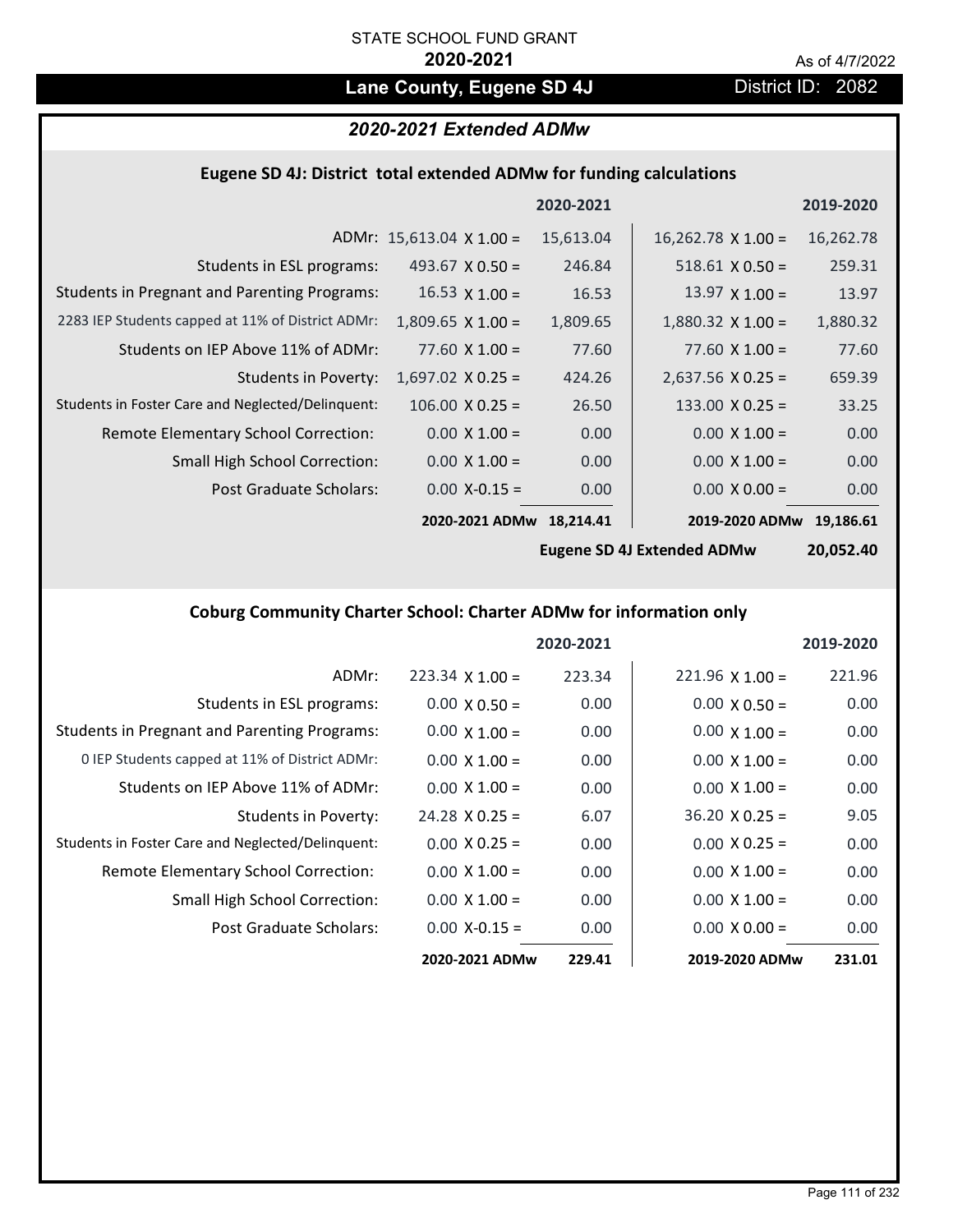## **Twin Rivers Charter School: Charter ADMw for information only**

|                                                     |                       | 2020-2021 |                       | 2019-2020 |
|-----------------------------------------------------|-----------------------|-----------|-----------------------|-----------|
| ADMr:                                               | $30.60 \times 1.00 =$ | 30.60     | $40.95 \times 1.00 =$ | 40.95     |
| Students in ESL programs:                           | $0.00 \times 0.50 =$  | 0.00      | $0.00 \times 0.50 =$  | 0.00      |
| <b>Students in Pregnant and Parenting Programs:</b> | $0.00 \times 1.00 =$  | 0.00      | $0.00 \times 1.00 =$  | 0.00      |
| 0 IEP Students capped at 11% of District ADMr:      | $0.00 \times 1.00 =$  | 0.00      | $0.00 \times 1.00 =$  | 0.00      |
| Students on IEP Above 11% of ADMr:                  | $0.00 \times 1.00 =$  | 0.00      | $0.00 \times 1.00 =$  | 0.00      |
| Students in Poverty:                                | $3.33 \times 0.25 =$  | 0.83      | 6.68 $X$ 0.25 =       | 1.67      |
| Students in Foster Care and Neglected/Delinquent:   | $0.00 \times 0.25 =$  | 0.00      | $0.00 \times 0.25 =$  | 0.00      |
| Remote Elementary School Correction:                | $0.00 \times 1.00 =$  | 0.00      | $0.00 \times 1.00 =$  | 0.00      |
| <b>Small High School Correction:</b>                | $0.00 \times 1.00 =$  | 0.00      | $0.00 \times 1.00 =$  | 0.00      |
| Post Graduate Scholars:                             | $0.00 X - 0.15 =$     | 0.00      | $0.00 \times 0.00 =$  | 0.00      |
|                                                     | 2020-2021 ADMw        | 31.43     | 2019-2020 ADMw        | 42.62     |

# **Village School: Charter ADMw for information only**

|                                                     |                        | 2020-2021 |                       | 2019-2020 |
|-----------------------------------------------------|------------------------|-----------|-----------------------|-----------|
| ADMr:                                               | $224.92 \times 1.00 =$ | 224.92    | $218.68$ X 1.00 =     | 218.68    |
| Students in ESL programs:                           | $1.00 \times 0.50 =$   | 0.50      | $0.00 \times 0.50 =$  | 0.00      |
| <b>Students in Pregnant and Parenting Programs:</b> | $0.00 \times 1.00 =$   | 0.00      | $0.00 \times 1.00 =$  | 0.00      |
| 0 IEP Students capped at 11% of District ADMr:      | $0.00 \times 1.00 =$   | 0.00      | $0.00 \times 1.00 =$  | 0.00      |
| Students on IEP Above 11% of ADMr:                  | $0.00 \times 1.00 =$   | 0.00      | $0.00 \times 1.00 =$  | 0.00      |
| Students in Poverty:                                | $24.45 \times 0.25 =$  | 6.11      | $35.67 \times 0.25 =$ | 8.92      |
| Students in Foster Care and Neglected/Delinquent:   | $0.00 \times 0.25 =$   | 0.00      | $0.00 \times 0.25 =$  | 0.00      |
| Remote Elementary School Correction:                | $0.00 \times 1.00 =$   | 0.00      | $0.00 \times 1.00 =$  | 0.00      |
| <b>Small High School Correction:</b>                | $0.00 \times 1.00 =$   | 0.00      | $0.00 \times 1.00 =$  | 0.00      |
| Post Graduate Scholars:                             | $0.00 X - 0.15 =$      | 0.00      | $0.00 \times 0.00 =$  | 0.00      |
|                                                     | 2020-2021 ADMw         | 231.53    | 2019-2020 ADMw        | 227.60    |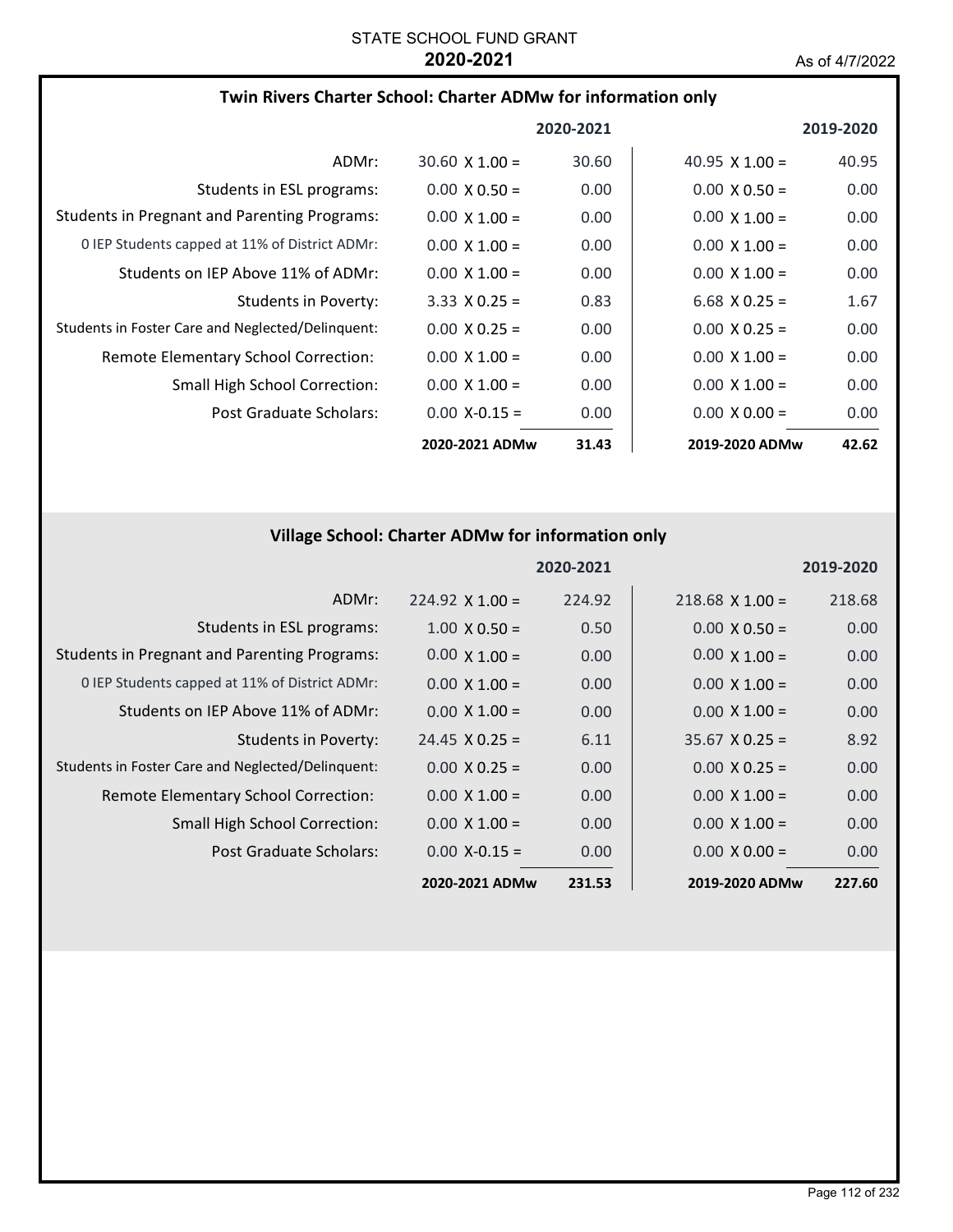### **Ridgeline Montessori: Charter ADMw for information only**

|                                                     |                        | 2020-2021 |                        | 2019-2020 |
|-----------------------------------------------------|------------------------|-----------|------------------------|-----------|
| ADMr:                                               | $241.49 \times 1.00 =$ | 241.49    | $245.95 \times 1.00 =$ | 245.95    |
| Students in ESL programs:                           | $2.00 \times 0.50 =$   | 1.00      | $1.79 \times 0.50 =$   | 0.90      |
| <b>Students in Pregnant and Parenting Programs:</b> | $0.00 \times 1.00 =$   | 0.00      | $0.00 \times 1.00 =$   | 0.00      |
| 0 IEP Students capped at 11% of District ADMr:      | $0.00 \times 1.00 =$   | 0.00      | $0.00 \times 1.00 =$   | 0.00      |
| Students on IEP Above 11% of ADMr:                  | $0.00 \times 1.00 =$   | 0.00      | $0.00 \times 1.00 =$   | 0.00      |
| Students in Poverty:                                | $26.25 \times 0.25 =$  | 6.56      | $40.11 \times 0.25 =$  | 10.03     |
| Students in Foster Care and Neglected/Delinquent:   | $0.00 \times 0.25 =$   | 0.00      | $0.00 \times 0.25 =$   | 0.00      |
| Remote Elementary School Correction:                | $0.00 \times 1.00 =$   | 0.00      | $0.00 \times 1.00 =$   | 0.00      |
| <b>Small High School Correction:</b>                | $0.00 \times 1.00 =$   | 0.00      | $0.00 \times 1.00 =$   | 0.00      |
| Post Graduate Scholars:                             | $0.00 X - 0.15 =$      | 0.00      | $0.00 \times 0.00 =$   | 0.00      |
|                                                     | 2020-2021 ADMw         | 249.05    | 2019-2020 ADMw         | 256.87    |

# **Network Charter School: Charter ADMw for information only**

|                                                     |                       | 2020-2021 |                       | 2019-2020 |
|-----------------------------------------------------|-----------------------|-----------|-----------------------|-----------|
| ADMr:                                               | 117.93 $X$ 1.00 =     | 117.93    | $103.47$ X $1.00 =$   | 103.47    |
| Students in ESL programs:                           | $0.00 \times 0.50 =$  | 0.00      | $0.00 \times 0.50 =$  | 0.00      |
| <b>Students in Pregnant and Parenting Programs:</b> | $0.00 \times 1.00 =$  | 0.00      | $0.00 \times 1.00 =$  | 0.00      |
| 0 IEP Students capped at 11% of District ADMr:      | $0.00 \times 1.00 =$  | 0.00      | $0.00 \times 1.00 =$  | 0.00      |
| Students on IEP Above 11% of ADMr:                  | $0.00 \times 1.00 =$  | 0.00      | $0.00 \times 1.00 =$  | 0.00      |
| <b>Students in Poverty:</b>                         | $12.82 \times 0.25 =$ | 3.21      | $16.88 \times 0.25 =$ | 4.22      |
| Students in Foster Care and Neglected/Delinquent:   | $0.00 \times 0.25 =$  | 0.00      | $0.00 \times 0.25 =$  | 0.00      |
| Remote Elementary School Correction:                | $0.00 \times 1.00 =$  | 0.00      | $0.00 \times 1.00 =$  | 0.00      |
| <b>Small High School Correction:</b>                | $0.00 \times 1.00 =$  | 0.00      | $0.00 \times 1.00 =$  | 0.00      |
| Post Graduate Scholars:                             | $0.00$ X-0.15 =       | 0.00      | $0.00 \times 0.00 =$  | 0.00      |
|                                                     | 2020-2021 ADMw        | 121.14    | 2019-2020 ADMw        | 107.69    |

**Eugene SD 4J Extended ADMw 20,052.40**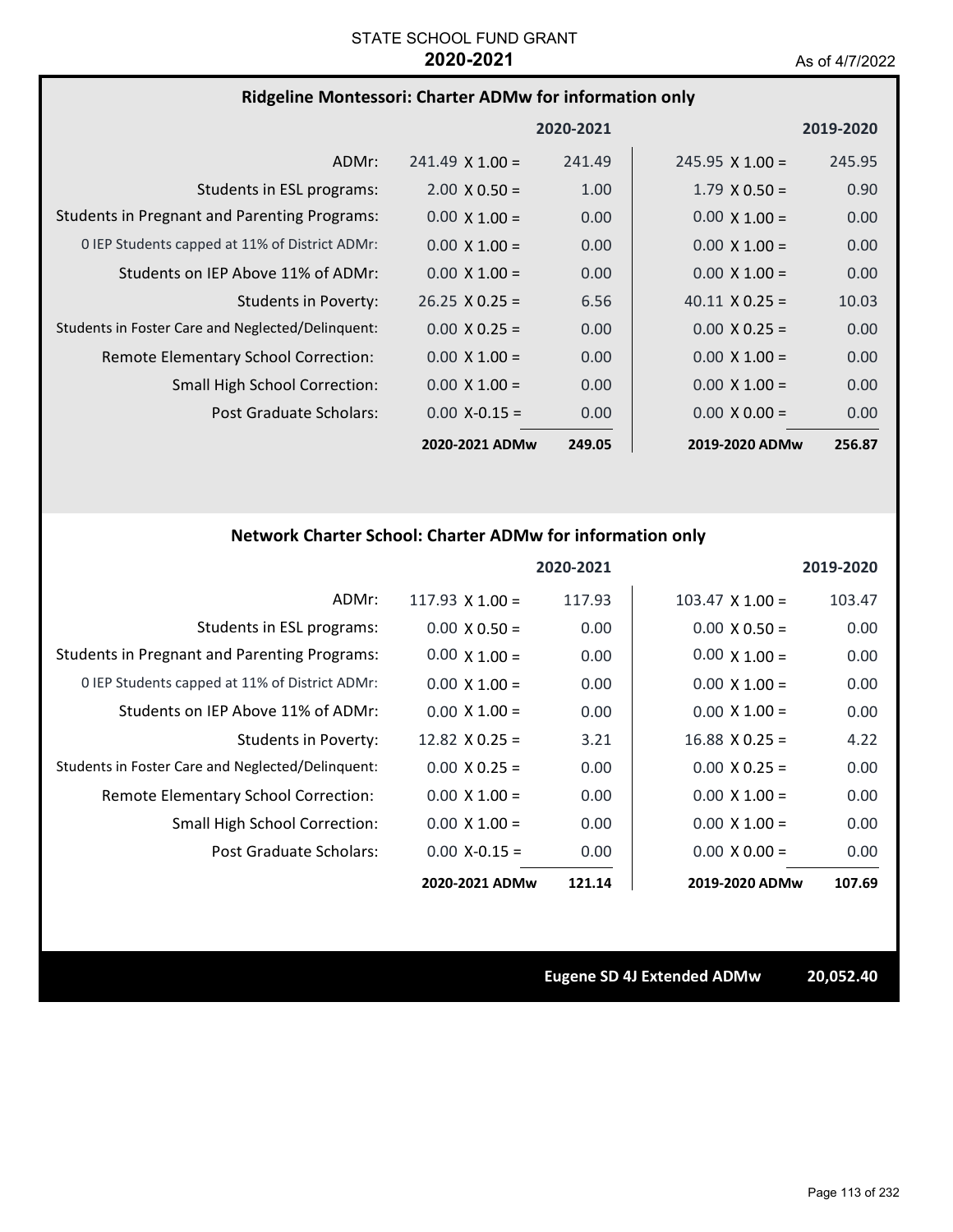# Lane County, Springfield SD 19 **District ID: 2083**

# *2020-2021 Extended ADMw*

### **Springfield SD 19: District total extended ADMw for funding calculations**

|                                                     |                          | 2020-2021 |                          | 2019-2020 |
|-----------------------------------------------------|--------------------------|-----------|--------------------------|-----------|
| ADMr:                                               | $9,466.04 \times 1.00 =$ | 9,466.04  | $9,944.88 \times 1.00 =$ | 9,944.88  |
| Students in ESL programs:                           | $623.67 \times 0.50 =$   | 311.84    | $626.44 \times 0.50 =$   | 313.22    |
| <b>Students in Pregnant and Parenting Programs:</b> | 6.24 $\times$ 1.00 =     | 6.24      | 12.46 $\times$ 1.00 =    | 12.46     |
| 1630 IEP Students capped at 11% of District ADMr:   | $1,065.96 \times 1.00 =$ | 1,065.96  | $1,127.53 \times 1.00 =$ | 1,127.53  |
| Students on IEP Above 11% of ADMr:                  | $259.10 \times 1.00 =$   | 259.10    | $259.10 \times 1.00 =$   | 259.10    |
| <b>Students in Poverty:</b>                         | $1,282.20 \times 0.25 =$ | 320.55    | $2,108.52 \times 0.25 =$ | 527.13    |
| Students in Foster Care and Neglected/Delinquent:   | $97.00 \times 0.25 =$    | 24.25     | $95.00 \times 0.25 =$    | 23.75     |
| Remote Elementary School Correction:                | $0.00 \times 1.00 =$     | 0.00      | $0.00 \times 1.00 =$     | 0.00      |
| Small High School Correction:                       | $0.00 \times 1.00 =$     | 0.00      | $0.00 \times 1.00 =$     | 0.00      |
| Post Graduate Scholars:                             | $0.00$ X-0.15 =          | 0.00      | $0.00 \times 0.00 =$     | 0.00      |
|                                                     | 2020-2021 ADMw           | 11,453.97 | 2019-2020 ADMw           | 12.208.07 |

**Springfield SD 19 Extended ADMw**

**12,532.41**

### **Willamette Leadership Academy: Charter ADMw for information only**

|                                                     |                        | 2020-2021 |                        | 2019-2020 |
|-----------------------------------------------------|------------------------|-----------|------------------------|-----------|
| ADMr:                                               | $224.48 \times 1.00 =$ | 224.48    | $305.37 \times 1.00 =$ | 305.37    |
| Students in ESL programs:                           | $7.84 \times 0.50 =$   | 3.92      | $5.18 \times 0.50 =$   | 2.59      |
| <b>Students in Pregnant and Parenting Programs:</b> | $0.00 \times 1.00 =$   | 0.00      | $0.00 \times 1.00 =$   | 0.00      |
| 0 IEP Students capped at 11% of District ADMr:      | $0.00 \times 1.00 =$   | 0.00      | $0.00 \times 1.00 =$   | 0.00      |
| Students on IEP Above 11% of ADMr:                  | $0.00 \times 1.00 =$   | 0.00      | $0.00 \times 1.00 =$   | 0.00      |
| Students in Poverty:                                | $30.41 \times 0.25 =$  | 7.60      | $65.52 \times 0.25 =$  | 16.38     |
| Students in Foster Care and Neglected/Delinquent:   | $0.00 \times 0.25 =$   | 0.00      | $0.00 \times 0.25 =$   | 0.00      |
| Remote Elementary School Correction:                | $0.00 \times 1.00 =$   | 0.00      | $0.00 \times 1.00 =$   | 0.00      |
| <b>Small High School Correction:</b>                | $0.00 \times 1.00 =$   | 0.00      | $0.00 \times 1.00 =$   | 0.00      |
| Post Graduate Scholars:                             | $0.00$ X-0.15 =        | 0.00      | $0.00 \times 0.00 =$   | 0.00      |
|                                                     | 2020-2021 ADMw         | 236.00    | 2019-2020 ADMw         | 324.34    |

**Springfield SD 19 Extended ADMw 12,532.41**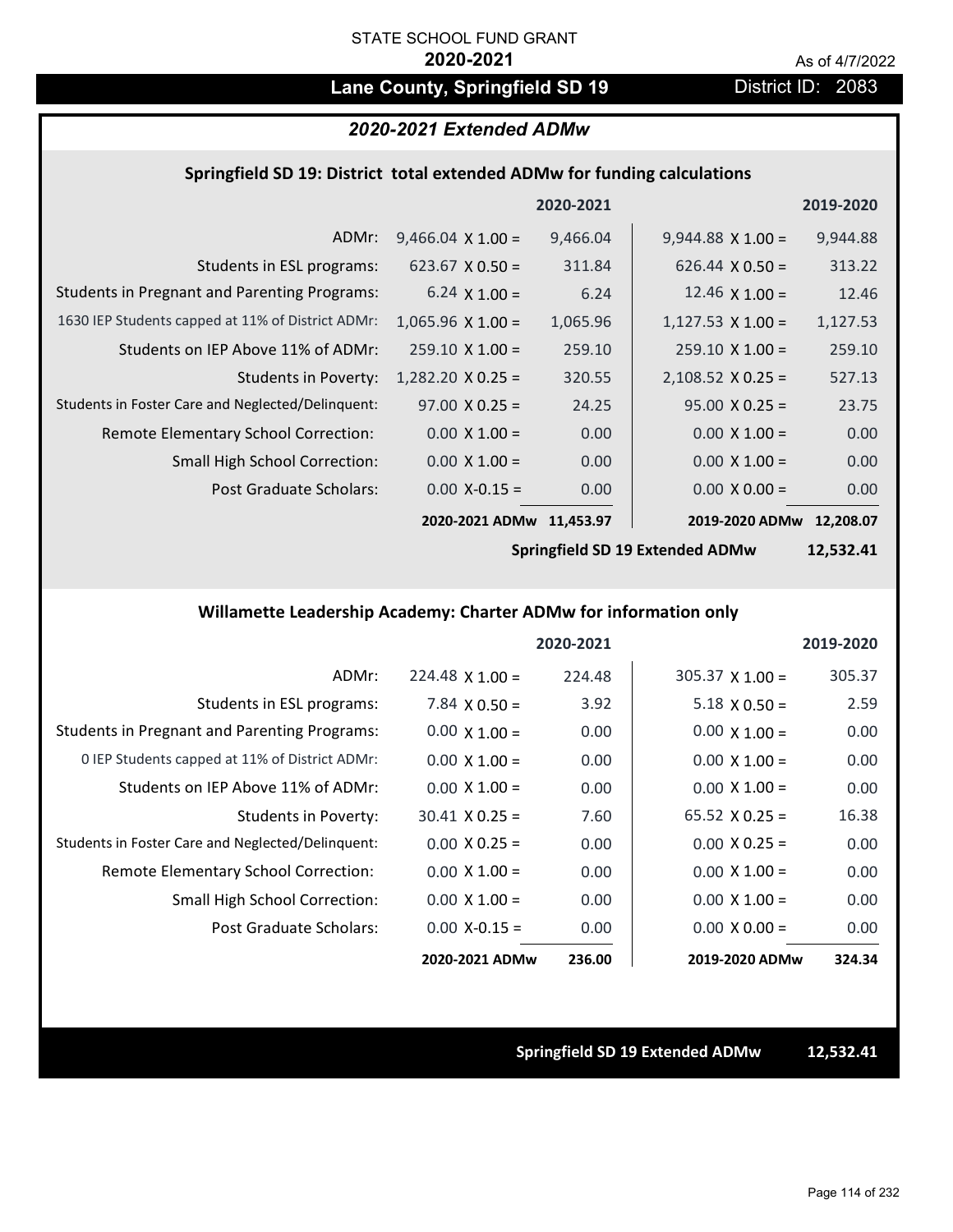# Lane County, Fern Ridge SD 28J District ID: 2084

### *2020-2021 Extended ADMw*

### **Fern Ridge SD 28J: District total extended ADMw for funding calculations**

|                                                     |                          | 2020-2021 |                          | 2019-2020 |
|-----------------------------------------------------|--------------------------|-----------|--------------------------|-----------|
| ADMr:                                               | $1,340.01 \times 1.00 =$ | 1,340.01  | $1,423.55 \times 1.00 =$ | 1,423.55  |
| Students in ESL programs:                           | $13.71 \times 0.50 =$    | 6.86      | $13.41 \times 0.50 =$    | 6.71      |
| <b>Students in Pregnant and Parenting Programs:</b> | $0.00 \times 1.00 =$     | 0.00      | $0.00 \times 1.00 =$     | 0.00      |
| 249 IEP Students capped at 11% of District ADMr:    | $154.67$ X $1.00 =$      | 154.67    | $166.36 \times 1.00 =$   | 166.36    |
| Students on IEP Above 11% of ADMr:                  | 43.10 $\times$ 1.00 =    | 43.10     | 43.10 $\times$ 1.00 =    | 43.10     |
| Students in Poverty:                                | $148.97 \times 0.25 =$   | 37.24     | $266.78 \times 0.25 =$   | 66.70     |
| Students in Foster Care and Neglected/Delinquent:   | $26.00 \times 0.25 =$    | 6.50      | $23.00 \times 0.25 =$    | 5.75      |
| Remote Elementary School Correction:                | $0.00 \times 1.00 =$     | 0.00      | $0.00 \times 1.00 =$     | 0.00      |
| <b>Small High School Correction:</b>                | $0.00 \times 1.00 =$     | 0.00      | $0.00 \times 1.00 =$     | 0.00      |
| Post Graduate Scholars:                             | $0.00$ X-0.15 =          | 0.00      | $0.00 \times 0.00 =$     | 0.00      |
|                                                     | 2020-2021 ADMw           | 1,588.38  | 2019-2020 ADMw           | 1,712.16  |

**Fern Ridge SD 28J Extended ADMw**

**1,805.14**

### **West Lane Charter School: Charter ADMw for information only**

|                                                     |                       | 2020-2021 |                       | 2019-2020 |
|-----------------------------------------------------|-----------------------|-----------|-----------------------|-----------|
| ADMr:                                               | $66.12 \times 1.00 =$ | 66.12     | $88.80 \times 1.00 =$ | 88.80     |
| Students in ESL programs:                           | $0.00 \times 0.50 =$  | 0.00      | $0.00 \times 0.50 =$  | 0.00      |
| <b>Students in Pregnant and Parenting Programs:</b> | $0.00 \times 1.00 =$  | 0.00      | $0.00 \times 1.00 =$  | 0.00      |
| 0 IEP Students capped at 11% of District ADMr:      | $0.00 \times 1.00 =$  | 0.00      | $0.00 \times 1.00 =$  | 0.00      |
| Students on IEP Above 11% of ADMr:                  | $0.00 \times 1.00 =$  | 0.00      | $0.00 \times 1.00 =$  | 0.00      |
| Students in Poverty:                                | $7.35$ X 0.25 =       | 1.84      | $16.74 \times 0.25 =$ | 4.19      |
| Students in Foster Care and Neglected/Delinquent:   | $0.00 \times 0.25 =$  | 0.00      | $0.00 \times 0.25 =$  | 0.00      |
| Remote Elementary School Correction:                | $0.00 \times 1.00 =$  | 0.00      | $0.00 \times 1.00 =$  | 0.00      |
| <b>Small High School Correction:</b>                | $0.00 \times 1.00 =$  | 0.00      | $0.00 \times 1.00 =$  | 0.00      |
| Post Graduate Scholars:                             | $0.00$ X-0.15 =       | 0.00      | $0.00 \times 0.00 =$  | 0.00      |
|                                                     | 2020-2021 ADMw        | 67.96     | 2019-2020 ADMw        | 92.99     |

**Fern Ridge SD 28J Extended ADMw 1,805.14**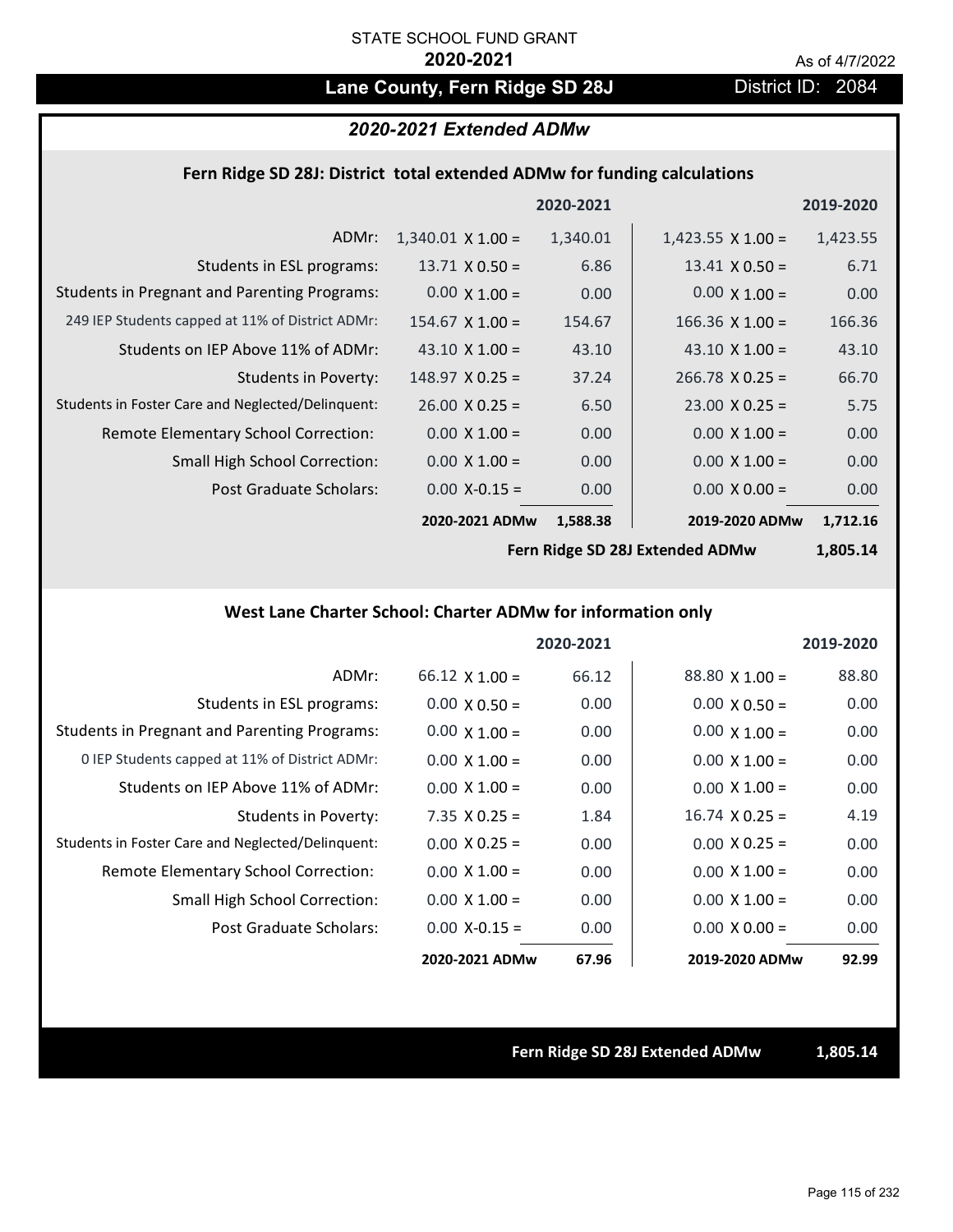# Lane County, Mapleton SD 32 District ID: 2085

# *2020-2021 Extended ADMw*

## **Mapleton SD 32: District total extended ADMw for funding calculations**

|                                                     |                                     | 2020-2021 |                                     | 2019-2020 |
|-----------------------------------------------------|-------------------------------------|-----------|-------------------------------------|-----------|
| ADMr:                                               | $134.45 \times 1.00 =$              | 134.45    | $155.69$ X $1.00 =$                 | 155.69    |
| Students in ESL programs:                           | $0.00 \times 0.50 =$                | 0.00      | $0.00 \times 0.50 =$                | 0.00      |
| <b>Students in Pregnant and Parenting Programs:</b> | $0.00 \times 1.00 =$                | 0.00      | $0.00 \times 1.00 =$                | 0.00      |
| 26 IEP Students capped at 11% of District ADMr:     | $14.79 \times 1.00 =$               | 14.79     | $17.13 \times 1.00 =$               | 17.13     |
| Students on IEP Above 11% of ADMr:                  | $3.50 \times 1.00 =$                | 3.50      | $3.50 \times 1.00 =$                | 3.50      |
| <b>Students in Poverty:</b>                         | 18.59 $X$ 0.25 =                    | 4.65      | $29.97 \times 0.25 =$               | 7.49      |
| Students in Foster Care and Neglected/Delinquent:   | $2.00 \times 0.25 =$                | 0.50      | 4.00 $X$ 0.25 =                     | 1.00      |
| Remote Elementary School Correction:                | 65.05 $X$ 1.00 =                    | 65.05     | 69.78 $X$ 1.00 =                    | 69.78     |
| <b>Small High School Correction:</b>                | $50.46$ X $1.00 =$                  | 50.46     | $50.46$ X $1.00 =$                  | 50.46     |
| Post Graduate Scholars:                             | $0.00$ X-0.15 =                     | 0.00      | $0.00 \times 0.00 =$                | 0.00      |
|                                                     | 2020-2021 ADMw                      | 273.40    | 2019-2020 ADMw                      | 305.05    |
|                                                     | <b>Mapleton SD 32 Extended ADMw</b> |           |                                     | 305.05    |
|                                                     |                                     |           |                                     |           |
|                                                     |                                     |           | <b>Mapleton SD 32 Extended ADMw</b> | 305.05    |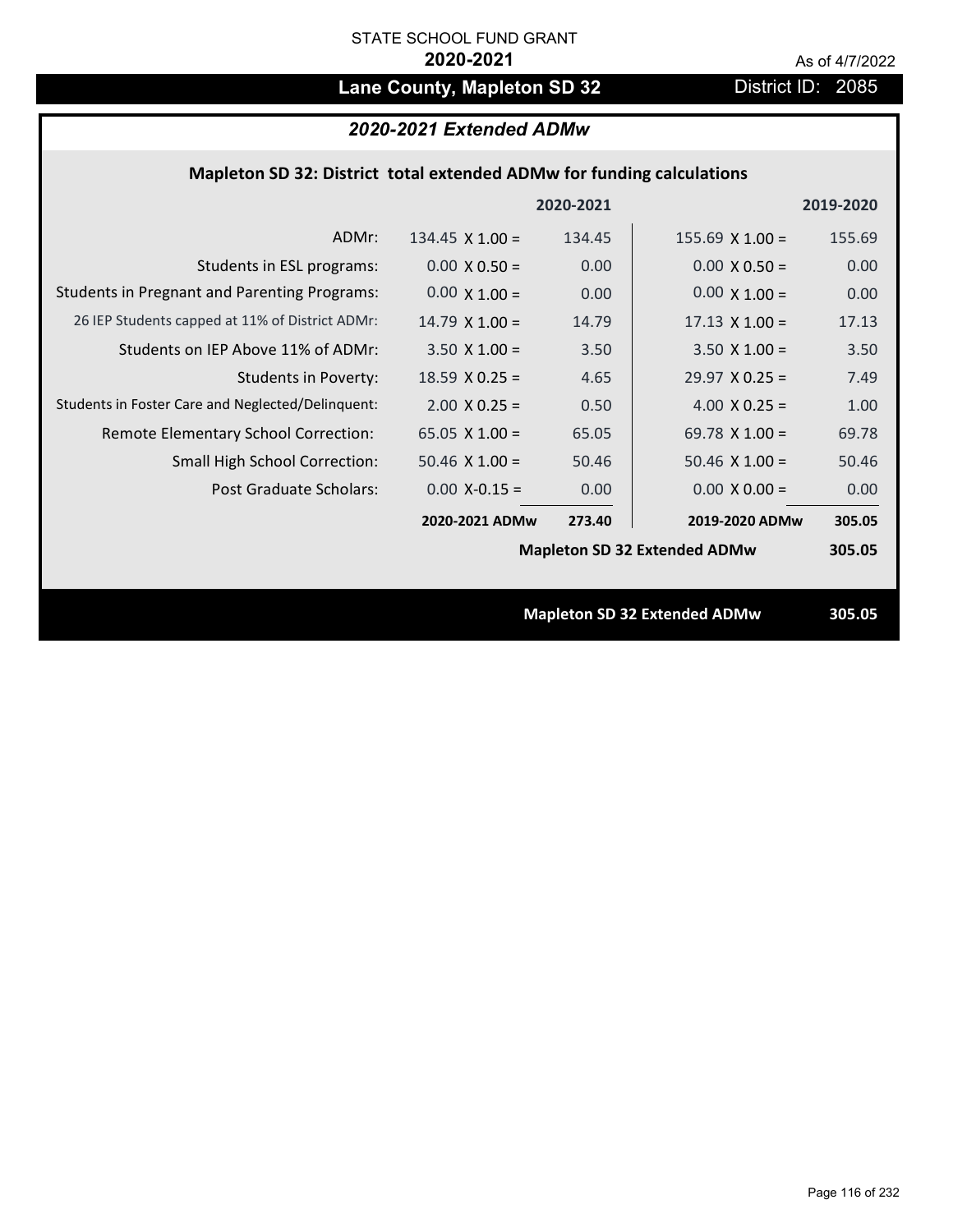# Lane County, Creswell SD 40 District ID: 2086

# *2020-2021 Extended ADMw*

### **Creswell SD 40: District total extended ADMw for funding calculations**

|                                                     |                          | 2020-2021 |                                     | 2019-2020 |
|-----------------------------------------------------|--------------------------|-----------|-------------------------------------|-----------|
| ADMr:                                               | $1,148.21 \times 1.00 =$ | 1,148.21  | $1,282.94 \times 1.00 =$            | 1,282.94  |
| Students in ESL programs:                           | $39.31 \times 0.50 =$    | 19.66     | $40.11 \times 0.50 =$               | 20.06     |
| <b>Students in Pregnant and Parenting Programs:</b> | $0.00 \times 1.00 =$     | 0.00      | $0.00 \times 1.00 =$                | 0.00      |
| 192 IEP Students capped at 11% of District ADMr:    | $126.30 \times 1.00 =$   | 126.30    | $141.12 \times 1.00 =$              | 141.12    |
| Students on IEP Above 11% of ADMr:                  | $51.80 \times 1.00 =$    | 51.80     | $51.80$ X $1.00 =$                  | 51.80     |
| <b>Students in Poverty:</b>                         | $127.74$ X 0.25 =        | 31.94     | $215.88$ X 0.25 =                   | 53.97     |
| Students in Foster Care and Neglected/Delinquent:   | $7.00 \times 0.25 =$     | 1.75      | $13.00 \times 0.25 =$               | 3.25      |
| Remote Elementary School Correction:                | $0.00 \times 1.00 =$     | 0.00      | $0.00 \times 1.00 =$                | 0.00      |
| <b>Small High School Correction:</b>                | $0.00 \times 1.00 =$     | 0.00      | $6.14$ X $1.00 =$                   | 6.14      |
| Post Graduate Scholars:                             | $0.00$ X-0.15 =          | 0.00      | $0.00 \times 0.00 =$                | 0.00      |
|                                                     | 2020-2021 ADMw           | 1,379.65  | 2019-2020 ADMw                      | 1,559.28  |
|                                                     |                          |           | <b>Creswell SD 40 Extended ADMw</b> | 1,559.28  |
|                                                     |                          |           |                                     |           |
|                                                     |                          |           | <b>Creswell SD 40 Extended ADMw</b> | 1,559.28  |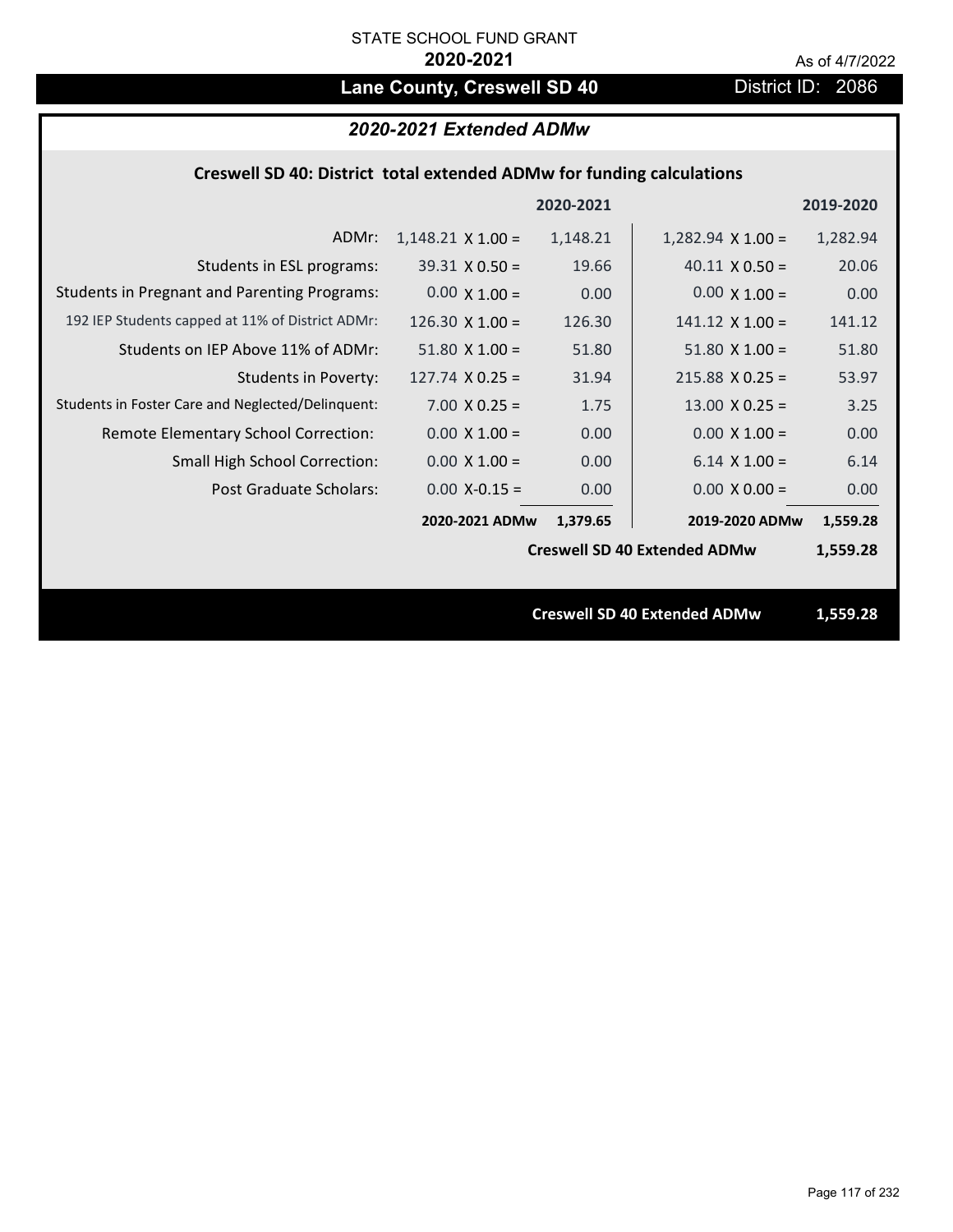# Lane County, South Lane SD 45J3 District ID: 2087

## *2020-2021 Extended ADMw*

## **South Lane SD 45J3: District total extended ADMw for funding calculations**

|                                                     |                          | 2020-2021 |                          | 2019-2020 |
|-----------------------------------------------------|--------------------------|-----------|--------------------------|-----------|
| ADMr:                                               | $2,345.08 \times 1.00 =$ | 2,345.08  | $2,542.14 \times 1.00 =$ | 2,542.14  |
| Students in ESL programs:                           | $107.47 \times 0.50 =$   | 53.74     | $107.74 \times 0.50 =$   | 53.87     |
| <b>Students in Pregnant and Parenting Programs:</b> | 4.88 $\times$ 1.00 =     | 4.88      | $0.19 \times 1.00 =$     | 0.19      |
| 500 IEP Students capped at 11% of District ADMr:    | $296.61 \times 1.00 =$   | 296.61    | $300.36 \times 1.00 =$   | 300.36    |
| Students on IEP Above 11% of ADMr:                  | $115.90 \times 1.00 =$   | 115.90    | $115.90 \times 1.00 =$   | 115.90    |
| Students in Poverty:                                | $316.13 \times 0.25 =$   | 79.03     | $527.93 \times 0.25 =$   | 131.98    |
| Students in Foster Care and Neglected/Delinquent:   | $27.00 \times 0.25 =$    | 6.75      | $27.00 \times 0.25 =$    | 6.75      |
| Remote Elementary School Correction:                | $67.61 \times 1.00 =$    | 67.61     | 69.50 $\times$ 1.00 =    | 69.50     |
| <b>Small High School Correction:</b>                | $0.00 \times 1.00 =$     | 0.00      | $0.00 \times 1.00 =$     | 0.00      |
| Post Graduate Scholars:                             | $0.00$ X-0.15 =          | 0.00      | $0.00 \times 0.00 =$     | 0.00      |
|                                                     | 2020-2021 ADMw           | 2.969.59  | 2019-2020 ADMw           | 3,220.69  |

**South Lane SD 45J3 Extended ADMw**

**3,418.92**

## **Childs Way Charter School: Charter ADMw for information only**

|                                                     |                       | 2020-2021 |                       | 2019-2020 |
|-----------------------------------------------------|-----------------------|-----------|-----------------------|-----------|
| ADMr:                                               | $56.69 \times 1.00 =$ | 56.69     | 43.87 $\times$ 1.00 = | 43.87     |
| Students in ESL programs:                           | $0.00 \times 0.50 =$  | 0.00      | $0.00 \times 0.50 =$  | 0.00      |
| <b>Students in Pregnant and Parenting Programs:</b> | $0.00 \times 1.00 =$  | 0.00      | $0.00 \times 1.00 =$  | 0.00      |
| 0 IEP Students capped at 11% of District ADMr:      | $0.00 \times 1.00 =$  | 0.00      | $0.00 \times 1.00 =$  | 0.00      |
| Students on IEP Above 11% of ADMr:                  | $0.00 \times 1.00 =$  | 0.00      | $0.00 \times 1.00 =$  | 0.00      |
| Students in Poverty:                                | $7.64$ X 0.25 =       | 1.91      | $9.18 \times 0.25 =$  | 2.30      |
| Students in Foster Care and Neglected/Delinquent:   | $0.00 \times 0.25 =$  | 0.00      | $0.00 \times 0.25 =$  | 0.00      |
| Remote Elementary School Correction:                | $0.00 \times 1.00 =$  | 0.00      | $0.00 \times 1.00 =$  | 0.00      |
| <b>Small High School Correction:</b>                | $0.00 \times 1.00 =$  | 0.00      | $0.00 \times 1.00 =$  | 0.00      |
| Post Graduate Scholars:                             | $0.00 X - 0.15 =$     | 0.00      | $0.00 \times 0.00 =$  | 0.00      |
|                                                     | 2020-2021 ADMw        | 58.60     | 2019-2020 ADMw        | 46.17     |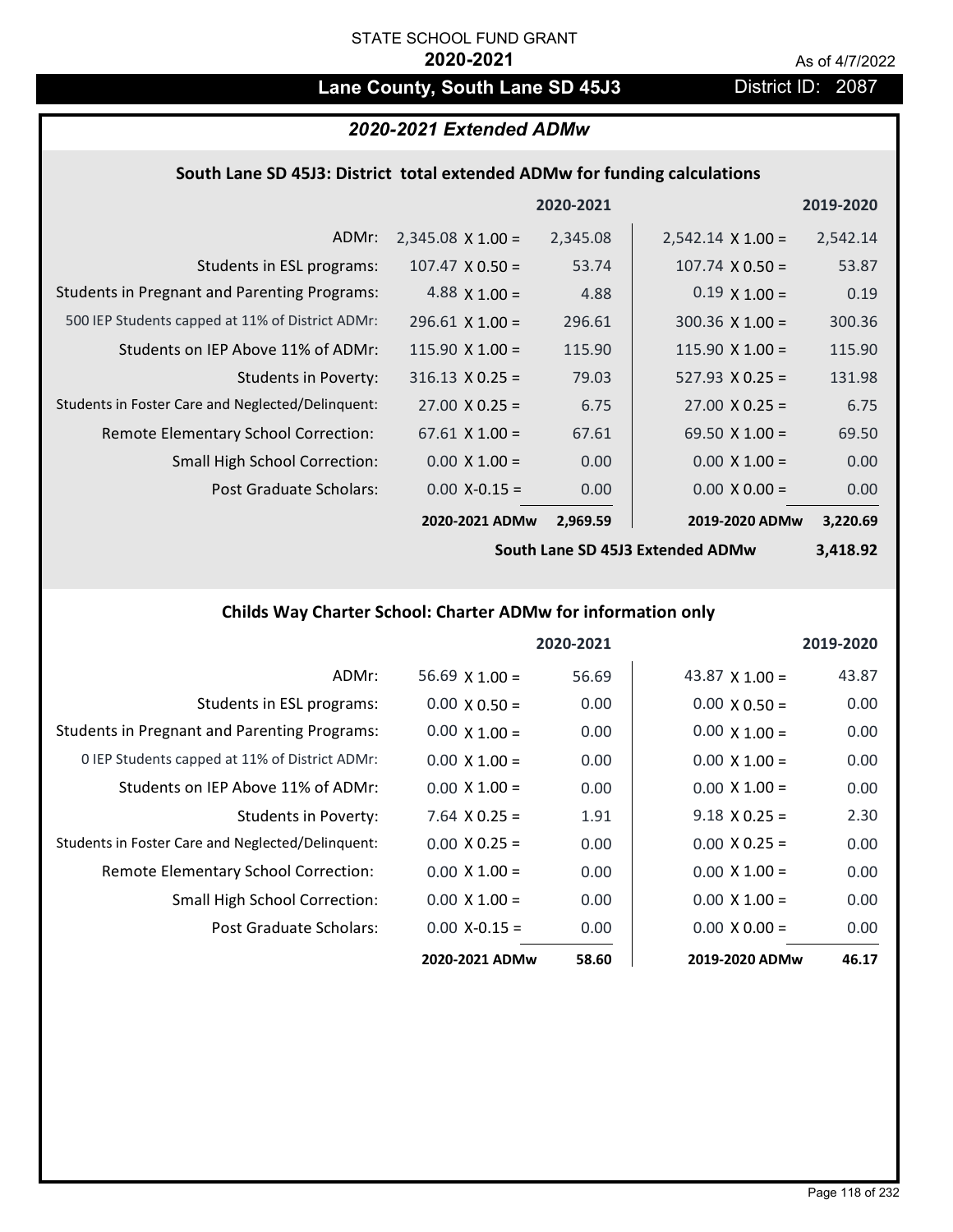# **Academy for Character Education: Charter ADMw for information only**

|                                                     |                        | 2020-2021         |                        | 2019-2020 |
|-----------------------------------------------------|------------------------|-------------------|------------------------|-----------|
| ADMr:                                               | $294.65 \times 1.00 =$ | 294.65            | $144.50 \times 1.00 =$ | 144.50    |
| Students in ESL programs:                           | $0.00 \times 0.50 =$   | 0.00              | $0.00 \times 0.50 =$   | 0.00      |
| <b>Students in Pregnant and Parenting Programs:</b> | $0.00 \times 1.00 =$   | 0.00              | $0.00 \times 1.00 =$   | 0.00      |
| 0 IEP Students capped at 11% of District ADMr:      | $0.00 \times 1.00 =$   | 0.00              | $0.00 \times 1.00 =$   | 0.00      |
| Students on IEP Above 11% of ADMr:                  | $0.00 \times 1.00 =$   | 0.00              | $0.00 \times 1.00 =$   | 0.00      |
| Students in Poverty:                                | $39.72 \times 0.25 =$  | 9.93              | $30.25 \times 0.25 =$  | 7.56      |
| Students in Foster Care and Neglected/Delinguent:   | $0.00 \times 0.25 =$   | 0.00              | $0.00 \times 0.25 =$   | 0.00      |
| Remote Elementary School Correction:                | $0.00 \times 1.00 =$   | 0.00 <sub>1</sub> | $0.00 \times 1.00 =$   | 0.00      |
| <b>Small High School Correction:</b>                | $0.00 \times 1.00 =$   | 0.00              | $0.00 \times 1.00 =$   | 0.00      |
| Post Graduate Scholars:                             | $0.00 X - 0.15 =$      | 0.00              | $0.00 \times 0.00 =$   | 0.00      |
|                                                     | 2020-2021 ADMw         | 304.58            | 2019-2020 ADMw         | 152.06    |

**South Lane SD 45J3 Extended ADMw 3,418.92**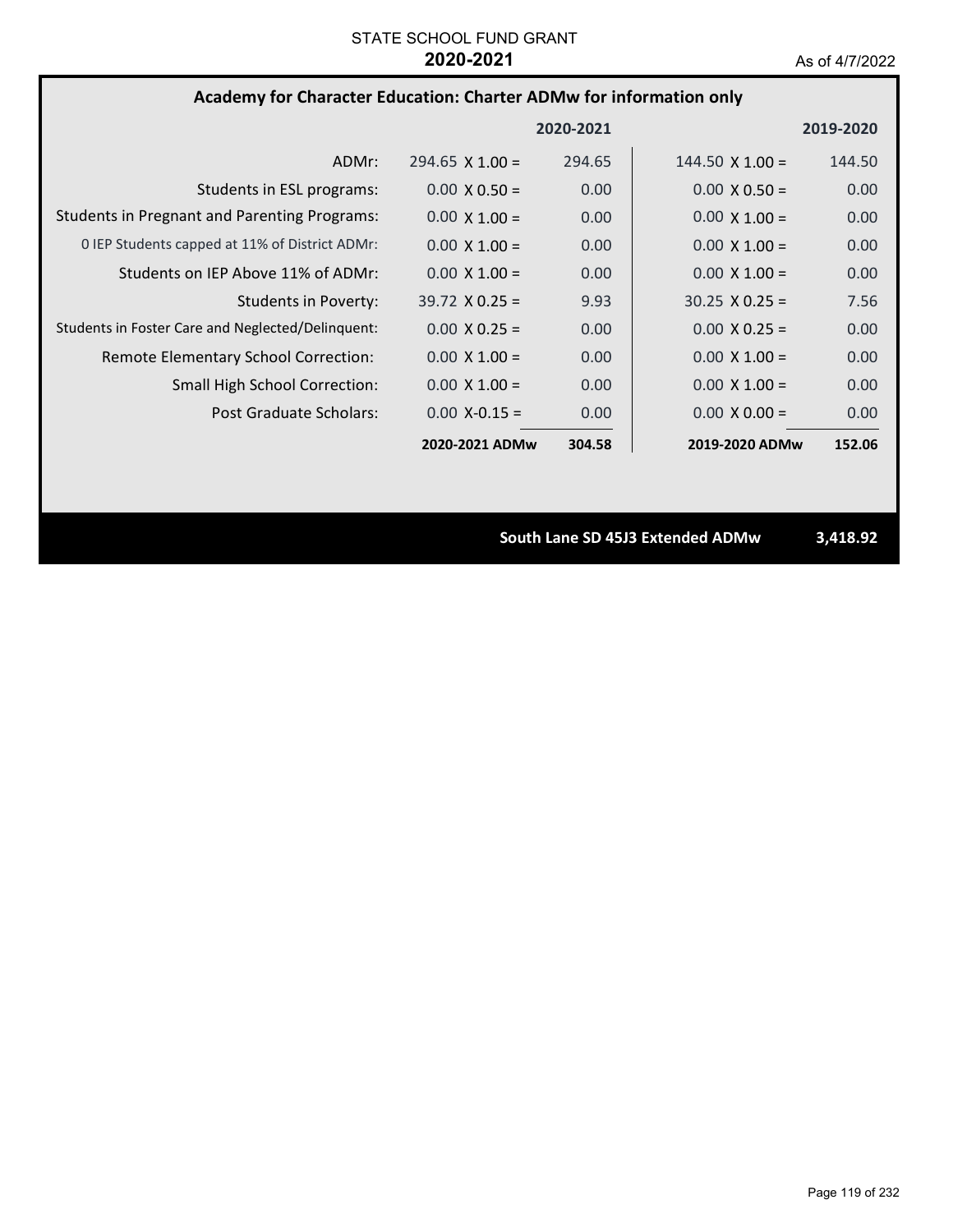# Lane County, Bethel SD 52 **District ID: 2088**

# *2020-2021 Extended ADMw*

| Bethel SD 52: District total extended ADMw for funding calculations |  |  |  |
|---------------------------------------------------------------------|--|--|--|
|---------------------------------------------------------------------|--|--|--|

|                                                     |                          | 2020-2021 |                                   | 2019-2020 |
|-----------------------------------------------------|--------------------------|-----------|-----------------------------------|-----------|
| ADMr:                                               | $5,245.28 \times 1.00 =$ | 5,245.28  | $5,415.43 \times 1.00 =$          | 5,415.43  |
| Students in ESL programs:                           | $264.11 \times 0.50 =$   | 132.06    | $255.67 \times 0.50 =$            | 127.84    |
| <b>Students in Pregnant and Parenting Programs:</b> | $1.26 \times 1.00 =$     | 1.26      | $3.55 \times 1.00 =$              | 3.55      |
| 966 IEP Students capped at 11% of District ADMr:    | 576.98 $X$ 1.00 =        | 576.98    | 595.70 $\times$ 1.00 =            | 595.70    |
| Students on IEP Above 11% of ADMr:                  | $242.50 \times 1.00 =$   | 242.50    | $242.50$ X $1.00 =$               | 242.50    |
| <b>Students in Poverty:</b>                         | $767.95 \times 0.25 =$   | 191.99    | $1,035.06$ X 0.25 =               | 258.77    |
| Students in Foster Care and Neglected/Delinquent:   | 44.00 $X$ 0.25 =         | 11.00     | 44.00 $X$ 0.25 =                  | 11.00     |
| Remote Elementary School Correction:                | $0.00 \times 1.00 =$     | 0.00      | $0.00 \times 1.00 =$              | 0.00      |
| <b>Small High School Correction:</b>                | $0.00 \times 1.00 =$     | 0.00      | $0.00 \times 1.00 =$              | 0.00      |
| Post Graduate Scholars:                             | $0.00$ X-0.15 =          | 0.00      | $0.00 \times 0.00 =$              | 0.00      |
|                                                     | 2020-2021 ADMw           | 6,401.06  | 2019-2020 ADMw                    | 6,654.78  |
|                                                     |                          |           | <b>Bethel SD 52 Extended ADMw</b> | 6,654.78  |
|                                                     |                          |           |                                   |           |
|                                                     |                          |           | <b>Bethel SD 52 Extended ADMw</b> | 6,654.78  |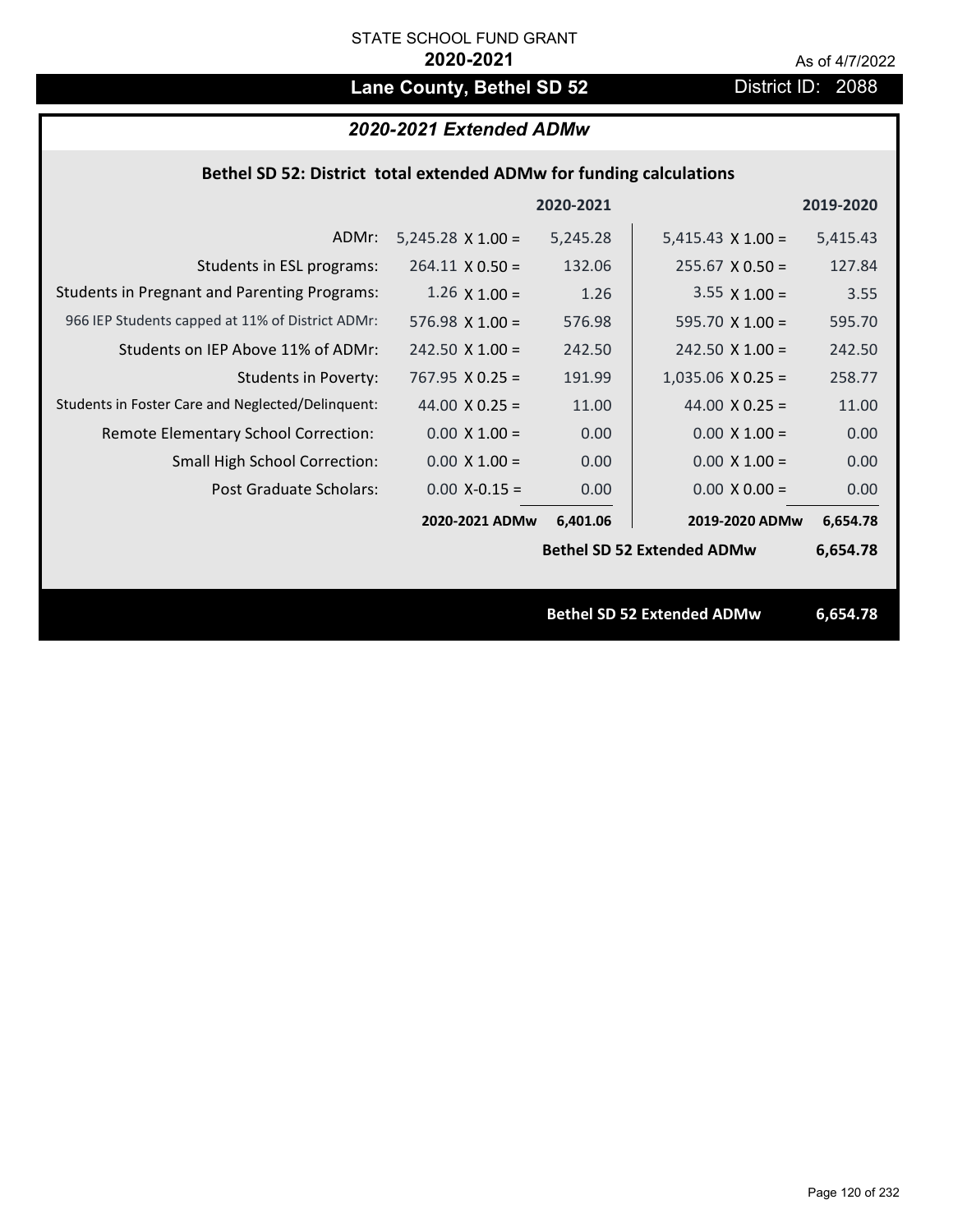# Lane County, Crow-Applegate-Lorane SD 66 District ID: 2089

|                                                                                    | 2020-2021 Extended ADMw                   |           |                                           |           |
|------------------------------------------------------------------------------------|-------------------------------------------|-----------|-------------------------------------------|-----------|
| Crow-Applegate-Lorane SD 66: District total extended ADMw for funding calculations |                                           |           |                                           |           |
|                                                                                    |                                           | 2020-2021 |                                           | 2019-2020 |
| ADMr:                                                                              | $248.57 \times 1.00 =$                    | 248.57    | $258.73 \times 1.00 =$                    | 258.73    |
| Students in ESL programs:                                                          | $2.55 \times 0.50 =$                      | 1.28      | $2.73 \times 0.50 =$                      | 1.37      |
| <b>Students in Pregnant and Parenting Programs:</b>                                | $0.00 \times 1.00 =$                      | 0.00      | $0.00 \times 1.00 =$                      | 0.00      |
| 33 IEP Students capped at 11% of District ADMr:                                    | $27.34 \times 1.00 =$                     | 27.34     | $28.46 \times 1.00 =$                     | 28.46     |
| Students on IEP Above 11% of ADMr:                                                 | $1.30 \times 1.00 =$                      | 1.30      | $1.30$ X $1.00 =$                         | 1.30      |
| <b>Students in Poverty:</b>                                                        | $17.17 \times 0.25 =$                     | 4.29      | $29.30 \times 0.25 =$                     | 7.33      |
| Students in Foster Care and Neglected/Delinquent:                                  | $2.00 \times 0.25 =$                      | 0.50      | $1.00 \times 0.25 =$                      | 0.25      |
| Remote Elementary School Correction:                                               | 48.53 $\times$ 1.00 =                     | 48.53     | 45.57 $X$ 1.00 =                          | 45.57     |
| <b>Small High School Correction:</b>                                               | 64.00 $X$ 1.00 =                          | 64.00     | 62.97 $X$ 1.00 =                          | 62.97     |
| Post Graduate Scholars:                                                            | $0.00$ X-0.15 =                           | 0.00      | $0.00 \times 0.00 =$                      | 0.00      |
|                                                                                    | 2020-2021 ADMw                            | 395.81    | 2019-2020 ADMw                            | 405.97    |
|                                                                                    | Crow-Applegate-Lorane SD 66 Extended ADMw |           |                                           | 405.97    |
|                                                                                    |                                           |           |                                           |           |
|                                                                                    |                                           |           | Crow-Applegate-Lorane SD 66 Extended ADMw | 405.97    |
|                                                                                    |                                           |           |                                           |           |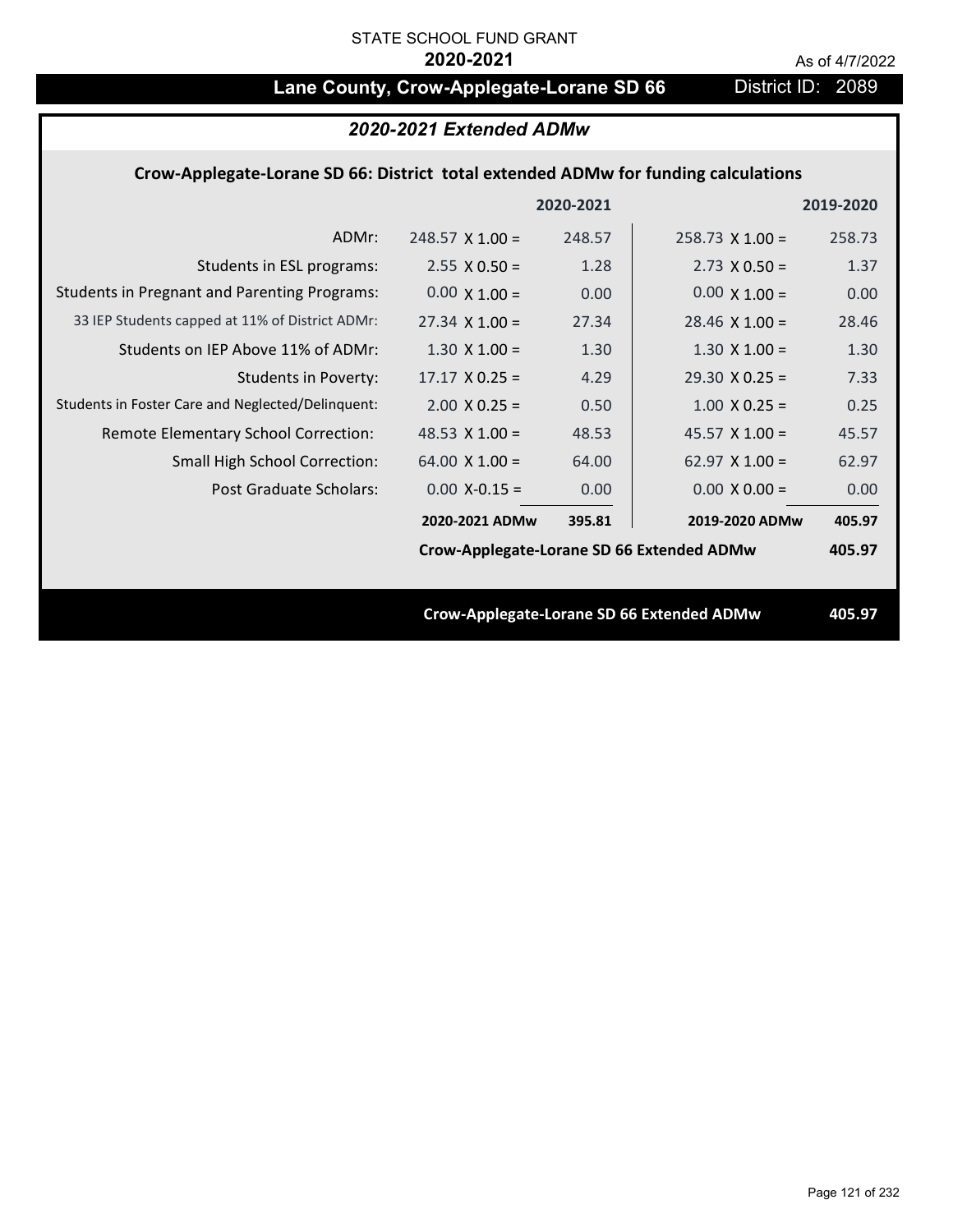# Lane County, McKenzie SD 68 District ID: 2090

## *2020-2021 Extended ADMw*

### **McKenzie SD 68: District total extended ADMw for funding calculations**

|                                                     |                       | 2020-2021 |                              | 2019-2020     |
|-----------------------------------------------------|-----------------------|-----------|------------------------------|---------------|
| ADMr:                                               | $1.44 \times 1.00 =$  | 1.44      | $1.46 \times 1.00 =$         | 1.46          |
| Students in ESL programs:                           | $0.00 \times 0.50 =$  | 0.00      | $0.00 \times 0.50 =$         | 0.00          |
| <b>Students in Pregnant and Parenting Programs:</b> | $0.00 \times 1.00 =$  | 0.00      | $0.00 \times 1.00 =$         | 0.00          |
| 34 IEP Students capped at 11% of District ADMr:     | $20.92 \times 1.00 =$ | 20.92     | $24.76 \times 1.00 =$        | 24.76         |
| Students on IEP Above 11% of ADMr:                  | $6.00 \times 1.00 =$  | 6.00      | $6.00 \times 1.00 =$         | 6.00          |
| <b>Students in Poverty:</b>                         | $0.17 \times 0.25 =$  | 0.04      | $0.34 \times 0.25 =$         | 0.09          |
| Students in Foster Care and Neglected/Delinquent:   | $3.00 \times 0.25 =$  | 0.75      | $0.00 \times 0.25 =$         | 0.00          |
| <b>Remote Elementary School Correction:</b>         | $0.00 \times 1.00 =$  | 0.00      | $0.00 \times 1.00 =$         | 0.00          |
| <b>Small High School Correction:</b>                | $0.00 \times 1.00 =$  | 0.00      | $0.00 \times 1.00 =$         | 0.00          |
| Post Graduate Scholars:                             | $0.00$ X-0.15 =       | 0.00      | $0.00 \times 0.00 =$         | 0.00          |
|                                                     | 2020-2021 ADMw        | 29.16     | 2019-2020 ADMw               | 32.31         |
|                                                     |                       |           | McKanzia SD 68 Evtandad ADMw | <b>30J 38</b> |

**McKenzie SD 68 Extended ADMw**

**392.38**

## **McKenzie River Community School: Charter ADMw for information only**

|                                                     |                        | 2020-2021 |                        | 2019-2020 |
|-----------------------------------------------------|------------------------|-----------|------------------------|-----------|
| ADMr:                                               | $188.78 \times 1.00 =$ | 188.78    | $223.67 \times 1.00 =$ | 223.67    |
| Students in ESL programs:                           | $0.00 \times 0.50 =$   | 0.00      | $0.00 \times 0.50 =$   | 0.00      |
| <b>Students in Pregnant and Parenting Programs:</b> | $0.00 \times 1.00 =$   | 0.00      | $0.00 \times 1.00 =$   | 0.00      |
| 0 IEP Students capped at 11% of District ADMr:      | $0.00 \times 1.00 =$   | 0.00      | $0.00 \times 1.00 =$   | 0.00      |
| Students on IEP Above 11% of ADMr:                  | $0.00 \times 1.00 =$   | 0.00      | $0.00 \times 1.00 =$   | 0.00      |
| Students in Poverty:                                | $23.43 \times 0.25 =$  | 5.86      | $51.42 \times 0.25 =$  | 12.86     |
| Students in Foster Care and Neglected/Delinquent:   | $0.00 \times 0.25 =$   | 0.00      | $0.00 \times 0.25 =$   | 0.00      |
| Remote Elementary School Correction:                | $70.17 \times 1.00 =$  | 70.17     | $67.62 \times 1.00 =$  | 67.62     |
| <b>Small High School Correction:</b>                | $50.46 \times 1.00 =$  | 50.46     | $55.93 \times 1.00 =$  | 55.93     |
| Post Graduate Scholars:                             | $0.00$ X-0.15 =        | 0.00      | $0.00 \times 0.00 =$   | 0.00      |
|                                                     | 2020-2021 ADMw         | 315.27    | 2019-2020 ADMw         | 360.08    |

**McKenzie SD 68 Extended ADMw 392.38**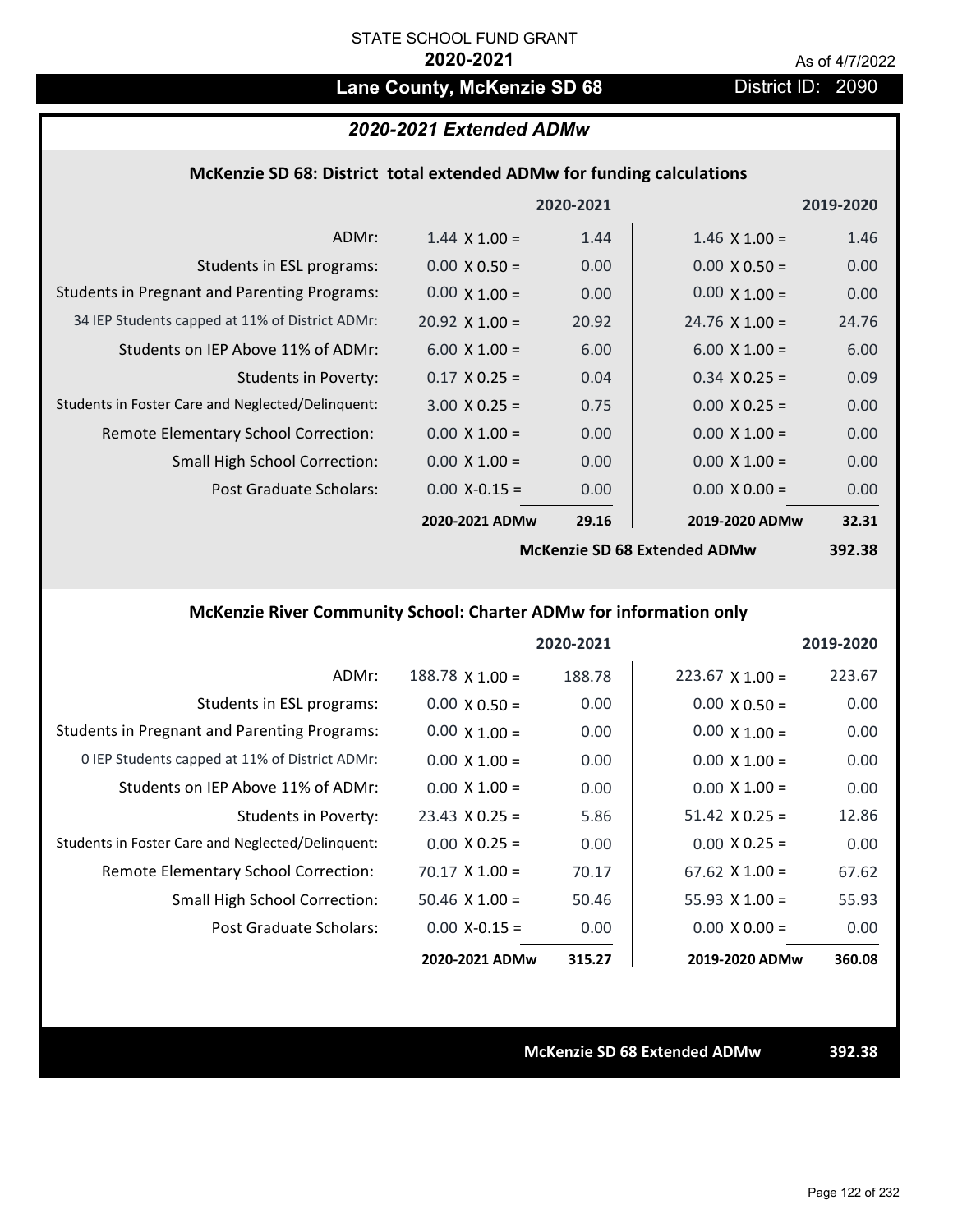# Lane County, Junction City SD 69 District ID: 2091

# *2020-2021 Extended ADMw*

## **Junction City SD 69: District total extended ADMw for funding calculations**

|                                                     |                          | 2020-2021 |                                          | 2019-2020 |
|-----------------------------------------------------|--------------------------|-----------|------------------------------------------|-----------|
| ADMr:                                               | $1,607.48 \times 1.00 =$ | 1,607.48  | $1,689.40 \times 1.00 =$                 | 1,689.40  |
| Students in ESL programs:                           | 46.62 $\times$ 0.50 =    | 23.31     | 42.22 $\times$ 0.50 =                    | 21.11     |
| <b>Students in Pregnant and Parenting Programs:</b> | $0.61 \times 1.00 =$     | 0.61      | $0.00 \times 1.00 =$                     | 0.00      |
| 246 IEP Students capped at 11% of District ADMr:    | $176.82 \times 1.00 =$   | 176.82    | 185.83 $X$ 1.00 =                        | 185.83    |
| Students on IEP Above 11% of ADMr:                  | $14.90 \times 1.00 =$    | 14.90     | $14.90 \times 1.00 =$                    | 14.90     |
| <b>Students in Poverty:</b>                         | $185.85$ X 0.25 =        | 46.46     | $257.21 \times 0.25 =$                   | 64.30     |
| Students in Foster Care and Neglected/Delinquent:   | $13.00 \times 0.25 =$    | 3.25      | $10.00 \times 0.25 =$                    | 2.50      |
| Remote Elementary School Correction:                | $1.13 \times 1.00 =$     | 1.13      | $0.64$ X 1.00 =                          | 0.64      |
| <b>Small High School Correction:</b>                | $0.00 \times 1.00 =$     | 0.00      | $0.00 \times 1.00 =$                     | 0.00      |
| Post Graduate Scholars:                             | $0.00$ X-0.15 =          | 0.00      | $0.00 \times 0.00 =$                     | 0.00      |
|                                                     | 2020-2021 ADMw           | 1,873.97  | 2019-2020 ADMw                           | 1,978.69  |
|                                                     |                          |           | <b>Junction City SD 69 Extended ADMw</b> | 1,978.69  |
|                                                     |                          |           |                                          |           |
|                                                     |                          |           | <b>Junction City SD 69 Extended ADMw</b> | 1,978.69  |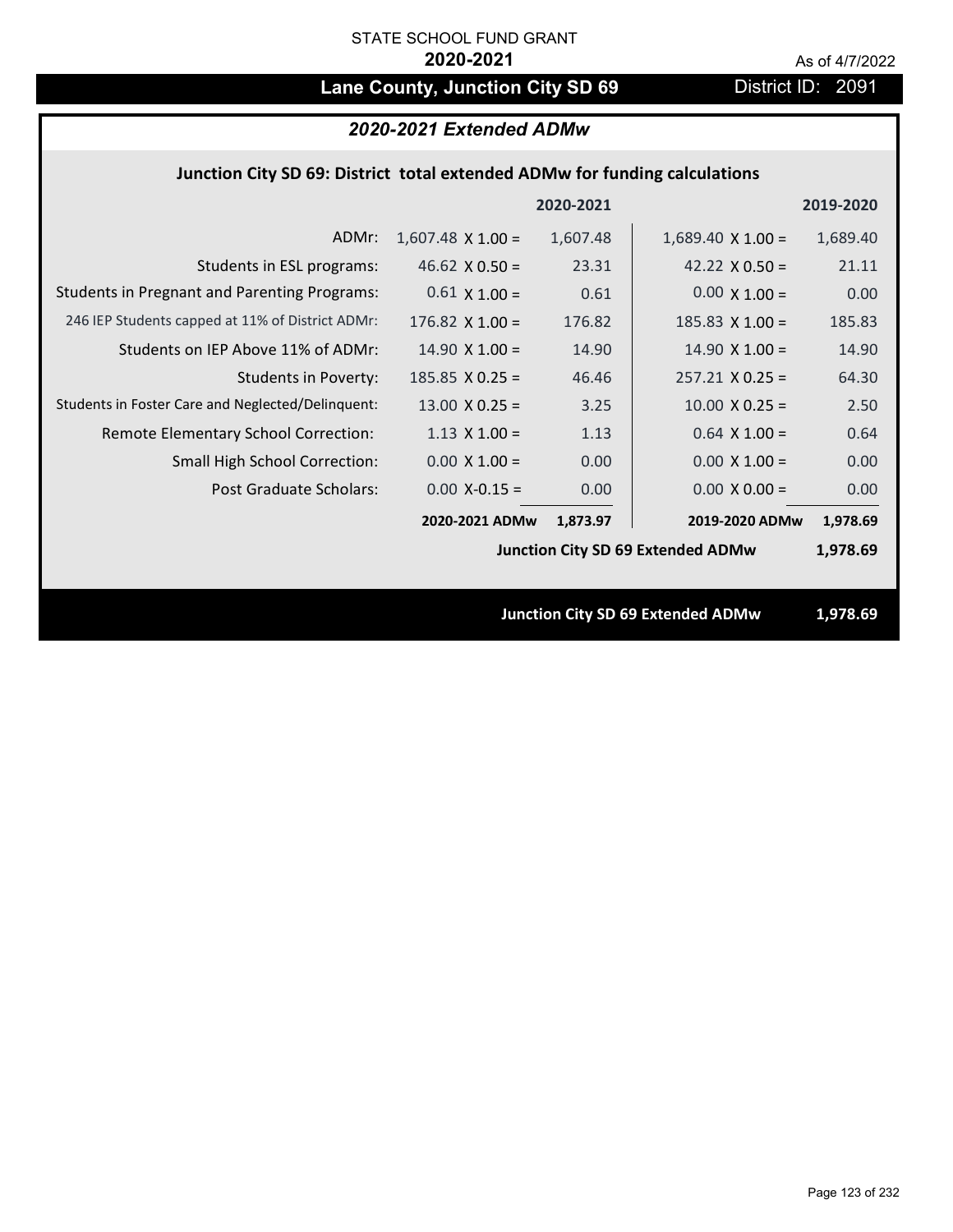# Lane County, Lowell SD 71 District ID: 2092

# *2020-2021 Extended ADMw*

# **Lowell SD 71: District total extended ADMw for funding calculations**

|                                                     |                        | 2020-2021 |                        | 2019-2020 |
|-----------------------------------------------------|------------------------|-----------|------------------------|-----------|
| ADMr:                                               | $348.21 \times 1.00 =$ | 348.21    | $351.03 \times 1.00 =$ | 351.03    |
| Students in ESL programs:                           | $5.79 \times 0.50 =$   | 2.90      | $6.89 \times 0.50 =$   | 3.45      |
| <b>Students in Pregnant and Parenting Programs:</b> | $0.00 \times 1.00 =$   | 0.00      | $0.00 \times 1.00 =$   | 0.00      |
| 130 IEP Students capped at 11% of District ADMr:    | $130.00 \times 1.00 =$ | 130.00    | $90.00 \times 1.00 =$  | 90.00     |
| Students on IEP Above 11% of ADMr:                  | $0.00 \times 1.00 =$   | 0.00      | $0.00 \times 1.00 =$   | 0.00      |
| <b>Students in Poverty:</b>                         | $9.06 \times 0.25 =$   | 2.27      | $15.79 \times 0.25 =$  | 3.95      |
| Students in Foster Care and Neglected/Delinquent:   | $3.00 \times 0.25 =$   | 0.75      | $1.00 \times 0.25 =$   | 0.25      |
| Remote Elementary School Correction:                | $35.30 \times 1.00 =$  | 35.30     | $34.35 \times 1.00 =$  | 34.35     |
| <b>Small High School Correction:</b>                | $83.41 \times 1.00 =$  | 83.41     | $79.29 \times 1.00 =$  | 79.29     |
| Post Graduate Scholars:                             | $0.00 X - 0.15 =$      | 0.00      | $0.00 \times 0.00 =$   | 0.00      |
|                                                     | 2020-2021 ADMw         | 602.83    | 2019-2020 ADMw         | 562.31    |

**Lowell SD 71 Extended ADMw**

**1,524.71**

# **Mountain View Academy: Charter ADMw for information only**

|                                                     |                        | 2020-2021 |                      | 2019-2020 |
|-----------------------------------------------------|------------------------|-----------|----------------------|-----------|
| ADMr:                                               | $137.54 \times 1.00 =$ | 137.54    | $134.79$ X 1.00 =    | 134.79    |
| Students in ESL programs:                           | $1.00 \times 0.50 =$   | 0.50      | $0.00 \times 0.50 =$ | 0.00      |
| <b>Students in Pregnant and Parenting Programs:</b> | $0.00 \times 1.00 =$   | 0.00      | $0.00 \times 1.00 =$ | 0.00      |
| 0 IEP Students capped at 11% of District ADMr:      | $0.00 \times 1.00 =$   | 0.00      | $0.00 \times 1.00 =$ | 0.00      |
| Students on IEP Above 11% of ADMr:                  | $0.00 \times 1.00 =$   | 0.00      | $0.00 \times 1.00 =$ | 0.00      |
| Students in Poverty:                                | $3.60 \times 0.25 =$   | 0.90      | $6.07 \times 0.25 =$ | 1.52      |
| Students in Foster Care and Neglected/Delinquent:   | $0.00 \times 0.25 =$   | 0.00      | $0.00 \times 0.25 =$ | 0.00      |
| Remote Elementary School Correction:                | $0.00 \times 1.00 =$   | 0.00      | $0.00 \times 1.00 =$ | 0.00      |
| <b>Small High School Correction:</b>                | $0.00 \times 1.00 =$   | 0.00      | $0.00 \times 1.00 =$ | 0.00      |
| Post Graduate Scholars:                             | $0.00 X - 0.15 =$      | 0.00      | $0.00 \times 0.00 =$ | 0.00      |
|                                                     | 2020-2021 ADMw         | 138.94    | 2019-2020 ADMw       | 136.31    |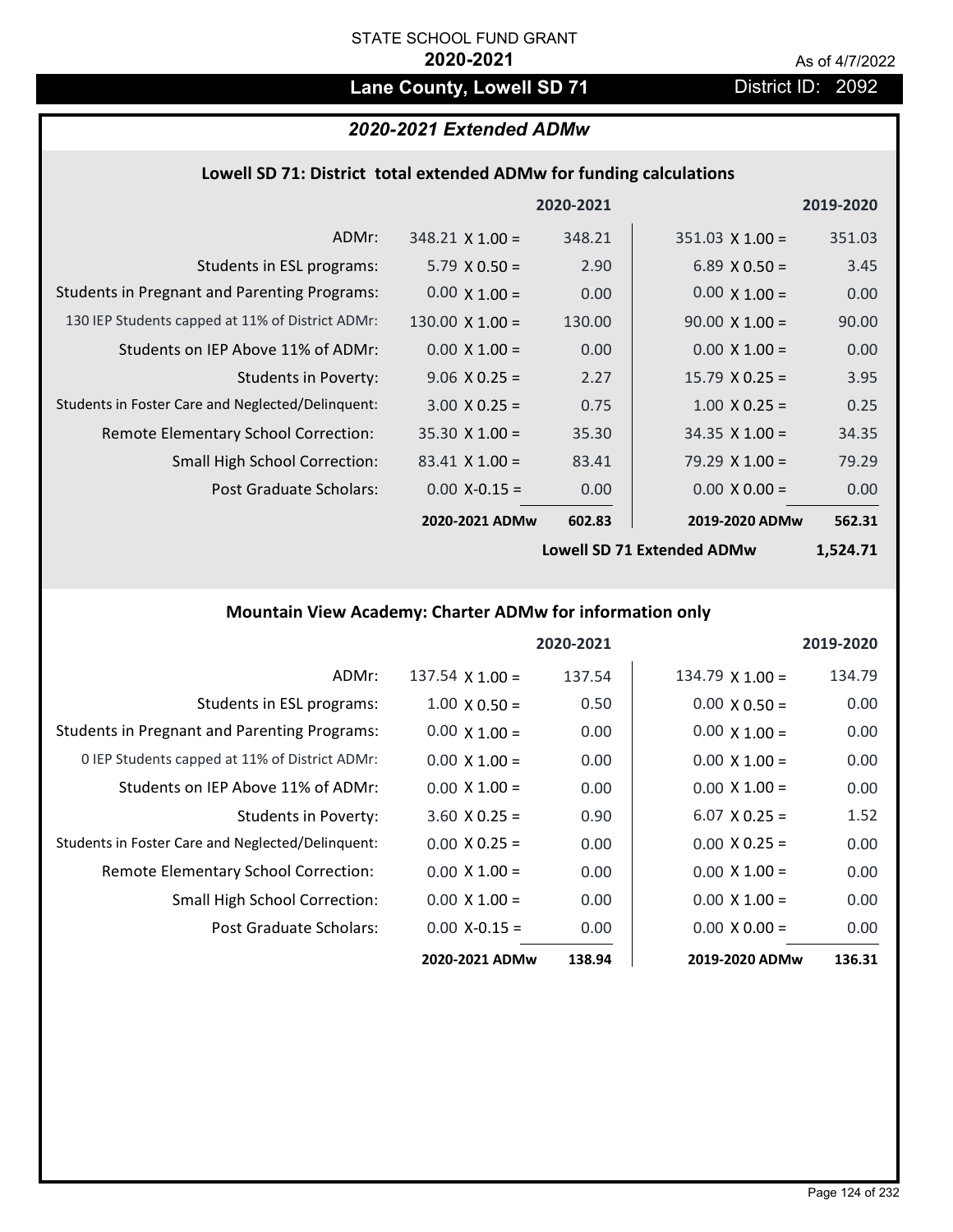# **Bridge Charter Academy: Charter ADMw for information only**

|                                                     |                        | 2020-2021 |                        | 2019-2020 |
|-----------------------------------------------------|------------------------|-----------|------------------------|-----------|
| ADMr:                                               | $776.85 \times 1.00 =$ | 776.85    | $380.84 \times 1.00 =$ | 380.84    |
| Students in ESL programs:                           | $2.00 \times 0.50 =$   | 1.00      | $3.00 \times 0.50 =$   | 1.50      |
| <b>Students in Pregnant and Parenting Programs:</b> | $0.00 \times 1.00 =$   | 0.00      | $0.00 \times 1.00 =$   | 0.00      |
| 0 IEP Students capped at 11% of District ADMr:      | $0.00 \times 1.00 =$   | 0.00      | $0.00 \times 1.00 =$   | 0.00      |
| Students on IEP Above 11% of ADMr:                  | $0.00 \times 1.00 =$   | 0.00      | $0.00 \times 1.00 =$   | 0.00      |
| <b>Students in Poverty:</b>                         | $20.34 \times 0.25 =$  | 5.09      | $17.14 \times 0.25 =$  | 4.29      |
| Students in Foster Care and Neglected/Delinquent:   | $0.00 \times 0.25 =$   | 0.00      | $0.00 \times 0.25 =$   | 0.00      |
| Remote Elementary School Correction:                | $0.00 \times 1.00 =$   | 0.00      | $0.00 \times 1.00 =$   | 0.00      |
| Small High School Correction:                       | $0.00 \times 1.00 =$   | 0.00      | $0.00 \times 1.00 =$   | 0.00      |
| Post Graduate Scholars:                             | $0.00 X - 0.15 =$      | 0.00      | $0.00 \times 0.00 =$   | 0.00      |
|                                                     | 2020-2021 ADMw         | 782.94    | 2019-2020 ADMw         | 386.63    |

**Lowell SD 71 Extended ADMw 1,524.71**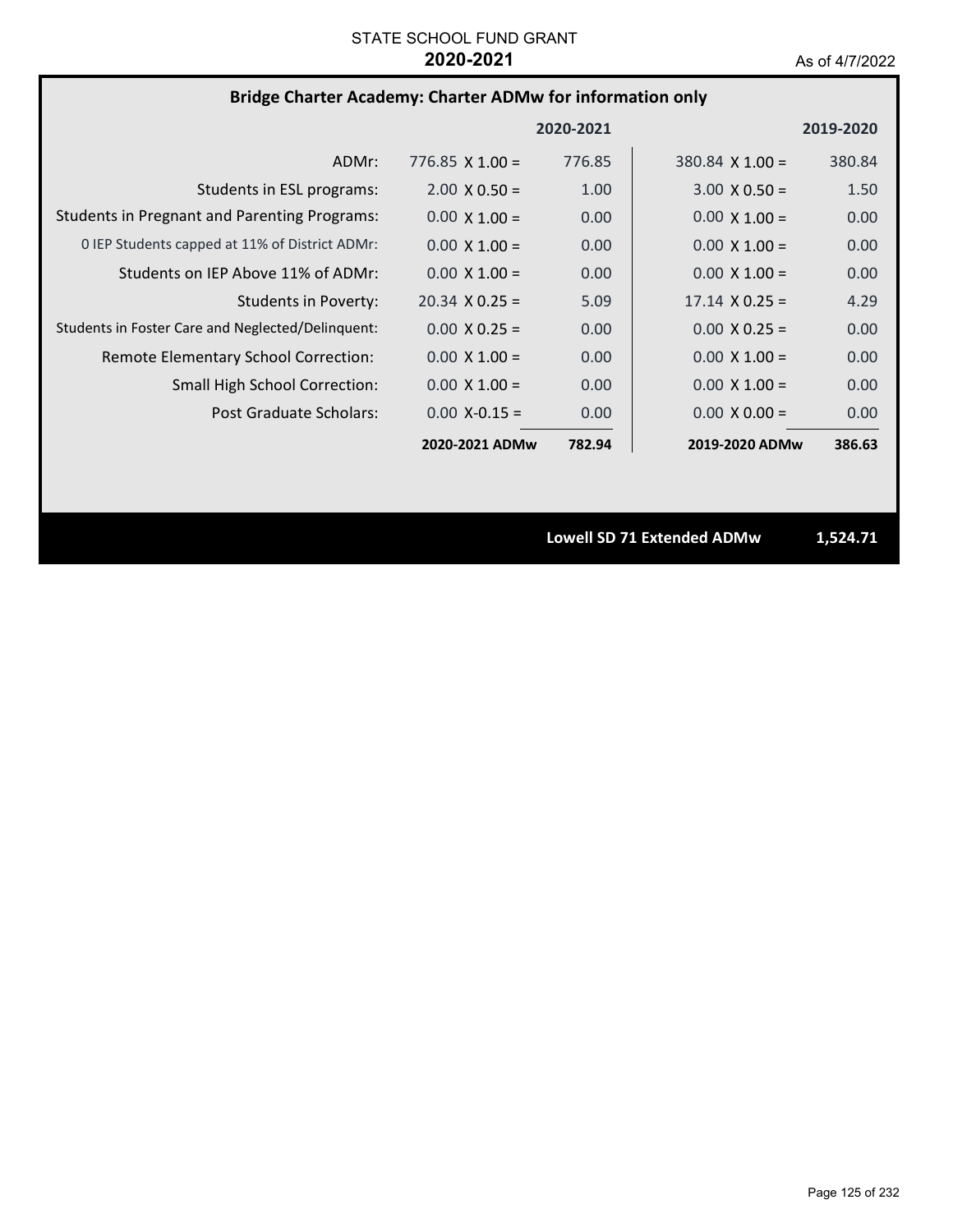# Lane County, Oakridge SD 76 **District ID: 2093**

| 2020-2021 Extended ADMw |  |  |
|-------------------------|--|--|
|-------------------------|--|--|

|  | Oakridge SD 76: District total extended ADMw for funding calculations |
|--|-----------------------------------------------------------------------|
|--|-----------------------------------------------------------------------|

| 520.42<br>ADMr:<br>520.42 $\times$ 1.00 =<br>$562.15 \times 1.00 =$<br>562.15                                        |  |
|----------------------------------------------------------------------------------------------------------------------|--|
|                                                                                                                      |  |
| 0.00<br>$0.00 \times 0.50 =$<br>0.00<br>Students in ESL programs:<br>$0.00 \times 0.50 =$                            |  |
| <b>Students in Pregnant and Parenting Programs:</b><br>$0.00 \times 1.00 =$<br>$0.00 \times 1.00 =$<br>0.00<br>0.00  |  |
| 103 IEP Students capped at 11% of District ADMr:<br>57.25<br>61.84<br>57.25 $\times$ 1.00 =<br>61.84 $\times$ 1.00 = |  |
| Students on IEP Above 11% of ADMr:<br>$8.00 X 1.00 =$<br>$8.00 \times 1.00 =$<br>8.00<br>8.00                        |  |
| <b>Students in Poverty:</b><br>$176.72$ X 0.25 =<br>$315.72$ X 0.25 =<br>44.18<br>78.93                              |  |
| Students in Foster Care and Neglected/Delinquent:<br>$1.00 \times 0.25 =$<br>$0.00 \times 0.25 =$<br>0.25<br>0.00    |  |
| $0.00 \times 1.00 =$<br>0.00<br>Remote Elementary School Correction:<br>$0.00 \times 1.00 =$<br>0.00                 |  |
| <b>Small High School Correction:</b><br>$86.92$ X 1.00 =<br>86.92<br>$87.95 \times 1.00 =$<br>87.95                  |  |
| Post Graduate Scholars:<br>$0.00 X-0.15 =$<br>0.00<br>$0.00 \times 0.00 =$<br>0.00                                   |  |
| 2020-2021 ADMw<br>716.77<br>2019-2020 ADMw<br>799.12                                                                 |  |
| Oakridge SD 76 Extended ADMw<br>799.12                                                                               |  |
|                                                                                                                      |  |
| Oakridge SD 76 Extended ADMw<br>799.12                                                                               |  |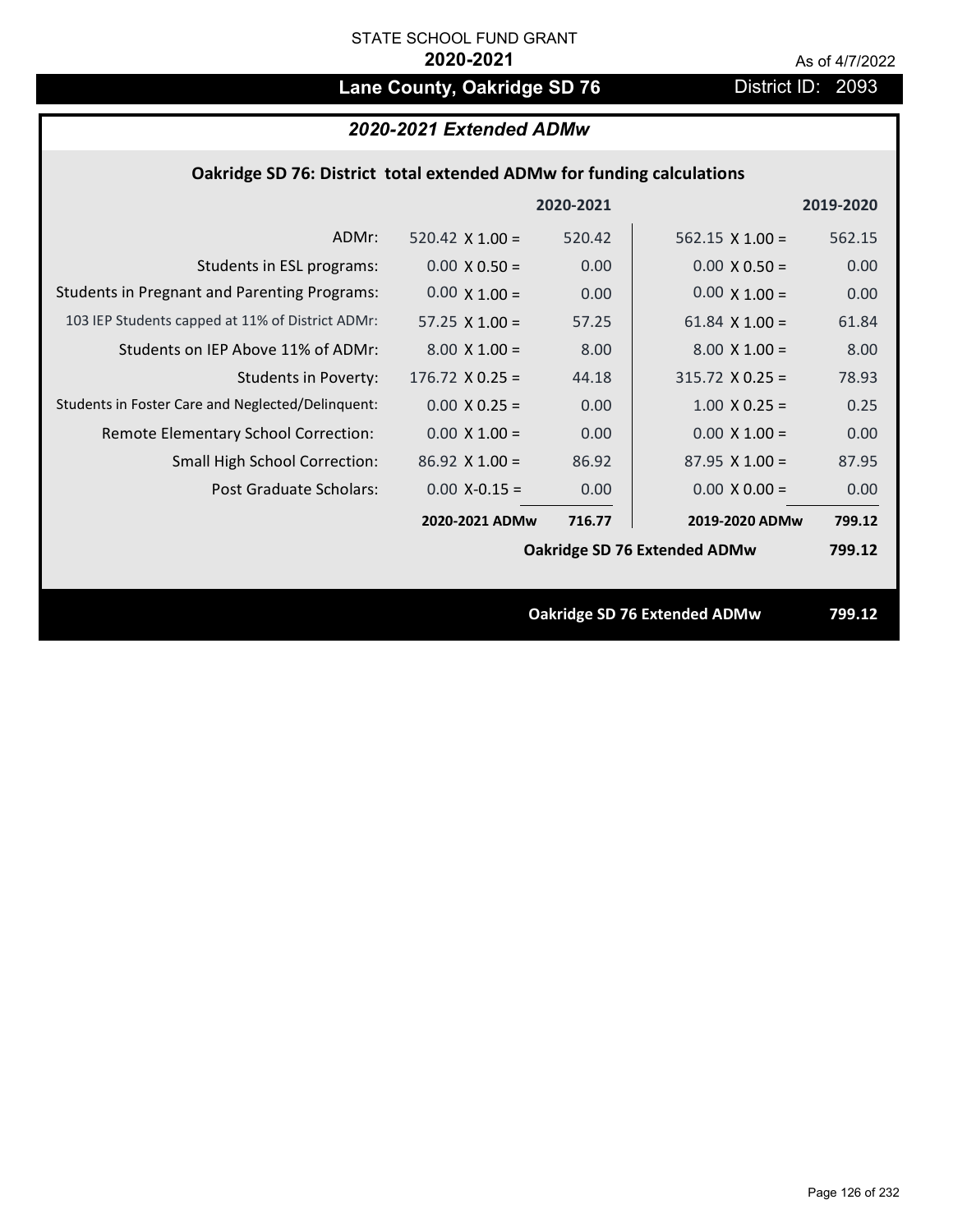# Lane County, Marcola SD 79J District ID: 2094

## *2020-2021 Extended ADMw*

### **Marcola SD 79J: District total extended ADMw for funding calculations**

|                                                     |                       | 2020-2021                                                             |                       | 2019-2020 |
|-----------------------------------------------------|-----------------------|-----------------------------------------------------------------------|-----------------------|-----------|
| ADMr:                                               | $274.68$ X 1.00 =     | 274.68                                                                | $322.85$ X 1.00 =     | 322.85    |
| Students in ESL programs:                           | $0.00 \times 0.50 =$  | 0.00                                                                  | $0.00 \times 0.50 =$  | 0.00      |
| <b>Students in Pregnant and Parenting Programs:</b> | $0.00 \times 1.00 =$  | 0.00                                                                  | $0.00 \times 1.00 =$  | 0.00      |
| 70 IEP Students capped at 11% of District ADMr:     | 70.00 $\times$ 1.00 = | 70.00                                                                 | 53.00 $\times$ 1.00 = | 53.00     |
| Students on IEP Above 11% of ADMr:                  | $0.00 \times 1.00 =$  | 0.00                                                                  | $0.00 \times 1.00 =$  | 0.00      |
| <b>Students in Poverty:</b>                         | $5.88$ X 0.25 =       | 1.47                                                                  | $12.85$ X 0.25 =      | 3.21      |
| Students in Foster Care and Neglected/Delinquent:   | $1.00 \times 0.25 =$  | 0.25                                                                  | $3.00 \times 0.25 =$  | 0.75      |
| Remote Elementary School Correction:                | 49.08 $\times$ 1.00 = | 49.08                                                                 | $31.76$ X $1.00 =$    | 31.76     |
| <b>Small High School Correction:</b>                | 69.06 $\times$ 1.00 = | 69.06                                                                 | $70.10 \times 1.00 =$ | 70.10     |
| Post Graduate Scholars:                             | $0.00$ X-0.15 =       | 0.00                                                                  | $0.00 \times 0.00 =$  | 0.00      |
|                                                     | 2020-2021 ADMw        | 464.54                                                                | 2019-2020 ADMw        | 481.67    |
|                                                     |                       | $\bullet$ $\bullet$ $\bullet$ $\bullet$ $\bullet$ $\bullet$ $\bullet$ |                       | $- - - -$ |

**Marcola SD 79J Extended ADMw**

**952.98**

## **TEACH‐NW: Charter ADMw for information only**

|                                                     |                        | 2020-2021 |                        | 2019-2020 |
|-----------------------------------------------------|------------------------|-----------|------------------------|-----------|
| ADMr:                                               | $485.91 \times 1.00 =$ | 485.91    | $331.50 \times 1.00 =$ | 331.50    |
| Students in ESL programs:                           | $0.00 \times 0.50 =$   | 0.00      | $0.00 \times 0.50 =$   | 0.00      |
| <b>Students in Pregnant and Parenting Programs:</b> | $0.00 \times 1.00 =$   | 0.00      | $0.00 \times 1.00 =$   | 0.00      |
| 0 IEP Students capped at 11% of District ADMr:      | $0.00 \times 1.00 =$   | 0.00      | $0.00 \times 1.00 =$   | 0.00      |
| Students on IFP Above 11% of ADMr:                  | $0.00 \times 1.00 =$   | 0.00      | $0.00 \times 1.00 =$   | 0.00      |
| <b>Students in Poverty:</b>                         | $10.12 \times 0.25 =$  | 2.53      | $13.15 \times 0.25 =$  | 3.29      |
| Students in Foster Care and Neglected/Delinquent:   | $0.00 \times 0.25 =$   | 0.00      | $0.00 \times 0.25 =$   | 0.00      |
| Remote Elementary School Correction:                | $0.00 \times 1.00 =$   | 0.00      | $0.00 \times 1.00 =$   | 0.00      |
| Small High School Correction:                       | $0.00 \times 1.00 =$   | 0.00      | $0.00 \times 1.00 =$   | 0.00      |
| Post Graduate Scholars:                             | $0.00 X - 0.15 =$      | 0.00      | $0.00 \times 0.00 =$   | 0.00      |
|                                                     | 2020-2021 ADMw         | 488.44    | 2019-2020 ADMw         | 334.79    |

**Marcola SD 79J Extended ADMw 952.98**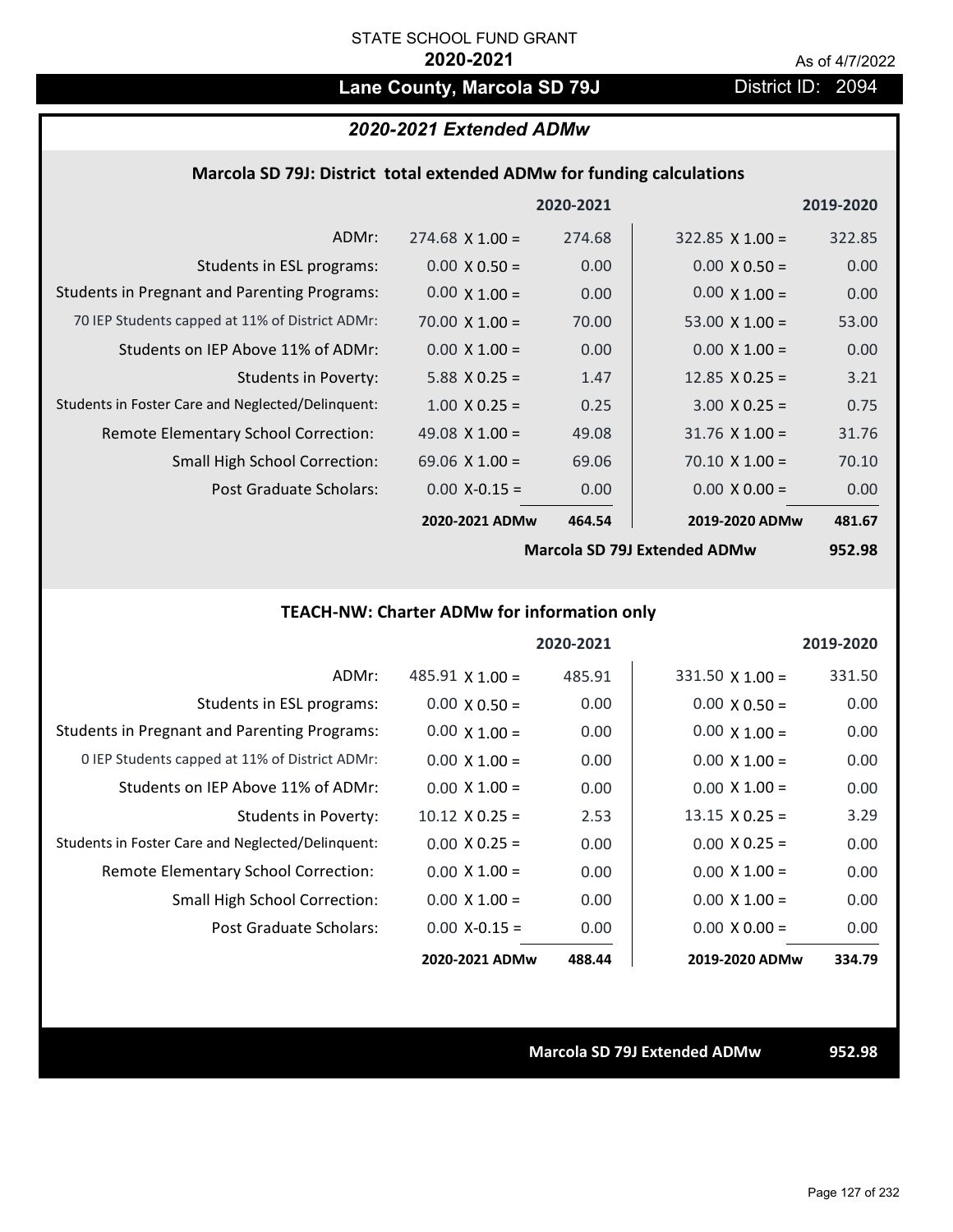# Lane County, Blachly SD 90 **District ID: 2095**

# *2020-2021 Extended ADMw*

### **Blachly SD 90: District total extended ADMw for funding calculations**

|                                                     |                       | 2020-2021 |                                    | 2019-2020 |
|-----------------------------------------------------|-----------------------|-----------|------------------------------------|-----------|
| ADMr:                                               | $0.00 \times 1.00 =$  | 0.00      | $0.00 \times 1.00 =$               | 0.00      |
| Students in ESL programs:                           | $0.00 \times 0.50 =$  | 0.00      | $0.00 \times 0.50 =$               | 0.00      |
| <b>Students in Pregnant and Parenting Programs:</b> | $0.00 \times 1.00 =$  | 0.00      | $0.00 \times 1.00 =$               | 0.00      |
| 41 IEP Students capped at 11% of District ADMr:     | $23.42 \times 1.00 =$ | 23.42     | $24.36 \times 1.00 =$              | 24.36     |
| Students on IEP Above 11% of ADMr:                  | 12.50 $\times$ 1.00 = | 12.50     | $12.50 \times 1.00 =$              | 12.50     |
| <b>Students in Poverty:</b>                         | $0.23 \times 0.25 =$  | 0.06      | $0.00 \times 0.25 =$               | 0.00      |
| Students in Foster Care and Neglected/Delinquent:   | $1.00 \times 0.25 =$  | 0.25      | $1.00 \times 0.25 =$               | 0.25      |
| Remote Elementary School Correction:                | $0.00 \times 1.00 =$  | 0.00      | $0.00 \times 1.00 =$               | 0.00      |
| <b>Small High School Correction:</b>                | $0.00 \times 1.00 =$  | 0.00      | $0.00 \times 1.00 =$               | 0.00      |
| Post Graduate Scholars:                             | $0.00$ X-0.15 =       | 0.00      | $0.00 \times 0.00 =$               | 0.00      |
|                                                     | 2020-2021 ADMw        | 36.23     | 2019-2020 ADMw                     | 37.11     |
|                                                     |                       |           | <b>Rlachly SD 90 Extended ADMW</b> | 383 AV    |

**Blachly SD 90 Extended ADMw**

# **383.90**

# **Triangle Lake Charter School: Charter ADMw for information only**

|                                                     |                       | 2020-2021 |                        | 2019-2020 |
|-----------------------------------------------------|-----------------------|-----------|------------------------|-----------|
| ADMr:                                               | $212.92$ X 1.00 =     | 212.92    | $221.47 \times 1.00 =$ | 221.47    |
| Students in ESL programs:                           | $0.00 \times 0.50 =$  | 0.00      | $0.00 \times 0.50 =$   | 0.00      |
| <b>Students in Pregnant and Parenting Programs:</b> | $0.00 \times 1.00 =$  | 0.00      | $0.00 \times 1.00 =$   | 0.00      |
| 0 IEP Students capped at 11% of District ADMr:      | $0.00 \times 1.00 =$  | 0.00      | $0.00 \times 1.00 =$   | 0.00      |
| Students on IEP Above 11% of ADMr:                  | $0.00 \times 1.00 =$  | 0.00      | $0.00 \times 1.00 =$   | 0.00      |
| Students in Poverty:                                | $20.77 \times 0.25 =$ | 5.19      | $29.00 \times 0.25 =$  | 7.25      |
| Students in Foster Care and Neglected/Delinquent:   | $0.00 \times 0.25 =$  | 0.00      | $0.00 \times 0.25 =$   | 0.00      |
| Remote Elementary School Correction:                | $69.63 \times 1.00 =$ | 69.63     | $65.27 \times 1.00 =$  | 65.27     |
| <b>Small High School Correction:</b>                | $54.91 \times 1.00 =$ | 54.91     | $52.80 \times 1.00 =$  | 52.80     |
| Post Graduate Scholars:                             | $0.00$ X-0.15 =       | 0.00      | $0.00 \times 0.00 =$   | 0.00      |
|                                                     | 2020-2021 ADMw        | 342.65    | 2019-2020 ADMw         | 346.79    |

**Blachly SD 90 Extended ADMw 383.90**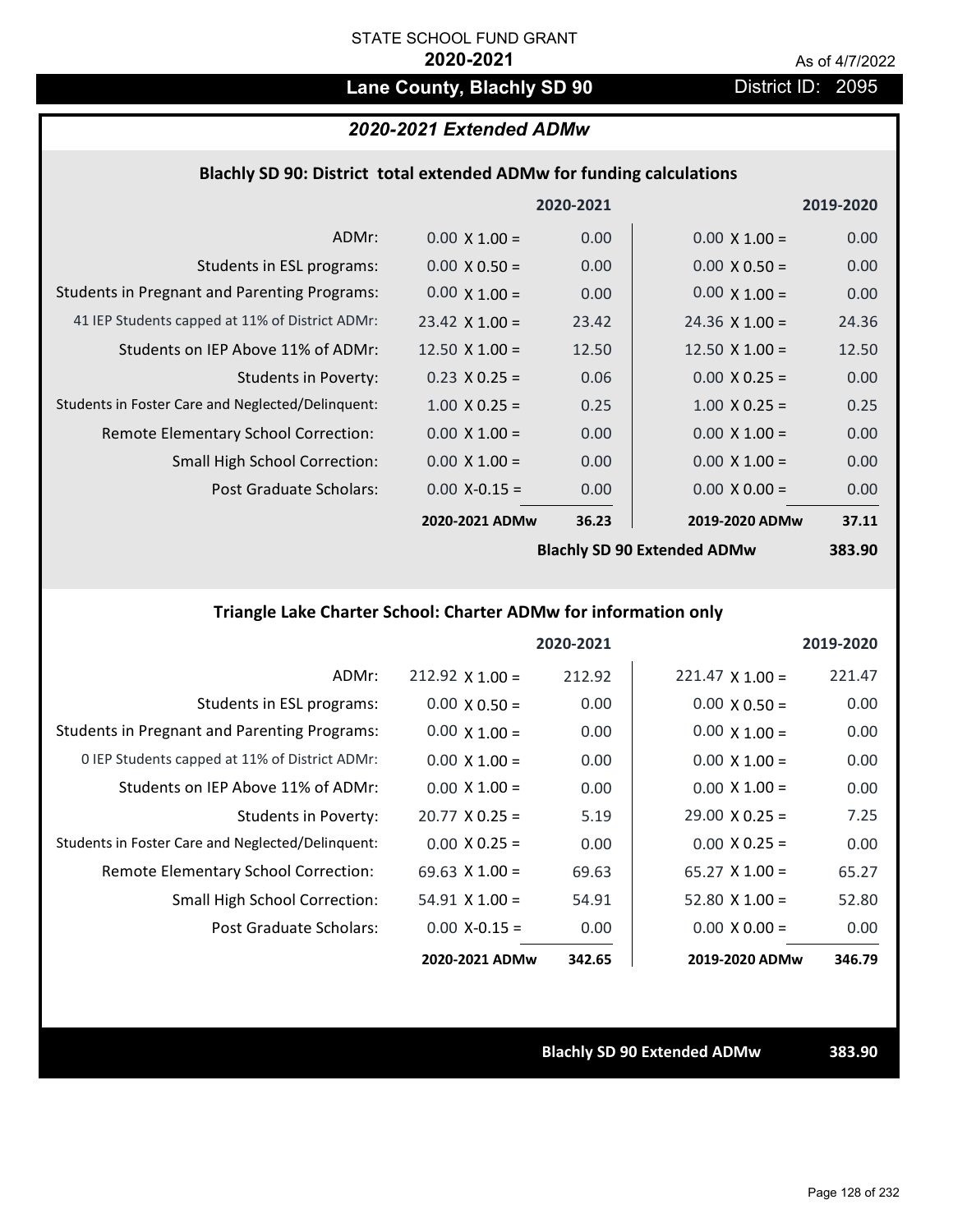# Lane County, Siuslaw SD 97J District ID: 2096

| 2020-2021 Extended ADMw |  |  |
|-------------------------|--|--|
|-------------------------|--|--|

|  | Siuslaw SD 97J: District total extended ADMw for funding calculations |  |
|--|-----------------------------------------------------------------------|--|
|--|-----------------------------------------------------------------------|--|

|                                                     |                        | 2020-2021 |                                     | 2019-2020 |  |
|-----------------------------------------------------|------------------------|-----------|-------------------------------------|-----------|--|
| ADMr:                                               | $1,233.61$ X $1.00 =$  | 1,233.61  | $1,336.94 \times 1.00 =$            | 1,336.94  |  |
| Students in ESL programs:                           | $25.65 \times 0.50 =$  | 12.83     | $18.00 \times 0.50 =$               | 9.00      |  |
| <b>Students in Pregnant and Parenting Programs:</b> | $0.00 \times 1.00 =$   | 0.00      | $0.00 \times 1.00 =$                | 0.00      |  |
| 187 IEP Students capped at 11% of District ADMr:    | $135.70 \times 1.00 =$ | 135.70    | $147.06 \times 1.00 =$              | 147.06    |  |
| Students on IEP Above 11% of ADMr:                  | $10.30 \times 1.00 =$  | 10.30     | $10.30$ X $1.00 =$                  | 10.30     |  |
| <b>Students in Poverty:</b>                         | $237.40 \times 0.25 =$ | 59.35     | $507.56$ X 0.25 =                   | 126.89    |  |
| Students in Foster Care and Neglected/Delinquent:   | $14.00 \times 0.25 =$  | 3.50      | $21.00 \times 0.25 =$               | 5.25      |  |
| Remote Elementary School Correction:                | $0.00 \times 1.00 =$   | 0.00      | $0.00 \times 1.00 =$                | 0.00      |  |
| <b>Small High School Correction:</b>                | $0.00 \times 1.00 =$   | 0.00      | $0.00 \times 1.00 =$                | 0.00      |  |
| Post Graduate Scholars:                             | $0.00$ X-0.15 =        | 0.00      | $0.00 \times 0.00 =$                | 0.00      |  |
|                                                     | 2020-2021 ADMw         | 1,455.28  | 2019-2020 ADMw                      | 1,635.44  |  |
|                                                     |                        |           | <b>Siuslaw SD 97J Extended ADMw</b> | 1,635.44  |  |
|                                                     |                        |           |                                     |           |  |
|                                                     |                        |           | <b>Siuslaw SD 97J Extended ADMw</b> | 1,635.44  |  |
|                                                     |                        |           |                                     |           |  |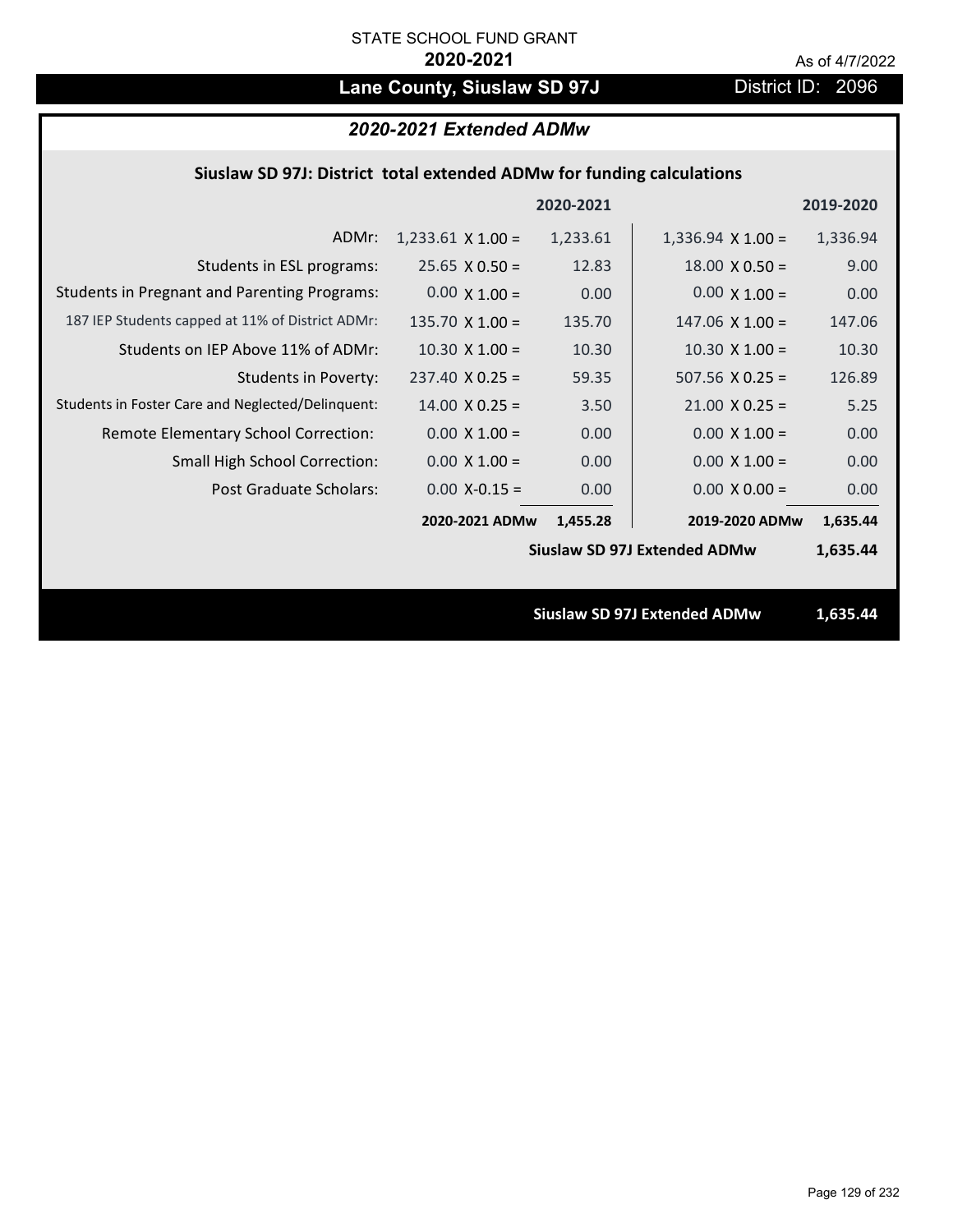# **Lincoln County, Lincoln County SD** District ID: 2097

# *2020-2021 Extended ADMw*

### **Lincoln County SD: District total extended ADMw for funding calculations**

|                                                     |                          | 2020-2021 |                        | 2019-2020 |
|-----------------------------------------------------|--------------------------|-----------|------------------------|-----------|
| ADMr:                                               | $4,558.97 \times 1.00 =$ | 4,558.97  | $5,043.61$ X 1.00 =    | 5,043.61  |
| Students in ESL programs:                           | 405.55 $\times$ 0.50 =   | 202.78    | $381.44 \times 0.50 =$ | 190.72    |
| <b>Students in Pregnant and Parenting Programs:</b> | $3.18 \times 1.00 =$     | 3.18      | $1.46 \times 1.00 =$   | 1.46      |
| 752 IEP Students capped at 11% of District ADMr:    | $552.81$ X 1.00 =        | 552.81    | 608.98 $X$ 1.00 =      | 608.98    |
| Students on IEP Above 11% of ADMr:                  | $66.10 \times 1.00 =$    | 66.10     | $66.10 \times 1.00 =$  | 66.10     |
| <b>Students in Poverty:</b>                         | $836.92 \times 0.25 =$   | 209.23    | $938.53 \times 0.25 =$ | 234.63    |
| Students in Foster Care and Neglected/Delinquent:   | $51.00 \times 0.25 =$    | 12.75     | $65.00 \times 0.25 =$  | 16.25     |
| Remote Elementary School Correction:                | $0.00 \times 1.00 =$     | 0.00      | $0.00 \times 1.00 =$   | 0.00      |
| <b>Small High School Correction:</b>                | $176.68$ X $1.00 =$      | 176.68    | $174.56 \times 1.00 =$ | 174.56    |
| Post Graduate Scholars:                             | $0.00$ X-0.15 =          | 0.00      | $0.00 \times 0.00 =$   | 0.00      |
|                                                     | 2020-2021 ADMw           | 5,782.50  | 2019-2020 ADMw         | 6,336.31  |

**Lincoln County SD Extended ADMw**

**7,032.49**

# **Lincoln City Career Technical High School: Charter ADMw for information only**

|                                                     |                       | 2020-2021 |                       | 2019-2020 |
|-----------------------------------------------------|-----------------------|-----------|-----------------------|-----------|
| ADMr:                                               | 40.25 $\times$ 1.00 = | 40.25     | $46.21 \times 1.00 =$ | 46.21     |
| Students in ESL programs:                           | $0.00 \times 0.50 =$  | 0.00      | $0.00 \times 0.50 =$  | 0.00      |
| <b>Students in Pregnant and Parenting Programs:</b> | $0.00 \times 1.00 =$  | 0.00      | $0.00 \times 1.00 =$  | 0.00      |
| 0 IEP Students capped at 11% of District ADMr:      | $0.00 \times 1.00 =$  | 0.00      | $0.00 \times 1.00 =$  | 0.00      |
| Students on IEP Above 11% of ADMr:                  | $0.00 \times 1.00 =$  | 0.00      | $0.00 \times 1.00 =$  | 0.00      |
| Students in Poverty:                                | $7.39$ X 0.25 =       | 1.85      | $8.67$ X 0.25 =       | 2.17      |
| Students in Foster Care and Neglected/Delinquent:   | $0.00 \times 0.25 =$  | 0.00      | $0.00 \times 0.25 =$  | 0.00      |
| Remote Elementary School Correction:                | $0.00 \times 1.00 =$  | 0.00      | $0.00 \times 1.00 =$  | 0.00      |
| Small High School Correction:                       | $0.00 \times 1.00 =$  | 0.00      | $0.00 \times 1.00 =$  | 0.00      |
| Post Graduate Scholars:                             | $0.00 X - 0.15 =$     | 0.00      | $0.00 \times 0.00 =$  | 0.00      |
|                                                     | 2020-2021 ADMw        | 42.10     | 2019-2020 ADMw        | 48.38     |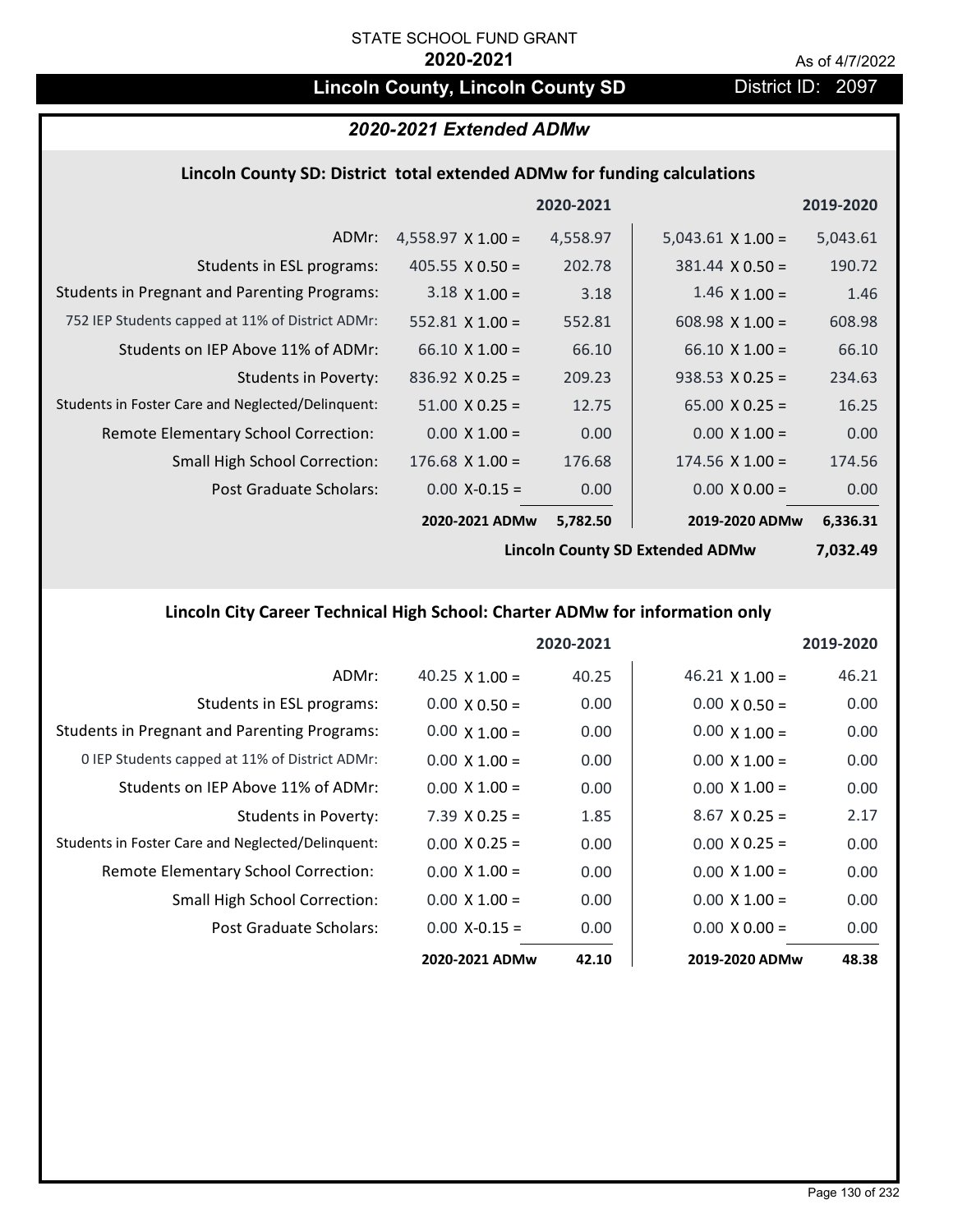## **Eddyville Charter School: Charter ADMw for information only**

|                                                     |                        | 2020-2021 |                       | 2019-2020 |
|-----------------------------------------------------|------------------------|-----------|-----------------------|-----------|
| ADMr:                                               | $226.56 \times 1.00 =$ | 226.56    | $209.62$ X 1.00 =     | 209.62    |
| Students in ESL programs:                           | $3.00 \times 0.50 =$   | 1.50      | $2.00 \times 0.50 =$  | 1.00      |
| <b>Students in Pregnant and Parenting Programs:</b> | $0.00 \times 1.00 =$   | 0.00      | $0.00 \times 1.00 =$  | 0.00      |
| 0 IEP Students capped at 11% of District ADMr:      | $0.00 \times 1.00 =$   | 0.00      | $0.00 \times 1.00 =$  | 0.00      |
| Students on IEP Above 11% of ADMr:                  | $0.00 \times 1.00 =$   | 0.00      | $0.00 \times 1.00 =$  | 0.00      |
| Students in Poverty:                                | 41.59 $\times$ 0.25 =  | 10.40     | $39.35 \times 0.25 =$ | 9.84      |
| Students in Foster Care and Neglected/Delinguent:   | $0.00 \times 0.25 =$   | 0.00      | $0.00 \times 0.25 =$  | 0.00      |
| Remote Elementary School Correction:                | $66.73 \times 1.00 =$  | 66.73     | $68.91 \times 1.00 =$ | 68.91     |
| <b>Small High School Correction:</b>                | $55.74 \times 1.00 =$  | 55.74     | $51.51 \times 1.00 =$ | 51.51     |
| Post Graduate Scholars:                             | $0.00 X - 0.15 =$      | 0.00      | $0.00 \times 0.00 =$  | 0.00      |
|                                                     | 2020-2021 ADMw         | 360.93    | 2019-2020 ADMw        | 340.88    |

# **Siletz Valley Schools: Charter ADMw for information only**

|                                                     |                       | 2020-2021 |                        | 2019-2020 |
|-----------------------------------------------------|-----------------------|-----------|------------------------|-----------|
| ADMr:                                               | 199.78 $X$ 1.00 =     | 199.78    | $236.75 \times 1.00 =$ | 236.75    |
| Students in ESL programs:                           | $0.00 \times 0.50 =$  | 0.00      | $0.00 \times 0.50 =$   | 0.00      |
| <b>Students in Pregnant and Parenting Programs:</b> | $0.00 \times 1.00 =$  | 0.00      | $0.00 \times 1.00 =$   | 0.00      |
| 0 IEP Students capped at 11% of District ADMr:      | $0.00 \times 1.00 =$  | 0.00      | $0.00 \times 1.00 =$   | 0.00      |
| Students on IEP Above 11% of ADMr:                  | $0.00 \times 1.00 =$  | 0.00      | $0.00 \times 1.00 =$   | 0.00      |
| <b>Students in Poverty:</b>                         | $36.67 \times 0.25 =$ | 9.17      | 44.44 $\times$ 0.25 =  | 11.11     |
| Students in Foster Care and Neglected/Delinquent:   | $0.00 \times 0.25 =$  | 0.00      | $0.00 \times 0.25 =$   | 0.00      |
| Remote Elementary School Correction:                | 61.88 $X$ 1.00 =      | 61.88     | $59.06 \times 1.00 =$  | 59.06     |
| Small High School Correction:                       | $0.00 \times 1.00 =$  | 0.00      | $0.00 \times 1.00 =$   | 0.00      |
| Post Graduate Scholars:                             | $0.00$ X-0.15 =       | 0.00      | $0.00 \times 0.00 =$   | 0.00      |
|                                                     | 2020-2021 ADMw        | 270.83    | 2019-2020 ADMw         | 306.92    |

**Lincoln County SD Extended ADMw 7,032.49**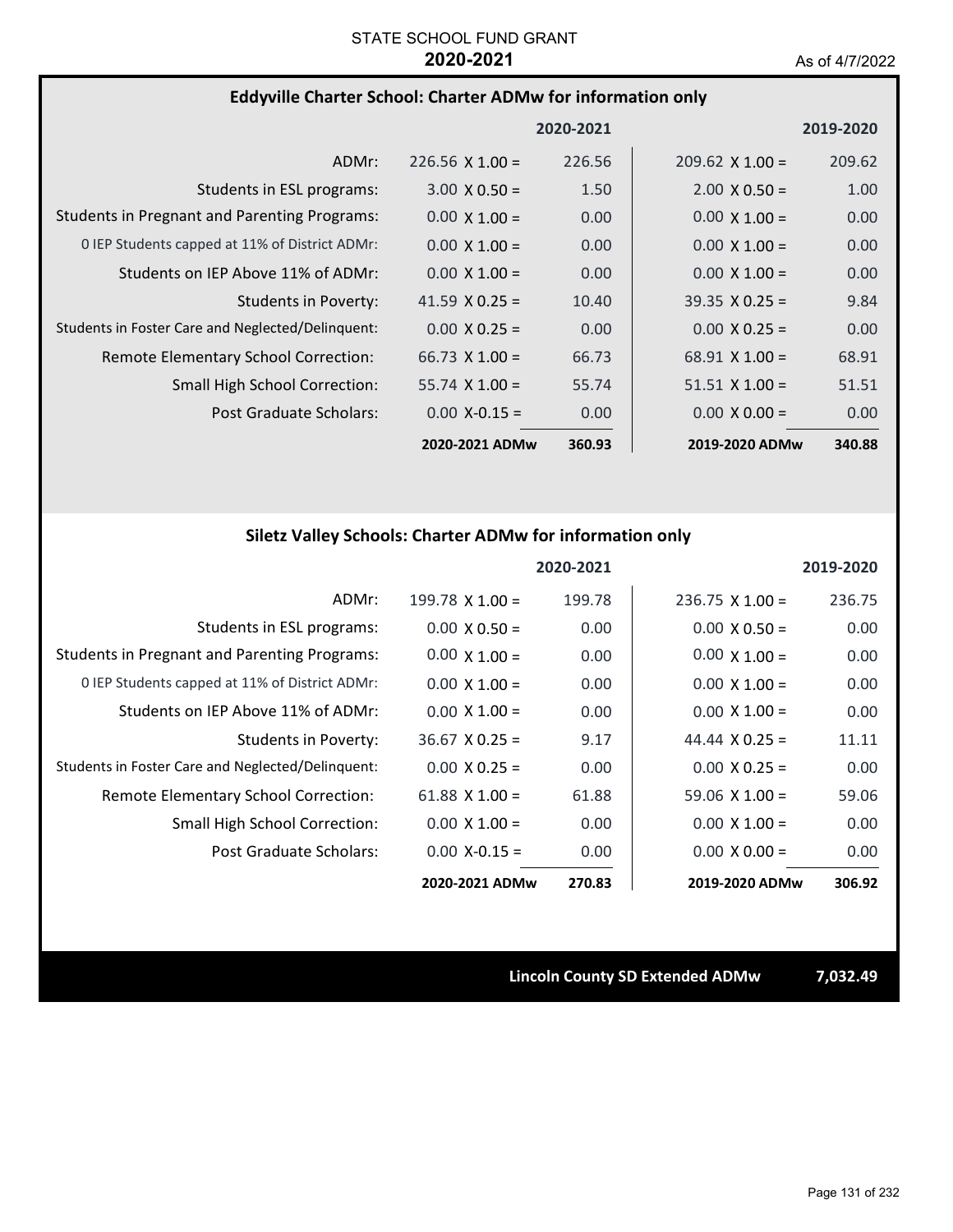# Linn County, Harrisburg SD 7J District ID: 2099

# *2020-2021 Extended ADMw*

## **Harrisburg SD 7J: District total extended ADMw for funding calculations**

|                                                     |                        | 2020-2021 |                                       | 2019-2020 |
|-----------------------------------------------------|------------------------|-----------|---------------------------------------|-----------|
| ADMr:                                               | $707.15 \times 1.00 =$ | 707.15    | $804.00 \times 1.00 =$                | 804.00    |
| Students in ESL programs:                           | $27.84 \times 0.50 =$  | 13.92     | $22.33 \times 0.50 =$                 | 11.17     |
| <b>Students in Pregnant and Parenting Programs:</b> | $0.00 \times 1.00 =$   | 0.00      | $0.00 \times 1.00 =$                  | 0.00      |
| 107 IEP Students capped at 11% of District ADMr:    | $77.79 \times 1.00 =$  | 77.79     | $88.44 \times 1.00 =$                 | 88.44     |
| Students on IEP Above 11% of ADMr:                  | $14.00 \times 1.00 =$  | 14.00     | $14.00 \times 1.00 =$                 | 14.00     |
| <b>Students in Poverty:</b>                         | $145.51 \times 0.25 =$ | 36.38     | $127.64$ X 0.25 =                     | 31.91     |
| Students in Foster Care and Neglected/Delinquent:   | $7.00 \times 0.25 =$   | 1.75      | $3.00 \times 0.25 =$                  | 0.75      |
| Remote Elementary School Correction:                | $0.00 \times 1.00 =$   | 0.00      | $0.00 \times 1.00 =$                  | 0.00      |
| <b>Small High School Correction:</b>                | 79.92 $X$ 1.00 =       | 79.92     | 59.48 $X$ 1.00 =                      | 59.48     |
| Post Graduate Scholars:                             | $0.00$ X-0.15 =        | 0.00      | $0.00 \times 0.00 =$                  | 0.00      |
|                                                     | 2020-2021 ADMw         | 930.90    | 2019-2020 ADMw                        | 1,009.75  |
|                                                     |                        |           | <b>Harrisburg SD 7J Extended ADMw</b> | 1,009.75  |
|                                                     |                        |           |                                       |           |
|                                                     |                        |           | <b>Harrisburg SD 7J Extended ADMw</b> | 1,009.75  |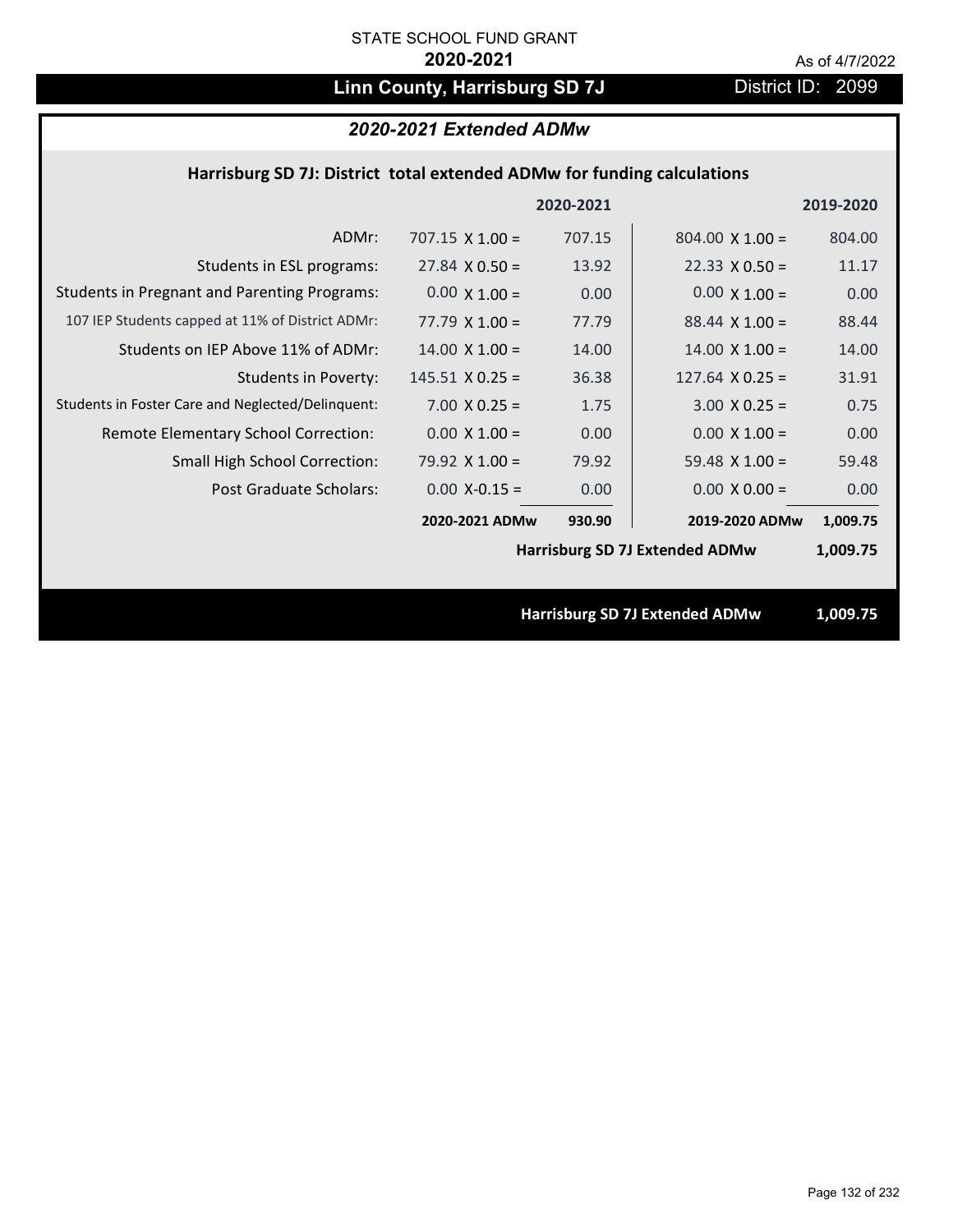# **Linn County, Greater Albany Public SD 8J** District ID: 2100

| 2020-2021 Extended ADMw                                                            |                          |           |                                                  |           |
|------------------------------------------------------------------------------------|--------------------------|-----------|--------------------------------------------------|-----------|
| Greater Albany Public SD 8J: District total extended ADMw for funding calculations |                          |           |                                                  |           |
|                                                                                    |                          | 2020-2021 |                                                  | 2019-2020 |
| ADMr:                                                                              | $8,924.77 \times 1.00 =$ | 8,924.77  | $9,335.89 \times 1.00 =$                         | 9,335.89  |
| Students in ESL programs:                                                          | 609.50 $\times$ 0.50 =   | 304.75    | 583.82 $X$ 0.50 =                                | 291.91    |
| <b>Students in Pregnant and Parenting Programs:</b>                                | 6.55 $\times$ 1.00 =     | 6.55      | 5.96 $\times$ 1.00 =                             | 5.96      |
| 1299 IEP Students capped at 11% of District ADMr:                                  | $981.72 \times 1.00 =$   | 981.72    | $1,026.95 \times 1.00 =$                         | 1,026.95  |
| Students on IEP Above 11% of ADMr:                                                 | $75.80 X 1.00 =$         | 75.80     | $75.80$ X $1.00 =$                               | 75.80     |
| <b>Students in Poverty:</b>                                                        | $1,107.57$ X 0.25 =      | 276.89    | $1,176.97$ X 0.25 =                              | 294.24    |
| Students in Foster Care and Neglected/Delinquent:                                  | $93.00 \times 0.25 =$    | 23.25     | $94.00 \times 0.25 =$                            | 23.50     |
| Remote Elementary School Correction:                                               | $0.00 \times 1.00 =$     | 0.00      | $0.00 \times 1.00 =$                             | 0.00      |
| <b>Small High School Correction:</b>                                               | $0.00 \times 1.00 =$     | 0.00      | $0.00 \times 1.00 =$                             | 0.00      |
| <b>Post Graduate Scholars:</b>                                                     | 4.08 $X-0.15 =$          | $-1.02$   | 14.83 $\times$ 0.00 =                            | $-3.71$   |
|                                                                                    | 2020-2021 ADMw 10,592.72 |           | 2019-2020 ADMw                                   | 11,050.54 |
|                                                                                    |                          |           | <b>Greater Albany Public SD 8J Extended ADMw</b> | 11,050.54 |
|                                                                                    |                          |           |                                                  |           |
|                                                                                    |                          |           | <b>Greater Albany Public SD 8J Extended ADMw</b> | 11,050.54 |
|                                                                                    |                          |           |                                                  |           |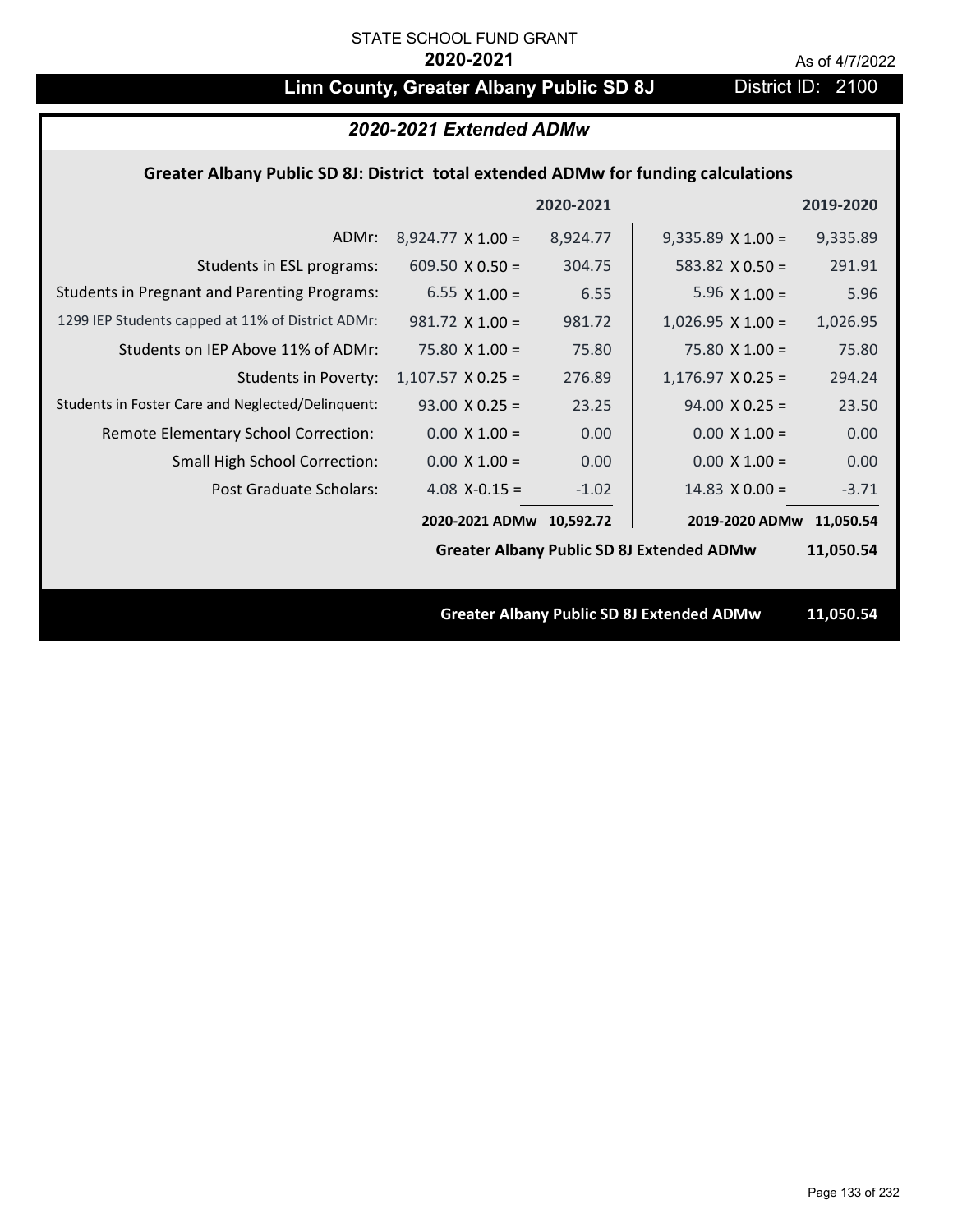# Linn County, Lebanon Community SD 9 District ID: 2101

# *2020-2021 Extended ADMw*

### **Lebanon Community SD 9: District total extended ADMw for funding calculations**

|                                                     |                          | 2020-2021 |                          | 2019-2020 |
|-----------------------------------------------------|--------------------------|-----------|--------------------------|-----------|
| ADMr:                                               | $3,458.75 \times 1.00 =$ | 3,458.75  | $3,842.04 \times 1.00 =$ | 3,842.04  |
| Students in ESL programs:                           | 73.67 $\times$ 0.50 =    | 36.84     | 66.66 $X$ 0.50 =         | 33.33     |
| <b>Students in Pregnant and Parenting Programs:</b> | $0.27 \times 1.00 =$     | 0.27      | $1.06 \times 1.00 =$     | 1.06      |
| 591 IEP Students capped at 11% of District ADMr:    | 412.98 $\times$ 1.00 =   | 412.98    | 459.52 $\times$ 1.00 =   | 459.52    |
| Students on IEP Above 11% of ADMr:                  | $57.70 \times 1.00 =$    | 57.70     | $57.70 \times 1.00 =$    | 57.70     |
| Students in Poverty:                                | $542.11 \times 0.25 =$   | 135.53    | $621.51 \times 0.25 =$   | 155.38    |
| Students in Foster Care and Neglected/Delinquent:   | $20.00 \times 0.25 =$    | 5.00      | $23.00 \times 0.25 =$    | 5.75      |
| Remote Elementary School Correction:                | 12.23 $\times$ 1.00 =    | 12.23     | $3.88$ X 1.00 =          | 3.88      |
| <b>Small High School Correction:</b>                | $0.00 \times 1.00 =$     | 0.00      | $0.00 \times 1.00 =$     | 0.00      |
| Post Graduate Scholars:                             | $0.00 X - 0.15 =$        | 0.00      | $1.00 \times 0.00 =$     | $-0.25$   |
|                                                     | 2020-2021 ADMw           | 4,119.29  | 2019-2020 ADMw           | 4,558.41  |

**Lebanon Community SD 9 Extended ADMw**

**4,908.01**

# **Sand Ridge Charter School: Charter ADMw for information only**

|                                                     |                       | 2020-2021 |                        | 2019-2020 |
|-----------------------------------------------------|-----------------------|-----------|------------------------|-----------|
| ADMr:                                               | $295.60$ X 1.00 =     | 295.60    | $335.42 \times 1.00 =$ | 335.42    |
| Students in ESL programs:                           | $6.00 \times 0.50 =$  | 3.00      | $1.00 \times 0.50 =$   | 0.50      |
| <b>Students in Pregnant and Parenting Programs:</b> | $0.00 \times 1.00 =$  | 0.00      | $0.00 \times 1.00 =$   | 0.00      |
| 0 IEP Students capped at 11% of District ADMr:      | $0.00 \times 1.00 =$  | 0.00      | $0.00 \times 1.00 =$   | 0.00      |
| Students on IEP Above 11% of ADMr:                  | $0.00 \times 1.00 =$  | 0.00      | $0.00 \times 1.00 =$   | 0.00      |
| Students in Poverty:                                | $46.33 \times 0.25 =$ | 11.58     | $54.74 \times 0.25 =$  | 13.69     |
| Students in Foster Care and Neglected/Delinquent:   | $0.00 \times 0.25 =$  | 0.00      | $0.00 \times 0.25 =$   | 0.00      |
| Remote Elementary School Correction:                | $0.00 \times 1.00 =$  | 0.00      | $0.00 \times 1.00 =$   | 0.00      |
| <b>Small High School Correction:</b>                | $0.00 \times 1.00 =$  | 0.00      | $0.00 \times 1.00 =$   | 0.00      |
| Post Graduate Scholars:                             | $0.00 X - 0.15 =$     | 0.00      | $0.00 \times 0.00 =$   | 0.00      |
|                                                     | 2020-2021 ADMw        | 310.18    | 2019-2020 ADMw         | 349.61    |

**Lebanon Community SD 9 Extended ADMw 4,908.01**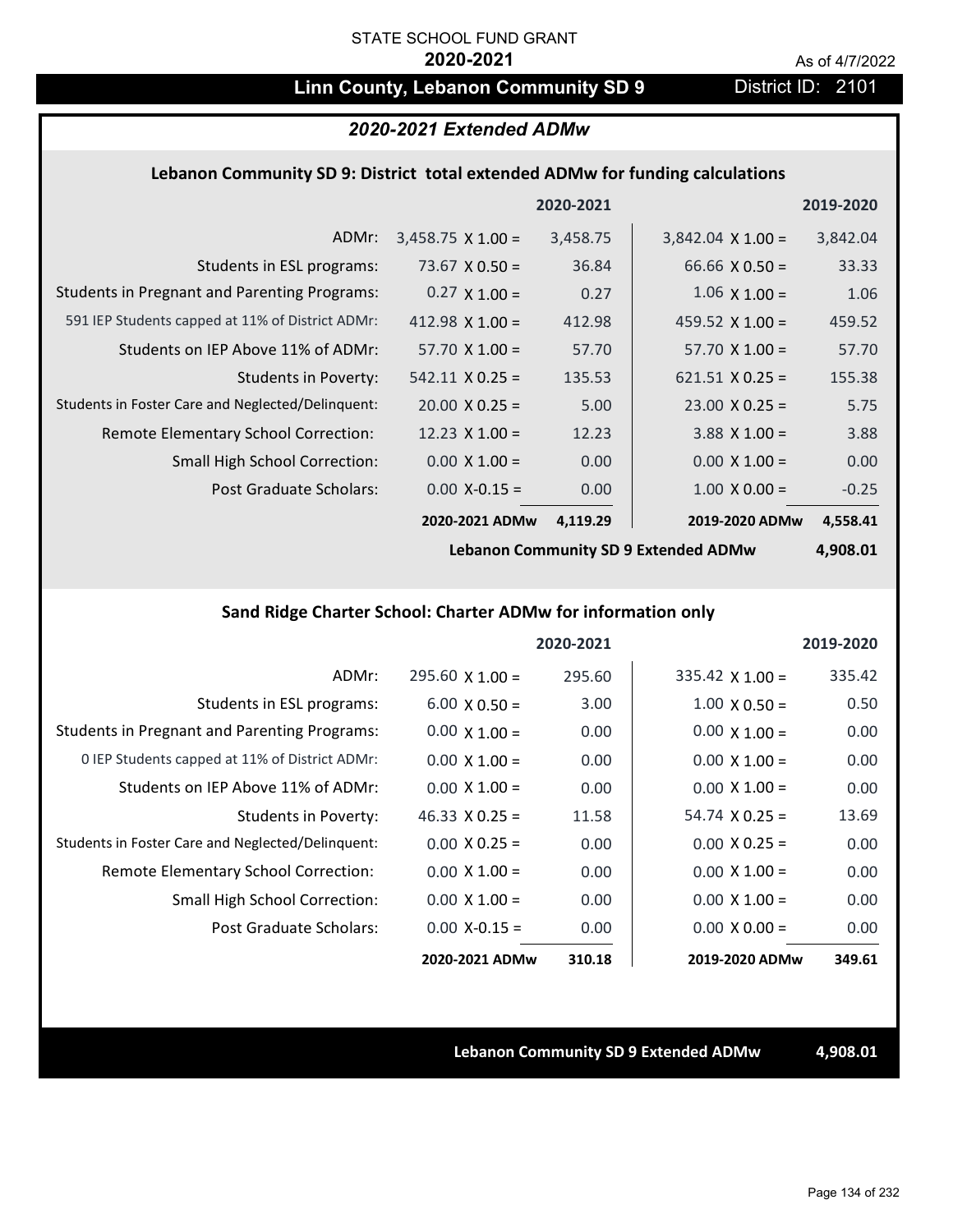# Linn County, Sweet Home SD 55 District ID: 2102

### *2020-2021 Extended ADMw*

### **Sweet Home SD 55: District total extended ADMw for funding calculations**

|                                                     |                          | 2020-2021 |                          | 2019-2020 |
|-----------------------------------------------------|--------------------------|-----------|--------------------------|-----------|
| ADMr:                                               | $1,989.30 \times 1.00 =$ | 1,989.30  | $2,136.54 \times 1.00 =$ | 2,136.54  |
| Students in ESL programs:                           | 12.42 $\times$ 0.50 =    | 6.21      | $10.44 \times 0.50 =$    | 5.22      |
| <b>Students in Pregnant and Parenting Programs:</b> | $1.93 \times 1.00 =$     | 1.93      | $1.89 \times 1.00 =$     | 1.89      |
| 384 IEP Students capped at 11% of District ADMr:    | $233.54 \times 1.00 =$   | 233.54    | $250.46 \times 1.00 =$   | 250.46    |
| Students on IEP Above 11% of ADMr:                  | $86.20 X 1.00 =$         | 86.20     | $86.20 \times 1.00 =$    | 86.20     |
| <b>Students in Poverty:</b>                         | $333.05 \times 0.25 =$   | 83.26     | $333.74 \times 0.25 =$   | 83.44     |
| Students in Foster Care and Neglected/Delinquent:   | $9.00 \times 0.25 =$     | 2.25      | $6.00 \times 0.25 =$     | 1.50      |
| Remote Elementary School Correction:                | $0.00 \times 1.00 =$     | 0.00      | $0.00 \times 1.00 =$     | 0.00      |
| <b>Small High School Correction:</b>                | $0.00 \times 1.00 =$     | 0.00      | $0.00 \times 1.00 =$     | 0.00      |
| Post Graduate Scholars:                             | $0.00 X - 0.15 =$        | 0.00      | $0.00 \times 0.00 =$     | 0.00      |
|                                                     | 2020-2021 ADMw           | 2,402.69  | 2019-2020 ADMw           | 2,565.24  |

**Sweet Home SD 55 Extended ADMw**

**2,711.16**

## **Sweet Home Charter School: Charter ADMw for information only**

|                                                     |                       | 2020-2021 |                       | 2019-2020 |
|-----------------------------------------------------|-----------------------|-----------|-----------------------|-----------|
| ADMr:                                               | $133.79$ X 1.00 =     | 133.79    | $140.36$ X $1.00 =$   | 140.36    |
| Students in ESL programs:                           | $0.00 \times 0.50 =$  | 0.00      | $0.00 \times 0.50 =$  | 0.00      |
| <b>Students in Pregnant and Parenting Programs:</b> | $0.00 \times 1.00 =$  | 0.00      | $0.00 \times 1.00 =$  | 0.00      |
| 0 IEP Students capped at 11% of District ADMr:      | $0.00 \times 1.00 =$  | 0.00      | $0.00 \times 1.00 =$  | 0.00      |
| Students on IEP Above 11% of ADMr:                  | $0.00 \times 1.00 =$  | 0.00      | $0.00 \times 1.00 =$  | 0.00      |
| Students in Poverty:                                | $22.40 \times 0.25 =$ | 5.60      | $22.22 \times 0.25 =$ | 5.56      |
| Students in Foster Care and Neglected/Delinquent:   | $0.00 \times 0.25 =$  | 0.00      | $0.00 \times 0.25 =$  | 0.00      |
| Remote Elementary School Correction:                | $0.00 \times 1.00 =$  | 0.00      | $0.00 \times 1.00 =$  | 0.00      |
| <b>Small High School Correction:</b>                | $0.00 \times 1.00 =$  | 0.00      | $0.00 \times 1.00 =$  | 0.00      |
| Post Graduate Scholars:                             | $0.00 X - 0.15 =$     | 0.00      | $0.00 \times 0.00 =$  | 0.00      |
|                                                     | 2020-2021 ADMw        | 139.39    | 2019-2020 ADMw        | 145.92    |

### **Sweet Home SD 55 Extended ADMw 2,711.16**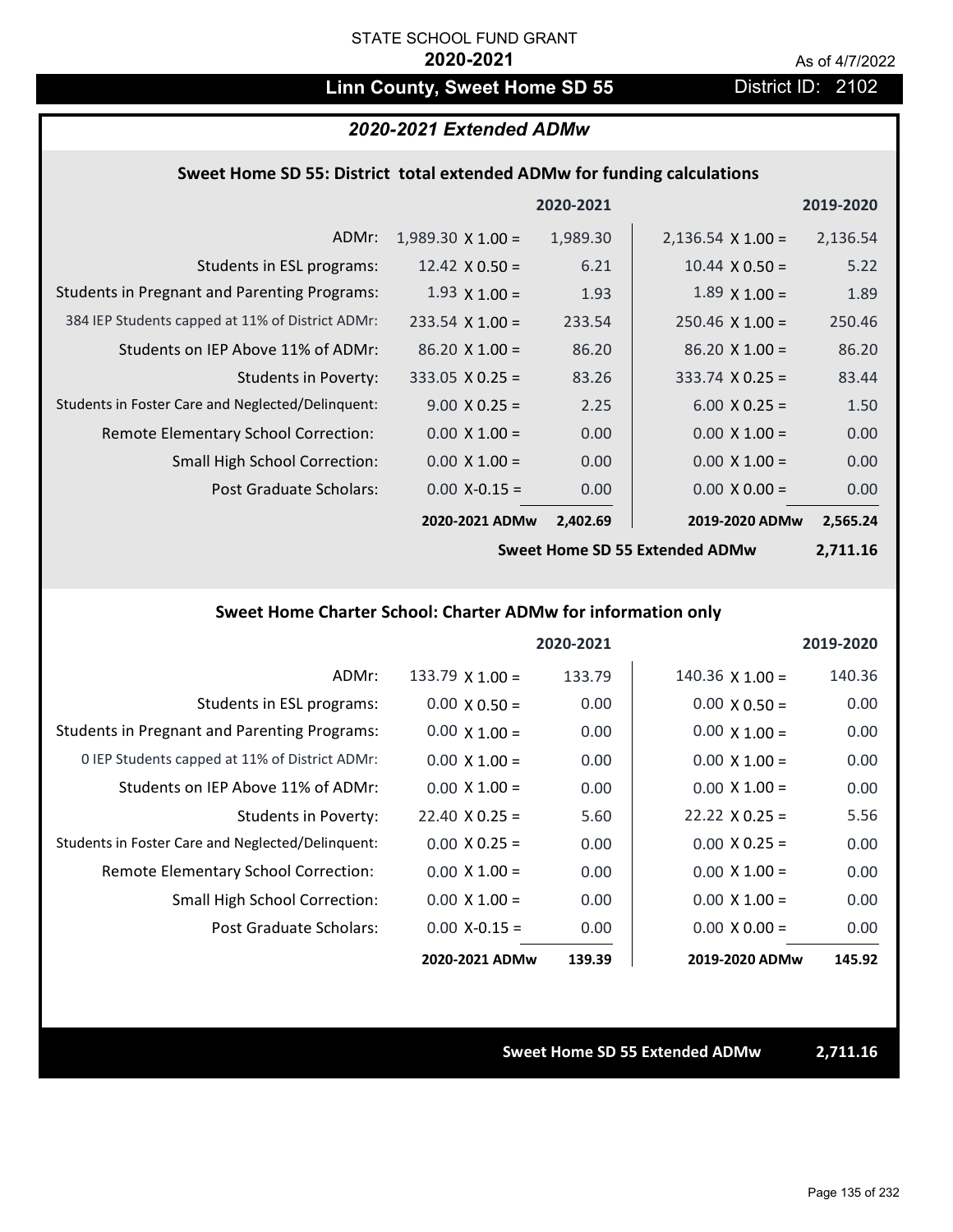# Linn County, Scio SD 95 **District ID: 2103**

# *2020-2021 Extended ADMw*

|  |  | Scio SD 95: District total extended ADMw for funding calculations |
|--|--|-------------------------------------------------------------------|
|--|--|-------------------------------------------------------------------|

|                                                     |                        | 2020-2021 |                                                        | 2019-2020 |
|-----------------------------------------------------|------------------------|-----------|--------------------------------------------------------|-----------|
| ADMr:                                               | $644.20 \times 1.00 =$ | 644.20    | 706.77 $\times$ 1.00 =                                 | 706.77    |
| Students in ESL programs:                           | $9.84 \times 0.50 =$   | 4.92      | 4.89 $\times$ 0.50 =                                   | 2.45      |
| <b>Students in Pregnant and Parenting Programs:</b> | $0.00 \times 1.00 =$   | 0.00      | $1.00 \times 1.00 =$                                   | 1.00      |
| 267 IEP Students capped at 11% of District ADMr:    | $267.00 \times 1.00 =$ | 267.00    | $95.28 \times 1.00 =$                                  | 95.28     |
| Students on IEP Above 11% of ADMr:                  | $0.00 \times 1.00 =$   | 0.00      | $0.00 \times 1.00 =$                                   | 0.00      |
| <b>Students in Poverty:</b>                         | $23.63$ X 0.25 =       | 5.91      | $86.49 \times 0.25 =$                                  | 21.62     |
| Students in Foster Care and Neglected/Delinquent:   | $8.00 \times 0.25 =$   | 2.00      | $8.00 \times 0.25 =$                                   | 2.00      |
| Remote Elementary School Correction:                | $0.00 \times 1.00 =$   | 0.00      | $0.00 \times 1.00 =$                                   | 0.00      |
| <b>Small High School Correction:</b>                | $82.45 \times 1.00 =$  | 82.45     | $80.33 \times 1.00 =$                                  | 80.33     |
| Post Graduate Scholars:                             | $0.44$ X-0.15 =        | $-0.11$   | $3.17 \times 0.00 =$                                   | $-0.79$   |
|                                                     | 2020-2021 ADMw         | 1,006.37  | 2019-2020 ADMw                                         | 908.65    |
|                                                     |                        |           | $C_{\mathcal{L}}$ . CD OF Futural and ADM $\mathbf{A}$ | רה הדה ה  |

**Scio SD 95 Extended ADMw**

**3,053.03**

# **Lourdes School: Charter ADMw for information only**

|                                                     |                       | 2020-2021 |                       | 2019-2020 |
|-----------------------------------------------------|-----------------------|-----------|-----------------------|-----------|
| ADMr:                                               | $38.53 \times 1.00 =$ | 38.53     | 48.79 $\times$ 1.00 = | 48.79     |
| Students in ESL programs:                           | $0.00 \times 0.50 =$  | 0.00      | $0.00 \times 0.50 =$  | 0.00      |
| <b>Students in Pregnant and Parenting Programs:</b> | $0.00 \times 1.00 =$  | 0.00      | $0.00 \times 1.00 =$  | 0.00      |
| 0 IEP Students capped at 11% of District ADMr:      | $0.00 \times 1.00 =$  | 0.00      | $0.00 \times 1.00 =$  | 0.00      |
| Students on IEP Above 11% of ADMr:                  | $0.00 \times 1.00 =$  | 0.00      | $0.00 \times 1.00 =$  | 0.00      |
| Students in Poverty:                                | $1.24 \times 0.25 =$  | 0.31      | $5.97 \times 0.25 =$  | 1.49      |
| Students in Foster Care and Neglected/Delinquent:   | $0.00 \times 0.25 =$  | 0.00      | $0.00 \times 0.25 =$  | 0.00      |
| Remote Elementary School Correction:                | $0.00 \times 1.00 =$  | 0.00      | $0.00 \times 1.00 =$  | 0.00      |
| <b>Small High School Correction:</b>                | $0.00 \times 1.00 =$  | 0.00      | $0.00 \times 1.00 =$  | 0.00      |
| Post Graduate Scholars:                             | $0.00 X - 0.15 =$     | 0.00      | $0.00 \times 0.00 =$  | 0.00      |
|                                                     | 2020-2021 ADMw        | 38.84     | 2019-2020 ADMw        | 50.28     |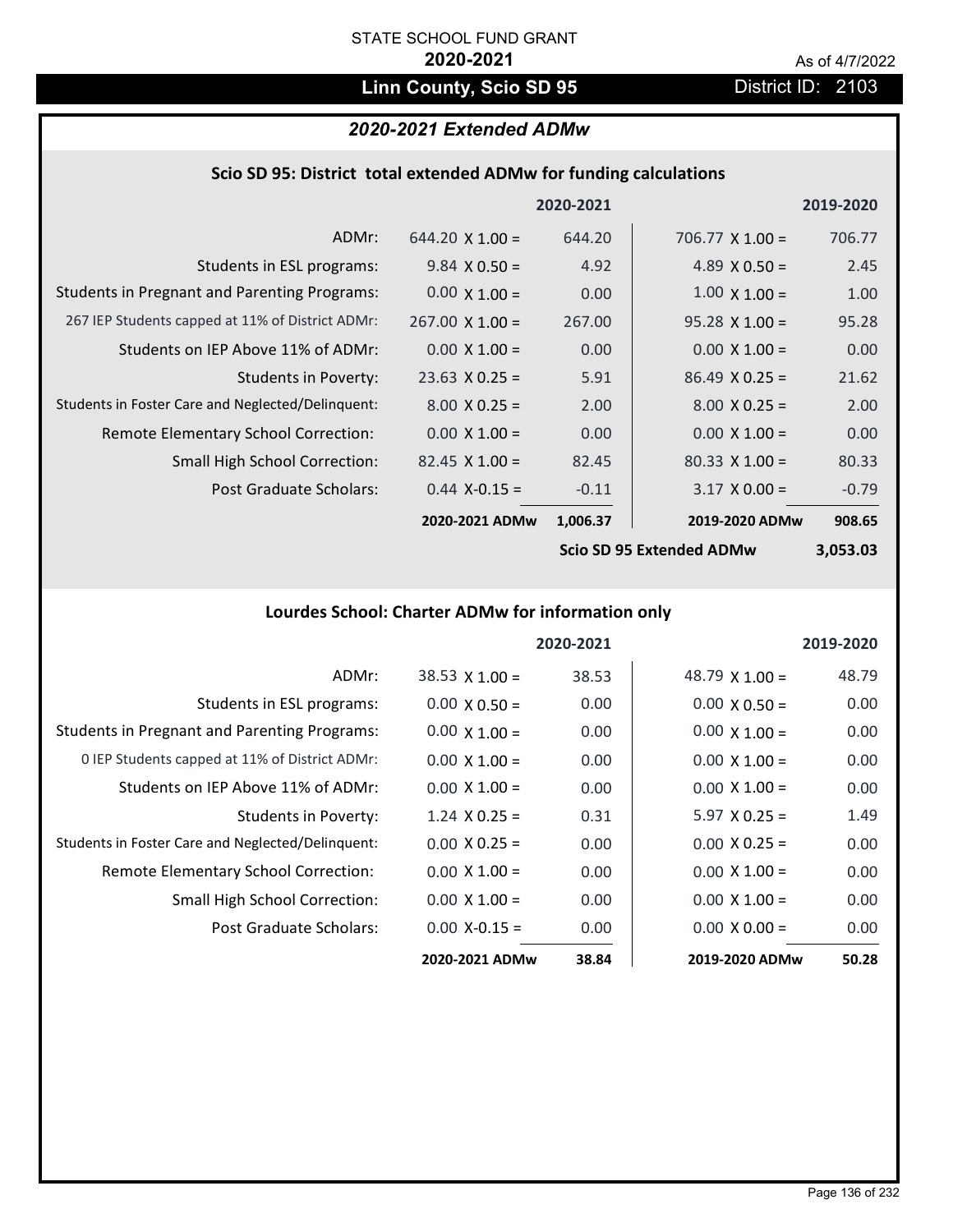### **Willamette Connections Academy: Charter ADMw for information only**

|                                                     |                          | 2020-2021 |                       | 2019-2020         |
|-----------------------------------------------------|--------------------------|-----------|-----------------------|-------------------|
| ADMr:                                               | $1,987.20 \times 1.00 =$ | 1,987.20  | $91.49 \times 1.00 =$ | 91.49             |
| Students in ESL programs:                           | $9.17 \times 0.50 =$     | 4.59      | $1.00 \times 0.50 =$  | 0.50              |
| <b>Students in Pregnant and Parenting Programs:</b> | $0.00 \times 1.00 =$     | 0.00      | $0.00 \times 1.00 =$  | 0.00              |
| 0 IEP Students capped at 11% of District ADMr:      | $0.00 \times 1.00 =$     | 0.00      | $0.00 \times 1.00 =$  | 0.00              |
| Students on IEP Above 11% of ADMr:                  | $0.00 \times 1.00 =$     | 0.00      | $0.00 \times 1.00 =$  | 0.00 <sub>1</sub> |
| Students in Poverty:                                | $64.13 \times 0.25 =$    | 16.03     | $11.20 \times 0.25 =$ | 2.80              |
| Students in Foster Care and Neglected/Delinquent:   | $0.00 \times 0.25 =$     | 0.00      | $0.00 \times 0.25 =$  | 0.00              |
| Remote Elementary School Correction:                | $0.00 \times 1.00 =$     | 0.00      | $0.00 \times 1.00 =$  | 0.00              |
| <b>Small High School Correction:</b>                | $0.00 \times 1.00 =$     | 0.00      | $0.00 \times 1.00 =$  | 0.00              |
| Post Graduate Scholars:                             | $0.00 X - 0.15 =$        | 0.00      | $0.00 \times 0.00 =$  | 0.00              |
|                                                     | 2020-2021 ADMw           | 2,007.82  | 2019-2020 ADMw        | 94.79             |

### **Oregon Virtual Education: Charter ADMw for information only**

|                                                     |                      | 2020-2021 |                       | 2019-2020 |
|-----------------------------------------------------|----------------------|-----------|-----------------------|-----------|
| ADMr:                                               | $0.00 \times 1.00 =$ | 0.00      | $19.12 \times 1.00 =$ | 19.12     |
| Students in ESL programs:                           | $0.00 \times 0.50 =$ | 0.00      | $0.00 \times 0.50 =$  | 0.00      |
| <b>Students in Pregnant and Parenting Programs:</b> | $0.00 \times 1.00 =$ | 0.00      | $0.00 \times 1.00 =$  | 0.00      |
| 0 IEP Students capped at 11% of District ADMr:      | $0.00 \times 1.00 =$ | 0.00      | $0.00 \times 1.00 =$  | 0.00      |
| Students on IEP Above 11% of ADMr:                  | $0.00 \times 1.00 =$ | 0.00      | $0.00 \times 1.00 =$  | 0.00      |
| Students in Poverty:                                | $0.00 \times 0.25 =$ | 0.00      | $2.34 \times 0.25 =$  | 0.59      |
| Students in Foster Care and Neglected/Delinquent:   | $0.00 \times 0.25 =$ | 0.00      | $0.00 \times 0.25 =$  | 0.00      |
| <b>Remote Elementary School Correction:</b>         | $0.00 \times 1.00 =$ | 0.00      | $0.00 \times 1.00 =$  | 0.00      |
| <b>Small High School Correction:</b>                | $0.00 \times 1.00 =$ | 0.00      | $0.00 \times 1.00 =$  | 0.00      |
| Post Graduate Scholars:                             | $0.00$ X-0.15 =      | 0.00      | $0.00 \times 0.00 =$  | 0.00      |
|                                                     | 2020-2021 ADMw       | 0.00      | 2019-2020 ADMw        | 0.00      |

**Scio SD 95 Extended ADMw 3,053.03**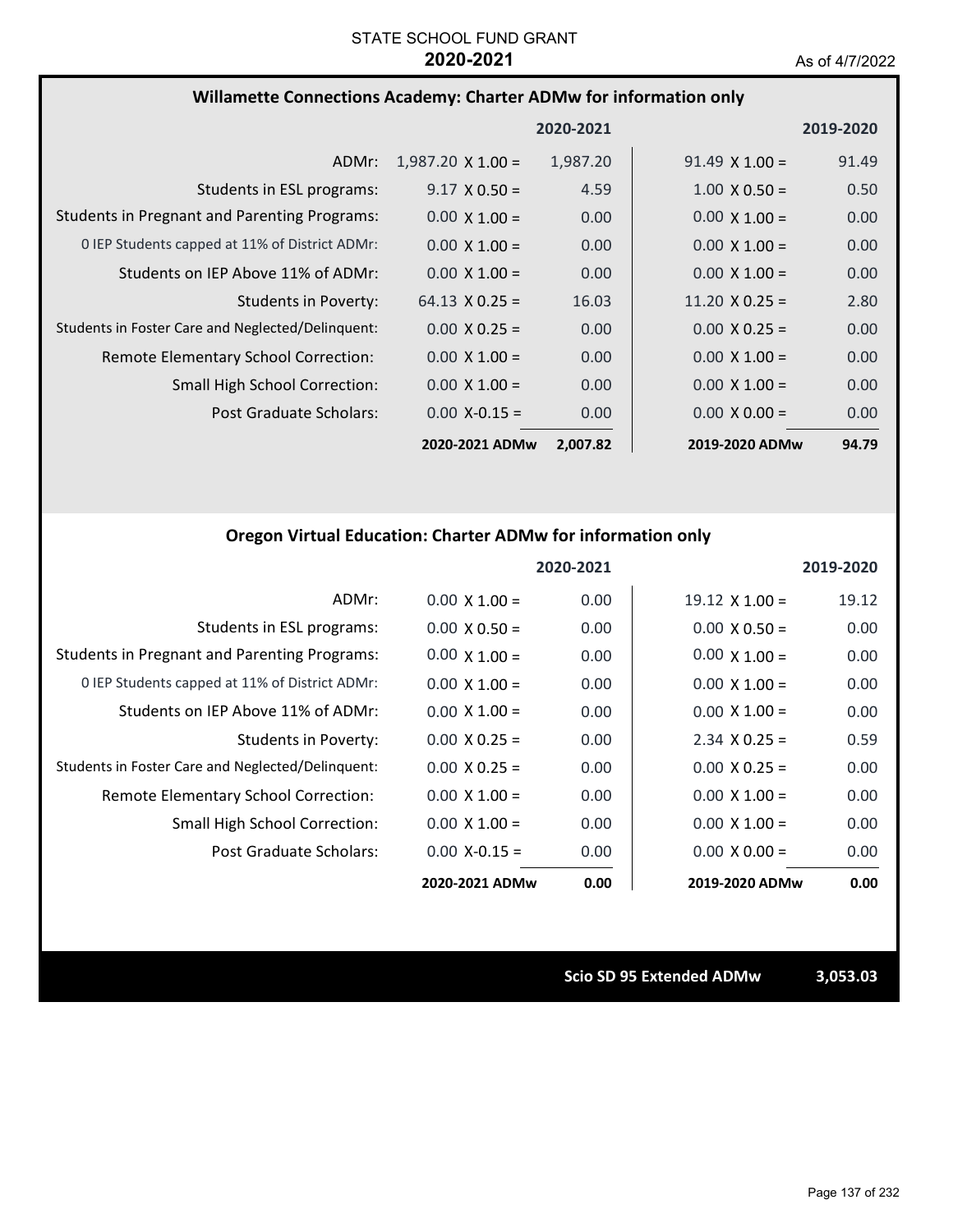# Linn County, Santiam Canyon SD 129J District ID: 2104

## *2020-2021 Extended ADMw*

### **Santiam Canyon SD 129J: District total extended ADMw for funding calculations**

|                                                     |                        | 2020-2021 |                        | 2019-2020 |
|-----------------------------------------------------|------------------------|-----------|------------------------|-----------|
| ADMr:                                               | $527.14 \times 1.00 =$ | 527.14    | 596.92 $\times$ 1.00 = | 596.92    |
| Students in ESL programs:                           | $8.00 \times 0.50 =$   | 4.00      | $9.04 \times 0.50 =$   | 4.52      |
| <b>Students in Pregnant and Parenting Programs:</b> | $0.00 \times 1.00 =$   | 0.00      | $0.00 \times 1.00 =$   | 0.00      |
| 741 IEP Students capped at 11% of District ADMr:    | 535.84 $\times$ 1.00 = | 535.84    | 491.37 $\times$ 1.00 = | 491.37    |
| Students on IEP Above 11% of ADMr:                  | $72.30 \times 1.00 =$  | 72.30     | $72.30 \times 1.00 =$  | 72.30     |
| <b>Students in Poverty:</b>                         | $14.72 \times 0.25 =$  | 3.68      | $14.86 \times 0.25 =$  | 3.72      |
| Students in Foster Care and Neglected/Delinquent:   | $3.00 \times 0.25 =$   | 0.75      | $2.00 \times 0.25 =$   | 0.50      |
| Remote Elementary School Correction:                | $0.00 \times 1.00 =$   | 0.00      | $0.00 \times 1.00 =$   | 0.00      |
| <b>Small High School Correction:</b>                | $88.36 \times 1.00 =$  | 88.36     | $88.68 \times 1.00 =$  | 88.68     |
| Post Graduate Scholars:                             | $0.00$ X-0.15 =        | 0.00      | $0.00 \times 0.00 =$   | 0.00      |
|                                                     | 2020-2021 ADMw         | 1,232.07  | 2019-2020 ADMw         | 1,258.01  |

**Santiam Canyon SD 129J Extended ADMw**

**5,626.74**

### **Oregon Charter Academy: Charter ADMw for information only**

|                                                     |                          | 2020-2021 |                          | 2019-2020 |
|-----------------------------------------------------|--------------------------|-----------|--------------------------|-----------|
| ADMr:                                               | $4,344.11 \times 1.00 =$ | 4,344.11  | $3,870.08 \times 1.00 =$ | 3,870.08  |
| Students in ESL programs:                           | $52.99 \times 0.50 =$    | 26.50     | $33.99 \times 0.50 =$    | 17.00     |
| <b>Students in Pregnant and Parenting Programs:</b> | 6.25 $\times$ 1.00 =     | 6.25      | 4.27 $\times$ 1.00 =     | 4.27      |
| 0 IEP Students capped at 11% of District ADMr:      | $0.00 \times 1.00 =$     | 0.00      | $0.00 \times 1.00 =$     | 0.00      |
| Students on IEP Above 11% of ADMr:                  | $0.00 \times 1.00 =$     | 0.00      | $0.00 \times 1.00 =$     | 0.00      |
| Students in Poverty:                                | $71.28 \times 0.25 =$    | 17.82     | $96.14 \times 0.25 =$    | 24.04     |
| Students in Foster Care and Neglected/Delinquent:   | $0.00 \times 0.25 =$     | 0.00      | $0.00 \times 0.25 =$     | 0.00      |
| Remote Elementary School Correction:                | $0.00 \times 1.00 =$     | 0.00      | $0.00 \times 1.00 =$     | 0.00      |
| <b>Small High School Correction:</b>                | $0.00 \times 1.00 =$     | 0.00      | $0.00 \times 1.00 =$     | 0.00      |
| Post Graduate Scholars:                             | $0.00$ X-0.15 =          | 0.00      | $0.00 \times 0.00 =$     | 0.00      |
|                                                     | 2020-2021 ADMw           | 4,394.68  | 2019-2020 ADMw           | 3,915.38  |

### **Santiam Canyon SD 129J Extended ADMw 5,626.74**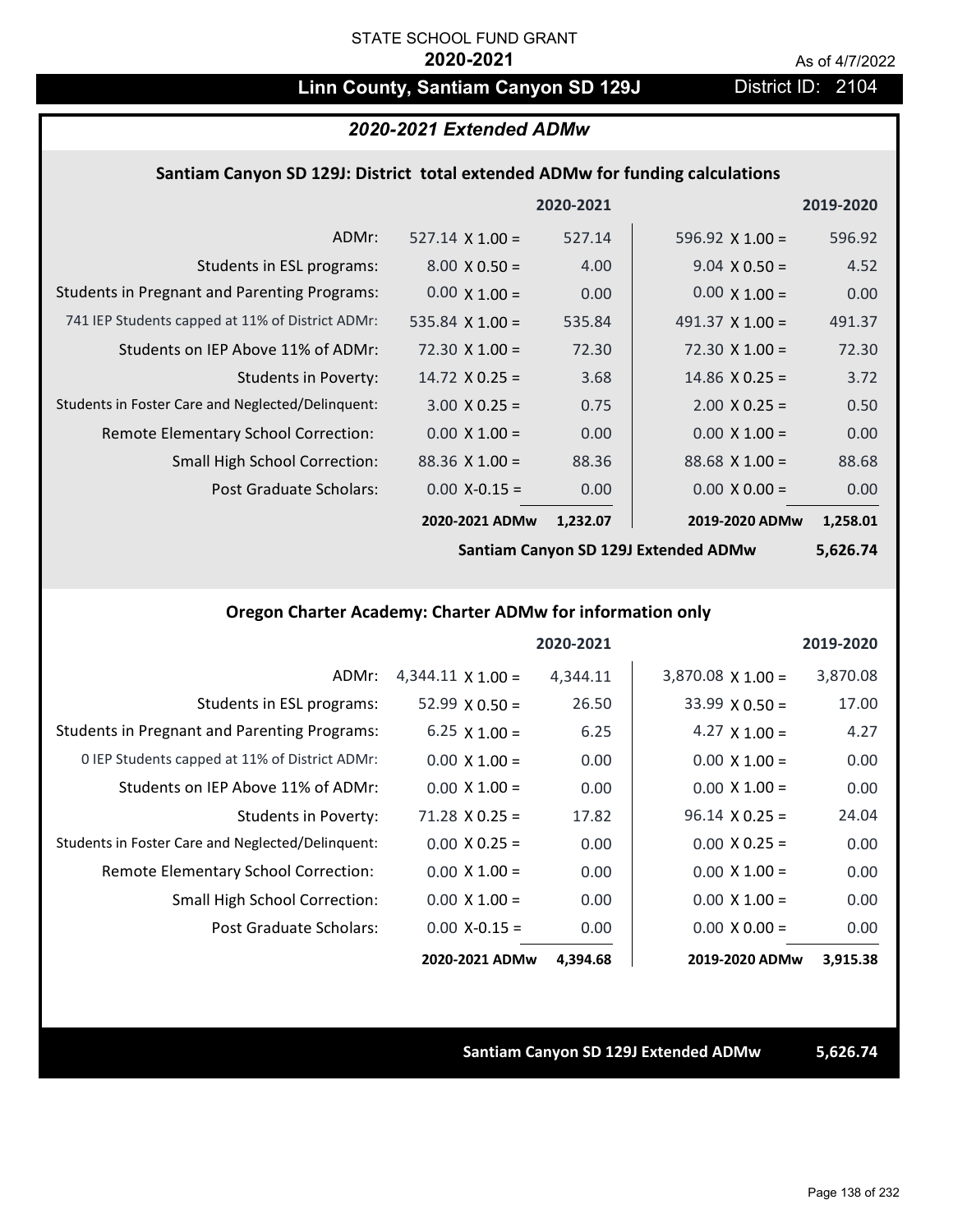# Linn County, Central Linn SD 552 District ID: 2105

# *2020-2021 Extended ADMw*

## **Central Linn SD 552: District total extended ADMw for funding calculations**

|                                                     |                        | 2020-2021 |                                          | 2019-2020 |
|-----------------------------------------------------|------------------------|-----------|------------------------------------------|-----------|
| ADMr:                                               | $571.93 \times 1.00 =$ | 571.93    | 629.37 $\times$ 1.00 =                   | 629.37    |
| Students in ESL programs:                           | $16.00 \times 0.50 =$  | 8.00      | $21.72 \times 0.50 =$                    | 10.86     |
| <b>Students in Pregnant and Parenting Programs:</b> | $0.00 \times 1.00 =$   | 0.00      | $0.00 \times 1.00 =$                     | 0.00      |
| 99 IEP Students capped at 11% of District ADMr:     | $62.91 \times 1.00 =$  | 62.91     | 69.23 $\times$ 1.00 =                    | 69.23     |
| Students on IEP Above 11% of ADMr:                  | $5.10 \times 1.00 =$   | 5.10      | $5.10 \times 1.00 =$                     | 5.10      |
| <b>Students in Poverty:</b>                         | $80.07$ X 0.25 =       | 20.02     | $96.92 \times 0.25 =$                    | 24.23     |
| Students in Foster Care and Neglected/Delinquent:   | 4.00 $X$ 0.25 =        | 1.00      | $1.00 \times 0.25 =$                     | 0.25      |
| Remote Elementary School Correction:                | $0.00 \times 1.00 =$   | 0.00      | $0.00 \times 1.00 =$                     | 0.00      |
| <b>Small High School Correction:</b>                | $84.50 \times 1.00 =$  | 84.50     | $84.11 \times 1.00 =$                    | 84.11     |
| Post Graduate Scholars:                             | $0.00$ X-0.15 =        | 0.00      | $0.00 \times 0.00 =$                     | 0.00      |
|                                                     | 2020-2021 ADMw         | 753.46    | 2019-2020 ADMw                           | 823.15    |
|                                                     |                        |           | <b>Central Linn SD 552 Extended ADMw</b> | 823.15    |
|                                                     |                        |           |                                          |           |
|                                                     |                        |           | <b>Central Linn SD 552 Extended ADMw</b> | 823.15    |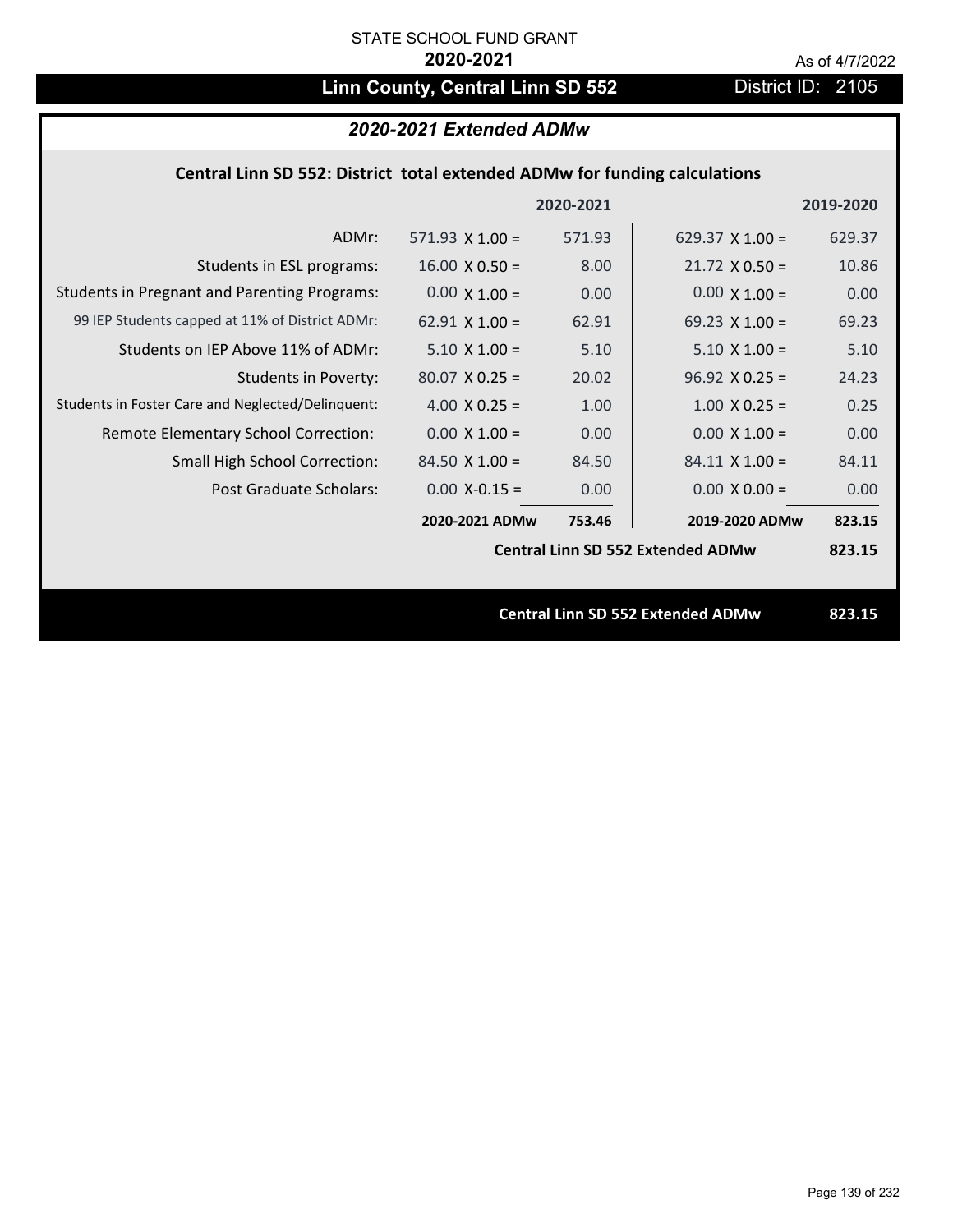# **Malheur County, Jordan Valley SD 3** District ID: 2107

## **Jordan Valley SD 3: District total extended ADMw for funding calculations**

|                                                     |                       | 2020-2021 |                                         | 2019-2020 |
|-----------------------------------------------------|-----------------------|-----------|-----------------------------------------|-----------|
| ADMr:                                               | 49.47 $\times$ 1.00 = | 49.47     | $56.00 \times 1.00 =$                   | 56.00     |
| Students in ESL programs:                           | $0.00 \times 0.50 =$  | 0.00      | $0.00 \times 0.50 =$                    | 0.00      |
| <b>Students in Pregnant and Parenting Programs:</b> | $0.00 \times 1.00 =$  | 0.00      | $0.00 \times 1.00 =$                    | 0.00      |
| 4 IEP Students capped at 11% of District ADMr:      | 4.00 $\times$ 1.00 =  | 4.00      | $3.00 \times 1.00 =$                    | 3.00      |
| Students on IEP Above 11% of ADMr:                  | $0.00 \times 1.00 =$  | 0.00      | $0.00 \times 1.00 =$                    | 0.00      |
| <b>Students in Poverty:</b>                         | $10.55$ X 0.25 =      | 2.64      | $12.11 \times 0.25 =$                   | 3.03      |
| Students in Foster Care and Neglected/Delinquent:   | $0.00 \times 0.25 =$  | 0.00      | $0.00 \times 0.25 =$                    | 0.00      |
| Remote Elementary School Correction:                | $51.08$ X $1.00 =$    | 51.08     | 53.38 $X$ 1.00 =                        | 53.38     |
| <b>Small High School Correction:</b>                | $50.46$ X $1.00 =$    | 50.46     | $50.46$ X $1.00 =$                      | 50.46     |
| <b>Post Graduate Scholars:</b>                      | $0.00$ X-0.15 =       | 0.00      | $0.00 \times 0.00 =$                    | 0.00      |
|                                                     | 2020-2021 ADMw        | 157.65    | 2019-2020 ADMw                          | 165.87    |
|                                                     |                       |           | <b>Jordan Valley SD 3 Extended ADMw</b> | 165.87    |
|                                                     |                       |           |                                         |           |
|                                                     |                       |           | <b>Jordan Valley SD 3 Extended ADMw</b> | 165.87    |
|                                                     |                       |           |                                         |           |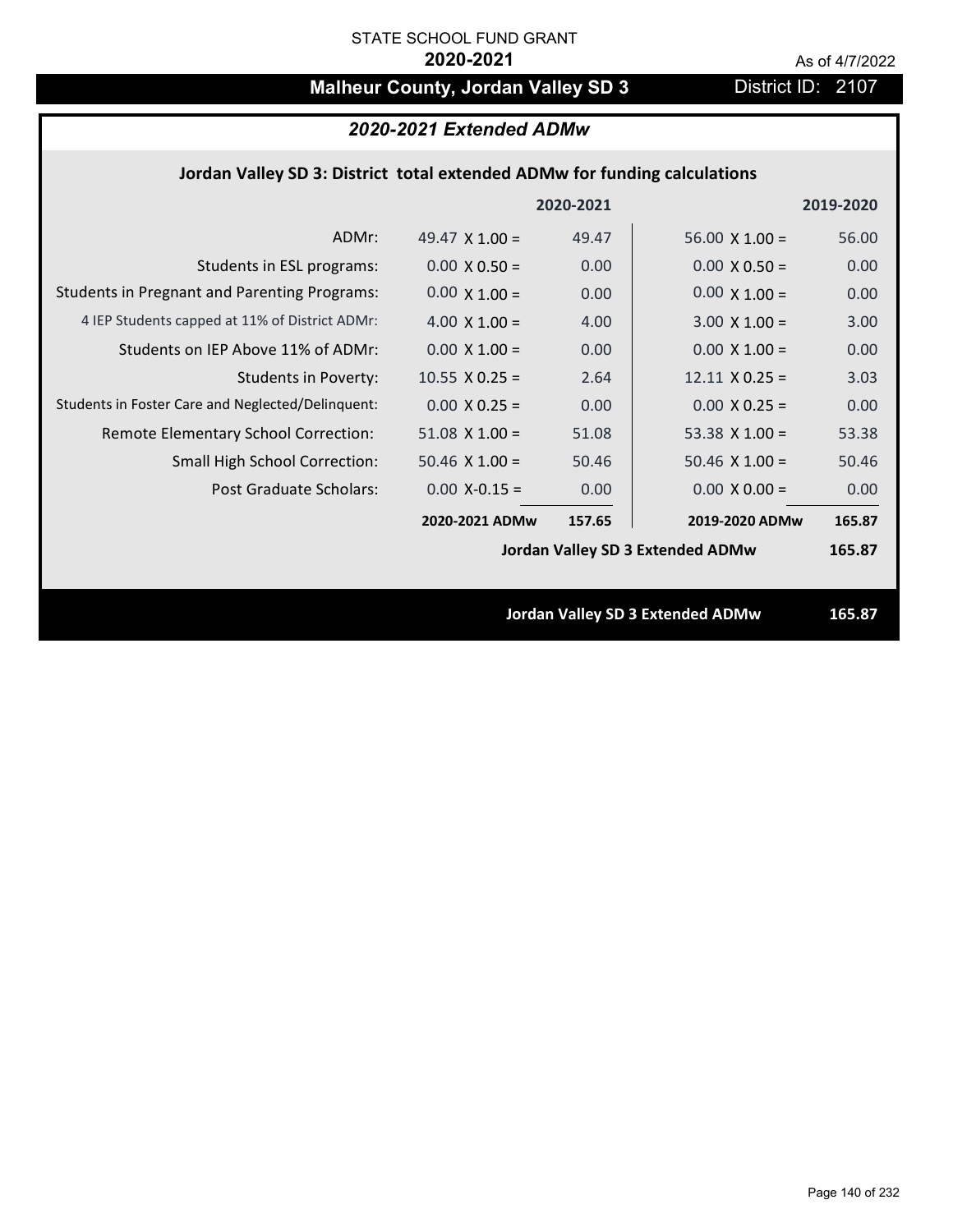# **Malheur County, Ontario SD 8C** District ID: 2108

## *2020-2021 Extended ADMw*

### **Ontario SD 8C: District total extended ADMw for funding calculations**

|                                                     |                          | 2020-2021 |                          | 2019-2020 |
|-----------------------------------------------------|--------------------------|-----------|--------------------------|-----------|
| ADMr:                                               | $2,323.54 \times 1.00 =$ | 2,323.54  | $2,389.12 \times 1.00 =$ | 2,389.12  |
| Students in ESL programs:                           | $211.47 \times 0.50 =$   | 105.74    | $223.22 \times 0.50 =$   | 111.61    |
| <b>Students in Pregnant and Parenting Programs:</b> | $3.83 \times 1.00 =$     | 3.83      | $3.61 \times 1.00 =$     | 3.61      |
| 313 IEP Students capped at 11% of District ADMr:    | $292.98 \times 1.00 =$   | 292.98    | $299.63 \times 1.00 =$   | 299.63    |
| Students on IEP Above 11% of ADMr:                  | $1.70 \times 1.00 =$     | 1.70      | $1.70 \times 1.00 =$     | 1.70      |
| Students in Poverty:                                | $571.48 \times 0.25 =$   | 142.87    | $703.38 \times 0.25 =$   | 175.85    |
| Students in Foster Care and Neglected/Delinquent:   | $67.00 \times 0.25 =$    | 16.75     | $56.00 \times 0.25 =$    | 14.00     |
| Remote Elementary School Correction:                | $0.00 \times 1.00 =$     | 0.00      | $0.00 \times 1.00 =$     | 0.00      |
| <b>Small High School Correction:</b>                | $0.00 \times 1.00 =$     | 0.00      | $0.00 \times 1.00 =$     | 0.00      |
| Post Graduate Scholars:                             | $0.00$ X-0.15 =          | 0.00      | $0.00 \times 0.00 =$     | 0.00      |
|                                                     | 2020-2021 ADMw           | 2,887.41  | 2019-2020 ADMw           | 2,995.52  |

**Ontario SD 8C Extended ADMw**

**3,402.52**

# **Four Rivers Community School: Charter ADMw for information only**

|                                                     |                        | 2020-2021 |                       | 2019-2020 |
|-----------------------------------------------------|------------------------|-----------|-----------------------|-----------|
| ADMr:                                               | $339.94 \times 1.00 =$ | 339.94    | $334.83$ X 1.00 =     | 334.83    |
| Students in ESL programs:                           | $101.43 \times 0.50 =$ | 50.72     | $94.85 \times 0.50 =$ | 47.43     |
| <b>Students in Pregnant and Parenting Programs:</b> | $0.00 \times 1.00 =$   | 0.00      | $0.00 \times 1.00 =$  | 0.00      |
| 0 IEP Students capped at 11% of District ADMr:      | $0.00 \times 1.00 =$   | 0.00      | $0.00 \times 1.00 =$  | 0.00      |
| Students on IEP Above 11% of ADMr:                  | $0.00 \times 1.00 =$   | 0.00      | $0.00 \times 1.00 =$  | 0.00      |
| Students in Poverty:                                | $83.61 \times 0.25 =$  | 20.90     | $99.00 \times 0.25 =$ | 24.75     |
| Students in Foster Care and Neglected/Delinquent:   | $0.00 \times 0.25 =$   | 0.00      | $0.00 \times 0.25 =$  | 0.00      |
| Remote Elementary School Correction:                | $0.00 \times 1.00 =$   | 0.00      | $0.00 \times 1.00 =$  | 0.00      |
| <b>Small High School Correction:</b>                | $0.00 \times 1.00 =$   | 0.00      | $0.00 \times 1.00 =$  | 0.00      |
| Post Graduate Scholars:                             | $0.00$ X-0.15 =        | 0.00      | $0.00 \times 0.00 =$  | 0.00      |
|                                                     | 2020-2021 ADMw         | 411.56    | 2019-2020 ADMw        | 407.01    |

**Ontario SD 8C Extended ADMw 3,402.52**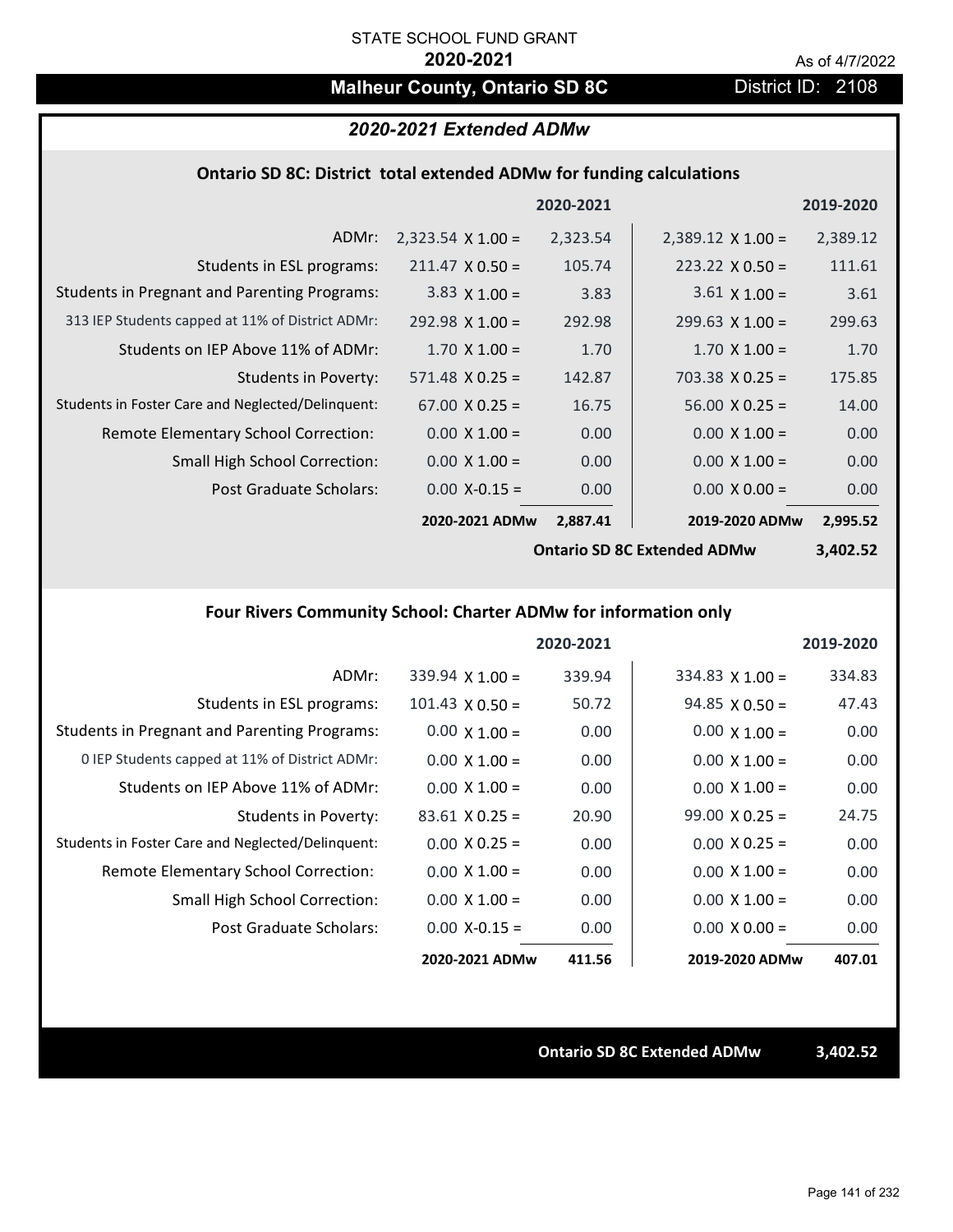# **Malheur County, Juntura SD 12** District ID: 2109

# *2020-2021 Extended ADMw*

## **Juntura SD 12: District total extended ADMw for funding calculations**

|                                                     |                      | 2020-2021 |                                    | 2019-2020 |
|-----------------------------------------------------|----------------------|-----------|------------------------------------|-----------|
| ADMr:                                               | 6.45 $\times$ 1.00 = | 6.45      | $2.00 \times 1.00 =$               | 2.00      |
| Students in ESL programs:                           | $0.00 \times 0.50 =$ | 0.00      | $0.00 \times 0.50 =$               | 0.00      |
| <b>Students in Pregnant and Parenting Programs:</b> | $0.00 \times 1.00 =$ | 0.00      | $0.00 \times 1.00 =$               | 0.00      |
| 2 IEP Students capped at 11% of District ADMr:      | $0.71 \times 1.00 =$ | 0.71      | $0.00 \times 1.00 =$               | 0.00      |
| Students on IEP Above 11% of ADMr:                  | $0.00 \times 1.00 =$ | 0.00      | $0.00 \times 1.00 =$               | 0.00      |
| <b>Students in Poverty:</b>                         | $1.23 \times 0.25 =$ | 0.31      | $0.38$ X 0.25 =                    | 0.10      |
| Students in Foster Care and Neglected/Delinquent:   | $0.00 \times 0.25 =$ | 0.00      | $0.00 \times 0.25 =$               | 0.00      |
| Remote Elementary School Correction:                | $25.54$ X 1.00 =     | 25.54     | $25.54 \times 1.00 =$              | 25.54     |
| <b>Small High School Correction:</b>                | $0.00 \times 1.00 =$ | 0.00      | $0.00 \times 1.00 =$               | 0.00      |
| Post Graduate Scholars:                             | $0.00$ X-0.15 =      | 0.00      | $0.00 \times 0.00 =$               | 0.00      |
|                                                     | 2020-2021 ADMw       | 33.01     | 2019-2020 ADMw                     | 27.64     |
|                                                     |                      |           | <b>Juntura SD 12 Extended ADMw</b> | 33.01     |
|                                                     |                      |           |                                    |           |
|                                                     |                      |           | <b>Juntura SD 12 Extended ADMw</b> | 33.01     |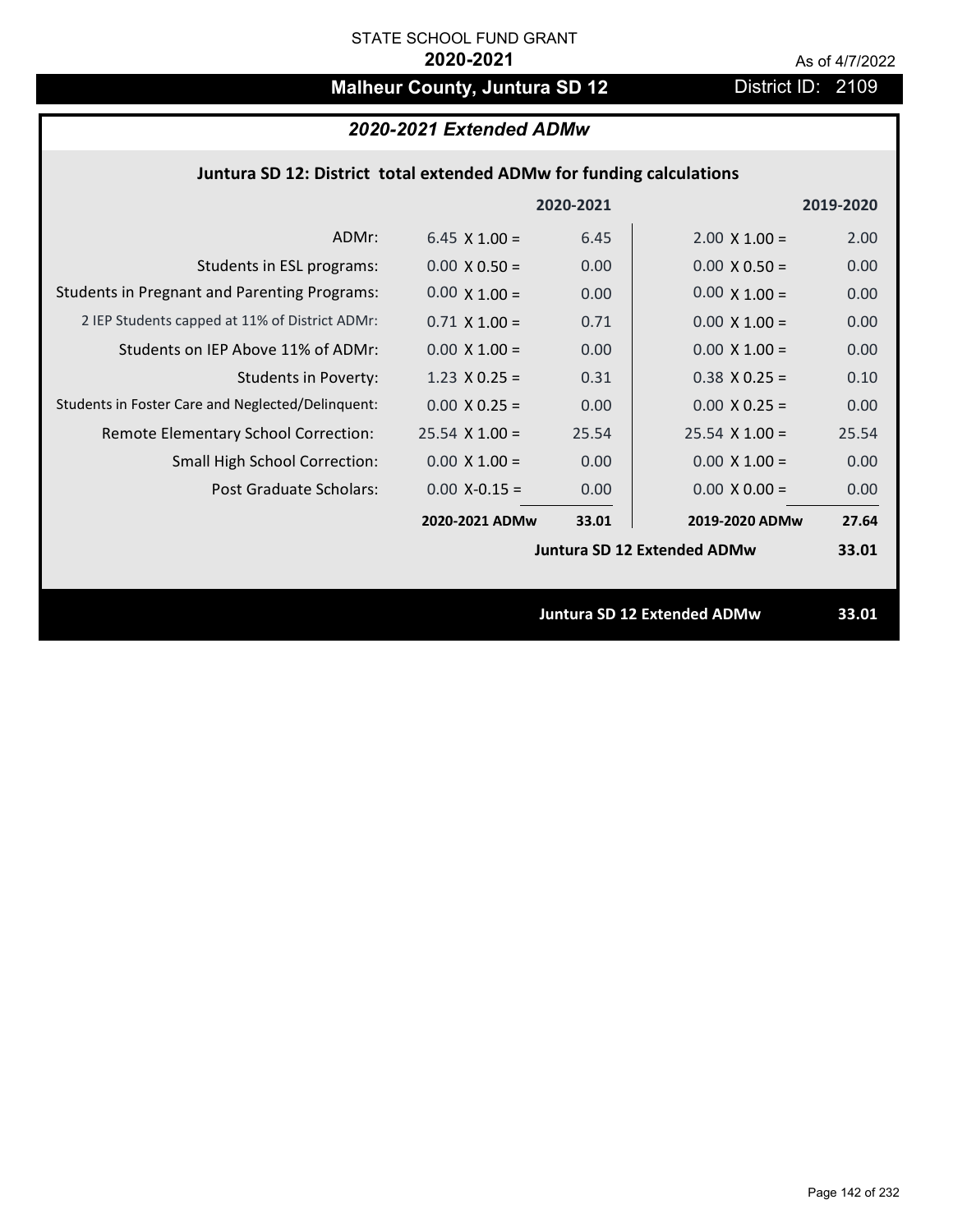# **Malheur County, Nyssa SD 26** District ID: 2110

| Nyssa SD 26: District total extended ADMw for funding calculations |  |  |  |
|--------------------------------------------------------------------|--|--|--|
|--------------------------------------------------------------------|--|--|--|

|                                                     |                          | 2020-2021 |                                  | 2019-2020 |
|-----------------------------------------------------|--------------------------|-----------|----------------------------------|-----------|
| ADMr:                                               | $1,171.48 \times 1.00 =$ | 1,171.48  | $1,198.51$ X $1.00 =$            | 1,198.51  |
| Students in ESL programs:                           | $330.31 \times 0.50 =$   | 165.16    | $333.97 \times 0.50 =$           | 166.99    |
| <b>Students in Pregnant and Parenting Programs:</b> | $0.00 \times 1.00 =$     | 0.00      | $0.67 \times 1.00 =$             | 0.67      |
| 158 IEP Students capped at 11% of District ADMr:    | $128.86 \times 1.00 =$   | 128.86    | $131.84 \times 1.00 =$           | 131.84    |
| Students on IEP Above 11% of ADMr:                  | 4.60 $X$ 1.00 =          | 4.60      | 4.60 $X$ 1.00 =                  | 4.60      |
| <b>Students in Poverty:</b>                         | $245.83 \times 0.25 =$   | 61.46     | $303.26$ X 0.25 =                | 75.82     |
| Students in Foster Care and Neglected/Delinquent:   | $15.00 \times 0.25 =$    | 3.75      | $17.00 \times 0.25 =$            | 4.25      |
| Remote Elementary School Correction:                | $0.00 \times 1.00 =$     | 0.00      | $0.00 \times 1.00 =$             | 0.00      |
| <b>Small High School Correction:</b>                | $7.96 \times 1.00 =$     | 7.96      | $3.33 \times 1.00 =$             | 3.33      |
| Post Graduate Scholars:                             | $0.00$ X-0.15 =          | 0.00      | $0.00 \times 0.00 =$             | 0.00      |
|                                                     | 2020-2021 ADMw           | 1,543.27  | 2019-2020 ADMw                   | 1,586.00  |
|                                                     |                          |           | <b>Nyssa SD 26 Extended ADMw</b> | 1,586.00  |
|                                                     |                          |           |                                  |           |
|                                                     |                          |           | <b>Nyssa SD 26 Extended ADMw</b> | 1,586.00  |
|                                                     |                          |           |                                  |           |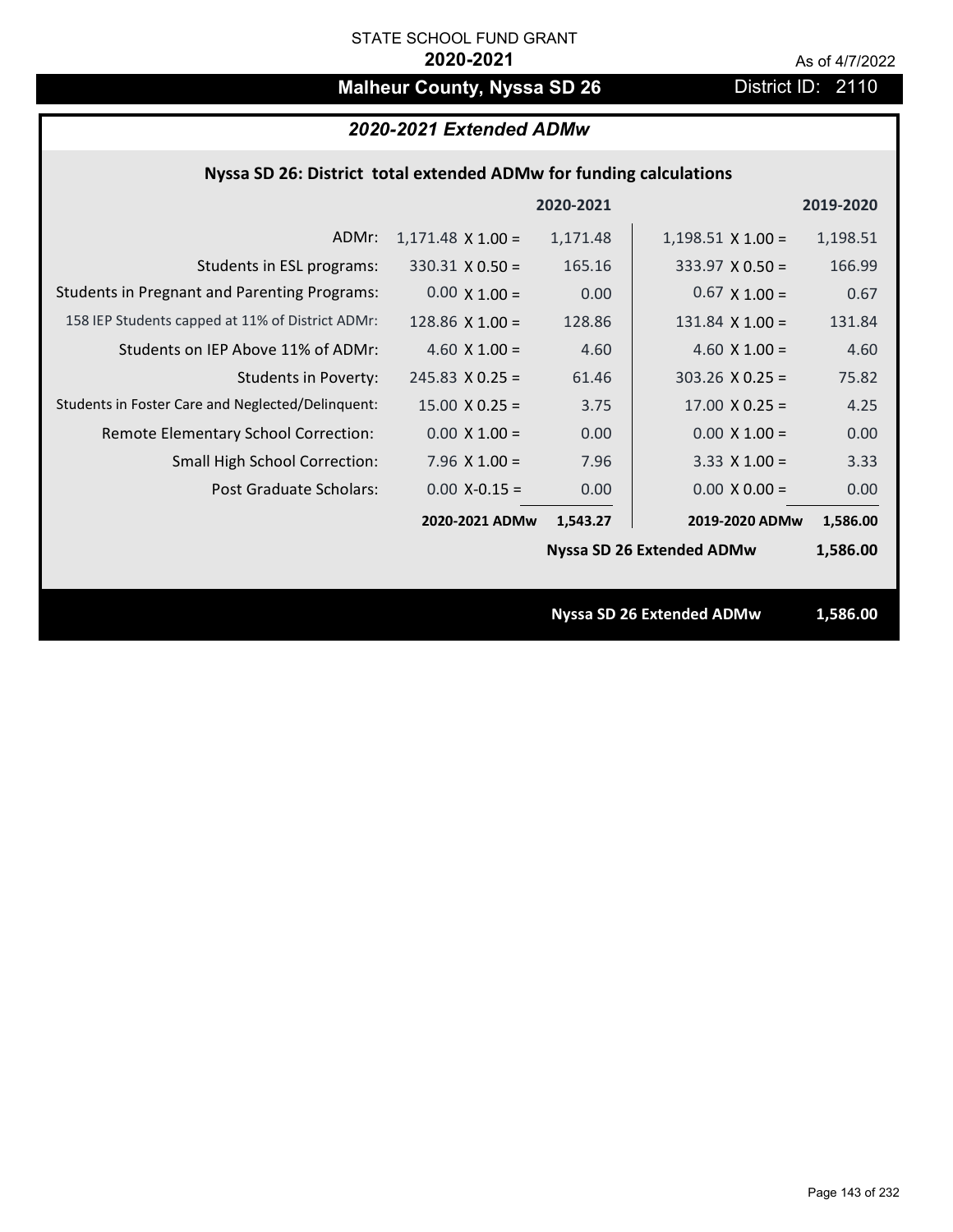# **Malheur County, Annex SD 29 District ID: 2111**

## *2020-2021 Extended ADMw*

### **Annex SD 29: District total extended ADMw for funding calculations**

|                                                     |                           | 2020-2021 |                       | 2019-2020 |
|-----------------------------------------------------|---------------------------|-----------|-----------------------|-----------|
| ADMr:                                               | $16.90 \times 1.00 =$     | 16.90     | $15.12 \times 1.00 =$ | 15.12     |
| Students in ESL programs:                           | $0.00 \times 0.50 =$      | 0.00      | $0.00 \times 0.50 =$  | 0.00      |
| <b>Students in Pregnant and Parenting Programs:</b> | $0.00 \times 1.00 =$      | 0.00      | $0.00 \times 1.00 =$  | 0.00      |
| 10 IEP Students capped at 11% of District ADMr:     | $9.24 \times 1.00 =$      | 9.24      | $7.00 \times 1.00 =$  | 7.00      |
| Students on IEP Above 11% of ADMr:                  | $0.00 \times 1.00 =$      | 0.00      | $0.00 \times 1.00 =$  | 0.00      |
| <b>Students in Poverty:</b>                         | $3.09 \times 0.25 =$      | 0.77      | $3.29 \times 0.25 =$  | 0.82      |
| Students in Foster Care and Neglected/Delinquent:   | $1.00 \times 0.25 =$      | 0.25      | $1.00 \times 0.25 =$  | 0.25      |
| Remote Elementary School Correction:                | $0.00 \times 1.00 =$      | 0.00      | $0.00 \times 1.00 =$  | 0.00      |
| <b>Small High School Correction:</b>                | $0.00 \times 1.00 =$      | 0.00      | $0.00 \times 1.00 =$  | 0.00      |
| Post Graduate Scholars:                             | $0.00$ X-0.15 =           | 0.00      | $0.00 \times 0.00 =$  | 0.00      |
|                                                     | 2020-2021 ADMw            | 27.16     | 2019-2020 ADMw        | 23.19     |
|                                                     | Annov CD 20 Extended ADMW |           | $160.21$              |           |

**Annex SD 29 Extended ADMw**

**169.34**

# **Annex Charter School: Charter ADMw for information only**

|                                                     |                       | 2020-2021 |                       | 2019-2020 |
|-----------------------------------------------------|-----------------------|-----------|-----------------------|-----------|
| ADMr:                                               | $67.09 \times 1.00 =$ | 67.09     | $76.79 \times 1.00 =$ | 76.79     |
| Students in ESL programs:                           | 4.90 $\times$ 0.50 =  | 2.45      | $8.35 \times 0.50 =$  | 4.18      |
| <b>Students in Pregnant and Parenting Programs:</b> | $0.00 \times 1.00 =$  | 0.00      | $0.00 \times 1.00 =$  | 0.00      |
| 0 IEP Students capped at 11% of District ADMr:      | $0.00 \times 1.00 =$  | 0.00      | $0.00 \times 1.00 =$  | 0.00      |
| Students on IEP Above 11% of ADMr:                  | $0.00 \times 1.00 =$  | 0.00      | $0.00 \times 1.00 =$  | 0.00      |
| Students in Poverty:                                | $12.91 \times 0.25 =$ | 3.23      | $16.71 \times 0.25 =$ | 4.18      |
| Students in Foster Care and Neglected/Delinquent:   | $0.00 \times 0.25 =$  | 0.00      | $0.00 \times 0.25 =$  | 0.00      |
| Remote Elementary School Correction:                | 55.83 $\times$ 1.00 = | 55.83     | $61.00 \times 1.00 =$ | 61.00     |
| <b>Small High School Correction:</b>                | $0.00 \times 1.00 =$  | 0.00      | $0.00 \times 1.00 =$  | 0.00      |
| Post Graduate Scholars:                             | $0.00 X - 0.15 =$     | 0.00      | $0.00 \times 0.00 =$  | 0.00      |
|                                                     | 2020-2021 ADMw        | 128.60    | 2019-2020 ADMw        | 146.14    |

**Annex SD 29 Extended ADMw 169.34**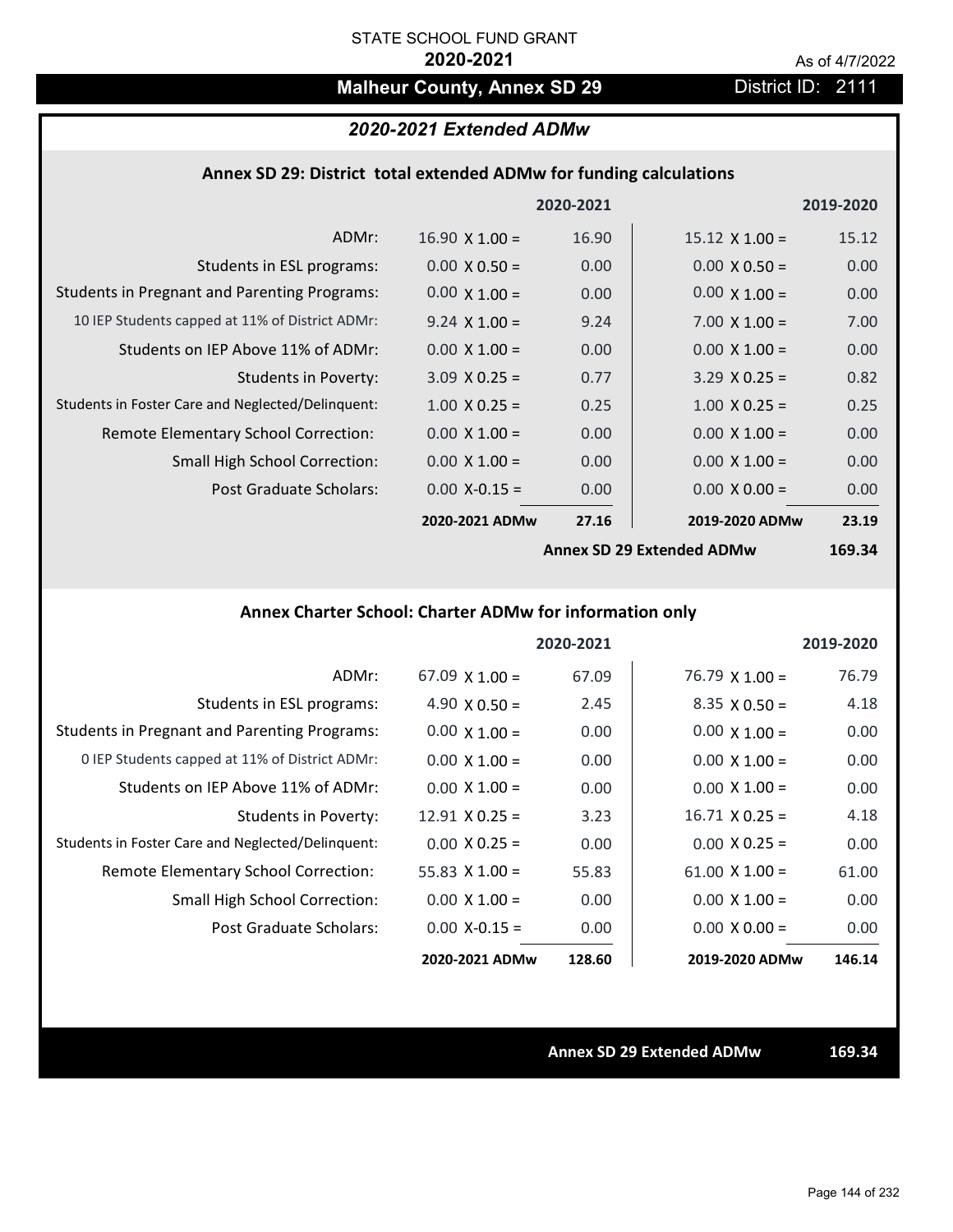# **Malheur County, Malheur County SD 51** District ID: 2112

| 2020-2021 Extended ADMw                                                     |                      |      |                                           |      |  |  |
|-----------------------------------------------------------------------------|----------------------|------|-------------------------------------------|------|--|--|
| Malheur County SD 51: District total extended ADMw for funding calculations |                      |      |                                           |      |  |  |
| 2020-2021<br>2019-2020                                                      |                      |      |                                           |      |  |  |
| ADMr:                                                                       | $0.26 \times 1.00 =$ | 0.26 | $3.00 \times 1.00 =$                      | 3.00 |  |  |
| Students in ESL programs:                                                   | $0.00 \times 0.50 =$ | 0.00 | $0.00 \times 0.50 =$                      | 0.00 |  |  |
| <b>Students in Pregnant and Parenting Programs:</b>                         | $0.00 \times 1.00 =$ | 0.00 | $0.00 \times 1.00 =$                      | 0.00 |  |  |
| 0 IEP Students capped at 11% of District ADMr:                              | $0.00 \times 1.00 =$ | 0.00 | $0.00 \times 1.00 =$                      | 0.00 |  |  |
| Students on IEP Above 11% of ADMr:                                          | $0.00 \times 1.00 =$ | 0.00 | $0.00 \times 1.00 =$                      | 0.00 |  |  |
| <b>Students in Poverty:</b>                                                 | $0.07$ X 0.25 =      | 0.02 | $1.00 \times 0.25 =$                      | 0.25 |  |  |
| Students in Foster Care and Neglected/Delinquent:                           | $0.00 \times 0.25 =$ | 0.00 | $0.00 \times 0.25 =$                      | 0.00 |  |  |
| Remote Elementary School Correction:                                        | $0.00 \times 1.00 =$ | 0.00 | $0.00 \times 1.00 =$                      | 0.00 |  |  |
| <b>Small High School Correction:</b>                                        | $0.00 \times 1.00 =$ | 0.00 | $0.00 \times 1.00 =$                      | 0.00 |  |  |
| Post Graduate Scholars:                                                     | $0.00$ X-0.15 =      | 0.00 | $0.00 \times 0.00 =$                      | 0.00 |  |  |
|                                                                             | 2020-2021 ADMw       | 0.28 | 2019-2020 ADMw                            | 3.25 |  |  |
|                                                                             |                      |      | <b>Malheur County SD 51 Extended ADMw</b> | 3.25 |  |  |
|                                                                             |                      |      |                                           |      |  |  |
| <b>Malheur County SD 51 Extended ADMw</b>                                   |                      |      |                                           | 3.25 |  |  |
|                                                                             |                      |      |                                           |      |  |  |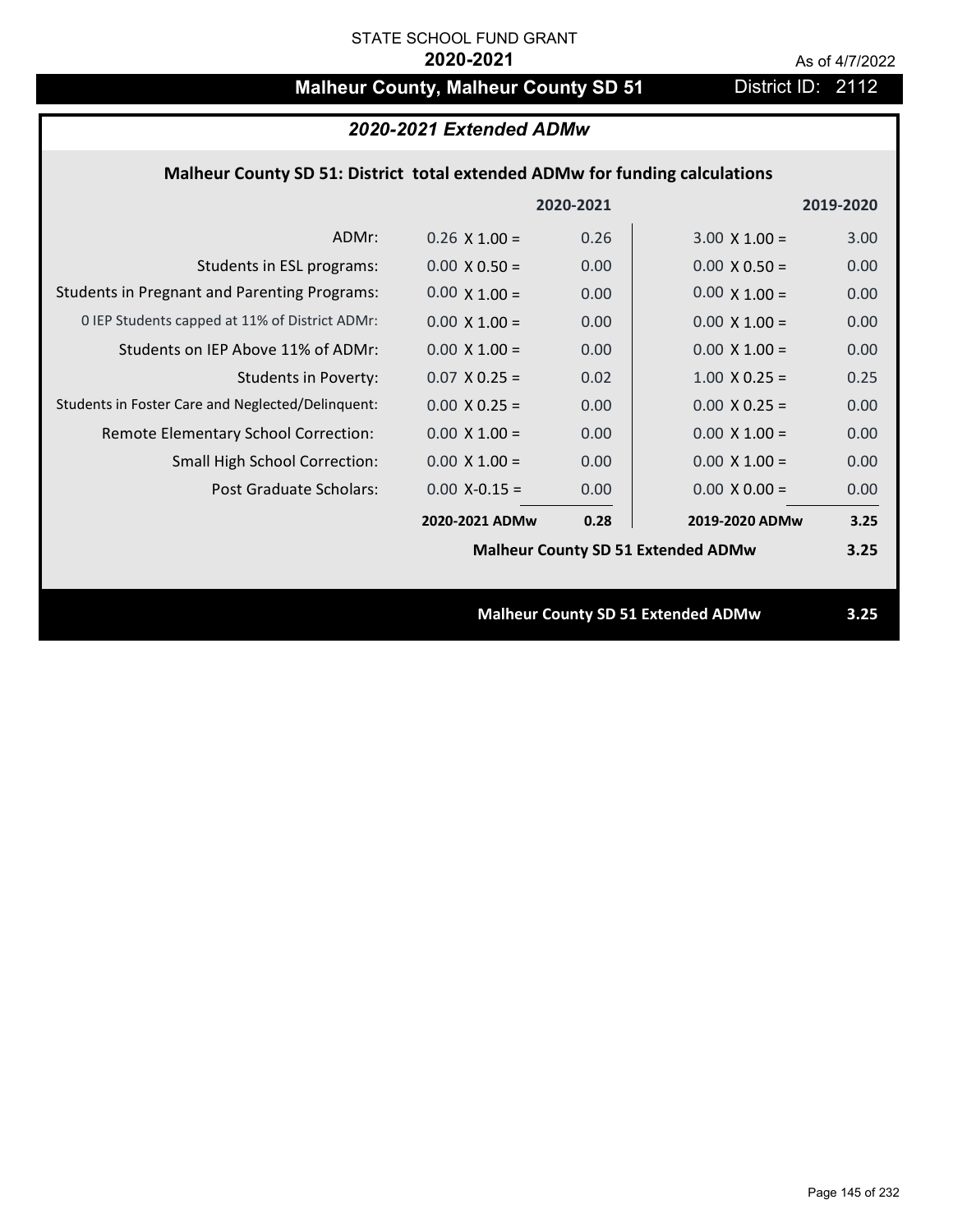# **Malheur County, Adrian SD 61** District ID: 2113

| 2020-2021 Extended ADMw |
|-------------------------|
|-------------------------|

| Adrian SD 61: District total extended ADMw for funding calculations |  |  |  |
|---------------------------------------------------------------------|--|--|--|
|---------------------------------------------------------------------|--|--|--|

|                                                     |                        | 2020-2021 |                                   | 2019-2020 |
|-----------------------------------------------------|------------------------|-----------|-----------------------------------|-----------|
| ADMr:                                               | $256.67 \times 1.00 =$ | 256.67    | $290.69 \times 1.00 =$            | 290.69    |
| Students in ESL programs:                           | $24.57 \times 0.50 =$  | 12.29     | $27.71 \times 0.50 =$             | 13.86     |
| <b>Students in Pregnant and Parenting Programs:</b> | $1.00 \times 1.00 =$   | 1.00      | $0.00 \times 1.00 =$              | 0.00      |
| 43 IEP Students capped at 11% of District ADMr:     | $28.23 \times 1.00 =$  | 28.23     | $31.98 \times 1.00 =$             | 31.98     |
| Students on IEP Above 11% of ADMr:                  | $2.60 \times 1.00 =$   | 2.60      | $2.60$ X $1.00 =$                 | 2.60      |
| <b>Students in Poverty:</b>                         | 46.00 $X$ 0.25 =       | 11.50     | 43.00 $X$ 0.25 =                  | 10.75     |
| Students in Foster Care and Neglected/Delinquent:   | $3.00 \times 0.25 =$   | 0.75      | $3.00 \times 0.25 =$              | 0.75      |
| Remote Elementary School Correction:                | 61.65 $X$ 1.00 =       | 61.65     | 45.55 $X$ 1.00 =                  | 45.55     |
| <b>Small High School Correction:</b>                | $64.81$ X $1.00 =$     | 64.81     | $67.98 \times 1.00 =$             | 67.98     |
| Post Graduate Scholars:                             | $0.00$ X-0.15 =        | 0.00      | $0.00 \times 0.00 =$              | 0.00      |
|                                                     | 2020-2021 ADMw         | 439.50    | 2019-2020 ADMw                    | 464.15    |
|                                                     |                        |           | <b>Adrian SD 61 Extended ADMw</b> | 464.15    |
|                                                     |                        |           |                                   |           |
|                                                     |                        |           | <b>Adrian SD 61 Extended ADMw</b> | 464.15    |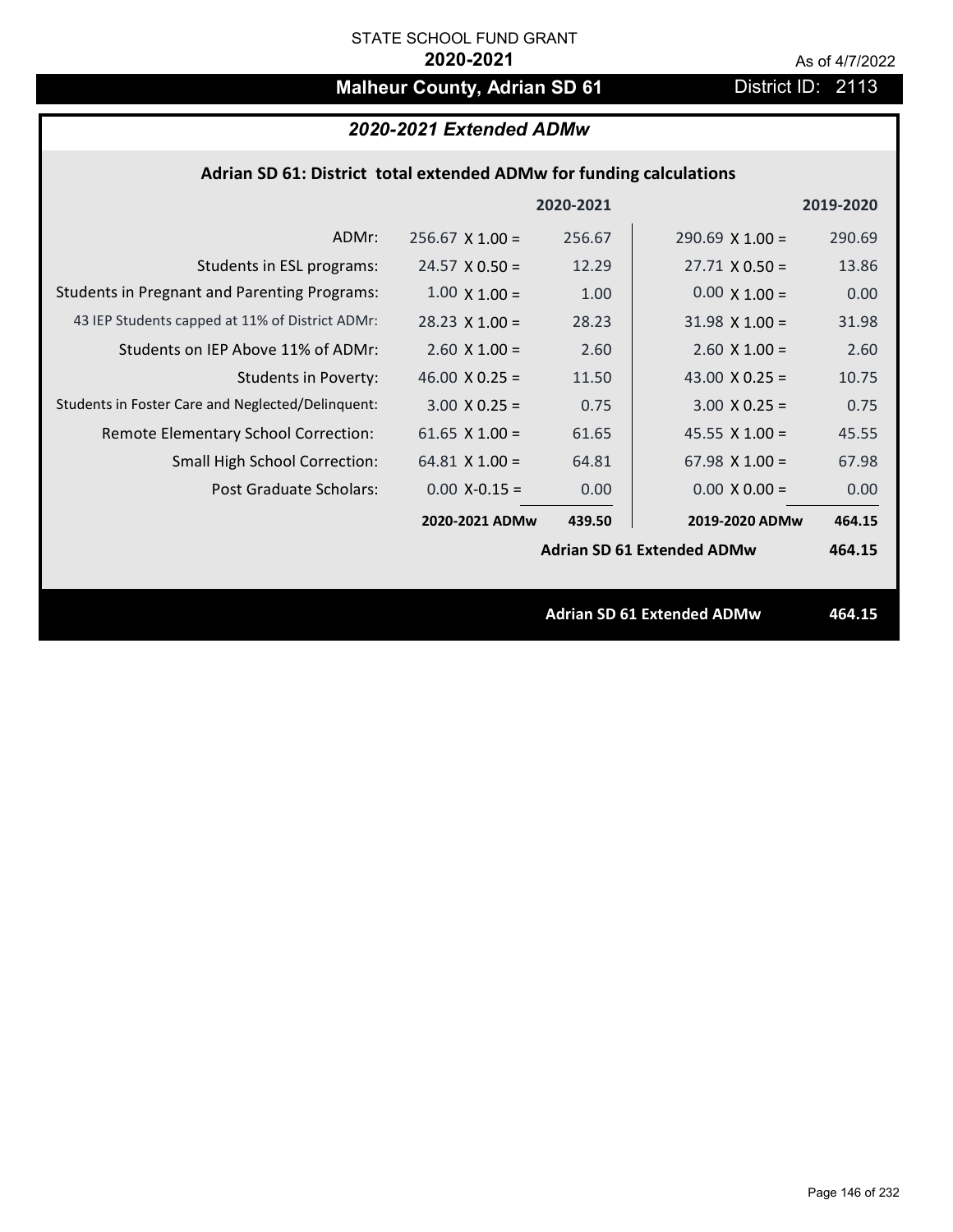# **Malheur County, Harper SD 66** District ID: 2114

# *2020-2021 Extended ADMw*

### **Harper SD 66: District total extended ADMw for funding calculations**

|                                                     |                       | 2020-2021 |                            | 2019-2020 |
|-----------------------------------------------------|-----------------------|-----------|----------------------------|-----------|
| ADMr:                                               | $0.00 \times 1.00 =$  | 0.00      | $0.00 \times 1.00 =$       | 0.00      |
| Students in ESL programs:                           | $0.00 \times 0.50 =$  | 0.00      | $0.00 \times 0.50 =$       | 0.00      |
| <b>Students in Pregnant and Parenting Programs:</b> | $0.00 \times 1.00 =$  | 0.00      | $0.00 \times 1.00 =$       | 0.00      |
| 22 IEP Students capped at 11% of District ADMr:     | $21.73 \times 1.00 =$ | 21.73     | $12.89 \times 1.00 =$      | 12.89     |
| Students on IEP Above 11% of ADMr:                  | $0.00 \times 1.00 =$  | 0.00      | $0.00 \times 1.00 =$       | 0.00      |
| <b>Students in Poverty:</b>                         | $-1.09$ X 0.25 =      | $-0.27$   | $0.00 \times 0.25 =$       | 0.00      |
| Students in Foster Care and Neglected/Delinquent:   | $1.00 \times 0.25 =$  | 0.25      | $0.00 \times 0.25 =$       | 0.00      |
| Remote Elementary School Correction:                | $0.00 \times 1.00 =$  | 0.00      | $0.00 \times 1.00 =$       | 0.00      |
| <b>Small High School Correction:</b>                | $0.00 \times 1.00 =$  | 0.00      | $0.00 \times 1.00 =$       | 0.00      |
| Post Graduate Scholars:                             | $0.00$ X-0.15 =       | 0.00      | $0.00 \times 0.00 =$       | 0.00      |
|                                                     | 2020-2021 ADMw        | 21.71     | 2019-2020 ADMw             | 12.89     |
|                                                     |                       |           | Harner CD CC Evtended ADMu | $217.10$  |

**Harper SD 66 Extended ADMw**

**347.18**

# **Harper Charter School: Charter ADMw for information only**

|                                                     |                       | 2020-2021 |                        | 2019-2020 |
|-----------------------------------------------------|-----------------------|-----------|------------------------|-----------|
| ADMr:                                               | 197.58 $X$ 1.00 =     | 197.58    | $117.15 \times 1.00 =$ | 117.15    |
| Students in ESL programs:                           | $2.65 \times 0.50 =$  | 1.33      | $5.00 \times 0.50 =$   | 2.50      |
| <b>Students in Pregnant and Parenting Programs:</b> | $0.00 \times 1.00 =$  | 0.00      | $0.00 \times 1.00 =$   | 0.00      |
| 0 IEP Students capped at 11% of District ADMr:      | $0.00 \times 1.00 =$  | 0.00      | $0.00 \times 1.00 =$   | 0.00      |
| Students on IEP Above 11% of ADMr:                  | $0.00 \times 1.00 =$  | 0.00      | $0.00 \times 1.00 =$   | 0.00      |
| Students in Poverty:                                | $17.09 \times 0.25 =$ | 4.27      | $20.00 \times 0.25 =$  | 5.00      |
| Students in Foster Care and Neglected/Delinquent:   | $0.00 \times 0.25 =$  | 0.00      | $0.00 \times 0.25 =$   | 0.00      |
| Remote Elementary School Correction:                | $70.97 \times 1.00 =$ | 70.97     | $61.01 \times 1.00 =$  | 61.01     |
| <b>Small High School Correction:</b>                | $51.32$ X $1.00 =$    | 51.32     | $50.46 \times 1.00 =$  | 50.46     |
| Post Graduate Scholars:                             | $0.00 X - 0.15 =$     | 0.00      | $0.00 \times 0.00 =$   | 0.00      |
|                                                     | 2020-2021 ADMw        | 325.47    | 2019-2020 ADMw         | 236.12    |

**Harper SD 66 Extended ADMw 347.18**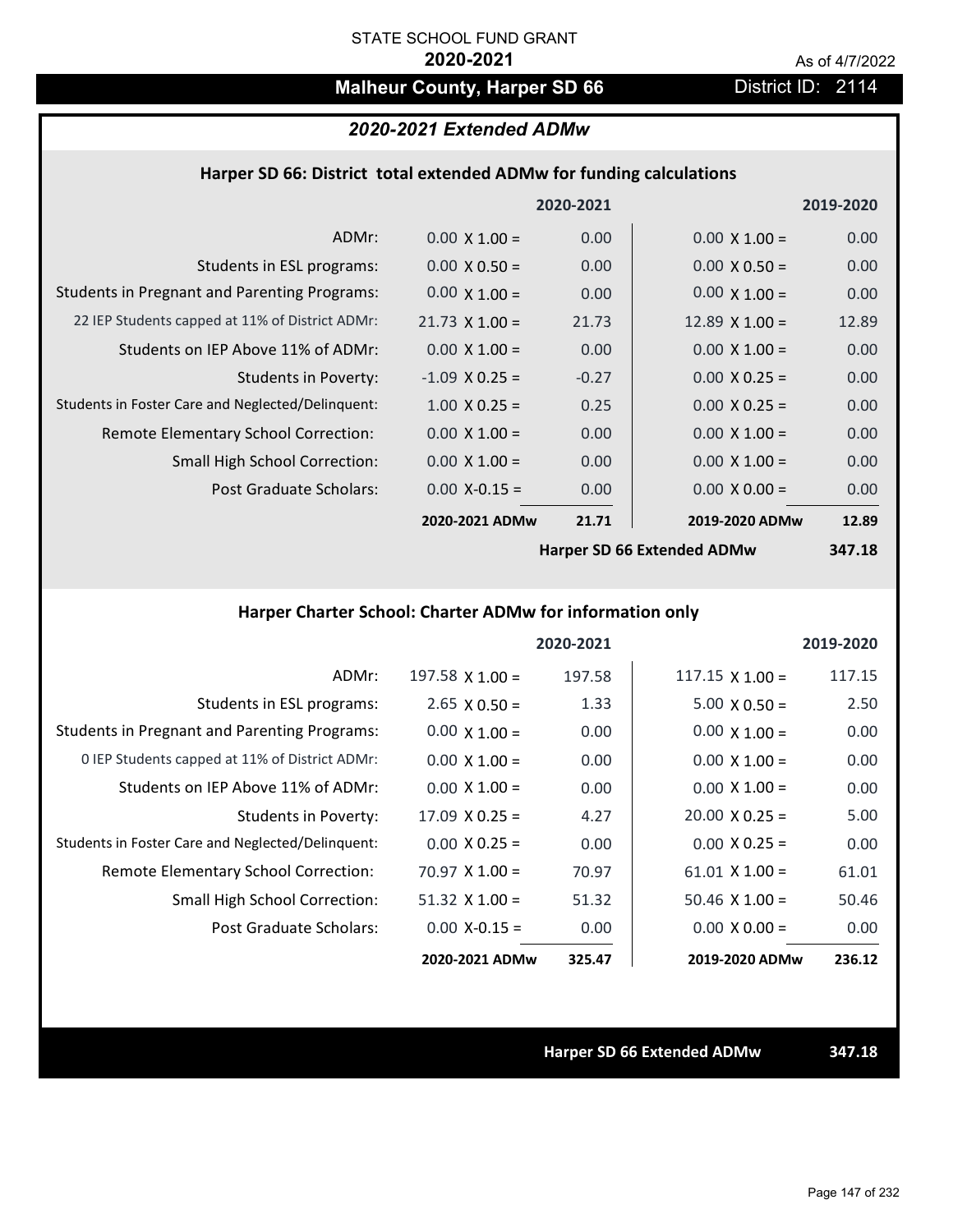# **Malheur County, Arock SD 81** District ID: 2115

# *2020-2021 Extended ADMw*

### **Arock SD 81: District total extended ADMw for funding calculations**

|                                                     |                       | 2020-2021 |                                  | 2019-2020 |
|-----------------------------------------------------|-----------------------|-----------|----------------------------------|-----------|
| ADMr:                                               | $15.29 \times 1.00 =$ | 15.29     | $16.89$ X $1.00 =$               | 16.89     |
| Students in ESL programs:                           | $0.00 \times 0.50 =$  | 0.00      | $0.00 \times 0.50 =$             | 0.00      |
| <b>Students in Pregnant and Parenting Programs:</b> | $0.00 \times 1.00 =$  | 0.00      | $0.00 \times 1.00 =$             | 0.00      |
| 1 IEP Students capped at 11% of District ADMr:      | $1.00 \times 1.00 =$  | 1.00      | $1.00 \times 1.00 =$             | 1.00      |
| Students on IEP Above 11% of ADMr:                  | $0.00 \times 1.00 =$  | 0.00      | $0.00 \times 1.00 =$             | 0.00      |
| <b>Students in Poverty:</b>                         | 4.70 $X$ 0.25 =       | 1.18      | $7.43 \times 0.25 =$             | 1.86      |
| Students in Foster Care and Neglected/Delinquent:   | $0.00 \times 0.25 =$  | 0.00      | $1.00 \times 0.25 =$             | 0.25      |
| Remote Elementary School Correction:                | $25.54$ X 1.00 =      | 25.54     | $25.54 \times 1.00 =$            | 25.54     |
| <b>Small High School Correction:</b>                | $0.00 \times 1.00 =$  | 0.00      | $0.00 \times 1.00 =$             | 0.00      |
| Post Graduate Scholars:                             | $0.00$ X-0.15 =       | 0.00      | $0.00 \times 0.00 =$             | 0.00      |
|                                                     | 2020-2021 ADMw        | 43.01     | 2019-2020 ADMw                   | 45.54     |
|                                                     |                       |           | <b>Arock SD 81 Extended ADMw</b> | 45.54     |
|                                                     |                       |           |                                  |           |
|                                                     |                       |           | <b>Arock SD 81 Extended ADMw</b> | 45.54     |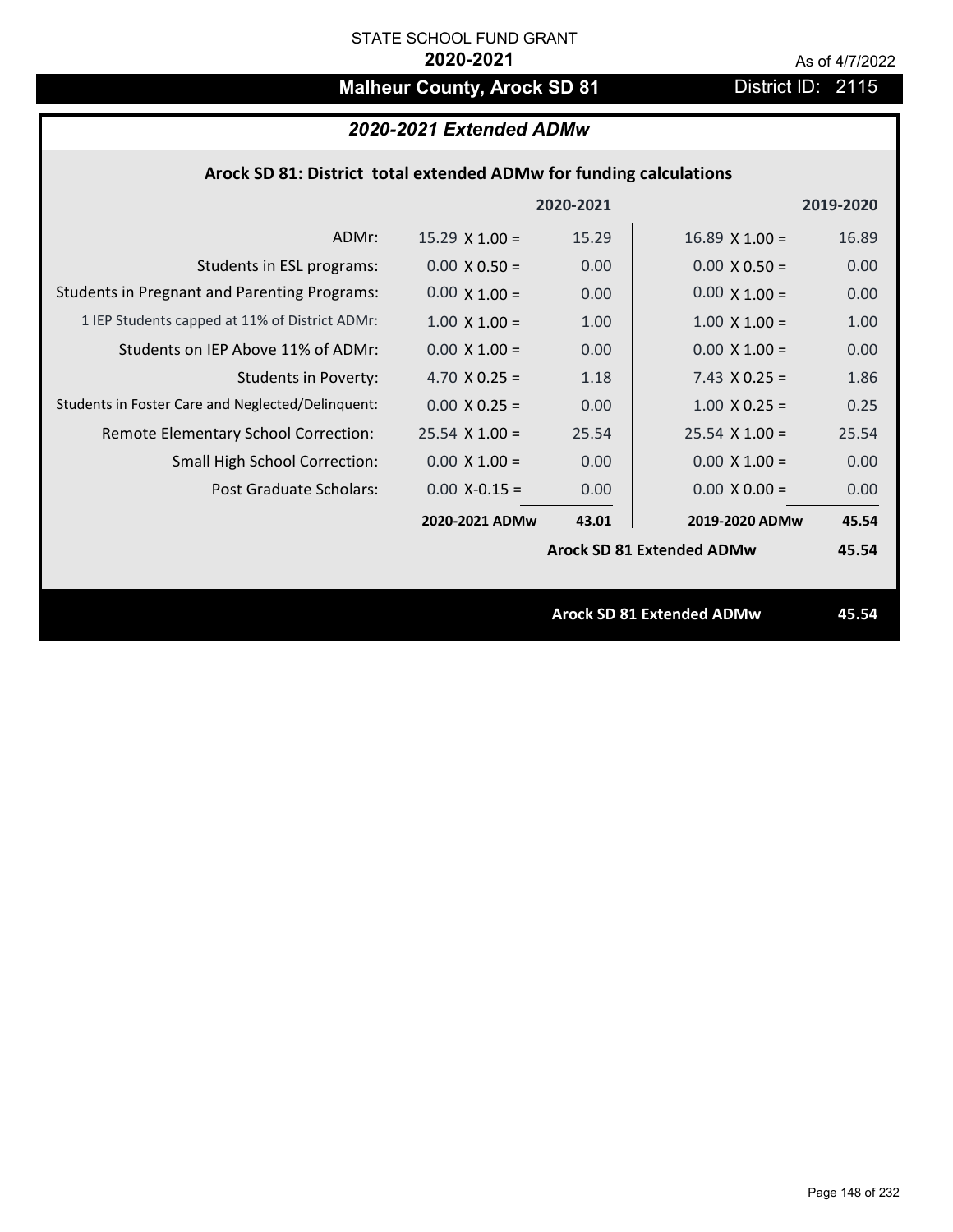# **Malheur County, Vale SD 84** District ID: 2116

## *2020-2021 Extended ADMw*

| 2020-2021                                                                                                   | 2019-2020 |
|-------------------------------------------------------------------------------------------------------------|-----------|
| 822.20<br>ADMr:<br>$822.20 \times 1.00 =$<br>$900.83$ X 1.00 =                                              | 900.83    |
| 22.07<br>Students in ESL programs:<br>$33.81 \times 0.50 =$<br>44.14 $\times$ 0.50 =                        | 16.91     |
| <b>Students in Pregnant and Parenting Programs:</b><br>$2.00 \times 1.00 =$<br>$1.26 \times 1.00 =$<br>1.26 | 2.00      |
| 105 IEP Students capped at 11% of District ADMr:<br>90.44<br>$90.44 \times 1.00 =$<br>$99.09 \times 1.00 =$ | 99.09     |
| Students on IEP Above 11% of ADMr:<br>4.60 $X$ 1.00 =<br>4.60 $X$ 1.00 =<br>4.60                            | 4.60      |
| <b>Students in Poverty:</b><br>$162.69$ X 0.25 =<br>$236.25$ X 0.25 =<br>40.67                              | 59.06     |
| Students in Foster Care and Neglected/Delinquent:<br>$9.00 \times 0.25 =$<br>$6.00 \times 0.25 =$<br>1.50   | 2.25      |
| 49.58 $X$ 1.00 =<br>Remote Elementary School Correction:<br>44.73 $\times$ 1.00 =<br>44.73                  | 49.58     |
| 74.68<br>65.76 $X$ 1.00 =<br><b>Small High School Correction:</b><br>$74.68 \times 1.00 =$                  | 65.76     |
| Post Graduate Scholars:<br>$0.00$ X-0.15 =<br>0.00<br>$0.00 \times 0.00 =$                                  | 0.00      |
| 2020-2021 ADMw<br>1,102.15<br>2019-2020 ADMw                                                                | 1,200.08  |
| Vale SD 84 Extended ADMw                                                                                    | 1,200.08  |
|                                                                                                             |           |
| <b>Vale SD 84 Extended ADMw</b>                                                                             | 1,200.08  |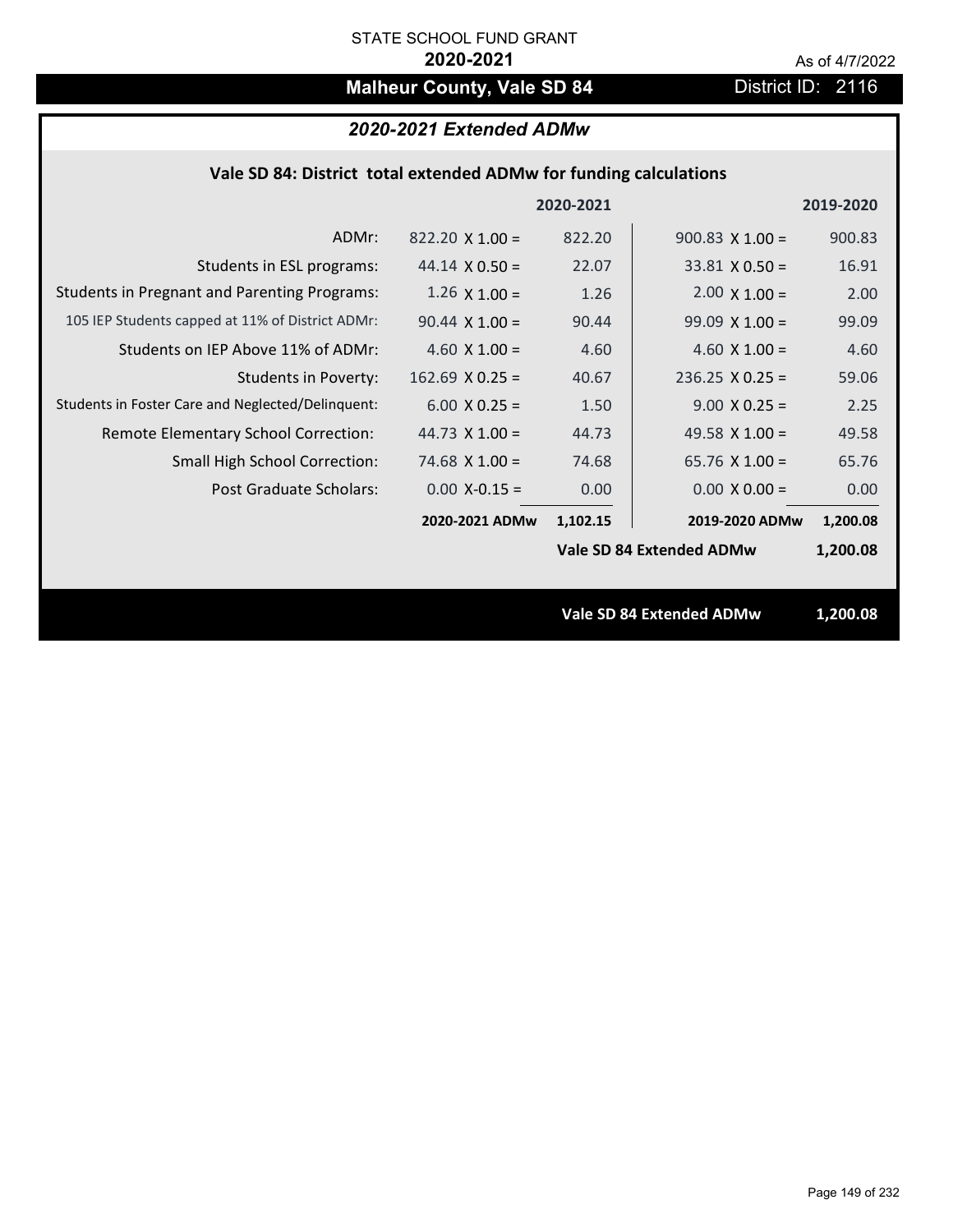# **Marion County, Gervais SD 1** District ID: 2137

### *2020-2021 Extended ADMw*

### **Gervais SD 1: District total extended ADMw for funding calculations**

|                                                     |                        | 2020-2021 |                        | 2019-2020 |
|-----------------------------------------------------|------------------------|-----------|------------------------|-----------|
| ADMr:                                               | $936.36 \times 1.00 =$ | 936.36    | $988.75 \times 1.00 =$ | 988.75    |
| Students in ESL programs:                           | $268.46 \times 0.50 =$ | 134.23    | $271.22 \times 0.50 =$ | 135.61    |
| <b>Students in Pregnant and Parenting Programs:</b> | 2.94 $\times$ 1.00 =   | 2.94      | 3.76 $\times$ 1.00 =   | 3.76      |
| 188 IEP Students capped at 11% of District ADMr:    | $166.27 \times 1.00 =$ | 166.27    | $150.84 \times 1.00 =$ | 150.84    |
| Students on IEP Above 11% of ADMr:                  | $0.80 \times 1.00 =$   | 0.80      | $0.80$ X 1.00 =        | 0.80      |
| <b>Students in Poverty:</b>                         | 79.65 $X$ 0.25 =       | 19.91     | $138.08 \times 0.25 =$ | 34.52     |
| Students in Foster Care and Neglected/Delinquent:   | $2.00 \times 0.25 =$   | 0.50      | $6.00 \times 0.25 =$   | 1.50      |
| Remote Elementary School Correction:                | $0.00 \times 1.00 =$   | 0.00      | $0.00 \times 1.00 =$   | 0.00      |
| <b>Small High School Correction:</b>                | $15.77 \times 1.00 =$  | 15.77     | $29.77 \times 1.00 =$  | 29.77     |
| Post Graduate Scholars:                             | $0.00$ X-0.15 =        | 0.00      | $0.00 X 0.00 =$        | 0.00      |
|                                                     | 2020-2021 ADMw         | 1,276.78  | 2019-2020 ADMw         | 1,345.55  |
|                                                     |                        |           |                        |           |

**Gervais SD 1 Extended ADMw**

**1,864.80**

## **Frontier Charter Academy: Charter ADMw for information only**

|                                                     |                        | 2020-2021 |                        | 2019-2020 |
|-----------------------------------------------------|------------------------|-----------|------------------------|-----------|
| ADMr:                                               | $575.19 \times 1.00 =$ | 575.19    | $382.48 \times 1.00 =$ | 382.48    |
| Students in ESL programs:                           | $0.98 \times 0.50 =$   | 0.49      | $1.00 \times 0.50 =$   | 0.50      |
| <b>Students in Pregnant and Parenting Programs:</b> | $0.00 \times 1.00 =$   | 0.00      | $0.00 \times 1.00 =$   | 0.00      |
| 0 IEP Students capped at 11% of District ADMr:      | $0.00 \times 1.00 =$   | 0.00      | $0.00 \times 1.00 =$   | 0.00      |
| Students on IEP Above 11% of ADMr:                  | $0.00 \times 1.00 =$   | 0.00      | $0.00 \times 1.00 =$   | 0.00      |
| Students in Poverty:                                | 49.35 $X$ 0.25 =       | 12.34     | $53.41 \times 0.25 =$  | 13.35     |
| Students in Foster Care and Neglected/Delinquent:   | $0.00 \times 0.25 =$   | 0.00      | $0.00 \times 0.25 =$   | 0.00      |
| Remote Elementary School Correction:                | $0.00 \times 1.00 =$   | 0.00      | $0.00 \times 1.00 =$   | 0.00      |
| <b>Small High School Correction:</b>                | $0.00 \times 1.00 =$   | 0.00      | $0.00 \times 1.00 =$   | 0.00      |
| Post Graduate Scholars:                             | $0.00$ X-0.15 =        | 0.00      | $0.00 \times 0.00 =$   | 0.00      |
|                                                     | 2020-2021 ADMw         | 588.02    | 2019-2020 ADMw         | 396.33    |

**Gervais SD 1 Extended ADMw 1,864.80**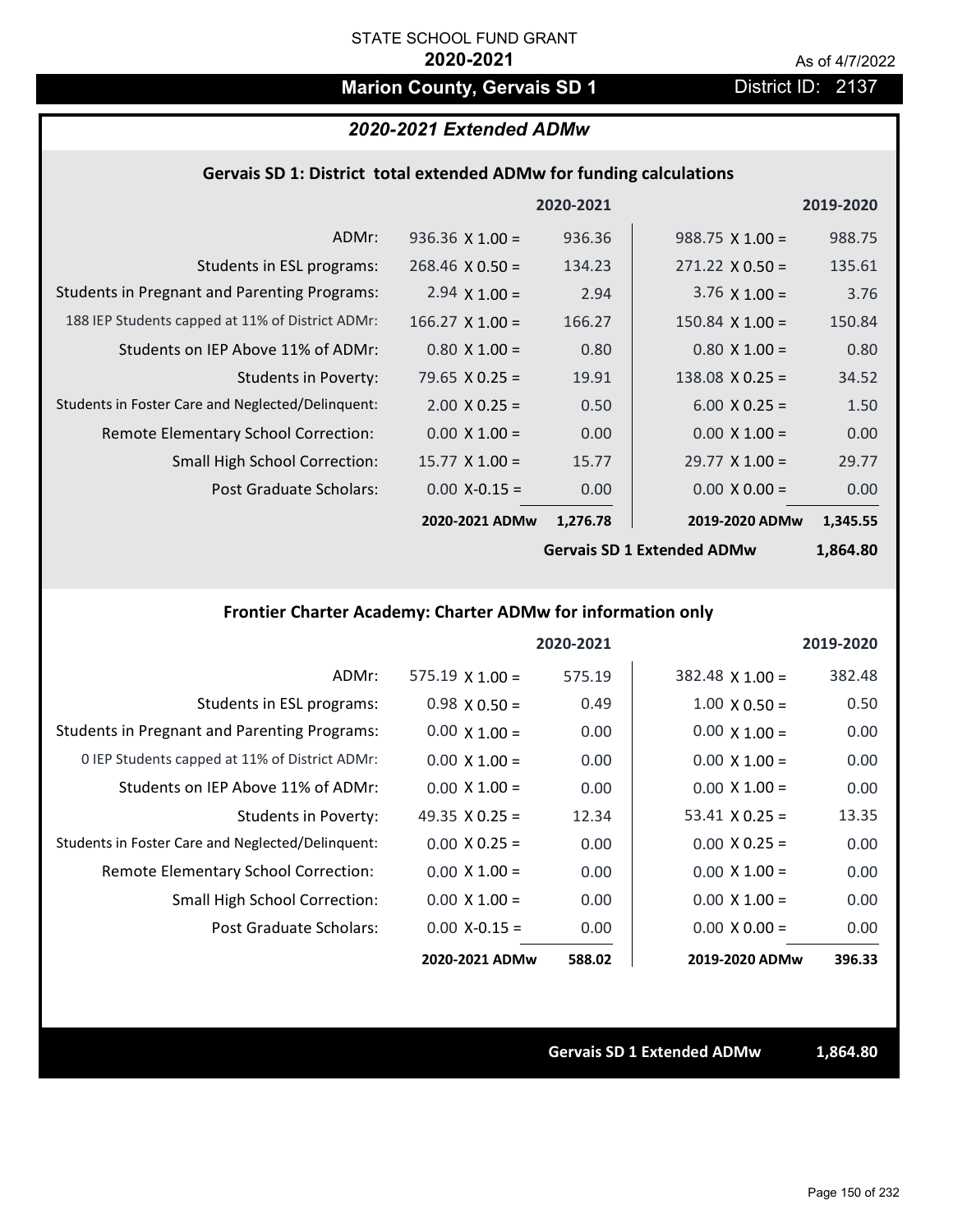# **Marion County, Silver Falls SD 4J** District ID: 2138

# *2020-2021 Extended ADMw*

### **Silver Falls SD 4J: District total extended ADMw for funding calculations**

|                                                     |                          | 2020-2021 |                          | 2019-2020 |
|-----------------------------------------------------|--------------------------|-----------|--------------------------|-----------|
| ADMr:                                               | $3,296.95 \times 1.00 =$ | 3,296.95  | $3,688.04 \times 1.00 =$ | 3,688.04  |
| Students in ESL programs:                           | $131.34 \times 0.50 =$   | 65.67     | 139.94 $\times$ 0.50 =   | 69.97     |
| <b>Students in Pregnant and Parenting Programs:</b> | $1.70 \times 1.00 =$     | 1.70      | $0.00 \times 1.00 =$     | 0.00      |
| 474 IEP Students capped at 11% of District ADMr:    | $390.55 \times 1.00 =$   | 390.55    | 434.03 $\times$ 1.00 =   | 434.03    |
| Students on IEP Above 11% of ADMr:                  | $15.80 \times 1.00 =$    | 15.80     | $15.80 \times 1.00 =$    | 15.80     |
| Students in Poverty:                                | $350.50 \times 0.25 =$   | 87.63     | $351.58 \times 0.25 =$   | 87.90     |
| Students in Foster Care and Neglected/Delinquent:   | $9.00 \times 0.25 =$     | 2.25      | $7.00 \times 0.25 =$     | 1.75      |
| Remote Elementary School Correction:                | $28.54 \times 1.00 =$    | 28.54     | $28.12 \times 1.00 =$    | 28.12     |
| <b>Small High School Correction:</b>                | $0.00 \times 1.00 =$     | 0.00      | $0.00 \times 1.00 =$     | 0.00      |
| Post Graduate Scholars:                             | $0.00 X - 0.15 =$        | 0.00      | $0.00 \times 0.00 =$     | 0.00      |
|                                                     | 2020-2021 ADMw           | 3,889.08  | 2019-2020 ADMw           | 4,325.61  |

**Silver Falls SD 4J Extended ADMw**

**4,590.46**

## **Bethany Charter School: Charter ADMw for information only**

|                                                     |                       | 2020-2021 |                       | 2019-2020 |
|-----------------------------------------------------|-----------------------|-----------|-----------------------|-----------|
| ADMr:                                               | 133.95 $X$ 1.00 =     | 133.95    | 133.84 $X$ 1.00 =     | 133.84    |
| Students in ESL programs:                           | $0.00 \times 0.50 =$  | 0.00      | $0.00 \times 0.50 =$  | 0.00      |
| <b>Students in Pregnant and Parenting Programs:</b> | $0.00 \times 1.00 =$  | 0.00      | $0.00 \times 1.00 =$  | 0.00      |
| 0 IEP Students capped at 11% of District ADMr:      | $0.00 \times 1.00 =$  | 0.00      | $0.00 \times 1.00 =$  | 0.00      |
| Students on IEP Above 11% of ADMr:                  | $0.00 \times 1.00 =$  | 0.00      | $0.00 \times 1.00 =$  | 0.00      |
| Students in Poverty:                                | $12.70 \times 0.25 =$ | 3.18      | 12.76 $\times$ 0.25 = | 3.19      |
| Students in Foster Care and Neglected/Delinquent:   | $0.00 \times 0.25 =$  | 0.00      | $0.00 \times 0.25 =$  | 0.00      |
| Remote Elementary School Correction:                | $0.00 \times 1.00 =$  | 0.00      | $0.00 \times 1.00 =$  | 0.00      |
| <b>Small High School Correction:</b>                | $0.00 \times 1.00 =$  | 0.00      | $0.00 \times 1.00 =$  | 0.00      |
| Post Graduate Scholars:                             | $0.00 X - 0.15 =$     | 0.00      | $0.00 \times 0.00 =$  | 0.00      |
|                                                     | 2020-2021 ADMw        | 137.13    | 2019-2020 ADMw        | 137.03    |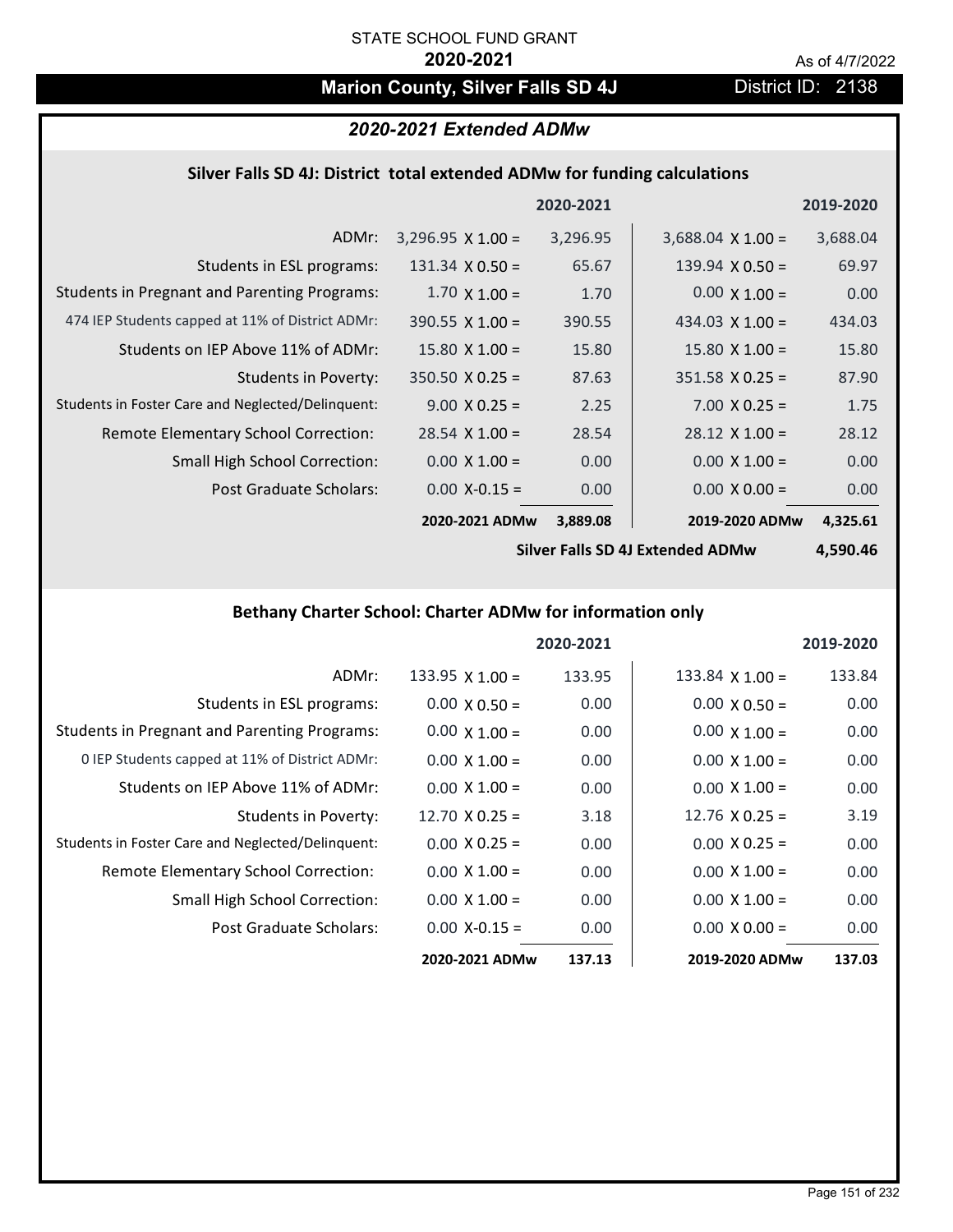# **The Community Roots School: Charter ADMw for information only**

|                                                     |                        | 2020-2021 |                        | 2019-2020 |
|-----------------------------------------------------|------------------------|-----------|------------------------|-----------|
| ADMr:                                               | 119.53 $\times$ 1.00 = | 119.53    | 123.87 $\times$ 1.00 = | 123.87    |
| Students in ESL programs:                           | $2.00 \times 0.50 =$   | 1.00      | $2.00 \times 0.50 =$   | 1.00      |
| <b>Students in Pregnant and Parenting Programs:</b> | $0.00 \times 1.00 =$   | 0.00      | $0.00 \times 1.00 =$   | 0.00      |
| 0 IEP Students capped at 11% of District ADMr:      | $0.00 \times 1.00 =$   | 0.00      | $0.00 \times 1.00 =$   | 0.00      |
| Students on IEP Above 11% of ADMr:                  | $0.00 \times 1.00 =$   | 0.00      | $0.00 \times 1.00 =$   | 0.00      |
| Students in Poverty:                                | 11.33 $\times$ 0.25 =  | 2.83      | $11.81 \times 0.25 =$  | 2.95      |
| Students in Foster Care and Neglected/Delinquent:   | $0.00 \times 0.25 =$   | 0.00      | $0.00 \times 0.25 =$   | 0.00      |
| Remote Elementary School Correction:                | $0.00 \times 1.00 =$   | 0.00      | $0.00 \times 1.00 =$   | 0.00      |
| <b>Small High School Correction:</b>                | $0.00 \times 1.00 =$   | 0.00      | $0.00 \times 1.00 =$   | 0.00      |
| Post Graduate Scholars:                             | $0.00$ X-0.15 =        | 0.00      | $0.00 \times 0.00 =$   | 0.00      |
|                                                     | 2020-2021 ADMw         | 123.36    | 2019-2020 ADMw         | 127.82    |

**Silver Falls SD 4J Extended ADMw 4,590.46**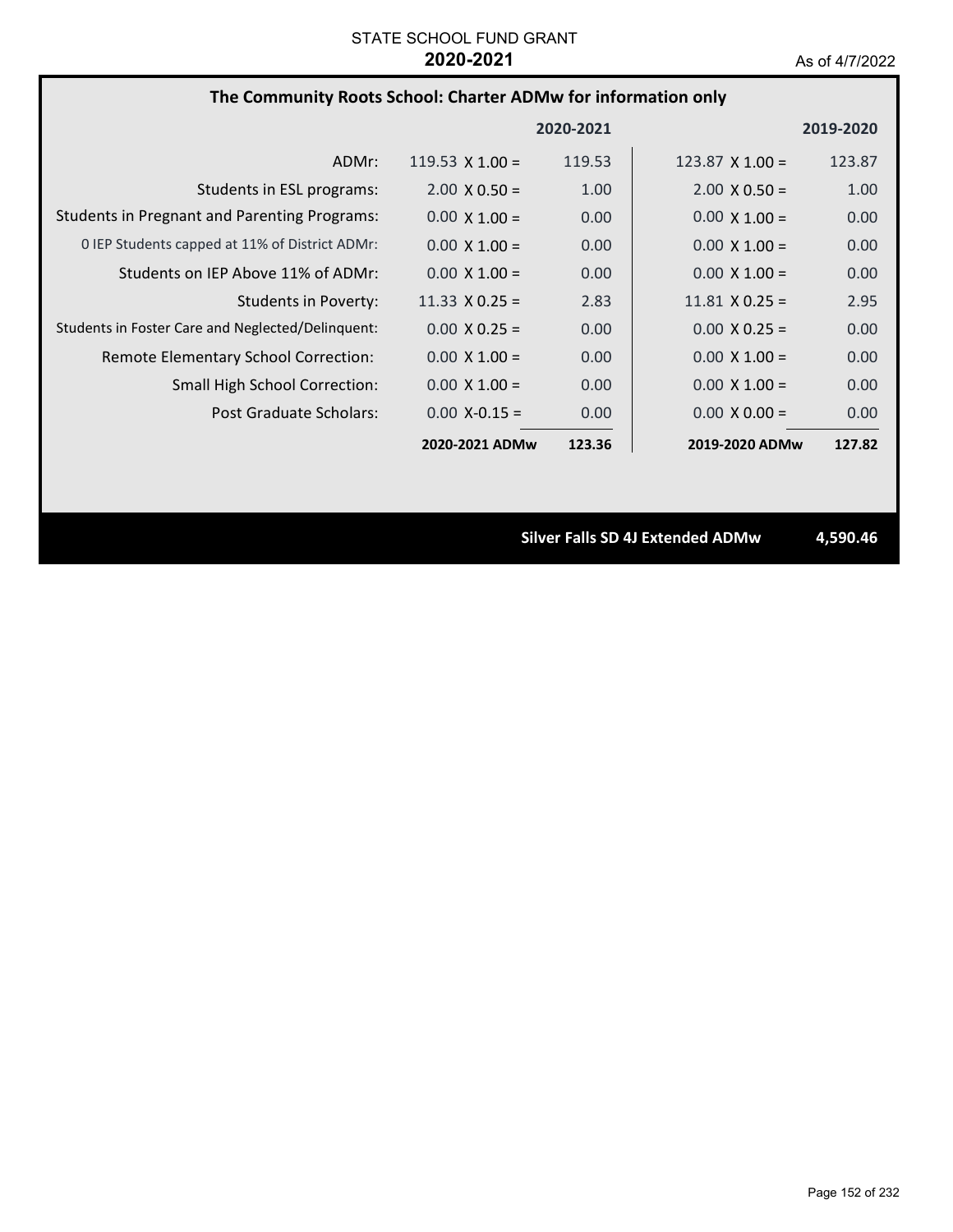# **Marion County, Cascade SD 5** District ID: 2139

| 2020-2021 Extended ADMw                                             |          |                          |                                                                        |  |  |
|---------------------------------------------------------------------|----------|--------------------------|------------------------------------------------------------------------|--|--|
| Cascade SD 5: District total extended ADMw for funding calculations |          |                          |                                                                        |  |  |
| 2020-2021<br>2019-2020                                              |          |                          |                                                                        |  |  |
| $2,456.73 \times 1.00 =$                                            | 2,456.73 | $2,499.29 \times 1.00 =$ | 2,499.29                                                               |  |  |
| $91.81 \times 0.50 =$                                               | 45.91    | $81.13 \times 0.50 =$    | 40.57                                                                  |  |  |
| $0.00 \times 1.00 =$                                                | 0.00     | $0.00 \times 1.00 =$     | 0.00                                                                   |  |  |
| $270.24 \times 1.00 =$                                              | 270.24   | $274.92 \times 1.00 =$   | 274.92                                                                 |  |  |
| $36.30 X 1.00 =$                                                    | 36.30    | $36.30$ X $1.00 =$       | 36.30                                                                  |  |  |
| $345.90 \times 0.25 =$                                              | 86.48    | $451.23 \times 0.25 =$   | 112.81                                                                 |  |  |
| 4.00 $X$ 0.25 =                                                     | 1.00     | $10.00 \times 0.25 =$    | 2.50                                                                   |  |  |
| $0.00 \times 1.00 =$                                                | 0.00     | $0.00 \times 1.00 =$     | 0.00                                                                   |  |  |
| $0.00 \times 1.00 =$                                                | 0.00     | $0.00 X 1.00 =$          | 0.00                                                                   |  |  |
| $0.00$ X-0.15 =                                                     | 0.00     | $0.00 \times 0.00 =$     | 0.00                                                                   |  |  |
| 2020-2021 ADMw                                                      | 2,896.65 | 2019-2020 ADMw           | 2,966.38                                                               |  |  |
|                                                                     |          |                          | 2,966.38                                                               |  |  |
|                                                                     |          |                          |                                                                        |  |  |
|                                                                     |          |                          | 2,966.38                                                               |  |  |
|                                                                     |          |                          |                                                                        |  |  |
|                                                                     |          |                          | <b>Cascade SD 5 Extended ADMw</b><br><b>Cascade SD 5 Extended ADMw</b> |  |  |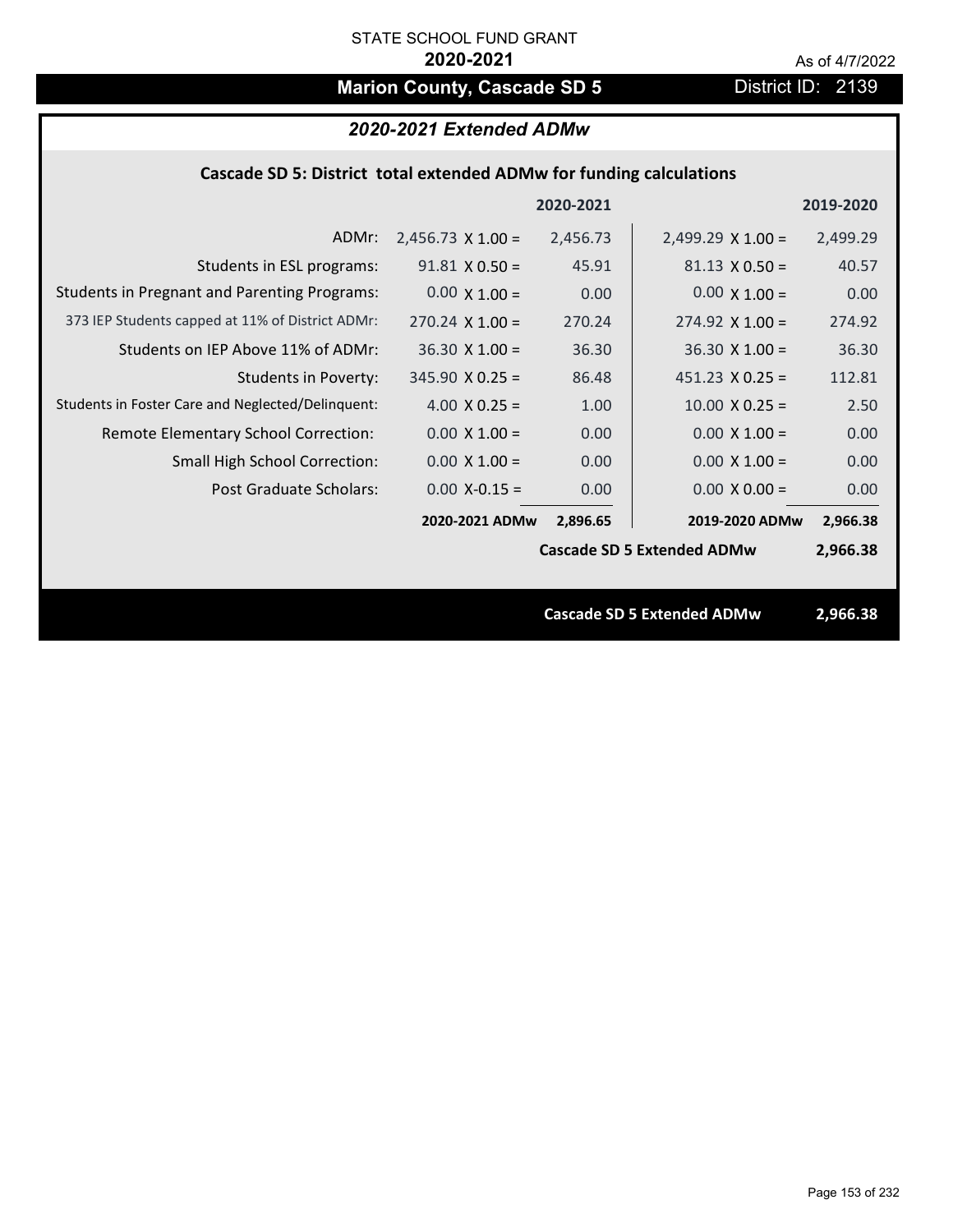# **Marion County, Jefferson SD 14J** District ID: 2140

# *2020-2021 Extended ADMw*

### **Jefferson SD 14J: District total extended ADMw for funding calculations**

|                                                     |                                | 2020-2021 |                        | 2019-2020 |
|-----------------------------------------------------|--------------------------------|-----------|------------------------|-----------|
| ADMr:                                               | 785.34 $X$ 1.00 =              | 785.34    | $814.30 \times 1.00 =$ | 814.30    |
| Students in ESL programs:                           | 62.62 $\times$ 0.50 =          | 31.31     | 55.46 $\times$ 0.50 =  | 27.73     |
| <b>Students in Pregnant and Parenting Programs:</b> | $0.00 \times 1.00 =$           | 0.00      | $0.00 \times 1.00 =$   | 0.00      |
| 122 IEP Students capped at 11% of District ADMr:    | $86.39 \times 1.00 =$          | 86.39     | $89.57 \times 1.00 =$  | 89.57     |
| Students on IEP Above 11% of ADMr:                  | $25.70 \times 1.00 =$          | 25.70     | $25.70$ X 1.00 =       | 25.70     |
| <b>Students in Poverty:</b>                         | $56.70 X 0.25 =$               | 14.18     | $87.70 X 0.25 =$       | 21.93     |
| Students in Foster Care and Neglected/Delinquent:   | $2.00 \times 0.25 =$           | 0.50      | $1.00 \times 0.25 =$   | 0.25      |
| Remote Elementary School Correction:                | $0.00 \times 1.00 =$           | 0.00      | $0.00 \times 1.00 =$   | 0.00      |
| <b>Small High School Correction:</b>                | $70.86$ X $1.00 =$             | 70.86     | 68.40 $X$ 1.00 =       | 68.40     |
| Post Graduate Scholars:                             | $0.00$ X-0.15 =                | 0.00      | $0.00 \times 0.00 =$   | 0.00      |
|                                                     | 2020-2021 ADMw                 | 1,014.27  | 2019-2020 ADMw         | 1,047.88  |
|                                                     | Jefferson SD 14J Extended ADMw |           |                        | 1,047.88  |
|                                                     |                                |           |                        |           |
|                                                     | Jefferson SD 14J Extended ADMw |           |                        | 1,047.88  |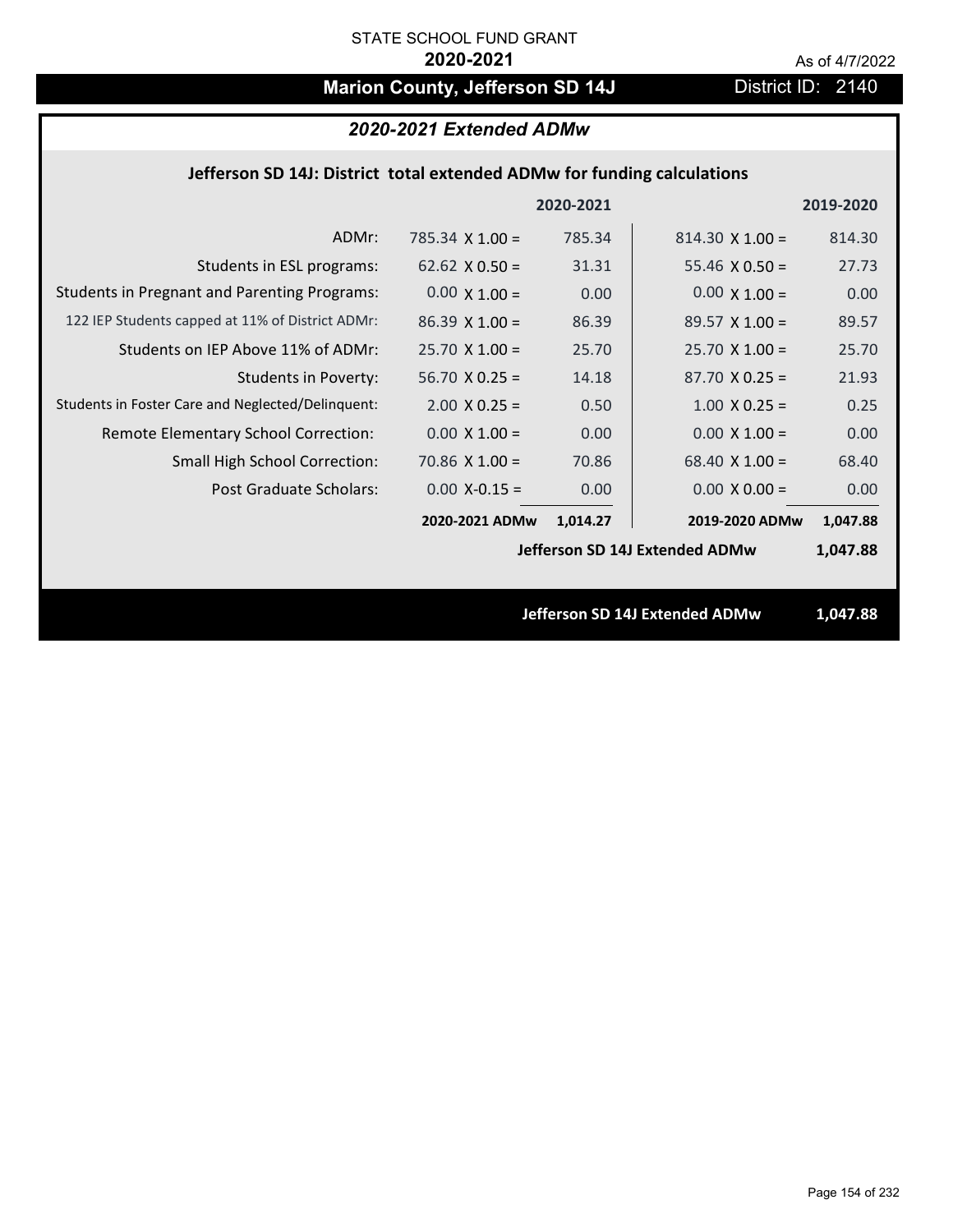# **Marion County, North Marion SD 15** District ID: 2141

| 2020-2021 Extended ADMw                                                   |                          |          |                                         |          |  |  |
|---------------------------------------------------------------------------|--------------------------|----------|-----------------------------------------|----------|--|--|
| North Marion SD 15: District total extended ADMw for funding calculations |                          |          |                                         |          |  |  |
| 2020-2021<br>2019-2020                                                    |                          |          |                                         |          |  |  |
| ADMr:                                                                     | $1,758.57 \times 1.00 =$ | 1,758.57 | $1,822.62 \times 1.00 =$                | 1,822.62 |  |  |
| Students in ESL programs:                                                 | $324.91 \times 0.50 =$   | 162.46   | $309.78 \times 0.50 =$                  | 154.89   |  |  |
| <b>Students in Pregnant and Parenting Programs:</b>                       | $0.50 \times 1.00 =$     | 0.50     | $0.00 \times 1.00 =$                    | 0.00     |  |  |
| 289 IEP Students capped at 11% of District ADMr:                          | 193.44 $\times$ 1.00 =   | 193.44   | $200.49 \times 1.00 =$                  | 200.49   |  |  |
| Students on IEP Above 11% of ADMr:                                        | $26.80 X 1.00 =$         | 26.80    | $26.80 \times 1.00 =$                   | 26.80    |  |  |
| <b>Students in Poverty:</b>                                               | $177.68$ X 0.25 =        | 44.42    | $230.95$ X 0.25 =                       | 57.74    |  |  |
| Students in Foster Care and Neglected/Delinquent:                         | $1.00 \times 0.25 =$     | 0.25     | $3.00 X 0.25 =$                         | 0.75     |  |  |
| Remote Elementary School Correction:                                      | $0.00 \times 1.00 =$     | 0.00     | $0.00 \times 1.00 =$                    | 0.00     |  |  |
| <b>Small High School Correction:</b>                                      | $0.00 \times 1.00 =$     | 0.00     | $0.00 \times 1.00 =$                    | 0.00     |  |  |
| <b>Post Graduate Scholars:</b>                                            | $0.00$ X-0.15 =          | 0.00     | $0.00 \times 0.00 =$                    | 0.00     |  |  |
|                                                                           | 2020-2021 ADMw           | 2,186.44 | 2019-2020 ADMw                          | 2,263.29 |  |  |
|                                                                           |                          |          | <b>North Marion SD 15 Extended ADMw</b> | 2,263.29 |  |  |
|                                                                           |                          |          |                                         |          |  |  |
|                                                                           |                          |          | <b>North Marion SD 15 Extended ADMw</b> | 2,263.29 |  |  |
|                                                                           |                          |          |                                         |          |  |  |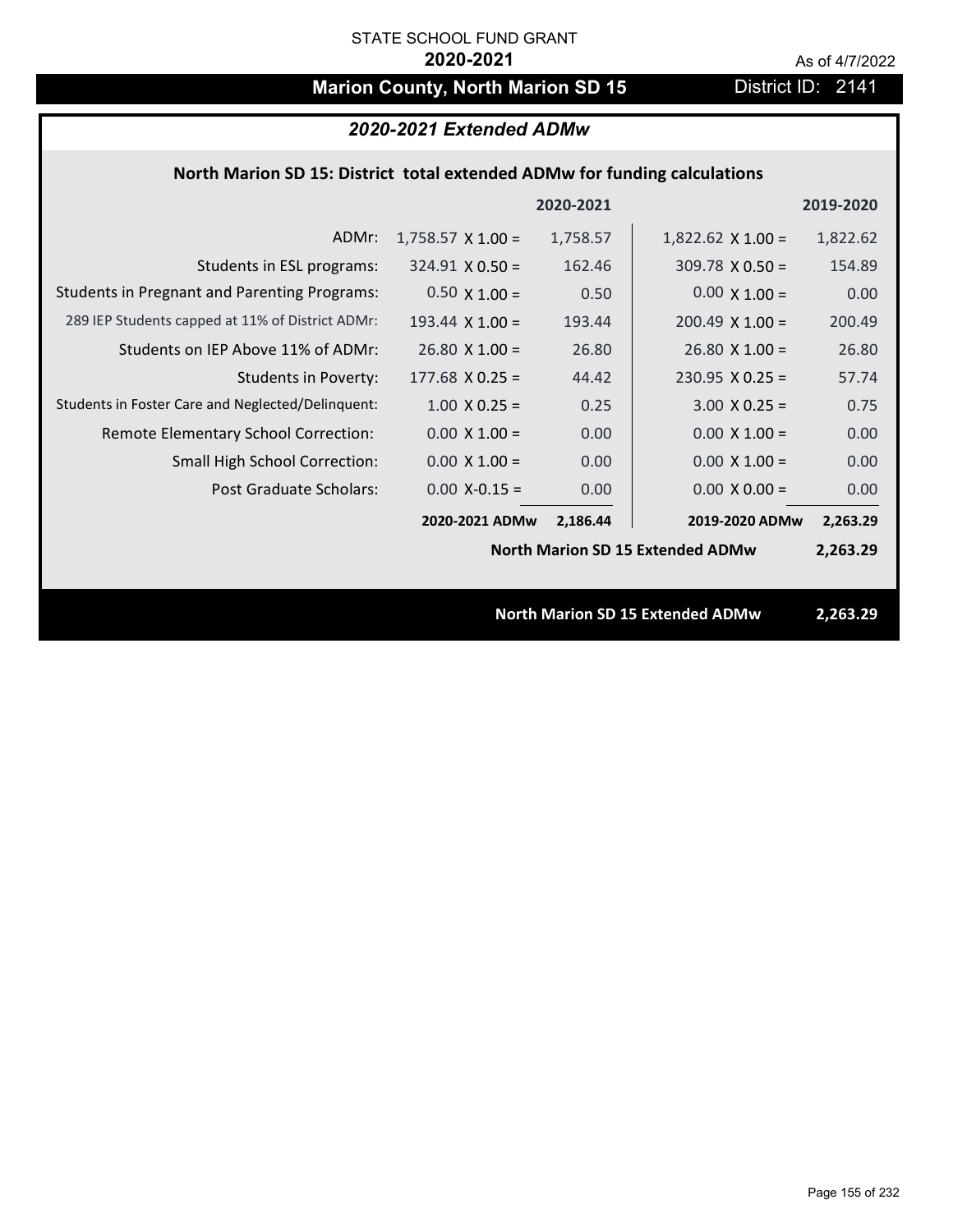# **Marion County, Salem-Keizer SD 24J District ID: 2142**

# *2020-2021 Extended ADMw*

### **Salem‐Keizer SD 24J: District total extended ADMw for funding calculations**

|                                                     |                                 | 2020-2021 |                           | 2019-2020 |
|-----------------------------------------------------|---------------------------------|-----------|---------------------------|-----------|
|                                                     | ADMr: $38,490.54 \times 1.00 =$ | 38,490.54 | 40,428.09 $\times$ 1.00 = | 40,428.09 |
| Students in ESL programs:                           | $6,869.04 \times 0.50 =$        | 3,434.52  | $6,812.35 \times 0.50 =$  | 3,406.18  |
| <b>Students in Pregnant and Parenting Programs:</b> | 47.75 $\times$ 1.00 =           | 47.75     | $51.00 \times 1.00 =$     | 51.00     |
| 6609 IEP Students capped at 11% of District ADMr:   | $4,312.39 \times 1.00 =$        | 4,312.39  | 4,525.72 $\times$ 1.00 =  | 4,525.72  |
| Students on IEP Above 11% of ADMr:                  | $1,280.10 \times 1.00 =$        | 1,280.10  | $1,280.10 \times 1.00 =$  | 1,280.10  |
| <b>Students in Poverty:</b>                         | $5,105.68$ X 0.25 =             | 1,276.42  | $6,466.39 \times 0.25 =$  | 1,616.60  |
| Students in Foster Care and Neglected/Delinquent:   | $214.00 \times 0.25 =$          | 53.50     | $242.00 \times 0.25 =$    | 60.50     |
| Remote Elementary School Correction:                | $0.00 \times 1.00 =$            | 0.00      | $0.00 \times 1.00 =$      | 0.00      |
| <b>Small High School Correction:</b>                | $0.00 \times 1.00 =$            | 0.00      | $0.00 \times 1.00 =$      | 0.00      |
| Post Graduate Scholars:                             | $0.00$ X-0.15 =                 | 0.00      | $0.00 \times 0.00 =$      | 0.00      |
|                                                     | 2020-2021 ADMw                  | 48,895.22 | 2019-2020 ADMw            | 51,368.19 |

**Salem‐Keizer SD 24J Extended ADMw**

**52,119.59**

## **Howard Street Charter: Charter ADMw for information only**

|                                                     |                       | 2020-2021 |                        | 2019-2020 |
|-----------------------------------------------------|-----------------------|-----------|------------------------|-----------|
| ADMr:                                               | $187.03$ X $1.00 =$   | 187.03    | $179.81 \times 1.00 =$ | 179.81    |
| Students in ESL programs:                           | $5.66 \times 0.50 =$  | 2.83      | $4.00 \times 0.50 =$   | 2.00      |
| <b>Students in Pregnant and Parenting Programs:</b> | $0.00 \times 1.00 =$  | 0.00      | $0.00 \times 1.00 =$   | 0.00      |
| 0 IEP Students capped at 11% of District ADMr:      | $0.00 \times 1.00 =$  | 0.00      | $0.00 \times 1.00 =$   | 0.00      |
| Students on IEP Above 11% of ADMr:                  | $0.00 \times 1.00 =$  | 0.00      | $0.00 \times 1.00 =$   | 0.00      |
| Students in Poverty:                                | $24.81 \times 0.25 =$ | 6.20      | $29.00 \times 0.25 =$  | 7.25      |
| Students in Foster Care and Neglected/Delinquent:   | $0.00 \times 0.25 =$  | 0.00      | $0.00 \times 0.25 =$   | 0.00      |
| Remote Elementary School Correction:                | $0.00 \times 1.00 =$  | 0.00      | $0.00 \times 1.00 =$   | 0.00      |
| <b>Small High School Correction:</b>                | $0.00 \times 1.00 =$  | 0.00      | $0.00 \times 1.00 =$   | 0.00      |
| Post Graduate Scholars:                             | $0.00$ X-0.15 =       | 0.00      | $0.00 \times 0.00 =$   | 0.00      |
|                                                     | 2020-2021 ADMw        | 196.06    | 2019-2020 ADMw         | 189.06    |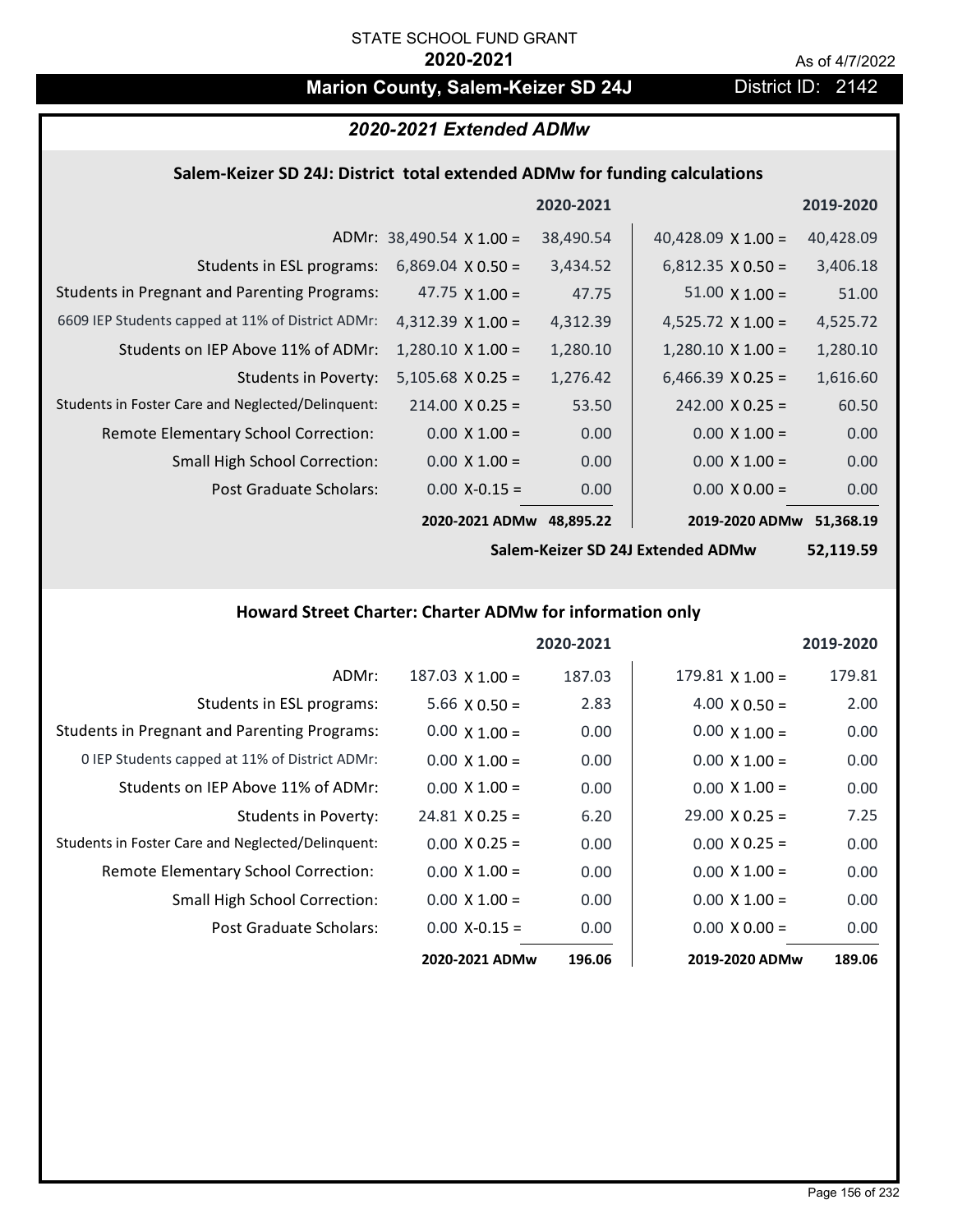| Optimum Learning Environment Charter School: Charter ADMw for information only |                        |           |                        |           |
|--------------------------------------------------------------------------------|------------------------|-----------|------------------------|-----------|
|                                                                                |                        | 2020-2021 |                        | 2019-2020 |
| ADMr:                                                                          | 122.05 $\times$ 1.00 = | 122.05    | 129.32 $\times$ 1.00 = | 129.32    |
| Students in ESL programs:                                                      | $6.70 \times 0.50 =$   | 3.35      | $7.00 \times 0.50 =$   | 3.50      |
| <b>Students in Pregnant and Parenting Programs:</b>                            | $0.00 \times 1.00 =$   | 0.00      | $0.00 \times 1.00 =$   | 0.00      |
| 0 IEP Students capped at 11% of District ADMr:                                 | $0.00 \times 1.00 =$   | 0.00      | $0.00 \times 1.00 =$   | 0.00      |
| Students on IEP Above 11% of ADMr:                                             | $0.00 \times 1.00 =$   | 0.00      | $0.00 \times 1.00 =$   | 0.00      |
| Students in Poverty:                                                           | $16.19 \times 0.25 =$  | 4.05      | $20.86 \times 0.25 =$  | 5.22      |
| Students in Foster Care and Neglected/Delinquent:                              | $0.00 \times 0.25 =$   | 0.00      | $0.00 \times 0.25 =$   | 0.00      |
| Remote Elementary School Correction:                                           | $0.00 \times 1.00 =$   | 0.00      | $0.00 \times 1.00 =$   | 0.00      |
| <b>Small High School Correction:</b>                                           | $0.00 \times 1.00 =$   | 0.00      | $0.00 \times 1.00 =$   | 0.00      |
| Post Graduate Scholars:                                                        | $0.00$ X-0.15 =        | 0.00      | $0.00 \times 0.00 =$   | 0.00      |
|                                                                                | 2020-2021 ADMw         | 129.45    | 2019-2020 ADMw         | 138.04    |

# **Jane Goodall Environmental Middle Charter School: Charter ADMw for information only**

|                                                     |                       | 2020-2021 |                       | 2019-2020 |
|-----------------------------------------------------|-----------------------|-----------|-----------------------|-----------|
| ADMr:                                               | $96.71 \times 1.00 =$ | 96.71     | $97.36 \times 1.00 =$ | 97.36     |
| Students in ESL programs:                           | $2.00 \times 0.50 =$  | 1.00      | $1.00 \times 0.50 =$  | 0.50      |
| <b>Students in Pregnant and Parenting Programs:</b> | $0.00 \times 1.00 =$  | 0.00      | $0.00 \times 1.00 =$  | 0.00      |
| 0 IEP Students capped at 11% of District ADMr:      | $0.00 \times 1.00 =$  | 0.00      | $0.00 \times 1.00 =$  | 0.00      |
| Students on IEP Above 11% of ADMr:                  | $0.00 \times 1.00 =$  | 0.00      | $0.00 \times 1.00 =$  | 0.00      |
| Students in Poverty:                                | 12.83 $\times$ 0.25 = | 3.21      | $15.70 \times 0.25 =$ | 3.93      |
| Students in Foster Care and Neglected/Delinquent:   | $0.00 \times 0.25 =$  | 0.00      | $0.00 \times 0.25 =$  | 0.00      |
| Remote Elementary School Correction:                | $0.00 \times 1.00 =$  | 0.00      | $0.00 \times 1.00 =$  | 0.00      |
| <b>Small High School Correction:</b>                | $0.00 \times 1.00 =$  | 0.00      | $0.00 \times 1.00 =$  | 0.00      |
| Post Graduate Scholars:                             | $0.00$ X-0.15 =       | 0.00      | $0.00 \times 0.00 =$  | 0.00      |
|                                                     | 2020-2021 ADMw        | 100.92    | 2019-2020 ADMw        | 101.79    |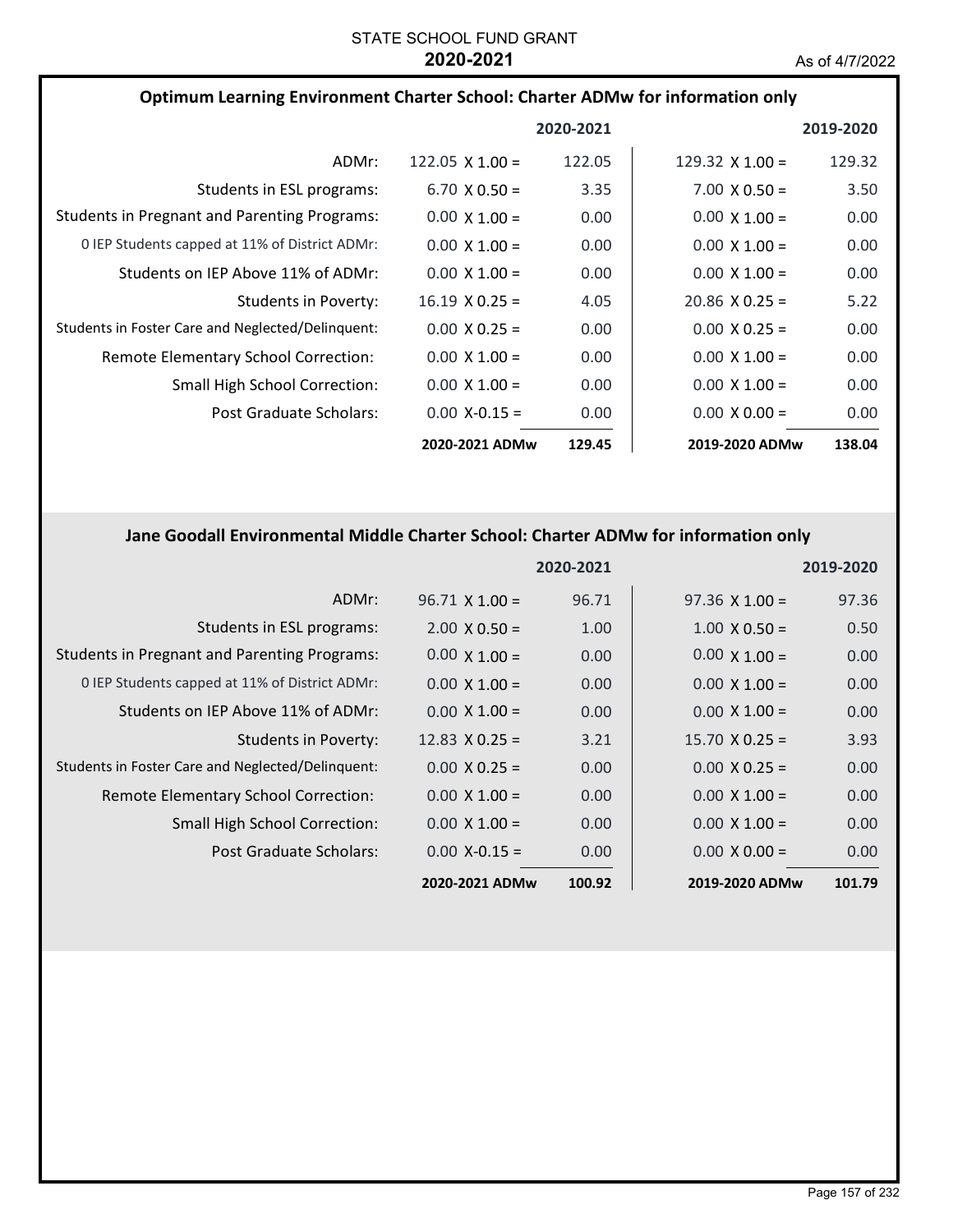## **Valley Inquiry Charter School: Charter ADMw for information only**

|                                                     |                        | 2020-2021 |                        | 2019-2020 |
|-----------------------------------------------------|------------------------|-----------|------------------------|-----------|
| ADMr:                                               | $166.38 \times 1.00 =$ | 166.38    | $165.18 \times 1.00 =$ | 165.18    |
| Students in ESL programs:                           | 4.46 $\times$ 0.50 =   | 2.23      | $3.47 \times 0.50 =$   | 1.74      |
| <b>Students in Pregnant and Parenting Programs:</b> | $0.00 \times 1.00 =$   | 0.00      | $0.00 \times 1.00 =$   | 0.00      |
| 0 IEP Students capped at 11% of District ADMr:      | $0.00 \times 1.00 =$   | 0.00      | $0.00 \times 1.00 =$   | 0.00      |
| Students on IEP Above 11% of ADMr:                  | $0.00 \times 1.00 =$   | 0.00      | $0.00 \times 1.00 =$   | 0.00      |
| Students in Poverty:                                | $22.07 \times 0.25 =$  | 5.52      | $26.64 \times 0.25 =$  | 6.66      |
| Students in Foster Care and Neglected/Delinguent:   | $0.00 \times 0.25 =$   | 0.00      | $0.00 \times 0.25 =$   | 0.00      |
| Remote Elementary School Correction:                | $0.00 \times 1.00 =$   | 0.00      | $0.00 \times 1.00 =$   | 0.00      |
| <b>Small High School Correction:</b>                | $0.00 \times 1.00 =$   | 0.00      | $0.00 \times 1.00 =$   | 0.00      |
| Post Graduate Scholars:                             | $0.00$ X-0.15 =        | 0.00      | $0.00 \times 0.00 =$   | 0.00      |
|                                                     | 2020-2021 ADMw         | 174.13    | 2019-2020 ADMw         | 173.58    |

# **Eagle Charter School: Charter ADMw for information only**

|                                                     |                        | 2020-2021 |                       | 2019-2020 |
|-----------------------------------------------------|------------------------|-----------|-----------------------|-----------|
| ADMr:                                               | $140.83 \times 1.00 =$ | 140.83    | $143.18$ X $1.00 =$   | 143.18    |
| Students in ESL programs:                           | $0.00 \times 0.50 =$   | 0.00      | $0.00 \times 0.50 =$  | 0.00      |
| <b>Students in Pregnant and Parenting Programs:</b> | $0.00 \times 1.00 =$   | 0.00      | $0.00 \times 1.00 =$  | 0.00      |
| 0 IEP Students capped at 11% of District ADMr:      | $0.00 \times 1.00 =$   | 0.00      | $0.00 \times 1.00 =$  | 0.00      |
| Students on IEP Above 11% of ADMr:                  | $0.00 \times 1.00 =$   | 0.00      | $0.00 \times 1.00 =$  | 0.00      |
| Students in Poverty:                                | $18.68 \times 0.25 =$  | 4.67      | $23.09 \times 0.25 =$ | 5.77      |
| Students in Foster Care and Neglected/Delinquent:   | $0.00 \times 0.25 =$   | 0.00      | $0.00 \times 0.25 =$  | 0.00      |
| Remote Elementary School Correction:                | $0.00 \times 1.00 =$   | 0.00      | $0.00 \times 1.00 =$  | 0.00      |
| Small High School Correction:                       | $0.00 \times 1.00 =$   | 0.00      | $0.00 \times 1.00 =$  | 0.00      |
| Post Graduate Scholars:                             | $0.00 X - 0.15 =$      | 0.00      | $0.00 \times 0.00 =$  | 0.00      |
|                                                     | 2020-2021 ADMw         | 145.50    | 2019-2020 ADMw        | 148.95    |

**Salem‐Keizer SD 24J Extended ADMw 52,119.59**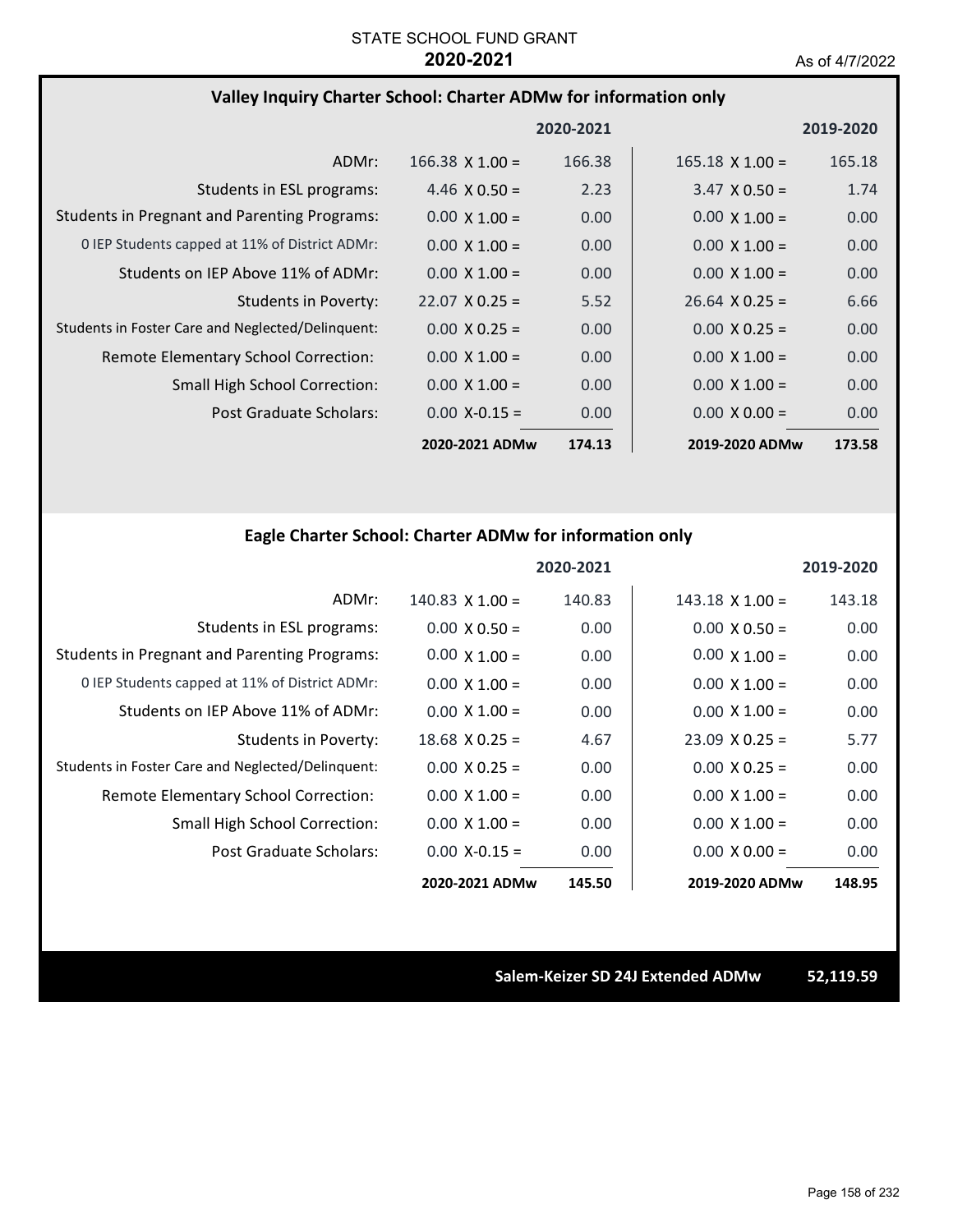# **Marion County, North Santiam SD 29J** District ID: 2143

| 2020-2021 Extended ADMw                                                     |                          |           |                                           |           |  |
|-----------------------------------------------------------------------------|--------------------------|-----------|-------------------------------------------|-----------|--|
| North Santiam SD 29J: District total extended ADMw for funding calculations |                          |           |                                           |           |  |
|                                                                             |                          | 2020-2021 |                                           | 2019-2020 |  |
| ADMr:                                                                       | $2,074.24 \times 1.00 =$ | 2,074.24  | $2,259.14 \times 1.00 =$                  | 2,259.14  |  |
| Students in ESL programs:                                                   | $92.44 \times 0.50 =$    | 46.22     | $108.03 \times 0.50 =$                    | 54.02     |  |
| <b>Students in Pregnant and Parenting Programs:</b>                         | $0.00 \times 1.00 =$     | 0.00      | $0.00 \times 1.00 =$                      | 0.00      |  |
| 342 IEP Students capped at 11% of District ADMr:                            | $228.17 \times 1.00 =$   | 228.17    | $248.51 \times 1.00 =$                    | 248.51    |  |
| Students on IEP Above 11% of ADMr:                                          | $31.20 \times 1.00 =$    | 31.20     | $31.20 \times 1.00 =$                     | 31.20     |  |
| <b>Students in Poverty:</b>                                                 | 195.04 $X$ 0.25 =        | 48.76     | $250.27$ X 0.25 =                         | 62.57     |  |
| Students in Foster Care and Neglected/Delinquent:                           | $5.00 \times 0.25 =$     | 1.25      | 11.00 $X$ 0.25 =                          | 2.75      |  |
| Remote Elementary School Correction:                                        | $46.71$ X $1.00 =$       | 46.71     | $25.58$ X 1.00 =                          | 25.58     |  |
| <b>Small High School Correction:</b>                                        | $0.00 \times 1.00 =$     | 0.00      | $0.00 \times 1.00 =$                      | 0.00      |  |
| Post Graduate Scholars:                                                     | $0.00$ X-0.15 =          | 0.00      | $0.00 X 0.00 =$                           | 0.00      |  |
|                                                                             | 2020-2021 ADMw           | 2,476.55  | 2019-2020 ADMw                            | 2,683.76  |  |
| <b>North Santiam SD 29J Extended ADMw</b>                                   |                          |           |                                           |           |  |
|                                                                             |                          |           |                                           |           |  |
|                                                                             |                          |           | <b>North Santiam SD 29J Extended ADMw</b> | 2,683.76  |  |
|                                                                             |                          |           |                                           |           |  |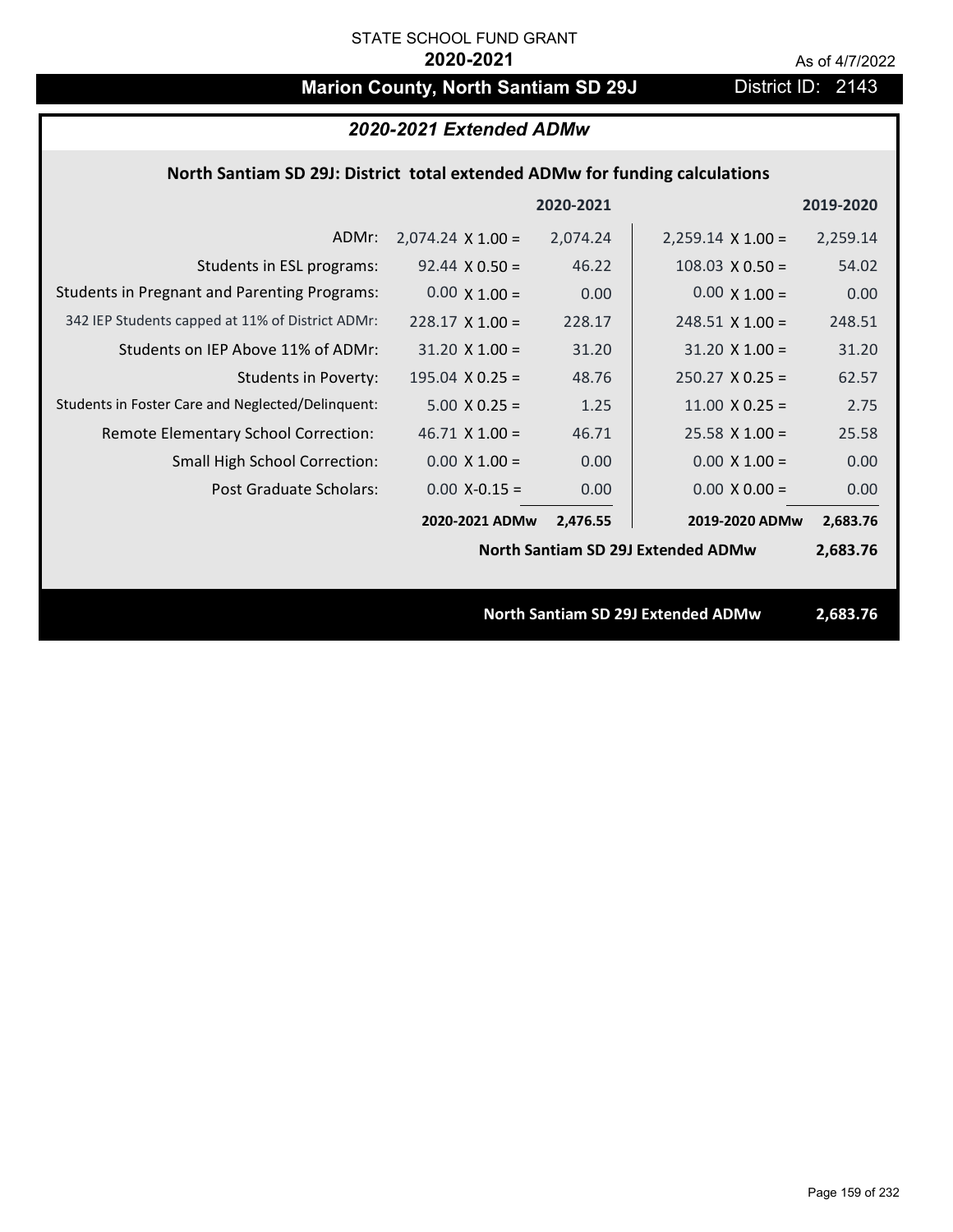# **Marion County, St Paul SD 45** District ID: 2144

|  |  | St Paul SD 45: District total extended ADMw for funding calculations |
|--|--|----------------------------------------------------------------------|
|--|--|----------------------------------------------------------------------|

|                                                     |                        | 2020-2021 |                                    | 2019-2020 |
|-----------------------------------------------------|------------------------|-----------|------------------------------------|-----------|
| ADMr:                                               | $247.46 \times 1.00 =$ | 247.46    | $239.29$ X 1.00 =                  | 239.29    |
| Students in ESL programs:                           | $29.59 \times 0.50 =$  | 14.80     | $36.58 \times 0.50 =$              | 18.29     |
| <b>Students in Pregnant and Parenting Programs:</b> | $0.00 \times 1.00 =$   | 0.00      | $0.00 \times 1.00 =$               | 0.00      |
| 14 IEP Students capped at 11% of District ADMr:     | $14.00 \times 1.00 =$  | 14.00     | $14.00 \times 1.00 =$              | 14.00     |
| Students on IEP Above 11% of ADMr:                  | $0.00 \times 1.00 =$   | 0.00      | $0.00 \times 1.00 =$               | 0.00      |
| <b>Students in Poverty:</b>                         | $24.44 \times 0.25 =$  | 6.11      | $24.37 \times 0.25 =$              | 6.09      |
| Students in Foster Care and Neglected/Delinquent:   | $0.00 \times 0.25 =$   | 0.00      | $1.00 \times 0.25 =$               | 0.25      |
| Remote Elementary School Correction:                | 55.54 $X$ 1.00 =       | 55.54     | $55.31 \times 1.00 =$              | 55.31     |
| <b>Small High School Correction:</b>                | $74.93 \times 1.00 =$  | 74.93     | $71.61$ X $1.00 =$                 | 71.61     |
| Post Graduate Scholars:                             | $0.00$ X-0.15 =        | 0.00      | $0.00 \times 0.00 =$               | 0.00      |
|                                                     | 2020-2021 ADMw         | 412.84    | 2019-2020 ADMw                     | 404.84    |
|                                                     |                        |           | <b>St Paul SD 45 Extended ADMw</b> | 412.84    |
|                                                     |                        |           |                                    |           |
|                                                     |                        |           | <b>St Paul SD 45 Extended ADMw</b> | 412.84    |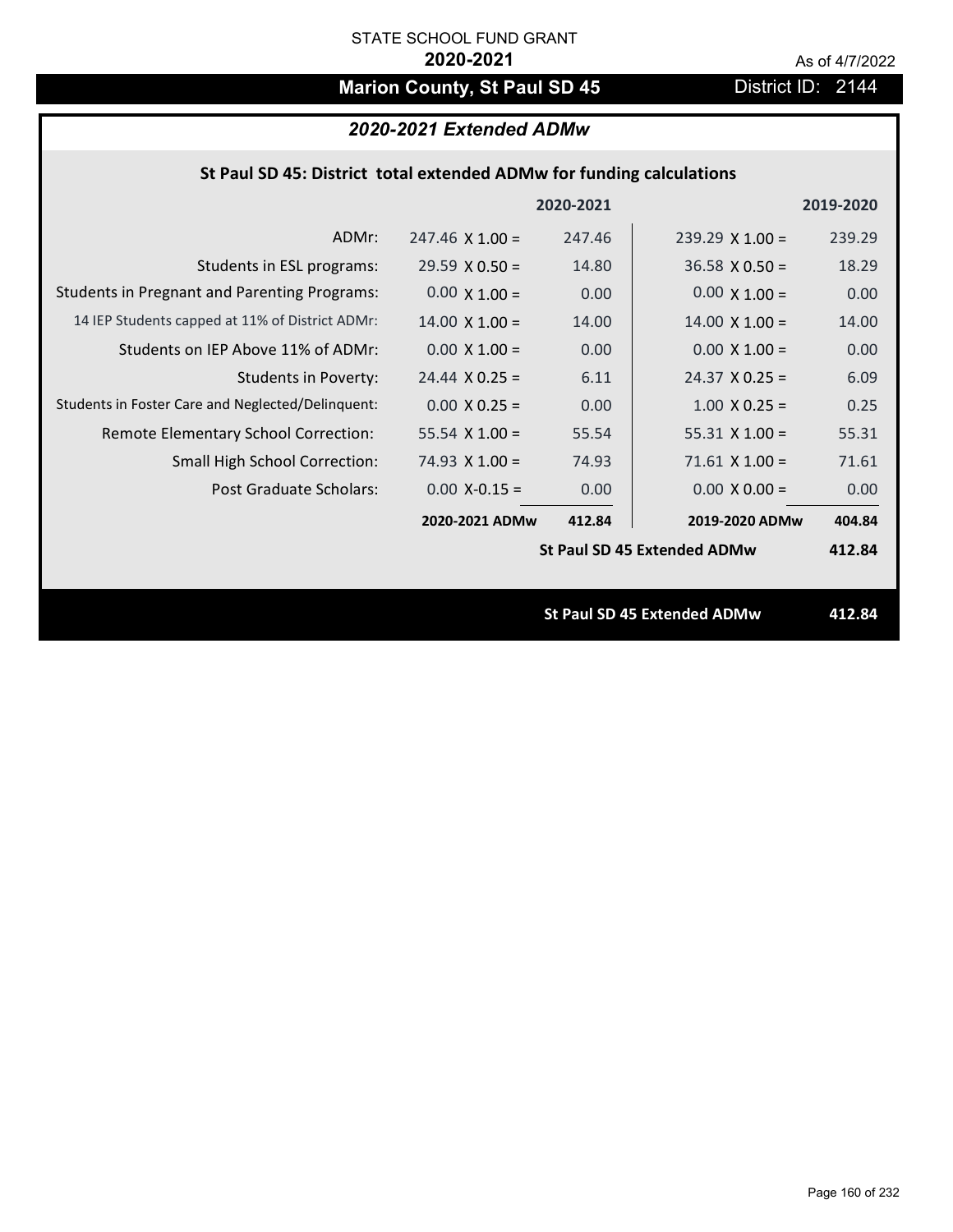# **Marion County, Mt Angel SD 91** District ID: 2145

# *2020-2021 Extended ADMw*

### **Mt Angel SD 91: District total extended ADMw for funding calculations**

|                                                     |                       | 2020-2021 |                              | 2019-2020 |
|-----------------------------------------------------|-----------------------|-----------|------------------------------|-----------|
| ADMr:                                               | 635.36 $X$ 1.00 =     | 635.36    | $709.91$ X 1.00 =            | 709.91    |
| Students in ESL programs:                           | $74.49 \times 0.50 =$ | 37.25     | $79.06 \times 0.50 =$        | 39.53     |
| <b>Students in Pregnant and Parenting Programs:</b> | $0.00 \times 1.00 =$  | 0.00      | $0.00 \times 1.00 =$         | 0.00      |
| 98 IEP Students capped at 11% of District ADMr:     | 69.89 $X$ 1.00 =      | 69.89     | $78.09 \times 1.00 =$        | 78.09     |
| Students on IEP Above 11% of ADMr:                  | $0.00 X 1.00 =$       | 0.00      | $0.00$ X $1.00 =$            | 0.00      |
| <b>Students in Poverty:</b>                         | 48.38 $X$ 0.25 =      | 12.10     | 69.19 $X$ 0.25 =             | 17.30     |
| Students in Foster Care and Neglected/Delinquent:   | 4.00 $X$ 0.25 =       | 1.00      | 4.00 $X$ 0.25 =              | 1.00      |
| Remote Elementary School Correction:                | $0.00 \times 1.00 =$  | 0.00      | $0.00 \times 1.00 =$         | 0.00      |
| <b>Small High School Correction:</b>                | $86.50 X 1.00 =$      | 86.50     | $86.49$ X 1.00 =             | 86.49     |
| Post Graduate Scholars:                             | $0.00$ X-0.15 =       | 0.00      | $0.00 \times 0.00 =$         | 0.00      |
|                                                     | 2020-2021 ADMw        | 842.09    | 2019-2020 ADMw               | 932.32    |
|                                                     |                       |           | Mt Angel SD 91 Extended ADMw | 932.32    |
|                                                     |                       |           |                              |           |
|                                                     |                       |           | Mt Angel SD 91 Extended ADMw | 932.32    |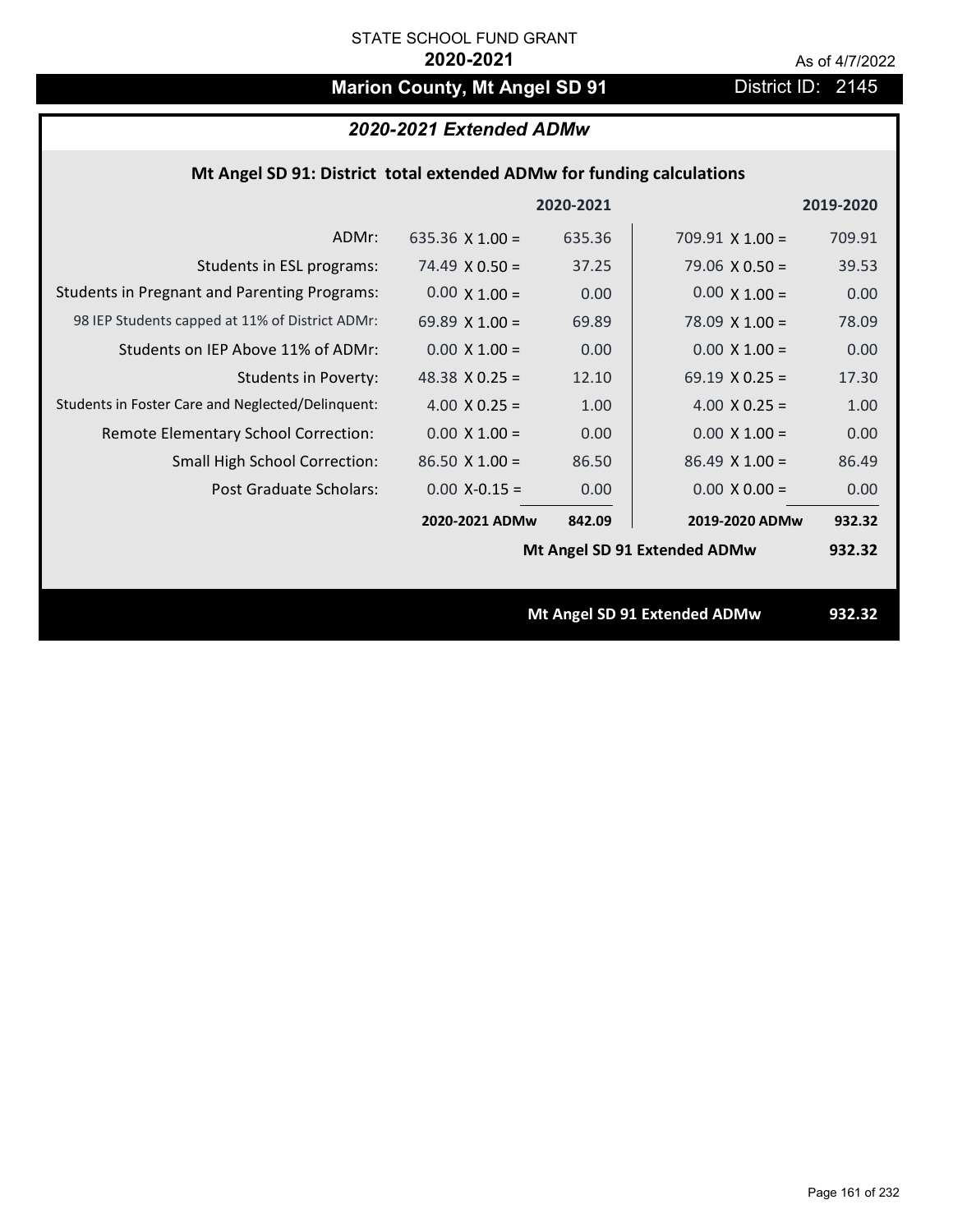# **Marion County, Woodburn SD 103** District ID: 2146

### *2020-2021 Extended ADMw*

### **Woodburn SD 103: District total extended ADMw for funding calculations**

|                                                     |                          | 2020-2021 |                          | 2019-2020 |
|-----------------------------------------------------|--------------------------|-----------|--------------------------|-----------|
| ADMr:                                               | $5,253.17 \times 1.00 =$ | 5,253.17  | $5,419.71 \times 1.00 =$ | 5,419.71  |
| Students in ESL programs:                           | $1,874.93 \times 0.50 =$ | 937.47    | $1,860.86 \times 0.50 =$ | 930.43    |
| <b>Students in Pregnant and Parenting Programs:</b> | 5.75 $\times$ 1.00 =     | 5.75      | 2.93 $\times$ 1.00 =     | 2.93      |
| 805 IEP Students capped at 11% of District ADMr:    | $595.95 \times 1.00 =$   | 595.95    | $614.91 \times 1.00 =$   | 614.91    |
| Students on IEP Above 11% of ADMr:                  | $50.70 \times 1.00 =$    | 50.70     | $50.70 \times 1.00 =$    | 50.70     |
| Students in Poverty:                                | $942.74 \times 0.25 =$   | 235.69    | $1,389.47 \times 0.25 =$ | 347.37    |
| Students in Foster Care and Neglected/Delinquent:   | $16.00 \times 0.25 =$    | 4.00      | $19.00 \times 0.25 =$    | 4.75      |
| Remote Elementary School Correction:                | $0.00 \times 1.00 =$     | 0.00      | $0.00 \times 1.00 =$     | 0.00      |
| <b>Small High School Correction:</b>                | $0.00 \times 1.00 =$     | 0.00      | $0.00 \times 1.00 =$     | 0.00      |
| Post Graduate Scholars:                             | $0.00$ X-0.15 =          | 0.00      | $0.00 \times 0.00 =$     | 0.00      |
|                                                     | 2020-2021 ADMw           | 7,082.72  | 2019-2020 ADMw           | 7,370.80  |

**Woodburn SD 103 Extended ADMw**

**7,568.64**

## **Woodburn Arthur Academy: Charter ADMw for information only**

|                                                     |                       | 2020-2021 |                        | 2019-2020 |
|-----------------------------------------------------|-----------------------|-----------|------------------------|-----------|
| ADMr:                                               | $164.59$ X $1.00 =$   | 164.59    | $170.40 \times 1.00 =$ | 170.40    |
| Students in ESL programs:                           | $29.79 \times 0.50 =$ | 14.90     | $32.93 \times 0.50 =$  | 16.47     |
| <b>Students in Pregnant and Parenting Programs:</b> | $0.00 \times 1.00 =$  | 0.00      | $0.00 \times 1.00 =$   | 0.00      |
| 0 IEP Students capped at 11% of District ADMr:      | $0.00 \times 1.00 =$  | 0.00      | $0.00 \times 1.00 =$   | 0.00      |
| Students on IEP Above 11% of ADMr:                  | $0.00 \times 1.00 =$  | 0.00      | $0.00 \times 1.00 =$   | 0.00      |
| Students in Poverty:                                | $29.54 \times 0.25 =$ | 7.39      | 43.92 $X$ 0.25 =       | 10.98     |
| Students in Foster Care and Neglected/Delinquent:   | $0.00 \times 0.25 =$  | 0.00      | $0.00 \times 0.25 =$   | 0.00      |
| Remote Elementary School Correction:                | $0.00 \times 1.00 =$  | 0.00      | $0.00 \times 1.00 =$   | 0.00      |
| <b>Small High School Correction:</b>                | $0.00 \times 1.00 =$  | 0.00      | $0.00 \times 1.00 =$   | 0.00      |
| Post Graduate Scholars:                             | $0.00 X - 0.15 =$     | 0.00      | $0.00 \times 0.00 =$   | 0.00      |
|                                                     | 2020-2021 ADMw        | 186.87    | 2019-2020 ADMw         | 197.85    |

### **Woodburn SD 103 Extended ADMw 7,568.64**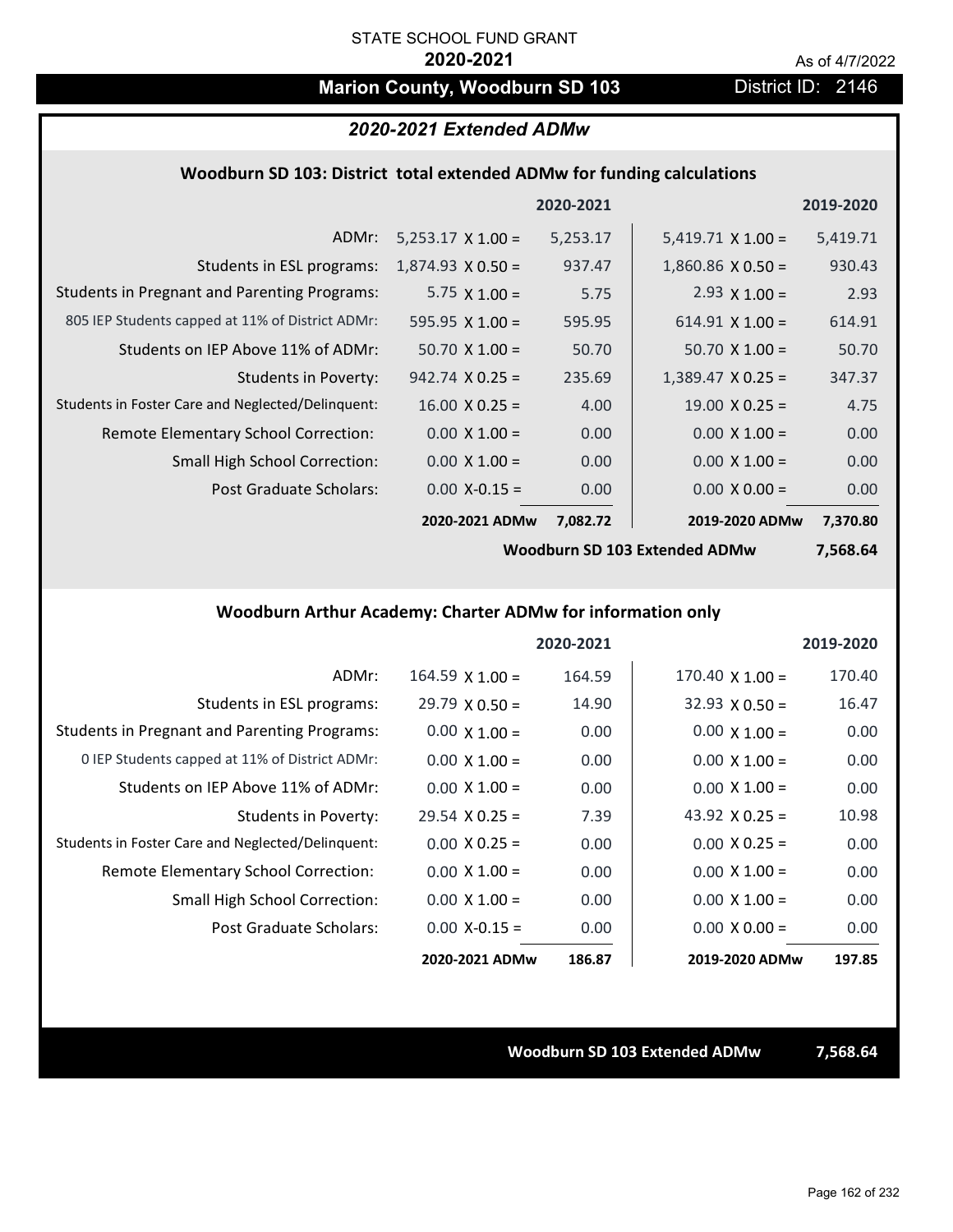# **Morrow County, Morrow SD 1** District ID: 2147

# *2020-2021 Extended ADMw*

## **Morrow SD 1: District total extended ADMw for funding calculations**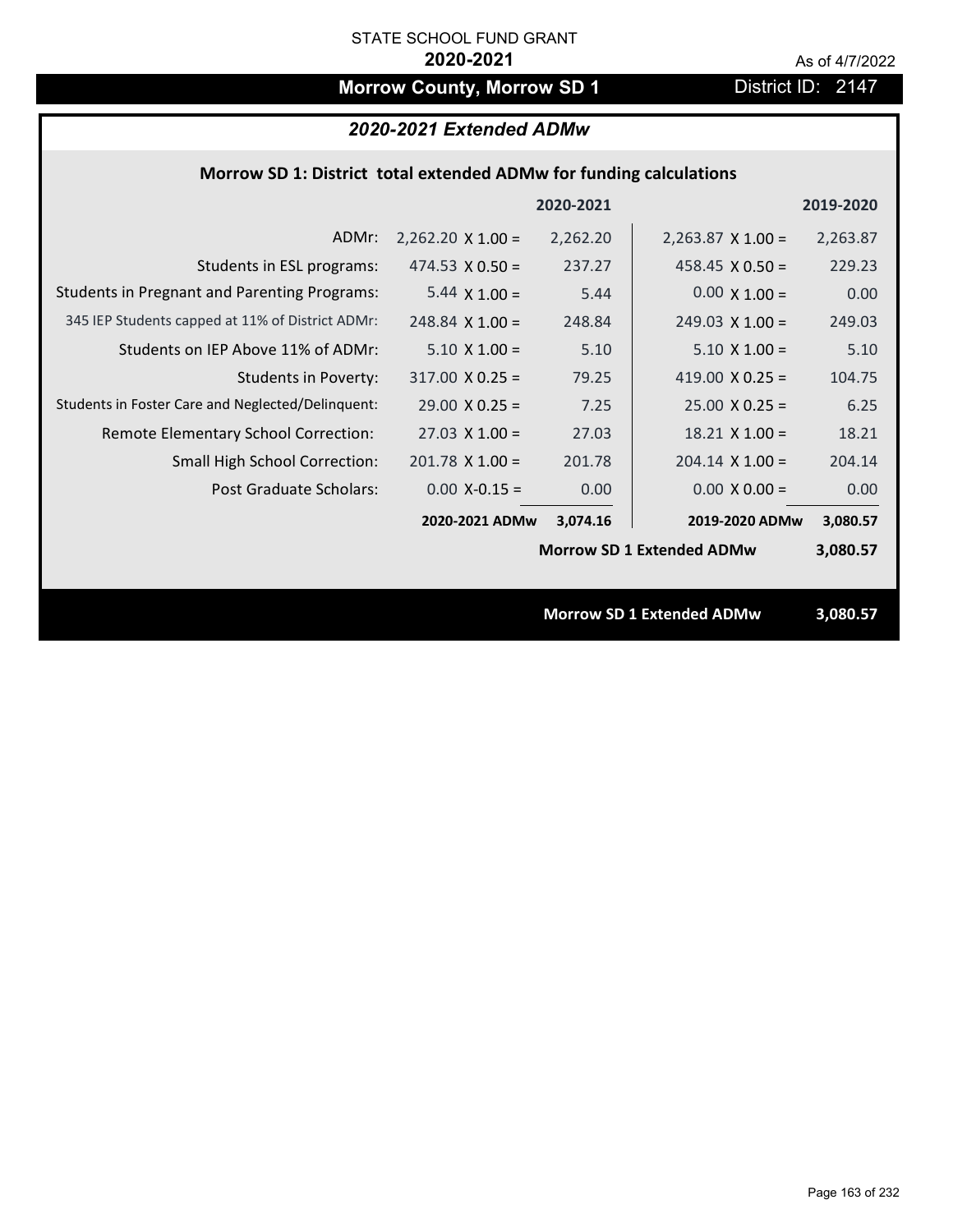# **Morrow County, Ione SD R2** District ID: 3997

### *2020-2021 Extended ADMw*

| Ione SD R2: District total extended ADMw for funding calculations |  |  |  |
|-------------------------------------------------------------------|--|--|--|
|-------------------------------------------------------------------|--|--|--|

|                                                     |                       | 2020-2021 |                                 | 2019-2020 |
|-----------------------------------------------------|-----------------------|-----------|---------------------------------|-----------|
| ADMr:                                               | $0.99 \times 1.00 =$  | 0.99      | $0.00 \times 1.00 =$            | 0.00      |
| Students in ESL programs:                           | $0.00 \times 0.50 =$  | 0.00      | $0.00 \times 0.50 =$            | 0.00      |
| <b>Students in Pregnant and Parenting Programs:</b> | $0.00 \times 1.00 =$  | 0.00      | $0.00 \times 1.00 =$            | 0.00      |
| 28 IEP Students capped at 11% of District ADMr:     | $16.51 \times 1.00 =$ | 16.51     | $19.80 \times 1.00 =$           | 19.80     |
| Students on IEP Above 11% of ADMr:                  | $1.30 \times 1.00 =$  | 1.30      | $1.30 \times 1.00 =$            | 1.30      |
| <b>Students in Poverty:</b>                         | $0.03 \times 0.25 =$  | 0.01      | $0.00 \times 0.25 =$            | 0.00      |
| Students in Foster Care and Neglected/Delinquent:   | $2.00 \times 0.25 =$  | 0.50      | $2.00 \times 0.25 =$            | 0.50      |
| Remote Elementary School Correction:                | $0.00 \times 1.00 =$  | 0.00      | $0.00 \times 1.00 =$            | 0.00      |
| <b>Small High School Correction:</b>                | $0.00 \times 1.00 =$  | 0.00      | $0.00 \times 1.00 =$            | 0.00      |
| Post Graduate Scholars:                             | $0.00$ X-0.15 =       | 0.00      | $0.00 \times 0.00 =$            | 0.00      |
|                                                     | 2020-2021 ADMw        | 19.31     | 2019-2020 ADMw                  | 21.60     |
|                                                     |                       |           | <b>Jone SD R2 Extended ADMw</b> | 335.57    |

**Ione SD R2 Extended ADMw**

**335.57**

# **Ione Community Charter School: Charter ADMw for information only**

|                                                     |                        | 2020-2021 |                        | 2019-2020 |
|-----------------------------------------------------|------------------------|-----------|------------------------|-----------|
| ADMr:                                               | $149.10 \times 1.00 =$ | 149.10    | $179.96 \times 1.00 =$ | 179.96    |
| Students in ESL programs:                           | $14.15 \times 0.50 =$  | 7.08      | $12.39 \times 0.50 =$  | 6.20      |
| <b>Students in Pregnant and Parenting Programs:</b> | $0.00 \times 1.00 =$   | 0.00      | $0.00 \times 1.00 =$   | 0.00      |
| 0 IEP Students capped at 11% of District ADMr:      | $0.00 \times 1.00 =$   | 0.00      | $0.00 \times 1.00 =$   | 0.00      |
| Students on IEP Above 11% of ADMr:                  | $0.00 \times 1.00 =$   | 0.00      | $0.00 \times 1.00 =$   | 0.00      |
| Students in Poverty:                                | $7.97 \times 0.25 =$   | 1.99      | $9.00 \times 0.25 =$   | 2.25      |
| Students in Foster Care and Neglected/Delinquent:   | $0.00 \times 0.25 =$   | 0.00      | $0.00 \times 0.25 =$   | 0.00      |
| <b>Remote Elementary School Correction:</b>         | $67.48 \times 1.00 =$  | 67.48     | $70.70 \times 1.00 =$  | 70.70     |
| <b>Small High School Correction:</b>                | $50.46 \times 1.00 =$  | 50.46     | $54.87 \times 1.00 =$  | 54.87     |
| Post Graduate Scholars:                             | $0.00 X - 0.15 =$      | 0.00      | $0.00 \times 0.00 =$   | 0.00      |
|                                                     | 2020-2021 ADMw         | 276.11    | 2019-2020 ADMw         | 313.98    |

**Ione SD R2 Extended ADMw 335.57**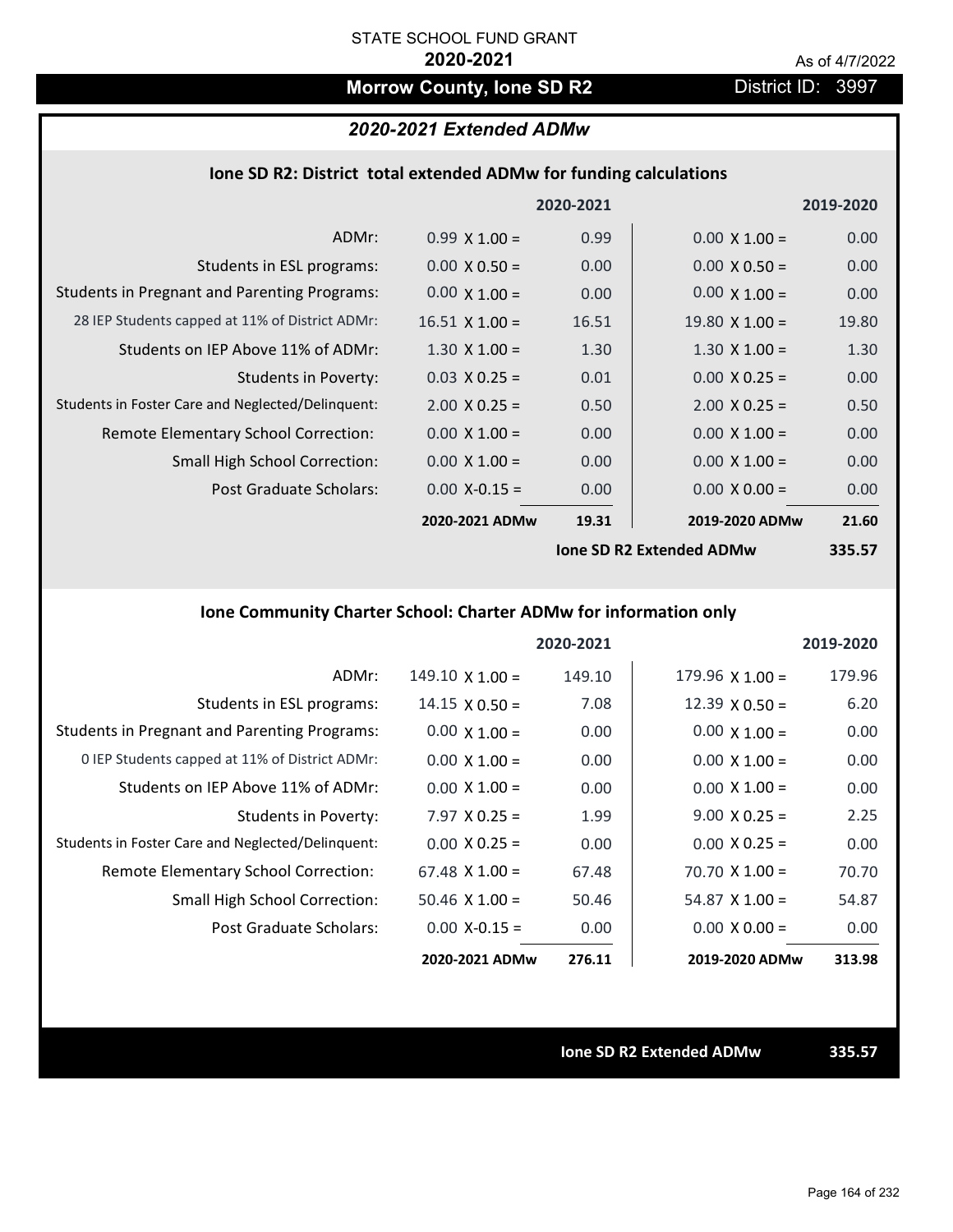# **Multnomah County, Portland SD 1J** District ID: 2180

### *2020-2021 Extended ADMw*

### **Portland SD 1J: District total extended ADMw for funding calculations**

|                                                     |                                 | 2020-2021         |                           | 2019-2020 |
|-----------------------------------------------------|---------------------------------|-------------------|---------------------------|-----------|
|                                                     | ADMr: $44,689.30 \times 1.00 =$ | 44,689.30         | 46,470.65 $\times$ 1.00 = | 46,470.65 |
| Students in ESL programs:                           | $3,665.26 \times 0.50 =$        | 1,832.63          | $3,623.27 \times 0.50 =$  | 1,811.64  |
| <b>Students in Pregnant and Parenting Programs:</b> | 70.47 $\times$ 1.00 =           | 70.47             | 57.23 $\times$ 1.00 =     | 57.23     |
| 7004 IEP Students capped at 11% of District ADMr:   | $5,131.40 \times 1.00 =$        | 5,131.40          | $5,317.17 \times 1.00 =$  | 5,317.17  |
| Students on IEP Above 11% of ADMr:                  | $1,083.30 \times 1.00 =$        | 1,083.30          | $1,083.30 \times 1.00 =$  | 1,083.30  |
| Students in Poverty:                                | $4,419.97$ X 0.25 =             | 1,104.99          | 4,373.29 $X$ 0.25 =       | 1,093.32  |
| Students in Foster Care and Neglected/Delinquent:   | $242.00 \times 0.25 =$          | 60.50             | $277.00 \times 0.25 =$    | 69.25     |
| Remote Elementary School Correction:                | $0.00 \times 1.00 =$            | 0.00              | $0.00 \times 1.00 =$      | 0.00      |
| <b>Small High School Correction:</b>                | $0.00 \times 1.00 =$            | 0.00              | $0.00 \times 1.00 =$      | 0.00      |
| Post Graduate Scholars:                             | $0.00$ X-0.15 =                 | 0.00 <sub>1</sub> | $0.00 \times 0.00 =$      | 0.00      |
|                                                     | 2020-2021 ADMw                  | 53,972.60         | 2019-2020 ADMw            | 55,902.56 |

**Portland SD 1J Extended ADMw**

**57,825.38**

## **Opal School of the Portland Children's Museum: Charter ADMw for information only**

|                                                     |                       | 2020-2021 |                       | 2019-2020 |
|-----------------------------------------------------|-----------------------|-----------|-----------------------|-----------|
| ADMr:                                               | $89.12 \times 1.00 =$ | 89.12     | $87.98 \times 1.00 =$ | 87.98     |
| Students in ESL programs:                           | $2.00 \times 0.50 =$  | 1.00      | $2.00 \times 0.50 =$  | 1.00      |
| <b>Students in Pregnant and Parenting Programs:</b> | $0.00 \times 1.00 =$  | 0.00      | $0.00 \times 1.00 =$  | 0.00      |
| 0 IEP Students capped at 11% of District ADMr:      | $0.00 \times 1.00 =$  | 0.00      | $0.00 \times 1.00 =$  | 0.00      |
| Students on IEP Above 11% of ADMr:                  | $0.00 \times 1.00 =$  | 0.00      | $0.00 \times 1.00 =$  | 0.00      |
| Students in Poverty:                                | $8.81 \times 0.25 =$  | 2.20      | $8.34 \times 0.25 =$  | 2.09      |
| Students in Foster Care and Neglected/Delinquent:   | $0.00 \times 0.25 =$  | 0.00      | $0.00 \times 0.25 =$  | 0.00      |
| Remote Elementary School Correction:                | $0.00 \times 1.00 =$  | 0.00      | $0.00 \times 1.00 =$  | 0.00      |
| <b>Small High School Correction:</b>                | $0.00 \times 1.00 =$  | 0.00      | $0.00 \times 1.00 =$  | 0.00      |
| Post Graduate Scholars:                             | $0.00$ X-0.15 =       | 0.00      | $0.00 \times 0.00 =$  | 0.00      |
|                                                     | 2020-2021 ADMw        | 92.32     | 2019-2020 ADMw        | 91.07     |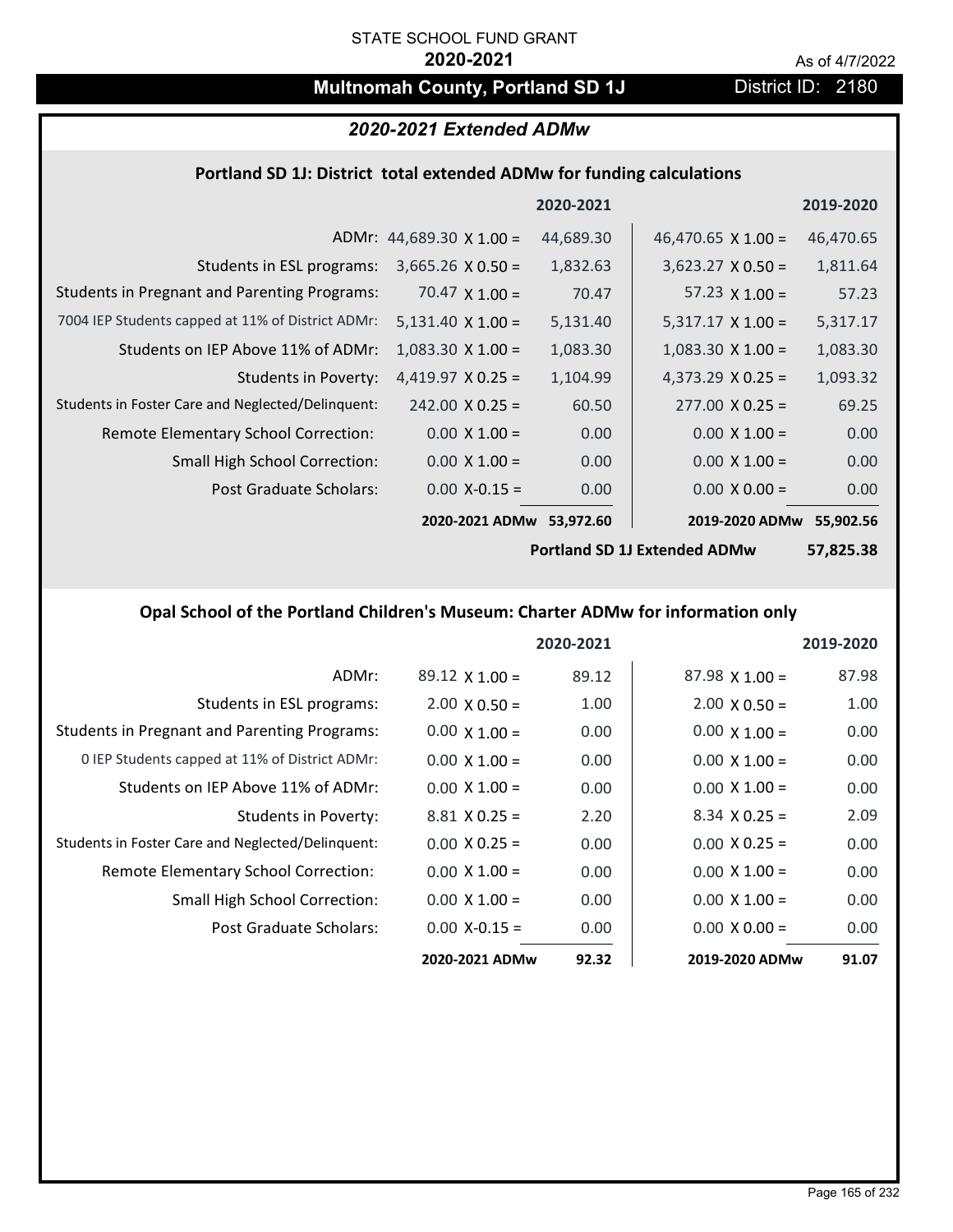| <b>Emerson School: Charter ADMw for information only</b> |  |
|----------------------------------------------------------|--|
|----------------------------------------------------------|--|

|                                                     |                        | 2020-2021 |                        | 2019-2020         |
|-----------------------------------------------------|------------------------|-----------|------------------------|-------------------|
| ADMr:                                               | 139.62 $\times$ 1.00 = | 139.62    | $141.95 \times 1.00 =$ | 141.95            |
| Students in ESL programs:                           | $1.00 \times 0.50 =$   | 0.50      | $1.00 \times 0.50 =$   | 0.50              |
| <b>Students in Pregnant and Parenting Programs:</b> | $0.00 \times 1.00 =$   | 0.00      | $0.00 \times 1.00 =$   | 0.00              |
| 0 IEP Students capped at 11% of District ADMr:      | $0.00 \times 1.00 =$   | 0.00      | $0.00 \times 1.00 =$   | 0.00              |
| Students on IEP Above 11% of ADMr:                  | $0.00 \times 1.00 =$   | 0.00      | $0.00 \times 1.00 =$   | 0.00              |
| Students in Poverty:                                | $13.81 \times 0.25 =$  | 3.45      | $13.46 \times 0.25 =$  | 3.37              |
| Students in Foster Care and Neglected/Delinquent:   | $0.00 \times 0.25 =$   | 0.00      | $0.00 \times 0.25 =$   | 0.00              |
| Remote Elementary School Correction:                | $0.00 \times 1.00 =$   | 0.00      | $0.00 \times 1.00 =$   | 0.00              |
| <b>Small High School Correction:</b>                | $0.00 \times 1.00 =$   | 0.00      | $0.00 \times 1.00 =$   | 0.00              |
| Post Graduate Scholars:                             | $0.00 X - 0.15 =$      | 0.00      | $0.00 \times 0.00 =$   | 0.00 <sub>1</sub> |
|                                                     | 2020-2021 ADMw         | 143.57    | 2019-2020 ADMw         | 145.82            |

# **Portland Arthur Academy Charter School: Charter ADMw for information only**

|                                                     |                        | 2020-2021 |                        | 2019-2020 |
|-----------------------------------------------------|------------------------|-----------|------------------------|-----------|
| ADMr:                                               | $169.41 \times 1.00 =$ | 169.41    | $173.23 \times 1.00 =$ | 173.23    |
| Students in ESL programs:                           | $10.88 \times 0.50 =$  | 5.44      | $7.59 \times 0.50 =$   | 3.80      |
| <b>Students in Pregnant and Parenting Programs:</b> | $0.00 \times 1.00 =$   | 0.00      | $0.00 \times 1.00 =$   | 0.00      |
| 0 IEP Students capped at 11% of District ADMr:      | $0.00 \times 1.00 =$   | 0.00      | $0.00 \times 1.00 =$   | 0.00      |
| Students on IEP Above 11% of ADMr:                  | $0.00 \times 1.00 =$   | 0.00      | $0.00 \times 1.00 =$   | 0.00      |
| <b>Students in Poverty:</b>                         | $16.76 \times 0.25 =$  | 4.19      | $16.42 \times 0.25 =$  | 4.11      |
| Students in Foster Care and Neglected/Delinquent:   | $0.00 \times 0.25 =$   | 0.00      | $0.00 \times 0.25 =$   | 0.00      |
| Remote Elementary School Correction:                | $0.00 \times 1.00 =$   | 0.00      | $0.00 \times 1.00 =$   | 0.00      |
| <b>Small High School Correction:</b>                | $0.00 \times 1.00 =$   | 0.00      | $0.00 \times 1.00 =$   | 0.00      |
| Post Graduate Scholars:                             | $0.00 X - 0.15 =$      | 0.00      | $0.00 \times 0.00 =$   | 0.00      |
|                                                     | 2020-2021 ADMw         | 179.04    | 2019-2020 ADMw         | 181.13    |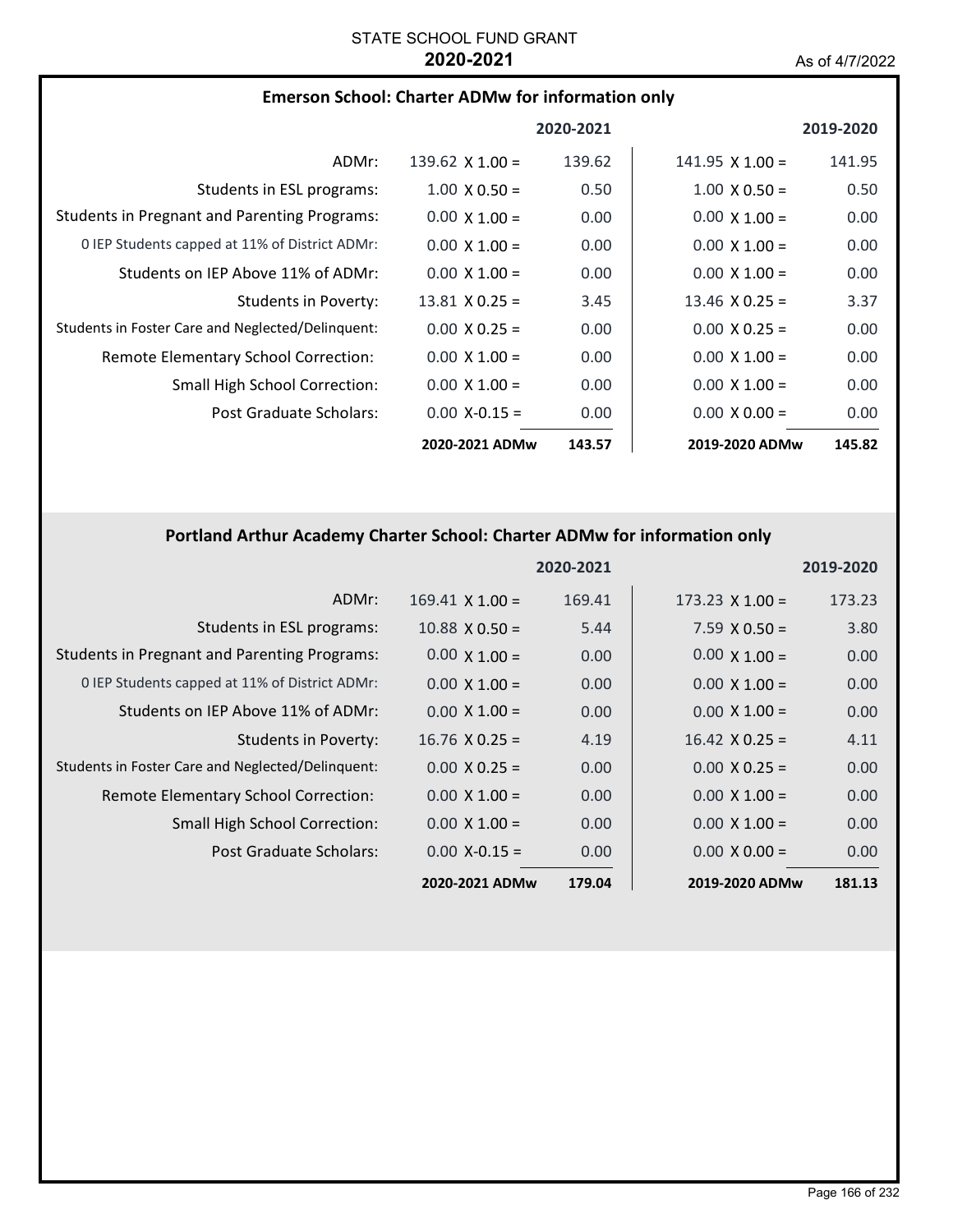# **Portland Village School: Charter ADMw for information only**

|                                                     |                        | 2020-2021 |                        | 2019-2020 |
|-----------------------------------------------------|------------------------|-----------|------------------------|-----------|
| ADMr:                                               | $422.57 \times 1.00 =$ | 422.57    | $390.22 \times 1.00 =$ | 390.22    |
| Students in ESL programs:                           | $6.00 \times 0.50 =$   | 3.00      | $6.32 \times 0.50 =$   | 3.16      |
| <b>Students in Pregnant and Parenting Programs:</b> | $0.00 \times 1.00 =$   | 0.00      | $0.00 \times 1.00 =$   | 0.00      |
| 0 IEP Students capped at 11% of District ADMr:      | $0.00 \times 1.00 =$   | 0.00      | $0.00 \times 1.00 =$   | 0.00      |
| Students on IEP Above 11% of ADMr:                  | $0.00 \times 1.00 =$   | 0.00      | $0.00 \times 1.00 =$   | 0.00      |
| Students in Poverty:                                | 41.79 $\times$ 0.25 =  | 10.45     | $36.99 \times 0.25 =$  | 9.25      |
| Students in Foster Care and Neglected/Delinguent:   | $0.00 \times 0.25 =$   | 0.00      | $0.00 \times 0.25 =$   | 0.00      |
| Remote Elementary School Correction:                | $0.00 \times 1.00 =$   | 0.00      | $0.00 \times 1.00 =$   | 0.00      |
| <b>Small High School Correction:</b>                | $0.00 \times 1.00 =$   | 0.00      | $0.00 \times 1.00 =$   | 0.00      |
| Post Graduate Scholars:                             | $0.00$ X-0.15 =        | 0.00      | $0.00 \times 0.00 =$   | 0.00      |
|                                                     | 2020-2021 ADMw         | 436.02    | 2019-2020 ADMw         | 402.63    |

# **The Cottonwood School of Civics and Science: Charter ADMw for information only**

|                                                     |                       | 2020-2021 |                        | 2019-2020 |
|-----------------------------------------------------|-----------------------|-----------|------------------------|-----------|
| ADMr:                                               | $205.99$ X 1.00 =     | 205.99    | $204.88 \times 1.00 =$ | 204.88    |
| Students in ESL programs:                           | $0.00 \times 0.50 =$  | 0.00      | $0.00 \times 0.50 =$   | 0.00      |
| <b>Students in Pregnant and Parenting Programs:</b> | $0.00 \times 1.00 =$  | 0.00      | $0.00 \times 1.00 =$   | 0.00      |
| 0 IEP Students capped at 11% of District ADMr:      | $0.00 \times 1.00 =$  | 0.00      | $0.00 \times 1.00 =$   | 0.00      |
| Students on IEP Above 11% of ADMr:                  | $0.00 \times 1.00 =$  | 0.00      | $0.00 \times 1.00 =$   | 0.00      |
| Students in Poverty:                                | $20.37 \times 0.25 =$ | 5.09      | $19.42 \times 0.25 =$  | 4.86      |
| Students in Foster Care and Neglected/Delinquent:   | $0.00 \times 0.25 =$  | 0.00      | $0.00 \times 0.25 =$   | 0.00      |
| Remote Elementary School Correction:                | $0.00 \times 1.00 =$  | 0.00      | $0.00 \times 1.00 =$   | 0.00      |
| <b>Small High School Correction:</b>                | $0.00 \times 1.00 =$  | 0.00      | $0.00 \times 1.00 =$   | 0.00      |
| Post Graduate Scholars:                             | $0.00 X-0.15 =$       | 0.00      | $0.00 \times 0.00 =$   | 0.00      |
|                                                     | 2020-2021 ADMw        | 211.08    | 2019-2020 ADMw         | 209.74    |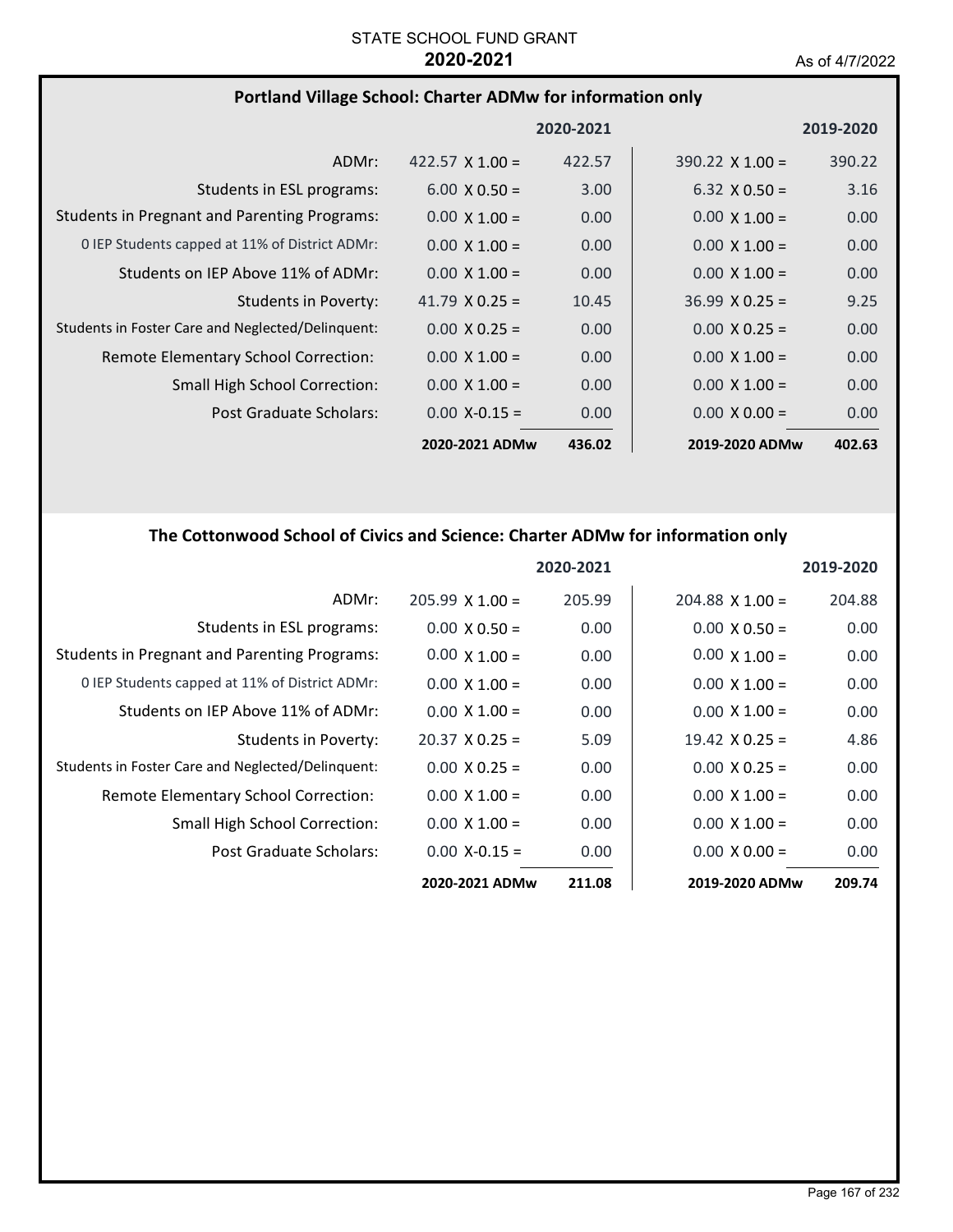### **The Ivy School: Charter ADMw for information only**

|                                                     |                        | 2020-2021 |                        | 2019-2020 |
|-----------------------------------------------------|------------------------|-----------|------------------------|-----------|
| ADMr:                                               | $325.09 \times 1.00 =$ | 325.09    | $293.73 \times 1.00 =$ | 293.73    |
| Students in ESL programs:                           | $0.00 \times 0.50 =$   | 0.00      | $0.00 \times 0.50 =$   | 0.00      |
| <b>Students in Pregnant and Parenting Programs:</b> | $0.00 \times 1.00 =$   | 0.00      | $0.00 \times 1.00 =$   | 0.00      |
| 0 IEP Students capped at 11% of District ADMr:      | $0.00 \times 1.00 =$   | 0.00      | $0.00 \times 1.00 =$   | 0.00      |
| Students on IEP Above 11% of ADMr:                  | $0.00 \times 1.00 =$   | 0.00      | $0.00 \times 1.00 =$   | 0.00      |
| Students in Poverty:                                | $32.15 \times 0.25 =$  | 8.04      | $27.85 \times 0.25 =$  | 6.96      |
| Students in Foster Care and Neglected/Delinquent:   | $0.00 \times 0.25 =$   | 0.00      | $0.00 \times 0.25 =$   | 0.00      |
| Remote Elementary School Correction:                | $0.00 \times 1.00 =$   | 0.00      | $0.00 \times 1.00 =$   | 0.00      |
| Small High School Correction:                       | $0.00 \times 1.00 =$   | 0.00      | $0.00 \times 1.00 =$   | 0.00      |
| Post Graduate Scholars:                             | $0.00 X - 0.15 =$      | 0.00      | $0.00 \times 0.00 =$   | 0.00      |
|                                                     | 2020-2021 ADMw         | 333.13    | 2019-2020 ADMw         | 300.69    |

# **Le Monde French Immersion Public Charter School: Charter ADMw for information only**

|                                                     |                        | 2020-2021 |                        | 2019-2020 |
|-----------------------------------------------------|------------------------|-----------|------------------------|-----------|
| ADMr:                                               | $386.47 \times 1.00 =$ | 386.47    | $365.25 \times 1.00 =$ | 365.25    |
| Students in ESL programs:                           | $0.31 \times 0.50 =$   | 0.16      | $1.00 \times 0.50 =$   | 0.50      |
| <b>Students in Pregnant and Parenting Programs:</b> | $0.00 \times 1.00 =$   | 0.00      | $0.00 \times 1.00 =$   | 0.00      |
| 0 IEP Students capped at 11% of District ADMr:      | $0.00 \times 1.00 =$   | 0.00      | $0.00 \times 1.00 =$   | 0.00      |
| Students on IEP Above 11% of ADMr:                  | $0.00 \times 1.00 =$   | 0.00      | $0.00 \times 1.00 =$   | 0.00      |
| <b>Students in Poverty:</b>                         | $38.22 \times 0.25 =$  | 9.56      | $34.63 \times 0.25 =$  | 8.66      |
| Students in Foster Care and Neglected/Delinquent:   | $0.00 \times 0.25 =$   | 0.00      | $0.00 \times 0.25 =$   | 0.00      |
| Remote Elementary School Correction:                | $0.00 \times 1.00 =$   | 0.00      | $0.00 \times 1.00 =$   | 0.00      |
| <b>Small High School Correction:</b>                | $0.00 \times 1.00 =$   | 0.00      | $0.00 \times 1.00 =$   | 0.00      |
| Post Graduate Scholars:                             | $0.00 X - 0.15 =$      | 0.00      | $0.00 \times 0.00 =$   | 0.00      |
|                                                     | 2020-2021 ADMw         | 396.18    | 2019-2020 ADMw         | 374.41    |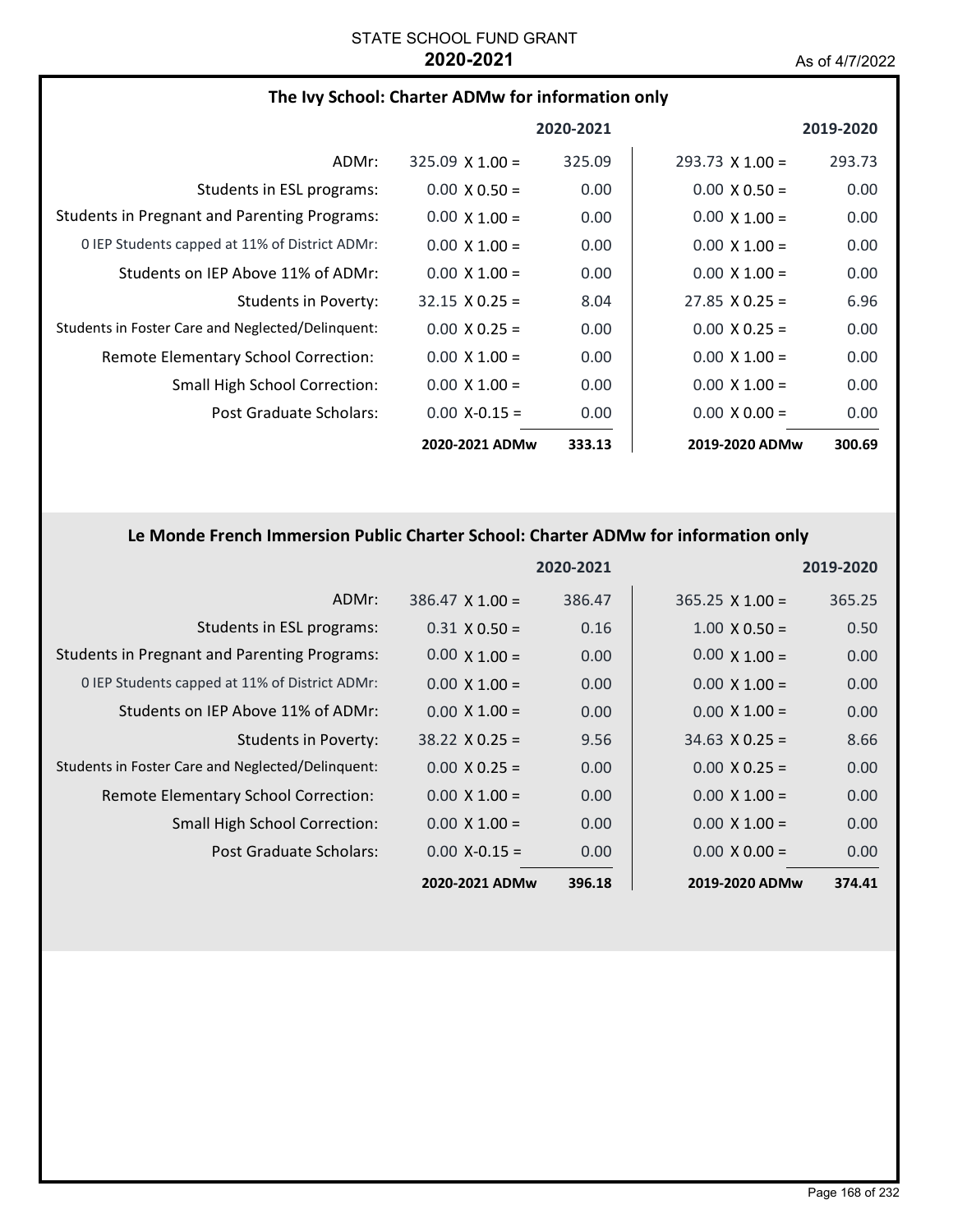# **Kairos PDX: Charter ADMw for information only**

|                                                     |                        | 2020-2021 |                        | 2019-2020 |
|-----------------------------------------------------|------------------------|-----------|------------------------|-----------|
| ADMr:                                               | $221.55 \times 1.00 =$ | 221.55    | $210.04 \times 1.00 =$ | 210.04    |
| Students in ESL programs:                           | $4.00 \times 0.50 =$   | 2.00      | $4.67 \times 0.50 =$   | 2.34      |
| <b>Students in Pregnant and Parenting Programs:</b> | $0.00 \times 1.00 =$   | 0.00      | $0.00 \times 1.00 =$   | 0.00      |
| 0 IEP Students capped at 11% of District ADMr:      | $0.00 \times 1.00 =$   | 0.00      | $0.00 \times 1.00 =$   | 0.00      |
| Students on IEP Above 11% of ADMr:                  | $0.00 \times 1.00 =$   | 0.00      | $0.00 \times 1.00 =$   | 0.00      |
| Students in Poverty:                                | $21.91 \times 0.25 =$  | 5.48      | $19.91 \times 0.25 =$  | 4.98      |
| Students in Foster Care and Neglected/Delinguent:   | $0.00 \times 0.25 =$   | 0.00      | $0.00 \times 0.25 =$   | 0.00      |
| Remote Elementary School Correction:                | $0.00 \times 1.00 =$   | 0.00      | $0.00 \times 1.00 =$   | 0.00      |
| <b>Small High School Correction:</b>                | $0.00 \times 1.00 =$   | 0.00      | $0.00 \times 1.00 =$   | 0.00      |
| <b>Post Graduate Scholars:</b>                      | $0.00 X - 0.15 =$      | 0.00      | $0.00 \times 0.00 =$   | 0.00      |
|                                                     | 2020-2021 ADMw         | 229.03    | 2019-2020 ADMw         | 217.35    |

**Portland SD 1J Extended ADMw 57,825.38**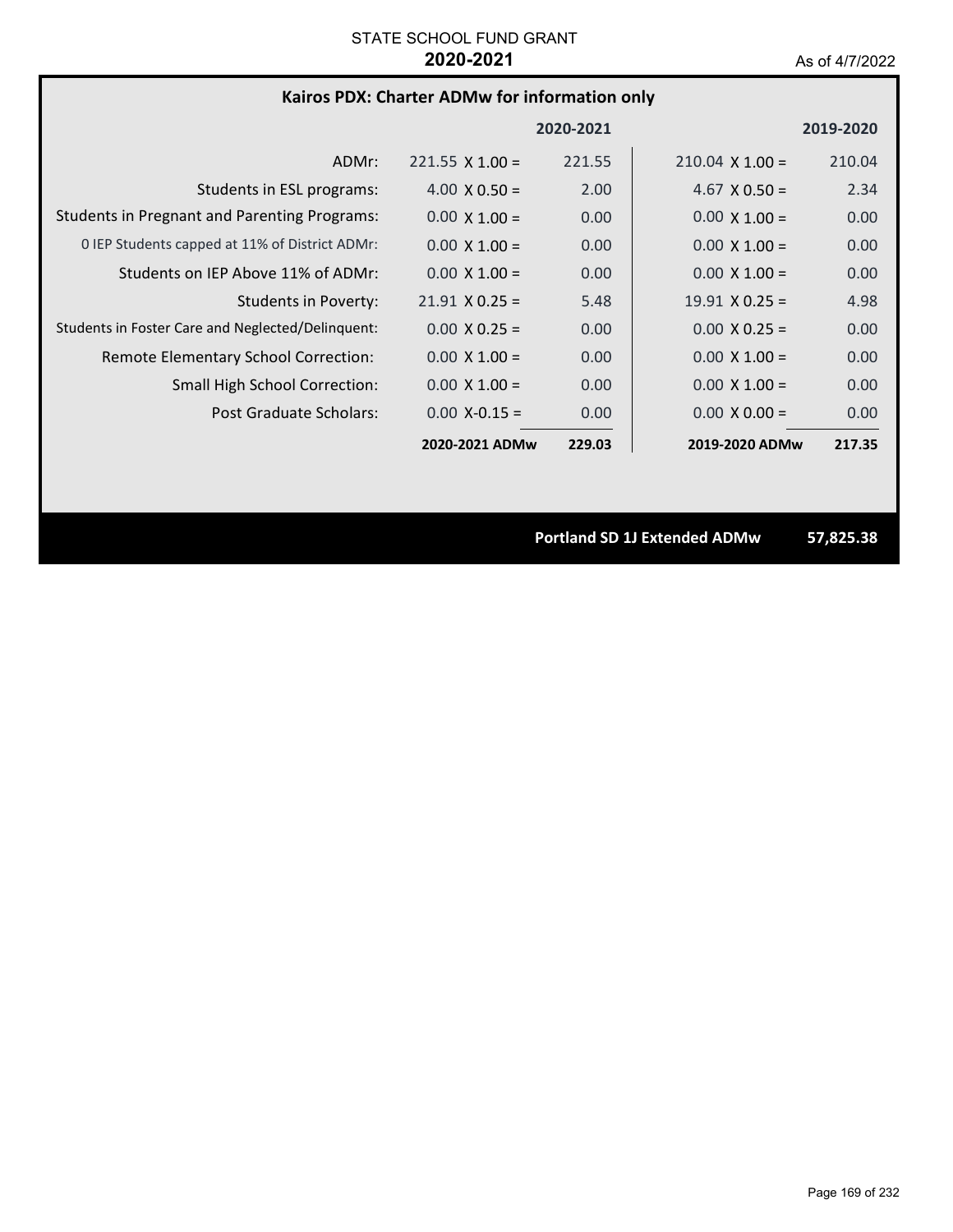# **Multnomah County, Parkrose SD 3** District ID: 2181

# *2020-2021 Extended ADMw*

### **Parkrose SD 3: District total extended ADMw for funding calculations**

| 2020-2021<br>2019-2020                                                                                      |          |
|-------------------------------------------------------------------------------------------------------------|----------|
| $2,880.28 \times 1.00 =$<br>2,880.28<br>$3,072.28 \times 1.00 =$<br>ADMr:<br>3,072.28                       |          |
| 221.06<br>469.30 $\times$ 0.50 =<br>Students in ESL programs:<br>$442.12 \times 0.50 =$                     | 234.65   |
| <b>Students in Pregnant and Parenting Programs:</b><br>7.89 $\times$ 1.00 =<br>7.89<br>$3.67 \times 1.00 =$ | 3.67     |
| 491 IEP Students capped at 11% of District ADMr:<br>316.83<br>$316.83$ X 1.00 =<br>$337.95 \times 1.00 =$   | 337.95   |
| Students on IEP Above 11% of ADMr:<br>$119.40 \times 1.00 =$<br>119.40 $X$ 1.00 =<br>119.40                 | 119.40   |
| <b>Students in Poverty:</b><br>420.68 $X$ 0.25 =<br>443.12 $X$ 0.25 =<br>105.17                             | 110.78   |
| Students in Foster Care and Neglected/Delinquent:<br>$21.00 \times 0.25 =$<br>$21.00 \times 0.25 =$<br>5.25 | 5.25     |
| 0.00<br>$0.00 \times 1.00 =$<br>Remote Elementary School Correction:<br>$0.00 \times 1.00 =$                | 0.00     |
| <b>Small High School Correction:</b><br>$0.00 \times 1.00 =$<br>0.00<br>$0.00 \times 1.00 =$                | 0.00     |
| Post Graduate Scholars:<br>$0.00$ X-0.15 =<br>0.00<br>$0.00 \times 0.00 =$                                  | 0.00     |
| 2020-2021 ADMw<br>2019-2020 ADMw<br>3,655.88                                                                | 3,883.98 |
| <b>Parkrose SD 3 Extended ADMw</b><br>3,883.98                                                              |          |
|                                                                                                             |          |
| <b>Parkrose SD 3 Extended ADMw</b><br>3,883.98                                                              |          |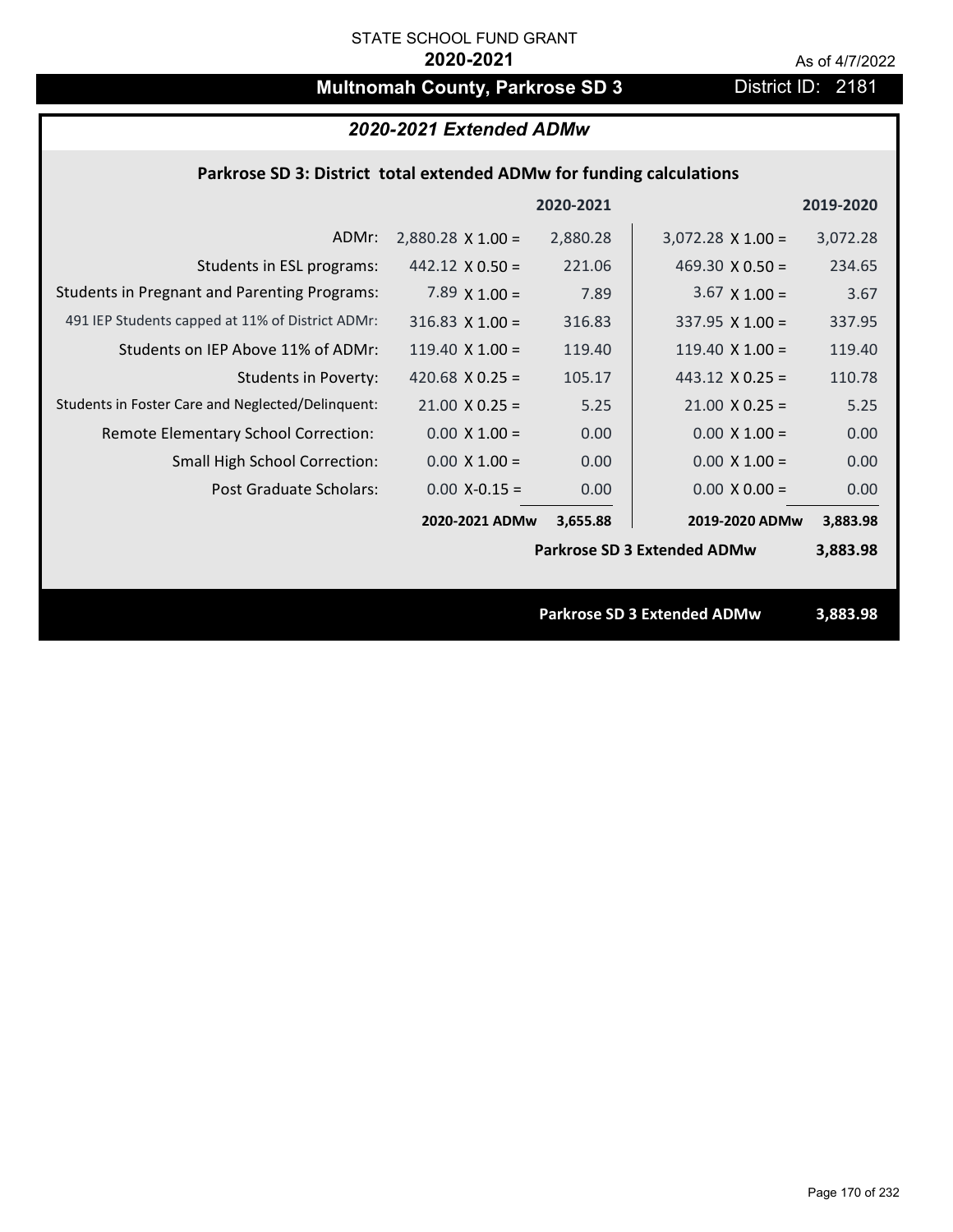# **Multnomah County, Reynolds SD 7** District ID: 2182

# *2020-2021 Extended ADMw*

# **Reynolds SD 7: District total extended ADMw for funding calculations**

|                                                     |                          | 2020-2021 |                          | 2019-2020 |
|-----------------------------------------------------|--------------------------|-----------|--------------------------|-----------|
| ADMr:                                               | $9,552.80 \times 1.00 =$ | 9,552.80  | $9,802.72 \times 1.00 =$ | 9,802.72  |
| Students in ESL programs:                           | $2,727.32 \times 0.50 =$ | 1,363.66  | $2,685.30 \times 0.50 =$ | 1,342.65  |
| <b>Students in Pregnant and Parenting Programs:</b> | 9.56 $\times$ 1.00 =     | 9.56      | $2.99 \times 1.00 =$     | 2.99      |
| 1579 IEP Students capped at 11% of District ADMr:   | $1,164.05 \times 1.00 =$ | 1,164.05  | $1,192.63 \times 1.00 =$ | 1,192.63  |
| Students on IEP Above 11% of ADMr:                  | $290.50 \times 1.00 =$   | 290.50    | $290.50 \times 1.00 =$   | 290.50    |
| <b>Students in Poverty:</b>                         | $1,855.04 \times 0.25 =$ | 463.76    | $1,762.73 \times 0.25 =$ | 440.68    |
| Students in Foster Care and Neglected/Delinquent:   | $63.00 \times 0.25 =$    | 15.75     | $62.00 \times 0.25 =$    | 15.50     |
| Remote Elementary School Correction:                | $0.00 \times 1.00 =$     | 0.00      | $0.00 \times 1.00 =$     | 0.00      |
| <b>Small High School Correction:</b>                | $0.00 \times 1.00 =$     | 0.00      | $0.00 \times 1.00 =$     | 0.00      |
| Post Graduate Scholars:                             | $0.00$ X-0.15 =          | 0.00      | $0.00 \times 0.00 =$     | 0.00      |
|                                                     | 2020-2021 ADMw           | 12,860.08 | 2019-2020 ADMw           | 13,087.67 |

**Reynolds SD 7 Extended ADMw**

**14,240.23**

## **Multnomah Learning Academy: Charter ADMw for information only**

|                                                     |                       | 2020-2021 |                        | 2019-2020 |
|-----------------------------------------------------|-----------------------|-----------|------------------------|-----------|
| ADMr:                                               | 569.69 $X$ 1.00 =     | 569.69    | 552.23 $X$ 1.00 =      | 552.23    |
| Students in ESL programs:                           | 46.66 $\times$ 0.50 = | 23.33     | $30.20 \times 0.50 =$  | 15.10     |
| <b>Students in Pregnant and Parenting Programs:</b> | $0.00 \times 1.00 =$  | 0.00      | $0.00 \times 1.00 =$   | 0.00      |
| 0 IEP Students capped at 11% of District ADMr:      | $0.00 \times 1.00 =$  | 0.00      | $0.00 \times 1.00 =$   | 0.00      |
| Students on IEP Above 11% of ADMr:                  | $0.00 \times 1.00 =$  | 0.00      | $0.00 \times 1.00 =$   | 0.00      |
| Students in Poverty:                                | $110.63$ X 0.25 =     | 27.66     | $100.27 \times 0.25 =$ | 25.07     |
| Students in Foster Care and Neglected/Delinquent:   | $0.00 \times 0.25 =$  | 0.00      | $0.00 \times 0.25 =$   | 0.00      |
| Remote Elementary School Correction:                | $0.00 \times 1.00 =$  | 0.00      | $0.00 \times 1.00 =$   | 0.00      |
| <b>Small High School Correction:</b>                | $0.00 \times 1.00 =$  | 0.00      | $0.00 \times 1.00 =$   | 0.00      |
| Post Graduate Scholars:                             | $0.00$ X-0.15 =       | 0.00      | $0.00 \times 0.00 =$   | 0.00      |
|                                                     | 2020-2021 ADMw        | 620.68    | 2019-2020 ADMw         | 592.40    |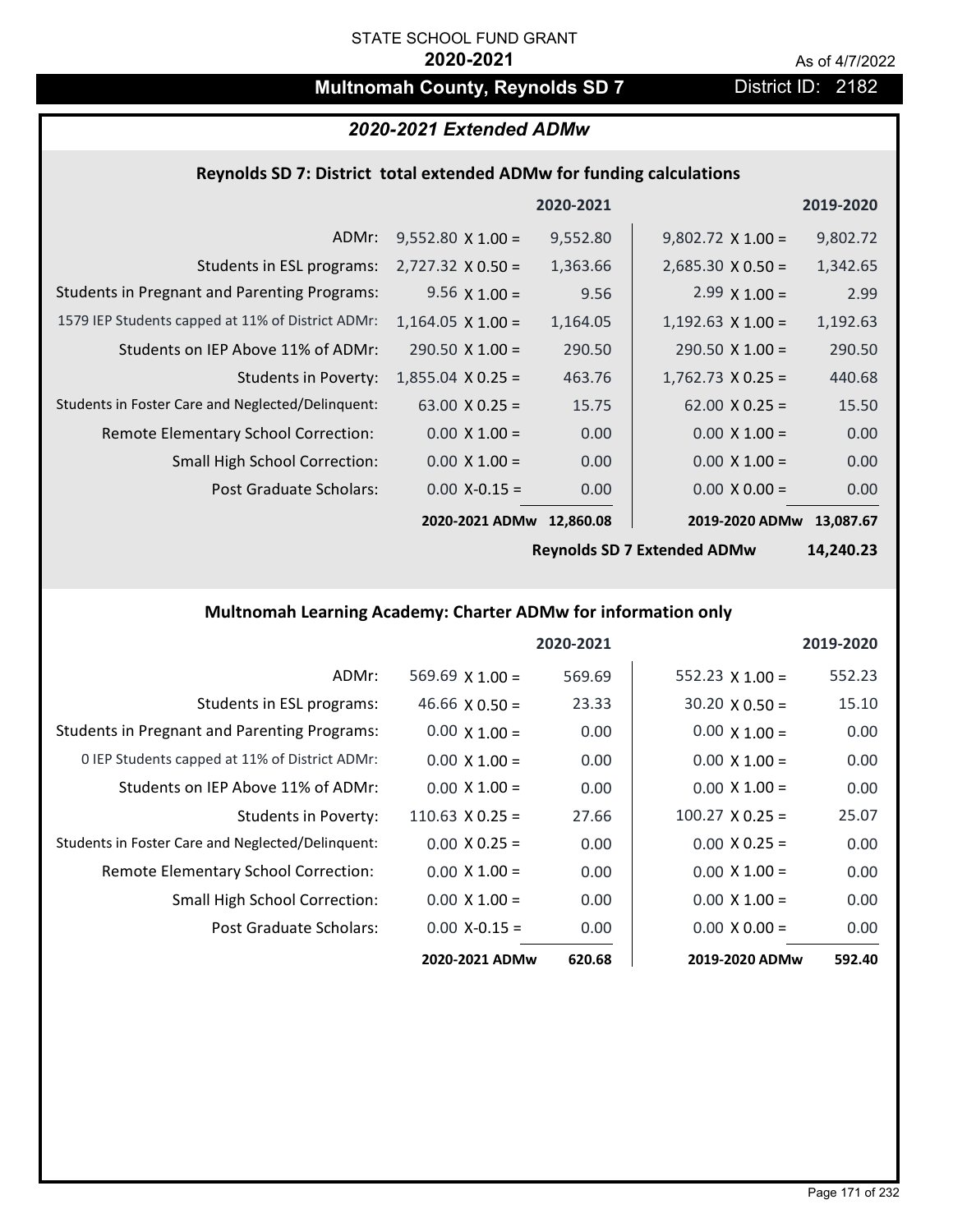## **Reynolds Arthur Academy: Charter ADMw for information only**

|                                                     |                        | 2020-2021 |                        | 2019-2020         |
|-----------------------------------------------------|------------------------|-----------|------------------------|-------------------|
| ADMr:                                               | $167.86 \times 1.00 =$ | 167.86    | $176.63 \times 1.00 =$ | 176.63            |
| Students in ESL programs:                           | $21.01 \times 0.50 =$  | 10.51     | $17.95 \times 0.50 =$  | 8.98              |
| <b>Students in Pregnant and Parenting Programs:</b> | $0.00 \times 1.00 =$   | 0.00      | $0.00 \times 1.00 =$   | 0.00              |
| 0 IEP Students capped at 11% of District ADMr:      | $0.00 \times 1.00 =$   | 0.00      | $0.00 \times 1.00 =$   | 0.00              |
| Students on IEP Above 11% of ADMr:                  | $0.00 \times 1.00 =$   | 0.00      | $0.00 \times 1.00 =$   | 0.00              |
| Students in Poverty:                                | $32.60 \times 0.25 =$  | 8.15      | $32.07 \times 0.25 =$  | 8.02              |
| Students in Foster Care and Neglected/Delinquent:   | $0.00 \times 0.25 =$   | 0.00      | $0.00 \times 0.25 =$   | 0.00 <sub>1</sub> |
| Remote Elementary School Correction:                | $0.00 \times 1.00 =$   | 0.00      | $0.00 \times 1.00 =$   | 0.00              |
| <b>Small High School Correction:</b>                | $0.00 \times 1.00 =$   | 0.00      | $0.00 \times 1.00 =$   | 0.00              |
| Post Graduate Scholars:                             | $0.00$ X-0.15 =        | 0.00      | $0.00 \times 0.00 =$   | 0.00 <sub>1</sub> |
|                                                     | 2020-2021 ADMw         | 186.52    | 2019-2020 ADMw         | 193.62            |

### **Rockwood Preparatory Academy: Charter ADMw for information only**

|                                                     |                        | 2020-2021 |                        | 2019-2020 |
|-----------------------------------------------------|------------------------|-----------|------------------------|-----------|
| ADMr:                                               | $291.88 \times 1.00 =$ | 291.88    | $310.47 \times 1.00 =$ | 310.47    |
| Students in ESL programs:                           | $90.75 \times 0.50 =$  | 45.38     | $83.95 \times 0.50 =$  | 41.98     |
| <b>Students in Pregnant and Parenting Programs:</b> | $0.00 \times 1.00 =$   | 0.00      | $0.00 \times 1.00 =$   | 0.00      |
| 0 IEP Students capped at 11% of District ADMr:      | $0.00 \times 1.00 =$   | 0.00      | $0.00 \times 1.00 =$   | 0.00      |
| Students on IEP Above 11% of ADMr:                  | $0.00 \times 1.00 =$   | 0.00      | $0.00 \times 1.00 =$   | 0.00      |
| Students in Poverty:                                | $56.68 \times 0.25 =$  | 14.17     | $56.37 \times 0.25 =$  | 14.09     |
| Students in Foster Care and Neglected/Delinquent:   | $0.00 \times 0.25 =$   | 0.00      | $0.00 \times 0.25 =$   | 0.00      |
| Remote Elementary School Correction:                | $0.00 \times 1.00 =$   | 0.00      | $0.00 \times 1.00 =$   | 0.00      |
| Small High School Correction:                       | $0.00 \times 1.00 =$   | 0.00      | $0.00 \times 1.00 =$   | 0.00      |
| Post Graduate Scholars:                             | $0.00 X - 0.15 =$      | 0.00      | $0.00 \times 0.00 =$   | 0.00      |
|                                                     | 2020-2021 ADMw         | 351.43    | 2019-2020 ADMw         | 366.54    |

**Reynolds SD 7 Extended ADMw 14,240.23**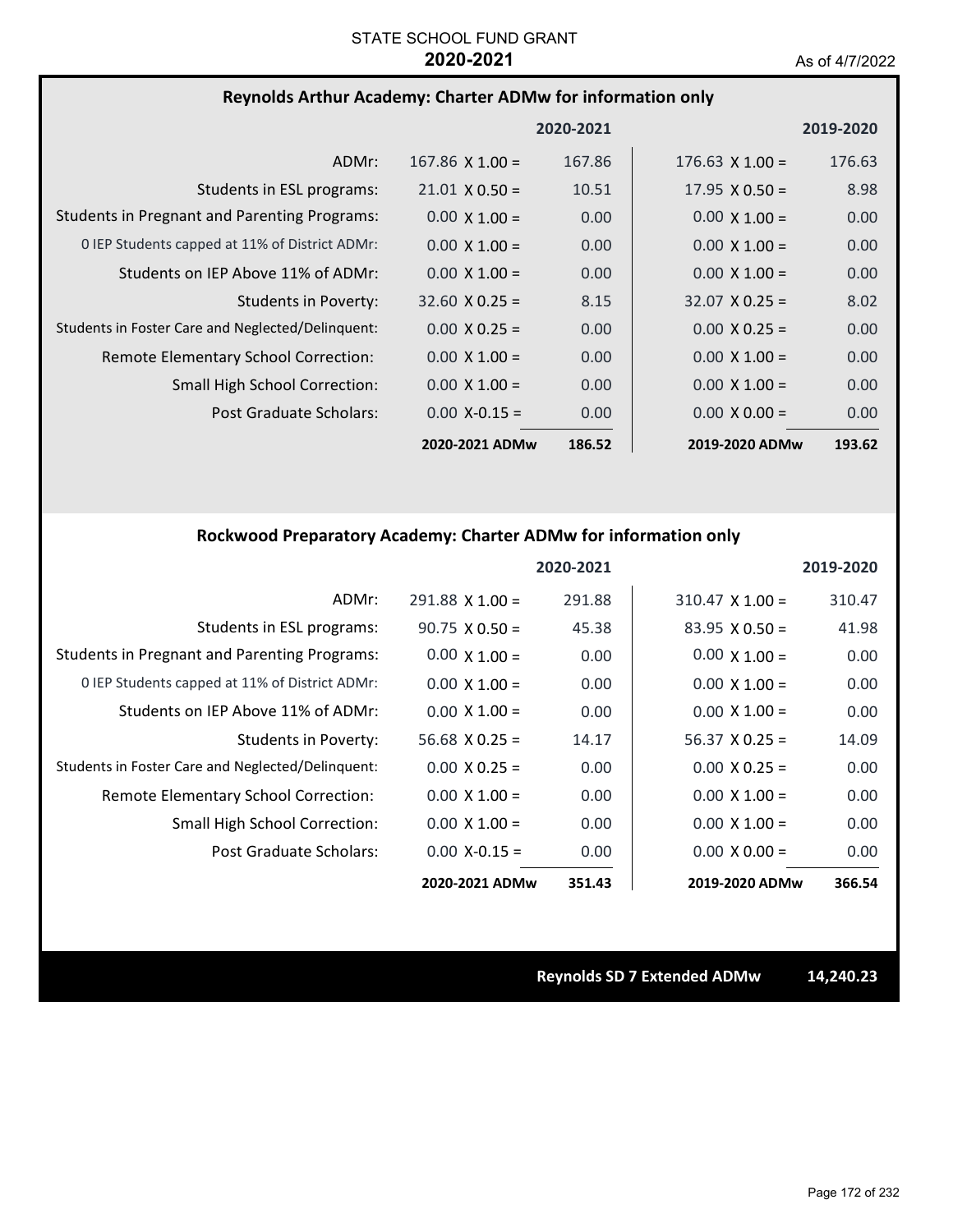# **Multnomah County, Gresham-Barlow SD 10J** District ID: 2183

### *2020-2021 Extended ADMw*

# **Gresham‐Barlow SD 10J: District total extended ADMw for funding calculations**

|                                                     |                                 | 2020-2021 |                           | 2019-2020 |
|-----------------------------------------------------|---------------------------------|-----------|---------------------------|-----------|
|                                                     | ADMr: $10,291.50 \times 1.00 =$ | 10,291.50 | $10,745.78 \times 1.00 =$ | 10,745.78 |
| Students in ESL programs:                           | $1,281.14 \times 0.50 =$        | 640.57    | $1,243.06 \times 0.50 =$  | 621.53    |
| <b>Students in Pregnant and Parenting Programs:</b> | $8.62 \times 1.00 =$            | 8.62      | $6.67 \times 1.00 =$      | 6.67      |
| 1510 IEP Students capped at 11% of District ADMr:   | $1,274.55 \times 1.00 =$        | 1,274.55  | $1,298.71 \times 1.00 =$  | 1,298.71  |
| Students on IEP Above 11% of ADMr:                  | $29.50 \times 1.00 =$           | 29.50     | $29.50 \times 1.00 =$     | 29.50     |
| <b>Students in Poverty:</b>                         | $1,208.53 \times 0.25 =$        | 302.13    | $1,323.71$ X 0.25 =       | 330.93    |
| Students in Foster Care and Neglected/Delinquent:   | $64.00 \times 0.25 =$           | 16.00     | $85.00 \times 0.25 =$     | 21.25     |
| Remote Elementary School Correction:                | $0.00 \times 1.00 =$            | 0.00      | $0.00 \times 1.00 =$      | 0.00      |
| <b>Small High School Correction:</b>                | $0.00 \times 1.00 =$            | 0.00      | $0.00 \times 1.00 =$      | 0.00      |
| Post Graduate Scholars:                             | $0.00$ X-0.15 =                 | 0.00      | $0.00 \times 0.00 =$      | 0.00      |
|                                                     | 2020-2021 ADMw                  | 12,562.87 | 2019-2020 ADMw            | 13.054.37 |

**Gresham‐Barlow SD 10J Extended ADMw**

**14,167.39**

# **Center for Advanced Learning: Charter ADMw for information only**

|                                                     |                      | 2020-2021 |                      | 2019-2020 |
|-----------------------------------------------------|----------------------|-----------|----------------------|-----------|
| ADMr:                                               | $0.06 \times 1.00 =$ | 0.06      | $0.00 \times 1.00 =$ | 0.00      |
| Students in ESL programs:                           | $0.00 \times 0.50 =$ | 0.00      | $0.00 \times 0.50 =$ | 0.00      |
| <b>Students in Pregnant and Parenting Programs:</b> | $0.00 \times 1.00 =$ | 0.00      | $0.00 \times 1.00 =$ | 0.00      |
| 0 IEP Students capped at 11% of District ADMr:      | $0.00 \times 1.00 =$ | 0.00      | $0.00 \times 1.00 =$ | 0.00      |
| Students on IEP Above 11% of ADMr:                  | $0.00 \times 1.00 =$ | 0.00      | $0.00 \times 1.00 =$ | 0.00      |
| Students in Poverty:                                | $0.01 \times 0.25 =$ | 0.00      | $0.00 \times 0.25 =$ | 0.00      |
| Students in Foster Care and Neglected/Delinquent:   | $0.00 \times 0.25 =$ | 0.00      | $0.00 \times 0.25 =$ | 0.00      |
| Remote Elementary School Correction:                | $0.00 \times 1.00 =$ | 0.00      | $0.00 \times 1.00 =$ | 0.00      |
| <b>Small High School Correction:</b>                | $0.00 \times 1.00 =$ | 0.00      | $0.00 \times 1.00 =$ | 0.00      |
| Post Graduate Scholars:                             | $0.00 X - 0.15 =$    | 0.00      | $0.00 \times 0.00 =$ | 0.00      |
|                                                     | 2020-2021 ADMw       | 0.06      | 2019-2020 ADMw       | 0.00      |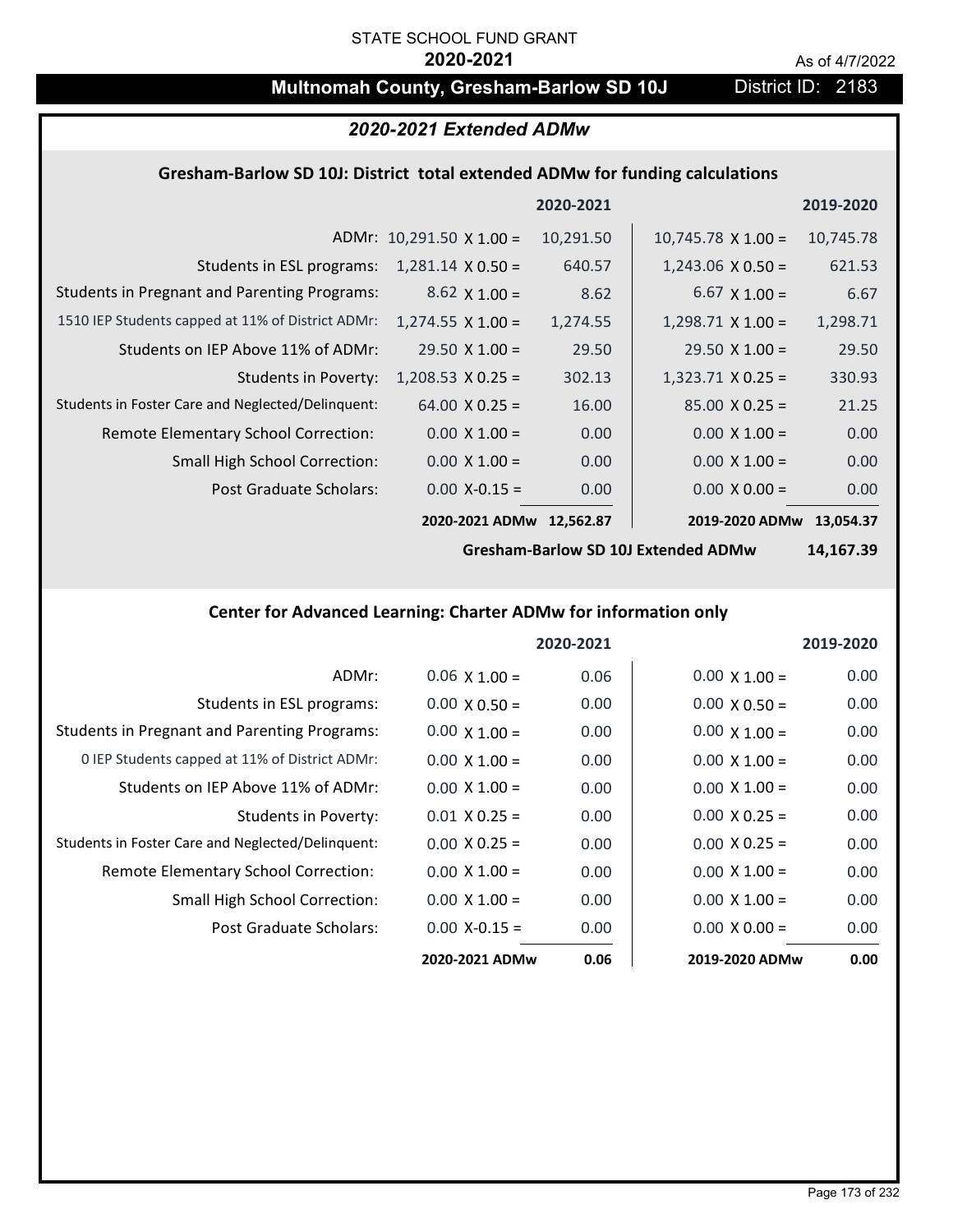| <b>Gresham Arthur Academy: Charter ADMw for information only</b> |  |
|------------------------------------------------------------------|--|
|------------------------------------------------------------------|--|

|                                                     |                        | 2020-2021 |                        | 2019-2020 |
|-----------------------------------------------------|------------------------|-----------|------------------------|-----------|
| ADMr:                                               | $166.46 \times 1.00 =$ | 166.46    | $173.10 \times 1.00 =$ | 173.10    |
| Students in ESL programs:                           | $10.16 \times 0.50 =$  | 5.08      | 11.63 $\times$ 0.50 =  | 5.82      |
| <b>Students in Pregnant and Parenting Programs:</b> | $0.00 \times 1.00 =$   | 0.00      | $0.00 \times 1.00 =$   | 0.00      |
| 0 IEP Students capped at 11% of District ADMr:      | $0.00 \times 1.00 =$   | 0.00      | $0.00 \times 1.00 =$   | 0.00      |
| Students on IEP Above 11% of ADMr:                  | $0.00 \times 1.00 =$   | 0.00      | $0.00 \times 1.00 =$   | 0.00      |
| Students in Poverty:                                | 19.55 $\times$ 0.25 =  | 4.89      | $21.43 \times 0.25 =$  | 5.36      |
| Students in Foster Care and Neglected/Delinquent:   | $0.00 \times 0.25 =$   | 0.00      | $0.00 \times 0.25 =$   | 0.00      |
| Remote Elementary School Correction:                | $0.00 \times 1.00 =$   | 0.00      | $0.00 \times 1.00 =$   | 0.00      |
| Small High School Correction:                       | $0.00 \times 1.00 =$   | 0.00      | $0.00 \times 1.00 =$   | 0.00      |
| Post Graduate Scholars:                             | $0.00 X - 0.15 =$      | 0.00      | $0.00 \times 0.00 =$   | 0.00      |
|                                                     | 2020-2021 ADMw         | 176.43    | 2019-2020 ADMw         | 184.27    |

# **Lewis and Clark Montessori Charter School: Charter ADMw for information only**

|                                                     |                        | 2020-2021 |                        | 2019-2020 |
|-----------------------------------------------------|------------------------|-----------|------------------------|-----------|
| ADMr:                                               | $332.40 \times 1.00 =$ | 332.40    | $366.18 \times 1.00 =$ | 366.18    |
| Students in ESL programs:                           | $3.00 \times 0.50 =$   | 1.50      | $3.00 \times 0.50 =$   | 1.50      |
| <b>Students in Pregnant and Parenting Programs:</b> | $0.00 \times 1.00 =$   | 0.00      | $0.00 \times 1.00 =$   | 0.00      |
| 0 IEP Students capped at 11% of District ADMr:      | $0.00 \times 1.00 =$   | 0.00      | $0.00 \times 1.00 =$   | 0.00      |
| Students on IEP Above 11% of ADMr:                  | $0.00 \times 1.00 =$   | 0.00      | $0.00 \times 1.00 =$   | 0.00      |
| Students in Poverty:                                | $39.03 \times 0.25 =$  | 9.76      | $45.34 \times 0.25 =$  | 11.34     |
| Students in Foster Care and Neglected/Delinquent:   | $0.00 \times 0.25 =$   | 0.00      | $0.00 \times 0.25 =$   | 0.00      |
| Remote Elementary School Correction:                | $0.00 \times 1.00 =$   | 0.00      | $0.00 \times 1.00 =$   | 0.00      |
| <b>Small High School Correction:</b>                | $0.00 \times 1.00 =$   | 0.00      | $0.00 \times 1.00 =$   | 0.00      |
| Post Graduate Scholars:                             | $0.00$ X-0.15 =        | 0.00      | $0.00 \times 0.00 =$   | 0.00      |
|                                                     | 2020-2021 ADMw         | 343.66    | 2019-2020 ADMw         | 379.02    |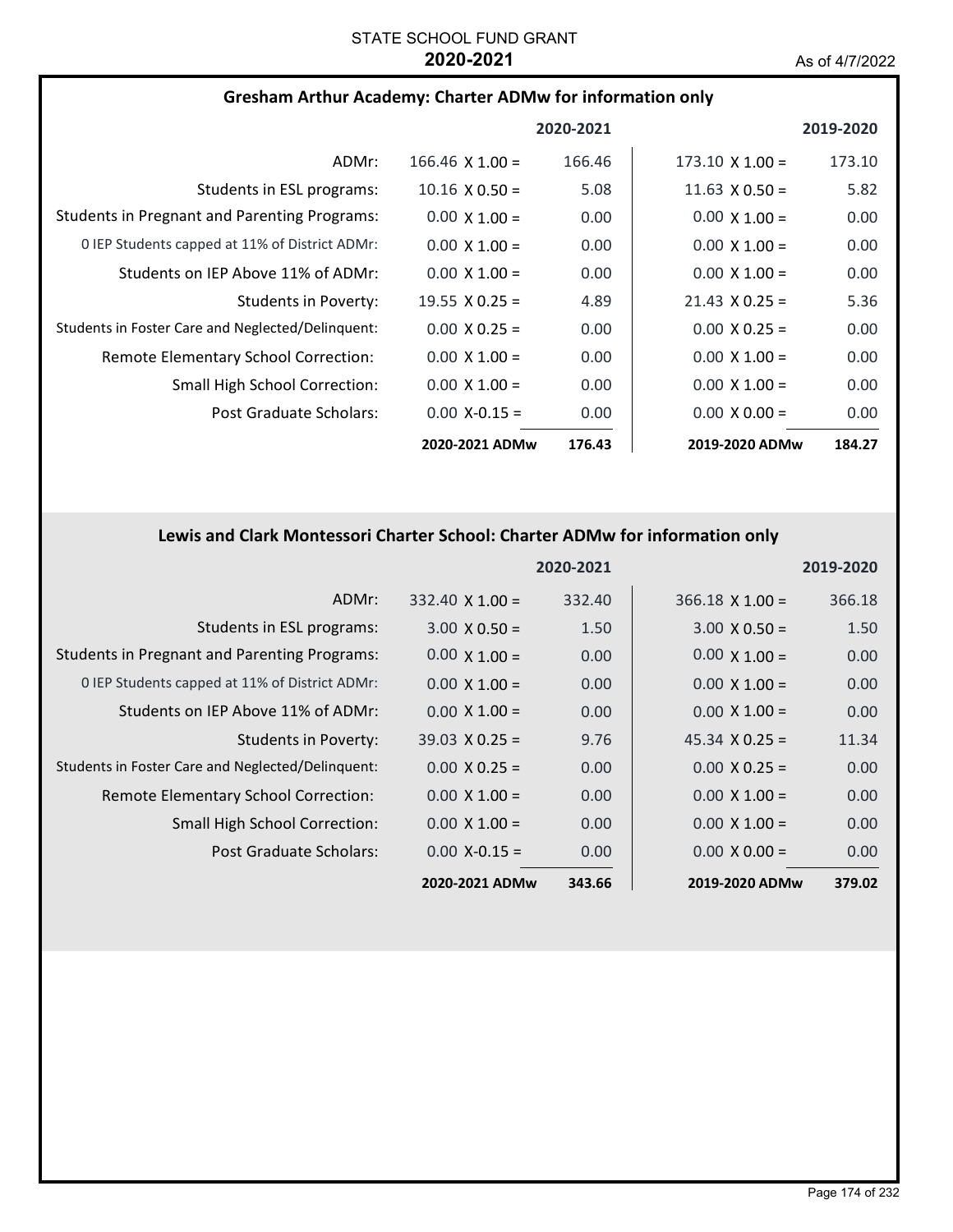# **Metro East Web Academy: Charter ADMw for information only**

|                                                     |                        | 2020-2021         |                        | 2019-2020 |
|-----------------------------------------------------|------------------------|-------------------|------------------------|-----------|
| ADMr:                                               | 796.40 $\times$ 1.00 = | 796.40            | 521.43 $\times$ 1.00 = | 521.43    |
| Students in ESL programs:                           | $19.36 \times 0.50 =$  | 9.68              | 12.24 $\times$ 0.50 =  | 6.12      |
| <b>Students in Pregnant and Parenting Programs:</b> | $6.52 \times 1.00 =$   | 6.52              | $6.04 \times 1.00 =$   | 6.04      |
| 0 IEP Students capped at 11% of District ADMr:      | $0.00 \times 1.00 =$   | 0.00              | $0.00 \times 1.00 =$   | 0.00      |
| Students on IEP Above 11% of ADMr:                  | $0.00 \times 1.00 =$   | 0.00              | $0.00 \times 1.00 =$   | 0.00      |
| Students in Poverty:                                | $93.52 \times 0.25 =$  | 23.38             | 64.56 $\times$ 0.25 =  | 16.14     |
| Students in Foster Care and Neglected/Delinquent:   | $0.00 \times 0.25 =$   | 0.00              | $0.00 \times 0.25 =$   | 0.00      |
| Remote Elementary School Correction:                | $0.00 \times 1.00 =$   | 0.00 <sub>1</sub> | $0.00 \times 1.00 =$   | 0.00      |
| <b>Small High School Correction:</b>                | $0.00 \times 1.00 =$   | 0.00              | $0.00 \times 1.00 =$   | 0.00      |
| Post Graduate Scholars:                             | $0.00 X - 0.15 =$      | 0.00              | $0.00 \times 0.00 =$   | 0.00      |
|                                                     | 2020-2021 ADMw         | 835.98            | 2019-2020 ADMw         | 549.73    |

**Gresham‐Barlow SD 10J Extended ADMw 14,167.39**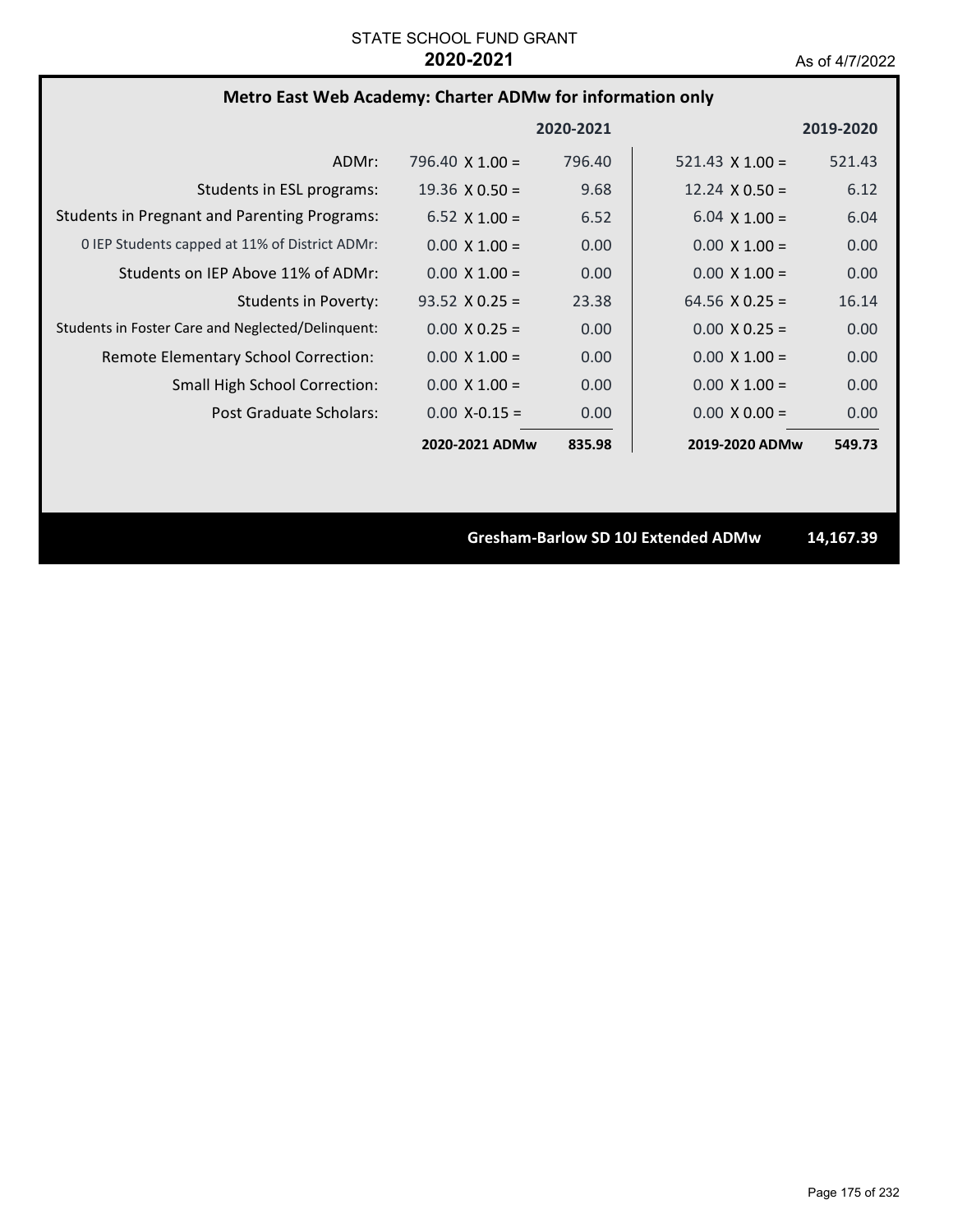# **Multnomah County, Centennial SD 28J** District ID: 2185

# *2020-2021 Extended ADMw*

### **Centennial SD 28J: District total extended ADMw for funding calculations**

|                                                     |                          | 2020-2021 |                                        | 2019-2020 |
|-----------------------------------------------------|--------------------------|-----------|----------------------------------------|-----------|
| ADMr:                                               | $5,719.46 \times 1.00 =$ | 5,719.46  | $5,994.17 \times 1.00 =$               | 5,994.17  |
| Students in ESL programs:                           | $1,265.38 \times 0.50 =$ | 632.69    | $1,209.23 \times 0.50 =$               | 604.62    |
| <b>Students in Pregnant and Parenting Programs:</b> | 14.74 $\times$ 1.00 =    | 14.74     | 19.83 $\times$ 1.00 =                  | 19.83     |
| 842 IEP Students capped at 11% of District ADMr:    | 629.14 $\times$ 1.00 =   | 629.14    | 659.36 $\times$ 1.00 =                 | 659.36    |
| Students on IEP Above 11% of ADMr:                  | 58.80 $X$ 1.00 =         | 58.80     | 58.80 $X$ 1.00 =                       | 58.80     |
| <b>Students in Poverty:</b>                         | $1,109.91$ X 0.25 =      | 277.48    | $1,064.02$ X 0.25 =                    | 266.01    |
| Students in Foster Care and Neglected/Delinquent:   | $30.00 \times 0.25 =$    | 7.50      | $30.00 \times 0.25 =$                  | 7.50      |
| Remote Elementary School Correction:                | $0.00 \times 1.00 =$     | 0.00      | $0.00 \times 1.00 =$                   | 0.00      |
| <b>Small High School Correction:</b>                | $0.00 \times 1.00 =$     | 0.00      | $0.00 \times 1.00 =$                   | 0.00      |
| Post Graduate Scholars:                             | $0.00$ X-0.15 =          | 0.00      | $0.00 \times 0.00 =$                   | 0.00      |
|                                                     | 2020-2021 ADMw           | 7,339.81  | 2019-2020 ADMw                         | 7,610.28  |
|                                                     |                          |           | <b>Centennial SD 28J Extended ADMw</b> | 7,610.28  |
|                                                     |                          |           |                                        |           |
|                                                     |                          |           | <b>Centennial SD 28J Extended ADMw</b> | 7,610.28  |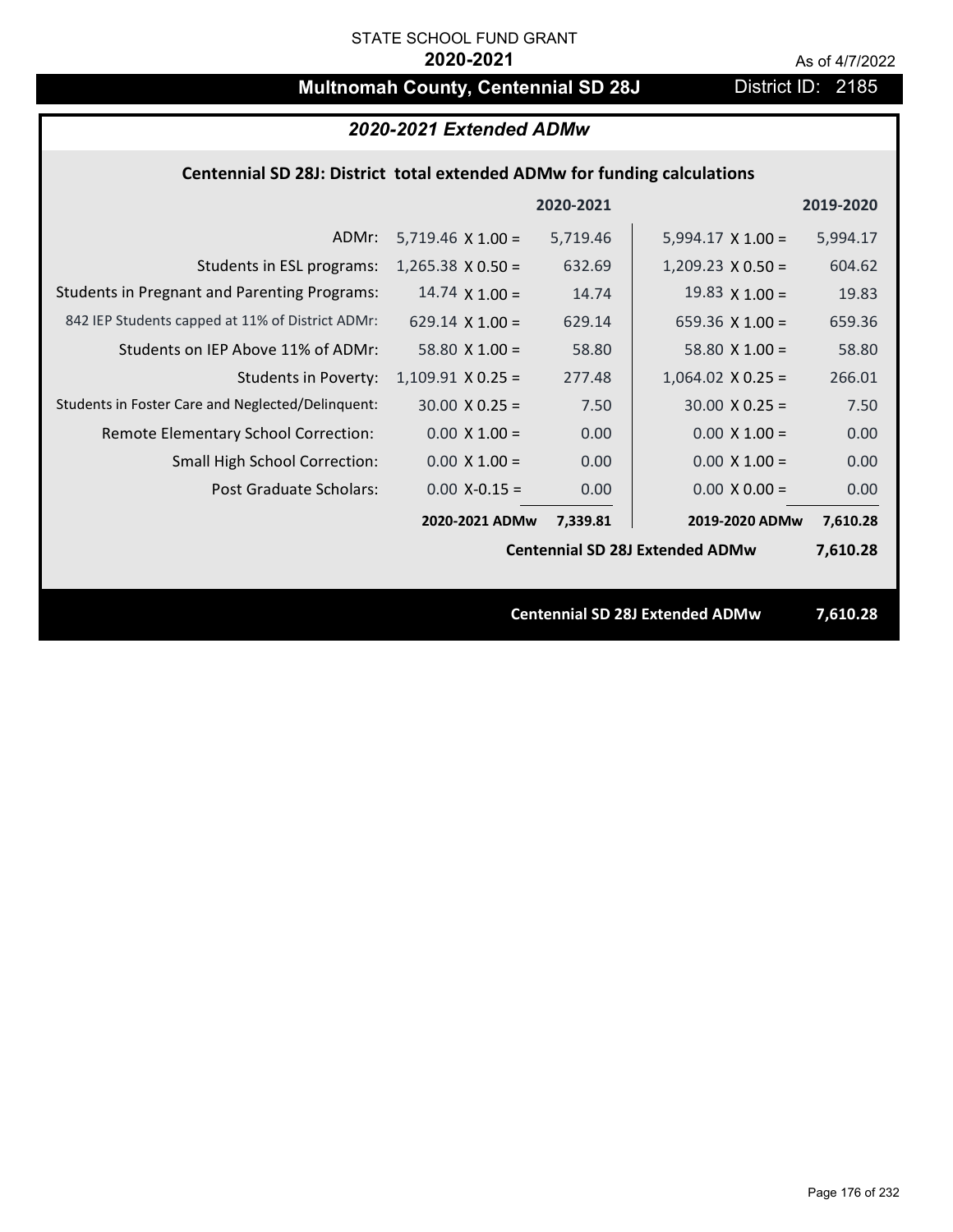# **Multnomah County, Corbett SD 39 District ID: 2186**

### *2020-2021 Extended ADMw*

### **Corbett SD 39: District total extended ADMw for funding calculations**

|                                                     |                      | 2020-2021 |                        | 2019-2020 |
|-----------------------------------------------------|----------------------|-----------|------------------------|-----------|
| ADMr:                                               | $2.00 \times 1.00 =$ | 2.00      | $4.51 \times 1.00 =$   | 4.51      |
| Students in ESL programs:                           | $0.00 \times 0.50 =$ | 0.00      | $0.00 \times 0.50 =$   | 0.00      |
| <b>Students in Pregnant and Parenting Programs:</b> | $0.00 \times 1.00 =$ | 0.00      | $0.00 \times 1.00 =$   | 0.00      |
| 151 IEP Students capped at 11% of District ADMr:    | $118.68$ X 1.00 =    | 118.68    | 129.44 $\times$ 1.00 = | 129.44    |
| Students on IEP Above 11% of ADMr:                  | $7.10 \times 1.00 =$ | 7.10      | $7.10 \times 1.00 =$   | 7.10      |
| <b>Students in Poverty:</b>                         | $0.17 \times 0.25 =$ | 0.04      | $0.15 \times 0.25 =$   | 0.04      |
| Students in Foster Care and Neglected/Delinquent:   | $2.00 \times 0.25 =$ | 0.50      | $8.00 \times 0.25 =$   | 2.00      |
| Remote Elementary School Correction:                | $0.00 \times 1.00 =$ | 0.00      | $0.00 \times 1.00 =$   | 0.00      |
| <b>Small High School Correction:</b>                | $0.00 \times 1.00 =$ | 0.00      | $0.00 \times 1.00 =$   | 0.00      |
| Post Graduate Scholars:                             | $0.00$ X-0.15 =      | 0.00      | $0.00 \times 0.00 =$   | 0.00      |
|                                                     | 2020-2021 ADMw       | 128.32    | 2019-2020 ADMw         | 143.09    |
|                                                     |                      |           |                        |           |

**Corbett SD 39 Extended ADMw**

**1,336.82**

# **Corbett School: Charter ADMw for information only**

|                                                     |                       | 2020-2021 |                          | 2019-2020 |
|-----------------------------------------------------|-----------------------|-----------|--------------------------|-----------|
| ADMr:                                               | $1,076.91$ X $1.00 =$ | 1,076.91  | $1,172.21 \times 1.00 =$ | 1,172.21  |
| Students in ESL programs:                           | $20.00 \times 0.50 =$ | 10.00     | $24.12 \times 0.50 =$    | 12.06     |
| <b>Students in Pregnant and Parenting Programs:</b> | $0.00 \times 1.00 =$  | 0.00      | $0.00 \times 1.00 =$     | 0.00      |
| 0 IEP Students capped at 11% of District ADMr:      | $0.00 \times 1.00 =$  | 0.00      | $0.00 \times 1.00 =$     | 0.00      |
| Students on IEP Above 11% of ADMr:                  | $0.00 \times 1.00 =$  | 0.00      | $0.00 \times 1.00 =$     | 0.00      |
| Students in Poverty:                                | $45.83 \times 0.25 =$ | 11.46     | $37.85 \times 0.25 =$    | 9.46      |
| Students in Foster Care and Neglected/Delinquent:   | $0.00 \times 0.25 =$  | 0.00      | $0.00 \times 0.25 =$     | 0.00      |
| Remote Elementary School Correction:                | $0.00 \times 1.00 =$  | 0.00      | $0.00 \times 1.00 =$     | 0.00      |
| <b>Small High School Correction:</b>                | $29.20 \times 1.00 =$ | 29.20     | $0.00 \times 1.00 =$     | 0.00      |
| Post Graduate Scholars:                             | $0.00$ X-0.15 =       | 0.00      | $0.00 \times 0.00 =$     | 0.00      |
|                                                     | 2020-2021 ADMw        | 1,127.57  | 2019-2020 ADMw           | 1,193.73  |

**Corbett SD 39 Extended ADMw 1,336.82**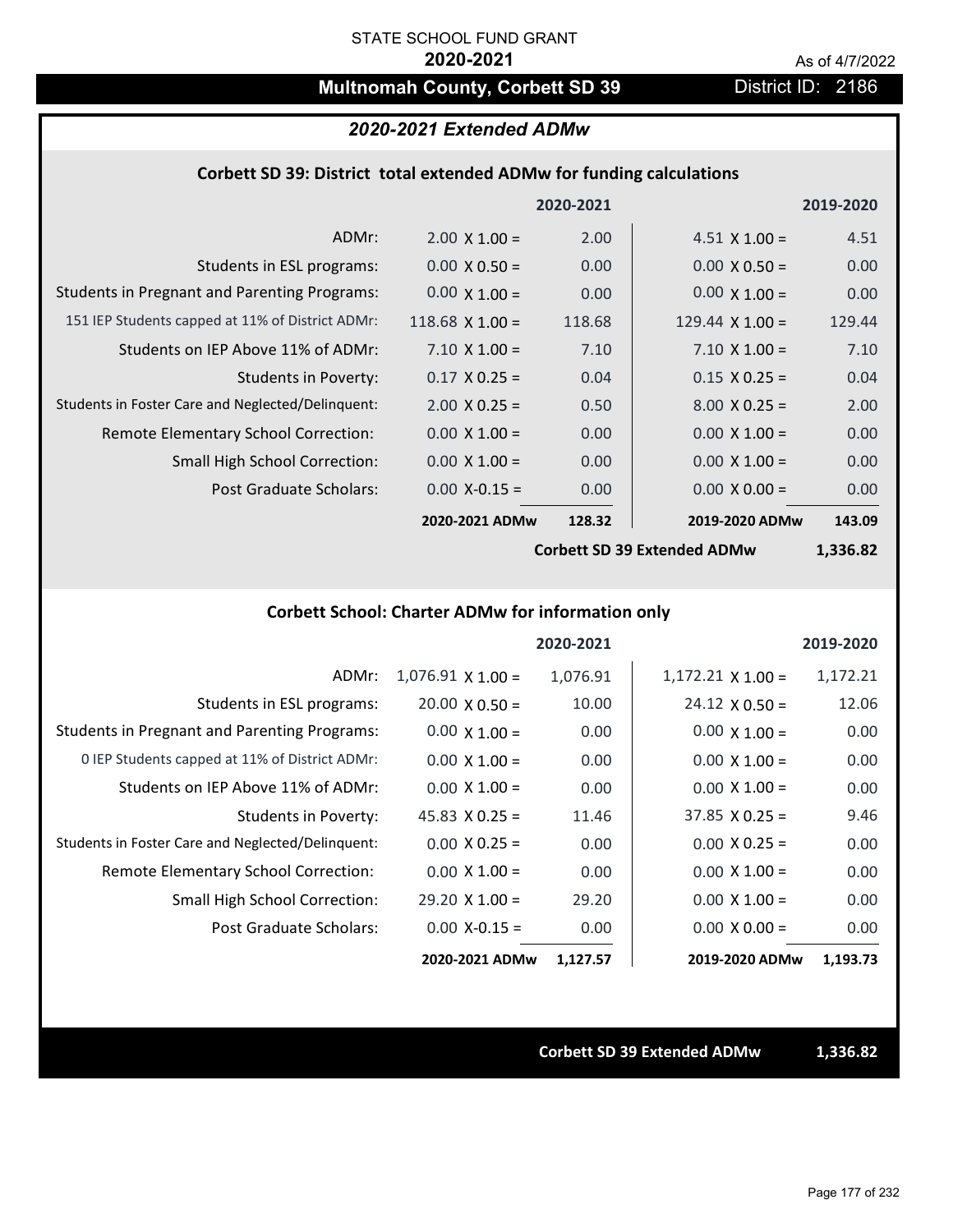# **Multnomah County, David Douglas SD 40** District ID: 2187

# *2020-2021 Extended ADMw*

### **David Douglas SD 40: District total extended ADMw for funding calculations**

|                                                     |                          | 2020-2021 |                          | 2019-2020 |
|-----------------------------------------------------|--------------------------|-----------|--------------------------|-----------|
| ADMr:                                               | $9,122.41 \times 1.00 =$ | 9,122.41  | $9,498.33 \times 1.00 =$ | 9,498.33  |
| Students in ESL programs:                           | $1,831.04 \times 0.50 =$ | 915.52    | $1,956.54 \times 0.50 =$ | 978.27    |
| <b>Students in Pregnant and Parenting Programs:</b> | 5.85 $\times$ 1.00 =     | 5.85      | $4.91 \times 1.00 =$     | 4.91      |
| 1178 IEP Students capped at 11% of District ADMr:   | $1,020.96 \times 1.00 =$ | 1,020.96  | $1,062.61 \times 1.00 =$ | 1,062.61  |
| Students on IEP Above 11% of ADMr:                  | $23.20 \times 1.00 =$    | 23.20     | $23.20 \times 1.00 =$    | 23.20     |
| <b>Students in Poverty:</b>                         | $1,945.77 \times 0.25 =$ | 486.44    | $1,949.56 \times 0.25 =$ | 487.39    |
| Students in Foster Care and Neglected/Delinquent:   | 41.00 $X$ 0.25 =         | 10.25     | $62.00 \times 0.25 =$    | 15.50     |
| Remote Elementary School Correction:                | $0.00 \times 1.00 =$     | 0.00      | $0.00 \times 1.00 =$     | 0.00      |
| <b>Small High School Correction:</b>                | $0.00 \times 1.00 =$     | 0.00      | $0.00 \times 1.00 =$     | 0.00      |
| Post Graduate Scholars:                             | $0.00$ X-0.15 =          | 0.00      | $0.00 \times 0.00 =$     | 0.00      |
|                                                     | 2020-2021 ADMw           | 11.584.63 | 2019-2020 ADMw           | 12,070.21 |

**David Douglas SD 40 Extended ADMw**

**12,250.29**

**Arthur Academy: Charter ADMw for information only**

|                                                     |                        | 2020-2021 |                        | 2019-2020 |
|-----------------------------------------------------|------------------------|-----------|------------------------|-----------|
| ADMr:                                               | $159.03 \times 1.00 =$ | 159.03    | $161.76 \times 1.00 =$ | 161.76    |
| Students in ESL programs:                           | $18.83 \times 0.50 =$  | 9.42      | $19.90 \times 0.50 =$  | 9.95      |
| <b>Students in Pregnant and Parenting Programs:</b> | $0.00 \times 1.00 =$   | 0.00      | $0.00 \times 1.00 =$   | 0.00      |
| 0 IEP Students capped at 11% of District ADMr:      | $0.00 \times 1.00 =$   | 0.00      | $0.00 \times 1.00 =$   | 0.00      |
| Students on IEP Above 11% of ADMr:                  | $0.00 \times 1.00 =$   | 0.00      | $0.00 \times 1.00 =$   | 0.00      |
| Students in Poverty:                                | $33.92 \times 0.25 =$  | 8.48      | $33.49 \times 0.25 =$  | 8.37      |
| Students in Foster Care and Neglected/Delinquent:   | $0.00 \times 0.25 =$   | 0.00      | $0.00 \times 0.25 =$   | 0.00      |
| Remote Elementary School Correction:                | $0.00 \times 1.00 =$   | 0.00      | $0.00 \times 1.00 =$   | 0.00      |
| <b>Small High School Correction:</b>                | $0.00 \times 1.00 =$   | 0.00      | $0.00 \times 1.00 =$   | 0.00      |
| Post Graduate Scholars:                             | $0.00 X - 0.15 =$      | 0.00      | $0.00 \times 0.00 =$   | 0.00      |
|                                                     | 2020-2021 ADMw         | 176.93    | 2019-2020 ADMw         | 180.08    |

**David Douglas SD 40 Extended ADMw 12,250.29**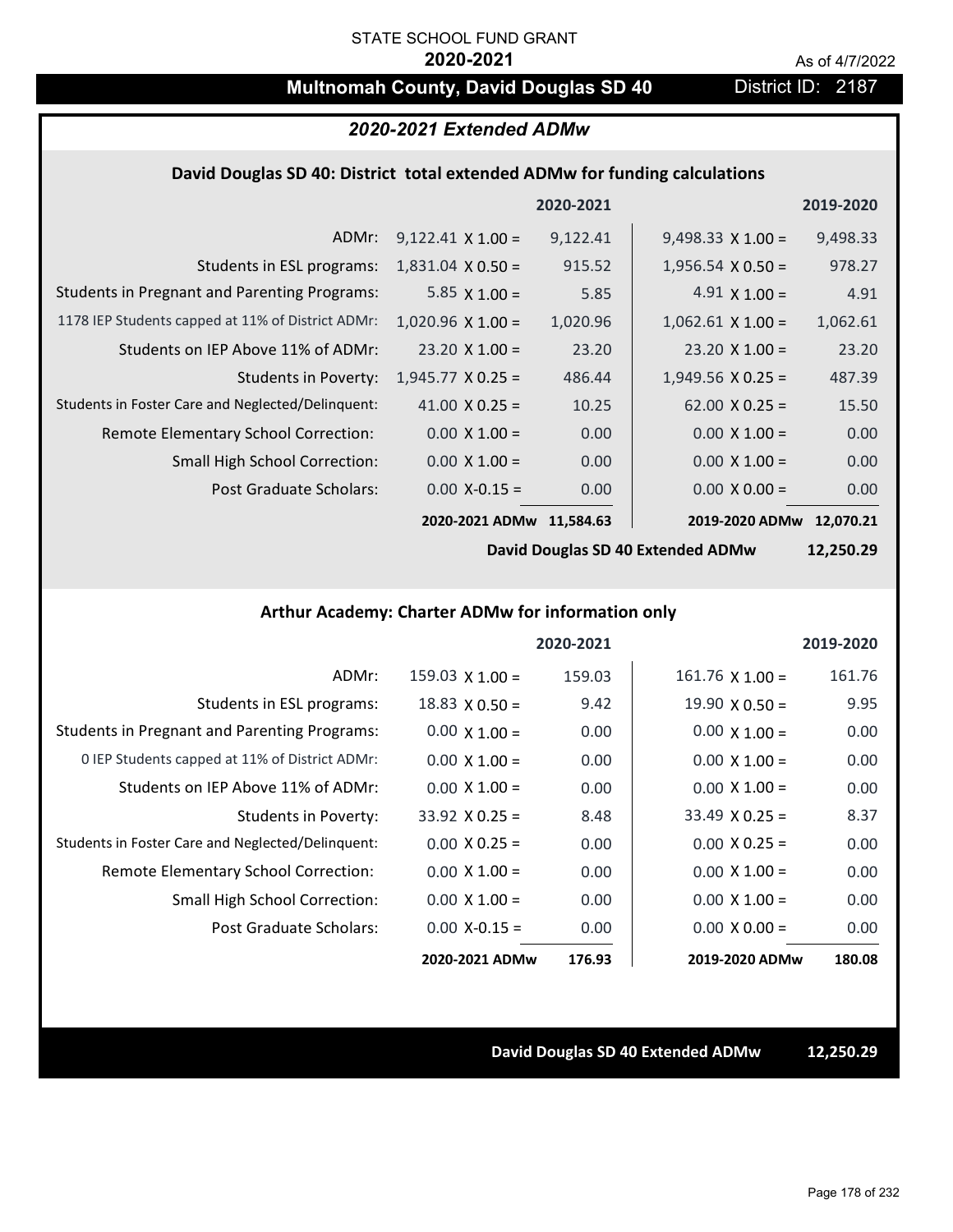# **Multnomah County, Riverdale SD 51J** District ID: 2188

| 2020-2021 Extended ADMw |  |  |
|-------------------------|--|--|
|-------------------------|--|--|

### **Riverdale SD 51J: District total extended ADMw for funding calculations**

|                                                     |                                       | 2020-2021 |                        | 2019-2020 |
|-----------------------------------------------------|---------------------------------------|-----------|------------------------|-----------|
| ADMr:                                               | 533.94 $\times$ 1.00 =                | 533.94    | $589.11 \times 1.00 =$ | 589.11    |
| Students in ESL programs:                           | $0.93 \times 0.50 =$                  | 0.47      | $2.70 \times 0.50 =$   | 1.35      |
| <b>Students in Pregnant and Parenting Programs:</b> | $0.00 \times 1.00 =$                  | 0.00      | $0.00 \times 1.00 =$   | 0.00      |
| 52 IEP Students capped at 11% of District ADMr:     | $52.00 \times 1.00 =$                 | 52.00     | 47.00 $\times$ 1.00 =  | 47.00     |
| Students on IEP Above 11% of ADMr:                  | $0.00$ X $1.00 =$                     | 0.00      | $0.00 X 1.00 =$        | 0.00      |
| <b>Students in Poverty:</b>                         | $22.00 \times 0.25 =$                 | 5.50      | $21.00 \times 0.25 =$  | 5.25      |
| Students in Foster Care and Neglected/Delinquent:   | $0.00 \times 0.25 =$                  | 0.00      | $0.00 \times 0.25 =$   | 0.00      |
| Remote Elementary School Correction:                | $0.00 \times 1.00 =$                  | 0.00      | $0.00 \times 1.00 =$   | 0.00      |
| <b>Small High School Correction:</b>                | $88.38$ X 1.00 =                      | 88.38     | $85.55 \times 1.00 =$  | 85.55     |
| Post Graduate Scholars:                             | $0.00$ X-0.15 =                       | 0.00      | $0.00 \times 0.00 =$   | 0.00      |
|                                                     | 2020-2021 ADMw                        | 680.29    | 2019-2020 ADMw         | 728.26    |
|                                                     | <b>Riverdale SD 51J Extended ADMw</b> |           | 728.26                 |           |
|                                                     |                                       |           |                        |           |
|                                                     | <b>Riverdale SD 51J Extended ADMw</b> |           |                        | 728.26    |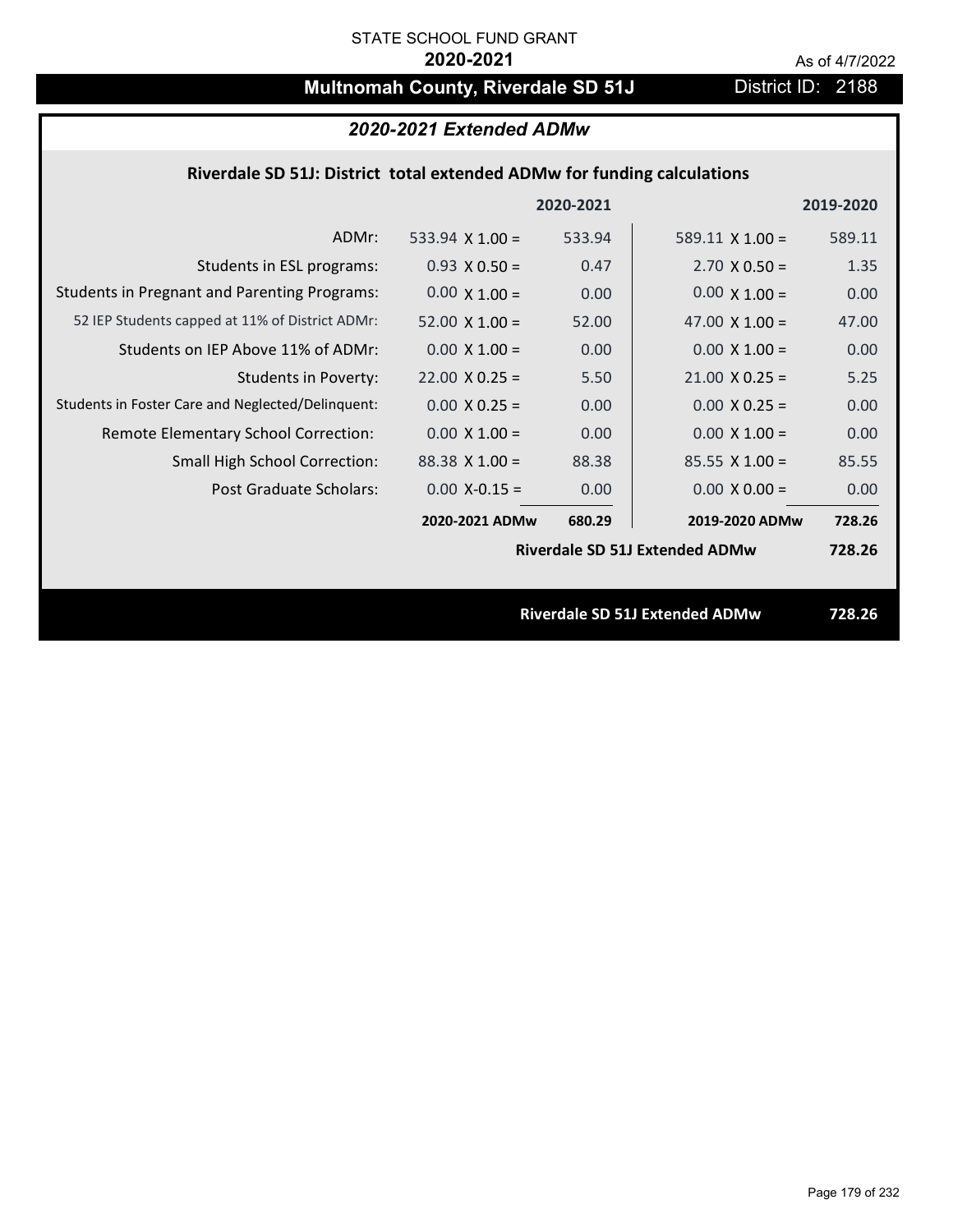# **Polk County, Dallas SD 2** District ID: 2190

## *2020-2021 Extended ADMw*

## **Dallas SD 2: District total extended ADMw for funding calculations**

|                                                     |                           | 2020-2021 |                          | 2019-2020 |
|-----------------------------------------------------|---------------------------|-----------|--------------------------|-----------|
| ADMr:                                               | $2,598.60 \times 1.00 =$  | 2,598.60  | $2,797.71 \times 1.00 =$ | 2,797.71  |
| Students in ESL programs:                           | $57.74 \times 0.50 =$     | 28.87     | $51.15 \times 0.50 =$    | 25.58     |
| <b>Students in Pregnant and Parenting Programs:</b> | 2.64 $\times$ 1.00 =      | 2.64      | $0.00 \times 1.00 =$     | 0.00      |
| 518 IEP Students capped at 11% of District ADMr:    | $330.62 \times 1.00 =$    | 330.62    | $350.59 \times 1.00 =$   | 350.59    |
| Students on IEP Above 11% of ADMr:                  | $85.60 \times 1.00 =$     | 85.60     | $85.60$ X 1.00 =         | 85.60     |
| <b>Students in Poverty:</b>                         | $258.88 \times 0.25 =$    | 64.72     | $354.48$ X 0.25 =        | 88.62     |
| Students in Foster Care and Neglected/Delinquent:   | $21.00 \times 0.25 =$     | 5.25      | $19.00 \times 0.25 =$    | 4.75      |
| Remote Elementary School Correction:                | $0.00 \times 1.00 =$      | 0.00      | $0.00 \times 1.00 =$     | 0.00      |
| <b>Small High School Correction:</b>                | $0.00 \times 1.00 =$      | 0.00      | $0.00 \times 1.00 =$     | 0.00      |
| Post Graduate Scholars:                             | $0.00$ X-0.15 =           | 0.00      | $0.00 \times 0.00 =$     | 0.00      |
|                                                     | 2020-2021 ADMw            | 3,116.30  | 2019-2020 ADMw           | 3,352.84  |
|                                                     | Dallac CD 2 Evtandad ADMw |           |                          | 2.006.21  |

**Dallas SD 2 Extended ADMw**

**3,806.34**

# **Luckiamute Valley Charter School: Charter ADMw for information only**

|                                                     |                       | 2020-2021 |                       | 2019-2020 |
|-----------------------------------------------------|-----------------------|-----------|-----------------------|-----------|
| ADMr:                                               | 196.49 $X$ 1.00 =     | 196.49    | $191.28$ X 1.00 =     | 191.28    |
| Students in ESL programs:                           | $0.95 \times 0.50 =$  | 0.48      | $0.00 \times 0.50 =$  | 0.00      |
| <b>Students in Pregnant and Parenting Programs:</b> | $0.00 \times 1.00 =$  | 0.00      | $0.00 \times 1.00 =$  | 0.00      |
| 0 IEP Students capped at 11% of District ADMr:      | $0.00 \times 1.00 =$  | 0.00      | $0.00 \times 1.00 =$  | 0.00      |
| Students on IEP Above 11% of ADMr:                  | $0.00 \times 1.00 =$  | 0.00      | $0.00 \times 1.00 =$  | 0.00      |
| Students in Poverty:                                | $19.57 \times 0.25 =$ | 4.89      | $24.38 \times 0.25 =$ | 6.10      |
| Students in Foster Care and Neglected/Delinquent:   | $0.00 \times 0.25 =$  | 0.00      | $0.00 \times 0.25 =$  | 0.00      |
| Remote Elementary School Correction:                | 49.08 $\times$ 1.00 = | 49.08     | $51.66 \times 1.00 =$ | 51.66     |
| <b>Small High School Correction:</b>                | $0.00 \times 1.00 =$  | 0.00      | $0.00 \times 1.00 =$  | 0.00      |
| Post Graduate Scholars:                             | $0.00 X - 0.15 =$     | 0.00      | $0.00 \times 0.00 =$  | 0.00      |
|                                                     | 2020-2021 ADMw        | 250.94    | 2019-2020 ADMw        | 249.04    |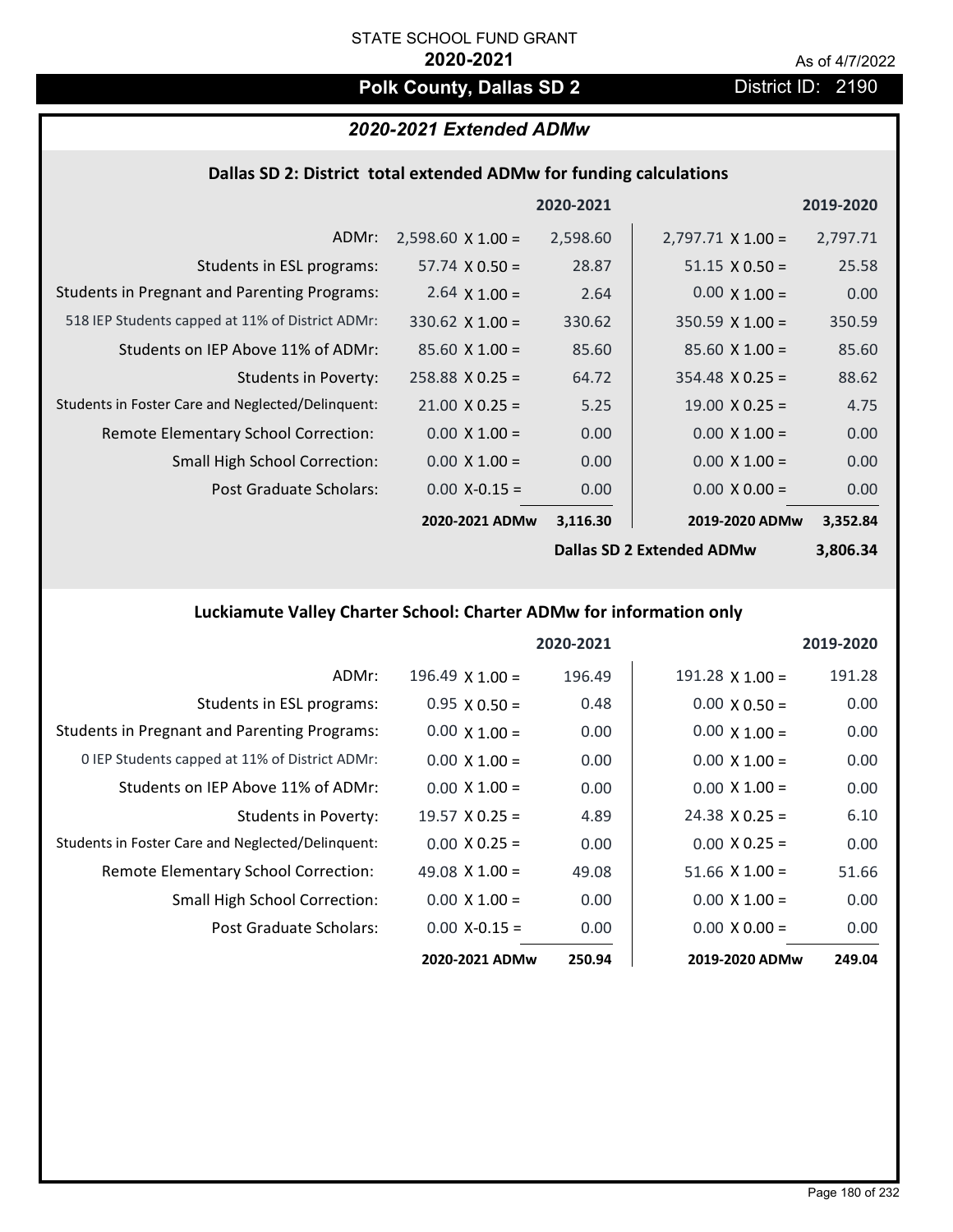## **Dallas Community Charter: Charter ADMw for information only**

|                                                     |                        | 2020-2021 |                        | 2019-2020 |
|-----------------------------------------------------|------------------------|-----------|------------------------|-----------|
| ADMr:                                               | $210.54 \times 1.00 =$ | 210.54    | 198.15 $\times$ 1.00 = | 198.15    |
| Students in ESL programs:                           | $0.00 \times 0.50 =$   | 0.00      | $0.00 \times 0.50 =$   | 0.00      |
| <b>Students in Pregnant and Parenting Programs:</b> | $0.00 \times 1.00 =$   | 0.00      | $0.00 \times 1.00 =$   | 0.00      |
| 0 IEP Students capped at 11% of District ADMr:      | $0.00 \times 1.00 =$   | 0.00      | $0.00 \times 1.00 =$   | 0.00      |
| Students on IEP Above 11% of ADMr:                  | $0.00 \times 1.00 =$   | 0.00      | $0.00 \times 1.00 =$   | 0.00      |
| <b>Students in Poverty:</b>                         | $20.97 \times 0.25 =$  | 5.24      | $25.26 \times 0.25 =$  | 6.32      |
| Students in Foster Care and Neglected/Delinquent:   | $0.00 \times 0.25 =$   | 0.00      | $0.00 \times 0.25 =$   | 0.00      |
| Remote Elementary School Correction:                | $0.00 \times 1.00 =$   | 0.00      | $0.00 \times 1.00 =$   | 0.00      |
| <b>Small High School Correction:</b>                | $0.00 \times 1.00 =$   | 0.00      | $0.00 \times 1.00 =$   | 0.00      |
| Post Graduate Scholars:                             | $0.00 X - 0.15 =$      | 0.00      | $0.00 \times 0.00 =$   | 0.00      |
|                                                     | 2020-2021 ADMw         | 215.78    | 2019-2020 ADMw         | 204.47    |

**Dallas SD 2 Extended ADMw 3,806.34**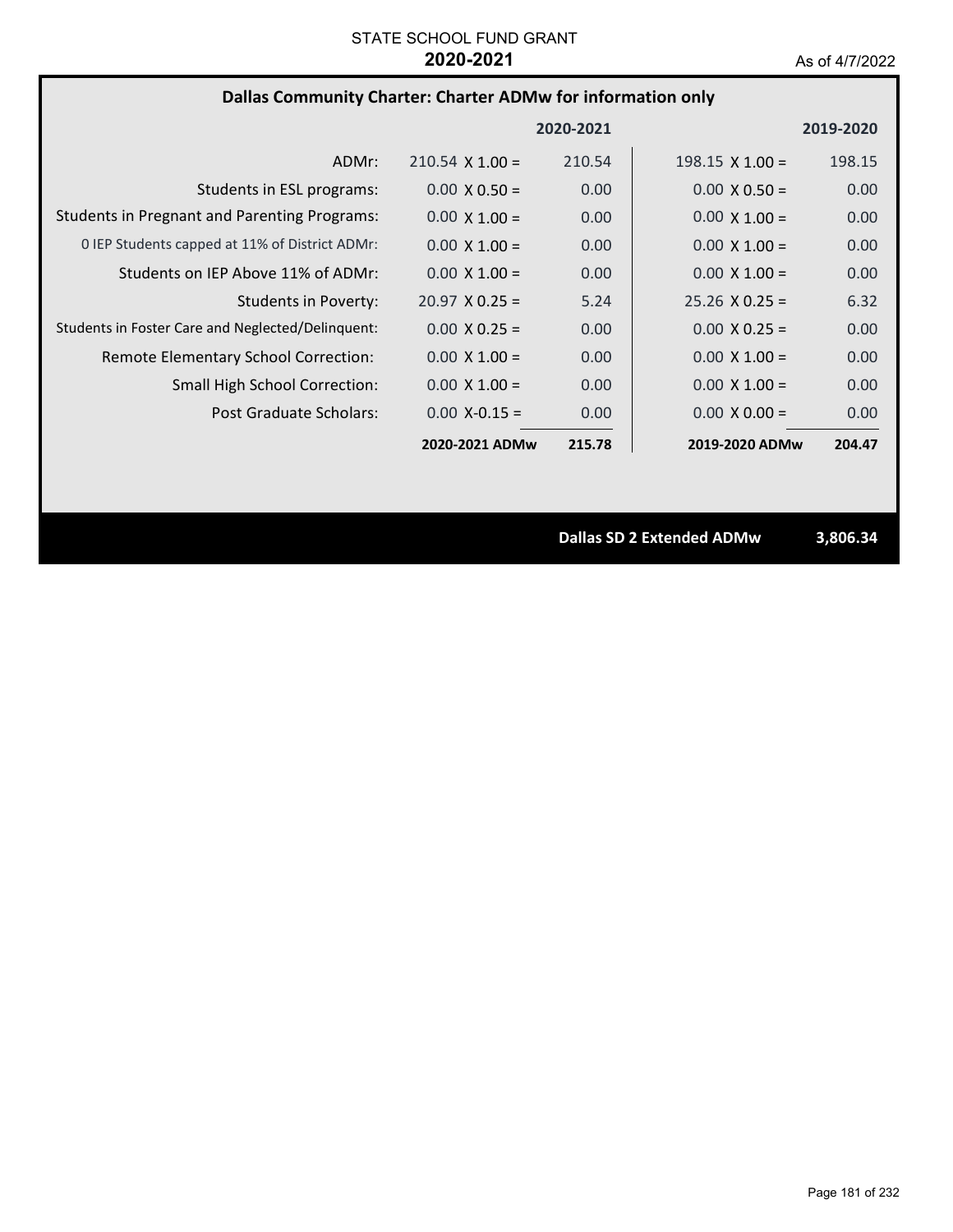# Polk County, Central SD 13J District ID: 2191

## *2020-2021 Extended ADMw*

## **Central SD 13J: District total extended ADMw for funding calculations**

|                                                     |                          | 2020-2021 |                                     | 2019-2020 |
|-----------------------------------------------------|--------------------------|-----------|-------------------------------------|-----------|
| ADMr:                                               | $3,042.10 \times 1.00 =$ | 3,042.10  | $3,275.59 \times 1.00 =$            | 3,275.59  |
| Students in ESL programs:                           | 473.85 $\times$ 0.50 =   | 236.93    | 427.04 $X$ 0.50 =                   | 213.52    |
| <b>Students in Pregnant and Parenting Programs:</b> | $0.00 \times 1.00 =$     | 0.00      | $3.68 \times 1.00 =$                | 3.68      |
| 319 IEP Students capped at 11% of District ADMr:    | $319.00 \times 1.00 =$   | 319.00    | $354.00 \times 1.00 =$              | 354.00    |
| Students on IEP Above 11% of ADMr:                  | $0.00 \times 1.00 =$     | 0.00      | $0.00 \times 1.00 =$                | 0.00      |
| <b>Students in Poverty:</b>                         | 406.35 $X$ 0.25 =        | 101.59    | 450.78 $X$ 0.25 =                   | 112.70    |
| Students in Foster Care and Neglected/Delinquent:   | $14.00 \times 0.25 =$    | 3.50      | $20.00 \times 0.25 =$               | 5.00      |
| Remote Elementary School Correction:                | $0.00 \times 1.00 =$     | 0.00      | $0.00 \times 1.00 =$                | 0.00      |
| <b>Small High School Correction:</b>                | $0.00 \times 1.00 =$     | 0.00      | $0.00 \times 1.00 =$                | 0.00      |
| Post Graduate Scholars:                             | $0.00$ X-0.15 =          | 0.00      | $0.00 \times 0.00 =$                | 0.00      |
|                                                     | 2020-2021 ADMw           | 3,703.11  | 2019-2020 ADMw                      | 3,964.49  |
|                                                     |                          |           | <b>Central SD 13J Extended ADMw</b> | 3,964.49  |
|                                                     |                          |           |                                     |           |
|                                                     |                          |           | <b>Central SD 13J Extended ADMw</b> | 3,964.49  |
|                                                     |                          |           |                                     |           |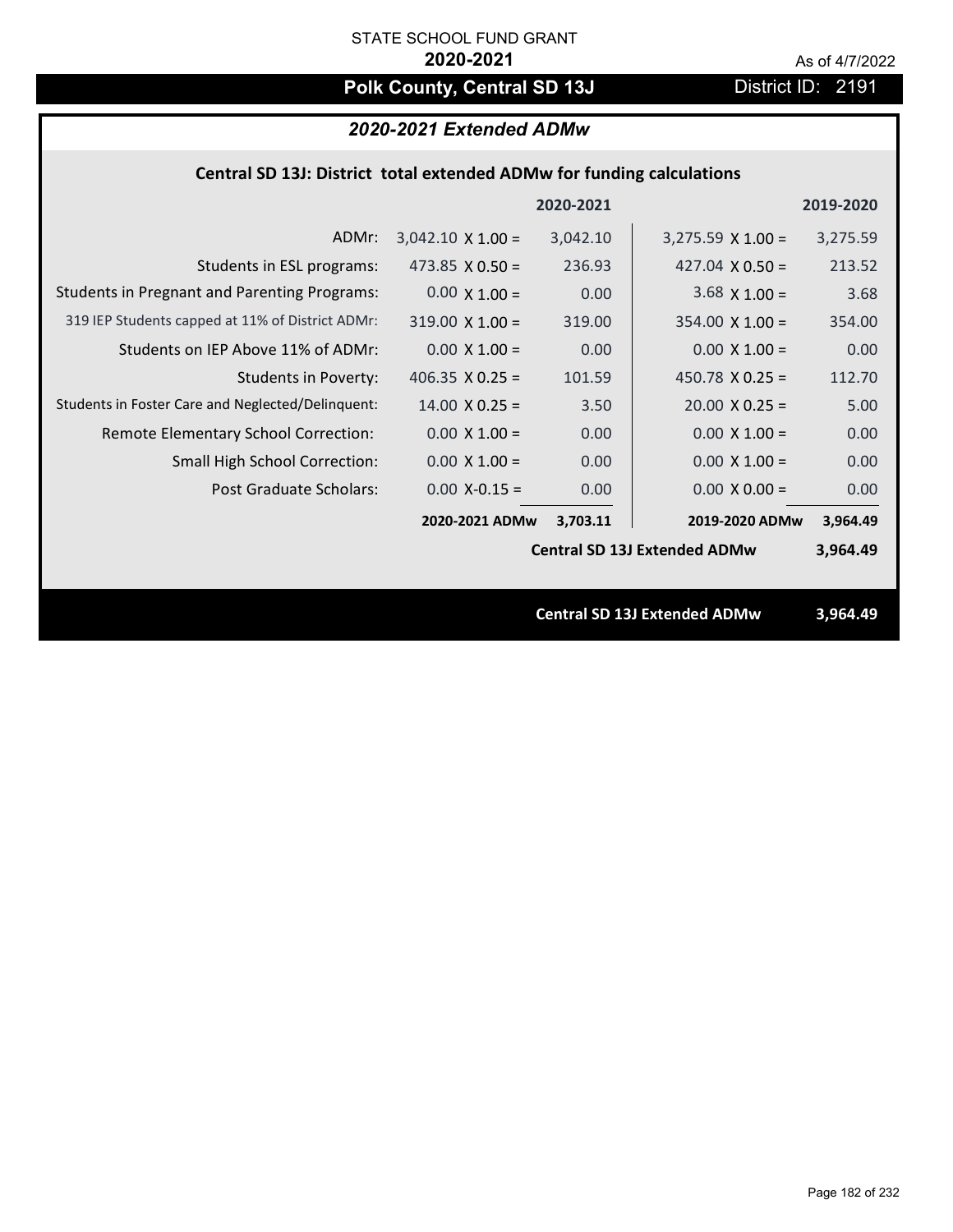# Polk County, Perrydale SD 21 District ID: 2192

## *2020-2021 Extended ADMw*

## **Perrydale SD 21: District total extended ADMw for funding calculations**

|                                                     |                       | 2020-2021 |                               | 2019-2020 |
|-----------------------------------------------------|-----------------------|-----------|-------------------------------|-----------|
| ADMr:                                               | $294.01$ X $1.00 =$   | 294.01    | $318.31$ X $1.00 =$           | 318.31    |
| Students in ESL programs:                           | $3.00 \times 0.50 =$  | 1.50      | $2.00 \times 0.50 =$          | 1.00      |
| <b>Students in Pregnant and Parenting Programs:</b> | $0.00 \times 1.00 =$  | 0.00      | $0.00 \times 1.00 =$          | 0.00      |
| 35 IEP Students capped at 11% of District ADMr:     | $32.34 \times 1.00 =$ | 32.34     | $35.01 \times 1.00 =$         | 35.01     |
| Students on IEP Above 11% of ADMr:                  | $1.90 \times 1.00 =$  | 1.90      | $1.90 \times 1.00 =$          | 1.90      |
| <b>Students in Poverty:</b>                         | $17.00 \times 0.25 =$ | 4.25      | $12.00 \times 0.25 =$         | 3.00      |
| Students in Foster Care and Neglected/Delinquent:   | $2.00 \times 0.25 =$  | 0.50      | 4.00 $X$ 0.25 =               | 1.00      |
| Remote Elementary School Correction:                | 41.38 $X$ 1.00 =      | 41.38     | $28.78$ X 1.00 =              | 28.78     |
| <b>Small High School Correction:</b>                | 65.99 $X$ 1.00 =      | 65.99     | $70.22$ X $1.00 =$            | 70.22     |
| Post Graduate Scholars:                             | $0.00$ X-0.15 =       | 0.00      | $0.00 \times 0.00 =$          | 0.00      |
|                                                     | 2020-2021 ADMw        | 441.87    | 2019-2020 ADMw                | 459.22    |
|                                                     |                       |           | Perrydale SD 21 Extended ADMw | 459.22    |
|                                                     |                       |           |                               |           |
|                                                     |                       |           | Perrydale SD 21 Extended ADMw | 459.22    |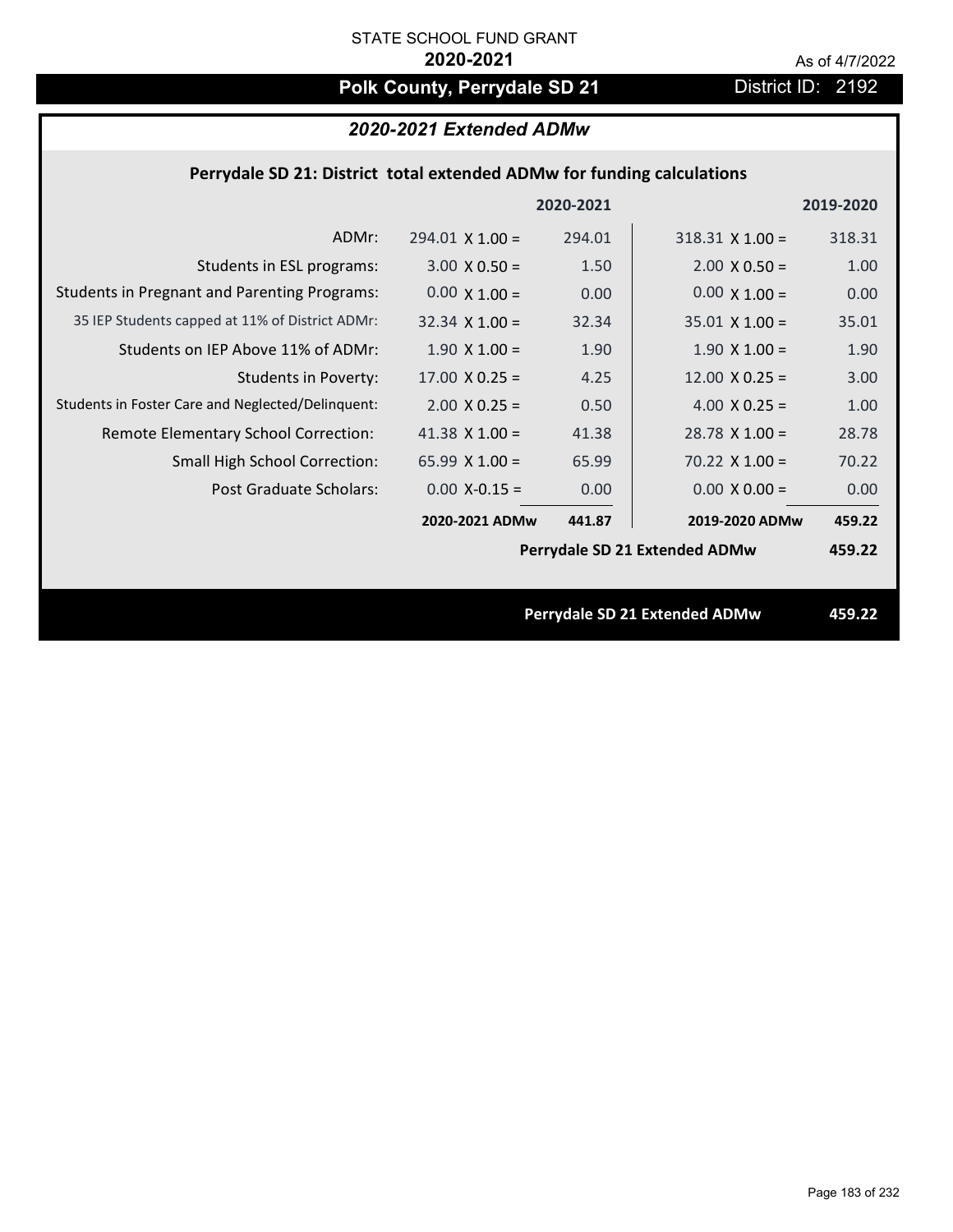# **Polk County, Falls City SD 57** District ID: 2193

## *2020-2021 Extended ADMw*

|  | Falls City SD 57: District total extended ADMw for funding calculations |  |
|--|-------------------------------------------------------------------------|--|
|--|-------------------------------------------------------------------------|--|

|                                                     |                       | 2020-2021 |                                       | 2019-2020 |
|-----------------------------------------------------|-----------------------|-----------|---------------------------------------|-----------|
| ADMr:                                               | $170.88$ X $1.00 =$   | 170.88    | $184.87$ X 1.00 =                     | 184.87    |
| Students in ESL programs:                           | $0.00 \times 0.50 =$  | 0.00      | $0.00 \times 0.50 =$                  | 0.00      |
| <b>Students in Pregnant and Parenting Programs:</b> | $0.00 \times 1.00 =$  | 0.00      | $0.00 \times 1.00 =$                  | 0.00      |
| 34 IEP Students capped at 11% of District ADMr:     | $18.80 \times 1.00 =$ | 18.80     | $20.34 \times 1.00 =$                 | 20.34     |
| Students on IEP Above 11% of ADMr:                  | $2.70 \times 1.00 =$  | 2.70      | $2.70 \times 1.00 =$                  | 2.70      |
| <b>Students in Poverty:</b>                         | $52.23 \times 0.25 =$ | 13.06     | $56.26$ X 0.25 =                      | 14.07     |
| Students in Foster Care and Neglected/Delinquent:   | $3.00 \times 0.25 =$  | 0.75      | $1.00 \times 0.25 =$                  | 0.25      |
| Remote Elementary School Correction:                | $70.57$ X 1.00 =      | 70.57     | $70.83$ X 1.00 =                      | 70.83     |
| <b>Small High School Correction:</b>                | $50.46$ X $1.00 =$    | 50.46     | $58.96$ X 1.00 =                      | 58.96     |
| Post Graduate Scholars:                             | $0.00$ X-0.15 =       | 0.00      | $0.00 \times 0.00 =$                  | 0.00      |
|                                                     | 2020-2021 ADMw        | 327.21    | 2019-2020 ADMw                        | 352.01    |
|                                                     |                       |           | <b>Falls City SD 57 Extended ADMw</b> | 352.01    |
|                                                     |                       |           |                                       |           |
|                                                     |                       |           | <b>Falls City SD 57 Extended ADMw</b> | 352.01    |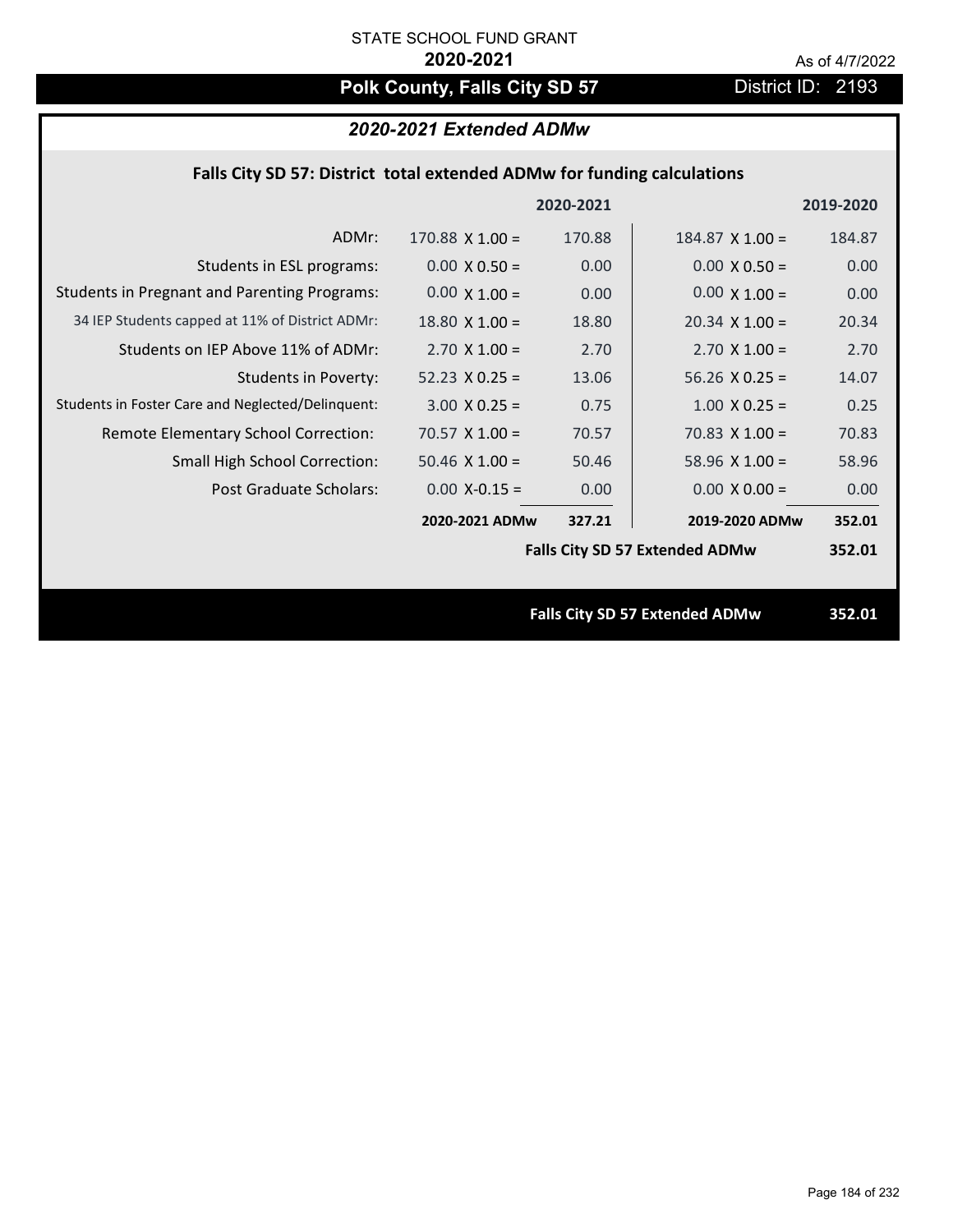# **Sherman County, Sherman County SD** District ID: 2195

|                                                                          | 2020-2021 Extended ADMw |           |                                        |           |
|--------------------------------------------------------------------------|-------------------------|-----------|----------------------------------------|-----------|
| Sherman County SD: District total extended ADMw for funding calculations |                         |           |                                        |           |
|                                                                          |                         | 2020-2021 |                                        | 2019-2020 |
| ADMr:                                                                    | $232.20 \times 1.00 =$  | 232.20    | $263.52 \times 1.00 =$                 | 263.52    |
| Students in ESL programs:                                                | $1.00 \times 0.50 =$    | 0.50      | $4.00 \times 0.50 =$                   | 2.00      |
| <b>Students in Pregnant and Parenting Programs:</b>                      | $0.00 \times 1.00 =$    | 0.00      | $0.00 \times 1.00 =$                   | 0.00      |
| 42 IEP Students capped at 11% of District ADMr:                          | $25.54 \times 1.00 =$   | 25.54     | $28.99 \times 1.00 =$                  | 28.99     |
| Students on IEP Above 11% of ADMr:                                       | $2.70$ X $1.00 =$       | 2.70      | $2.70$ X $1.00 =$                      | 2.70      |
| <b>Students in Poverty:</b>                                              | 41.20 $X$ 0.25 =        | 10.30     | $35.00 \times 0.25 =$                  | 8.75      |
| Students in Foster Care and Neglected/Delinquent:                        | $2.00 \times 0.25 =$    | 0.50      | $3.00 X 0.25 =$                        | 0.75      |
| Remote Elementary School Correction:                                     | $60.23$ X $1.00 =$      | 60.23     | 53.38 $X$ 1.00 =                       | 53.38     |
| <b>Small High School Correction:</b>                                     | $50.46$ X $1.00 =$      | 50.46     | 59.60 $X$ 1.00 =                       | 59.60     |
| Post Graduate Scholars:                                                  | $0.00$ X-0.15 =         | 0.00      | $0.00 \times 0.00 =$                   | 0.00      |
|                                                                          | 2020-2021 ADMw          | 382.43    | 2019-2020 ADMw                         | 419.69    |
|                                                                          |                         |           | <b>Sherman County SD Extended ADMw</b> | 419.69    |
|                                                                          |                         |           |                                        |           |
|                                                                          |                         |           | <b>Sherman County SD Extended ADMw</b> | 419.69    |
|                                                                          |                         |           |                                        |           |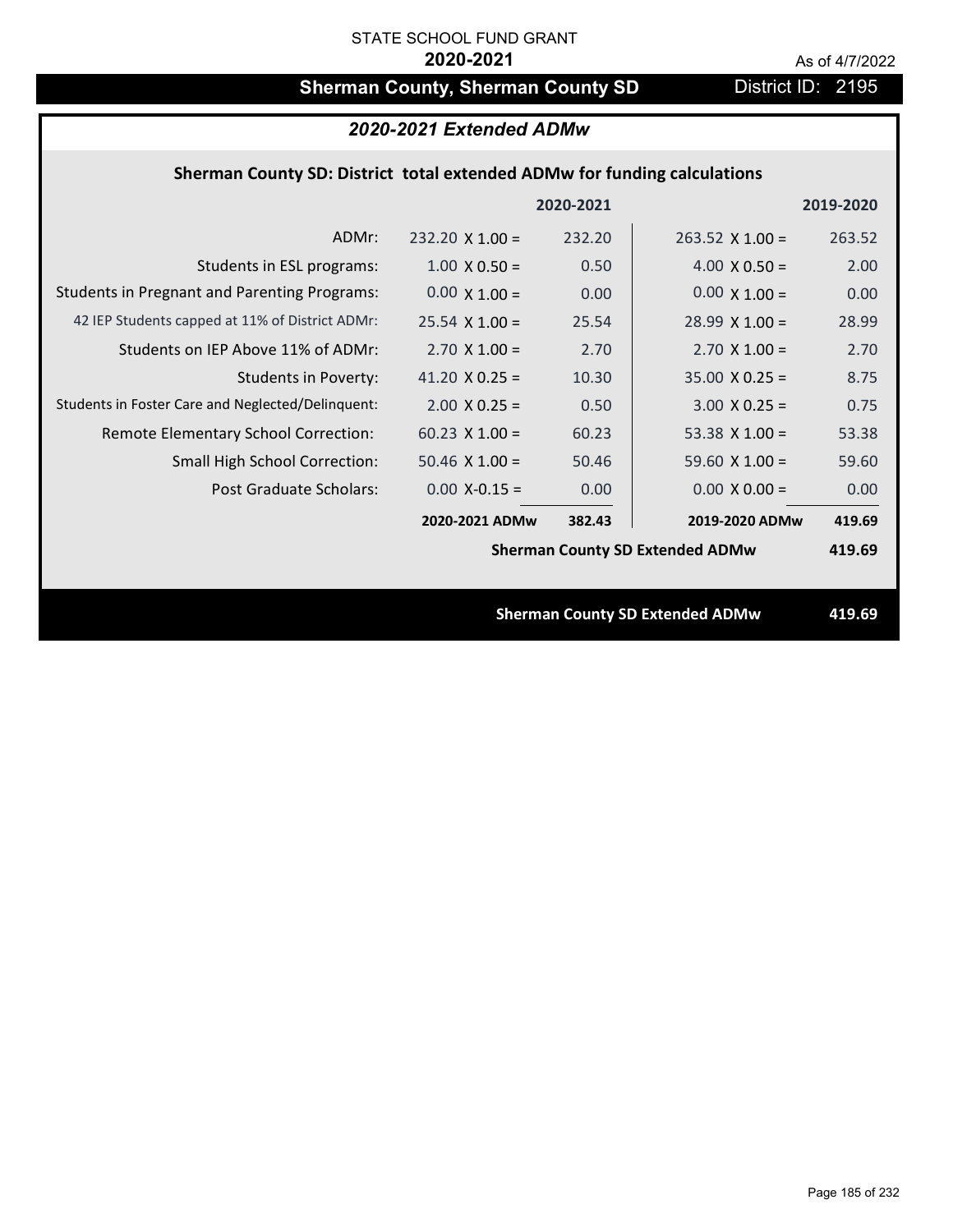# **Tillamook County, Tillamook SD 9** District ID: 2197

## *2020-2021 Extended ADMw*

## **Tillamook SD 9: District total extended ADMw for funding calculations**

|                                                     |                          | 2020-2021 |                                     | 2019-2020 |
|-----------------------------------------------------|--------------------------|-----------|-------------------------------------|-----------|
| ADMr:                                               | $2,075.29 \times 1.00 =$ | 2,075.29  | $2,226.22 \times 1.00 =$            | 2,226.22  |
| Students in ESL programs:                           | $170.08 \times 0.50 =$   | 85.04     | $172.94 \times 0.50 =$              | 86.47     |
| <b>Students in Pregnant and Parenting Programs:</b> | $1.04 \times 1.00 =$     | 1.04      | $0.80 \times 1.00 =$                | 0.80      |
| 345 IEP Students capped at 11% of District ADMr:    | $228.28 \times 1.00 =$   | 228.28    | $244.88 \times 1.00 =$              | 244.88    |
| Students on IEP Above 11% of ADMr:                  | $34.10 \times 1.00 =$    | 34.10     | $34.10 \times 1.00 =$               | 34.10     |
| <b>Students in Poverty:</b>                         | $300.23$ X 0.25 =        | 75.06     | $387.04$ X 0.25 =                   | 96.76     |
| Students in Foster Care and Neglected/Delinquent:   | $13.00 \times 0.25 =$    | 3.25      | $11.00 \times 0.25 =$               | 2.75      |
| Remote Elementary School Correction:                | $0.00 \times 1.00 =$     | 0.00      | $0.00 \times 1.00 =$                | 0.00      |
| <b>Small High School Correction:</b>                | $0.00 \times 1.00 =$     | 0.00      | $0.00 \times 1.00 =$                | 0.00      |
| Post Graduate Scholars:                             | $0.00$ X-0.15 =          | 0.00      | $0.00 \times 0.00 =$                | 0.00      |
|                                                     | 2020-2021 ADMw           | 2,502.06  | 2019-2020 ADMw                      | 2,691.98  |
|                                                     |                          |           | <b>Tillamook SD 9 Extended ADMw</b> | 2,691.98  |
|                                                     |                          |           |                                     |           |
|                                                     |                          |           | <b>Tillamook SD 9 Extended ADMw</b> | 2,691.98  |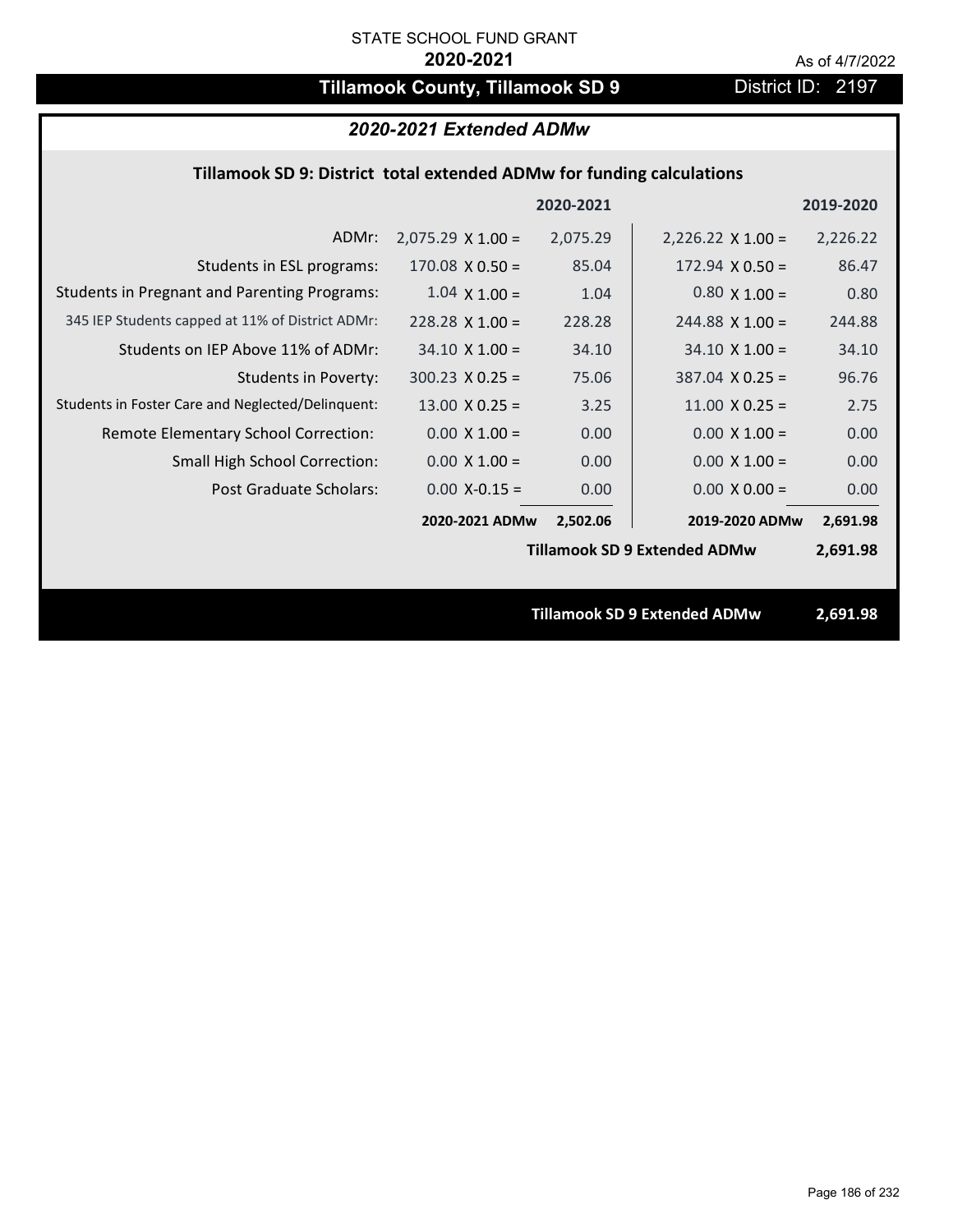# **Tillamook County, Neah-Kah-Nie SD 56** District ID: 2198

|                                                                           | 2020-2021 Extended ADMw |           |                                  |           |
|---------------------------------------------------------------------------|-------------------------|-----------|----------------------------------|-----------|
| Neah-Kah-Nie SD 56: District total extended ADMw for funding calculations |                         |           |                                  |           |
|                                                                           |                         | 2020-2021 |                                  | 2019-2020 |
| ADMr:                                                                     | $682.35 \times 1.00 =$  | 682.35    | 793.60 $\times$ 1.00 =           | 793.60    |
| Students in ESL programs:                                                 | $29.25 \times 0.50 =$   | 14.63     | $28.50 \times 0.50 =$            | 14.25     |
| <b>Students in Pregnant and Parenting Programs:</b>                       | $0.00 \times 1.00 =$    | 0.00      | $0.00 \times 1.00 =$             | 0.00      |
| 102 IEP Students capped at 11% of District ADMr:                          | $75.06 \times 1.00 =$   | 75.06     | $87.30 \times 1.00 =$            | 87.30     |
| Students on IEP Above 11% of ADMr:                                        | $23.50$ X $1.00 =$      | 23.50     | $23.50 \times 1.00 =$            | 23.50     |
| <b>Students in Poverty:</b>                                               | $96.72 \times 0.25 =$   | 24.18     | $124.03 \times 0.25 =$           | 31.01     |
| Students in Foster Care and Neglected/Delinquent:                         | $5.00 \times 0.25 =$    | 1.25      | 4.00 $X$ 0.25 =                  | 1.00      |
| Remote Elementary School Correction:                                      | $0.00 \times 1.00 =$    | 0.00      | $0.00 \times 1.00 =$             | 0.00      |
| <b>Small High School Correction:</b>                                      | $74.45$ X $1.00 =$      | 74.45     | $72.50 \times 1.00 =$            | 72.50     |
| Post Graduate Scholars:                                                   | $0.00$ X-0.15 =         | 0.00      | $0.00 \times 0.00 =$             | 0.00      |
|                                                                           | 2020-2021 ADMw          | 895.41    | 2019-2020 ADMw                   | 1,023.15  |
|                                                                           |                         |           | Neah-Kah-Nie SD 56 Extended ADMw | 1,023.15  |
|                                                                           |                         |           |                                  |           |
|                                                                           |                         |           | Neah-Kah-Nie SD 56 Extended ADMw | 1,023.15  |
|                                                                           |                         |           |                                  |           |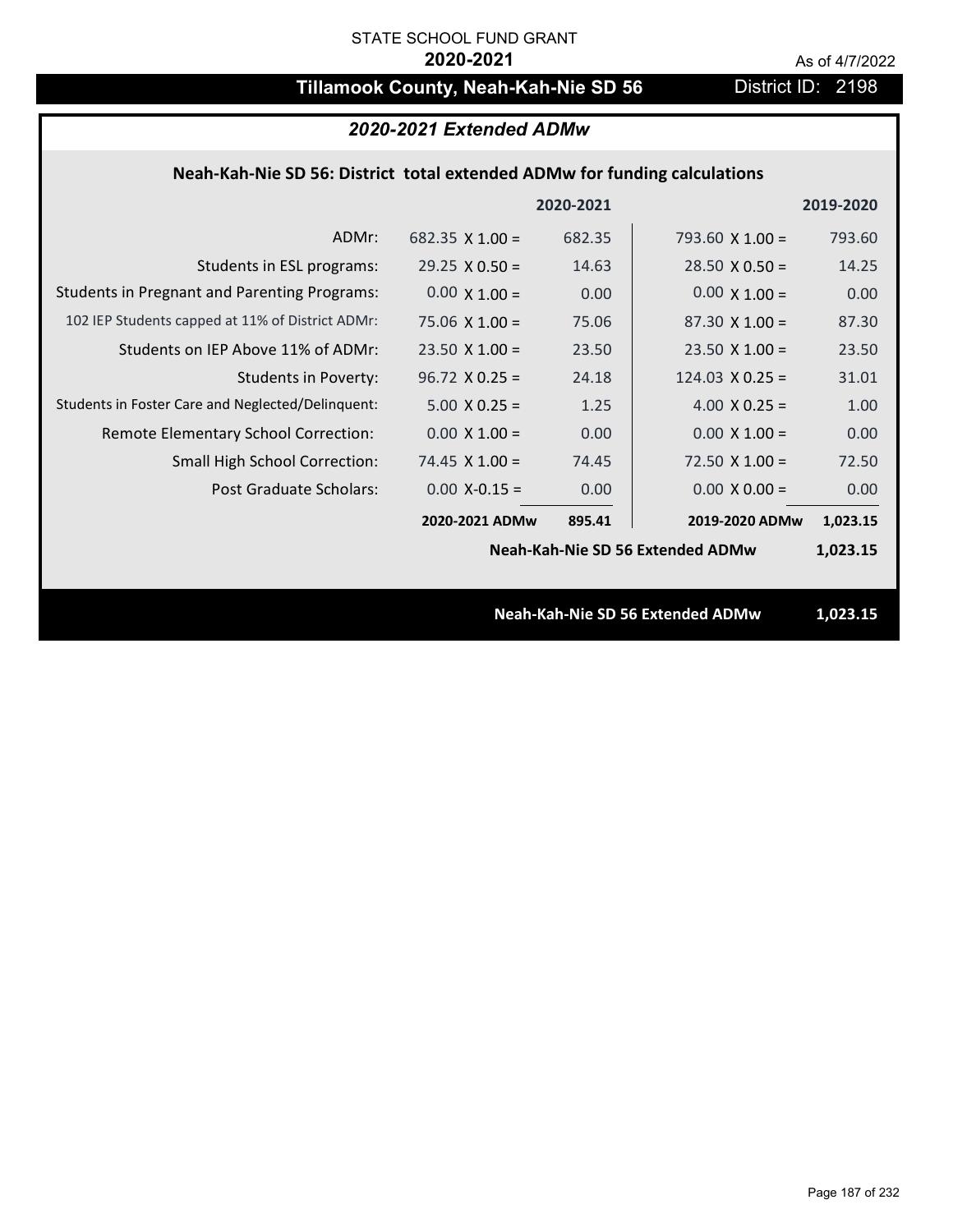# **Tillamook County, Nestucca Valley SD 101J** District ID: 2199

|                                                                                | 2020-2021 Extended ADMw |           |                                              |           |
|--------------------------------------------------------------------------------|-------------------------|-----------|----------------------------------------------|-----------|
| Nestucca Valley SD 101J: District total extended ADMw for funding calculations |                         |           |                                              |           |
|                                                                                |                         | 2020-2021 |                                              | 2019-2020 |
| ADMr:                                                                          | 462.33 $X$ 1.00 =       | 462.33    | 490.68 $X$ 1.00 =                            | 490.68    |
| Students in ESL programs:                                                      | $54.78 \times 0.50 =$   | 27.39     | $26.04 \times 0.50 =$                        | 13.02     |
| <b>Students in Pregnant and Parenting Programs:</b>                            | $0.00 \times 1.00 =$    | 0.00      | $0.00 \times 1.00 =$                         | 0.00      |
| 84 IEP Students capped at 11% of District ADMr:                                | 50.86 $\times$ 1.00 =   | 50.86     | 53.97 $\times$ 1.00 =                        | 53.97     |
| Students on IEP Above 11% of ADMr:                                             | $11.30 \times 1.00 =$   | 11.30     | $11.30$ X $1.00 =$                           | 11.30     |
| <b>Students in Poverty:</b>                                                    | 66.05 $X$ 0.25 =        | 16.51     | $80.86$ X 0.25 =                             | 20.22     |
| Students in Foster Care and Neglected/Delinquent:                              | $1.00 \times 0.25 =$    | 0.25      | $1.00 \times 0.25 =$                         | 0.25      |
| Remote Elementary School Correction:                                           | $0.00 \times 1.00 =$    | 0.00      | $0.00 \times 1.00 =$                         | 0.00      |
| <b>Small High School Correction:</b>                                           | $87.07$ X 1.00 =        | 87.07     | $88.08$ X 1.00 =                             | 88.08     |
| Post Graduate Scholars:                                                        | $0.00$ X-0.15 =         | 0.00      | $0.00 \times 0.00 =$                         | 0.00      |
|                                                                                | 2020-2021 ADMw          | 655.71    | 2019-2020 ADMw                               | 677.52    |
|                                                                                |                         |           | <b>Nestucca Valley SD 101J Extended ADMw</b> | 677.52    |
|                                                                                |                         |           |                                              |           |
|                                                                                |                         |           | <b>Nestucca Valley SD 101J Extended ADMw</b> | 677.52    |
|                                                                                |                         |           |                                              |           |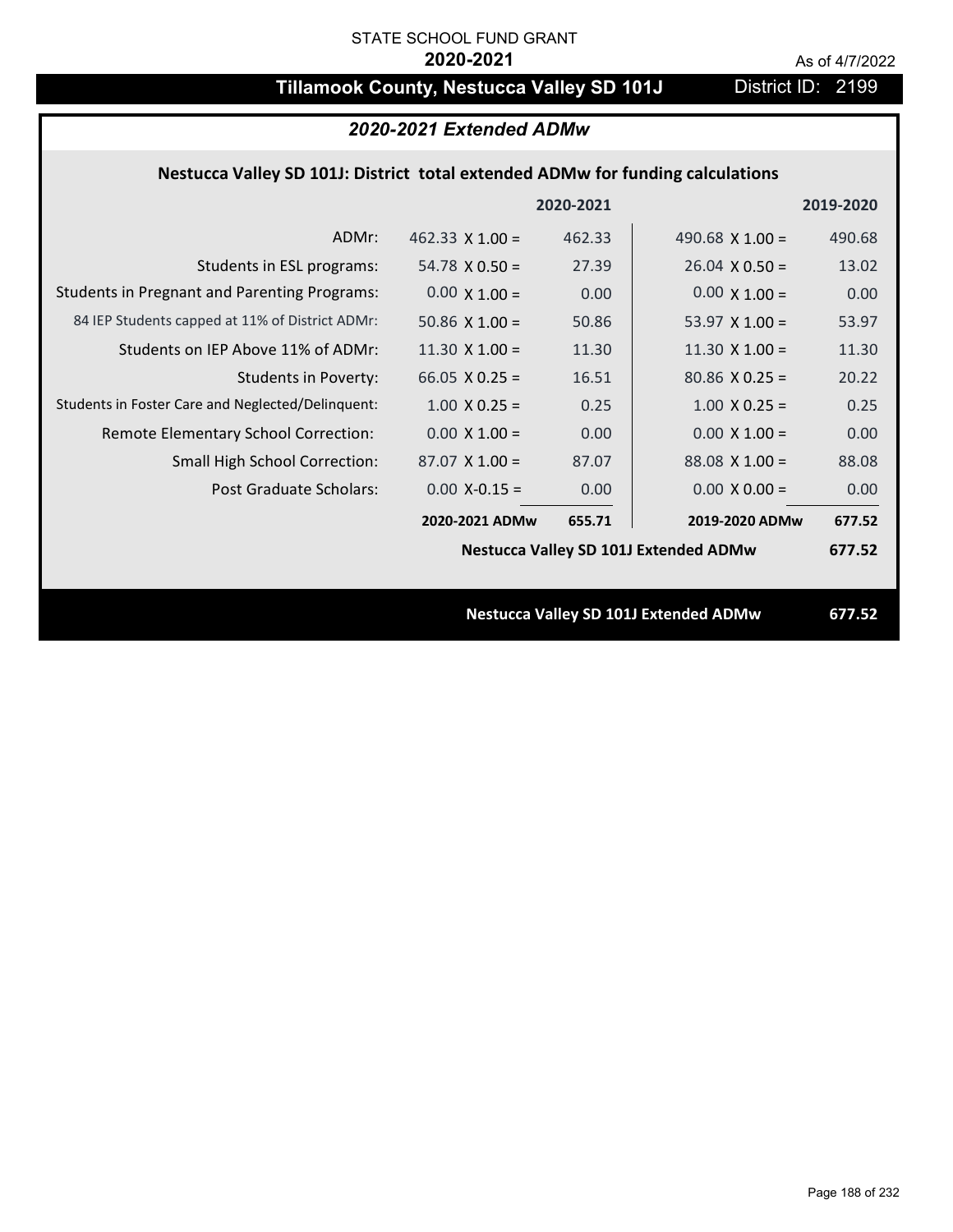# **Umatilla County, Helix SD 1** District ID: 2201

| 2020-2021 Extended ADMw |  |
|-------------------------|--|
|-------------------------|--|

| Helix SD 1: District total extended ADMw for funding calculations |                        |           |                                 |           |  |
|-------------------------------------------------------------------|------------------------|-----------|---------------------------------|-----------|--|
|                                                                   |                        | 2020-2021 |                                 | 2019-2020 |  |
| ADMr:                                                             | $162.10 \times 1.00 =$ | 162.10    | $181.19 \times 1.00 =$          | 181.19    |  |
| Students in ESL programs:                                         | $0.00 \times 0.50 =$   | 0.00      | $0.00 \times 0.50 =$            | 0.00      |  |
| <b>Students in Pregnant and Parenting Programs:</b>               | $0.00 \times 1.00 =$   | 0.00      | $0.00 \times 1.00 =$            | 0.00      |  |
| 17 IEP Students capped at 11% of District ADMr:                   | $17.00 \times 1.00 =$  | 17.00     | 19.93 $\times$ 1.00 =           | 19.93     |  |
| Students on IEP Above 11% of ADMr:                                | $0.00 X 1.00 =$        | 0.00      | $0.00$ X $1.00 =$               | 0.00      |  |
| <b>Students in Poverty:</b>                                       | $10.00 \times 0.25 =$  | 2.50      | $11.00 \times 0.25 =$           | 2.75      |  |
| Students in Foster Care and Neglected/Delinquent:                 | $0.00 X 0.25 =$        | 0.00      | $2.00$ X 0.25 =                 | 0.50      |  |
| Remote Elementary School Correction:                              | $71.42$ X $1.00 =$     | 71.42     | $70.71$ X 1.00 =                | 70.71     |  |
| <b>Small High School Correction:</b>                              | $50.46$ X $1.00 =$     | 50.46     | $50.46$ X $1.00 =$              | 50.46     |  |
| Post Graduate Scholars:                                           | $0.00$ X-0.15 =        | 0.00      | $0.00 \times 0.00 =$            | 0.00      |  |
|                                                                   | 2020-2021 ADMw         | 303.48    | 2019-2020 ADMw                  | 325.54    |  |
|                                                                   |                        |           | <b>Helix SD 1 Extended ADMw</b> | 325.54    |  |
|                                                                   |                        |           |                                 |           |  |
|                                                                   |                        |           | <b>Helix SD 1 Extended ADMw</b> | 325.54    |  |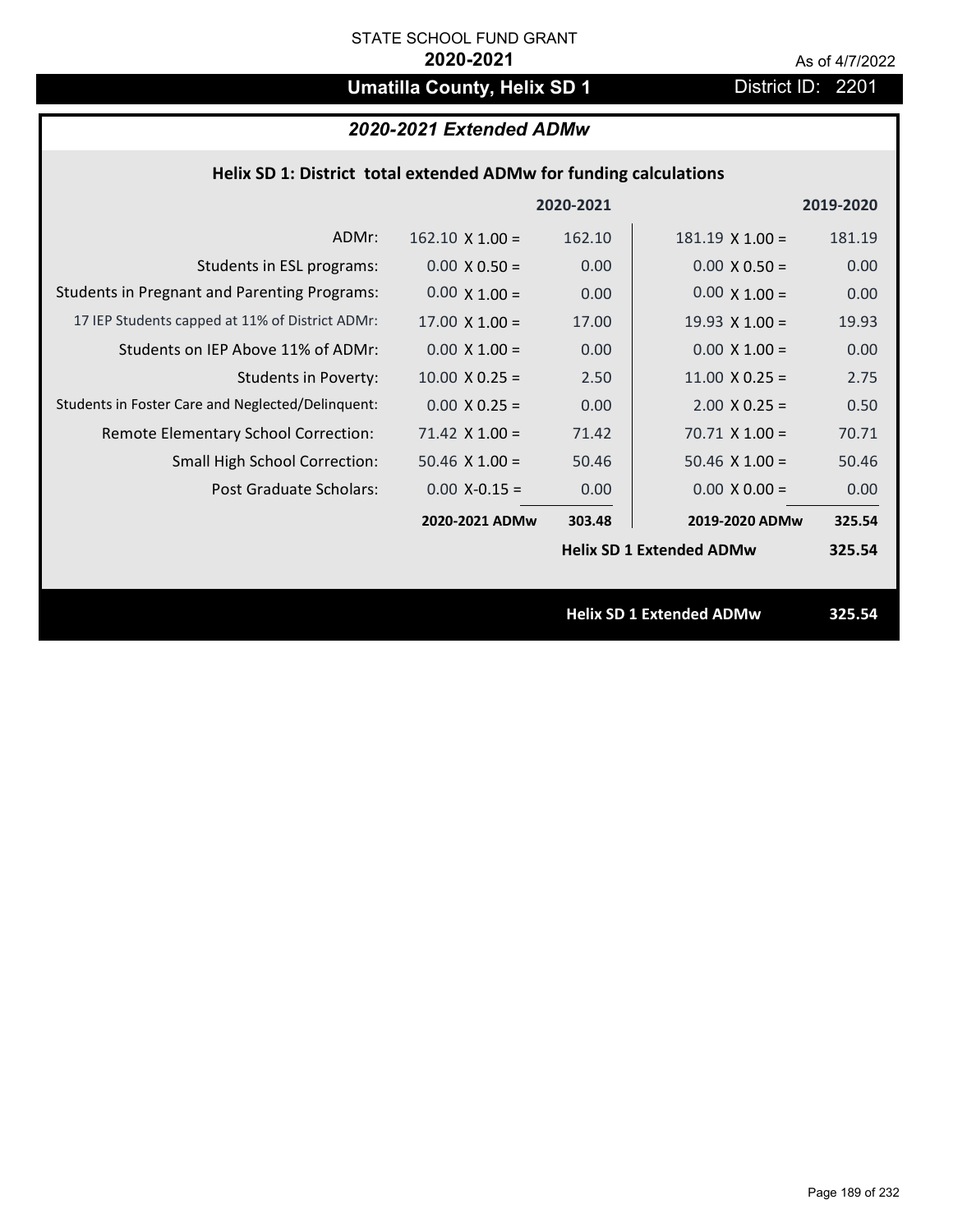# **Umatilla County, Pilot Rock SD 2** District ID: 2202

## *2020-2021 Extended ADMw*

## **Pilot Rock SD 2: District total extended ADMw for funding calculations**

|                                                     |                        | 2020-2021 |                                      | 2019-2020 |
|-----------------------------------------------------|------------------------|-----------|--------------------------------------|-----------|
| ADMr:                                               | $286.21 \times 1.00 =$ | 286.21    | $293.95 \times 1.00 =$               | 293.95    |
| Students in ESL programs:                           | $1.00 \times 0.50 =$   | 0.50      | $1.00 \times 0.50 =$                 | 0.50      |
| <b>Students in Pregnant and Parenting Programs:</b> | $0.00 \times 1.00 =$   | 0.00      | $0.00 \times 1.00 =$                 | 0.00      |
| 34 IEP Students capped at 11% of District ADMr:     | $31.48 \times 1.00 =$  | 31.48     | $32.33 \times 1.00 =$                | 32.33     |
| Students on IEP Above 11% of ADMr:                  | $0.50 \times 1.00 =$   | 0.50      | $0.50$ X $1.00 =$                    | 0.50      |
| <b>Students in Poverty:</b>                         | $33.35 \times 0.25 =$  | 8.34      | $39.25 \times 0.25 =$                | 9.81      |
| Students in Foster Care and Neglected/Delinquent:   | $2.00 \times 0.25 =$   | 0.50      | $2.00 \times 0.25 =$                 | 0.50      |
| Remote Elementary School Correction:                | 43.91 $\times$ 1.00 =  | 43.91     | $38.06$ X $1.00 =$                   | 38.06     |
| <b>Small High School Correction:</b>                | $70.55 \times 1.00 =$  | 70.55     | $72.42 \times 1.00 =$                | 72.42     |
| Post Graduate Scholars:                             | $0.00$ X-0.15 =        | 0.00      | $0.00 \times 0.00 =$                 | 0.00      |
|                                                     | 2020-2021 ADMw         | 441.99    | 2019-2020 ADMw                       | 448.08    |
|                                                     |                        |           | <b>Pilot Rock SD 2 Extended ADMw</b> | 448.08    |
|                                                     |                        |           |                                      |           |
|                                                     |                        |           | <b>Pilot Rock SD 2 Extended ADMw</b> | 448.08    |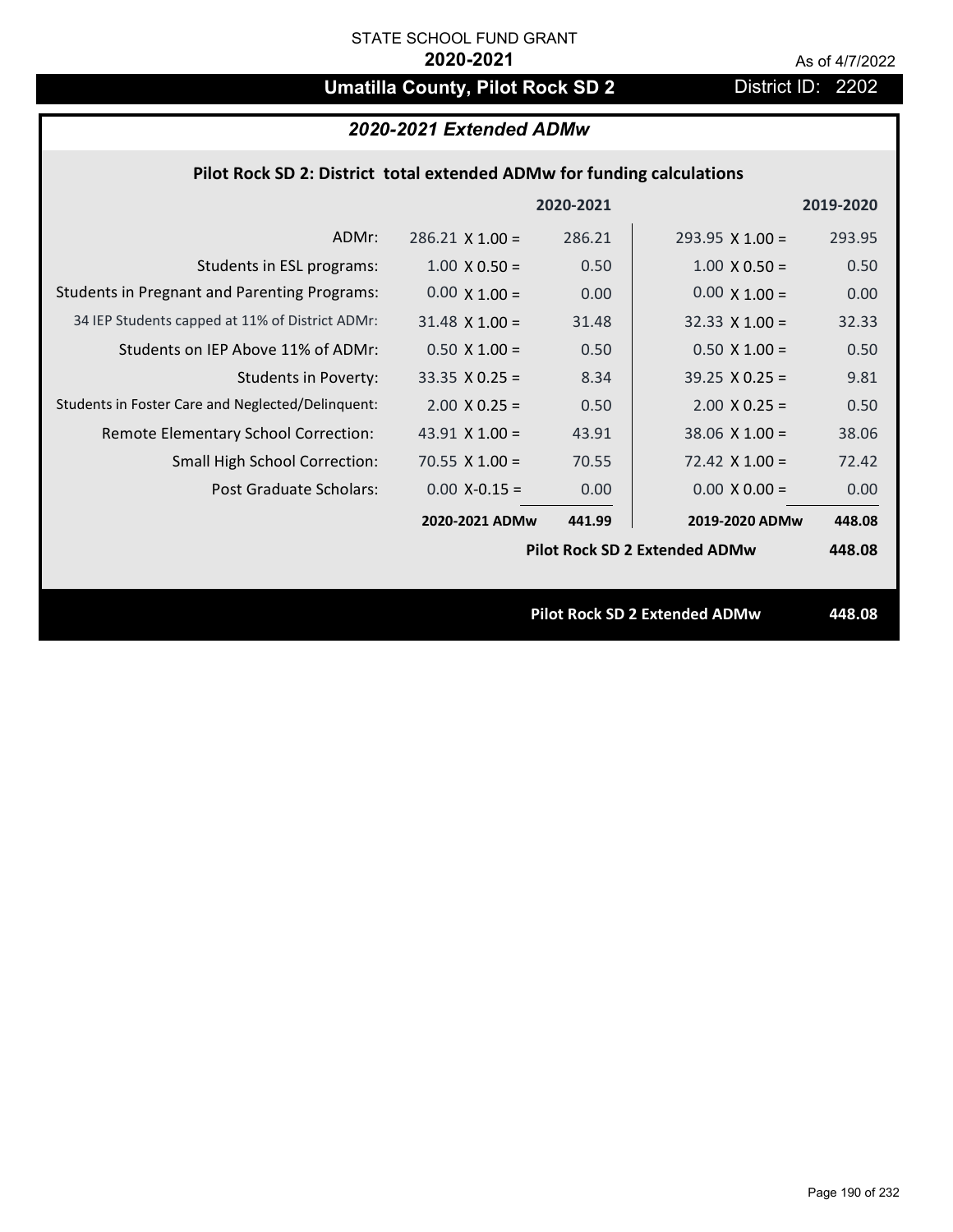# **Umatilla County, Echo SD 5** District ID: 2203

## *2020-2021 Extended ADMw*

| Echo SD 5: District total extended ADMw for funding calculations |                       |           |                                |           |  |
|------------------------------------------------------------------|-----------------------|-----------|--------------------------------|-----------|--|
|                                                                  |                       | 2020-2021 |                                | 2019-2020 |  |
| ADMr:                                                            | $286.71$ X 1.00 =     | 286.71    | $274.37 \times 1.00 =$         | 274.37    |  |
| Students in ESL programs:                                        | 4.44 $\times$ 0.50 =  | 2.22      | $0.00 \times 0.50 =$           | 0.00      |  |
| <b>Students in Pregnant and Parenting Programs:</b>              | $0.00 \times 1.00 =$  | 0.00      | $0.00 \times 1.00 =$           | 0.00      |  |
| 36 IEP Students capped at 11% of District ADMr:                  | $31.54 \times 1.00 =$ | 31.54     | $30.18 \times 1.00 =$          | 30.18     |  |
| Students on IEP Above 11% of ADMr:                               | $0.90 X 1.00 =$       | 0.90      | $0.90 X 1.00 =$                | 0.90      |  |
| <b>Students in Poverty:</b>                                      | $24.00 \times 0.25 =$ | 6.00      | $35.00 \times 0.25 =$          | 8.75      |  |
| Students in Foster Care and Neglected/Delinquent:                | $1.00 \times 0.25 =$  | 0.25      | $1.00 \times 0.25 =$           | 0.25      |  |
| Remote Elementary School Correction:                             | 41.65 $X$ 1.00 =      | 41.65     | 40.95 $X$ 1.00 =               | 40.95     |  |
| <b>Small High School Correction:</b>                             | $62.28$ X 1.00 =      | 62.28     | $56.74$ X $1.00 =$             | 56.74     |  |
| Post Graduate Scholars:                                          | $0.00$ X-0.15 =       | 0.00      | $0.00 \times 0.00 =$           | 0.00      |  |
|                                                                  | 2020-2021 ADMw        | 431.55    | 2019-2020 ADMw                 | 412.14    |  |
|                                                                  |                       |           | <b>Echo SD 5 Extended ADMw</b> | 431.55    |  |
|                                                                  |                       |           |                                |           |  |
|                                                                  |                       |           | <b>Echo SD 5 Extended ADMw</b> | 431.55    |  |
|                                                                  |                       |           |                                |           |  |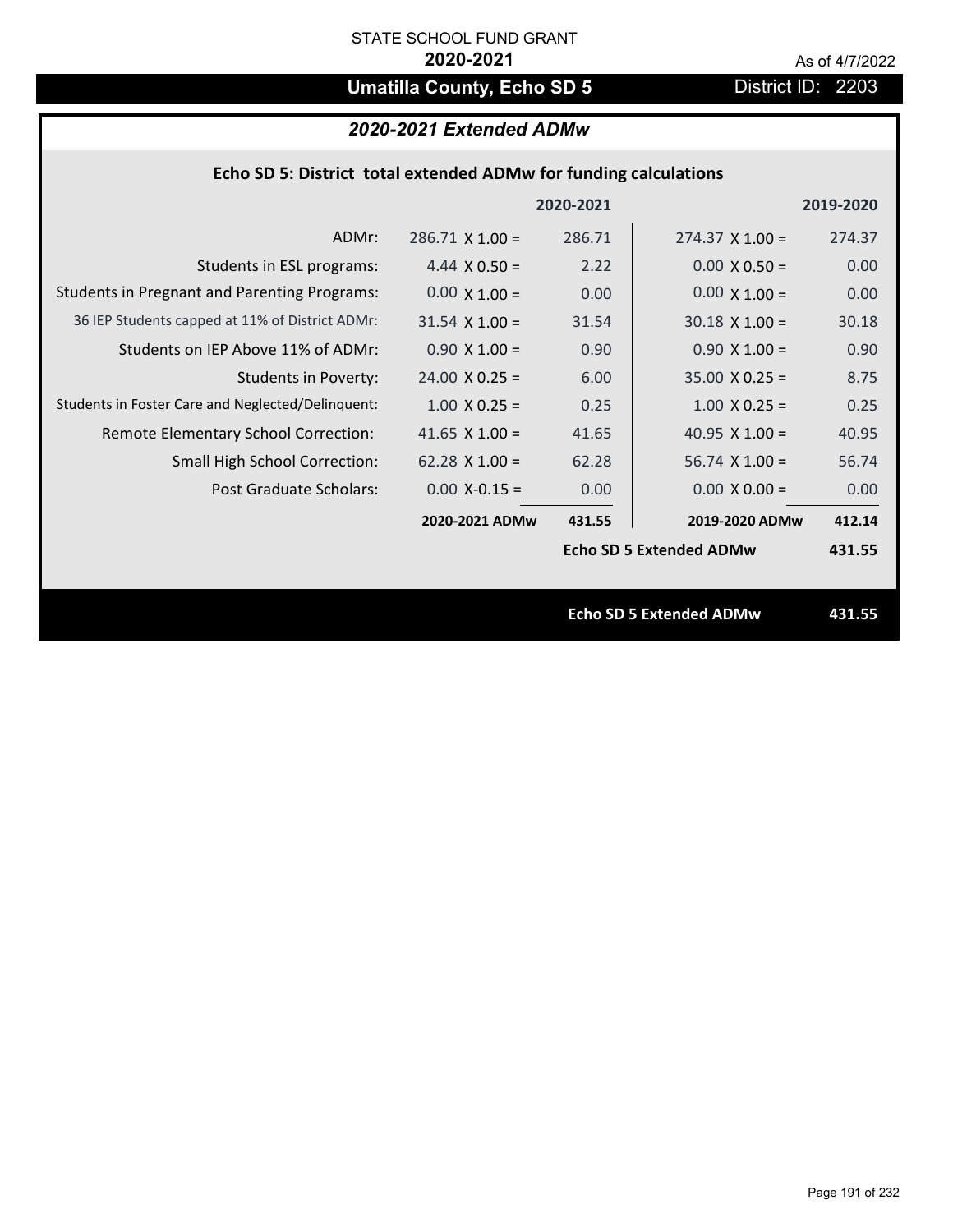# **Umatilla County, Umatilla SD 6R** District ID: 2204

## *2020-2021 Extended ADMw*

## **Umatilla SD 6R: District total extended ADMw for funding calculations**

|                                                     |                          | 2020-2021 |                                     | 2019-2020 |
|-----------------------------------------------------|--------------------------|-----------|-------------------------------------|-----------|
| ADMr:                                               | $1,419.23 \times 1.00 =$ | 1,419.23  | $1,396.98 \times 1.00 =$            | 1,396.98  |
| Students in ESL programs:                           | $400.31 \times 0.50 =$   | 200.16    | 413.00 $\times$ 0.50 =              | 206.50    |
| <b>Students in Pregnant and Parenting Programs:</b> | 5.47 $\times$ 1.00 =     | 5.47      | $3.00 \times 1.00 =$                | 3.00      |
| 133 IEP Students capped at 11% of District ADMr:    | 133.00 $\times$ 1.00 =   | 133.00    | $134.00 \times 1.00 =$              | 134.00    |
| Students on IEP Above 11% of ADMr:                  | $0.00 \times 1.00 =$     | 0.00      | $0.00 \times 1.00 =$                | 0.00      |
| Students in Poverty:                                | $292.70 \times 0.25 =$   | 73.18     | $312.03$ X 0.25 =                   | 78.01     |
| Students in Foster Care and Neglected/Delinquent:   | $6.00 \times 0.25 =$     | 1.50      | $5.00 \times 0.25 =$                | 1.25      |
| Remote Elementary School Correction:                | $0.00 \times 1.00 =$     | 0.00      | $0.00 \times 1.00 =$                | 0.00      |
| <b>Small High School Correction:</b>                | $0.00 \times 1.00 =$     | 0.00      | $0.00 \times 1.00 =$                | 0.00      |
| Post Graduate Scholars:                             | $0.00$ X-0.15 =          | 0.00      | $0.00 \times 0.00 =$                | 0.00      |
|                                                     | 2020-2021 ADMw           | 1,832.53  | 2019-2020 ADMw                      | 1,819.74  |
|                                                     |                          |           | <b>Umatilla SD 6R Extended ADMw</b> | 1,832.53  |
|                                                     |                          |           |                                     |           |
|                                                     |                          |           | <b>Umatilla SD 6R Extended ADMw</b> | 1,832.53  |
|                                                     |                          |           |                                     |           |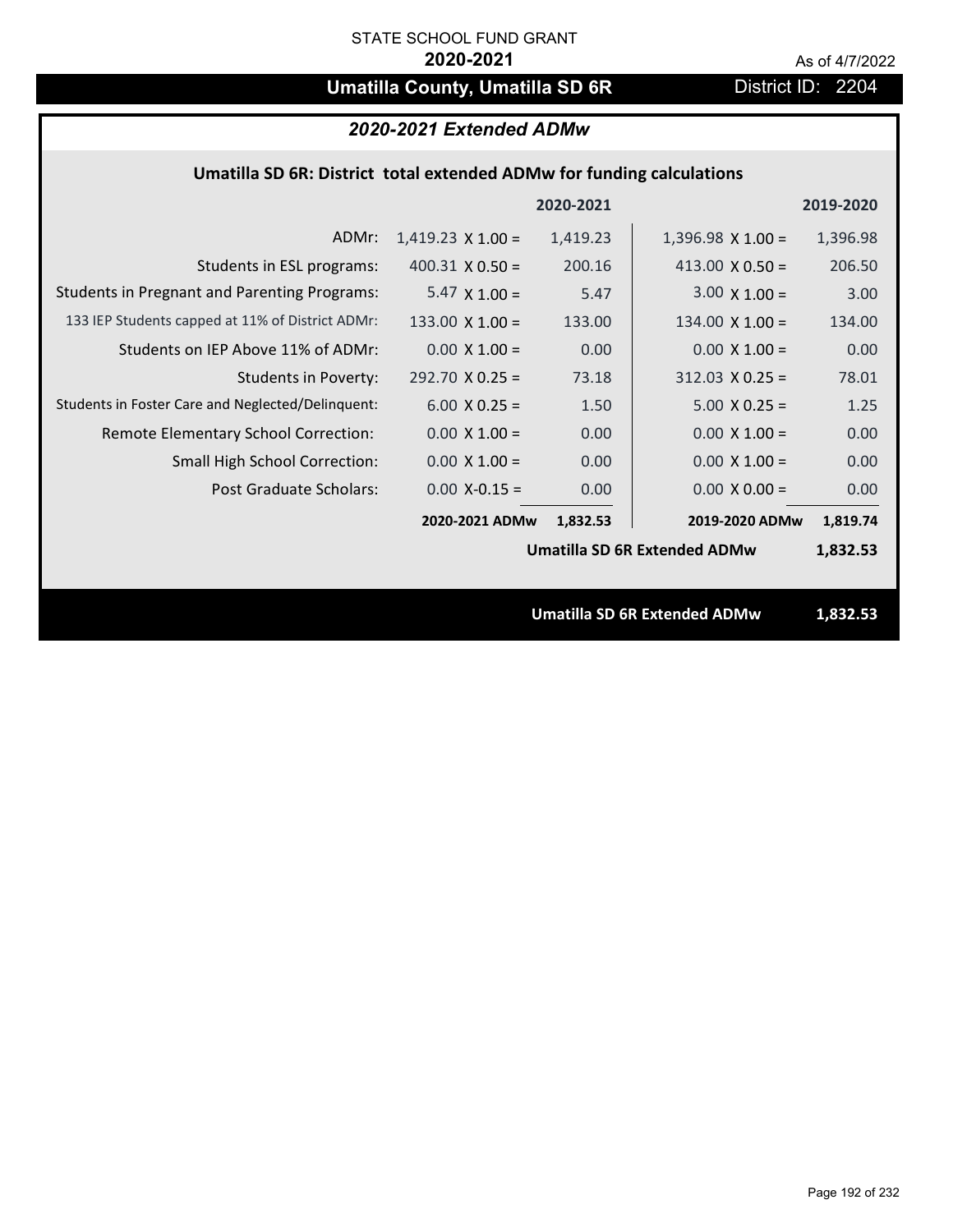# **Umatilla County, Milton-Freewater Unified SD 7** District ID: 2205

## *2020-2021 Extended ADMw*

### **Milton‐Freewater Unified SD 7: District total extended ADMw for funding calculations**

|                                                     |                          | 2020-2021 |                                                    | 2019-2020 |
|-----------------------------------------------------|--------------------------|-----------|----------------------------------------------------|-----------|
| ADMr:                                               | $1,654.33 \times 1.00 =$ | 1,654.33  | $1,636.32 \times 1.00 =$                           | 1,636.32  |
| Students in ESL programs:                           | $351.49 \times 0.50 =$   | 175.75    | $335.17 \times 0.50 =$                             | 167.59    |
| <b>Students in Pregnant and Parenting Programs:</b> | $0.00 \times 1.00 =$     | 0.00      | $0.97 \times 1.00 =$                               | 0.97      |
| 217 IEP Students capped at 11% of District ADMr:    | $181.98 \times 1.00 =$   | 181.98    | $180.00 \times 1.00 =$                             | 180.00    |
| Students on IEP Above 11% of ADMr:                  | $3.10 \times 1.00 =$     | 3.10      | $3.10 \times 1.00 =$                               | 3.10      |
| <b>Students in Poverty:</b>                         | $299.25 \times 0.25 =$   | 74.81     | $374.80 \times 0.25 =$                             | 93.70     |
| Students in Foster Care and Neglected/Delinquent:   | $6.00 \times 0.25 =$     | 1.50      | $7.00 \times 0.25 =$                               | 1.75      |
| Remote Elementary School Correction:                | $0.00 \times 1.00 =$     | 0.00      | $0.00 \times 1.00 =$                               | 0.00      |
| <b>Small High School Correction:</b>                | $0.00 \times 1.00 =$     | 0.00      | $0.00 \times 1.00 =$                               | 0.00      |
| Post Graduate Scholars:                             | $0.00$ X-0.15 =          | 0.00      | $0.00 \times 0.00 =$                               | 0.00      |
|                                                     | 2020-2021 ADMw           | 2,091.46  | 2019-2020 ADMw                                     | 2,083.42  |
|                                                     |                          |           | <b>Milton-Freewater Unified SD 7 Extended ADMw</b> | 2,091.46  |
|                                                     |                          |           |                                                    |           |
|                                                     |                          |           | <b>Milton-Freewater Unified SD 7 Extended ADMw</b> | 2,091.46  |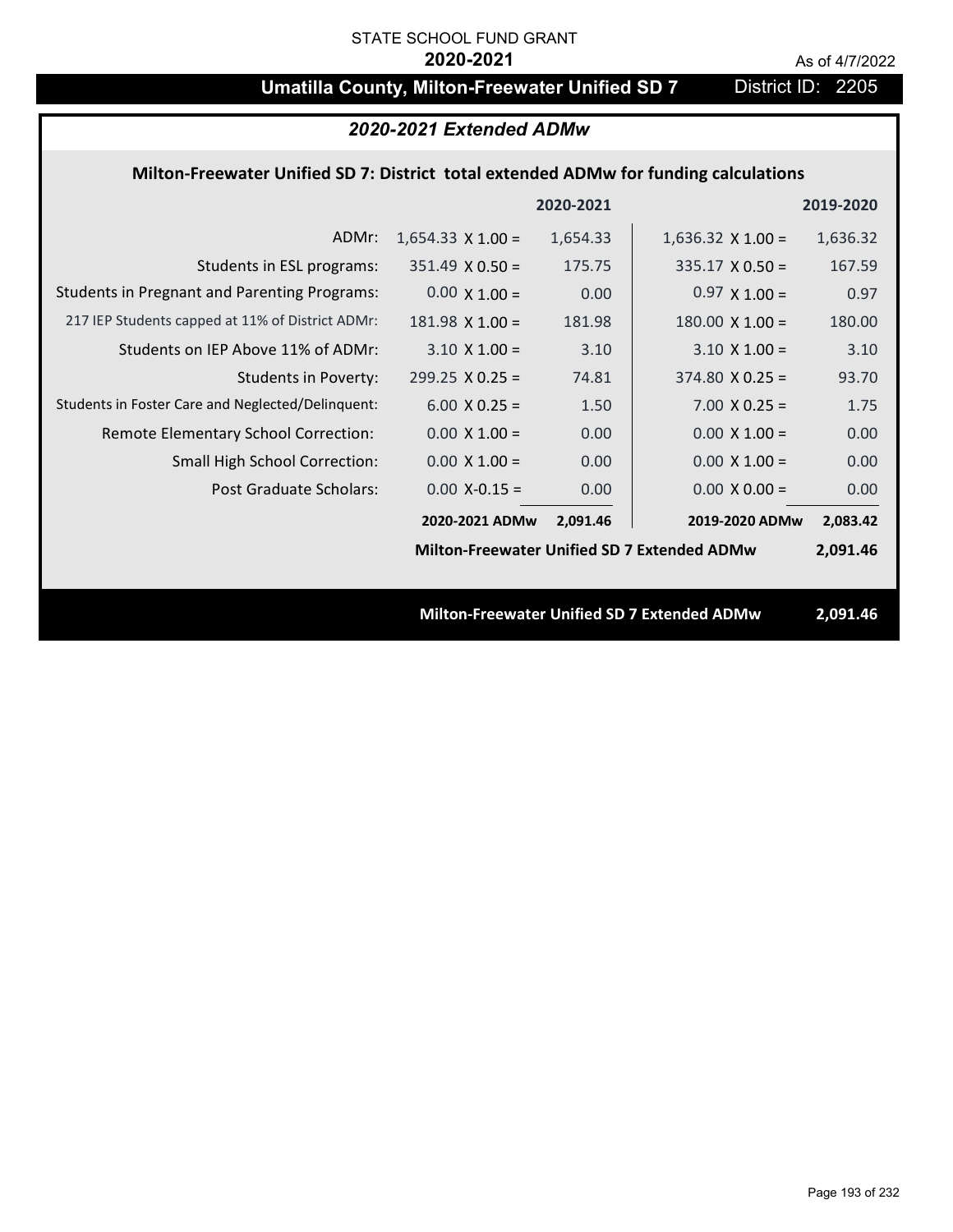# **Umatilla County, Hermiston SD 8** District ID: 2206

## **Hermiston SD 8: District total extended ADMw for funding calculations**

|                                                     |                          | 2020-2021 |                                     | 2019-2020 |
|-----------------------------------------------------|--------------------------|-----------|-------------------------------------|-----------|
| ADMr:                                               | $5,476.50 \times 1.00 =$ | 5,476.50  | $5,645.05 \times 1.00 =$            | 5,645.05  |
| Students in ESL programs:                           | $976.29 \times 0.50 =$   | 488.15    | $1,046.47 \times 0.50 =$            | 523.24    |
| <b>Students in Pregnant and Parenting Programs:</b> | $3.05 \times 1.00 =$     | 3.05      | $3.61 \times 1.00 =$                | 3.61      |
| 664 IEP Students capped at 11% of District ADMr:    | 602.42 $\times$ 1.00 =   | 602.42    | 620.96 $\times$ 1.00 =              | 620.96    |
| Students on IEP Above 11% of ADMr:                  | 4.60 $X$ 1.00 =          | 4.60      | 4.60 $X$ 1.00 =                     | 4.60      |
| <b>Students in Poverty:</b>                         | $839.00 \times 0.25 =$   | 209.75    | $1,042.00 \times 0.25 =$            | 260.50    |
| Students in Foster Care and Neglected/Delinquent:   | $54.00 \times 0.25 =$    | 13.50     | 45.00 $X$ 0.25 =                    | 11.25     |
| Remote Elementary School Correction:                | $0.00 \times 1.00 =$     | 0.00      | $0.00 \times 1.00 =$                | 0.00      |
| <b>Small High School Correction:</b>                | $0.00 \times 1.00 =$     | 0.00      | $0.00 \times 1.00 =$                | 0.00      |
| Post Graduate Scholars:                             | $0.00$ X-0.15 =          | 0.00      | $0.00 \times 0.00 =$                | 0.00      |
|                                                     | 2020-2021 ADMw           | 6,797.96  | 2019-2020 ADMw                      | 7,069.20  |
|                                                     |                          |           | <b>Hermiston SD 8 Extended ADMw</b> | 7,069.20  |
|                                                     |                          |           |                                     |           |
|                                                     |                          |           | <b>Hermiston SD 8 Extended ADMw</b> | 7,069.20  |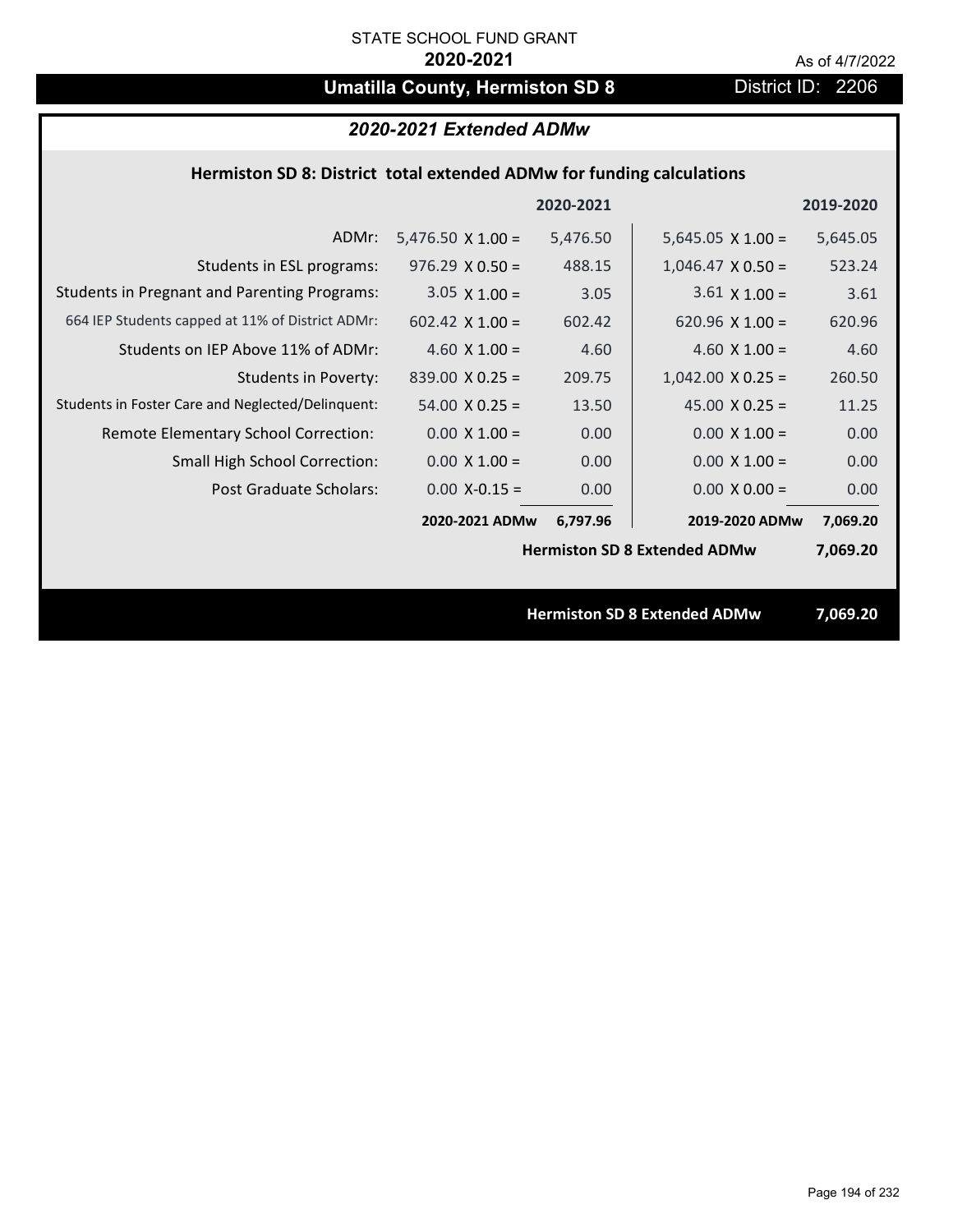## **Umatilla County, Pendleton SD 16** District ID: 2207

# *2020-2021 Extended ADMw*

### **Pendleton SD 16: District total extended ADMw for funding calculations**

|                                                     |                          | 2020-2021 |                          | 2019-2020 |
|-----------------------------------------------------|--------------------------|-----------|--------------------------|-----------|
| ADMr:                                               | $2,908.78 \times 1.00 =$ | 2,908.78  | $2,940.55 \times 1.00 =$ | 2,940.55  |
| Students in ESL programs:                           | $92.52 \times 0.50 =$    | 46.26     | $85.76 \times 0.50 =$    | 42.88     |
| <b>Students in Pregnant and Parenting Programs:</b> | $0.00 \times 1.00 =$     | 0.00      | $1.00 \times 1.00 =$     | 1.00      |
| 461 IEP Students capped at 11% of District ADMr:    | $329.15 \times 1.00 =$   | 329.15    | $333.30 \times 1.00 =$   | 333.30    |
| Students on IEP Above 11% of ADMr:                  | 41.20 $\times$ 1.00 =    | 41.20     | 41.20 $\times$ 1.00 =    | 41.20     |
| <b>Students in Poverty:</b>                         | 412.45 $\times$ 0.25 =   | 103.11    | $545.45 \times 0.25 =$   | 136.36    |
| Students in Foster Care and Neglected/Delinquent:   | $46.00 \times 0.25 =$    | 11.50     | 45.00 $X$ 0.25 =         | 11.25     |
| Remote Elementary School Correction:                | $0.00 \times 1.00 =$     | 0.00      | $0.00 \times 1.00 =$     | 0.00      |
| <b>Small High School Correction:</b>                | $0.00 \times 1.00 =$     | 0.00      | $0.00 \times 1.00 =$     | 0.00      |
| Post Graduate Scholars:                             | $0.00$ X-0.15 =          | 0.00      | $0.00 \times 0.00 =$     | 0.00      |
|                                                     | 2020-2021 ADMw           | 3,440.00  | 2019-2020 ADMw           | 3,506.54  |

**Pendleton SD 16 Extended ADMw**

**3,600.21**

## **Nixyaawii Community School: Charter ADMw for information only**

|                                                     |                       | 2020-2021 |                       | 2019-2020 |
|-----------------------------------------------------|-----------------------|-----------|-----------------------|-----------|
| ADMr:                                               | $83.46 \times 1.00 =$ | 83.46     | $89.47 \times 1.00 =$ | 89.47     |
| Students in ESL programs:                           | $0.03 \times 0.50 =$  | 0.02      | $0.00 \times 0.50 =$  | 0.00      |
| <b>Students in Pregnant and Parenting Programs:</b> | $0.00 \times 1.00 =$  | 0.00      | $0.00 \times 1.00 =$  | 0.00      |
| 0 IEP Students capped at 11% of District ADMr:      | $0.00 \times 1.00 =$  | 0.00      | $0.00 \times 1.00 =$  | 0.00      |
| Students on IEP Above 11% of ADMr:                  | $0.00 \times 1.00 =$  | 0.00      | $0.00 \times 1.00 =$  | 0.00      |
| Students in Poverty:                                | 11.83 $\times$ 0.25 = | 2.96      | $16.79 \times 0.25 =$ | 4.20      |
| Students in Foster Care and Neglected/Delinquent:   | $0.00 \times 0.25 =$  | 0.00      | $0.00 \times 0.25 =$  | 0.00      |
| Remote Elementary School Correction:                | $0.00 \times 1.00 =$  | 0.00      | $0.00 \times 1.00 =$  | 0.00      |
| <b>Small High School Correction:</b>                | $0.00 \times 1.00 =$  | 0.00      | $0.00 \times 1.00 =$  | 0.00      |
| Post Graduate Scholars:                             | $0.00 X - 0.15 =$     | 0.00      | $0.00 \times 0.00 =$  | 0.00      |
|                                                     | 2020-2021 ADMw        | 86.43     | 2019-2020 ADMw        | 93.67     |

**Pendleton SD 16 Extended ADMw 3,600.21**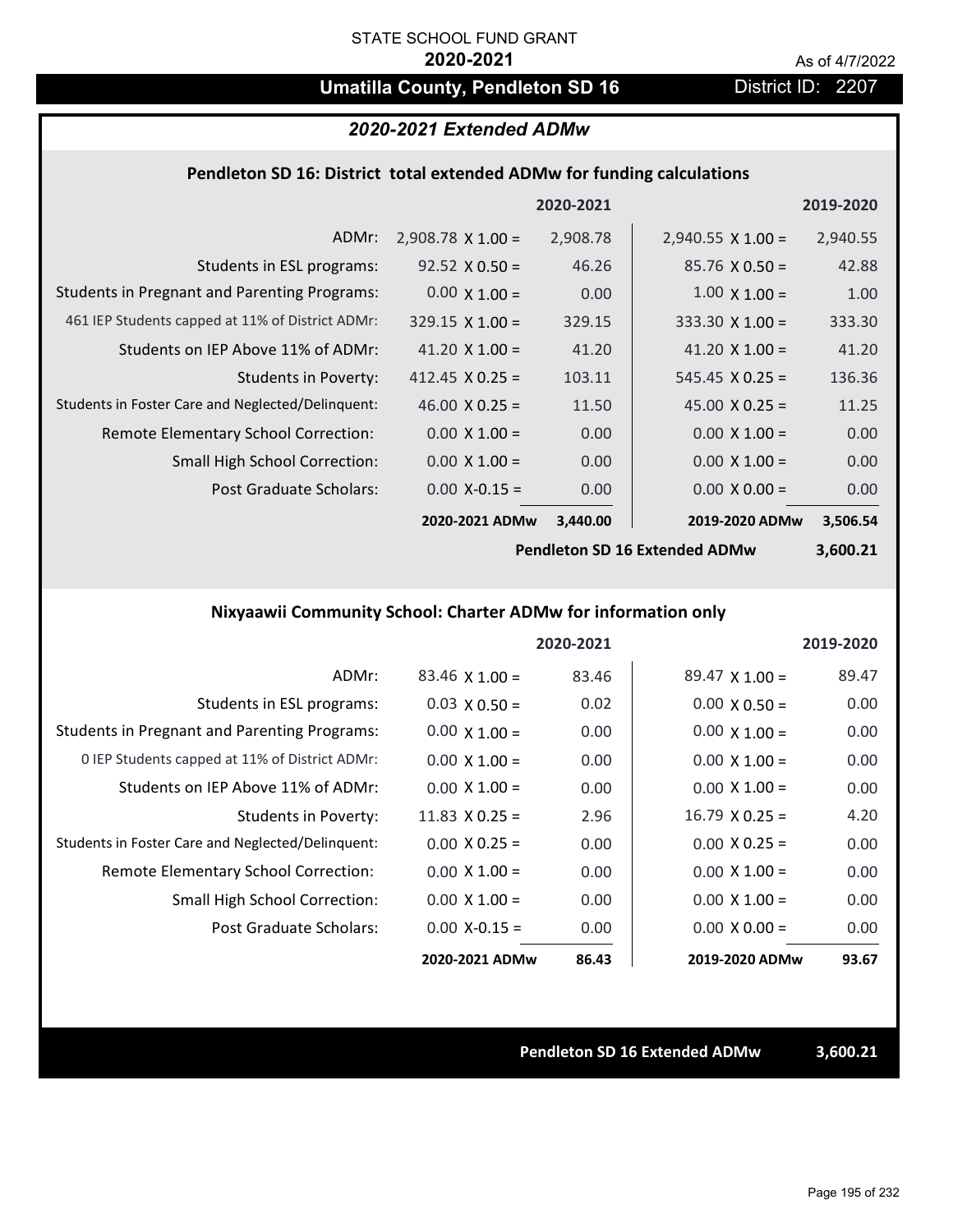# **Umatilla County, Athena-Weston SD 29RJ** District ID: 2208

| 2020-2021 Extended ADMw                                                      |                        |           |                                     |           |  |  |
|------------------------------------------------------------------------------|------------------------|-----------|-------------------------------------|-----------|--|--|
| Athena-Weston SD 29RJ: District total extended ADMw for funding calculations |                        |           |                                     |           |  |  |
|                                                                              |                        | 2020-2021 |                                     | 2019-2020 |  |  |
| ADMr:                                                                        | $552.73 \times 1.00 =$ | 552.73    | 578.95 $X$ 1.00 =                   | 578.95    |  |  |
| Students in ESL programs:                                                    | $2.00 \times 0.50 =$   | 1.00      | $0.00 \times 0.50 =$                | 0.00      |  |  |
| <b>Students in Pregnant and Parenting Programs:</b>                          | $0.00 \times 1.00 =$   | 0.00      | $1.00 \times 1.00 =$                | 1.00      |  |  |
| 88 IEP Students capped at 11% of District ADMr:                              | 60.80 $\times$ 1.00 =  | 60.80     | 63.68 $X$ 1.00 =                    | 63.68     |  |  |
| Students on IEP Above 11% of ADMr:                                           | $1.50 \times 1.00 =$   | 1.50      | $1.50 \times 1.00 =$                | 1.50      |  |  |
| Students in Poverty:                                                         | 46.00 $X$ 0.25 =       | 11.50     | $54.00 \times 0.25 =$               | 13.50     |  |  |
| Students in Foster Care and Neglected/Delinquent:                            | $11.00 \times 0.25 =$  | 2.75      | $9.00 \times 0.25 =$                | 2.25      |  |  |
| Remote Elementary School Correction:                                         | $0.00 \times 1.00 =$   | 0.00      | $0.00 \times 1.00 =$                | 0.00      |  |  |
| <b>Small High School Correction:</b>                                         | $86.10 X 1.00 =$       | 86.10     | $87.76$ X 1.00 =                    | 87.76     |  |  |
| Post Graduate Scholars:                                                      | $0.00$ X-0.15 =        | 0.00      | $0.00 \times 0.00 =$                | 0.00      |  |  |
|                                                                              | 2020-2021 ADMw         | 716.38    | 2019-2020 ADMw                      | 748.64    |  |  |
| Athena-Weston SD 29RJ Extended ADMw                                          |                        |           |                                     | 748.64    |  |  |
|                                                                              |                        |           |                                     |           |  |  |
|                                                                              |                        |           | Athena-Weston SD 29RJ Extended ADMw | 748.64    |  |  |
|                                                                              |                        |           |                                     |           |  |  |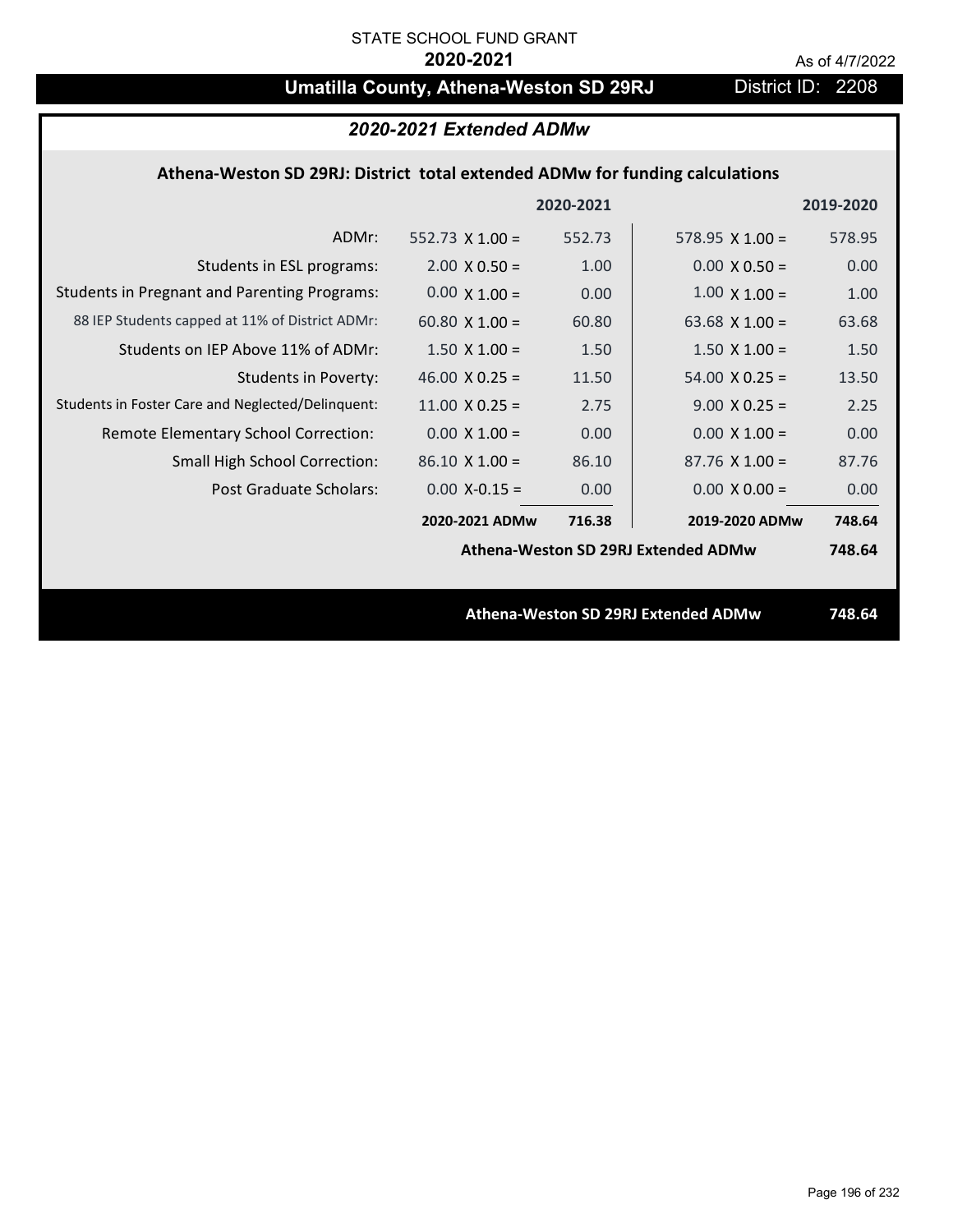# **Umatilla County, Stanfield SD 61** District ID: 2209

## *2020-2021 Extended ADMw*

## **Stanfield SD 61: District total extended ADMw for funding calculations**

|                                                     |                        | 2020-2021 |                                      | 2019-2020 |
|-----------------------------------------------------|------------------------|-----------|--------------------------------------|-----------|
| ADMr:                                               | 498.96 $\times$ 1.00 = | 498.96    | 531.93 $X$ 1.00 =                    | 531.93    |
| Students in ESL programs:                           | $61.77 \times 0.50 =$  | 30.89     | $65.07 \times 0.50 =$                | 32.54     |
| <b>Students in Pregnant and Parenting Programs:</b> | $0.00 \times 1.00 =$   | 0.00      | $0.00 \times 1.00 =$                 | 0.00      |
| 71 IEP Students capped at 11% of District ADMr:     | 54.89 $\times$ 1.00 =  | 54.89     | 58.51 $\times$ 1.00 =                | 58.51     |
| Students on IEP Above 11% of ADMr:                  | $0.70 \times 1.00 =$   | 0.70      | $0.70$ X 1.00 =                      | 0.70      |
| <b>Students in Poverty:</b>                         | 49.71 $X$ 0.25 =       | 12.43     | $61.19 \times 0.25 =$                | 15.30     |
| Students in Foster Care and Neglected/Delinquent:   | $8.00 \times 0.25 =$   | 2.00      | $7.00 \times 0.25 =$                 | 1.75      |
| Remote Elementary School Correction:                | $0.00 \times 1.00 =$   | 0.00      | $0.00 \times 1.00 =$                 | 0.00      |
| <b>Small High School Correction:</b>                | $88.60 \times 1.00 =$  | 88.60     | $88.55 \times 1.00 =$                | 88.55     |
| Post Graduate Scholars:                             | $0.00$ X-0.15 =        | 0.00      | $0.00 \times 0.00 =$                 | 0.00      |
|                                                     | 2020-2021 ADMw         | 688.46    | 2019-2020 ADMw                       | 729.27    |
|                                                     |                        |           | <b>Stanfield SD 61 Extended ADMw</b> | 729.27    |
|                                                     |                        |           |                                      |           |
|                                                     |                        |           | <b>Stanfield SD 61 Extended ADMw</b> | 729.27    |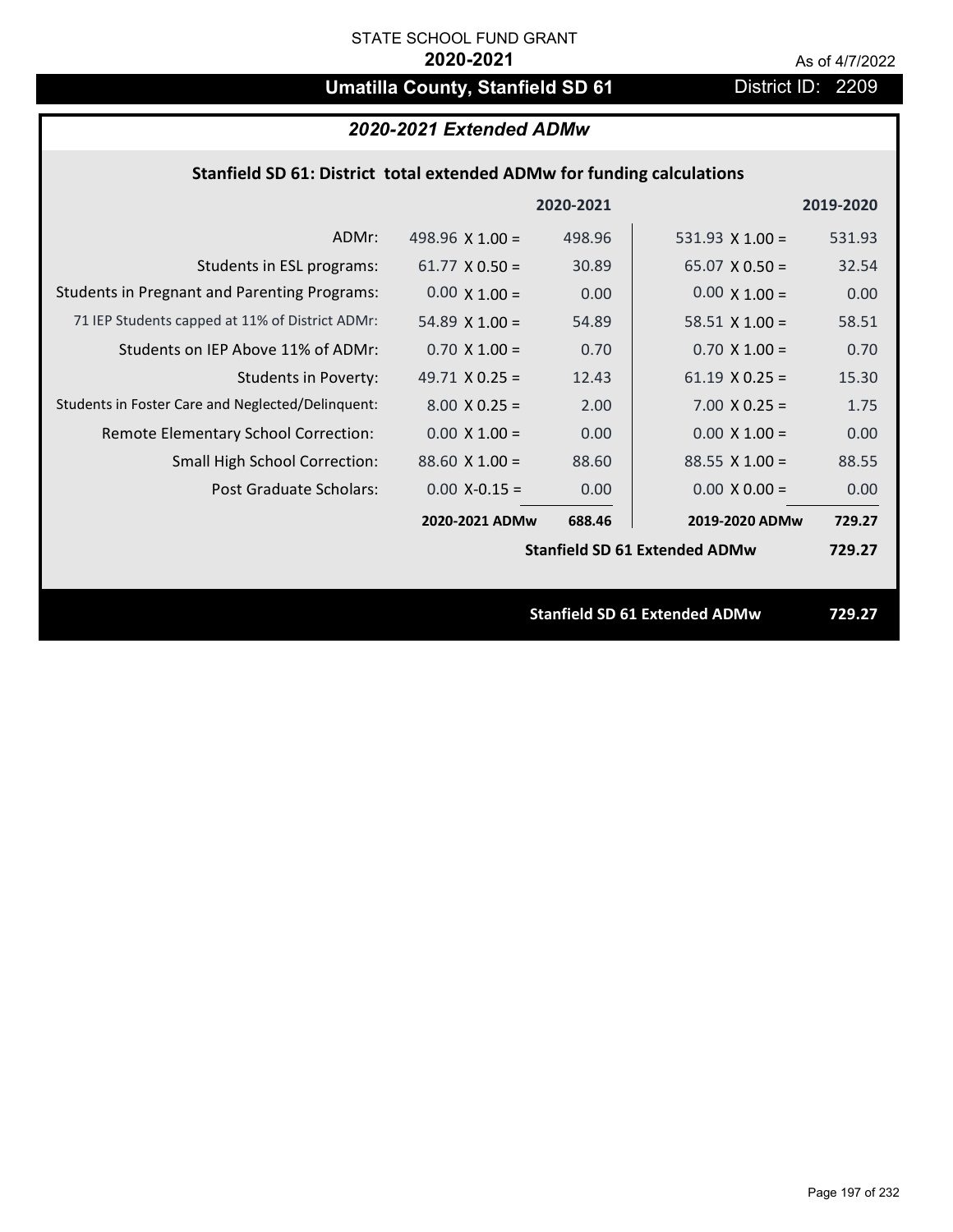# **Umatilla County, Ukiah SD 80R** District ID: 2210

## *2020-2021 Extended ADMw*

| Ukiah SD 80R: District total extended ADMw for funding calculations |  |  |  |
|---------------------------------------------------------------------|--|--|--|
|---------------------------------------------------------------------|--|--|--|

|                                                     |                       | 2020-2021 |                                   | 2019-2020 |
|-----------------------------------------------------|-----------------------|-----------|-----------------------------------|-----------|
| ADMr:                                               | $28.77 \times 1.00 =$ | 28.77     | $27.00 \times 1.00 =$             | 27.00     |
| Students in ESL programs:                           | $0.00 \times 0.50 =$  | 0.00      | $0.00 \times 0.50 =$              | 0.00      |
| <b>Students in Pregnant and Parenting Programs:</b> | $0.00 \times 1.00 =$  | 0.00      | $0.00 \times 1.00 =$              | 0.00      |
| 5 IEP Students capped at 11% of District ADMr:      | $3.16 \times 1.00 =$  | 3.16      | $2.00 \times 1.00 =$              | 2.00      |
| Students on IEP Above 11% of ADMr:                  | $0.00 \times 1.00 =$  | 0.00      | $0.00 \times 1.00 =$              | 0.00      |
| <b>Students in Poverty:</b>                         | $2.62$ X 0.25 =       | 0.66      | $3.07$ X 0.25 =                   | 0.77      |
| Students in Foster Care and Neglected/Delinquent:   | $0.00 \times 0.25 =$  | 0.00      | $2.00 \times 0.25 =$              | 0.50      |
| Remote Elementary School Correction:                | $25.54$ X 1.00 =      | 25.54     | $25.54$ X 1.00 =                  | 25.54     |
| <b>Small High School Correction:</b>                | $50.46 \times 1.00 =$ | 50.46     | $50.46 \times 1.00 =$             | 50.46     |
| Post Graduate Scholars:                             | $0.00$ X-0.15 =       | 0.00      | $0.00 \times 0.00 =$              | 0.00      |
|                                                     | 2020-2021 ADMw        | 108.59    | 2019-2020 ADMw                    | 106.27    |
|                                                     |                       |           | <b>Ukiah SD 80R Extended ADMw</b> | 108.59    |
|                                                     |                       |           |                                   |           |
|                                                     |                       |           | <b>Ukiah SD 80R Extended ADMw</b> | 108.59    |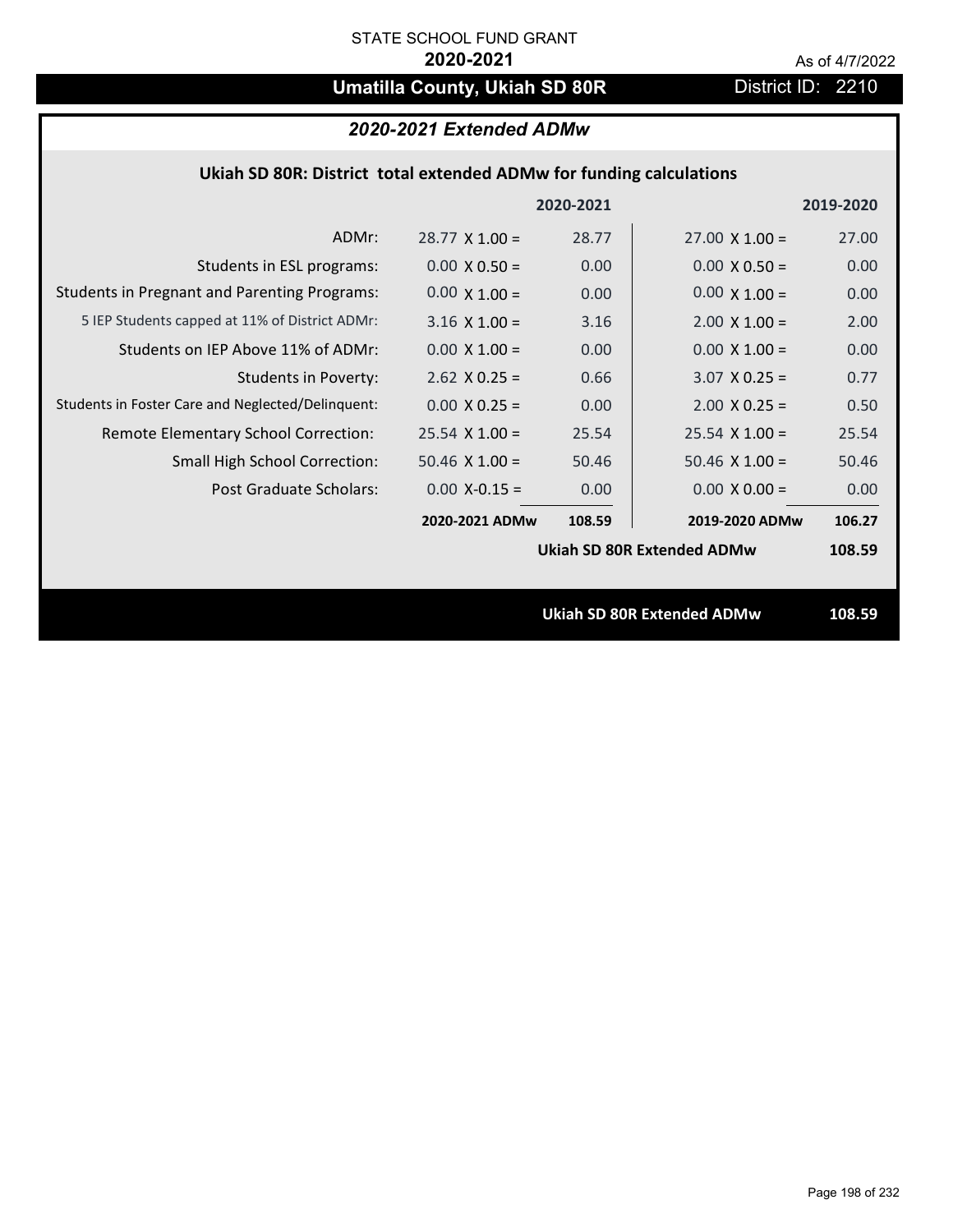# **Union County, La Grande SD 1** District ID: 2212

### **La Grande SD 1: District total extended ADMw for funding calculations**

|                                                     |                          | 2020-2021 |                              | 2019-2020 |
|-----------------------------------------------------|--------------------------|-----------|------------------------------|-----------|
| ADMr:                                               | $2,150.64 \times 1.00 =$ | 2,150.64  | $2,294.73 \times 1.00 =$     | 2,294.73  |
| Students in ESL programs:                           | $57.19 \times 0.50 =$    | 28.60     | $57.23 \times 0.50 =$        | 28.62     |
| <b>Students in Pregnant and Parenting Programs:</b> | $0.78 \times 1.00 =$     | 0.78      | $0.00 \times 1.00 =$         | 0.00      |
| 382 IEP Students capped at 11% of District ADMr:    | $236.57$ X 1.00 =        | 236.57    | $252.42 \times 1.00 =$       | 252.42    |
| Students on IEP Above 11% of ADMr:                  | $36.30$ X $1.00 =$       | 36.30     | $36.30 \times 1.00 =$        | 36.30     |
| <b>Students in Poverty:</b>                         | $346.93 \times 0.25 =$   | 86.73     | 401.37 $X$ 0.25 =            | 100.34    |
| Students in Foster Care and Neglected/Delinquent:   | $19.00 \times 0.25 =$    | 4.75      | $24.00 \times 0.25 =$        | 6.00      |
| Remote Elementary School Correction:                | $0.00 \times 1.00 =$     | 0.00      | $0.00 \times 1.00 =$         | 0.00      |
| <b>Small High School Correction:</b>                | $0.00 \times 1.00 =$     | 0.00      | $0.00 \times 1.00 =$         | 0.00      |
| Post Graduate Scholars:                             | $0.00$ X-0.15 =          | 0.00      | $0.00 \times 0.00 =$         | 0.00      |
|                                                     | 2020-2021 ADMw           | 2,544.37  | 2019-2020 ADMw               | 2,718.41  |
|                                                     |                          |           | La Grande SD 1 Extended ADMw | 2,718.41  |
|                                                     |                          |           |                              |           |
|                                                     |                          |           | La Grande SD 1 Extended ADMw | 2,718.41  |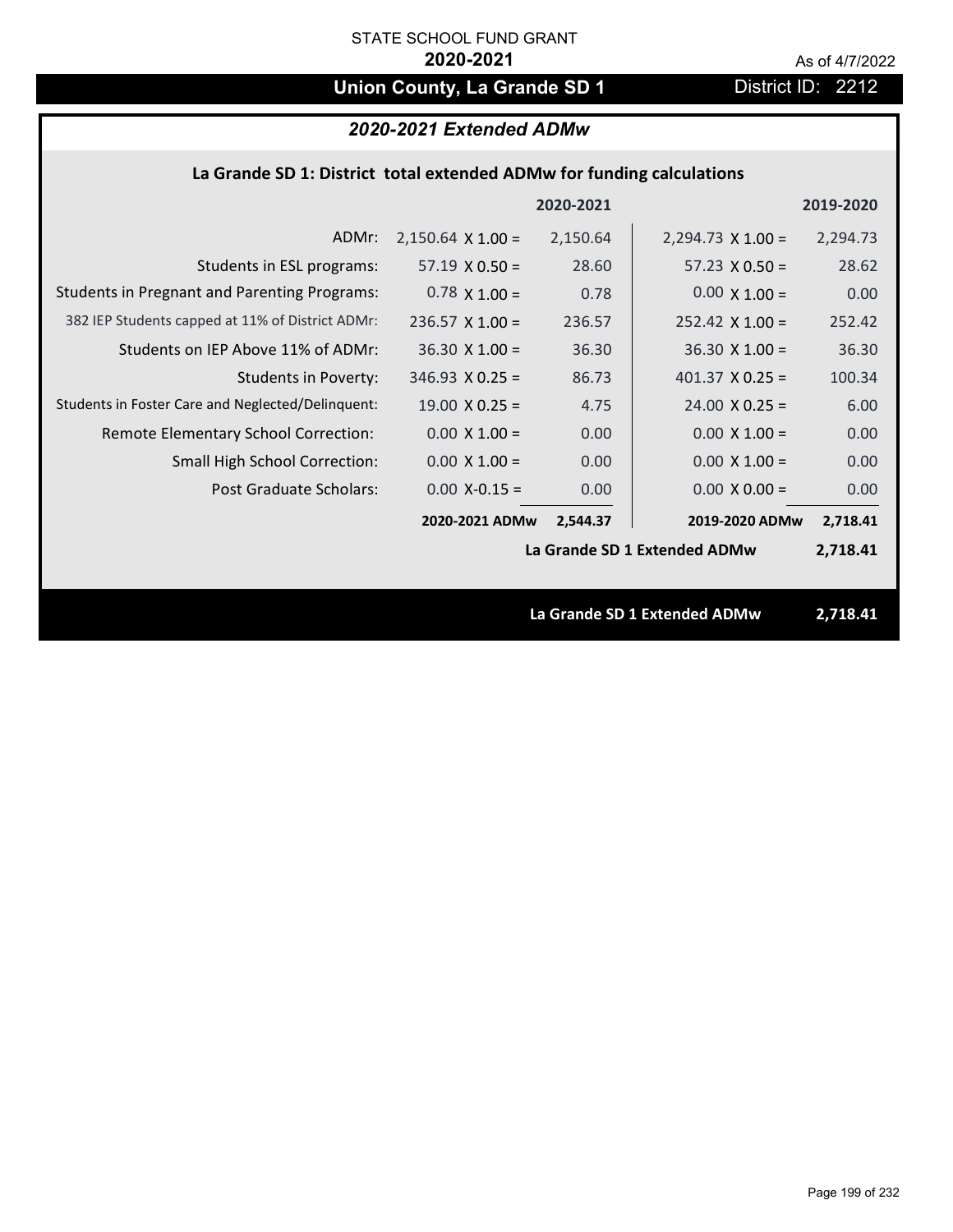# **Union County, Union SD 5** District ID: 2213

## *2020-2021 Extended ADMw*

|                                                     |                        | 2020-2021 |                                 | 2019-2020 |
|-----------------------------------------------------|------------------------|-----------|---------------------------------|-----------|
| ADMr:                                               | $367.51 \times 1.00 =$ | 367.51    | $375.86 \times 1.00 =$          | 375.86    |
| Students in ESL programs:                           | $0.00 \times 0.50 =$   | 0.00      | $0.00 \times 0.50 =$            | 0.00      |
| <b>Students in Pregnant and Parenting Programs:</b> | $0.00 \times 1.00 =$   | 0.00      | $0.00 \times 1.00 =$            | 0.00      |
| 44 IEP Students capped at 11% of District ADMr:     | 40.43 $\times$ 1.00 =  | 40.43     | $39.00 \times 1.00 =$           | 39.00     |
| Students on IEP Above 11% of ADMr:                  | $0.00 \times 1.00 =$   | 0.00      | $0.00 \times 1.00 =$            | 0.00      |
| <b>Students in Poverty:</b>                         | $31.21$ X 0.25 =       | 7.80      | $33.45$ X 0.25 =                | 8.36      |
| Students in Foster Care and Neglected/Delinquent:   | $1.00 \times 0.25 =$   | 0.25      | $1.00 \times 0.25 =$            | 0.25      |
| Remote Elementary School Correction:                | $0.00 \times 1.00 =$   | 0.00      | $0.00 \times 1.00 =$            | 0.00      |
| <b>Small High School Correction:</b>                | $70.46$ X $1.00 =$     | 70.46     | 79.73 $X$ 1.00 =                | 79.73     |
| Post Graduate Scholars:                             | $0.00$ X-0.15 =        | 0.00      | $0.00 \times 0.00 =$            | 0.00      |
|                                                     | 2020-2021 ADMw         | 486.45    | 2019-2020 ADMw                  | 503.20    |
|                                                     |                        |           | <b>Union SD 5 Extended ADMw</b> | 503.20    |
|                                                     |                        |           |                                 |           |
|                                                     |                        |           | <b>Union SD 5 Extended ADMw</b> | 503.20    |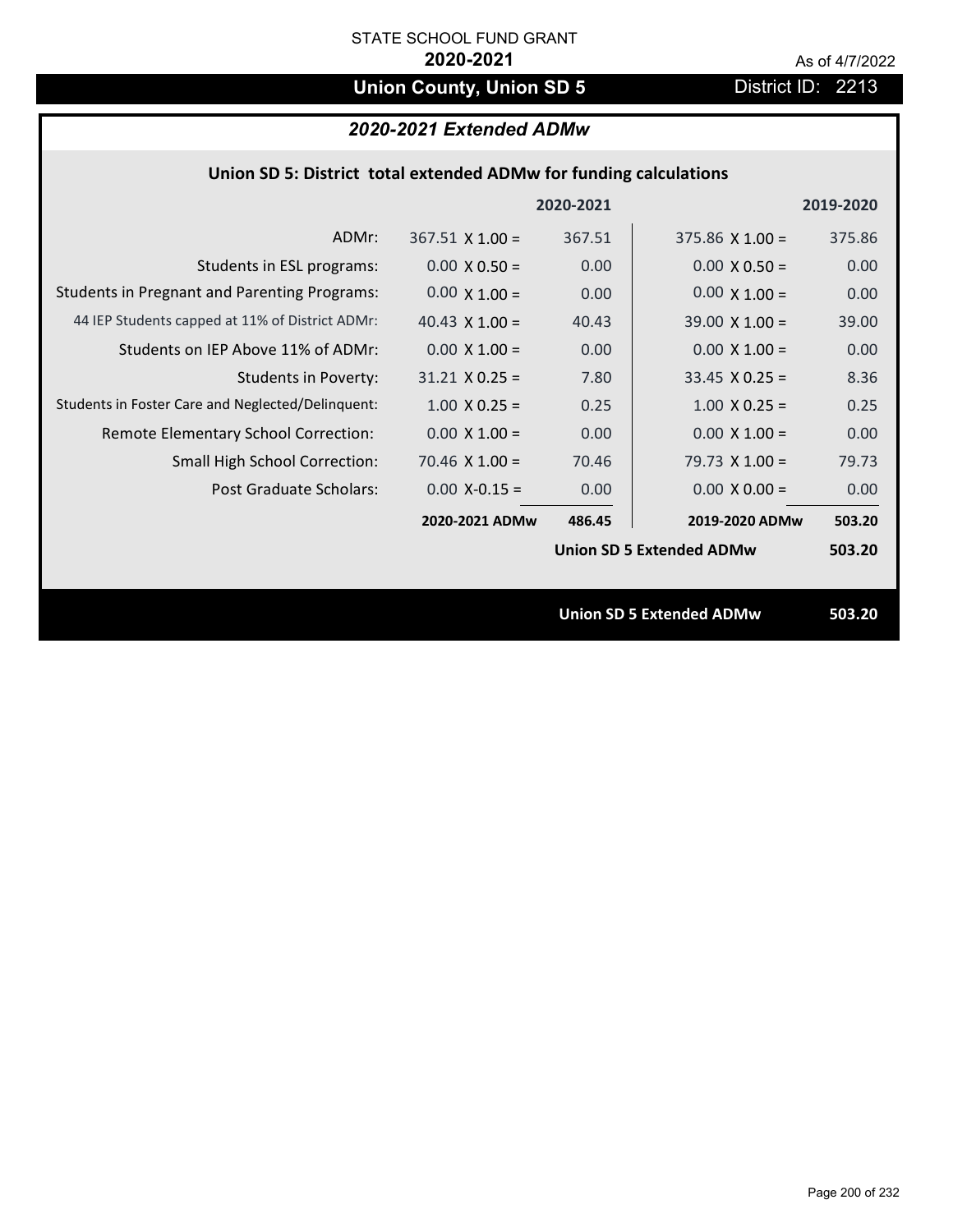## **Union County, North Powder SD 8J** District ID: 2214

### *2020-2021 Extended ADMw*

### **North Powder SD 8J: District total extended ADMw for funding calculations**

|                                                     |                       | 2020-2021 |                       | 2019-2020 |
|-----------------------------------------------------|-----------------------|-----------|-----------------------|-----------|
| ADMr:                                               | 7.36 $\times$ 1.00 =  | 7.36      | $0.00 \times 1.00 =$  | 0.00      |
| Students in ESL programs:                           | $0.00 \times 0.50 =$  | 0.00      | $0.00 \times 0.50 =$  | 0.00      |
| <b>Students in Pregnant and Parenting Programs:</b> | $0.00 \times 1.00 =$  | 0.00      | $0.00 \times 1.00 =$  | 0.00      |
| 32 IEP Students capped at 11% of District ADMr:     | $28.32 \times 1.00 =$ | 28.32     | $29.35 \times 1.00 =$ | 29.35     |
| Students on IEP Above 11% of ADMr:                  | $0.30 \times 1.00 =$  | 0.30      | $0.30 \times 1.00 =$  | 0.30      |
| <b>Students in Poverty:</b>                         | $0.15 \times 0.25 =$  | 0.04      | $0.00 \times 0.25 =$  | 0.00      |
| Students in Foster Care and Neglected/Delinquent:   | $3.00 \times 0.25 =$  | 0.75      | $3.00 \times 0.25 =$  | 0.75      |
| Remote Elementary School Correction:                | $0.00 \times 1.00 =$  | 0.00      | $0.00 \times 1.00 =$  | 0.00      |
| <b>Small High School Correction:</b>                | $0.00 \times 1.00 =$  | 0.00      | $0.00 \times 1.00 =$  | 0.00      |
| Post Graduate Scholars:                             | $0.00$ X-0.15 =       | 0.00      | $0.00 \times 0.00 =$  | 0.00      |
|                                                     | 2020-2021 ADMw        | 36.77     | 2019-2020 ADMw        | 30.40     |
|                                                     |                       |           |                       |           |

**North Powder SD 8J Extended ADMw**

**435.10**

## **North Powder Charter School: Charter ADMw for information only**

|                                                     |                        | 2020-2021 |                       | 2019-2020 |
|-----------------------------------------------------|------------------------|-----------|-----------------------|-----------|
| ADMr:                                               | $250.09 \times 1.00 =$ | 250.09    | $266.84$ X 1.00 =     | 266.84    |
| Students in ESL programs:                           | $9.45 \times 0.50 =$   | 4.73      | $13.00 \times 0.50 =$ | 6.50      |
| <b>Students in Pregnant and Parenting Programs:</b> | $0.00 \times 1.00 =$   | 0.00      | $0.00 \times 1.00 =$  | 0.00      |
| 0 IEP Students capped at 11% of District ADMr:      | $0.00 \times 1.00 =$   | 0.00      | $0.00 \times 1.00 =$  | 0.00      |
| Students on IEP Above 11% of ADMr:                  | $0.00 \times 1.00 =$   | 0.00      | $0.00 \times 1.00 =$  | 0.00      |
| Students in Poverty:                                | 47.85 $\times$ 0.25 =  | 11.96     | 44.00 $\times$ 0.25 = | 11.00     |
| Students in Foster Care and Neglected/Delinquent:   | $0.00 \times 0.25 =$   | 0.00      | $0.00 \times 0.25 =$  | 0.00      |
| Remote Elementary School Correction:                | $60.50 \times 1.00 =$  | 60.50     | $56.24$ X 1.00 =      | 56.24     |
| Small High School Correction:                       | $59.69 \times 1.00 =$  | 59.69     | $64.12 \times 1.00 =$ | 64.12     |
| Post Graduate Scholars:                             | $0.00 X - 0.15 =$      | 0.00      | $0.00 \times 0.00 =$  | 0.00      |
|                                                     | 2020-2021 ADMw         | 386.97    | 2019-2020 ADMw        | 404.70    |

### **North Powder SD 8J Extended ADMw 435.10**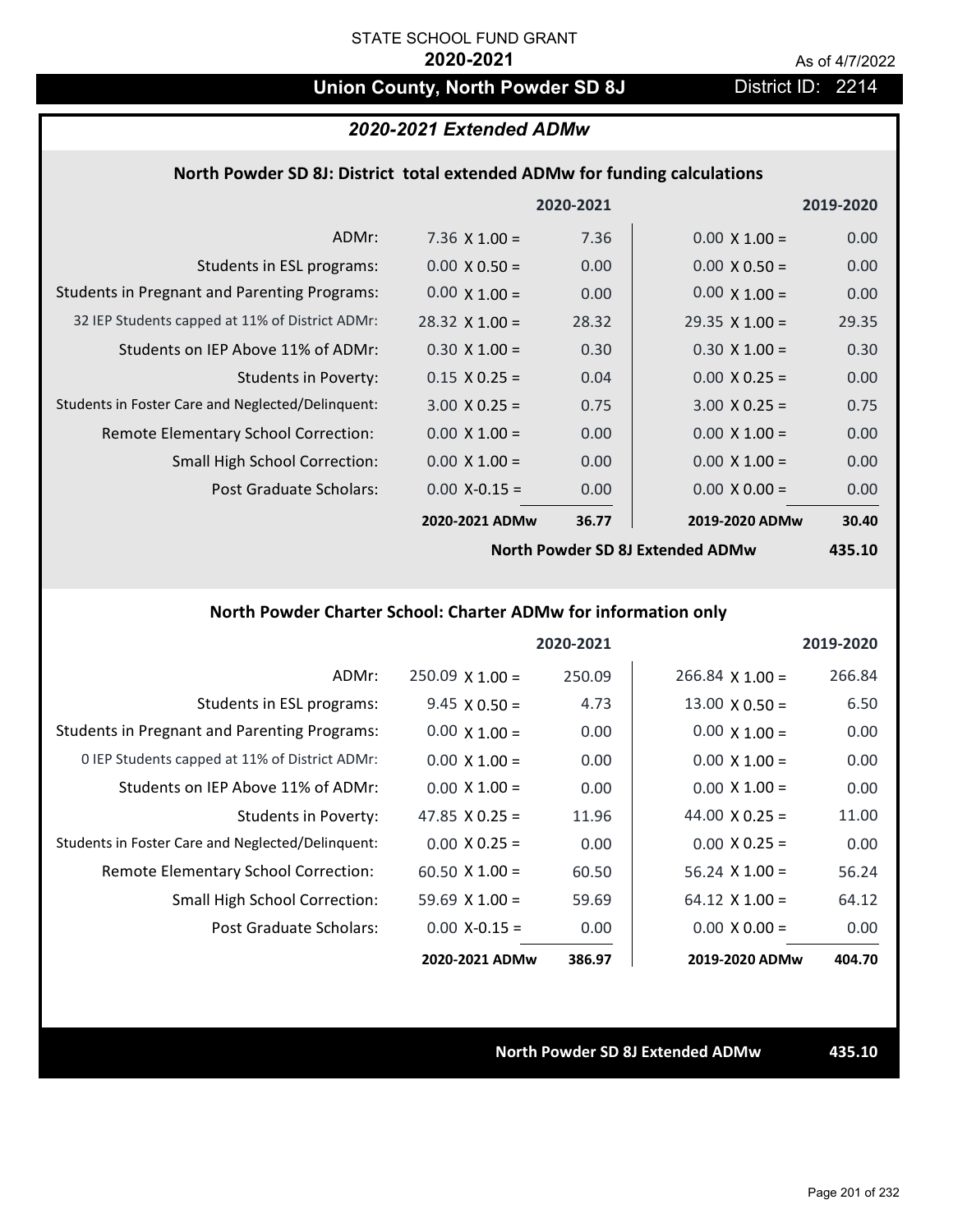## **Union County, Imbler SD 11** District ID: 2215

## *2020-2021 Extended ADMw*

|  |  | Imbler SD 11: District total extended ADMw for funding calculations |
|--|--|---------------------------------------------------------------------|
|--|--|---------------------------------------------------------------------|

|                                                     |                       | 2020-2021 |                                                           | 2019-2020      |
|-----------------------------------------------------|-----------------------|-----------|-----------------------------------------------------------|----------------|
| ADMr:                                               | $13.58 \times 1.00 =$ | 13.58     | $0.00 \times 1.00 =$                                      | 0.00           |
| Students in ESL programs:                           | $0.00 \times 0.50 =$  | 0.00      | $0.00 \times 0.50 =$                                      | 0.00           |
| <b>Students in Pregnant and Parenting Programs:</b> | $0.00 \times 1.00 =$  | 0.00      | $0.00 \times 1.00 =$                                      | 0.00           |
| 34 IEP Students capped at 11% of District ADMr:     | $31.71 \times 1.00 =$ | 31.71     | $31.46 \times 1.00 =$                                     | 31.46          |
| Students on IEP Above 11% of ADMr:                  | $0.40 \times 1.00 =$  | 0.40      | $0.40 \times 1.00 =$                                      | 0.40           |
| <b>Students in Poverty:</b>                         | $1.11 \times 0.25 =$  | 0.28      | $0.00 X 0.25 =$                                           | 0.00           |
| Students in Foster Care and Neglected/Delinquent:   | $1.00 \times 0.25 =$  | 0.25      | $0.00 \times 0.25 =$                                      | 0.00           |
| Remote Elementary School Correction:                | $0.00 \times 1.00 =$  | 0.00      | $0.00 \times 1.00 =$                                      | 0.00           |
| <b>Small High School Correction:</b>                | $0.00 \times 1.00 =$  | 0.00      | $0.00 \times 1.00 =$                                      | 0.00           |
| Post Graduate Scholars:                             | $0.00$ X-0.15 =       | 0.00      | $0.00 \times 0.00 =$                                      | 0.00           |
|                                                     | 2020-2021 ADMw        | 46.22     | 2019-2020 ADMw                                            | 31.86          |
|                                                     |                       |           | $l$ <sub>rac</sub> kley CD 44 $l$ <sub>rate</sub> ded ADM | $\overline{A}$ |

**Imbler SD 11 Extended ADMw**

**442.64**

## **Imbler Charter School: Charter ADMw for information only**

|                                                     |                       | 2020-2021 |                        | 2019-2020 |
|-----------------------------------------------------|-----------------------|-----------|------------------------|-----------|
| ADMr:                                               | $274.69$ X 1.00 =     | 274.69    | $286.04 \times 1.00 =$ | 286.04    |
| Students in ESL programs:                           | $0.93 \times 0.50 =$  | 0.47      | $0.00 \times 0.50 =$   | 0.00      |
| <b>Students in Pregnant and Parenting Programs:</b> | $0.00 \times 1.00 =$  | 0.00      | $0.00 \times 1.00 =$   | 0.00      |
| 0 IEP Students capped at 11% of District ADMr:      | $0.00 \times 1.00 =$  | 0.00      | $0.00 \times 1.00 =$   | 0.00      |
| Students on IEP Above 11% of ADMr:                  | $0.00 \times 1.00 =$  | 0.00      | $0.00 \times 1.00 =$   | 0.00      |
| Students in Poverty:                                | $16.89 \times 0.25 =$ | 4.22      | $25.00 \times 0.25 =$  | 6.25      |
| Students in Foster Care and Neglected/Delinquent:   | $0.00 \times 0.25 =$  | 0.00      | $0.00 \times 0.25 =$   | 0.00      |
| Remote Elementary School Correction:                | $52.42 \times 1.00 =$ | 52.42     | $38.85 \times 1.00 =$  | 38.85     |
| <b>Small High School Correction:</b>                | 64.63 $X$ 1.00 =      | 64.63     | $62.50 \times 1.00 =$  | 62.50     |
| Post Graduate Scholars:                             | $0.00 X - 0.15 =$     | 0.00      | $0.00 \times 0.00 =$   | 0.00      |
|                                                     | 2020-2021 ADMw        | 396.43    | 2019-2020 ADMw         | 393.64    |

**Imbler SD 11 Extended ADMw 442.64**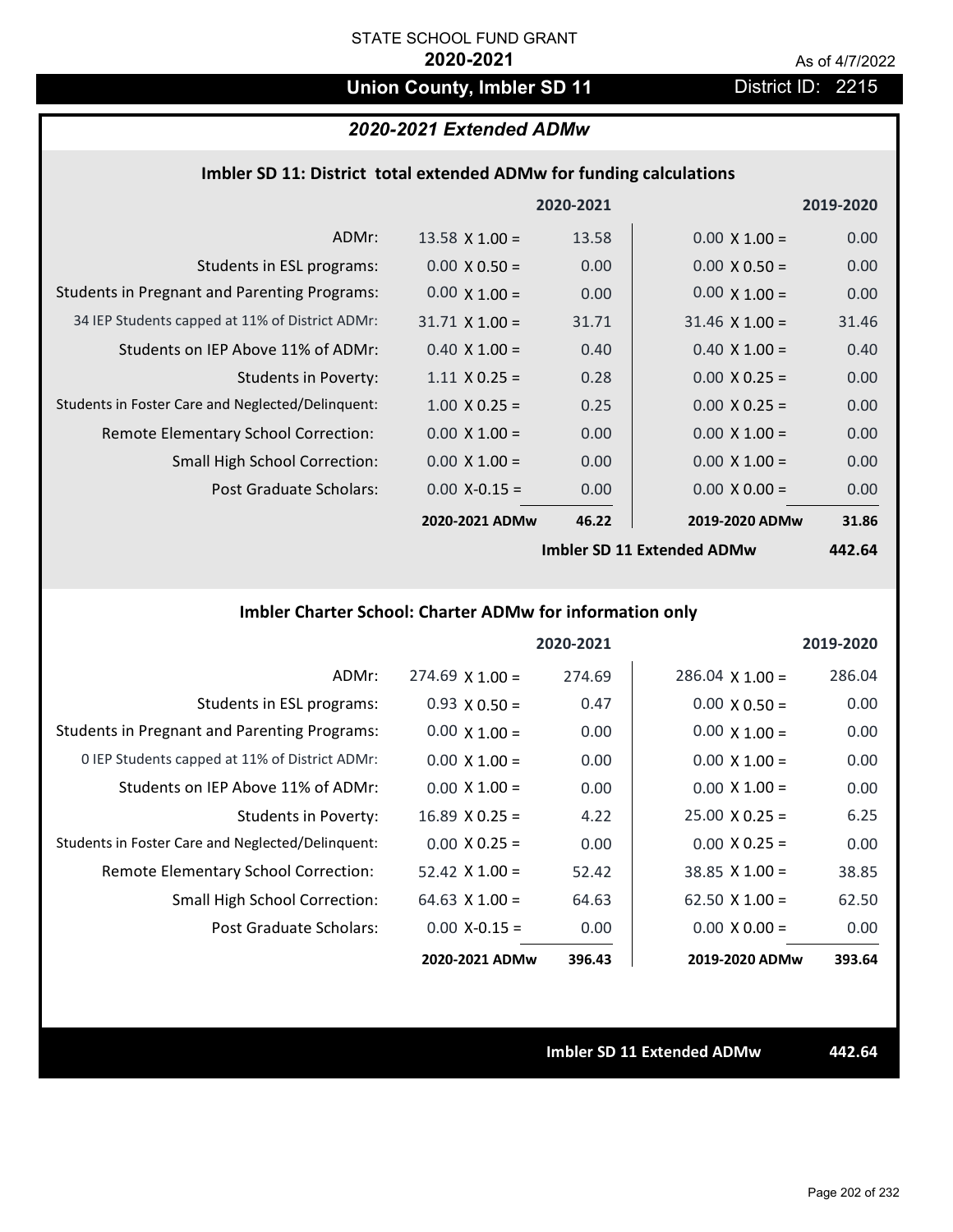## **Union County, Cove SD 15** District ID: 2216

## *2020-2021 Extended ADMw*

| Cove SD 15: District total extended ADMw for funding calculations |  |  |  |  |
|-------------------------------------------------------------------|--|--|--|--|
|-------------------------------------------------------------------|--|--|--|--|

|                                                     |                       | 2020-2021 |                          | 2019-2020 |
|-----------------------------------------------------|-----------------------|-----------|--------------------------|-----------|
| ADMr:                                               | $37.39 \times 1.00 =$ | 37.39     | $0.00 \times 1.00 =$     | 0.00      |
| Students in ESL programs:                           | $0.00 \times 0.50 =$  | 0.00      | $0.00 \times 0.50 =$     | 0.00      |
| <b>Students in Pregnant and Parenting Programs:</b> | $0.00 \times 1.00 =$  | 0.00      | $0.00 \times 1.00 =$     | 0.00      |
| 35 IEP Students capped at 11% of District ADMr:     | $32.85 \times 1.00 =$ | 32.85     | $31.83 \times 1.00 =$    | 31.83     |
| Students on IEP Above 11% of ADMr:                  | $0.00 \times 1.00 =$  | 0.00      | $0.00 \times 1.00 =$     | 0.00      |
| <b>Students in Poverty:</b>                         | $5.42 \times 0.25 =$  | 1.36      | $0.00 \times 0.25 =$     | 0.00      |
| Students in Foster Care and Neglected/Delinquent:   | $0.00 \times 0.25 =$  | 0.00      | $0.00 \times 0.25 =$     | 0.00      |
| Remote Elementary School Correction:                | $0.00 \times 1.00 =$  | 0.00      | $0.00 \times 1.00 =$     | 0.00      |
| <b>Small High School Correction:</b>                | $0.00 \times 1.00 =$  | 0.00      | $0.00 \times 1.00 =$     | 0.00      |
| Post Graduate Scholars:                             | $0.00$ X-0.15 =       | 0.00      | $0.00 \times 0.00 =$     | 0.00      |
|                                                     | 2020-2021 ADMw        | 71.60     | 2019-2020 ADMw           | 31.83     |
|                                                     |                       |           | Cove SD 15 Extended ADMW | 16702     |

**Cove SD 15 Extended ADMw**

**467.92**

## **Cove Charter School: Charter ADMw for information only**

|                                                     |                       | 2020-2021 |                        | 2019-2020 |
|-----------------------------------------------------|-----------------------|-----------|------------------------|-----------|
| ADMr:                                               | $261.26$ X $1.00 =$   | 261.26    | $289.39 \times 1.00 =$ | 289.39    |
| Students in ESL programs:                           | $0.00 \times 0.50 =$  | 0.00      | $0.00 \times 0.50 =$   | 0.00      |
| <b>Students in Pregnant and Parenting Programs:</b> | $0.00 \times 1.00 =$  | 0.00      | $0.00 \times 1.00 =$   | 0.00      |
| 0 IEP Students capped at 11% of District ADMr:      | $0.00 \times 1.00 =$  | 0.00      | $0.00 \times 1.00 =$   | 0.00      |
| Students on IEP Above 11% of ADMr:                  | $0.00 \times 1.00 =$  | 0.00      | $0.00 \times 1.00 =$   | 0.00      |
| Students in Poverty:                                | $37.93 \times 0.25 =$ | 9.48      | 42.80 $\times$ 0.25 =  | 10.70     |
| Students in Foster Care and Neglected/Delinquent:   | $0.00 \times 0.25 =$  | 0.00      | $0.00 \times 0.25 =$   | 0.00      |
| Remote Elementary School Correction:                | $60.16 \times 1.00 =$ | 60.16     | 47.44 $\times$ 1.00 =  | 47.44     |
| <b>Small High School Correction:</b>                | 65.42 $X$ 1.00 =      | 65.42     | $68.03 \times 1.00 =$  | 68.03     |
| Post Graduate Scholars:                             | $0.00 X - 0.15 =$     | 0.00      | $0.00 \times 0.00 =$   | 0.00      |
|                                                     | 2020-2021 ADMw        | 396.32    | 2019-2020 ADMw         | 415.56    |

**Cove SD 15 Extended ADMw 467.92**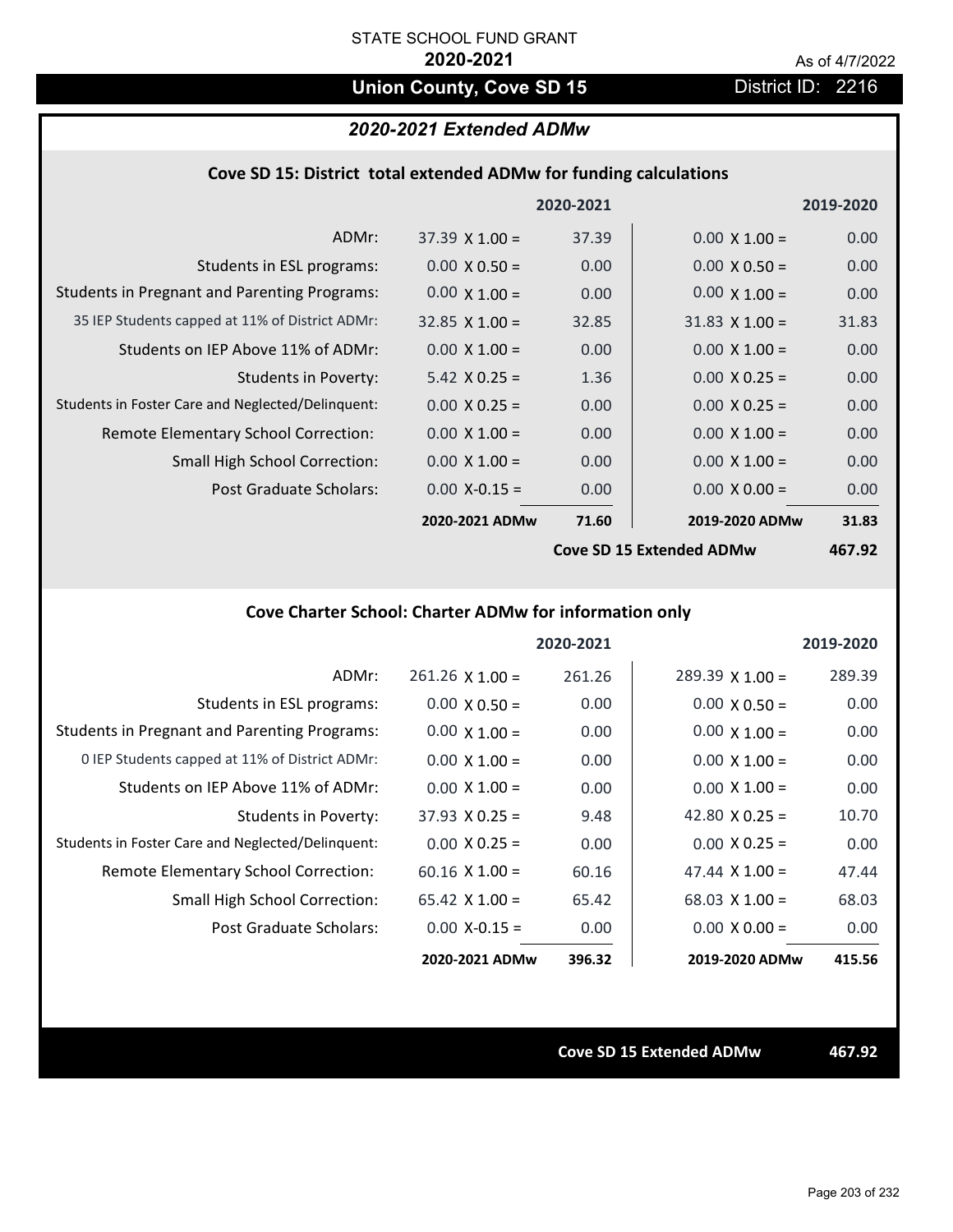# **Union County, Elgin SD 23** District ID: 2217

## *2020-2021 Extended ADMw*

| Elgin SD 23: District total extended ADMw for funding calculations |                        |           |                                  |           |  |
|--------------------------------------------------------------------|------------------------|-----------|----------------------------------|-----------|--|
|                                                                    |                        | 2020-2021 |                                  | 2019-2020 |  |
| ADMr:                                                              | 416.64 $\times$ 1.00 = | 416.64    | 418.18 $\times$ 1.00 =           | 418.18    |  |
| Students in ESL programs:                                          | $0.00 \times 0.50 =$   | 0.00      | $0.00 \times 0.50 =$             | 0.00      |  |
| <b>Students in Pregnant and Parenting Programs:</b>                | $0.00 \times 1.00 =$   | 0.00      | $0.00 \times 1.00 =$             | 0.00      |  |
| 53 IEP Students capped at 11% of District ADMr:                    | 45.83 $\times$ 1.00 =  | 45.83     | 46.00 $\times$ 1.00 =            | 46.00     |  |
| Students on IEP Above 11% of ADMr:                                 | $0.30 X 1.00 =$        | 0.30      | $0.30 X 1.00 =$                  | 0.30      |  |
| <b>Students in Poverty:</b>                                        | $58.07$ X 0.25 =       | 14.52     | $54.34$ X 0.25 =                 | 13.59     |  |
| Students in Foster Care and Neglected/Delinquent:                  | $2.00 \times 0.25 =$   | 0.50      | $2.00 \times 0.25 =$             | 0.50      |  |
| Remote Elementary School Correction:                               | $0.00 \times 1.00 =$   | 0.00      | $0.00 \times 1.00 =$             | 0.00      |  |
| Small High School Correction:                                      | $80.48$ X 1.00 =       | 80.48     | 78.38 $X$ 1.00 =                 | 78.38     |  |
| <b>Post Graduate Scholars:</b>                                     | $0.00$ X-0.15 =        | 0.00      | $0.00 \times 0.00 =$             | 0.00      |  |
|                                                                    | 2020-2021 ADMw         | 558.27    | 2019-2020 ADMw                   | 556.94    |  |
|                                                                    |                        |           | <b>Elgin SD 23 Extended ADMw</b> | 558.27    |  |
|                                                                    |                        |           |                                  |           |  |
|                                                                    |                        |           | <b>Elgin SD 23 Extended ADMw</b> | 558.27    |  |
|                                                                    |                        |           |                                  |           |  |
|                                                                    |                        |           |                                  |           |  |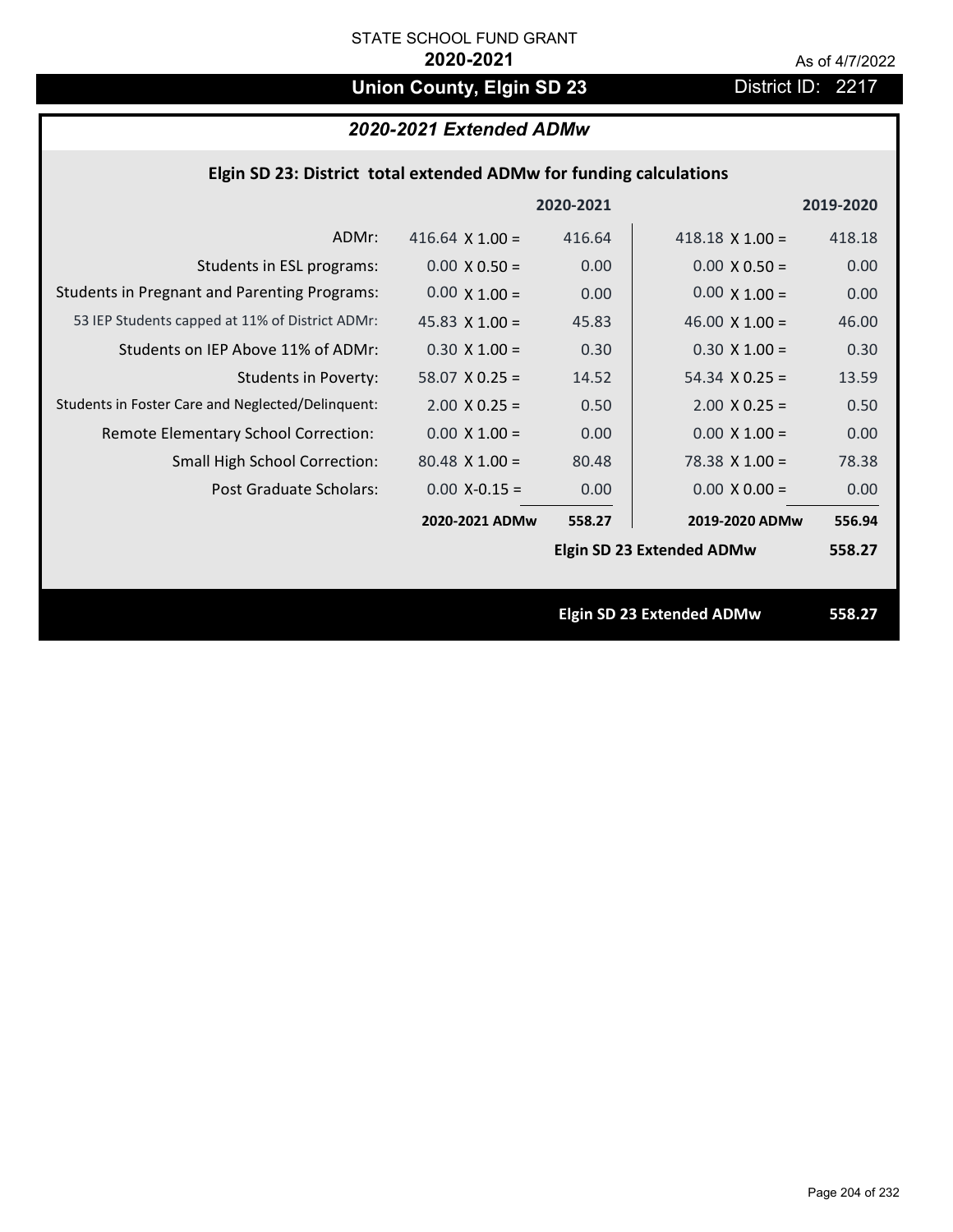## **Wallowa County, Joseph SD 6** District ID: 2219

## *2020-2021 Extended ADMw*

### **Joseph SD 6: District total extended ADMw for funding calculations**

|                                                     |                       | 2020-2021 |                                                                                                                                                                                                                                                                                                                                                                                | 2019-2020 |
|-----------------------------------------------------|-----------------------|-----------|--------------------------------------------------------------------------------------------------------------------------------------------------------------------------------------------------------------------------------------------------------------------------------------------------------------------------------------------------------------------------------|-----------|
| ADMr:                                               | $7.00 \times 1.00 =$  | 7.00      | $8.00 \times 1.00 =$                                                                                                                                                                                                                                                                                                                                                           | 8.00      |
| Students in ESL programs:                           | $0.00 \times 0.50 =$  | 0.00      | $0.00 \times 0.50 =$                                                                                                                                                                                                                                                                                                                                                           | 0.00      |
| <b>Students in Pregnant and Parenting Programs:</b> | $0.00 \times 1.00 =$  | 0.00      | $0.00 \times 1.00 =$                                                                                                                                                                                                                                                                                                                                                           | 0.00      |
| 31 IEP Students capped at 11% of District ADMr:     | $29.64 \times 1.00 =$ | 29.64     | $27.67 \times 1.00 =$                                                                                                                                                                                                                                                                                                                                                          | 27.67     |
| Students on IEP Above 11% of ADMr:                  | $0.20 \times 1.00 =$  | 0.20      | $0.20 \times 1.00 =$                                                                                                                                                                                                                                                                                                                                                           | 0.20      |
| <b>Students in Poverty:</b>                         | $0.95 X 0.25 =$       | 0.24      | $1.11 \times 0.25 =$                                                                                                                                                                                                                                                                                                                                                           | 0.28      |
| Students in Foster Care and Neglected/Delinquent:   | $1.00 \times 0.25 =$  | 0.25      | $0.00 \times 0.25 =$                                                                                                                                                                                                                                                                                                                                                           | 0.00      |
| Remote Elementary School Correction:                | $25.54 \times 1.00 =$ | 25.54     | $25.54 \times 1.00 =$                                                                                                                                                                                                                                                                                                                                                          | 25.54     |
| <b>Small High School Correction:</b>                | $0.00 \times 1.00 =$  | 0.00      | $0.00 \times 1.00 =$                                                                                                                                                                                                                                                                                                                                                           | 0.00      |
| Post Graduate Scholars:                             | $0.00$ X-0.15 =       | 0.00      | $0.00 \times 0.00 =$                                                                                                                                                                                                                                                                                                                                                           | 0.00      |
|                                                     | 2020-2021 ADMw        | 62.87     | 2019-2020 ADMw                                                                                                                                                                                                                                                                                                                                                                 | 61.69     |
|                                                     |                       |           | $l$ and $\overline{c}$ $\overline{c}$ $\overline{c}$ $\overline{c}$ $\overline{c}$ $\overline{c}$ $\overline{c}$ $\overline{c}$ $\overline{c}$ $\overline{c}$ $\overline{c}$ $\overline{c}$ $\overline{c}$ $\overline{c}$ $\overline{c}$ $\overline{c}$ $\overline{c}$ $\overline{c}$ $\overline{c}$ $\overline{c}$ $\overline{c}$ $\overline{c}$ $\overline{c}$ $\overline{c$ | 1.77.2    |

**Joseph SD 6 Extended ADMw**

**457.22**

## **Joseph Charter School: Charter ADMw for information only**

|                                                     |                       | 2020-2021 |                        | 2019-2020 |
|-----------------------------------------------------|-----------------------|-----------|------------------------|-----------|
| ADMr:                                               | $262.49$ X 1.00 =     | 262.49    | $243.55 \times 1.00 =$ | 243.55    |
| Students in ESL programs:                           | $0.00 \times 0.50 =$  | 0.00      | $0.00 \times 0.50 =$   | 0.00      |
| <b>Students in Pregnant and Parenting Programs:</b> | $0.00 \times 1.00 =$  | 0.00      | $0.00 \times 1.00 =$   | 0.00      |
| 0 IEP Students capped at 11% of District ADMr:      | $0.00 \times 1.00 =$  | 0.00      | $0.00 \times 1.00 =$   | 0.00      |
| Students on IEP Above 11% of ADMr:                  | $0.00 \times 1.00 =$  | 0.00      | $0.00 \times 1.00 =$   | 0.00      |
| Students in Poverty:                                | $29.05 \times 0.25 =$ | 7.26      | $33.89 \times 0.25 =$  | 8.47      |
| Students in Foster Care and Neglected/Delinquent:   | $0.00 \times 0.25 =$  | 0.00      | $0.00 \times 0.25 =$   | 0.00      |
| Remote Elementary School Correction:                | $59.40 \times 1.00 =$ | 59.40     | $61.60 \times 1.00 =$  | 61.60     |
| <b>Small High School Correction:</b>                | 65.20 $X$ 1.00 =      | 65.20     | $57.32 \times 1.00 =$  | 57.32     |
| Post Graduate Scholars:                             | $0.00 X - 0.15 =$     | 0.00      | $0.00 \times 0.00 =$   | 0.00      |
|                                                     | 2020-2021 ADMw        | 394.35    | 2019-2020 ADMw         | 370.94    |

**Joseph SD 6 Extended ADMw 457.22**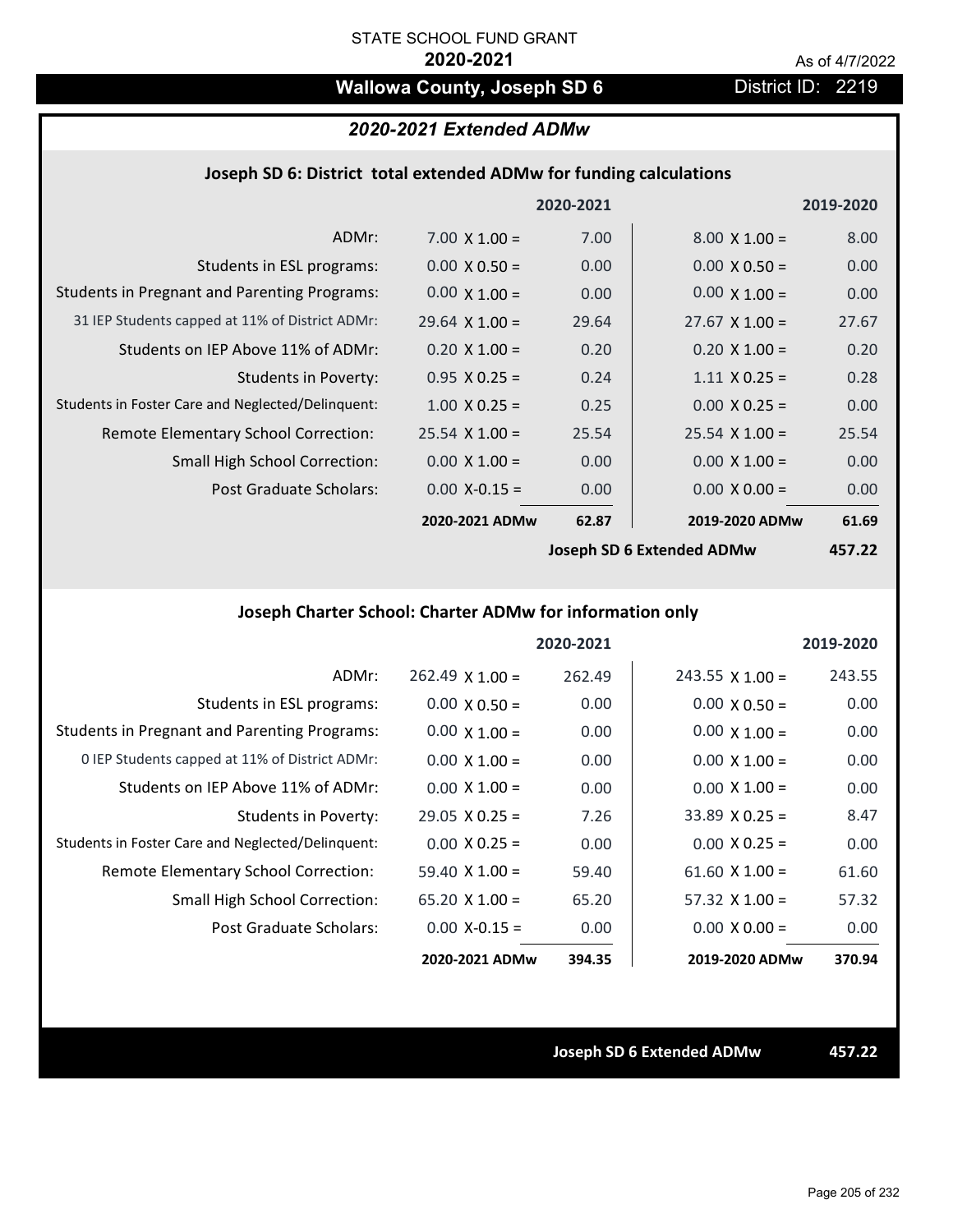# **Wallowa County, Wallowa SD 12** District ID: 2220

|                                                     |                        | 2020-2021 |                                    | 2019-2020 |
|-----------------------------------------------------|------------------------|-----------|------------------------------------|-----------|
| ADMr:                                               | $181.07 \times 1.00 =$ | 181.07    | $188.14$ X $1.00 =$                | 188.14    |
| Students in ESL programs:                           | $0.00 \times 0.50 =$   | 0.00      | $0.00 \times 0.50 =$               | 0.00      |
| <b>Students in Pregnant and Parenting Programs:</b> | $0.00 \times 1.00 =$   | 0.00      | $0.00 \times 1.00 =$               | 0.00      |
| 29 IEP Students capped at 11% of District ADMr:     | 19.92 $\times$ 1.00 =  | 19.92     | $20.70 \times 1.00 =$              | 20.70     |
| Students on IEP Above 11% of ADMr:                  | $2.10 \times 1.00 =$   | 2.10      | $2.10 \times 1.00 =$               | 2.10      |
| <b>Students in Poverty:</b>                         | $38.67$ X 0.25 =       | 9.67      | 42.61 $X$ 0.25 =                   | 10.65     |
| Students in Foster Care and Neglected/Delinquent:   | $3.00 \times 0.25 =$   | 0.75      | $2.00 \times 0.25 =$               | 0.50      |
| Remote Elementary School Correction:                | 53.63 $X$ 1.00 =       | 53.63     | $54.73$ X 1.00 =                   | 54.73     |
| <b>Small High School Correction:</b>                | $56.47$ X 1.00 =       | 56.47     | 53.49 $\times$ 1.00 =              | 53.49     |
| Post Graduate Scholars:                             | $0.00$ X-0.15 =        | 0.00      | $0.00 \times 0.00 =$               | 0.00      |
|                                                     | 2020-2021 ADMw         | 323.61    | 2019-2020 ADMw                     | 330.31    |
|                                                     |                        |           | <b>Wallowa SD 12 Extended ADMw</b> | 330.31    |
|                                                     |                        |           |                                    |           |
|                                                     |                        |           | <b>Wallowa SD 12 Extended ADMw</b> | 330.31    |
|                                                     |                        |           |                                    |           |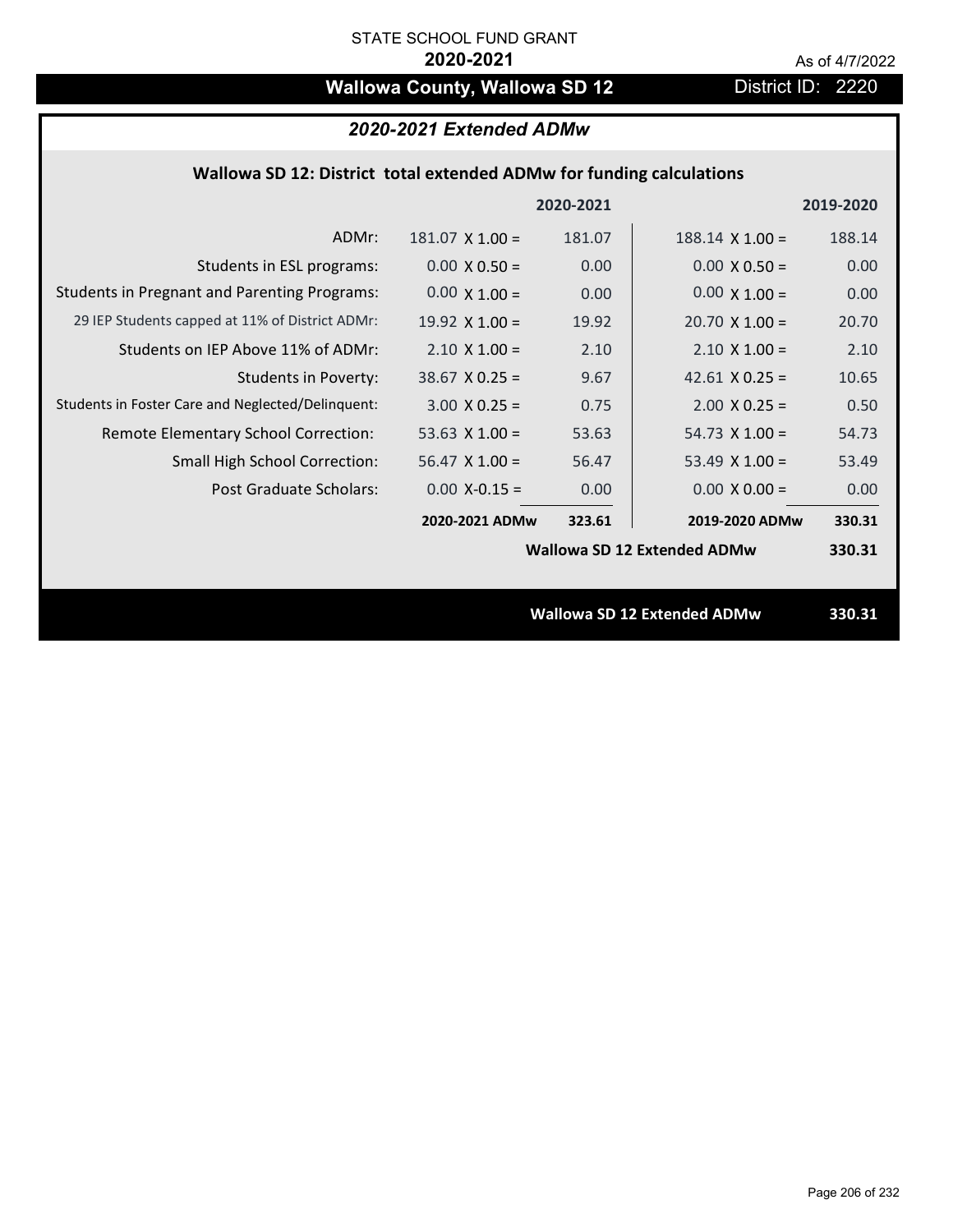# Wallowa County, Enterprise SD 21 District ID: 2221

## **Enterprise SD 21: District total extended ADMw for funding calculations**

|                                                     |                        | 2020-2021 |                                       | 2019-2020 |
|-----------------------------------------------------|------------------------|-----------|---------------------------------------|-----------|
| ADMr:                                               | $370.24 \times 1.00 =$ | 370.24    | 404.89 $X$ 1.00 =                     | 404.89    |
| Students in ESL programs:                           | $0.00 \times 0.50 =$   | 0.00      | $0.00 \times 0.50 =$                  | 0.00      |
| <b>Students in Pregnant and Parenting Programs:</b> | $0.00 \times 1.00 =$   | 0.00      | $0.00 \times 1.00 =$                  | 0.00      |
| 61 IEP Students capped at 11% of District ADMr:     | 40.73 $\times$ 1.00 =  | 40.73     | 44.54 $\times$ 1.00 =                 | 44.54     |
| Students on IEP Above 11% of ADMr:                  | 4.60 $X$ 1.00 =        | 4.60      | 4.60 $X$ 1.00 =                       | 4.60      |
| <b>Students in Poverty:</b>                         | 59.43 $X$ 0.25 =       | 14.86     | 63.98 $X$ 0.25 =                      | 16.00     |
| Students in Foster Care and Neglected/Delinquent:   | $2.00 \times 0.25 =$   | 0.50      | $2.00 \times 0.25 =$                  | 0.50      |
| Remote Elementary School Correction:                | $0.00 \times 1.00 =$   | 0.00      | $0.00 \times 1.00 =$                  | 0.00      |
| <b>Small High School Correction:</b>                | $82.12 \times 1.00 =$  | 82.12     | $83.96$ X 1.00 =                      | 83.96     |
| Post Graduate Scholars:                             | $0.00$ X-0.15 =        | 0.00      | $0.00 \times 0.00 =$                  | 0.00      |
|                                                     | 2020-2021 ADMw         | 513.04    | 2019-2020 ADMw                        | 554.48    |
|                                                     |                        |           | <b>Enterprise SD 21 Extended ADMw</b> | 554.48    |
|                                                     |                        |           |                                       |           |
|                                                     |                        |           | <b>Enterprise SD 21 Extended ADMw</b> | 554.48    |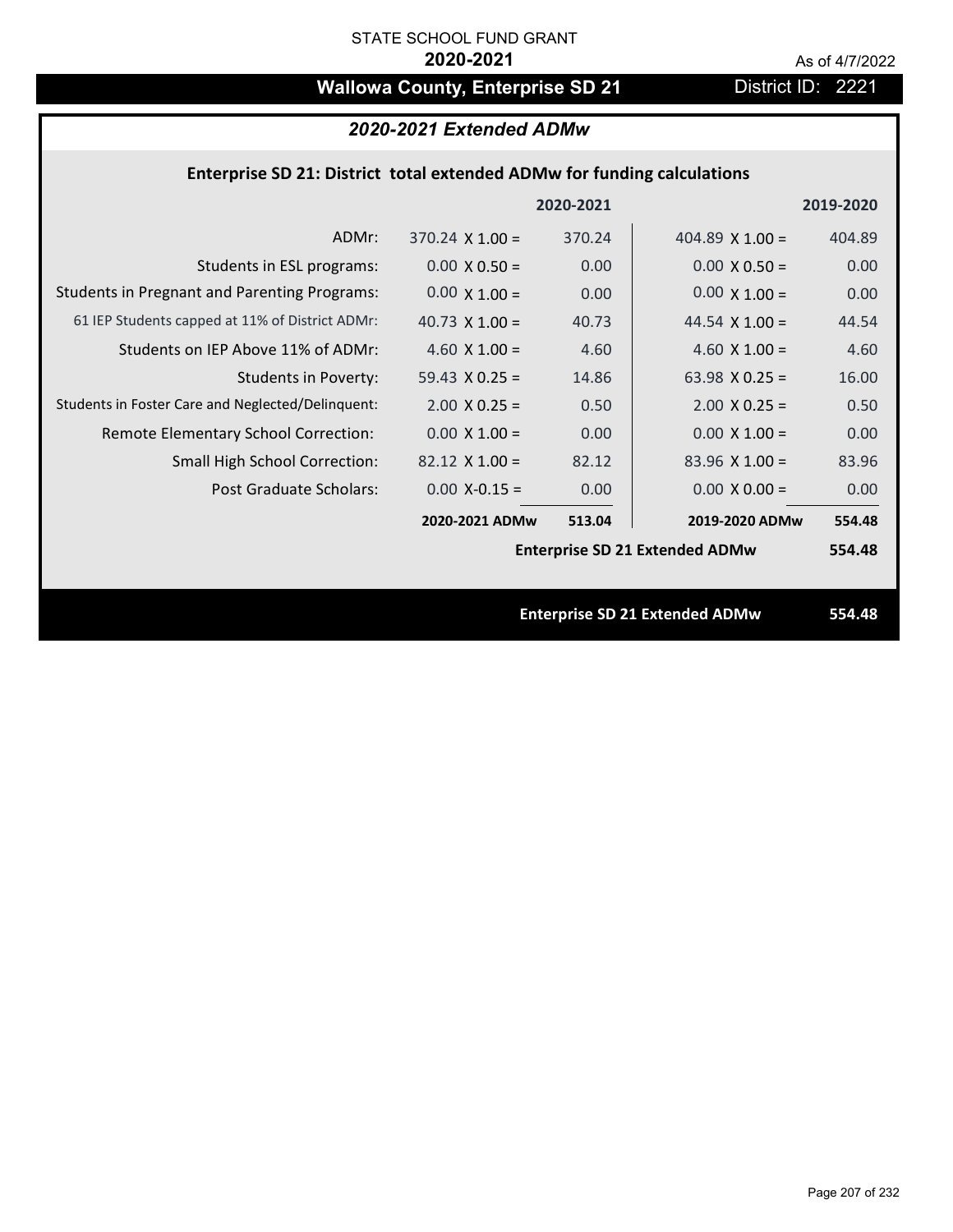# **Wallowa County, Troy SD 54** District ID: 2222

## *2020-2021 Extended ADMw*

|                                                     |                      | 2020-2021         |                                 | 2019-2020 |
|-----------------------------------------------------|----------------------|-------------------|---------------------------------|-----------|
| ADMr:                                               | $3.00 \times 1.00 =$ | 3.00              | $1.69$ X $1.00 =$               | 1.69      |
| Students in ESL programs:                           | $0.00 \times 0.50 =$ | 0.00 <sub>1</sub> | $0.00 \times 0.50 =$            | 0.00      |
| <b>Students in Pregnant and Parenting Programs:</b> | $0.00 \times 1.00 =$ | 0.00              | $0.00 \times 1.00 =$            | 0.00      |
| 0 IEP Students capped at 11% of District ADMr:      | $0.00 \times 1.00 =$ | 0.00              | $0.00 \times 1.00 =$            | 0.00      |
| Students on IEP Above 11% of ADMr:                  | $0.00 \times 1.00 =$ | 0.00              | $0.00 X 1.00 =$                 | 0.00      |
| <b>Students in Poverty:</b>                         | $0.00 \times 0.25 =$ | 0.00              | $0.00 X 0.25 =$                 | 0.00      |
| Students in Foster Care and Neglected/Delinquent:   | $0.00 \times 0.25 =$ | 0.00              | $0.00 \times 0.25 =$            | 0.00      |
| Remote Elementary School Correction:                | $25.54$ X 1.00 =     | 25.54             | $25.54$ X 1.00 =                | 25.54     |
| <b>Small High School Correction:</b>                | $0.00 \times 1.00 =$ | 0.00              | $0.00 \times 1.00 =$            | 0.00      |
| Post Graduate Scholars:                             | $0.00 X-0.15 =$      | 0.00              | $0.00 \times 0.00 =$            | 0.00      |
|                                                     | 2020-2021 ADMw       | 28.54             | 2019-2020 ADMw                  | 27.23     |
|                                                     |                      |                   | <b>Troy SD 54 Extended ADMw</b> | 28.54     |
|                                                     |                      |                   |                                 |           |
|                                                     |                      |                   | <b>Troy SD 54 Extended ADMw</b> | 28.54     |
|                                                     |                      |                   |                                 |           |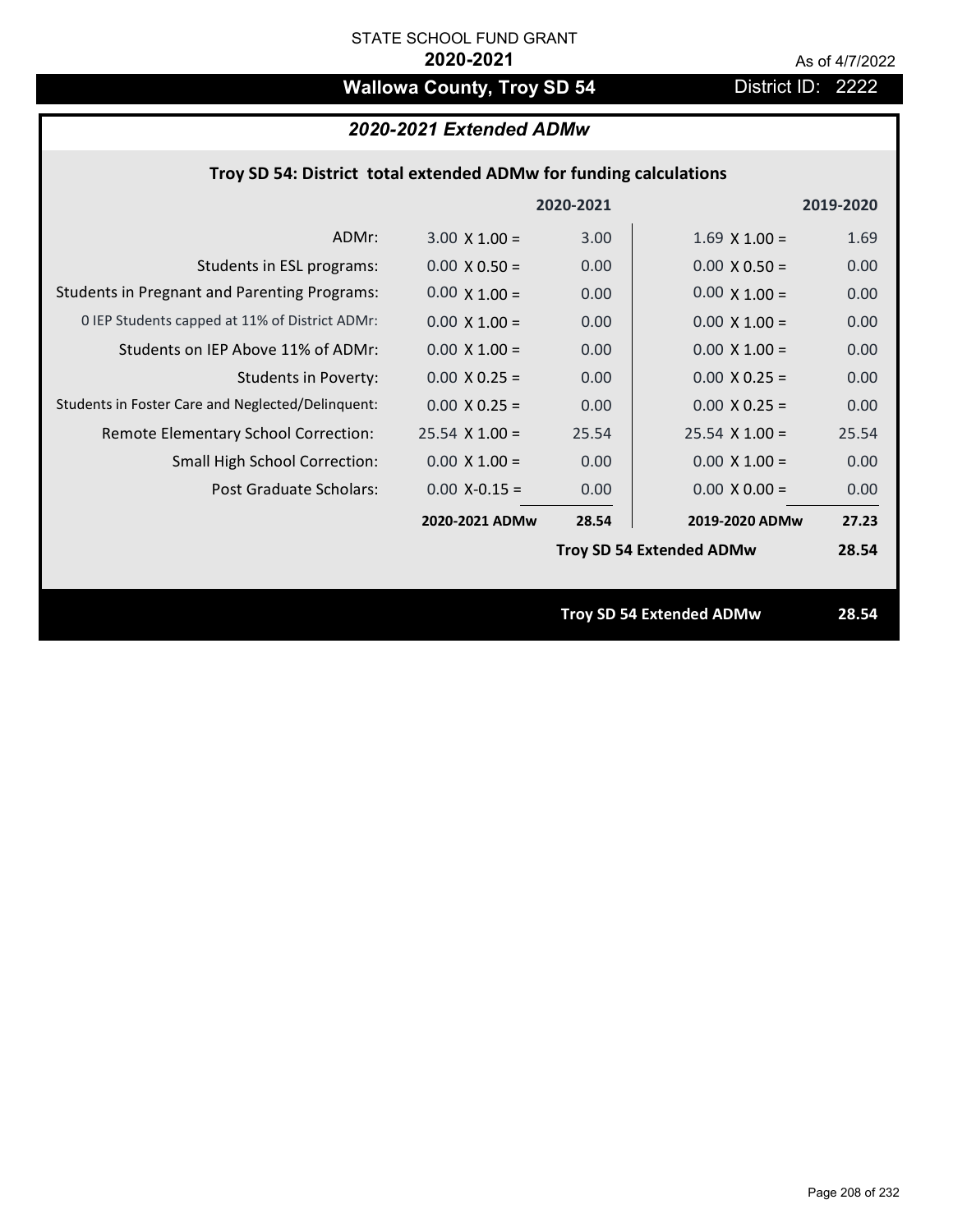# **Wasco County, South Wasco County SD 1** District ID: 2225

| 2020-2021 Extended ADMw                                                        |                        |        |                                       |        |  |
|--------------------------------------------------------------------------------|------------------------|--------|---------------------------------------|--------|--|
| South Wasco County SD 1: District total extended ADMw for funding calculations |                        |        |                                       |        |  |
| 2020-2021<br>2019-2020                                                         |                        |        |                                       |        |  |
| ADMr:                                                                          | $237.34 \times 1.00 =$ | 237.34 | $223.50 \times 1.00 =$                | 223.50 |  |
| Students in ESL programs:                                                      | $11.34 \times 0.50 =$  | 5.67   | $10.00 \times 0.50 =$                 | 5.00   |  |
| <b>Students in Pregnant and Parenting Programs:</b>                            | $0.00 \times 1.00 =$   | 0.00   | $0.00 \times 1.00 =$                  | 0.00   |  |
| 38 IEP Students capped at 11% of District ADMr:                                | $26.11 \times 1.00 =$  | 26.11  | $24.59 \times 1.00 =$                 | 24.59  |  |
| Students on IEP Above 11% of ADMr:                                             | $0.70$ X $1.00 =$      | 0.70   | $0.70 \times 1.00 =$                  | 0.70   |  |
| <b>Students in Poverty:</b>                                                    | 41.44 $X$ 0.25 =       | 10.36  | $37.85 \times 0.25 =$                 | 9.46   |  |
| Students in Foster Care and Neglected/Delinquent:                              | $1.00 \times 0.25 =$   | 0.25   | $3.00 \times 0.25 =$                  | 0.75   |  |
| Remote Elementary School Correction:                                           | 64.69 $X$ 1.00 =       | 64.69  | 68.06 $X$ 1.00 =                      | 68.06  |  |
| Small High School Correction:                                                  | $58.41$ X 1.00 =       | 58.41  | $58.95$ X 1.00 =                      | 58.95  |  |
| Post Graduate Scholars:                                                        | $0.00$ X-0.15 =        | 0.00   | $0.00 \times 0.00 =$                  | 0.00   |  |
|                                                                                | 2020-2021 ADMw         | 403.53 | 2019-2020 ADMw                        | 391.01 |  |
|                                                                                |                        |        | South Wasco County SD 1 Extended ADMw | 403.53 |  |
|                                                                                |                        |        |                                       |        |  |
| South Wasco County SD 1 Extended ADMw                                          |                        |        |                                       | 403.53 |  |
|                                                                                |                        |        |                                       |        |  |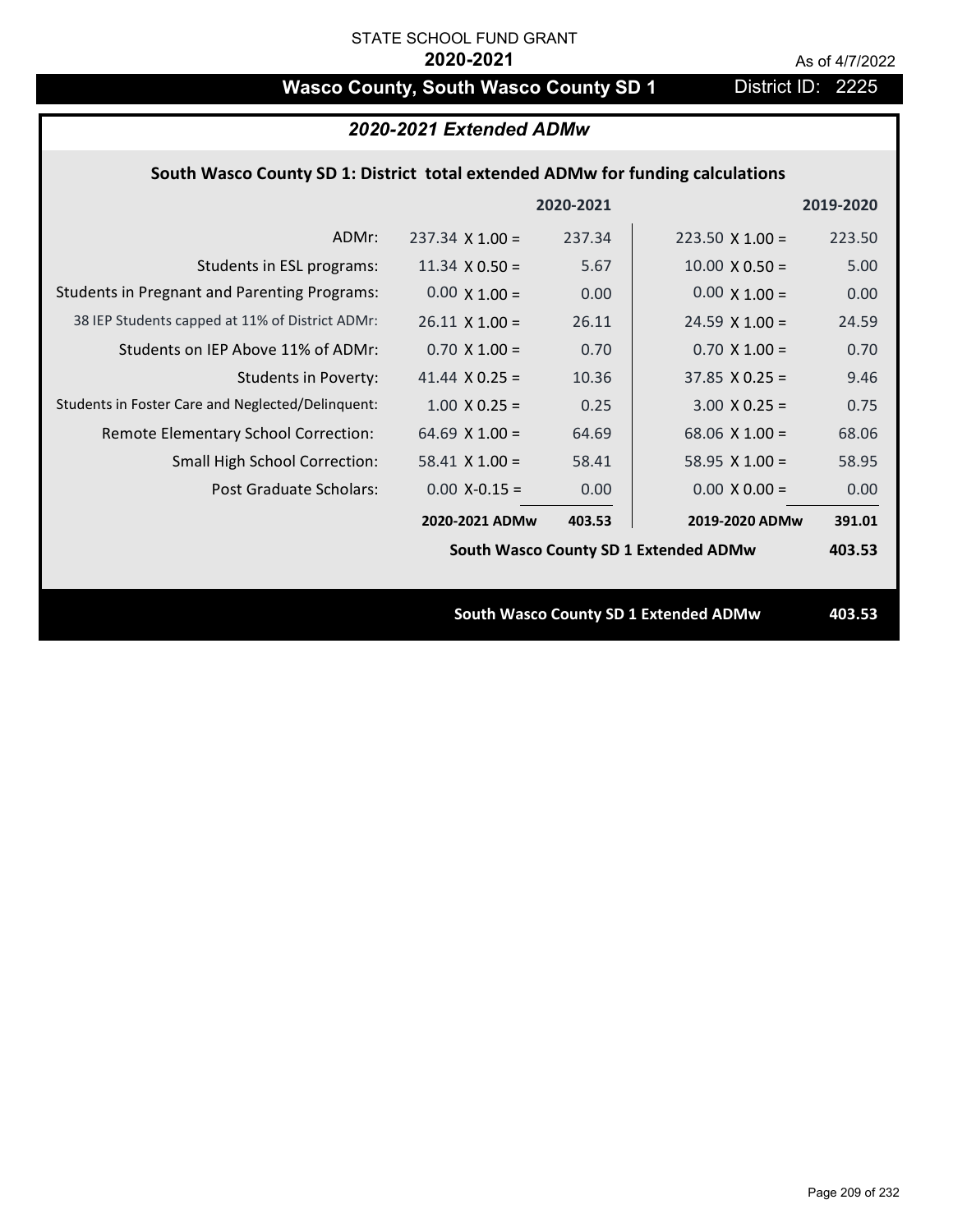## Wasco County, North Wasco County SD 21 District ID: 4131

## *2020-2021 Extended ADMw*

### **North Wasco County SD 21: District total extended ADMw for funding calculations**

|                                                     |                          | 2020-2021 |                          | 2019-2020 |
|-----------------------------------------------------|--------------------------|-----------|--------------------------|-----------|
| ADMr:                                               | $2,541.94 \times 1.00 =$ | 2,541.94  | $2,677.58 \times 1.00 =$ | 2,677.58  |
| Students in ESL programs:                           | $335.53 \times 0.50 =$   | 167.77    | $347.69 \times 0.50 =$   | 173.85    |
| <b>Students in Pregnant and Parenting Programs:</b> | $0.00 \times 1.00 =$     | 0.00      | $0.00 \times 1.00 =$     | 0.00      |
| 449 IEP Students capped at 11% of District ADMr:    | $302.41 \times 1.00 =$   | 302.41    | $319.76 \times 1.00 =$   | 319.76    |
| Students on IEP Above 11% of ADMr:                  | $35.10 \times 1.00 =$    | 35.10     | $35.10 \times 1.00 =$    | 35.10     |
| <b>Students in Poverty:</b>                         | $386.18 \times 0.25 =$   | 96.55     | 490.55 $\lambda$ 0.25 =  | 122.64    |
| Students in Foster Care and Neglected/Delinquent:   | $37.00 \times 0.25 =$    | 9.25      | $52.00 \times 0.25 =$    | 13.00     |
| Remote Elementary School Correction:                | $0.00 \times 1.00 =$     | 0.00      | $0.00 \times 1.00 =$     | 0.00      |
| <b>Small High School Correction:</b>                | $0.00 \times 1.00 =$     | 0.00      | $0.00 \times 1.00 =$     | 0.00      |
| Post Graduate Scholars:                             | $0.00$ X-0.15 =          | 0.00      | $0.00 \times 0.00 =$     | 0.00      |
|                                                     | 2020-2021 ADMw           | 3,153.01  | 2019-2020 ADMw           | 3,341.93  |

**North Wasco County SD 21 Extended ADMw**

**3,643.55**

## **Mosier Community School: Charter ADMw for information only**

|                                                     |                        | 2020-2021 |                       | 2019-2020 |
|-----------------------------------------------------|------------------------|-----------|-----------------------|-----------|
| ADMr:                                               | $181.24 \times 1.00 =$ | 181.24    | $194.69$ X $1.00 =$   | 194.69    |
| Students in ESL programs:                           | $22.89 \times 0.50 =$  | 11.45     | $24.29 \times 0.50 =$ | 12.15     |
| <b>Students in Pregnant and Parenting Programs:</b> | $0.00 \times 1.00 =$   | 0.00      | $0.00 \times 1.00 =$  | 0.00      |
| 0 IEP Students capped at 11% of District ADMr:      | $0.00 \times 1.00 =$   | 0.00      | $0.00 \times 1.00 =$  | 0.00      |
| Students on IEP Above 11% of ADMr:                  | $0.00 \times 1.00 =$   | 0.00      | $0.00 \times 1.00 =$  | 0.00      |
| Students in Poverty:                                | $27.54 \times 0.25 =$  | 6.89      | $35.93 \times 0.25 =$ | 8.98      |
| Students in Foster Care and Neglected/Delinquent:   | $0.00 \times 0.25 =$   | 0.00      | $0.00 \times 0.25 =$  | 0.00      |
| Remote Elementary School Correction:                | $57.71 \times 1.00 =$  | 57.71     | 49.39 $X$ 1.00 =      | 49.39     |
| <b>Small High School Correction:</b>                | $0.00 \times 1.00 =$   | 0.00      | $0.00 \times 1.00 =$  | 0.00      |
| Post Graduate Scholars:                             | $0.00$ X-0.15 =        | 0.00      | $0.00 \times 0.00 =$  | 0.00      |
|                                                     | 2020-2021 ADMw         | 257.28    | 2019-2020 ADMw        | 265.21    |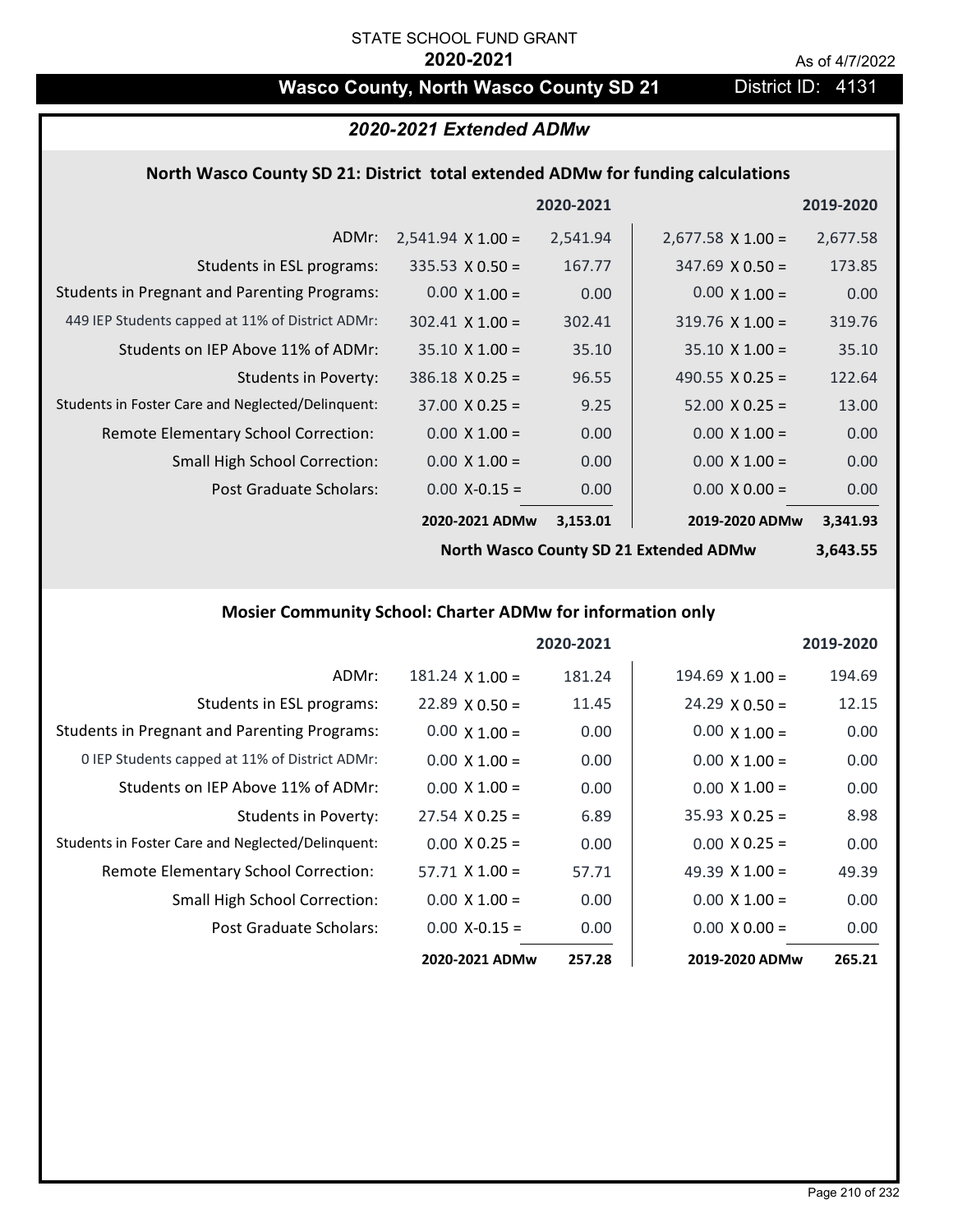## **Riverbend Community School: Charter ADMw for information only**

|                                                     |                       | 2020-2021 |                       | 2019-2020 |
|-----------------------------------------------------|-----------------------|-----------|-----------------------|-----------|
| ADMr:                                               | $25.98 \times 1.00 =$ | 25.98     | $34.68 \times 1.00 =$ | 34.68     |
| Students in ESL programs:                           | $0.83 \times 0.50 =$  | 0.42      | $0.28 \times 0.50 =$  | 0.14      |
| <b>Students in Pregnant and Parenting Programs:</b> | $0.00 \times 1.00 =$  | 0.00      | $0.00 \times 1.00 =$  | 0.00      |
| 0 IEP Students capped at 11% of District ADMr:      | $0.00 \times 1.00 =$  | 0.00      | $0.00 \times 1.00 =$  | 0.00      |
| Students on IEP Above 11% of ADMr:                  | $0.00 \times 1.00 =$  | 0.00      | $0.00 \times 1.00 =$  | 0.00      |
| Students in Poverty:                                | $3.95 \times 0.25 =$  | 0.99      | $6.40 \times 0.25 =$  | 1.60      |
| Students in Foster Care and Neglected/Delinguent:   | $0.00 \times 0.25 =$  | 0.00      | $0.00 \times 0.25 =$  | 0.00      |
| Remote Elementary School Correction:                | $0.00 \times 1.00 =$  | 0.00      | $0.00 \times 1.00 =$  | 0.00      |
| <b>Small High School Correction:</b>                | $0.00 \times 1.00 =$  | 0.00      | $0.00 \times 1.00 =$  | 0.00      |
| Post Graduate Scholars:                             | $0.00 X - 0.15 =$     | 0.00      | $0.00 \times 0.00 =$  | 0.00      |
|                                                     | 2020-2021 ADMw        | 27.38     | 2019-2020 ADMw        | 36.42     |

**North Wasco County SD 21 Extended ADMw 3,643.55**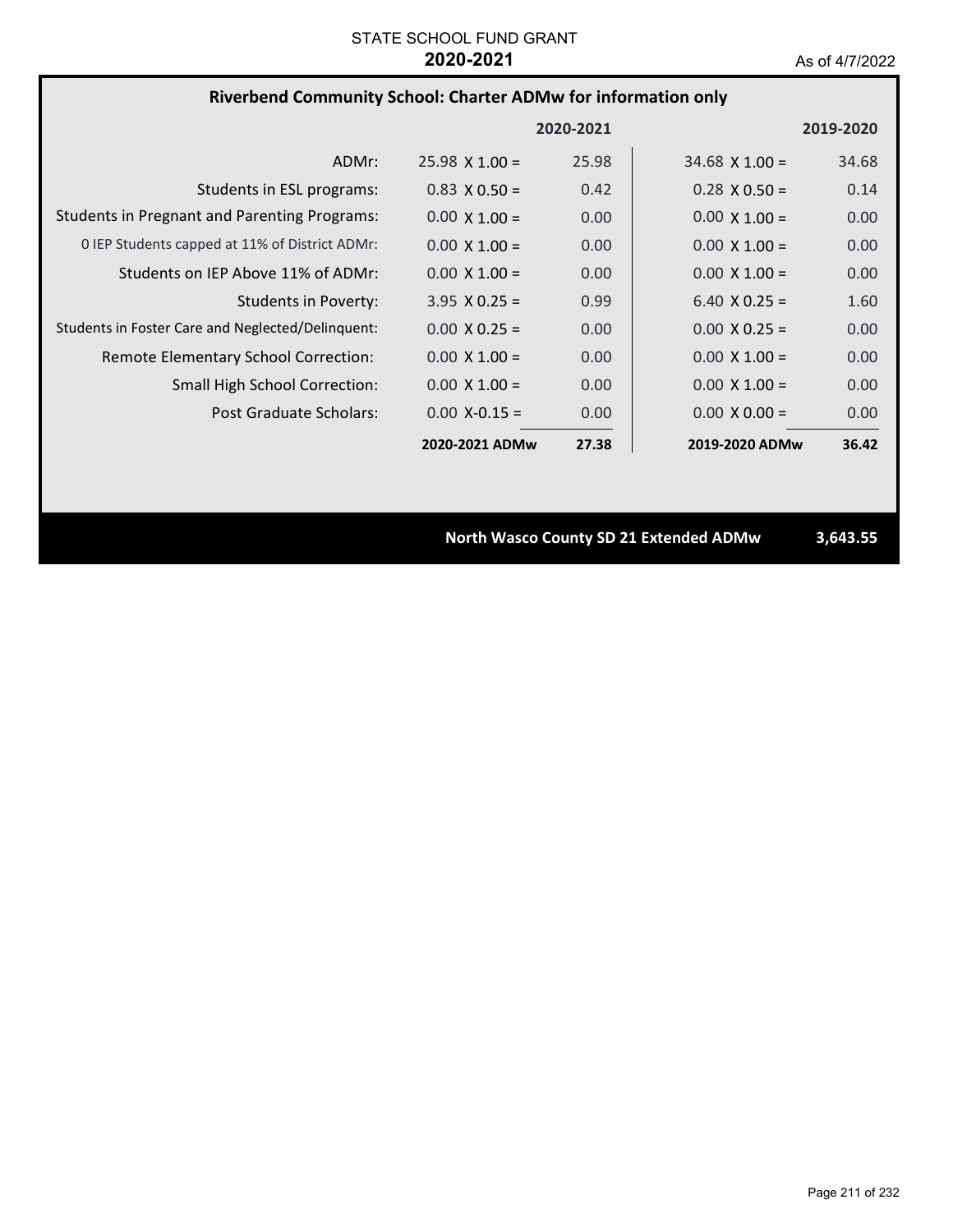# Wasco County, Dufur SD 29 District ID: 2229

## *2020-2021 Extended ADMw*

## **Dufur SD 29: District total extended ADMw for funding calculations**

|                                                     |                       | 2020-2021 |                                  | 2019-2020 |
|-----------------------------------------------------|-----------------------|-----------|----------------------------------|-----------|
| ADMr:                                               | $344.26$ X 1.00 =     | 344.26    | $336.42 \times 1.00 =$           | 336.42    |
| Students in ESL programs:                           | $0.00 \times 0.50 =$  | 0.00      | $0.00 \times 0.50 =$             | 0.00      |
| <b>Students in Pregnant and Parenting Programs:</b> | $0.00 \times 1.00 =$  | 0.00      | $0.00 \times 1.00 =$             | 0.00      |
| 56 IEP Students capped at 11% of District ADMr:     | $37.87 \times 1.00 =$ | 37.87     | $37.01 \times 1.00 =$            | 37.01     |
| Students on IEP Above 11% of ADMr:                  | $0.00 \times 1.00 =$  | 0.00      | $0.00 \times 1.00 =$             | 0.00      |
| <b>Students in Poverty:</b>                         | 48.00 $X$ 0.25 =      | 12.00     | $54.00 \times 0.25 =$            | 13.50     |
| Students in Foster Care and Neglected/Delinquent:   | $2.00 \times 0.25 =$  | 0.50      | $2.00 \times 0.25 =$             | 0.50      |
| Remote Elementary School Correction:                | $14.33 \times 1.00 =$ | 14.33     | $21.24$ X $1.00 =$               | 21.24     |
| <b>Small High School Correction:</b>                | $74.85$ X 1.00 =      | 74.85     | 74.54 $X$ 1.00 =                 | 74.54     |
| Post Graduate Scholars:                             | $0.00$ X-0.15 =       | 0.00      | $0.00 \times 0.00 =$             | 0.00      |
|                                                     | 2020-2021 ADMw        | 483.81    | 2019-2020 ADMw                   | 483.21    |
|                                                     |                       |           | Dufur SD 29 Extended ADMw        | 483.81    |
|                                                     |                       |           |                                  |           |
|                                                     |                       |           | <b>Dufur SD 29 Extended ADMw</b> | 483.81    |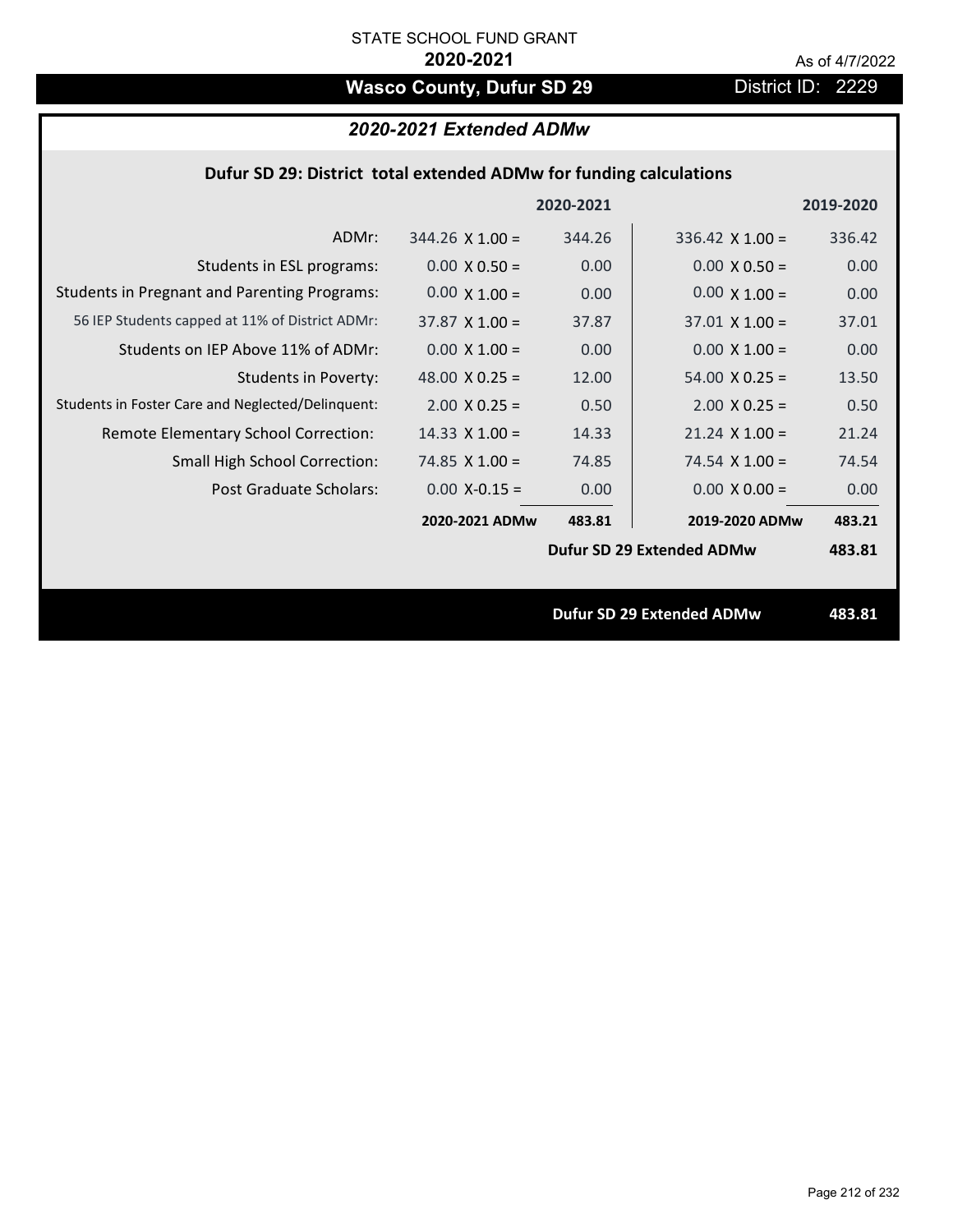## **Washington County, Hillsboro SD 1J** District ID: 2239

## *2020-2021 Extended ADMw*

### **Hillsboro SD 1J: District total extended ADMw for funding calculations**

|                                                     |                                 | 2020-2021 |                           | 2019-2020 |
|-----------------------------------------------------|---------------------------------|-----------|---------------------------|-----------|
|                                                     | ADMr: $18,950.09 \times 1.00 =$ | 18,950.09 | $19,802.21 \times 1.00 =$ | 19,802.21 |
| Students in ESL programs:                           | $3,438.47 \times 0.50 =$        | 1,719.24  | $3,336.86 \times 0.50 =$  | 1,668.43  |
| <b>Students in Pregnant and Parenting Programs:</b> | $0.91 \times 1.00 =$            | 0.91      | $5.15 \times 1.00 =$      | 5.15      |
| 3032 IEP Students capped at 11% of District ADMr:   | $2,111.31 \times 1.00 =$        | 2,111.31  | $2,202.90 \times 1.00 =$  | 2,202.90  |
| Students on IEP Above 11% of ADMr:                  | $352.10 \times 1.00 =$          | 352.10    | $352.10 \times 1.00 =$    | 352.10    |
| <b>Students in Poverty:</b>                         | $1,786.57 \times 0.25 =$        | 446.64    | $1,870.55 \times 0.25 =$  | 467.64    |
| Students in Foster Care and Neglected/Delinquent:   | $77.00 \times 0.25 =$           | 19.25     | $82.00 \times 0.25 =$     | 20.50     |
| Remote Elementary School Correction:                | $0.00 \times 1.00 =$            | 0.00      | $0.00 \times 1.00 =$      | 0.00      |
| <b>Small High School Correction:</b>                | $0.00 \times 1.00 =$            | 0.00      | $0.00 \times 1.00 =$      | 0.00      |
| Post Graduate Scholars:                             | $0.00$ X-0.15 =                 | 0.00      | $0.00 \times 0.00 =$      | 0.00      |
|                                                     | 2020-2021 ADMw                  | 23,599.53 | 2019-2020 ADMw            | 24.518.93 |

**Hillsboro SD 1J Extended ADMw**

**24,750.90**

## **City View Charter School: Charter ADMw for information only**

|                                                     |                        | 2020-2021 |                        | 2019-2020 |
|-----------------------------------------------------|------------------------|-----------|------------------------|-----------|
| ADMr:                                               | $243.61 \times 1.00 =$ | 243.61    | $224.15 \times 1.00 =$ | 224.15    |
| Students in ESL programs:                           | $6.15 \times 0.50 =$   | 3.08      | $5.00 \times 0.50 =$   | 2.50      |
| <b>Students in Pregnant and Parenting Programs:</b> | $0.00 \times 1.00 =$   | 0.00      | $0.00 \times 1.00 =$   | 0.00      |
| 0 IEP Students capped at 11% of District ADMr:      | $0.00 \times 1.00 =$   | 0.00      | $0.00 \times 1.00 =$   | 0.00      |
| Students on IEP Above 11% of ADMr:                  | $0.00 \times 1.00 =$   | 0.00      | $0.00 \times 1.00 =$   | 0.00      |
| Students in Poverty:                                | $22.97$ X 0.25 =       | 5.74      | $21.31 \times 0.25 =$  | 5.33      |
| Students in Foster Care and Neglected/Delinquent:   | $0.00 \times 0.25 =$   | 0.00      | $0.00 \times 0.25 =$   | 0.00      |
| Remote Elementary School Correction:                | $0.00 \times 1.00 =$   | 0.00      | $0.00 \times 1.00 =$   | 0.00      |
| <b>Small High School Correction:</b>                | $0.00 \times 1.00 =$   | 0.00      | $0.00 \times 1.00 =$   | 0.00      |
| Post Graduate Scholars:                             | $0.00 X-0.15 =$        | 0.00      | $0.00 \times 0.00 =$   | 0.00      |
|                                                     | 2020-2021 ADMw         | 252.43    | 2019-2020 ADMw         | 231.98    |

### **Hillsboro SD 1J Extended ADMw 24,750.90**

Page 213 of 232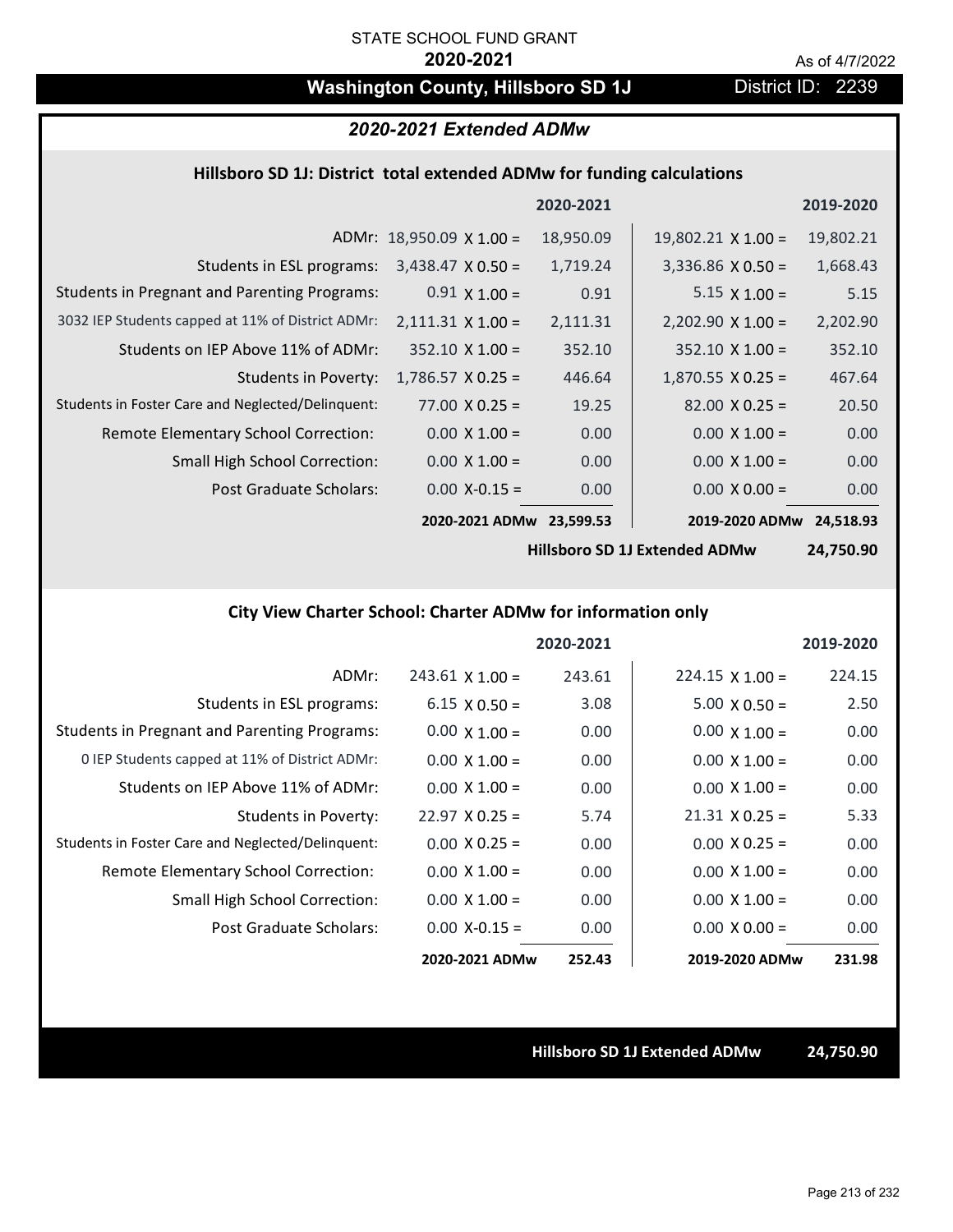# **Washington County, Banks SD 13** District ID: 2240

## *2020-2021 Extended ADMw*

## **Banks SD 13: District total extended ADMw for funding calculations**

|                                                     |                          | 2020-2021 |                                  | 2019-2020 |  |
|-----------------------------------------------------|--------------------------|-----------|----------------------------------|-----------|--|
| ADMr:                                               | $1,026.41 \times 1.00 =$ | 1,026.41  | $1,140.71 \times 1.00 =$         | 1,140.71  |  |
| Students in ESL programs:                           | $21.33 \times 0.50 =$    | 10.67     | $21.68 \times 0.50 =$            | 10.84     |  |
| <b>Students in Pregnant and Parenting Programs:</b> | $0.00 \times 1.00 =$     | 0.00      | $0.00 \times 1.00 =$             | 0.00      |  |
| 141 IEP Students capped at 11% of District ADMr:    | $112.91$ X $1.00 =$      | 112.91    | $125.48 \times 1.00 =$           | 125.48    |  |
| Students on IEP Above 11% of ADMr:                  | 4.20 $X$ 1.00 =          | 4.20      | 4.20 $X$ 1.00 =                  | 4.20      |  |
| <b>Students in Poverty:</b>                         | 53.04 $X$ 0.25 =         | 13.26     | 57.82 $X$ 0.25 =                 | 14.46     |  |
| Students in Foster Care and Neglected/Delinquent:   | $2.00 \times 0.25 =$     | 0.50      | $3.00 X 0.25 =$                  | 0.75      |  |
| Remote Elementary School Correction:                | $0.00 \times 1.00 =$     | 0.00      | $0.00 \times 1.00 =$             | 0.00      |  |
| <b>Small High School Correction:</b>                | $1.91$ X $1.00 =$        | 1.91      | $0.00 \times 1.00 =$             | 0.00      |  |
| Post Graduate Scholars:                             | $0.00$ X-0.15 =          | 0.00      | $0.00 \times 0.00 =$             | 0.00      |  |
|                                                     | 2020-2021 ADMw           | 1,169.85  | 2019-2020 ADMw                   | 1,296.43  |  |
|                                                     |                          |           | <b>Banks SD 13 Extended ADMw</b> | 1,296.43  |  |
|                                                     |                          |           |                                  |           |  |
|                                                     |                          |           | <b>Banks SD 13 Extended ADMw</b> | 1,296.43  |  |
|                                                     |                          |           |                                  |           |  |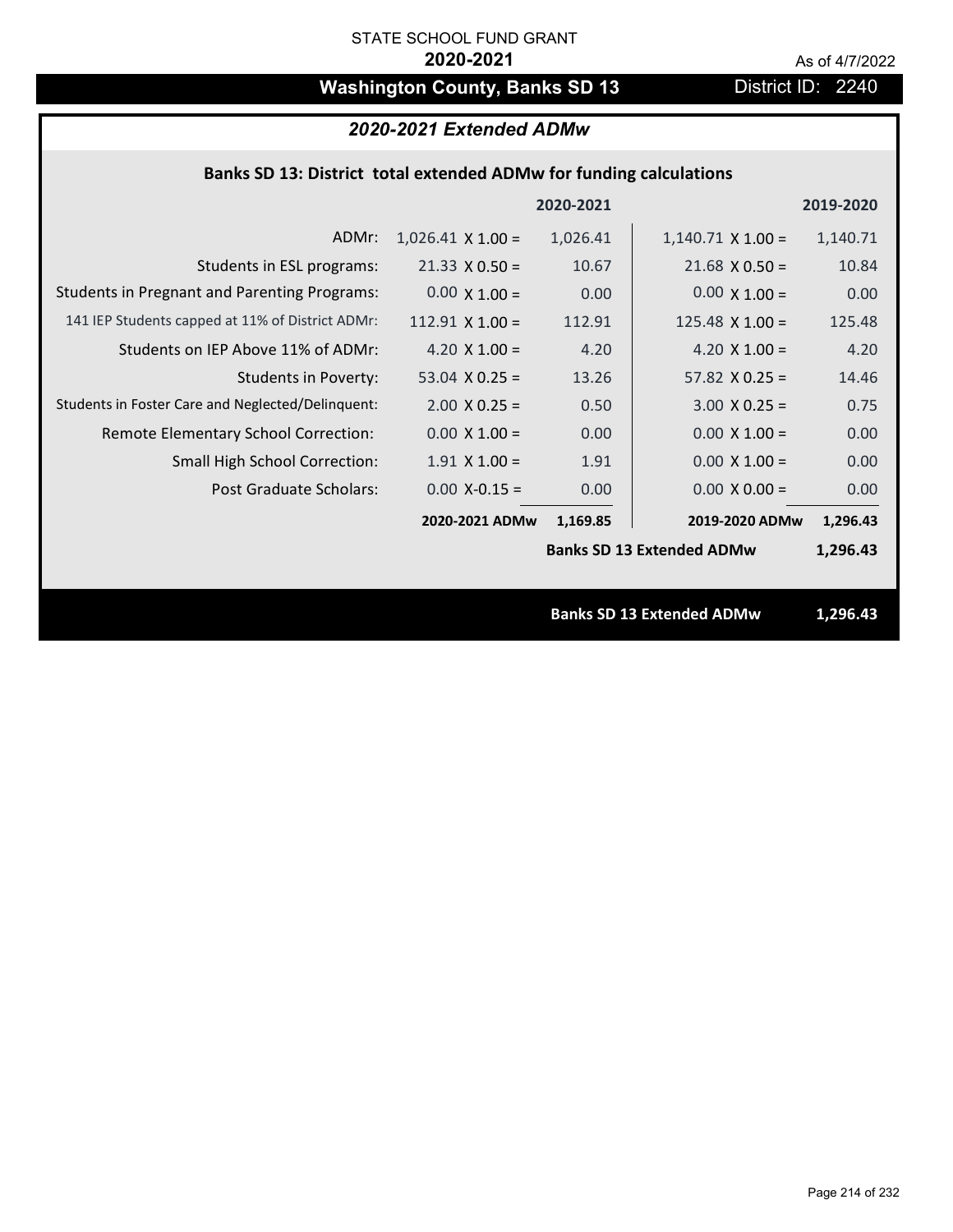## Washington County, Forest Grove SD 15 District ID: 2241

### *2020-2021 Extended ADMw*

### **Forest Grove SD 15: District total extended ADMw for funding calculations**

|                                                     |                          | 2020-2021 |                          | 2019-2020 |
|-----------------------------------------------------|--------------------------|-----------|--------------------------|-----------|
| ADMr:                                               | $5,523.05 \times 1.00 =$ | 5,523.05  | $5,820.02 \times 1.00 =$ | 5,820.02  |
| Students in ESL programs:                           | $962.50 \times 0.50 =$   | 481.25    | $981.97 \times 0.50 =$   | 490.99    |
| <b>Students in Pregnant and Parenting Programs:</b> | 7.47 $\times$ 1.00 =     | 7.47      | 12.30 $\times$ 1.00 =    | 12.30     |
| 858 IEP Students capped at 11% of District ADMr:    | 629.83 $\times$ 1.00 =   | 629.83    | $662.48 \times 1.00 =$   | 662.48    |
| Students on IEP Above 11% of ADMr:                  | $118.30 \times 1.00 =$   | 118.30    | $118.30 \times 1.00 =$   | 118.30    |
| <b>Students in Poverty:</b>                         | $620.21$ X 0.25 =        | 155.05    | $722.80 \times 0.25 =$   | 180.70    |
| Students in Foster Care and Neglected/Delinquent:   | $29.00 \times 0.25 =$    | 7.25      | $31.00 \times 0.25 =$    | 7.75      |
| Remote Elementary School Correction:                | $0.00 \times 1.00 =$     | 0.00      | $0.00 \times 1.00 =$     | 0.00      |
| <b>Small High School Correction:</b>                | $0.00 \times 1.00 =$     | 0.00      | $0.00 \times 1.00 =$     | 0.00      |
| Post Graduate Scholars:                             | $0.00$ X-0.15 =          | 0.00      | $0.00 \times 0.00 =$     | 0.00      |
|                                                     | 2020-2021 ADMw           | 6,922.20  | 2019-2020 ADMw           | 7,292.53  |

**Forest Grove SD 15 Extended ADMw**

**7,502.83**

### **Forest Grove Community School: Charter ADMw for information only**

|                                                     |                        | 2020-2021 |                        | 2019-2020 |
|-----------------------------------------------------|------------------------|-----------|------------------------|-----------|
| ADMr:                                               | $202.64 \times 1.00 =$ | 202.64    | $202.50 \times 1.00 =$ | 202.50    |
| Students in ESL programs:                           | $3.00 \times 0.50 =$   | 1.50      | $3.00 \times 0.50 =$   | 1.50      |
| <b>Students in Pregnant and Parenting Programs:</b> | $0.00 \times 1.00 =$   | 0.00      | $0.00 \times 1.00 =$   | 0.00      |
| 0 IEP Students capped at 11% of District ADMr:      | $0.00 \times 1.00 =$   | 0.00      | $0.00 \times 1.00 =$   | 0.00      |
| Students on IEP Above 11% of ADMr:                  | $0.00 \times 1.00 =$   | 0.00      | $0.00 \times 1.00 =$   | 0.00      |
| Students in Poverty:                                | $22.76 \times 0.25 =$  | 5.69      | $25.18 \times 0.25 =$  | 6.30      |
| Students in Foster Care and Neglected/Delinquent:   | $0.00 \times 0.25 =$   | 0.00      | $0.00 \times 0.25 =$   | 0.00      |
| Remote Elementary School Correction:                | $0.00 \times 1.00 =$   | 0.00      | $0.00 \times 1.00 =$   | 0.00      |
| <b>Small High School Correction:</b>                | $0.00 \times 1.00 =$   | 0.00      | $0.00 \times 1.00 =$   | 0.00      |
| Post Graduate Scholars:                             | $0.00$ X-0.15 =        | 0.00      | $0.00 \times 0.00 =$   | 0.00      |
|                                                     | 2020-2021 ADMw         | 209.83    | 2019-2020 ADMw         | 210.30    |

**Forest Grove SD 15 Extended ADMw 7,502.83**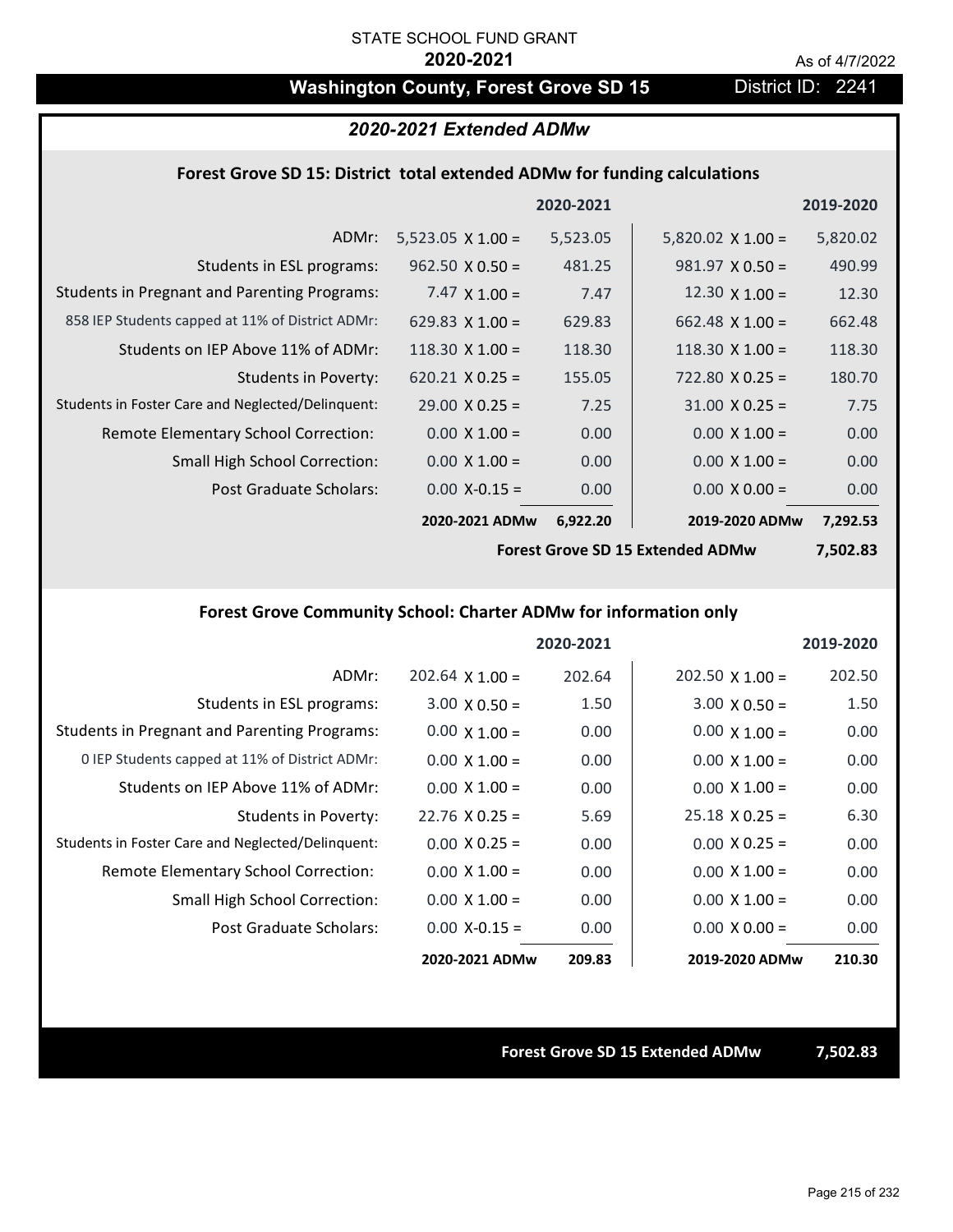## Washington County, Tigard-Tualatin SD 23J District ID: 2242

## *2020-2021 Extended ADMw*

### **Tigard‐Tualatin SD 23J: District total extended ADMw for funding calculations**

|                                 |           |                                          | 2019-2020      |
|---------------------------------|-----------|------------------------------------------|----------------|
| ADMr: $11,490.11 \times 1.00 =$ |           | $12,236.44 \times 1.00 =$                | 12,236.44      |
| $1,190.38 \times 0.50 =$        | 595.19    | $1,127.23 \times 0.50 =$                 | 563.62         |
| $6.01 \times 1.00 =$            | 6.01      | $8.29 \times 1.00 =$                     | 8.29           |
| $1,288.16 \times 1.00 =$        | 1,288.16  | $1,370.72 \times 1.00 =$                 | 1,370.72       |
| $1.80 \times 1.00 =$            | 1.80      | $1.80$ X $1.00 =$                        | 1.80           |
| $1,003.94$ X 0.25 =             | 250.99    | $1,122.82$ X 0.25 =                      | 280.71         |
| $29.00 \times 0.25 =$           | 7.25      | $25.00 \times 0.25 =$                    | 6.25           |
| $0.00 \times 1.00 =$            | 0.00      | $0.00 \times 1.00 =$                     | 0.00           |
| $0.00 \times 1.00 =$            | 0.00      | $0.00 \times 1.00 =$                     | 0.00           |
| $0.00$ X-0.15 =                 | 0.00      | $0.00 \times 0.00 =$                     | 0.00           |
|                                 | 13,639.50 |                                          | 14,467.82      |
|                                 |           | 2020-2021<br>11,490.11<br>2020-2021 ADMw | 2019-2020 ADMw |

**Tigard‐Tualatin SD 23J Extended ADMw**

**14,699.28**

## **Multi‐sensory Instruction Teaching Children Hands‐On (MITCH): Charter ADMw for information only**

|                                                     |                       | 2020-2021 |                       | 2019-2020 |
|-----------------------------------------------------|-----------------------|-----------|-----------------------|-----------|
| ADMr:                                               | $220.39$ X 1.00 =     | 220.39    | $224.65$ X 1.00 =     | 224.65    |
| Students in ESL programs:                           | $17.07 \times 0.50 =$ | 8.54      | $3.25 \times 0.50 =$  | 1.63      |
| <b>Students in Pregnant and Parenting Programs:</b> | $0.00 \times 1.00 =$  | 0.00      | $0.00 \times 1.00 =$  | 0.00      |
| 0 IEP Students capped at 11% of District ADMr:      | $0.00 \times 1.00 =$  | 0.00      | $0.00 \times 1.00 =$  | 0.00      |
| Students on IEP Above 11% of ADMr:                  | $0.00 \times 1.00 =$  | 0.00      | $0.00 \times 1.00 =$  | 0.00      |
| Students in Poverty:                                | $19.26 \times 0.25 =$ | 4.82      | $20.76 \times 0.25 =$ | 5.19      |
| Students in Foster Care and Neglected/Delinquent:   | $0.00 \times 0.25 =$  | 0.00      | $0.00 \times 0.25 =$  | 0.00      |
| <b>Remote Elementary School Correction:</b>         | $0.00 \times 1.00 =$  | 0.00      | $0.00 \times 1.00 =$  | 0.00      |
| <b>Small High School Correction:</b>                | $0.00 \times 1.00 =$  | 0.00      | $0.00 \times 1.00 =$  | 0.00      |
| Post Graduate Scholars:                             | $0.00$ X-0.15 =       | 0.00      | $0.00 \times 0.00 =$  | 0.00      |
|                                                     | 2020-2021 ADMw        | 233.74    | 2019-2020 ADMw        | 231.47    |

### **Tigard‐Tualatin SD 23J Extended ADMw 14,699.28**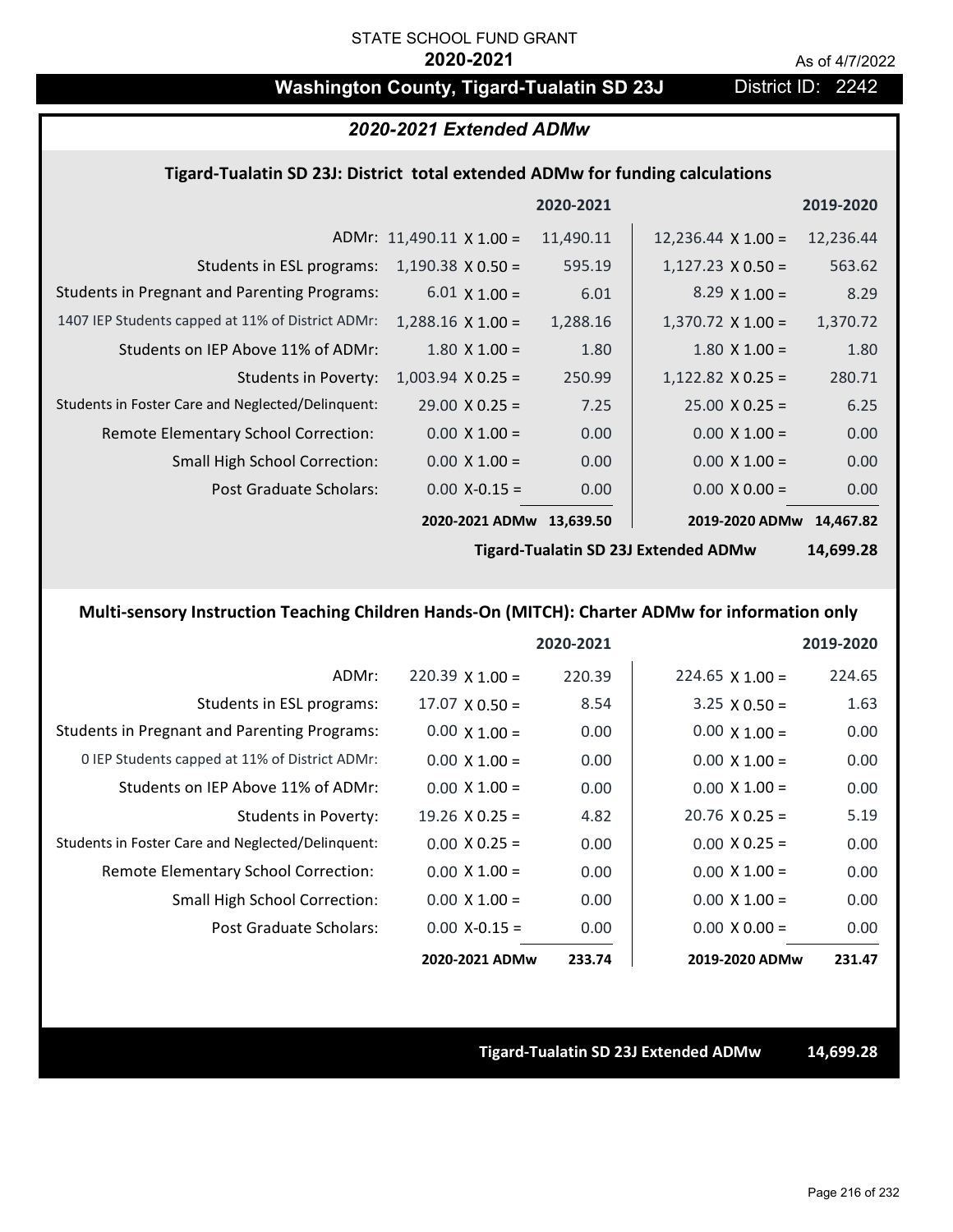# **Washington County, Beaverton SD 48J** District ID: 2243

# *2020-2021 Extended ADMw*

# **Beaverton SD 48J: District total extended ADMw for funding calculations**

|                                                     |                                 | 2020-2021 |                           | 2019-2020 |
|-----------------------------------------------------|---------------------------------|-----------|---------------------------|-----------|
|                                                     | ADMr: $38,579.25 \times 1.00 =$ | 38,579.25 | 40,159.68 $\times$ 1.00 = | 40,159.68 |
| Students in ESL programs:                           | $4,777.48 \times 0.50 =$        | 2,388.74  | 4,724.42 $\times$ 0.50 =  | 2,362.21  |
| <b>Students in Pregnant and Parenting Programs:</b> | 7.23 $\times$ 1.00 =            | 7.23      | 7.69 $\times$ 1.00 =      | 7.69      |
| 4841 IEP Students capped at 11% of District ADMr:   | $4,327.06 \times 1.00 =$        | 4,327.06  | 4,498.53 $\times$ 1.00 =  | 4,498.53  |
| Students on IEP Above 11% of ADMr:                  | $120.20 \times 1.00 =$          | 120.20    | 120.20 $X$ 1.00 =         | 120.20    |
| <b>Students in Poverty:</b>                         | $3,075.32 \times 0.25 =$        | 768.83    | $3,569.46 \times 0.25 =$  | 892.37    |
| Students in Foster Care and Neglected/Delinquent:   | $75.00 \times 0.25 =$           | 18.75     | $94.00 \times 0.25 =$     | 23.50     |
| Remote Elementary School Correction:                | $0.00 \times 1.00 =$            | 0.00      | $0.00 \times 1.00 =$      | 0.00      |
| <b>Small High School Correction:</b>                | $0.00 \times 1.00 =$            | 0.00      | $0.00 \times 1.00 =$      | 0.00      |
| Post Graduate Scholars:                             | $0.00$ X-0.15 =                 | 0.00      | $0.00 \times 0.00 =$      | 0.00      |
|                                                     | 2020-2021 ADMw                  | 46,210.06 | 2019-2020 ADMw            | 48,064.17 |

**Beaverton SD 48J Extended ADMw**

**48,839.58**

# **Arco Iris Spanish Immersion School: Charter ADMw for information only**

|                                                     |                        | 2020-2021 |                        | 2019-2020 |
|-----------------------------------------------------|------------------------|-----------|------------------------|-----------|
| ADMr:                                               | 428.43 $\times$ 1.00 = | 428.43    | $427.21 \times 1.00 =$ | 427.21    |
| Students in ESL programs:                           | 43.12 $\times$ 0.50 =  | 21.56     | $29.48 \times 0.50 =$  | 14.74     |
| <b>Students in Pregnant and Parenting Programs:</b> | $0.00 \times 1.00 =$   | 0.00      | $0.00 \times 1.00 =$   | 0.00      |
| 0 IEP Students capped at 11% of District ADMr:      | $0.00 \times 1.00 =$   | 0.00      | $0.00 \times 1.00 =$   | 0.00      |
| Students on IEP Above 11% of ADMr:                  | $0.00 \times 1.00 =$   | 0.00      | $0.00 \times 1.00 =$   | 0.00      |
| Students in Poverty:                                | $34.15 \times 0.25 =$  | 8.54      | $38.15 \times 0.25 =$  | 9.54      |
| Students in Foster Care and Neglected/Delinquent:   | $0.00 \times 0.25 =$   | 0.00      | $0.00 \times 0.25 =$   | 0.00      |
| Remote Elementary School Correction:                | $0.00 \times 1.00 =$   | 0.00      | $0.00 \times 1.00 =$   | 0.00      |
| <b>Small High School Correction:</b>                | $0.00 \times 1.00 =$   | 0.00      | $0.00 \times 1.00 =$   | 0.00      |
| Post Graduate Scholars:                             | $0.00$ X-0.15 =        | 0.00      | $0.00 \times 0.00 =$   | 0.00      |
|                                                     | 2020-2021 ADMw         | 458.53    | 2019-2020 ADMw         | 451.49    |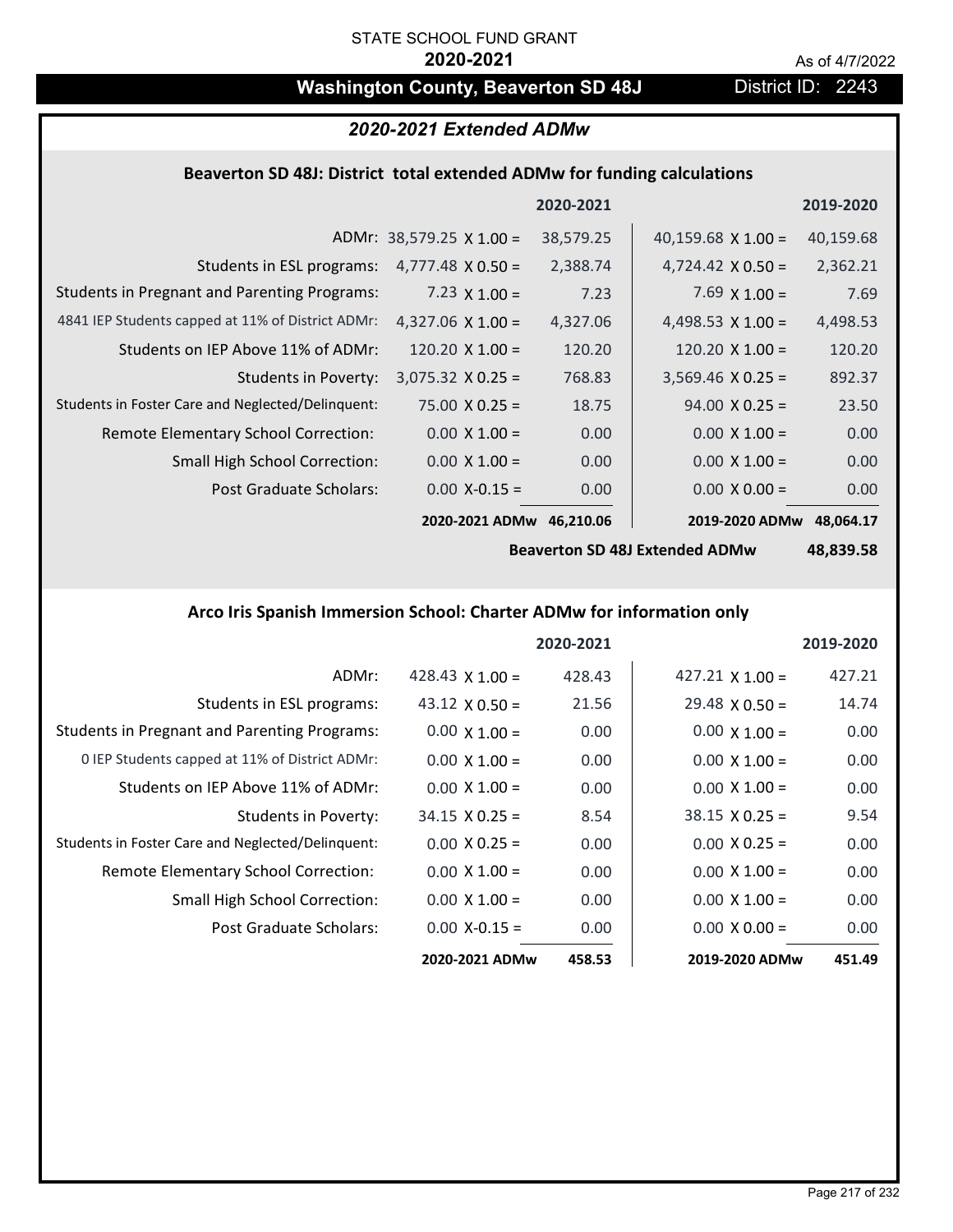# **Hope Chinese Charter School: Charter ADMw for information only**

|                                                     |                        | 2020-2021 |                        | 2019-2020 |
|-----------------------------------------------------|------------------------|-----------|------------------------|-----------|
| ADMr:                                               | $329.27 \times 1.00 =$ | 329.27    | $308.83 \times 1.00 =$ | 308.83    |
| Students in ESL programs:                           | $21.63 \times 0.50 =$  | 10.82     | $16.39 \times 0.50 =$  | 8.20      |
| <b>Students in Pregnant and Parenting Programs:</b> | $0.00 \times 1.00 =$   | 0.00      | $0.00 \times 1.00 =$   | 0.00      |
| 0 IEP Students capped at 11% of District ADMr:      | $0.00 \times 1.00 =$   | 0.00      | $0.00 \times 1.00 =$   | 0.00      |
| Students on IEP Above 11% of ADMr:                  | $0.00 \times 1.00 =$   | 0.00      | $0.00 \times 1.00 =$   | 0.00      |
| Students in Poverty:                                | $26.25 \times 0.25 =$  | 6.56      | $27.58 \times 0.25 =$  | 6.90      |
| Students in Foster Care and Neglected/Delinguent:   | $0.00 \times 0.25 =$   | 0.00      | $0.00 \times 0.25 =$   | 0.00      |
| Remote Elementary School Correction:                | $0.00 \times 1.00 =$   | 0.00      | $0.00 \times 1.00 =$   | 0.00      |
| <b>Small High School Correction:</b>                | $0.00 \times 1.00 =$   | 0.00      | $0.00 \times 1.00 =$   | 0.00      |
| Post Graduate Scholars:                             | $0.00 X - 0.15 =$      | 0.00      | $0.00 \times 0.00 =$   | 0.00      |
|                                                     | 2020-2021 ADMw         | 346.65    | 2019-2020 ADMw         | 323.92    |

**Beaverton SD 48J Extended ADMw 48,839.58**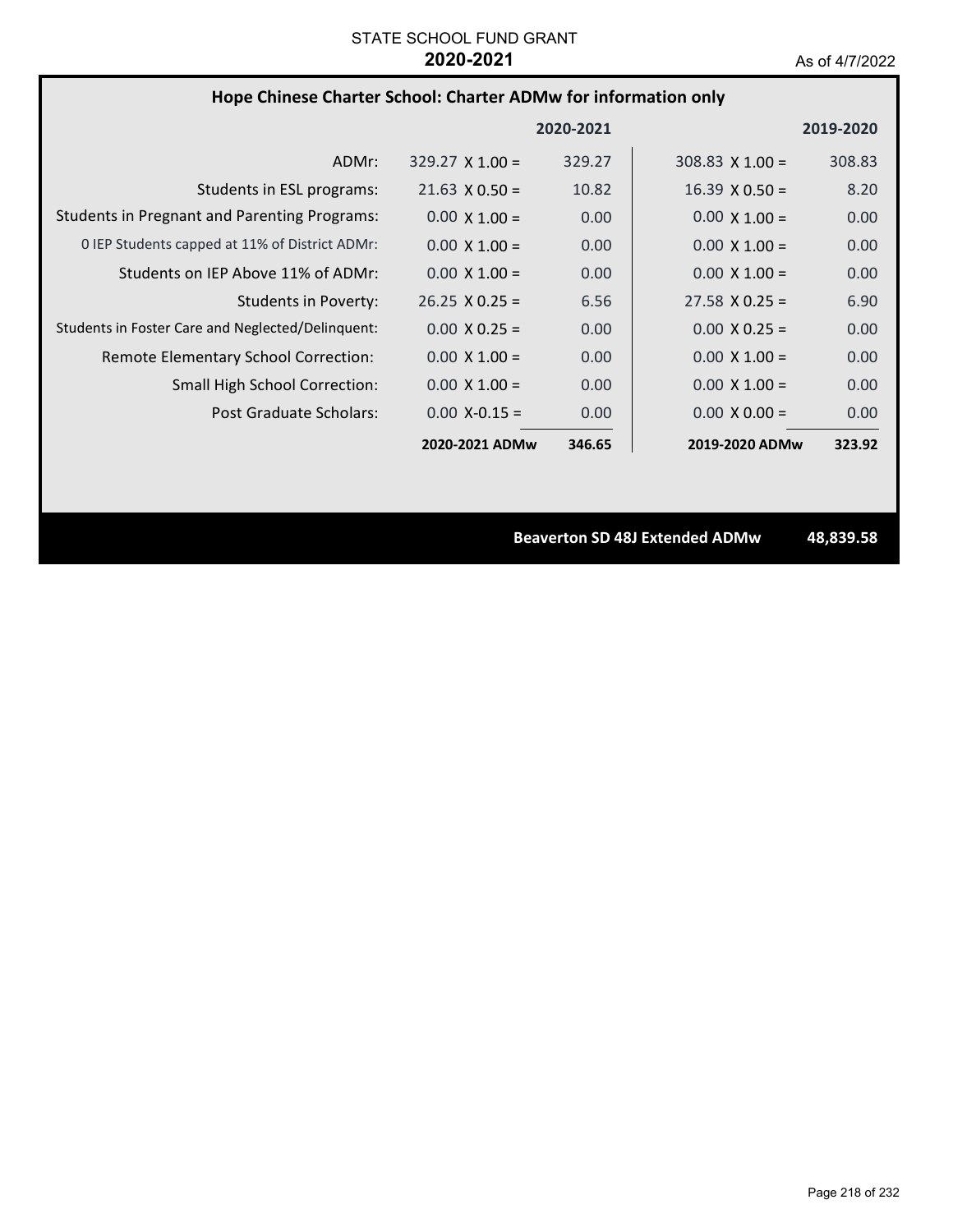# Washington County, Sherwood SD 88J District ID: 2244

## *2020-2021 Extended ADMw*

## **Sherwood SD 88J: District total extended ADMw for funding calculations**

|                                                     |                          | 2020-2021 |                          | 2019-2020 |
|-----------------------------------------------------|--------------------------|-----------|--------------------------|-----------|
| ADMr:                                               | $4,633.17 \times 1.00 =$ | 4,633.17  | $5,035.49 \times 1.00 =$ | 5,035.49  |
| Students in ESL programs:                           | $115.39 \times 0.50 =$   | 57.70     | $102.21 \times 0.50 =$   | 51.11     |
| <b>Students in Pregnant and Parenting Programs:</b> | $0.00 \times 1.00 =$     | 0.00      | $0.00 \times 1.00 =$     | 0.00      |
| 513 IEP Students capped at 11% of District ADMr:    | $513.00 \times 1.00 =$   | 513.00    | $578.00 \times 1.00 =$   | 578.00    |
| Students on IEP Above 11% of ADMr:                  | $0.00 \times 1.00 =$     | 0.00      | $0.00 \times 1.00 =$     | 0.00      |
| Students in Poverty:                                | $153.54 \times 0.25 =$   | 38.39     | $162.33 \times 0.25 =$   | 40.58     |
| Students in Foster Care and Neglected/Delinquent:   | $4.00 \times 0.25 =$     | 1.00      | $3.00 \times 0.25 =$     | 0.75      |
| Remote Elementary School Correction:                | $0.00 \times 1.00 =$     | 0.00      | $0.00 \times 1.00 =$     | 0.00      |
| <b>Small High School Correction:</b>                | $0.00 \times 1.00 =$     | 0.00      | $0.00 \times 1.00 =$     | 0.00      |
| <b>Post Graduate Scholars:</b>                      | $0.00$ X-0.15 =          | 0.00      | $0.00 \times 0.00 =$     | 0.00      |
|                                                     | 2020-2021 ADMw           | 5,243.25  | 2019-2020 ADMw           | 5,705.93  |

**Sherwood SD 88J Extended ADMw**

**5,931.18**

# **Sherwood Charter School: Charter ADMw for information only**

|                                                     |                        | 2020-2021 |                        | 2019-2020 |
|-----------------------------------------------------|------------------------|-----------|------------------------|-----------|
| ADMr:                                               | $208.17 \times 1.00 =$ | 208.17    | $223.17 \times 1.00 =$ | 223.17    |
| Students in ESL programs:                           | $2.00 \times 0.50 =$   | 1.00      | $0.56 \times 0.50 =$   | 0.28      |
| <b>Students in Pregnant and Parenting Programs:</b> | $0.00 \times 1.00 =$   | 0.00      | $0.00 \times 1.00 =$   | 0.00      |
| 0 IEP Students capped at 11% of District ADMr:      | $0.00 \times 1.00 =$   | 0.00      | $0.00 \times 1.00 =$   | 0.00      |
| Students on IEP Above 11% of ADMr:                  | $0.00 \times 1.00 =$   | 0.00      | $0.00 \times 1.00 =$   | 0.00      |
| Students in Poverty:                                | $6.90 X 0.25 =$        | 1.73      | $7.20 \times 0.25 =$   | 1.80      |
| Students in Foster Care and Neglected/Delinquent:   | $0.00 \times 0.25 =$   | 0.00      | $0.00 \times 0.25 =$   | 0.00      |
| Remote Elementary School Correction:                | $0.00 \times 1.00 =$   | 0.00      | $0.00 \times 1.00 =$   | 0.00      |
| <b>Small High School Correction:</b>                | $0.00 \times 1.00 =$   | 0.00      | $0.00 \times 1.00 =$   | 0.00      |
| Post Graduate Scholars:                             | $0.00$ X-0.15 =        | 0.00      | $0.00 \times 0.00 =$   | 0.00      |
|                                                     | 2020-2021 ADMw         | 210.90    | 2019-2020 ADMw         | 225.25    |

### **Sherwood SD 88J Extended ADMw 5,931.18**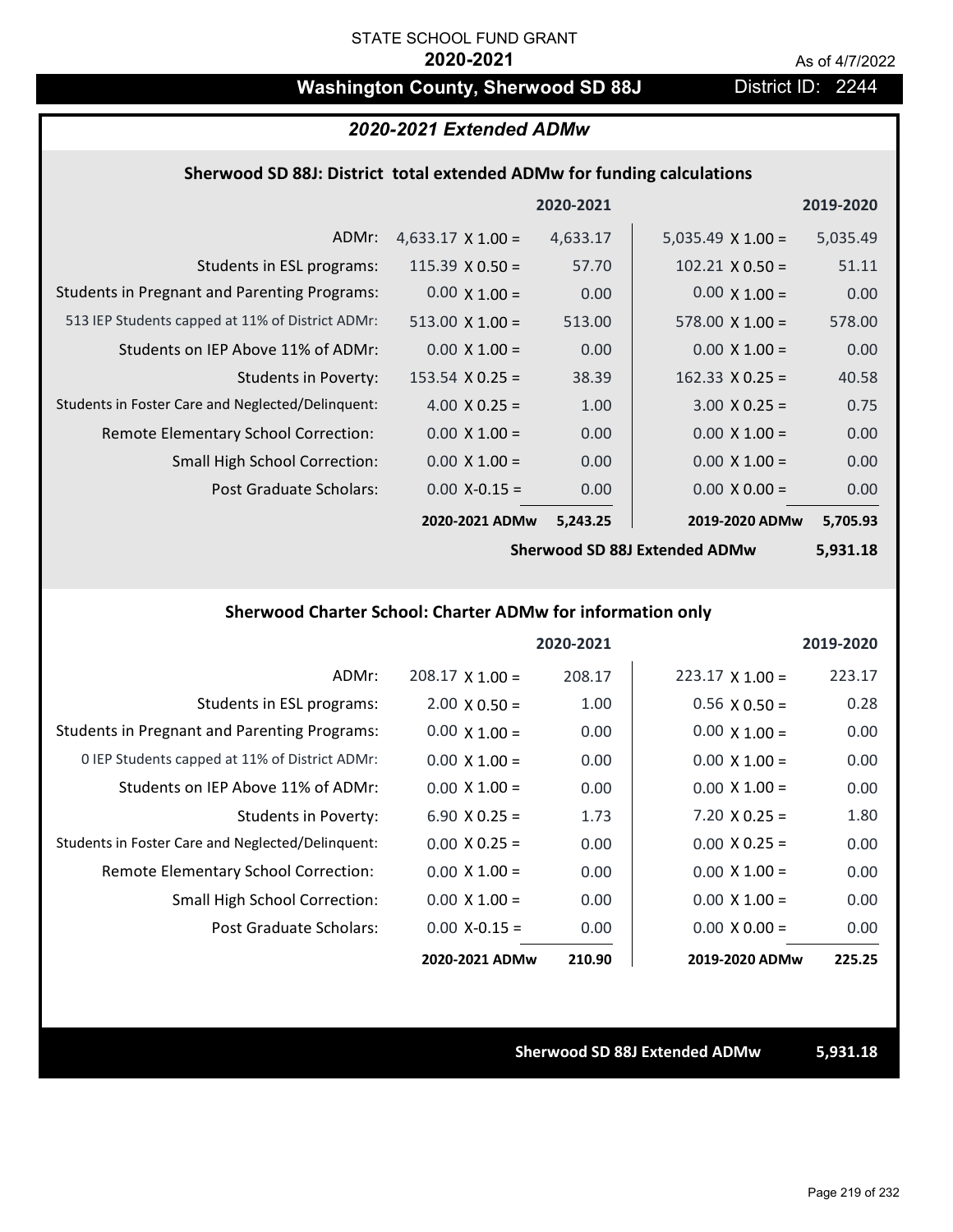# Washington County, Gaston SD 511J District ID: 2245

# *2020-2021 Extended ADMw*

# **Gaston SD 511J: District total extended ADMw for funding calculations**

|                                                     |                       | 2020-2021 |                                     | 2019-2020 |
|-----------------------------------------------------|-----------------------|-----------|-------------------------------------|-----------|
| ADMr:                                               | 495.77 $X$ 1.00 =     | 495.77    | 539.43 $\times$ 1.00 =              | 539.43    |
| Students in ESL programs:                           | 6.36 $\times$ 0.50 =  | 3.18      | $9.90 \times 0.50 =$                | 4.95      |
| <b>Students in Pregnant and Parenting Programs:</b> | $0.00 \times 1.00 =$  | 0.00      | $0.00 \times 1.00 =$                | 0.00      |
| 79 IEP Students capped at 11% of District ADMr:     | 54.53 $X$ 1.00 =      | 54.53     | 59.34 $X$ 1.00 =                    | 59.34     |
| Students on IEP Above 11% of ADMr:                  | 4.40 $X$ 1.00 =       | 4.40      | 4.40 $X$ 1.00 =                     | 4.40      |
| <b>Students in Poverty:</b>                         | 48.46 $X$ 0.25 =      | 12.12     | 48.00 $X$ 0.25 =                    | 12.00     |
| Students in Foster Care and Neglected/Delinquent:   | $2.00 \times 0.25 =$  | 0.50      | $2.00 \times 0.25 =$                | 0.50      |
| Remote Elementary School Correction:                | $0.00 \times 1.00 =$  | 0.00      | $0.00 \times 1.00 =$                | 0.00      |
| <b>Small High School Correction:</b>                | $88.66 \times 1.00 =$ | 88.66     | $88.20 \times 1.00 =$               | 88.20     |
| Post Graduate Scholars:                             | $0.00$ X-0.15 =       | 0.00      | $0.00 \times 0.00 =$                | 0.00      |
|                                                     | 2020-2021 ADMw        | 659.16    | 2019-2020 ADMw                      | 708.82    |
|                                                     |                       |           | <b>Gaston SD 511J Extended ADMw</b> | 708.82    |
|                                                     |                       |           |                                     |           |
|                                                     |                       |           | <b>Gaston SD 511J Extended ADMw</b> | 708.82    |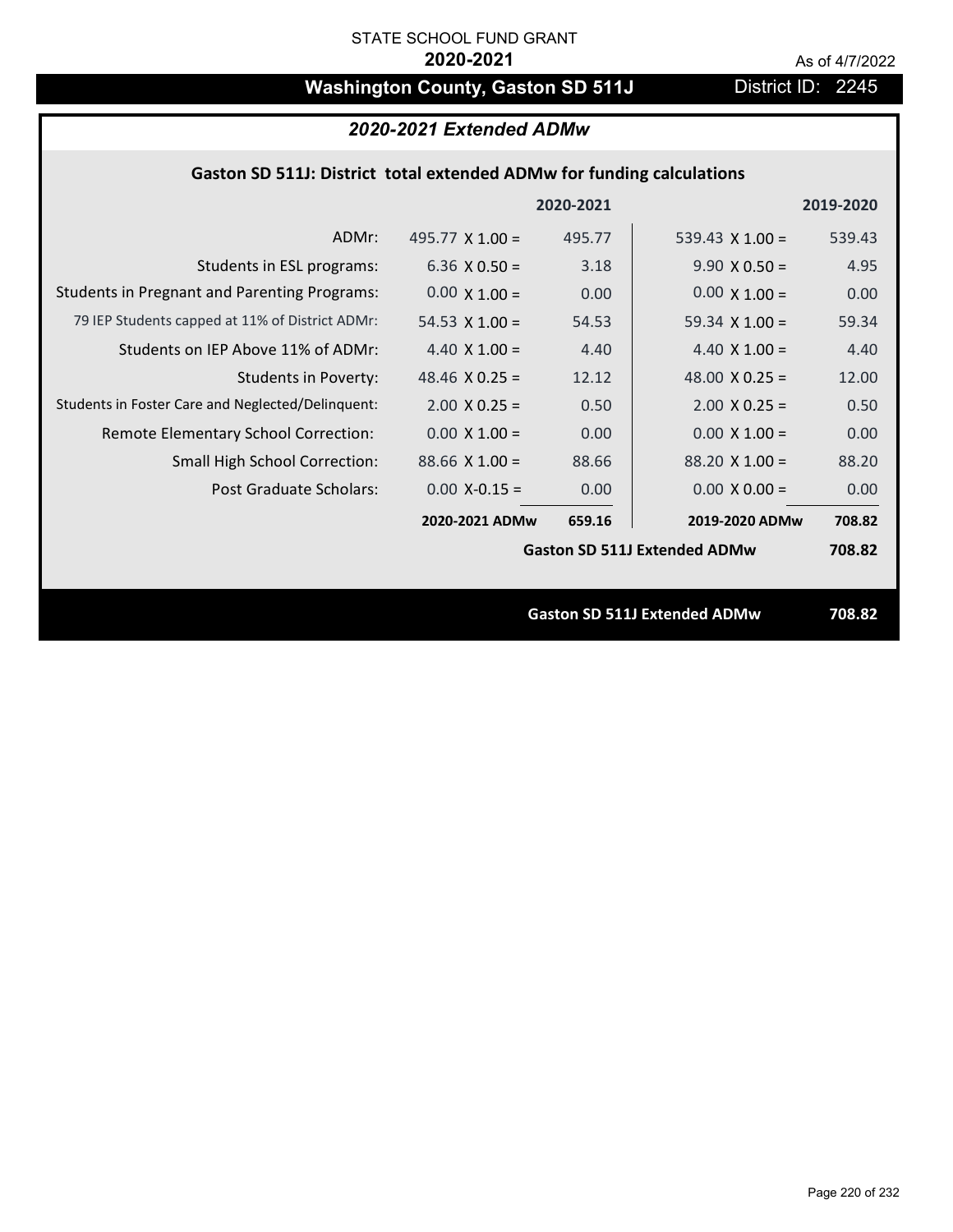# **Wheeler County, Spray SD 1** District ID: 2247

# *2020-2021 Extended ADMw*

|  | Spray SD 1: District total extended ADMw for funding calculations |  |
|--|-------------------------------------------------------------------|--|
|--|-------------------------------------------------------------------|--|

|                                                     |                       | 2020-2021 |                                 | 2019-2020 |
|-----------------------------------------------------|-----------------------|-----------|---------------------------------|-----------|
| ADMr:                                               | $54.14 \times 1.00 =$ | 54.14     | 55.38 $X$ 1.00 =                | 55.38     |
| Students in ESL programs:                           | $0.00 \times 0.50 =$  | 0.00      | $0.00 \times 0.50 =$            | 0.00      |
| <b>Students in Pregnant and Parenting Programs:</b> | $0.00 \times 1.00 =$  | 0.00      | $0.00 \times 1.00 =$            | 0.00      |
| 6 IEP Students capped at 11% of District ADMr:      | $5.96 \times 1.00 =$  | 5.96      | $5.00 \times 1.00 =$            | 5.00      |
| Students on IEP Above 11% of ADMr:                  | $0.00 \times 1.00 =$  | 0.00      | $0.00$ X $1.00 =$               | 0.00      |
| <b>Students in Poverty:</b>                         | $9.00 \times 0.25 =$  | 2.25      | $15.00 \times 0.25 =$           | 3.75      |
| Students in Foster Care and Neglected/Delinquent:   | $0.00 \times 0.25 =$  | 0.00      | $0.00 \times 0.25 =$            | 0.00      |
| Remote Elementary School Correction:                | $29.04$ X $1.00 =$    | 29.04     | $34.52$ X 1.00 =                | 34.52     |
| <b>Small High School Correction:</b>                | $50.46$ X $1.00 =$    | 50.46     | $50.46$ X $1.00 =$              | 50.46     |
| Post Graduate Scholars:                             | $0.00$ X-0.15 =       | 0.00      | $0.00 \times 0.00 =$            | 0.00      |
|                                                     | 2020-2021 ADMw        | 141.85    | 2019-2020 ADMw                  | 149.11    |
|                                                     |                       |           | <b>Spray SD 1 Extended ADMw</b> | 149.11    |
|                                                     |                       |           |                                 |           |
|                                                     |                       |           | <b>Spray SD 1 Extended ADMw</b> | 149.11    |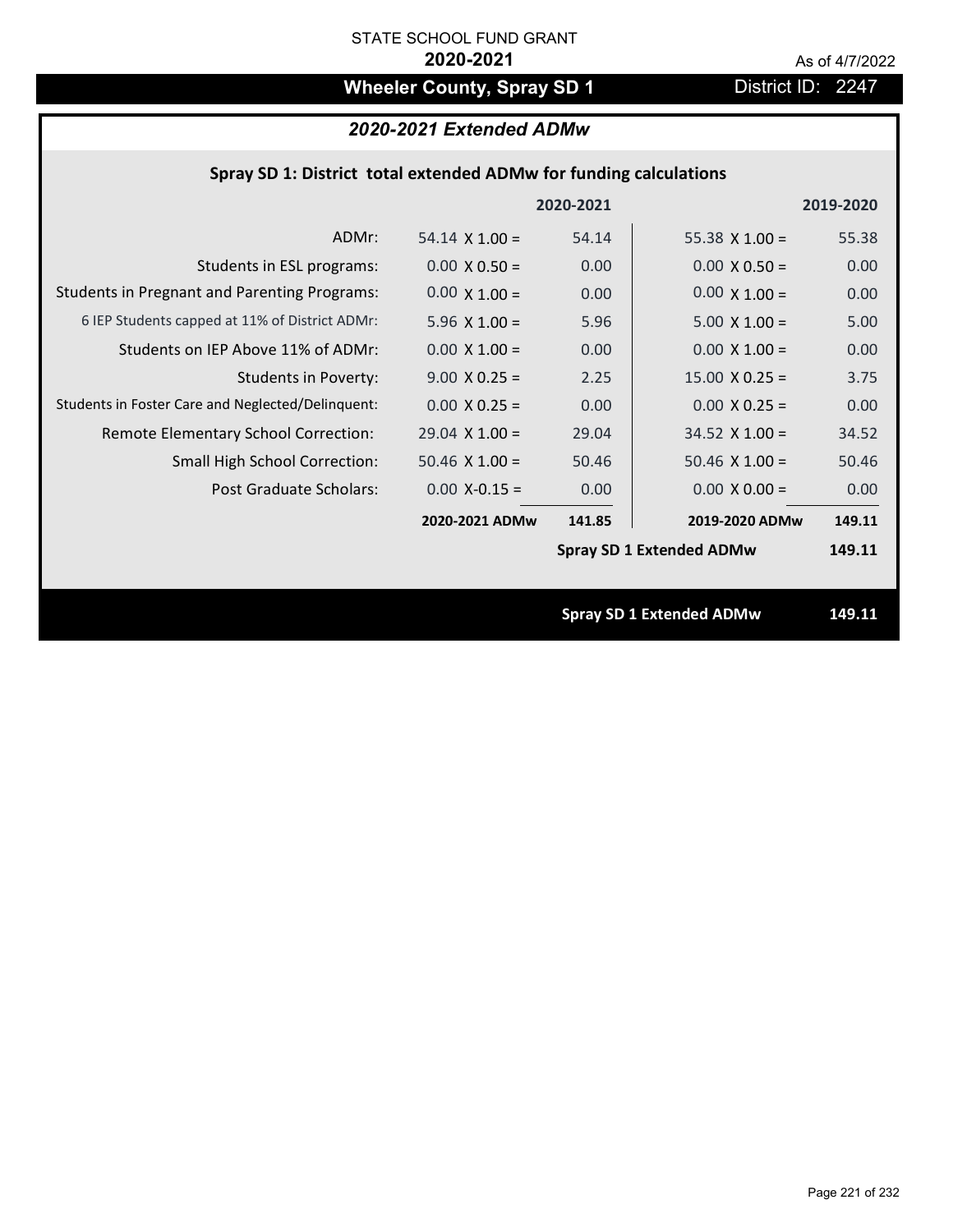# Wheeler County, Fossil SD 21J **District ID: 2248**

## *2020-2021 Extended ADMw*

## **Fossil SD 21J: District total extended ADMw for funding calculations**

|                                                     |                       | 2020-2021 |                       | 2019-2020 |
|-----------------------------------------------------|-----------------------|-----------|-----------------------|-----------|
| ADMr:                                               | $0.00 \times 1.00 =$  | 0.00      | $0.00 \times 1.00 =$  | 0.00      |
| Students in ESL programs:                           | $0.00 \times 0.50 =$  | 0.00      | $0.00 \times 0.50 =$  | 0.00      |
| <b>Students in Pregnant and Parenting Programs:</b> | $0.00 \times 1.00 =$  | 0.00      | $0.00 \times 1.00 =$  | 0.00      |
| 96 IEP Students capped at 11% of District ADMr:     | $96.00 \times 1.00 =$ | 96.00     | 63.00 $\times$ 1.00 = | 63.00     |
| Students on IEP Above 11% of ADMr:                  | $0.00 \times 1.00 =$  | 0.00      | $0.00 \times 1.00 =$  | 0.00      |
| <b>Students in Poverty:</b>                         | $-0.10 \times 0.25 =$ | $-0.03$   | $0.00 \times 0.25 =$  | 0.00      |
| Students in Foster Care and Neglected/Delinquent:   | $1.00 \times 0.25 =$  | 0.25      | $1.00 \times 0.25 =$  | 0.25      |
| Remote Elementary School Correction:                | $0.00 \times 1.00 =$  | 0.00      | $0.00 \times 1.00 =$  | 0.00      |
| <b>Small High School Correction:</b>                | $0.00 \times 1.00 =$  | 0.00      | $0.00 \times 1.00 =$  | 0.00      |
| Post Graduate Scholars:                             | $0.00$ X-0.15 =       | 0.00      | $0.00 \times 0.00 =$  | 0.00      |
|                                                     | 2020-2021 ADMw        | 96.23     | 2019-2020 ADMw        | 63.25     |
|                                                     |                       |           |                       |           |

**Fossil SD 21J Extended ADMw**

**1,495.91**

# **Fossil Charter School: Charter ADMw for information only**

|                                                     |                          | 2020-2021 |                          | 2019-2020 |
|-----------------------------------------------------|--------------------------|-----------|--------------------------|-----------|
| ADMr:                                               | $1,342.95 \times 1.00 =$ | 1,342.95  | $1,016.24 \times 1.00 =$ | 1,016.24  |
| Students in ESL programs:                           | $0.00 \times 0.50 =$     | 0.00      | $0.00 \times 0.50 =$     | 0.00      |
| <b>Students in Pregnant and Parenting Programs:</b> | $0.00 \times 1.00 =$     | 0.00      | $0.00 \times 1.00 =$     | 0.00      |
| 0 IEP Students capped at 11% of District ADMr:      | $0.00 \times 1.00 =$     | 0.00      | $0.00 \times 1.00 =$     | 0.00      |
| Students on IEP Above 11% of ADMr:                  | $0.00 \times 1.00 =$     | 0.00      | $0.00 \times 1.00 =$     | 0.00      |
| Students in Poverty:                                | $25.10 \times 0.25 =$    | 6.28      | $23.00 \times 0.25 =$    | 5.75      |
| Students in Foster Care and Neglected/Delinquent:   | $0.00 \times 0.25 =$     | 0.00      | $0.00 \times 0.25 =$     | 0.00      |
| Remote Elementary School Correction:                | $0.00 \times 1.00 =$     | 0.00      | $0.00 \times 1.00 =$     | 0.00      |
| <b>Small High School Correction:</b>                | $50.46$ X 1.00 =         | 50.46     | $50.46 \times 1.00 =$    | 50.46     |
| Post Graduate Scholars:                             | $0.00$ X-0.15 =          | 0.00      | $0.00 \times 0.00 =$     | 0.00      |
|                                                     | 2020-2021 ADMw           | 1,399.69  | 2019-2020 ADMw           | 1,072.45  |

### **Fossil SD 21J Extended ADMw 1,495.91**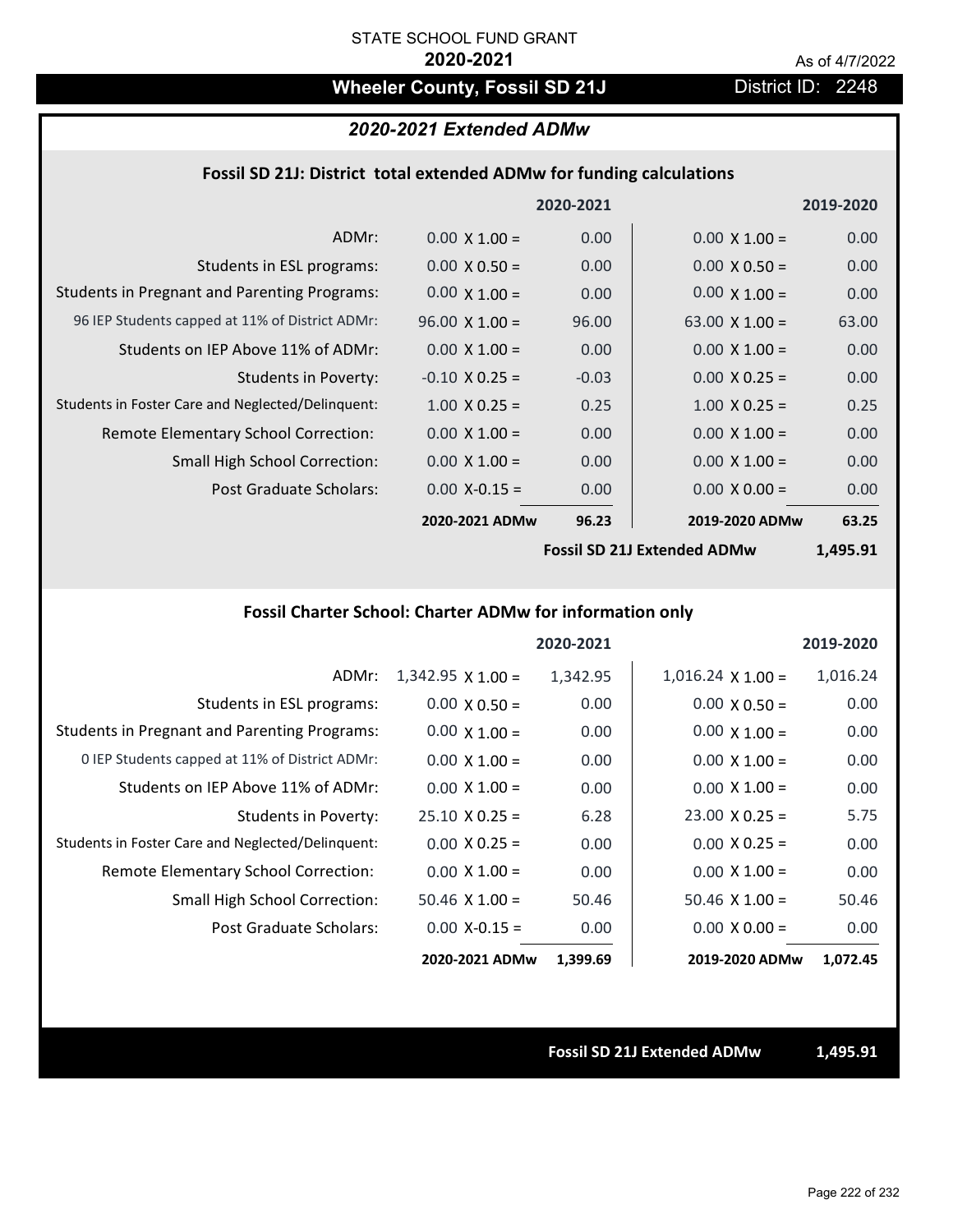# Wheeler County, Mitchell SD 55 **District ID: 2249**

# *2020-2021 Extended ADMw*

# **Mitchell SD 55: District total extended ADMw for funding calculations**

|                                                     |                        | 2020-2021 |                       | 2019-2020 |
|-----------------------------------------------------|------------------------|-----------|-----------------------|-----------|
| ADMr:                                               | $39.16 \times 1.00 =$  | 39.16     | 46.94 $\times$ 1.00 = | 46.94     |
| Students in ESL programs:                           | $5.00 \times 0.50 =$   | 2.50      | $5.37 \times 0.50 =$  | 2.69      |
| <b>Students in Pregnant and Parenting Programs:</b> | $0.00 \times 1.00 =$   | 0.00      | $0.00 \times 1.00 =$  | 0.00      |
| 208 IEP Students capped at 11% of District ADMr:    | $172.11 \times 1.00 =$ | 172.11    | 58.90 $\times$ 1.00 = | 58.90     |
| Students on IEP Above 11% of ADMr:                  | $0.00 \times 1.00 =$   | 0.00      | $0.00 \times 1.00 =$  | 0.00      |
| <b>Students in Poverty:</b>                         | $-0.43$ X 0.25 =       | $-0.11$   | $0.88$ X 0.25 =       | 0.22      |
| Students in Foster Care and Neglected/Delinquent:   | $0.00 \times 0.25 =$   | 0.00      | $0.00 \times 0.25 =$  | 0.00      |
| Remote Elementary School Correction:                | $27.99 \times 1.00 =$  | 27.99     | $26.21 \times 1.00 =$ | 26.21     |
| <b>Small High School Correction:</b>                | $50.46 \times 1.00 =$  | 50.46     | $50.46$ X $1.00 =$    | 50.46     |
| Post Graduate Scholars:                             | $0.00$ X-0.15 =        | 0.00      | $0.00 \times 0.00 =$  | 0.00      |
|                                                     | 2020-2021 ADMw         | 292.11    | 2019-2020 ADMw        | 185.41    |
|                                                     |                        |           |                       |           |

**Mitchell SD 55 Extended ADMw**

**1,841.97**

# **Insight School of Oregon Painted Hills: Charter ADMw for information only**

|                                                     |                        | 2020-2021 |                        | 2019-2020         |
|-----------------------------------------------------|------------------------|-----------|------------------------|-------------------|
| ADMr:                                               | 440.44 $\times$ 1.00 = | 440.44    | $289.92 \times 1.00 =$ | 289.92            |
| Students in ESL programs:                           | $6.12 \times 0.50 =$   | 3.06      | $0.00 \times 0.50 =$   | 0.00              |
| <b>Students in Pregnant and Parenting Programs:</b> | $3.62 \times 1.00 =$   | 3.62      | $3.00 \times 1.00 =$   | 3.00 <sub>1</sub> |
| 0 IEP Students capped at 11% of District ADMr:      | $0.00 \times 1.00 =$   | 0.00      | $0.00 \times 1.00 =$   | 0.00              |
| Students on IEP Above 11% of ADMr:                  | $0.00 \times 1.00 =$   | 0.00      | $0.00 \times 1.00 =$   | 0.00              |
| Students in Poverty:                                | $1.86 \times 0.25 =$   | 0.47      | $5.41 \times 0.25 =$   | 1.35              |
| Students in Foster Care and Neglected/Delinquent:   | $0.00 \times 0.25 =$   | 0.00      | $0.00 \times 0.25 =$   | 0.00              |
| Remote Elementary School Correction:                | $0.00 \times 1.00 =$   | 0.00      | $0.00 \times 1.00 =$   | 0.00              |
| <b>Small High School Correction:</b>                | $0.00 \times 1.00 =$   | 0.00      | $0.00 \times 1.00 =$   | 0.00              |
| Post Graduate Scholars:                             | $0.00$ X-0.15 =        | 0.00      | $0.00 \times 0.00 =$   | 0.00              |
|                                                     | 2020-2021 ADMw         | 447.59    | 2019-2020 ADMw         | 294.27            |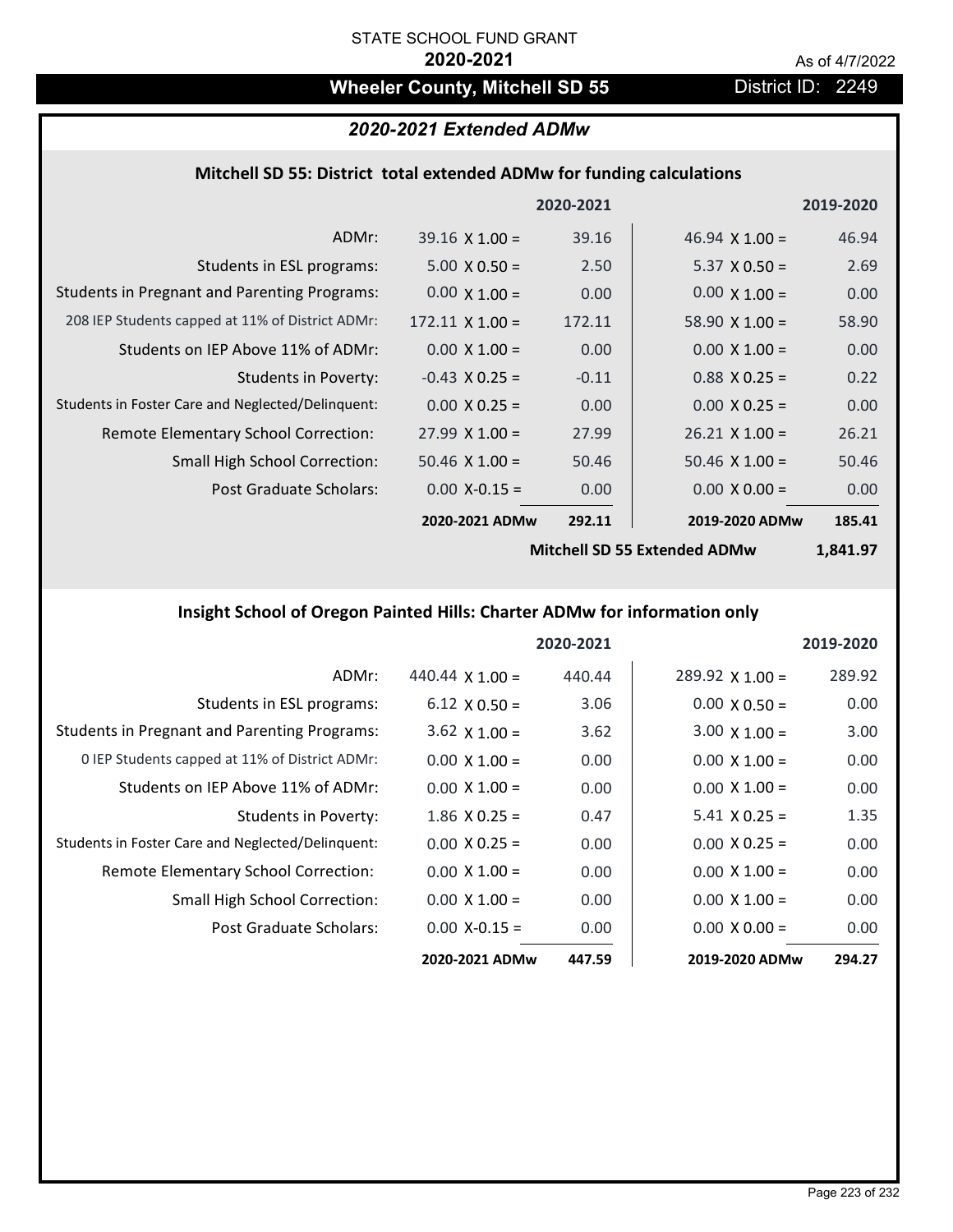## **Cascade Virtual Academy: Charter ADMw for information only**

|                                                     |                        | 2020-2021 |                        | 2019-2020         |
|-----------------------------------------------------|------------------------|-----------|------------------------|-------------------|
| ADMr:                                               | $887.49 \times 1.00 =$ | 887.49    | $120.76 \times 1.00 =$ | 120.76            |
| Students in ESL programs:                           | $29.32 \times 0.50 =$  | 14.66     | $0.00 \times 0.50 =$   | 0.00              |
| <b>Students in Pregnant and Parenting Programs:</b> | $0.00 \times 1.00 =$   | 0.00      | $0.00 \times 1.00 =$   | 0.00              |
| 0 IEP Students capped at 11% of District ADMr:      | $0.00 \times 1.00 =$   | 0.00      | $0.00 \times 1.00 =$   | 0.00              |
| Students on IEP Above 11% of ADMr:                  | $0.00 \times 1.00 =$   | 0.00      | $0.00 \times 1.00 =$   | 0.00 <sub>1</sub> |
| Students in Poverty:                                | $3.74 \times 0.25 =$   | 0.94      | $2.26 \times 0.25 =$   | 0.57              |
| Students in Foster Care and Neglected/Delinquent:   | $0.00 \times 0.25 =$   | 0.00      | $0.00 \times 0.25 =$   | 0.00              |
| Remote Elementary School Correction:                | $0.00 \times 1.00 =$   | 0.00      | $0.00 \times 1.00 =$   | 0.00              |
| <b>Small High School Correction:</b>                | $0.00 \times 1.00 =$   | 0.00      | $0.00 \times 1.00 =$   | 0.00 <sub>1</sub> |
| Post Graduate Scholars:                             | $0.00 X - 0.15 =$      | 0.00      | $0.00 \times 0.00 =$   | 0.00              |
|                                                     | 2020-2021 ADMw         | 903.09    | 2019-2020 ADMw         | 121.33            |

## **Destinations Career Academy of Oregon: Charter ADMw for information only**

|                                                     |                        | 2020-2021 |                       | 2019-2020 |
|-----------------------------------------------------|------------------------|-----------|-----------------------|-----------|
| ADMr:                                               | $197.51 \times 1.00 =$ | 197.51    | $77.82 \times 1.00 =$ | 77.82     |
| Students in ESL programs:                           | $2.60 \times 0.50 =$   | 1.30      | $0.00 \times 0.50 =$  | 0.00      |
| <b>Students in Pregnant and Parenting Programs:</b> | $0.17 \times 1.00 =$   | 0.17      | $1.00 \times 1.00 =$  | 1.00      |
| 0 IEP Students capped at 11% of District ADMr:      | $0.00 \times 1.00 =$   | 0.00      | $0.00 \times 1.00 =$  | 0.00      |
| Students on IEP Above 11% of ADMr:                  | $0.00 \times 1.00 =$   | 0.00      | $0.00 \times 1.00 =$  | 0.00      |
| Students in Poverty:                                | $0.83$ X 0.25 =        | 0.21      | $1.45 \times 0.25 =$  | 0.36      |
| Students in Foster Care and Neglected/Delinquent:   | $0.00 \times 0.25 =$   | 0.00      | $0.00 \times 0.25 =$  | 0.00      |
| Remote Elementary School Correction:                | $0.00 \times 1.00 =$   | 0.00      | $0.00 \times 1.00 =$  | 0.00      |
| Small High School Correction:                       | $0.00 \times 1.00 =$   | 0.00      | $0.00 \times 1.00 =$  | 0.00      |
| Post Graduate Scholars:                             | $0.00 X - 0.15 =$      | 0.00      | $0.00 \times 0.00 =$  | 0.00      |
|                                                     | 2020-2021 ADMw         | 199.19    | 2019-2020 ADMw        | 79.18     |

**Mitchell SD 55 Extended ADMw 1,841.97**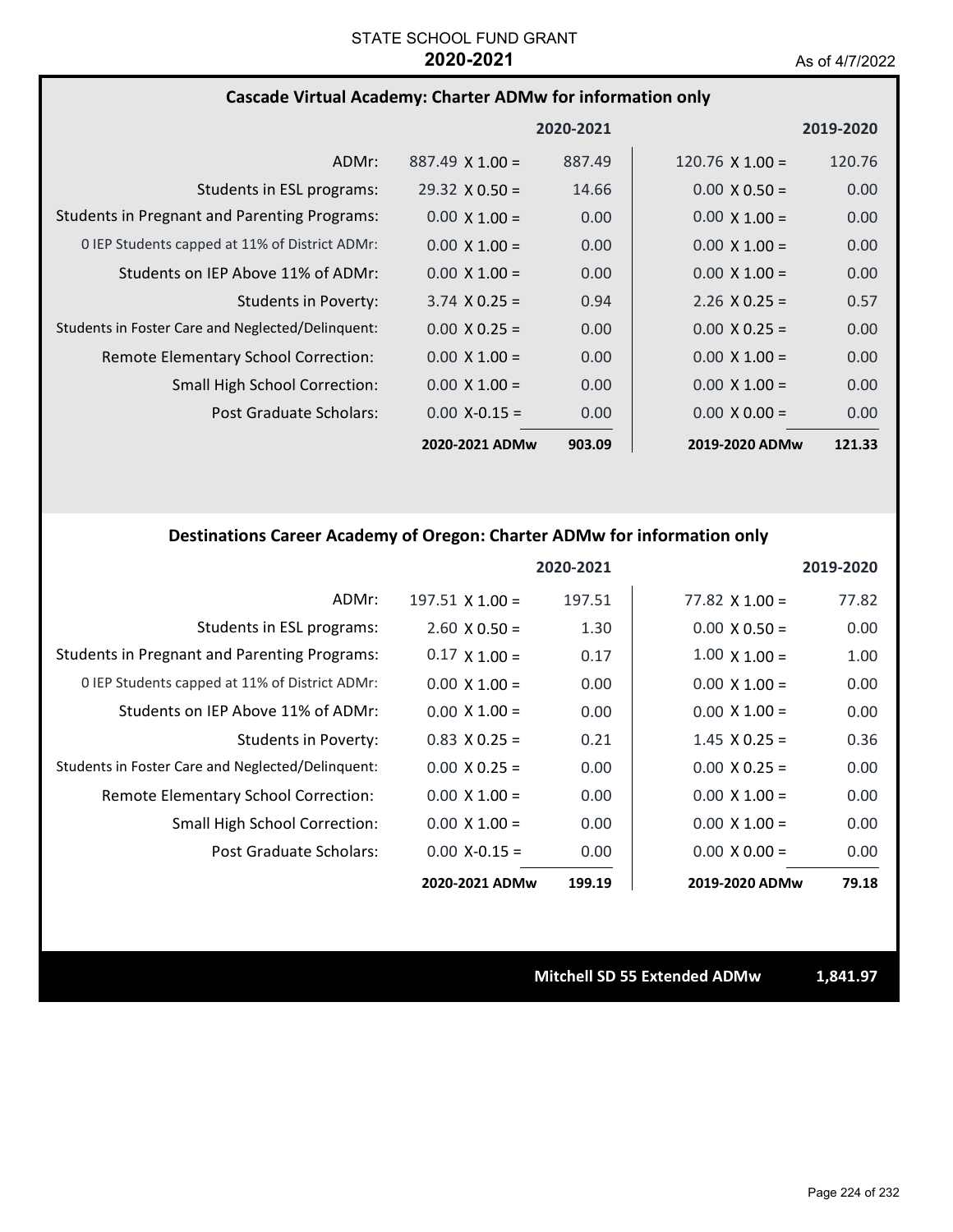# Yamhill County, Yamhill Carlton SD 1 District ID: 2251

| 2020-2021 Extended ADMw                                                     |                        |           |                                           |           |  |
|-----------------------------------------------------------------------------|------------------------|-----------|-------------------------------------------|-----------|--|
| Yamhill Carlton SD 1: District total extended ADMw for funding calculations |                        |           |                                           |           |  |
|                                                                             |                        | 2020-2021 |                                           | 2019-2020 |  |
| ADMr:                                                                       | $1,001.79$ X $1.00 =$  | 1,001.79  | $1,032.58 \times 1.00 =$                  | 1,032.58  |  |
| Students in ESL programs:                                                   | $14.92 \times 0.50 =$  | 7.46      | $11.83 \times 0.50 =$                     | 5.92      |  |
| <b>Students in Pregnant and Parenting Programs:</b>                         | $0.00 \times 1.00 =$   | 0.00      | $0.00 \times 1.00 =$                      | 0.00      |  |
| 114 IEP Students capped at 11% of District ADMr:                            | 110.20 $\times$ 1.00 = | 110.20    | 113.58 $X$ 1.00 =                         | 113.58    |  |
| Students on IEP Above 11% of ADMr:                                          | $2.50 X 1.00 =$        | 2.50      | $2.50 \times 1.00 =$                      | 2.50      |  |
| <b>Students in Poverty:</b>                                                 | 68.86 $X$ 0.25 =       | 17.22     | $80.40 \times 0.25 =$                     | 20.10     |  |
| Students in Foster Care and Neglected/Delinquent:                           | $2.00 \times 0.25 =$   | 0.50      | $1.00 \times 0.25 =$                      | 0.25      |  |
| Remote Elementary School Correction:                                        | $0.00 \times 1.00 =$   | 0.00      | $0.00 \times 1.00 =$                      | 0.00      |  |
| Small High School Correction:                                               | $0.00 \times 1.00 =$   | 0.00      | $0.00 \times 1.00 =$                      | 0.00      |  |
| <b>Post Graduate Scholars:</b>                                              | $0.00$ X-0.15 =        | 0.00      | $0.00 X 0.00 =$                           | 0.00      |  |
|                                                                             | 2020-2021 ADMw         | 1,139.66  | 2019-2020 ADMw                            | 1,174.93  |  |
|                                                                             |                        |           | <b>Yamhill Carlton SD 1 Extended ADMw</b> | 1,174.93  |  |
|                                                                             |                        |           |                                           |           |  |
|                                                                             |                        |           | Yamhill Carlton SD 1 Extended ADMw        | 1,174.93  |  |
|                                                                             |                        |           |                                           |           |  |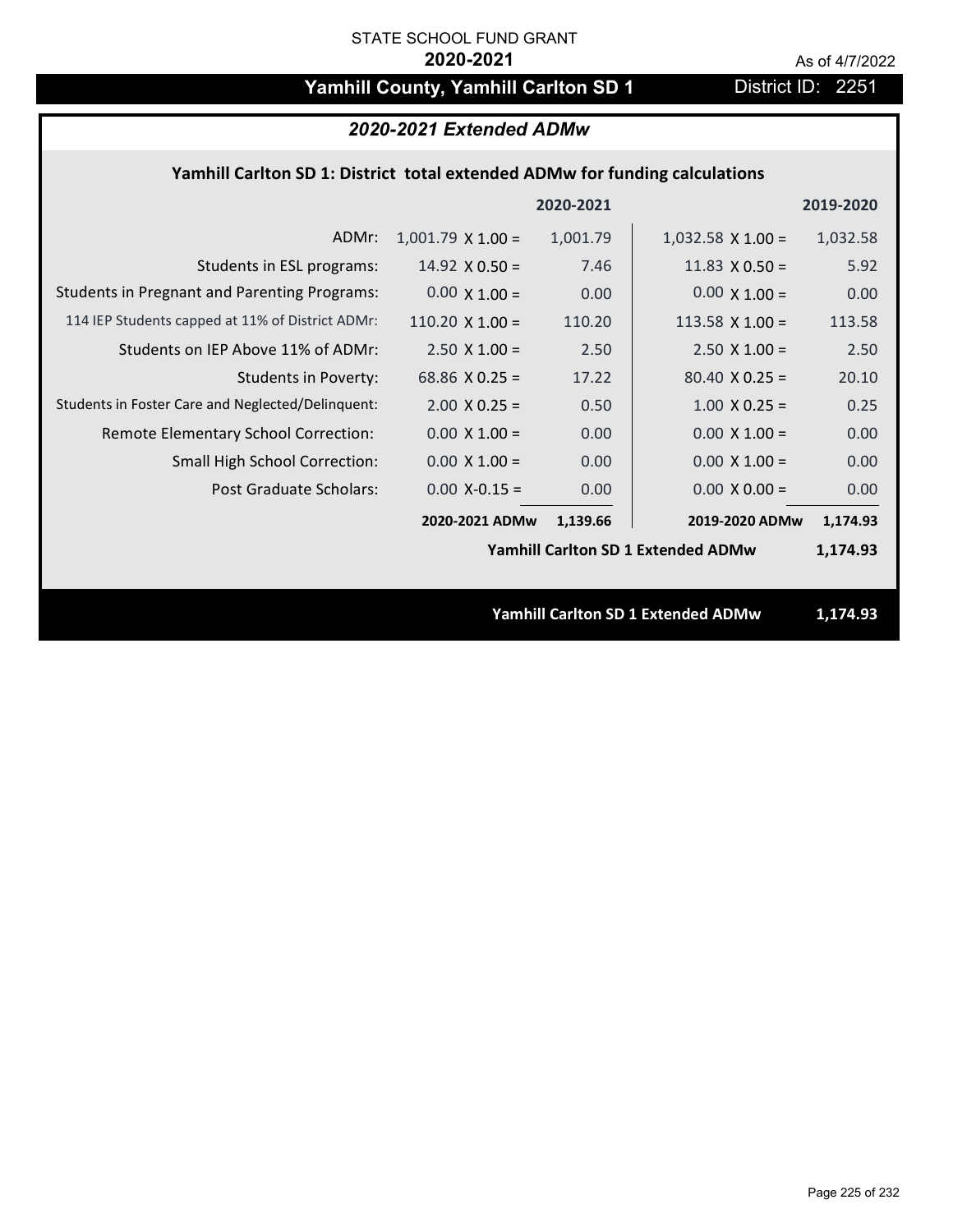# Yamhill County, Amity SD 4J District ID: 2252

# *2020-2021 Extended ADMw*

## **Amity SD 4J: District total extended ADMw for funding calculations**

|                                                     |                       | 2020-2021 |                        | 2019-2020 |
|-----------------------------------------------------|-----------------------|-----------|------------------------|-----------|
| ADMr:                                               | 723.35 $X$ 1.00 =     | 723.35    | 787.54 $\times$ 1.00 = | 787.54    |
| Students in ESL programs:                           | $28.28 \times 0.50 =$ | 14.14     | $22.96 \times 0.50 =$  | 11.48     |
| <b>Students in Pregnant and Parenting Programs:</b> | $0.00 \times 1.00 =$  | 0.00      | $0.00 \times 1.00 =$   | 0.00      |
| 125 IEP Students capped at 11% of District ADMr:    | $82.36 \times 1.00 =$ | 82.36     | $90.20 \times 1.00 =$  | 90.20     |
| Students on IEP Above 11% of ADMr:                  | $7.30 \times 1.00 =$  | 7.30      | $7.30 \times 1.00 =$   | 7.30      |
| <b>Students in Poverty:</b>                         | $89.87 \times 0.25 =$ | 22.47     | $100.78 \times 0.25 =$ | 25.20     |
| Students in Foster Care and Neglected/Delinquent:   | $2.00 \times 0.25 =$  | 0.50      | 4.00 $X$ 0.25 =        | 1.00      |
| Remote Elementary School Correction:                | $0.00 \times 1.00 =$  | 0.00      | $0.00 \times 1.00 =$   | 0.00      |
| <b>Small High School Correction:</b>                | $79.31 \times 1.00 =$ | 79.31     | $72.23 \times 1.00 =$  | 72.23     |
| Post Graduate Scholars:                             | $0.00$ X-0.15 =       | 0.00      | $0.00 \times 0.00 =$   | 0.00      |
|                                                     | 2020-2021 ADMw        | 929.43    | 2019-2020 ADMw         | 994.95    |
|                                                     |                       |           |                        |           |

**Amity SD 4J Extended ADMw**

**1,028.50**

# **Eola Hills Charter School: Charter ADMw for information only**

|                                                     |                       | 2020-2021 |                       | 2019-2020 |
|-----------------------------------------------------|-----------------------|-----------|-----------------------|-----------|
| ADMr:                                               | $25.36 \times 1.00 =$ | 25.36     | $32.50 \times 1.00 =$ | 32.50     |
| Students in ESL programs:                           | $0.00 \times 0.50 =$  | 0.00      | $0.00 \times 0.50 =$  | 0.00      |
| <b>Students in Pregnant and Parenting Programs:</b> | $0.00 \times 1.00 =$  | 0.00      | $0.00 \times 1.00 =$  | 0.00      |
| 0 IEP Students capped at 11% of District ADMr:      | $0.00 \times 1.00 =$  | 0.00      | $0.00 \times 1.00 =$  | 0.00      |
| Students on IEP Above 11% of ADMr:                  | $0.00 \times 1.00 =$  | 0.00      | $0.00 \times 1.00 =$  | 0.00      |
| Students in Poverty:                                | $3.15 \times 0.25 =$  | 0.79      | 4.20 $X$ 0.25 =       | 1.05      |
| Students in Foster Care and Neglected/Delinquent:   | $0.00 \times 0.25 =$  | 0.00      | $0.00 \times 0.25 =$  | 0.00      |
| Remote Elementary School Correction:                | $0.00 \times 1.00 =$  | 0.00      | $0.00 \times 1.00 =$  | 0.00      |
| <b>Small High School Correction:</b>                | $0.00 \times 1.00 =$  | 0.00      | $0.00 \times 1.00 =$  | 0.00      |
| Post Graduate Scholars:                             | $0.00$ X-0.15 =       | 0.00      | $0.00 \times 0.00 =$  | 0.00      |
|                                                     | 2020-2021 ADMw        | 26.15     | 2019-2020 ADMw        | 33.55     |

**Amity SD 4J Extended ADMw 1,028.50**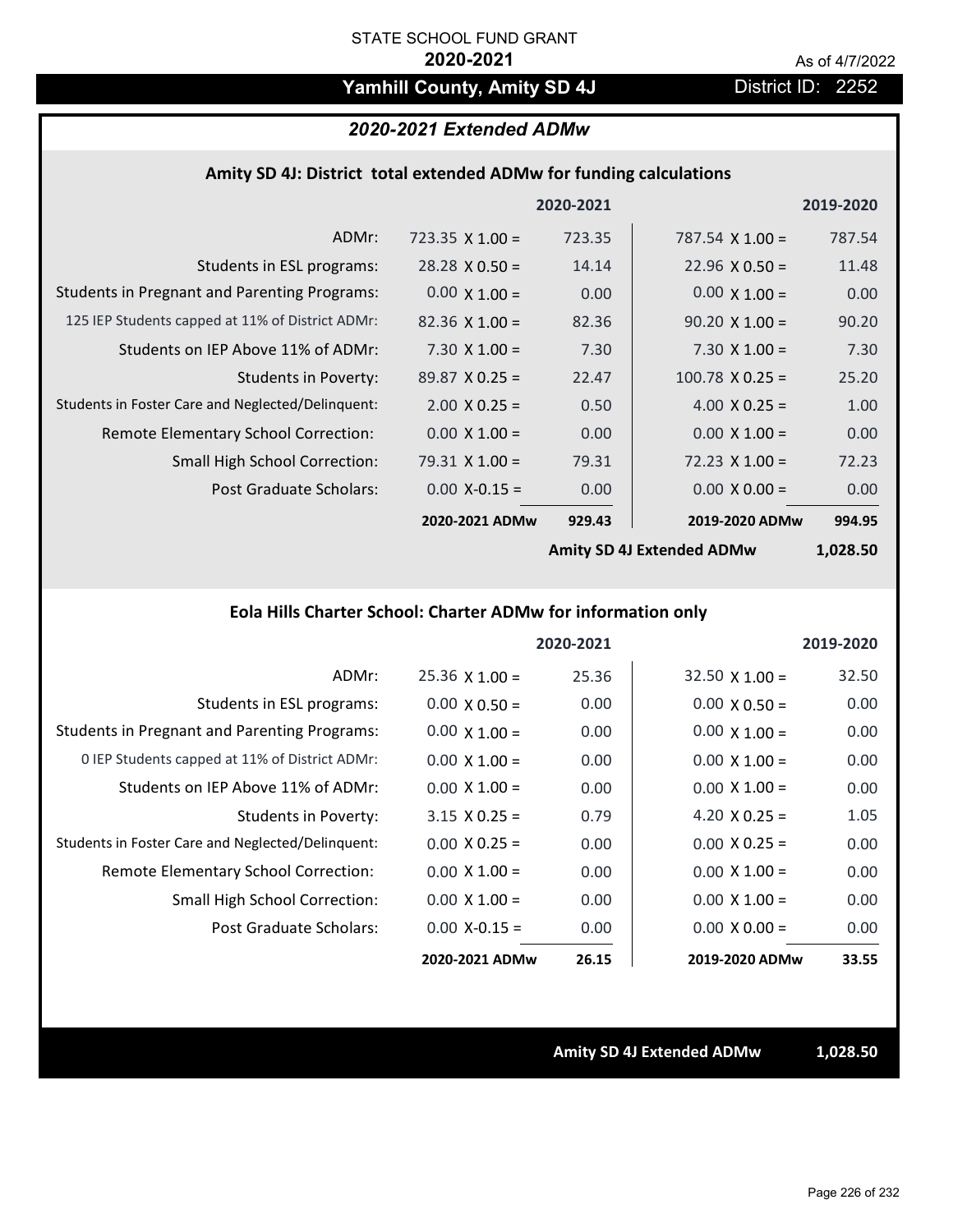# Yamhill County, Dayton SD 8 **District ID: 2253**

# *2020-2021 Extended ADMw*

# **Dayton SD 8: District total extended ADMw for funding calculations**

|                                                     |                        | 2020-2021 |                                  | 2019-2020 |
|-----------------------------------------------------|------------------------|-----------|----------------------------------|-----------|
| ADMr:                                               | $940.28 \times 1.00 =$ | 940.28    | $1,006.68$ X $1.00 =$            | 1,006.68  |
| Students in ESL programs:                           | $126.71 \times 0.50 =$ | 63.36     | $111.25 \times 0.50 =$           | 55.63     |
| <b>Students in Pregnant and Parenting Programs:</b> | $0.00 \times 1.00 =$   | 0.00      | $0.00 \times 1.00 =$             | 0.00      |
| 122 IEP Students capped at 11% of District ADMr:    | $103.43 \times 1.00 =$ | 103.43    | $110.73$ X $1.00 =$              | 110.73    |
| Students on IEP Above 11% of ADMr:                  | $1.30 \times 1.00 =$   | 1.30      | $1.30 \times 1.00 =$             | 1.30      |
| <b>Students in Poverty:</b>                         | 69.45 $X$ 0.25 =       | 17.36     | $100.29$ X 0.25 =                | 25.07     |
| Students in Foster Care and Neglected/Delinquent:   | $3.00 \times 0.25 =$   | 0.75      | $7.00 \times 0.25 =$             | 1.75      |
| Remote Elementary School Correction:                | $0.00 \times 1.00 =$   | 0.00      | $0.00 \times 1.00 =$             | 0.00      |
| <b>Small High School Correction:</b>                | $23.87$ X 1.00 =       | 23.87     | $26.02$ X 1.00 =                 | 26.02     |
| Post Graduate Scholars:                             | $0.00$ X-0.15 =        | 0.00      | $0.00 \times 0.00 =$             | 0.00      |
|                                                     | 2020-2021 ADMw         | 1,150.35  | 2019-2020 ADMw                   | 1,227.18  |
|                                                     |                        |           | <b>Dayton SD 8 Extended ADMw</b> | 1,227.18  |
|                                                     |                        |           |                                  |           |
|                                                     |                        |           | <b>Dayton SD 8 Extended ADMw</b> | 1,227.18  |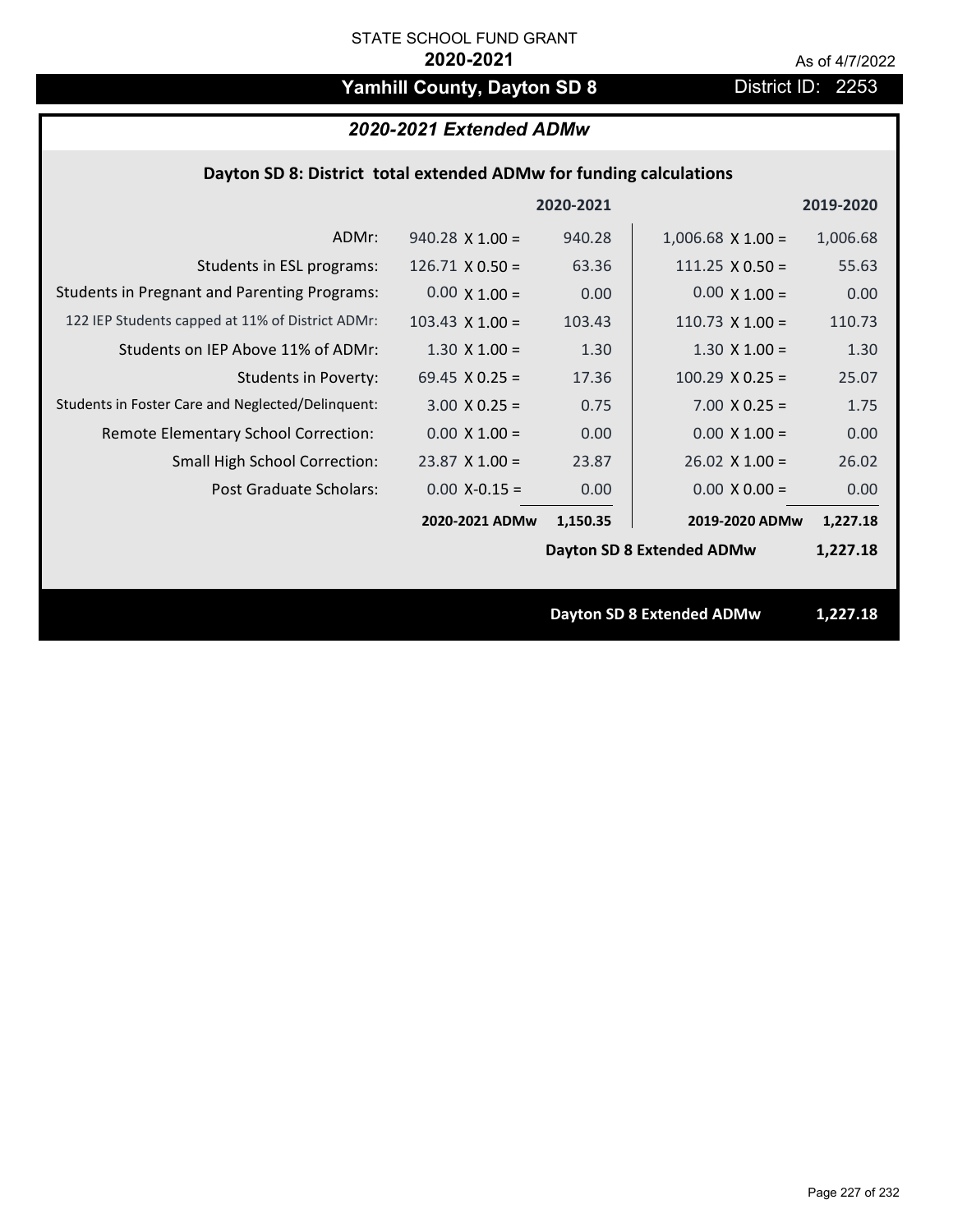# Yamhill County, Newberg SD 29J District ID: 2254

## *2020-2021 Extended ADMw*

# **Newberg SD 29J: District total extended ADMw for funding calculations**

|                                                     |                          | 2020-2021 |                                     | 2019-2020 |
|-----------------------------------------------------|--------------------------|-----------|-------------------------------------|-----------|
| ADMr:                                               | 4,429.72 $\times$ 1.00 = | 4,429.72  | 4,798.44 $\times$ 1.00 =            | 4,798.44  |
| Students in ESL programs:                           | $273.88 \times 0.50 =$   | 136.94    | $274.02 \times 0.50 =$              | 137.01    |
| <b>Students in Pregnant and Parenting Programs:</b> | $1.00 \times 1.00 =$     | 1.00      | $1.54 \times 1.00 =$                | 1.54      |
| 652 IEP Students capped at 11% of District ADMr:    | 487.27 $\times$ 1.00 =   | 487.27    | 527.83 $\times$ 1.00 =              | 527.83    |
| Students on IEP Above 11% of ADMr:                  | $25.30 \times 1.00 =$    | 25.30     | $25.30 \times 1.00 =$               | 25.30     |
| <b>Students in Poverty:</b>                         | 437.22 $X$ 0.25 =        | 109.31    | $514.76 \times 0.25 =$              | 128.69    |
| Students in Foster Care and Neglected/Delinquent:   | 4.00 $X$ 0.25 =          | 1.00      | $12.00 \times 0.25 =$               | 3.00      |
| Remote Elementary School Correction:                | $0.00 \times 1.00 =$     | 0.00      | $0.00 \times 1.00 =$                | 0.00      |
| <b>Small High School Correction:</b>                | $0.00 \times 1.00 =$     | 0.00      | $0.00 \times 1.00 =$                | 0.00      |
| Post Graduate Scholars:                             | $0.00$ X-0.15 =          | 0.00      | $0.00 \times 0.00 =$                | 0.00      |
|                                                     | 2020-2021 ADMw           | 5,190.53  | 2019-2020 ADMw                      | 5,621.81  |
|                                                     |                          |           | <b>Newberg SD 29J Extended ADMw</b> | 5,621.81  |
|                                                     |                          |           |                                     |           |
|                                                     |                          |           | <b>Newberg SD 29J Extended ADMw</b> | 5,621.81  |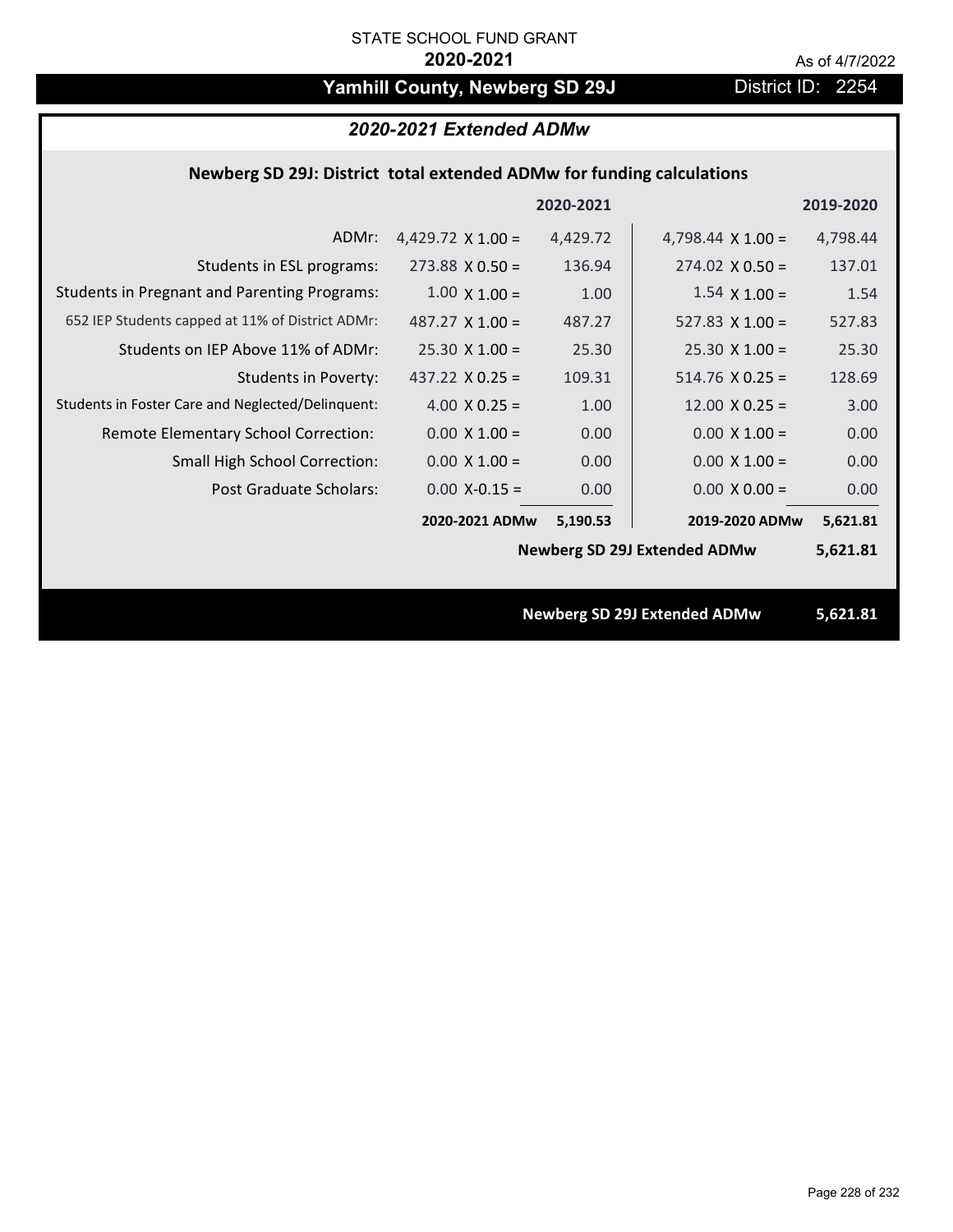# Yamhill County, Willamina SD 30J District ID: 2255

# *2020-2021 Extended ADMw*

## **Willamina SD 30J: District total extended ADMw for funding calculations**

|                                                     |                        | 2020-2021 |                                | 2019-2020 |
|-----------------------------------------------------|------------------------|-----------|--------------------------------|-----------|
| ADMr:                                               | $841.90 \times 1.00 =$ | 841.90    | $870.64 \times 1.00 =$         | 870.64    |
| Students in ESL programs:                           | $1.00 \times 0.50 =$   | 0.50      | $0.00 \times 0.50 =$           | 0.00      |
| <b>Students in Pregnant and Parenting Programs:</b> | $0.00 \times 1.00 =$   | 0.00      | $0.00 \times 1.00 =$           | 0.00      |
| 139 IEP Students capped at 11% of District ADMr:    | $92.61$ X 1.00 =       | 92.61     | $95.77 \times 1.00 =$          | 95.77     |
| Students on IEP Above 11% of ADMr:                  | 12.90 $\times$ 1.00 =  | 12.90     | $12.90 \times 1.00 =$          | 12.90     |
| <b>Students in Poverty:</b>                         | 128.40 $\times$ 0.25 = | 32.10     | 120.09 $X$ 0.25 =              | 30.02     |
| Students in Foster Care and Neglected/Delinquent:   | $6.00 \times 0.25 =$   | 1.50      | $8.00 \times 0.25 =$           | 2.00      |
| Remote Elementary School Correction:                | $0.00 \times 1.00 =$   | 0.00      | $0.00 \times 1.00 =$           | 0.00      |
| <b>Small High School Correction:</b>                | 67.86 $X$ 1.00 =       | 67.86     | $66.83 \times 1.00 =$          | 66.83     |
| Post Graduate Scholars:                             | $0.00$ X-0.15 =        | 0.00      | $0.00 \times 0.00 =$           | 0.00      |
|                                                     | 2020-2021 ADMw         | 1,049.37  | 2019-2020 ADMw                 | 1,078.16  |
|                                                     |                        |           | Willamina SD 30J Extended ADMw | 1,078.16  |
|                                                     |                        |           |                                |           |
|                                                     |                        |           | Willamina SD 30J Extended ADMw | 1,078.16  |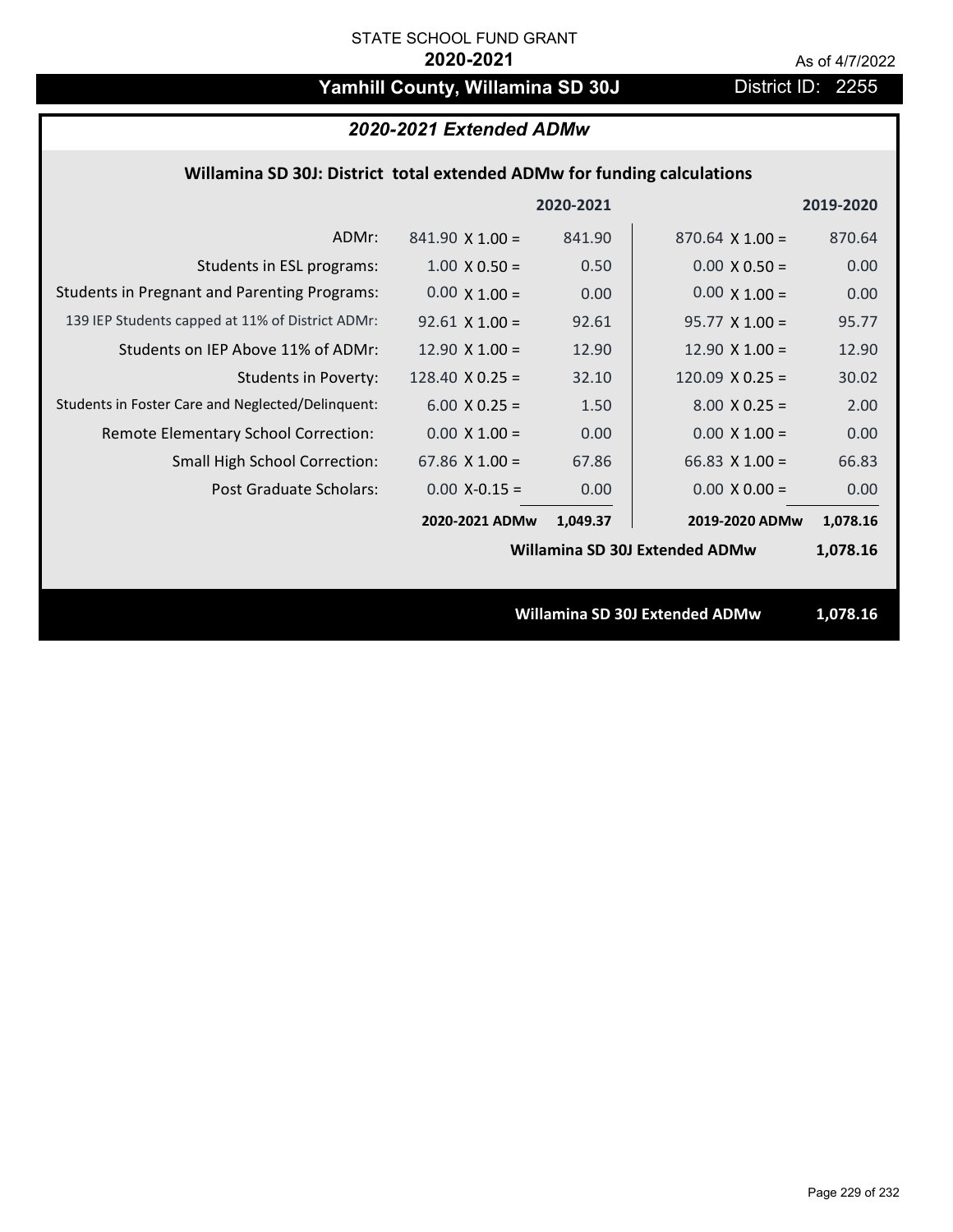# Yamhill County, McMinnville SD 40 District ID: 2256

# *2020-2021 Extended ADMw*

## **McMinnville SD 40: District total extended ADMw for funding calculations**

|                                                     |                                        | 2020-2021 |                                 | 2019-2020 |
|-----------------------------------------------------|----------------------------------------|-----------|---------------------------------|-----------|
| ADMr:                                               | 6,350.86 $\times$ 1.00 =               | 6,350.86  | 6,580.66 $\times$ 1.00 =        | 6,580.66  |
| Students in ESL programs:                           | $681.37 \times 0.50 =$                 | 340.69    | $672.99 \times 0.50 =$          | 336.50    |
| <b>Students in Pregnant and Parenting Programs:</b> | $2.56 \times 1.00 =$                   | 2.56      | $5.00 \times 1.00 =$            | 5.00      |
| 848 IEP Students capped at 11% of District ADMr:    | 698.59 $X$ 1.00 =                      | 698.59    | $723.87$ X 1.00 =               | 723.87    |
| Students on IEP Above 11% of ADMr:                  | $13.80 \times 1.00 =$                  | 13.80     | 13.80 $X$ 1.00 =                | 13.80     |
| <b>Students in Poverty:</b>                         | $714.26$ X 0.25 =                      | 178.57    | $805.05 \times 0.25 =$          | 201.26    |
| Students in Foster Care and Neglected/Delinquent:   | $22.00 \times 0.25 =$                  | 5.50      | $26.00 \times 0.25 =$           | 6.50      |
| Remote Elementary School Correction:                | $0.00 \times 1.00 =$                   | 0.00      | $0.00 \times 1.00 =$            | 0.00      |
| <b>Small High School Correction:</b>                | $0.00 \times 1.00 =$                   | 0.00      | $0.00 \times 1.00 =$            | 0.00      |
| Post Graduate Scholars:                             | $0.00$ X-0.15 =                        | 0.00      | $0.00 \times 0.00 =$            | 0.00      |
|                                                     | 2020-2021 ADMw                         | 7,590.56  | 2019-2020 ADMw                  | 7,867.59  |
|                                                     | <b>McMinnville SD 40 Extended ADMw</b> |           |                                 | 7,867.59  |
|                                                     |                                        |           |                                 |           |
|                                                     |                                        |           | McMinnville SD 40 Extended ADMw | 7,867.59  |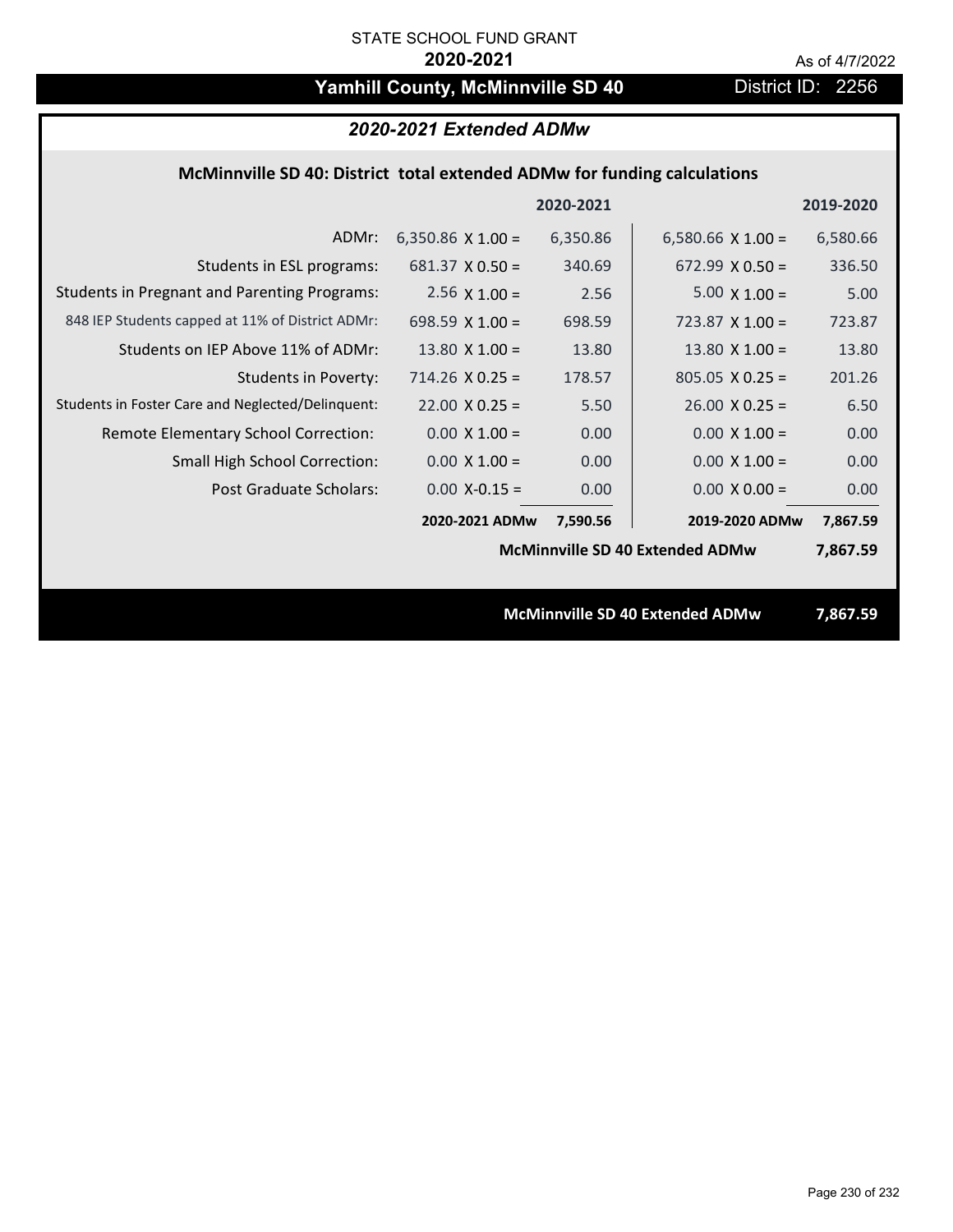# Yamhill County, Sheridan SD 48J District ID: 2257

# *2020-2021 Extended ADMw*

# **Sheridan SD 48J: District total extended ADMw for funding calculations**

|                                                     |                        | 2020-2021 |                        | 2019-2020 |
|-----------------------------------------------------|------------------------|-----------|------------------------|-----------|
| ADMr:                                               | 662.09 $\times$ 1.00 = | 662.09    | 690.79 $\times$ 1.00 = | 690.79    |
| Students in ESL programs:                           | $15.88 \times 0.50 =$  | 7.94      | 13.52 $X$ 0.50 =       | 6.76      |
| <b>Students in Pregnant and Parenting Programs:</b> | $0.47 \times 1.00 =$   | 0.47      | $0.00 \times 1.00 =$   | 0.00      |
| 128 IEP Students capped at 11% of District ADMr:    | $101.67$ X $1.00 =$    | 101.67    | $98.90 \times 1.00 =$  | 98.90     |
| Students on IEP Above 11% of ADMr:                  | $3.60 \times 1.00 =$   | 3.60      | $3.60 \times 1.00 =$   | 3.60      |
| Students in Poverty:                                | $87.44 \times 0.25 =$  | 21.86     | $109.12 \times 0.25 =$ | 27.28     |
| Students in Foster Care and Neglected/Delinquent:   | $2.00 \times 0.25 =$   | 0.50      | $0.00 \times 0.25 =$   | 0.00      |
| Remote Elementary School Correction:                | $0.00 \times 1.00 =$   | 0.00      | $0.00 \times 1.00 =$   | 0.00      |
| <b>Small High School Correction:</b>                | $86.90 \times 1.00 =$  | 86.90     | $83.12 \times 1.00 =$  | 83.12     |
| Post Graduate Scholars:                             | $0.00$ X-0.15 =        | 0.00      | $0.00 \times 0.00 =$   | 0.00      |
|                                                     | 2020-2021 ADMw         | 885.03    | 2019-2020 ADMw         | 910.45    |

**Sheridan SD 48J Extended ADMw**

**1,156.57**

# **Sheridan Japanese School: Charter ADMw for information only**

|                                                     |                       | 2020-2021 |                       | 2019-2020 |
|-----------------------------------------------------|-----------------------|-----------|-----------------------|-----------|
| ADMr:                                               | $70.03 \times 1.00 =$ | 70.03     | $84.46 \times 1.00 =$ | 84.46     |
| Students in ESL programs:                           | $0.00 \times 0.50 =$  | 0.00      | $1.00 \times 0.50 =$  | 0.50      |
| <b>Students in Pregnant and Parenting Programs:</b> | $0.00 \times 1.00 =$  | 0.00      | $0.00 \times 1.00 =$  | 0.00      |
| 0 IEP Students capped at 11% of District ADMr:      | $0.00 \times 1.00 =$  | 0.00      | $0.00 \times 1.00 =$  | 0.00      |
| Students on IEP Above 11% of ADMr:                  | $0.00 \times 1.00 =$  | 0.00      | $0.00 \times 1.00 =$  | 0.00      |
| Students in Poverty:                                | $9.25 \times 0.25 =$  | 2.31      | $13.57 \times 0.25 =$ | 3.39      |
| Students in Foster Care and Neglected/Delinquent:   | $0.00 \times 0.25 =$  | 0.00      | $0.00 \times 0.25 =$  | 0.00      |
| Remote Elementary School Correction:                | $0.00 \times 1.00 =$  | 0.00      | $0.00 \times 1.00 =$  | 0.00      |
| <b>Small High School Correction:</b>                | $0.00 \times 1.00 =$  | 0.00      | $0.00 \times 1.00 =$  | 0.00      |
| Post Graduate Scholars:                             | $0.00 X - 0.15 =$     | 0.00      | $0.00 \times 0.00 =$  | 0.00      |
|                                                     | 2020-2021 ADMw        | 72.34     | 2019-2020 ADMw        | 88.35     |